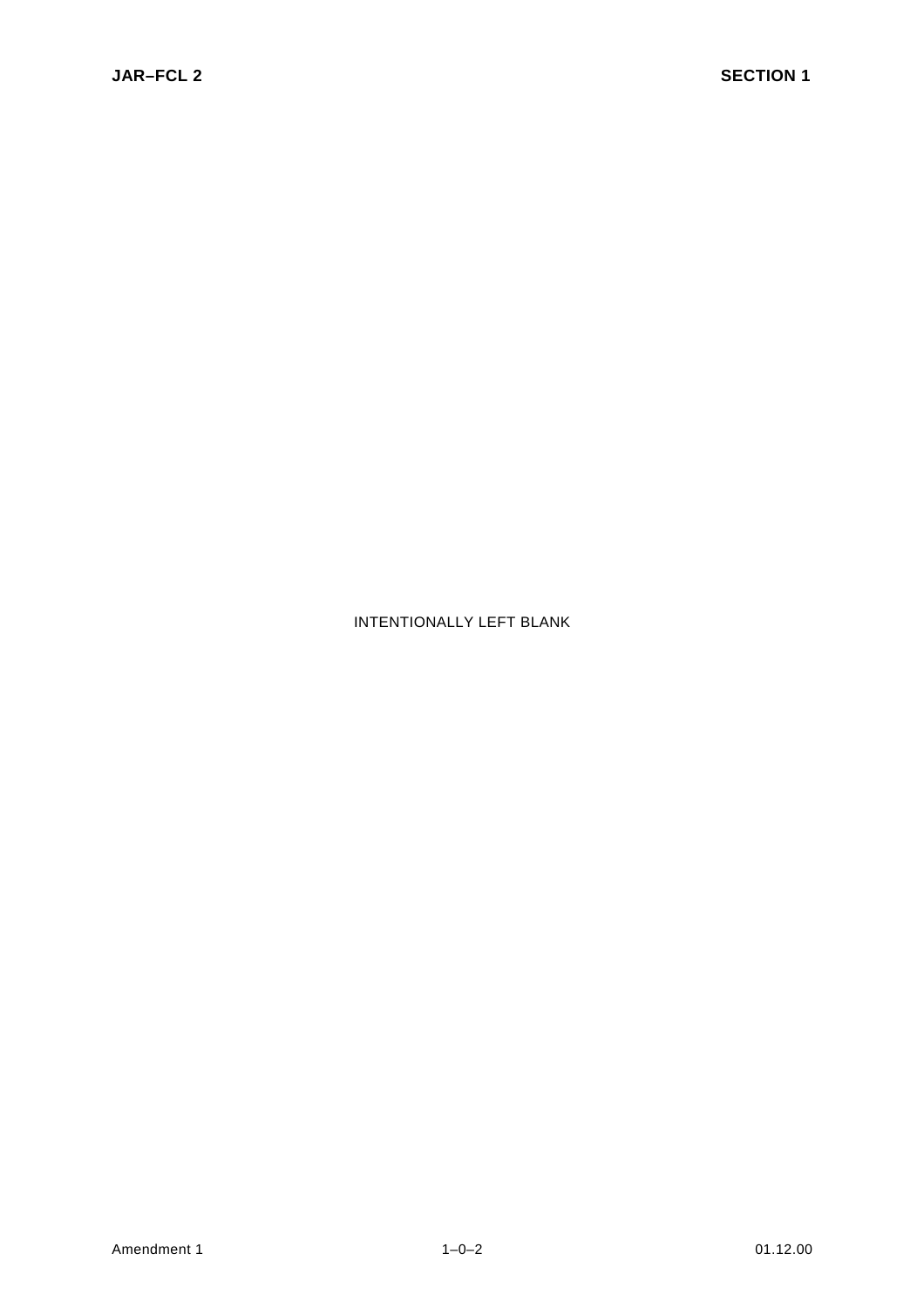#### **SUBPART A – GENERAL REQUIREMENTS**

# **JAR–FCL 2.001 Definitions and Abbreviations**  (See IEM FCL 2.001)

Category (of aircraft):

Categorisation of aircraft according to specified basic characteristics, e.g. aeroplane, helicopter, glider, free balloon.

Conversion (of a licence):

The issue of a JAR–FCL licence on the basis of a licence issued by a non-JAA State.

#### Co-pilot:

"Co-pilot" means a pilot operating other than as pilot-in-command, an aircraft for which more than one pilot is required under the type certification of the aircraft or the operational regulations under which the flight is conducted, but excluding a pilot who is on board the aircraft for the sole purpose of receiving flight instruction for a licence or rating.

Dual instruction time:

Flight time or instrument ground time during which a person is receiving flight instruction from a properly authorised instructor.

Flight time:

**[**The total time from the moment a helicopter's rotor blades start turning until the moment the helicopter finally comes to rest at the end of the flight, and the rotor blades are stopped.**]**

Instrument time:

Instrument flight time or instrument ground time.

Instrument flight time:

Time during which a pilot is controlling an aircraft in flight solely by reference to instruments.

Instrument ground time:

Time during which a pilot is receiving instruction in simulated instrument flight in synthetic training devices (STDs).

Multi-crew co-operation:

The functioning of the flight crew as a team of cooperating members led by the pilot-in-command.

Multi-pilot helicopters:

Helicopters certificated for operation with a minimum crew of at least two pilots or required to be operated by a crew of at least two pilots in accordance with JAR–OPS.

JAR-FCL 2.001 (continued)

Night:

The period between the end of evening civil twilight and the beginning of morning civil twilight, or such other period between sunset and sunrise as may be prescribed by the appropriate Authority.

Private pilot:

A pilot who holds a licence which prohibits the piloting of aircraft in operations for which remuneration is given.

Professional pilot:

A pilot who holds a licence which permits the piloting of aircraft in operations for which remuneration is given.

Proficiency checks:

Demonstrations of skill to revalidate or renew ratings, and including such oral examination as the examiner may require.

Rating:

An entry in a licence stating special conditions, privileges or limitations pertaining to that licence.

Renewal (of e.g. a rating or approval):

The administrative action taken after a rating or approval has lapsed that renews the privileges of the rating or approval for a further specified period consequent upon the fulfilment of specified requirements.

Revalidation (of e.g. a rating or approval):

The administrative action taken within the period of validity of a rating or approval that allows the holder to continue to exercise the privileges of a rating or approval for a further specified period consequent upon the fulfilment of specified requirements.

Single-pilot helicopters:

Helicopters certificated for operation by one pilot.

Skill tests:

Skill tests are demonstrations of skill for licence or rating issue, including such oral examination as the examiner may require.

Solo flight time:

Flight time during which a student pilot is the sole occupant of an aircraft.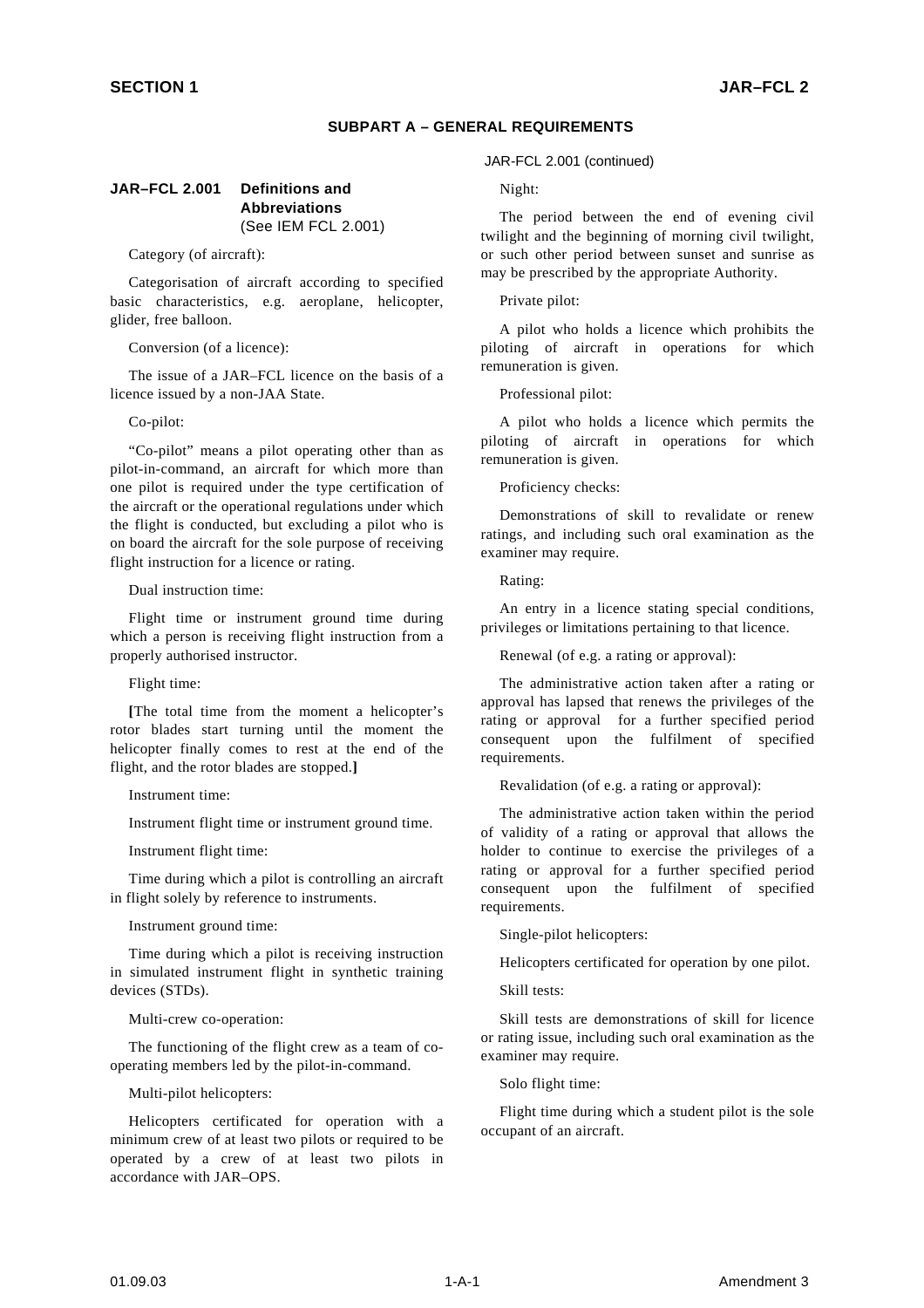Flight time as student pilot-in-command (SPIC):

Flight time during which the flight instructor will only observe the student acting as pilot-in-command and shall not influence or control the flight of the aircraft.

#### Touring Motor Glider (TMG):

A motor glider having a certificate of airworthiness issued or accepted by a JAA Member State having an integrally mounted, non-retractable engine and a non-retractable propeller plus those listed in Appendix 1 to JAR-FCL 1.215.

It shall be capable of taking off and climbing under its own power according to its flight manual.

Type (of aircraft):

All aircraft of the same basic design, including all modifications except those modifications which result in a change of handling, flight characteristics or flight crew complement.

For abbreviations see IEM FCL 2.001

[Amdt. 1, 01.12.00; Amdt. 2, 01.11.02; Amdt. 3, 01.09.03]

## **JAR–FCL 2.005 Applicability**  (See Appendix 1 to JAR–FCL 2.005) (See AMC FCL 2.005 & 2.015)

(a) *General* 

(1) The requirements set out in JAR–FCL shall apply to all arrangements made for training, testing and applications for the issue of licences, ratings, authorisations, approvals or certificates received by the Authority from 1 January 2000.

(2) Whenever licences, ratings, authorisations, approvals or certificates are mentioned in JAR–FCL, these are meant to be licences, ratings, authorisations, approvals or certificates issued in accordance with JAR–FCL. In all other cases these documents are specified as e.g. ICAO or national licences.

(3) Whenever a reference is made in JAR-FCL to JAA Member State for the purpose of mutual recognition of licences, ratings, authorisations, approvals or certificates, this JAA full Member State.

(4) All synthetic training devices mentioned in JAR–FCL substituting an aircraft for training purposes are to be device qualified in accordance with JAR-STD(H) and user approved in accordance with JAR-FCL for the exercises to be conducted.

#### JAR-FCL 2.001 (continued) JAR-FCL 2.005(a) (continued)

(5) Whenever a reference is made to aeroplanes this does not include microlights as defined nationally, unless otherwise specified.

(6) A licence issued on the basis of the training performed outside a JAA Member State, except training done according to JAR-FCL  $2.055(a)(1)$ , shall have an entry to limit the privileges to aircraft registered in the State of licence issue.

(7) Rating(s) issued on the basis of training performed outside a JAA Member State except training performed according to JAR-FCL  $2.055(a)(1)$ , shall be limited to aircraft registered in the State of licence issue.

(b) *Transitional arrangements*

(1) Training commenced prior to 1 January 2000 according to national regulations will be acceptable for the issue of licences or ratings under national regulations provided that training and testing is completed before 31 December 2002 for the applicable licence or rating.

(2) Licences and ratings, authorisations, approvals or medical certificates issued in accordance with the national regulations of JAA Member States before 1 January 2000 or issued in accordance with paragraph (1) above, shall continue to be valid with the same privileges, ratings and limitations, if any, provided that after 1 July 2000 all requirements for revalidation or renewal of such licences or ratings, authorisations, approvals or medical certificates shall be in accordance with the requirements of JAR–FCL, except as specified in sub paragraph (4).

(3) Holders of a licence issued in accordance with the national regulations of a JAA Member State before 1 January 2000 or in accordance with  $(b)(1)$  above, may apply to the State of licence issue for the issue of the equivalent licence specified in JAR–FCL which extends the privileges to other States as set out in JAR–FCL  $2.015(a)(1)$ . For the issue of such licences, the holder shall meet the requirements set out in Appendix 1 to JAR–FCL 2.005.

(4) Holders of a licence issued in accordance with the national regulations of a JAA Member State who do not fully meet the Section 1 requirements of JAR–FCL 3 (Medical) shall be permitted to continue to exercise the privileges of the national licence held.

(c) *Continuation of examiners holding national authorisations.* Examiners holding national authorisations prior to implementation date may be authorised as JAR–FCL examiner provided that they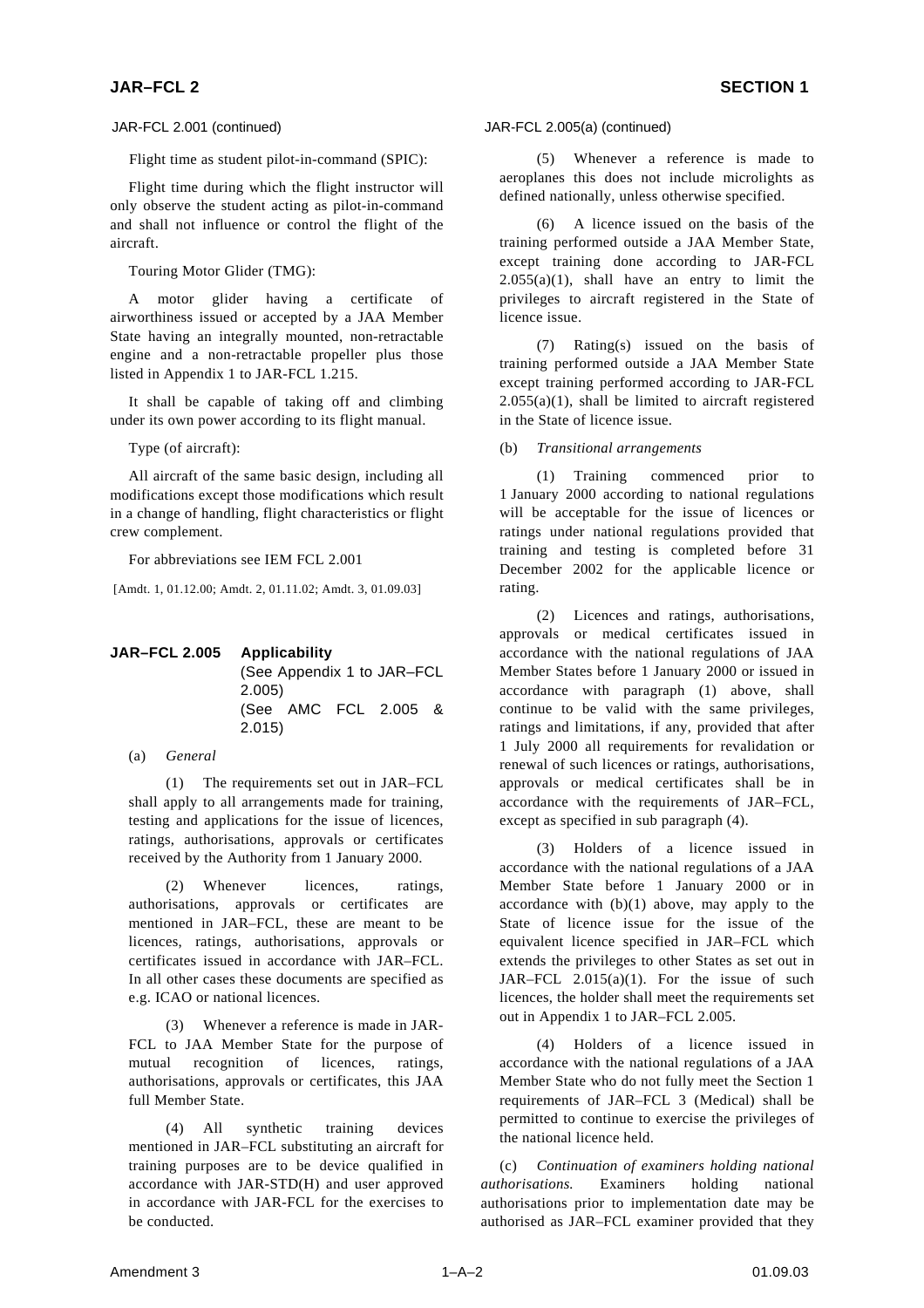have demonstrated a knowledge of JAR–FCL and JAR–OPS to the Authority. The authorisation will be for a maximum of 3 years. Thereafter re-authorisation will be subject to completion of the requirements set out in 2.425(a) and (b).

[Amdt. 1, 01.12.00; Amdt. 2, 01.11.02]

## **JAR–FCL 2.010 Basic authority to act as a flight crew member**

### (a) *Licence and rating*

(1) A person shall not act as a flight crew member of a civil helicopter registered in a JAA Member State unless that person holds a valid licence and rating complying with the requirements of JAR–FCL and appropriate to the duties being performed, or an authorisation as set out in JAR–FCL 2.085 and/or 2.230. The licence shall have been issued by:

(i) a JAA Member State; or

(ii) another ICAO Contracting State and rendered valid in accordance with JAR– FCL 2.015(b) or (c).

(2) Pilots holding national motor gliders licences/ratings/authorisations are also permitted to operate touring motor gliders under national regulations.

(3) Pilots holding a restricted national private pilot's licence are permitted under national regulations to operate helicopters registered in the State of licence issue within that State's airspace.

(b) *Exercise of privileges.* The holder of a licence, rating or authorisation shall not exercise privileges other than those granted by that licence, rating or authorisation.

(c) *Appeals, Enforcement*

(1) A JAA Member State may at any time in accordance with its national procedures act on appeals, limit privileges, or suspend or revoke any licence, rating, authorisation, approval or certificate it has issued in accordance with the requirements of JAR–FCL if it is established that an applicant or a licence holder has not met, or no longer meets, the requirements of JAR–FCL or relevant national law of the State of licence issue.

(2) If a JAA Member State establishes that an applicant or licence holder of a JAR–FCL licence issued by another JAA Member State has not met, or no longer meets, the requirements of JAR–FCL or relevant national law of the State in which an aircraft is being flown, the JAA Member State shall inform the State of licence issue and

JAR-FCL 2.005(c) (continued) 3AR-FCL 2.010(c)(2) (continued)

the Licensing Division of the Central JAA. In accordance with its national law, a JAA Member State may direct that in the interest of safety an applicant or licence holder it has duly reported to the State of licence issue and the JAA for the above reason may not pilot aircraft registered in that State or pilot any aircraft in that State's airspace.

[Amdt. 2, 01.11.02]

# **JAR–FCL 2.015 Acceptance of licences, ratings, authorisations, approvals or certificates**  (See Appendix 1 to JAR–FCL 2.015) (See Appendix 2 to JAR–FCL 2.015) (See AMC FCL 2.005 & 2.015)

(a) *Licences, ratings, authorisations, approvals or certificates issued by JAA Member States* 

(1) Where a person, an organisation or a service has been licensed, issued with a rating, authorisation, approval or certificate by the Authority of a JAA Member State in accordance with the requirements of JAR–FCL and associated procedures, such licences, ratings, authorisations, approvals or certificates shall be accepted without formality by other JAA Member States.

(2) Training performed after 19 June 1997 and in accordance with all the requirements of JAR–FCL and associated procedures shall be accepted for the issuance of JAR–FCL licences and ratings, provided that licences in accordance with JAR–FCL shall not be issued until after 31 December 1999.

(b) *Licences issued by non-JAA States* 

(1) A licence issued by a non-JAA State may be rendered valid at the discretion of the Authority of a JAA Member State for use on aircraft registered in that JAA Member State in accordance with Appendix 1 to JAR-FCL 2.015.

(2) Validation of a professional pilot's licence and a private pilot licence with instrument rating shall not exceed one year from the date of validation, provided that the basic licence remains valid. Any further validation for use on aircraft registered in any JAA Member State is subject to agreement by the JAA Member States and to any conditions seen fit within the JAA. The use of a licence validated by a JAA Member State shall comply with the requirements stated in JAR–FCL.

(3) The requirements stated in (1) and (2) above shall not apply where aircraft registered in a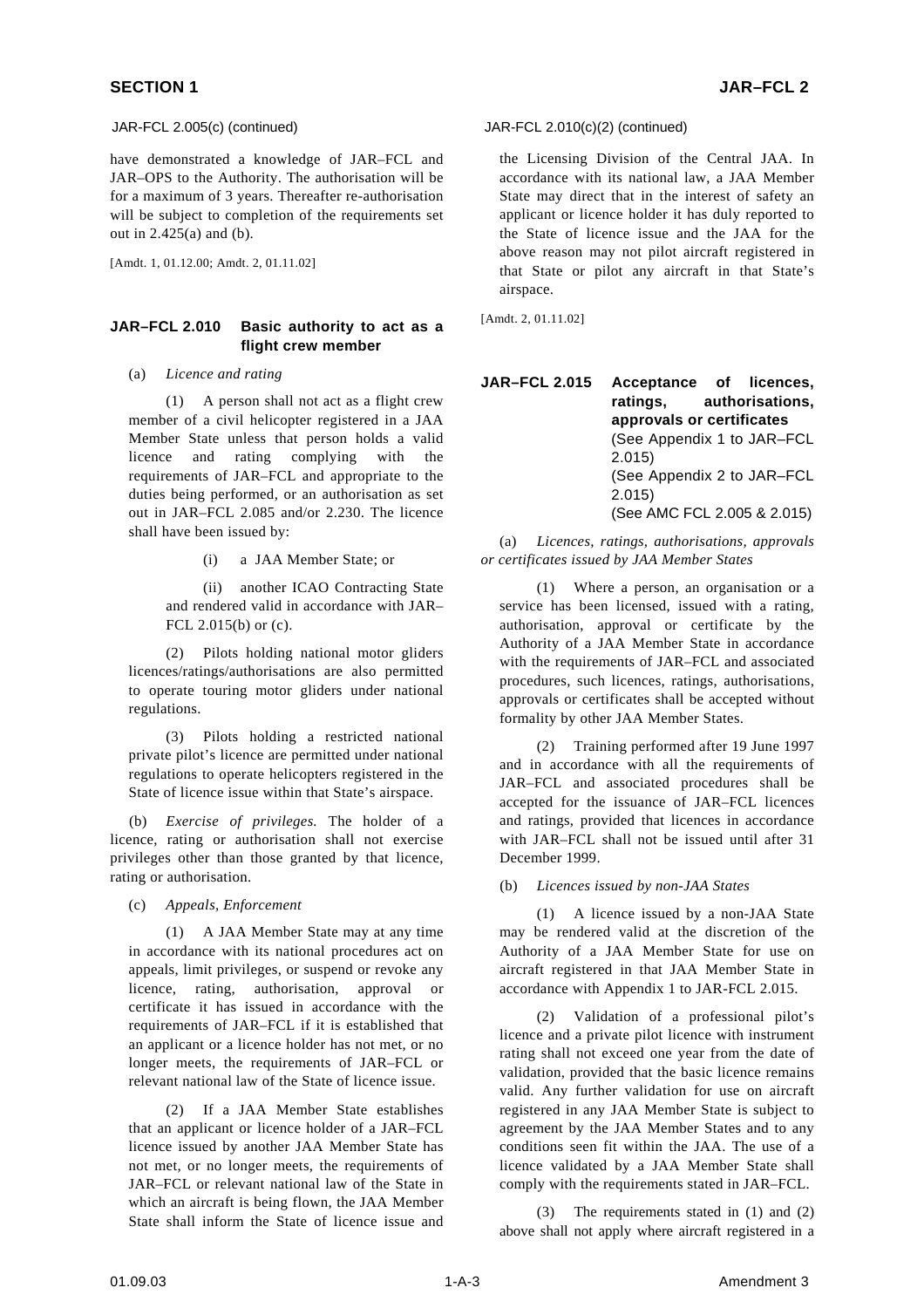#### JAR-FCL 2.015(b)(3) (continued) JAR-FCL 2.016(a) (continued)

JAA Member State are leased to an operator in a non-JAA State, provided that the State of the operator has accepted for the period of lease the responsibility for the technical and/or operational supervision in accordance with JAR–OPS 3.165. The licences of the flight crews of the non-JAA State operator may be validated at the discretion of the Authority of the JAA Member State concerned, provided that the privileges of the flight crew licence validation are restricted for use during the lease period only on nominated aircraft in specified operations and not involving a JAA operator, directly or indirectly, through a wet lease or other commercial arrangement.

(c) *Conversion of a licence issued by a non-JAA State.* 

(1) A professional pilot licence and/or IR issued by a non-JAA State may be converted to a JAR–FCL licence provided that an arrangement exists between the JAA Member State and the non-JAA State. This arrangement shall be established on the basis of reciprocity of licence acceptance and shall ensure that an equivalent level of safety exists between the training and testing requirements of the JAA and the non-JAA State. Any arrangement entered into will be reviewed periodically, as agreed by the non-JAA State and the JAA. A licence converted according to such an arrangement shall have an entry indicating the non-JAA State upon which the conversion is based. Other Member States shall not be obliged to accept any such licence.

(2) A private pilot licence issued by a non-JAA Member State may be converted to a JAR-FCL licence with single-pilot type ratings by complying with the requirements shown in Appendix 2 to JAR-FCL 2.015.

**[**(d) When an Authority issues a licence which deviates from JAR-FCL, an endorsement shall be made on the licence, under item XIII.**]**

[Amdt. 2, 01.11.02; Amdt. 3, 01.09.03]

# **JAR-FCL 2.016 Credit given to a holder of a licence issued by a non-JAA Member State**

(a) An applicant for a JAR-FCL(H) licence and IR(H), if applicable, already holding at least an equivalent licence issued in accordance with ICAO Annex 1 by a non-JAA Member State shall meet all the requirements of JAR-FCL, except that the requirements of course duration, number of lessons and specific training hours may be reduced. The Authority may be guided as to the credits to be

granted on the basis of a recommendation from an appropriate training organisation.

The holder of an ATPL $(H)$  with valid IR $(H)$ issued in accordance with ICAO Annex 1 who meets the 1 000 hours flying experience requirements on multi-pilot helicopters as PIC or co-pilot of Appendix 1 to JAR-FCL 2.015 may be exempted from the requirements to undergo approved training prior to undertaking the theoretical knowledge examinations and the skill test, provided that the licence contains a valid multi-pilot type rating with IR(H) privileges for the helicopter to be used for the ATPL(H) skill test in accordance with JAR-FCL 2.295.

[Amdt. 1, 01.12.00; Amdt. 2, 01.11.02]

# **JAR–FCL 2.017 Authorisations/Ratings for special purposes**

Authorisations/Ratings for special purposes associated with a licence (e.g. IMC flying, crop dusting, mountain flying, firefighting, etc.) may be established by the Authority in accordance with the requirements of that JAA Member State for use solely within that Member State's airspace. The use of such an authorisation/rating in another JAA Member State's airspace requires the prior agreement of the State(s) visited, except where a bilateral agreement exists.

[Amdt. 1, 01.12.00]

### **JAR–FCL 2.020 Credit for military service**  (See Appendix 1 to JAR-FCL 2.005)

Application for credit:

Military flight crew members applying for licences and ratings specified in JAR–FCL shall apply to the Authority of the State for which they serve(d). The knowledge, experience and skill gained in military service will be credited towards the relevant requirements of JAR–FCL licences and ratings at the discretion of the Authority. The policy for the credit given shall be reported to the JAA. The privileges of such licences shall be restricted to aircraft registered in the State of licence issue until the requirements set out in the Appendix 1 to JAR– FCL 2.005 are met.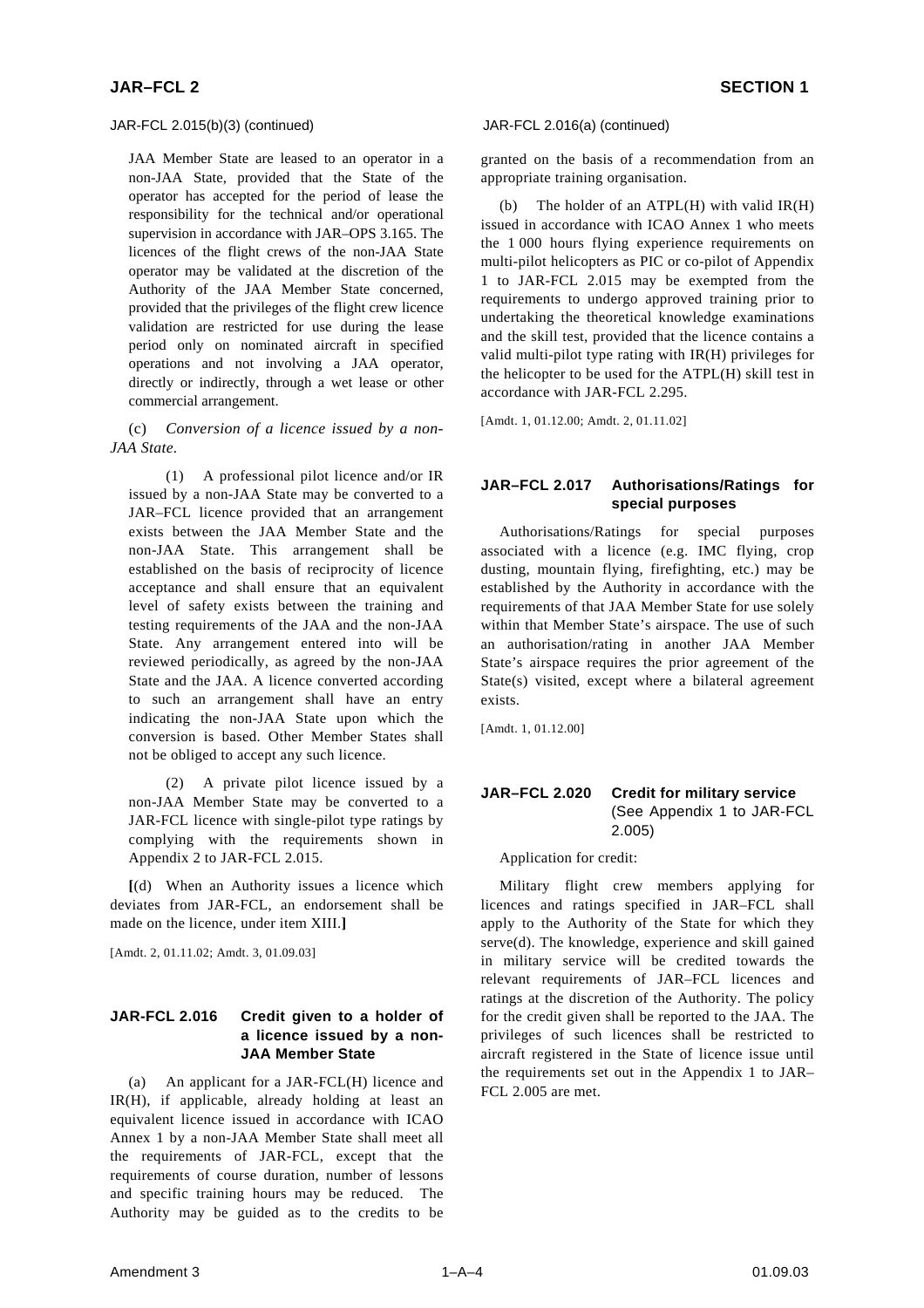## **JAR–FCL 2.025 Validity of licences and ratings**  (See IEM FCL 2.025)

(a) A licence holder shall not exercise the privileges granted by any licence or rating issued by a JAA Member State unless the holder maintains competency by meeting the relevant requirements of JAR–FCL.

(b) **[***Validity of the licence and revalidation of a rating***]**

**[**(1)**]** The validity of the licence is determined by the validity of the ratings contained therein and the medical certificate (see IEM FCL 2.025).

**[**(2) When issuing or revalidating/ renewing a rating, the Authority may extend the validity period of the rating until the end of the month in which the validity would otherwise expire, that date remains the expiry date of the rating.**]**

(c) The licence will be issued for a maximum period of 5 years. Within this period of 5 years the licence will be re-issued by the Authority:

(1) after initial issue or renewal of a rating;

(2) when paragraph XII in the licence is completed and no further spaces remain;

(3) for any administrative reason; or

(4) at the discretion of the Authority when a rating is revalidated.

Valid ratings will be transferred to the new licence document by the Authority.

The licence holder shall apply to the Authority for the re-issue of the licence.

The application shall include the necessary documentation.

[Amdt. 3, 01.09.03]

# **JAR–FCL 2.026 Recent experience for pilots not operating in accordance with JAR-OPS 3**

(a) A pilot shall not operate a helicopter as pilot-in-command carrying passengers unless that pilot has made three circuits, each to include takeoffs and landings, as pilot flying in a helicopter of the same type or a flight simulator of the helicopter type to be used, in the preceding 90 days; and

#### JAR-FCL 2.026 (continued)

(b) A co-pilot shall not operate as pilot at the flight controls of a helicopter carrying passengers during take-off and landing unless that co-pilot has operated as pilot flying during take-off and landing in a helicopter of the same type or a flight simulator, of the helicopter type to be used, in the preceding 90 days.

(c) The holder of a licence which does not include a valid instrument rating (helicopter) shall not act as pilot-in-command of a helicopter carrying passengers at night unless during the previous 90 days the licence holder fulfilled the requirements of JAR-FCL 2.026(a) by night.

[Amdt.1, 01.12.00]

# **JAR–FCL 2.030 Arrangements for testing**

(a) *Authorisation of examiners.* The Authority will designate and authorise as examiners suitably qualified persons of integrity to conduct on its behalf, skill tests and proficiency checks. The minimum qualifications for examiners are set out in JAR–FCL 2 Subpart I. Examiners' responsibilities and privileges will be notified to them individually in writing by the Authority.

(b) *Number of examiners.* The Authority will determine the number of examiners it requires, taking account of the number and geographic distribution of its pilot population.

(c) *Notification of examiners*.

(1) The Authority will maintain a list of all examiners it has authorised stating for which roles they are authorised. The list will be made available to TRTOs, FTOs and registered facilities within the JAA Member State. The Authority will determine by which means the examiners will be allocated to the skill test.

(2) The Authority will advise each applicant of the examiner(s) it has designated for the conduct of the skill test for the issue of an ATPL(H).

(d) Examiners shall not test applicants to whom flight instruction has been given by them for that licence or rating except with the expressed consent in writing of the Authority.

(e) *Pre-requisites for applicants undergoing a skill test.* Before a skill test for the issue of a licence or rating is taken the applicant shall have passed the associated theoretical knowledge examination, provided that exceptions may be made by the Authority for applicants undergoing a course of integrated flying training. Instruction for the associated theoretical knowledge examination shall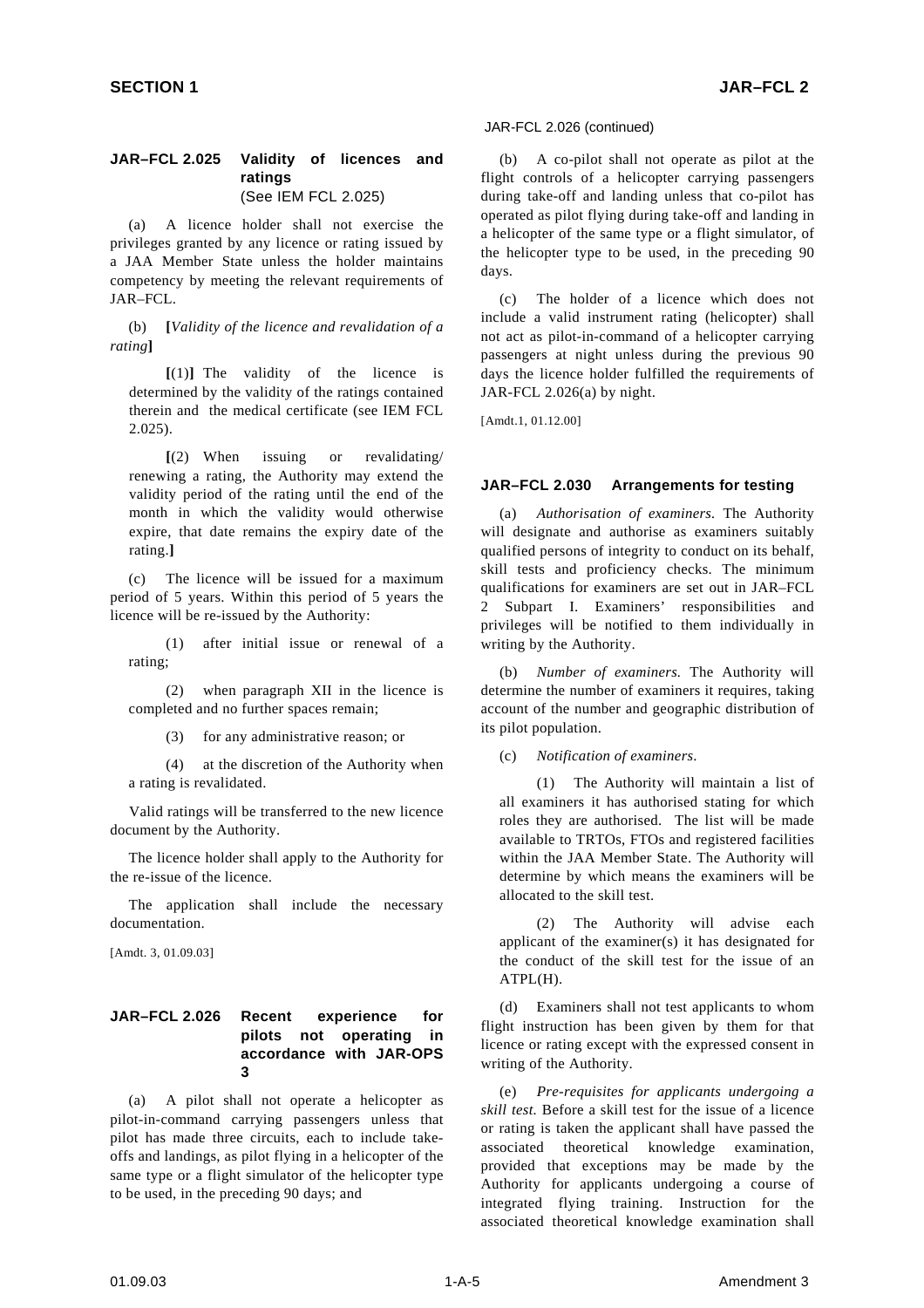### JAR-FCL 2.030(e) (continued) JAR-FCL 2.040(c) (continued)

always have been completed before such skill tests are taken. Except for ATPL issue, the applicant for a skill test shall be recommended for the test by the organisation/person responsible for the training.

[Amdt. 1, 01.12.00; Amdt. 2, 01.11.02]

# **JAR–FCL 2.035 Medical fitness**

(a) *Fitness.* The holder of a medical certificate shall be mentally and physically fit to exercise safely the privileges of the applicable licence.

(b) *Requirement for medical certificate.* In order to apply for or to exercise the privileges of a licence, the applicant or the holder shall hold a medical certificate issued in accordance with the provisions of JAR–FCL 3 (Medical) and appropriate to the privileges of the licence.

(c) *Aeromedical disposition*. After completion of the examination the applicant shall be advised whether fit, unfit or referred to the Authority. The authorised medical examiner (AME) shall inform the applicant of any condition(s) (medical, operational or otherwise) that may restrict flying training and/or the privileges of any licence issued.

[Amdt. 1, 01.12.00]

# **JAR–FCL 2.040 Decrease in medical fitness**  (See IEM FCL 3.040)

(a) Holders of a medical certificate shall not exercise the privileges of their licences, related ratings or authorisations at any time when they are aware of any decrease in their medical fitness which might render them unable to safely exercise those privileges.

(b) Holders of a medical certificate shall not take any prescription or non-prescription medication or drug, or undergo any other treatment, unless they are completely sure that the medication, drug or treatment will not have any adverse effect on their ability to perform safely their duties. If there is any doubt, advice is to be sought from the AMS, an AMC, or an AME. Further advice is given in JAR-FCL 3 (IEM FCL 3.040).

(c) Holders of a medical certificate shall**,** without undue delay, seek the advice of the AMS, an AMC or an AME when becoming aware of:

(1) hospital or clinic admission for more than 12 hours; or

(2) surgical operation or invasive procedure; or

(4) the need for regular use of correcting lenses.

(d) Holders of medical certificates who are aware of:

(1) any significant personal injury involving incapacity to function as a member of a flight crew; or

(2) any illness involving incapacity to function as a member of a flight crew throughout a period of 21 days or more; or

(3) being pregnant,

shall inform the Authority in writing of such injury or pregnancy, and as soon as the period of 21 days has elapsed in the case of illness. The medical certificate shall be deemed to be suspended upon the occurrence of such injury or the elapse of such period of illness or the confirmation of the pregnancy, and:

(4) in the case of injury or illness the suspension shall be lifted upon the holder being medically examined under arrangements made by the Authority and being pronounced fit to function as a member of the flight crew, or upon the Authority exempting, subject to such conditions as it thinks fit, the holder from the requirement of a medical examination; and

in the case of pregnancy, the suspension may be lifted by the Authority for such period and subject to such conditions as it thinks fit and shall cease upon the holder being medically examined under arrangements made by the Authority after the pregnancy has ended and being pronounced fit to resume her functions as a member of the flight crew.

[Amdt. 1, 01.12.00]

# **JAR–FCL 2.045 Special circumstances**

(a) It is recognised that the provisions of all parts of JAR–FCL will not cover every possible situation. Where the application of JAR–FCL would have anomalous consequences, or where the development of new training or testing concepts would not comply with the requirements, an applicant may ask the Authority concerned for an exemption. An exemption may be granted only if it can be shown that the exemption will ensure or lead to at least an equivalent level of safety.

(b) Exemptions are divided into short term exemptions and long term exemptions (more than 6 months). The granting of a long term exemption may

(3) the regular use of medication; or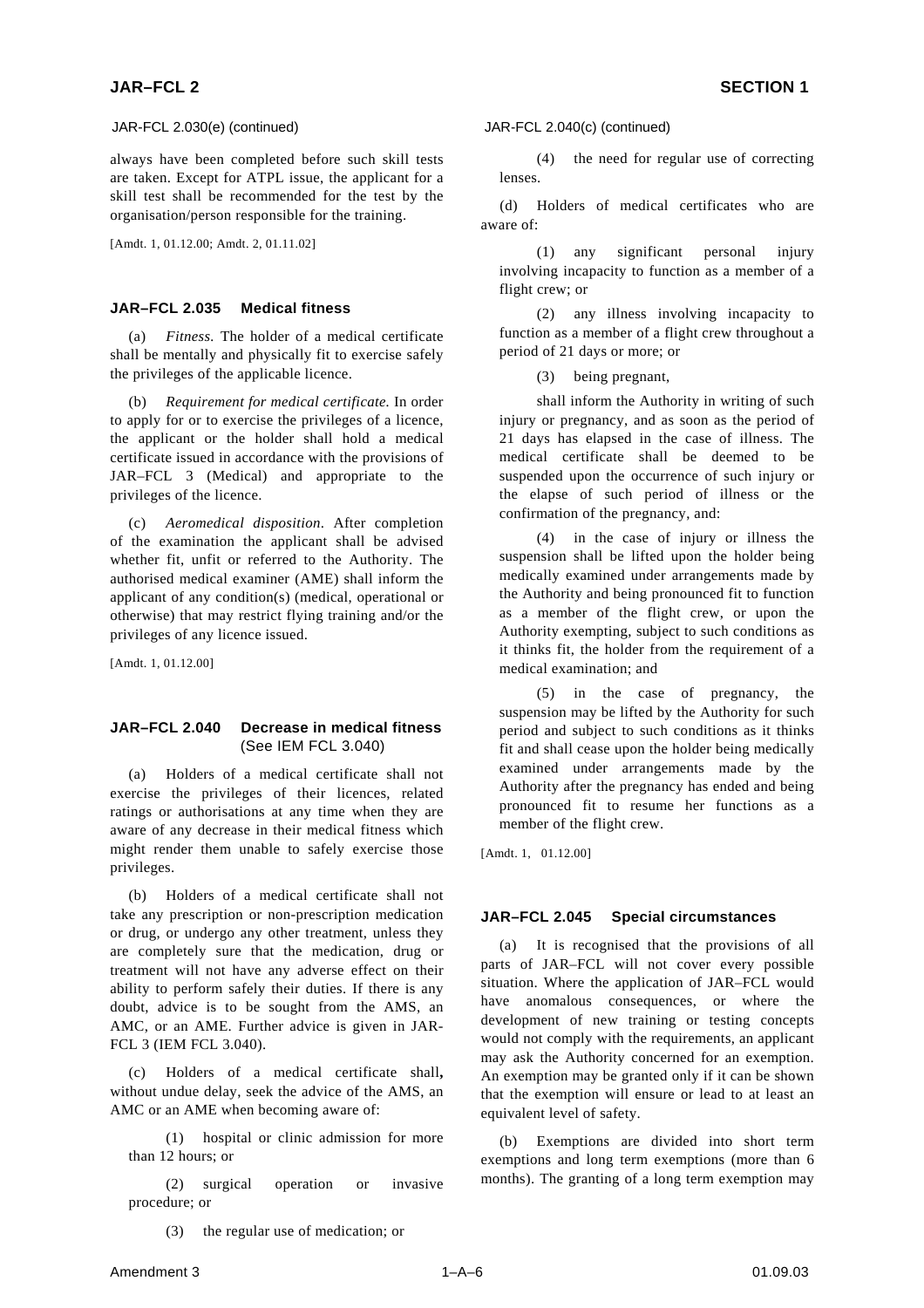only be undertaken in agreement with the JAA Licensing Sectorial Team. [Amdt. 2, 01.11.02]

### **JAR–FCL 2.050 Crediting of flight time and theoretical knowledge**  (See Appendix 1 to JAR-FCL 2.050)

(a) *Crediting of flight time* 

(1) Unless otherwise specified in JAR– FCL, flight time to be credited for a licence or rating shall have been flown in the same category of aircraft for which the licence or rating is sought.

(2) *Pilot-in-command or under instruction* 

(i) An applicant for a licence or rating is credited in full with all solo, dual instruction or pilot-in-command flight time towards the total flight time required for the licence or rating.

(ii) A graduate of an airline transport pilot integrated flying training course is entitled to be credited with up to 50 hours of student pilot-in-command time towards the pilot-in-command time required for the issue of the airline transport pilot licence, commercial pilot licence and a multi-engine type rating.

(3) *Co-pilot*

(i) The holder of a pilot licence, when acting as co-pilot, is entitled to be credited with all of the co-pilot time towards the total flight time required for a higher grade of pilot licence.

(ii) The holder of a pilot licence, when acting as co-pilot performing under the supervision of the pilot-in-command the functions and duties of a pilot-in-command, shall be entitled to be credited in full with this flight time towards the total flight time required for a higher grade of pilot licence, provided that the method of supervision is agreed with the Authority.

(b) *Crediting of theoretical knowledge* 

(1) The holder of a IR(A) will be exempted from the theoretical knowledge instruction and examination requirement for a  $IR(H)$ .

(2) The holder of the following licences will be exempted from the theoretical instruction and examination requirements provided they

#### JAR-FCL 2.045(b) (continued) JAR–FCL 2.050(b)(2) (continued)

complete the relevant bridge instruction and pass the examination (See Appendix 1 to JAR-FCL 2.050).

> (i) The holder of an aeroplane licence for the issue of a PPL(H); or

> (ii) the holder of a  $ATPL(A)$  for the issue of a CPL(H) or an ATPL (H); or

> (iii) the holder of a  $CPL(A)$  with the ATPL(A) theoretical knowledge credit for an ATPL(H).

(3) An applicant having passed the theoretical knowledge examination for an ATPL(H) is credited with the theoretical knowledge requirements for PPL(H), CPL(H) and  $IR(H)$ .

(4) An applicant having passed the theoretical knowledge examination for a CPL(H) is credited with the theoretical knowledge requirements for a PPL(H).

[Amdt. 1, 01.12.00]

# **JAR–FCL 2.055 Training organisations and registered facilities**

(See Appendix 1a, 1b, 1c, and Appendix 2 to JAR–FCL 2.055) (See Appendix 2 to JAR–FCL 2.125)

(a) (1) Flying training organisations (FTO's) wishing to offer training for licences and associated ratings whose principle place of business and registered office is located in a JAA Member State, will be granted approval by that State when in compliance with JAR-FCL. Requirements for approval of FTO's are given in Appendix 1a to JAR-FCL 2.055. Part of the training may be performed outside the JAA Member States (see also Appendix 1b to JAR-FCL 2.055).

(2) FTOs wishing to offer training for licences and associated ratings whose principal place of business and registered office is located outside the JAA Member States, may be granted approval by a JAA full Member Authority in respect of any such location:

> (i) if an arrangement has been agreed between the JAA and the non-JAA Authority of the State in which the FTO has its principal place of business and registered office, providing for the participation of that Authority in the approval process and provide regulatory oversight of the FTO;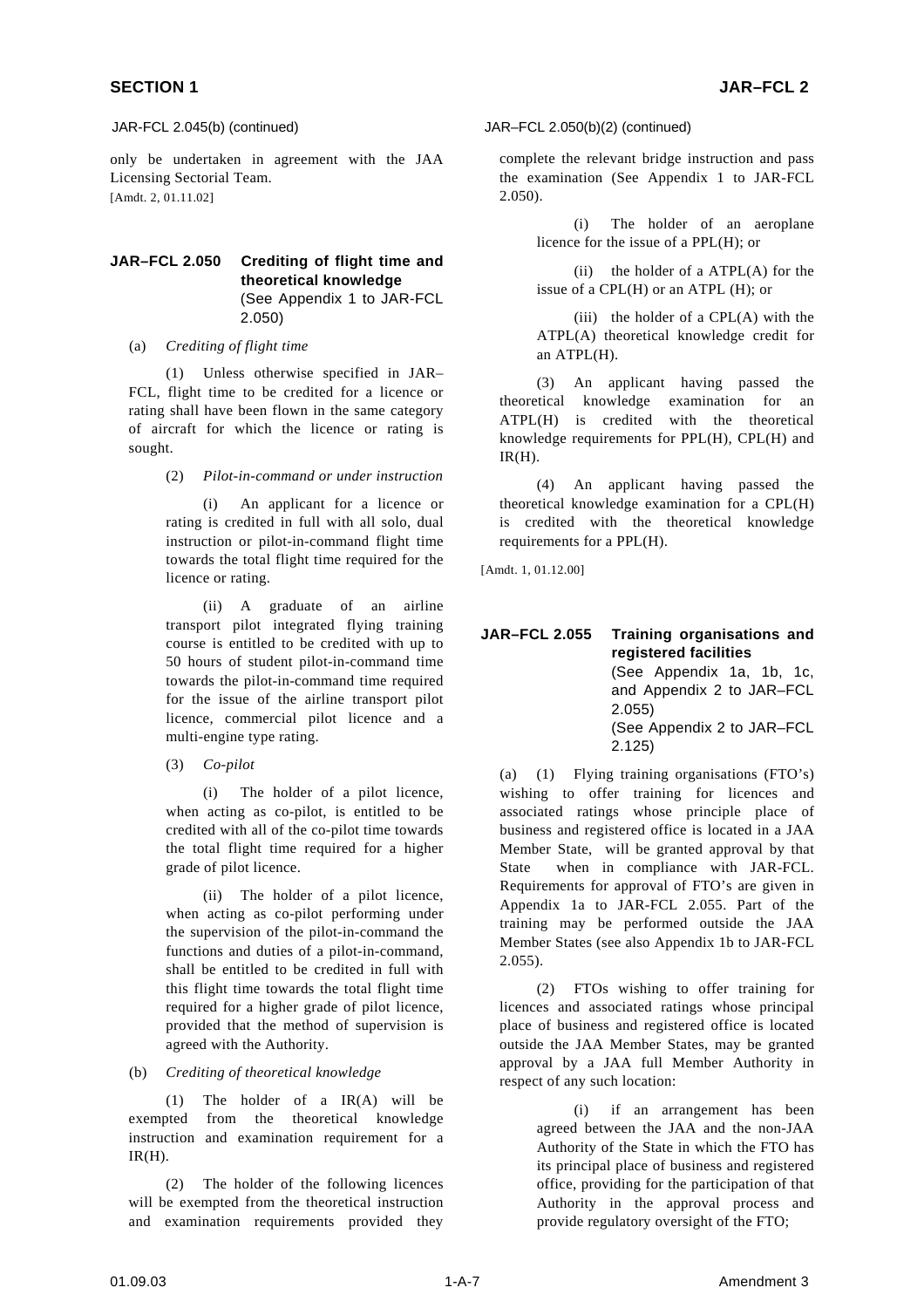JAR–FCL 2.055(a)(2) (continued) JAR-FCL 2.060 (continued)

or

(ii) (A) if adequate jurisdiction and supervision by the approving Authority can be assured;

> (B) the relevant additional requirements of Appendix 1c to JAR-FCL 2.055 are satisfied; and

(C) an approval process in accordance with the administrative procedures accepted by the JAA is applied by the approving Authority.

(b) (1) Type rating training organisations (TRTOs) located in a JAA Member State, wishing to offer training for type ratings will be granted approval when in compliance with JAR-FCL and the approval will be given by that State. Requirements for approval of TRTOs are given in Appendix 2 to JAR-FCL 2.055.

(2) For TRTOs located outside a JAA Member States approval will be granted, when in compliance with JAR-FCL, by the State which receives the application. Requirements for approval of TRTOs are given in Appendix 2 to JAR-FCL 2.055.

(c) Facilities wishing to offer training for PPL only and located in the JAA Member States shall register for that purpose with the Authority (see JAR–FCL 2.125).

**[ ]** 

[Amdt. 1, 01.12.00, Amdt. 2, 01.11.02; Amdt. 3, 01.09.03]

## **JAR–FCL 2.060 Curtailment of privileges of licence holders aged 60 years or more**

(a) *Age 60–64.* The holder of a pilot licence who has attained the age of 60 years shall not act as a pilot of an aircraft engaged in commercial air transport operations except:

(1) as a member of a multi-pilot crew and provided that,

(2) such holder is the only pilot in the flight crew who has attained age 60.

(b) *Age 65.* The holder of a pilot licence who has attained the age of 65 years shall not act as a pilot of an aircraft engaged in commercial air transport operations.

# **(CZ)JAR-FCL 2.060 Curtailment of privileges of licence holders aged 60 years or more (Czech Republic)**

*The holder of a pilot licence who has attained the age of 62 years shall not act as a pilot of an aircraft engaged in commercial air transport operations.*

# **(F)JAR-FCL 2.060 Curtailment of privileges of licence holders aged 60 years or more (France)**

*The holder of a pilot licence who has attained the age of 60 years shall not act as a pilot of an aircraft engaged in commercial air transport operations.*

# **(I)JAR-FCL 2.060 Curtailment of privileges of licence holders aged 60 years or more (Italy)**

*The holder of a pilot licence who has attained the age of 60 shall not act as a pilot of an aircraft engaged in commercial air transport operations.* 

[Amdt. 1, 01.12.00, Amdt. 2, 01.11.02]

### **JAR–FCL 2.065 State of licence issue**

(a) An applicant shall demonstrate the satisfactory completion of all requirements for licence issue to the Authority of **[ ]** the 'State of licence issue' (see JAR–FCL 2.010(c)).

(b) **[**In circumstances agreed by both Authorities, an applicant who has commenced training under the responsibility of one Authority may be permitted to complete the requirements under the responsibility of the other Authority.

The agreement shall allow for:

(1) theoretical knowledge training and examinations;

(2) medical examination and assessment;

(3) flight training and testing,

The Authorities shall agree the 'State of licence issue'.**]**

**[**(c)**]** Further ratings may be obtained under JAR– FCL requirements in any JAA Member State and will be entered into the licence by the State of licence issue.

**[**(d)**]** For administrative convenience, e.g. revalidation, the licence holder may subsequently transfer a licence issued by the State of licence issue to another JAA Member State, provided that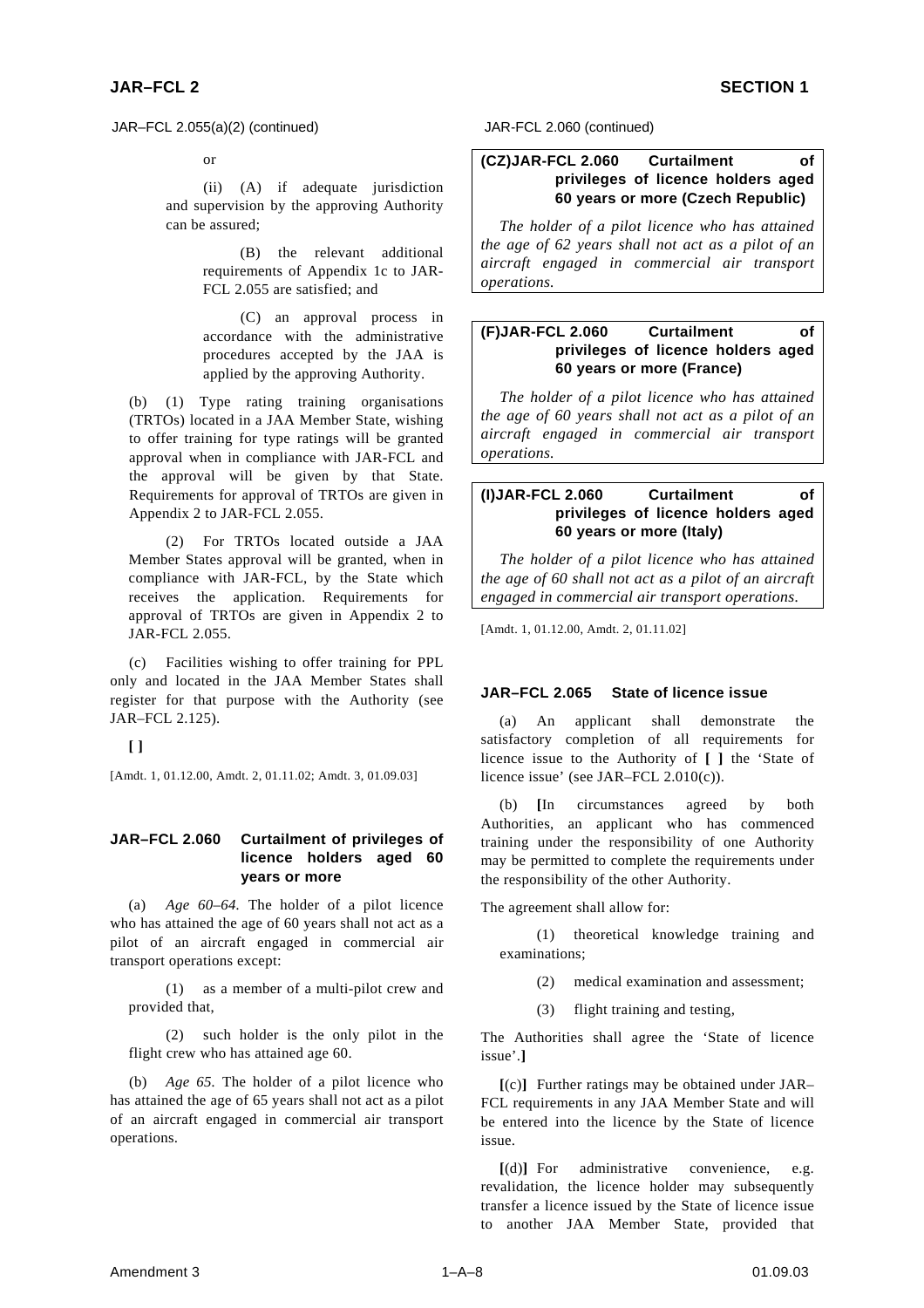employment or normal residency is established in that State (see JAR–FCL 2.070). That State would thereafter become the State of licence issue and would assume the responsibility for licence issue referred to in (a) above.

**[**(e)**]** An applicant shall hold only one JAR-FCL licence (Helicopter) and only one medical certificate at any time.

[Amdt. 1, 01.12.00, Amdt. 2, 01.11.02; Amdt. 3, 01.09.03]

# **JAR–FCL 2.070 Normal residency**

Normal residency means the place where a person usually lives for at least 185 days in each calendar year because of personal and occupational ties or, in the case of a person with no occupational ties, because of personal ties which show close links between that person and the place where she or he is living.

# **JAR–FCL 2.075 Format and specifications for flight crew licences**  (See Appendix 1 to JAR–FCL 2.075)

The flight crew licence issued by a JAA Member State in accordance with JAR–FCL will conform to the following specifications.

(a) *Content.* The item number shown will always be printed in association with the item heading. A standard JAA licence format is shown in Appendix 1 to JAR–FCL 2.075. Items I to XI are the 'permanent' items and items XII to XIV are the 'variable' items which may appear on a separate or detachable part of the main form. Any separate or detachable part shall be clearly identifiable as part of the licence.

- (1) *Permanent items*
	- (I) State of licence issue.
	- (II) Title of licence.

(III) Serial number commencing with the postal code of the issuing State and followed by a code of numbers and/or letters in Arabic numerals and in Roman script.

(IV) Name of holder, (in Roman alphabet, if script of national language is other than Roman).

- (V) Holder's address.
- (VI) Nationality of holder.
- (VII) Signature of holder.

JAR-FCL 2.065(d) (continued) JAR-FCL 2.075(a)(1) (continued)

(VIII)Authority and, where necessary, conditions under which the licence was issued.

(IX) Certification of validity and authorisation for the privileges granted.

(X) Signature of the officer issuing the licence and the date of issue.

(XI) Seal or stamp of the Authority.

(2) *Variable items* 

(XII) Ratings – class, type, instructor, etc., with dates of expiry. Radio telephony (R/T) privileges may appear on the licence form or on a separate certificate.

(XIII) Remarks – i.e. special endorsements relating to limitations and endorsements for privileges.

(XIV)Any other details required by the Authority.

(b) *Material.* The paper or other material used will prevent or readily show any alterations or erasures. Any entries or deletions to the form will be clearly authorised by the Authority.

(c) *Colour.* White material will be used for pilot licences issued in accordance with JAR–FCL.

(d) *Language.* Licences shall be written in the national language and in English and such other languages as the Authority deems appropriate.

[Amdt. 1, 01.12.00]

### **JAR–FCL 2.080 Recording of flight time**

(a) Details of all flights flown as a pilot shall be kept in a reliable record in a logbook format acceptable to the Authority (see IEM FCL 2.080). Details of flights flown under JAR-OPS 3, may be recorded in an acceptable computerised format maintained by the operator. In this case an operator shall make the records of all flights operated by the pilot, including differences and familiarisation training, available on request to the flight crew member concerned.

(b) The record shall contain the following information:

(1) Personal details:

Name and address of the holder

- (2) For each flight:
	- (i) Name of Pilot-in-command
	- (ii) Date (day, month, year) of flight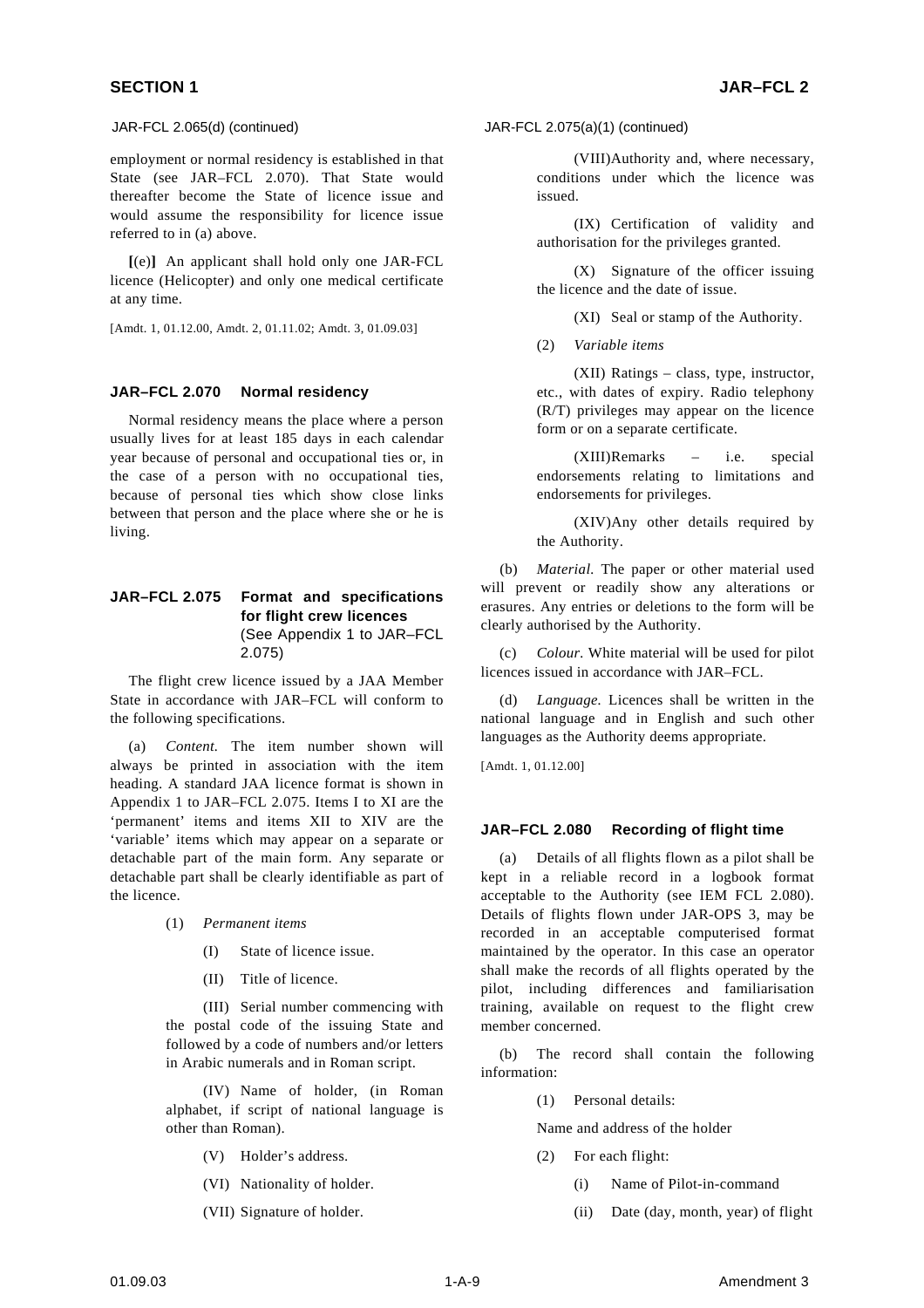(iii) Place and time of departure and arrival (times (UTC) to be block time)

(iv) Type helicopter make, model and variant) and registration of helicopter

 $(v)$  SE, ME

(vi) Total time of flight

(vii) Accumulated total time of flight

(3) For each simulator or FNPT session:

(i) Type and qualification number of training device

(ii) Synthetic training device instruction

(iii) Date  $(d/m/y)$ 

- (iv) Total time of session
- (v) Accumulated total time
- (4) Pilot function:

(i) Pilot-in-command (including solo, SPIC, PICUS time)

- (ii) Co-pilot
- (iii) Dual
- (iv) Flight instructor/Flight examiner

(v) A remarks column will be provided to give details of specific functions e.g. SPIC, PICUS, instrument flight time\*, etc.

\* A pilot may log as instrument flight time only that time during which he operates the helicopter solely by reference to instruments, under actual or simulated instrument flight conditions.

- (5) Operational conditions
	- (i) Night
	- (ii) IFR
- (c) Logging of time
	- (1) Pilot-in-command flight time

The holder of a licence may log as pilot-in-command time all of the flight time during which he is the pilot-incommand

(ii) The applicant for or the holder of a pilot licence may log as pilot-incommand time all solo flight time and flight time as student pilot-in-command provided that such SPIC time is countersigned by the instructor.

(iii) The holder of an instructor rating may log as pilot-in-command all

JAR-FCL 2.080(b) (continued) 2.080(c)(1) JAR-FCL 2.080(c)(1) (iii) (continued)

flight time during which he acts as an instructor in a helicopter.

(iv) The holder of an examiner's authorisation may log as pilot-in-command all flight time during which he occupies a pilot's seat and acts as an examiner in a helicopter.

(v) A co-pilot acting as pilot-incommand under the supervision of the pilotin-command on a helicopter on which more than one pilot is required under the type certification of the helicopter or as required by JAR-OPS may log all flight time as pilotin-command under supervision, provided such pilot-in-command time under supervision is countersigned by the pilot-incommand. (see  $(c)(5)$ )

(vi) If the holder of a licence carries out a number of flights upon the same day returning on each occasion to the same place of departure and the interval between successive flights does not exceed thirty minutes, such series of flights are to be recorded as a single entry.

(2) Co-pilot flight time

The holder of a pilot licence occupying a pilot seat as co-pilot may log all flight time as co-pilot flight time on a helicopter on which more than one pilot is required under the type certification of the helicopter, or the regulations under which the flight is conducted.

(3) Intentionally blank

(4) Instruction time

A summary of all time logged by an applicant for a licence or rating as flight instruction, instrument flight instruction, instrument ground time, etc. shall be certified by the appropriately rated and/or authorised instructor from whom it was received.

(5) PICUS (Pilot-in-command under supervision)

Provided that the method of supervision is acceptable to the Authority, a co-pilot may log as PIC flight time flown as PICUS, when all of the duties and functions of PIC on that flight were carried out, such that the intervention of the PIC in the interest of safety was not required.

(d) Presentation of flight time record

 (1) The holder of a licence or a student pilot shall without undue delay present his flight time record for inspection upon request by an authorised representative of the Authority.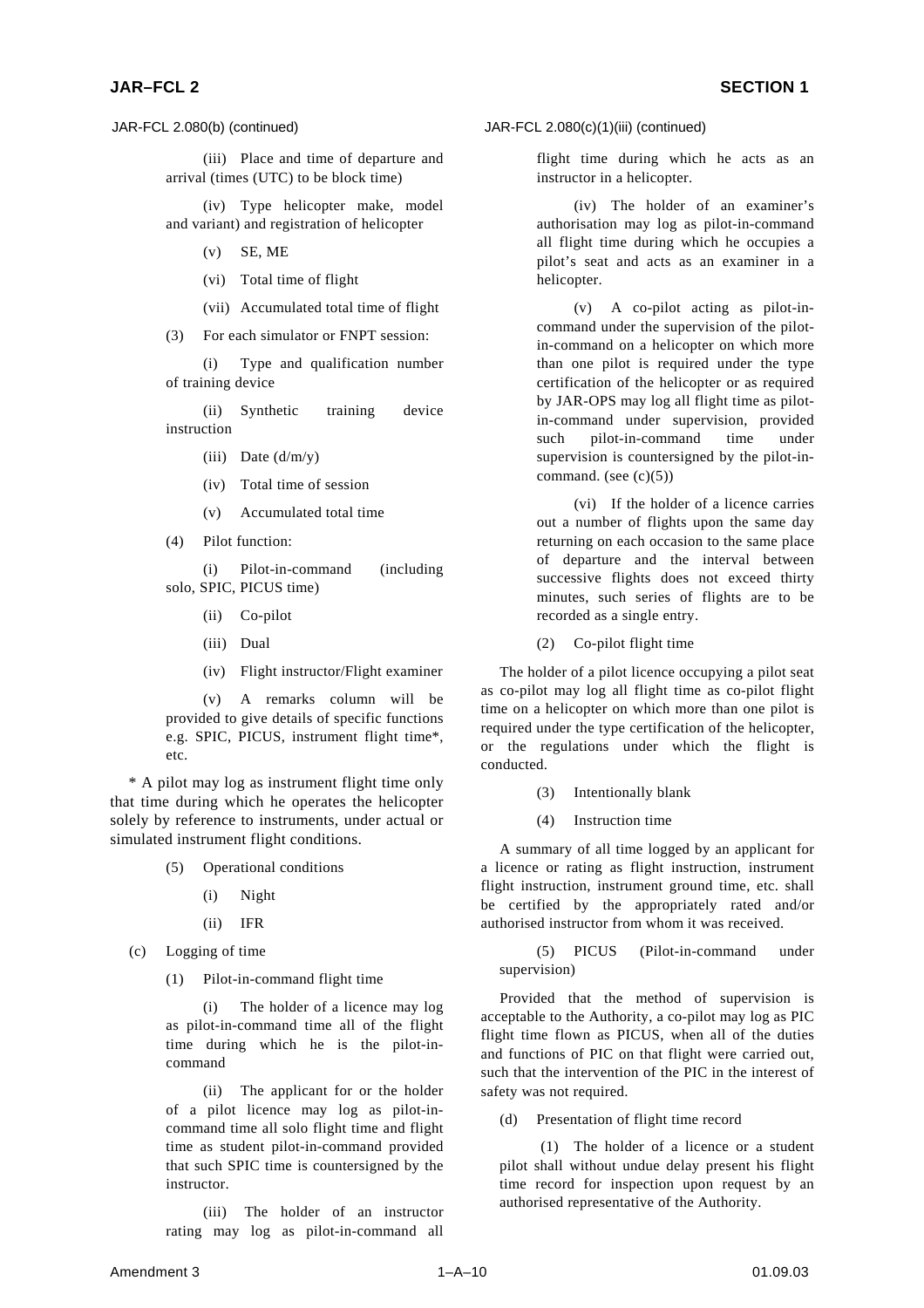# JAR-FCL 2.080(d) (continued)

(2) A student pilot shall carry his flight time record logbook with him on all solo crosscountry flights as evidence of the required instructor authorisations.

[Amdt. 1, 01.12.00]

INTENTIONALLY LEFT BLANK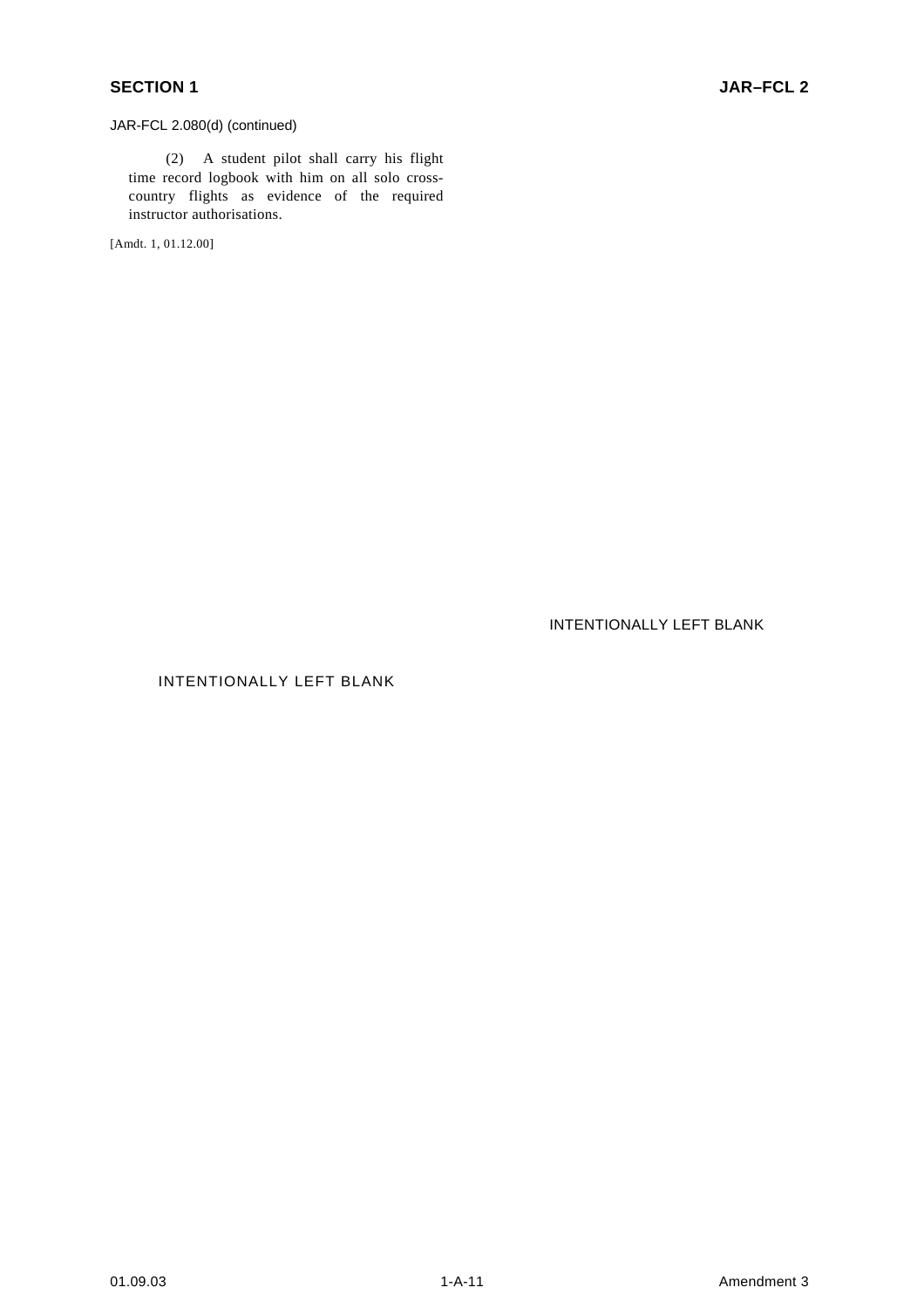## **Appendix 1 to JAR–FCL 2.005 Minimum requirements for the issue of a JAR–FCL licence/authorisation on the basis of a national licence/authorisation issued in a JAA Member State.**  (See JAR–FCL 2.005(b)(3)) (See AMC FCL 2.005 & 2.015)

#### 1 Pilot licences

A pilot licence issued by a JAA Member State in accordance with the national requirements of that State may be replaced by a JAR–FCL licence subject, where applicable, to conditions. For the replacement of such licences the holder shall:

(a) complete, as a proficiency check, the type and instrument rating (IR, if applicable) revalidation requirements of JAR-FCL 2.245(b) relevant to the privileges of the licence held;

(b) (i) for ATPL(H) and CPL(H) demonstrate to the satisfaction of the Authority that a knowledge of the relevant parts of JAR-OPS 3 and JAR-FCL (see AMC FCL 2.005 & 2.015) has been acquired;

 (ii) for PPL(H) only demonstrate to the satisfaction of the Authority that a knowledge of the relevant parts of JAA Requirements (see AMC FCL 2.125) has been acquired;

- (c) demonstrate a knowledge of English in accordance with JAR–FCL 2.200 if IR privileges are held;
- (d) comply with the experience requirements and any further requirements as set out in the table below:

| National<br>licence held             | Total flying hours<br>experience               | Any further JAA requirements | Replacement<br>JAR-FCL<br>licence and<br>conditions<br>(where<br>applicable)                | Removal of<br>conditions                                                                                                                                                                              |     |
|--------------------------------------|------------------------------------------------|------------------------------|---------------------------------------------------------------------------------------------|-------------------------------------------------------------------------------------------------------------------------------------------------------------------------------------------------------|-----|
| (1)                                  | (2)                                            | (3)                          | (4)                                                                                         | (5)                                                                                                                                                                                                   |     |
| ATPL(H) valid<br>IR(H)               | >1 000 as PIC on<br>multi-pilot<br>helicopters | none                         | ATPL(H)                                                                                     | Not applicable                                                                                                                                                                                        | (a) |
| ATPL(H)<br>no<br>IR(H)<br>privileges | >1 000 as PIC on<br>multi-pilot<br>helicopters | none                         | ATPL(H)<br>restricted to VFR<br>privileges                                                  | Obtain an IR(H) in<br>accordance with<br>JAR-FCL 2<br>Subpart E                                                                                                                                       | (b) |
| ATPL(H) valid<br>IR(H)               | >1 000 on multi-pilot<br>helicopters           | None                         | ATPL(H), with<br>type rating<br>restricted to co-<br>pilot                                  | demonstrate<br>ability to act as<br>PIC as required by<br>Appendix 1 to<br>JAR-FCL 2.240<br>and 2.295 paras 9<br>to 15.                                                                               | (c) |
| ATPL(H) no<br>IR(H)<br>privileges    | >1 000 on multi-pilot<br>helicopters           | None                         | ATPL(H)<br>restricted to VFR<br>privileges and<br>type rating<br>restricted to co-<br>pilot | (i) obtain an $IR(H)$<br>in accordance with<br>JAR-FCL 2<br>Subpart E<br>(ii) demonstrate<br>ability to act as<br>PIC as required by<br>Appendix 1 to<br>JAR-FCL 2.240<br>and 2.295 paras 9<br>to 15. | (d) |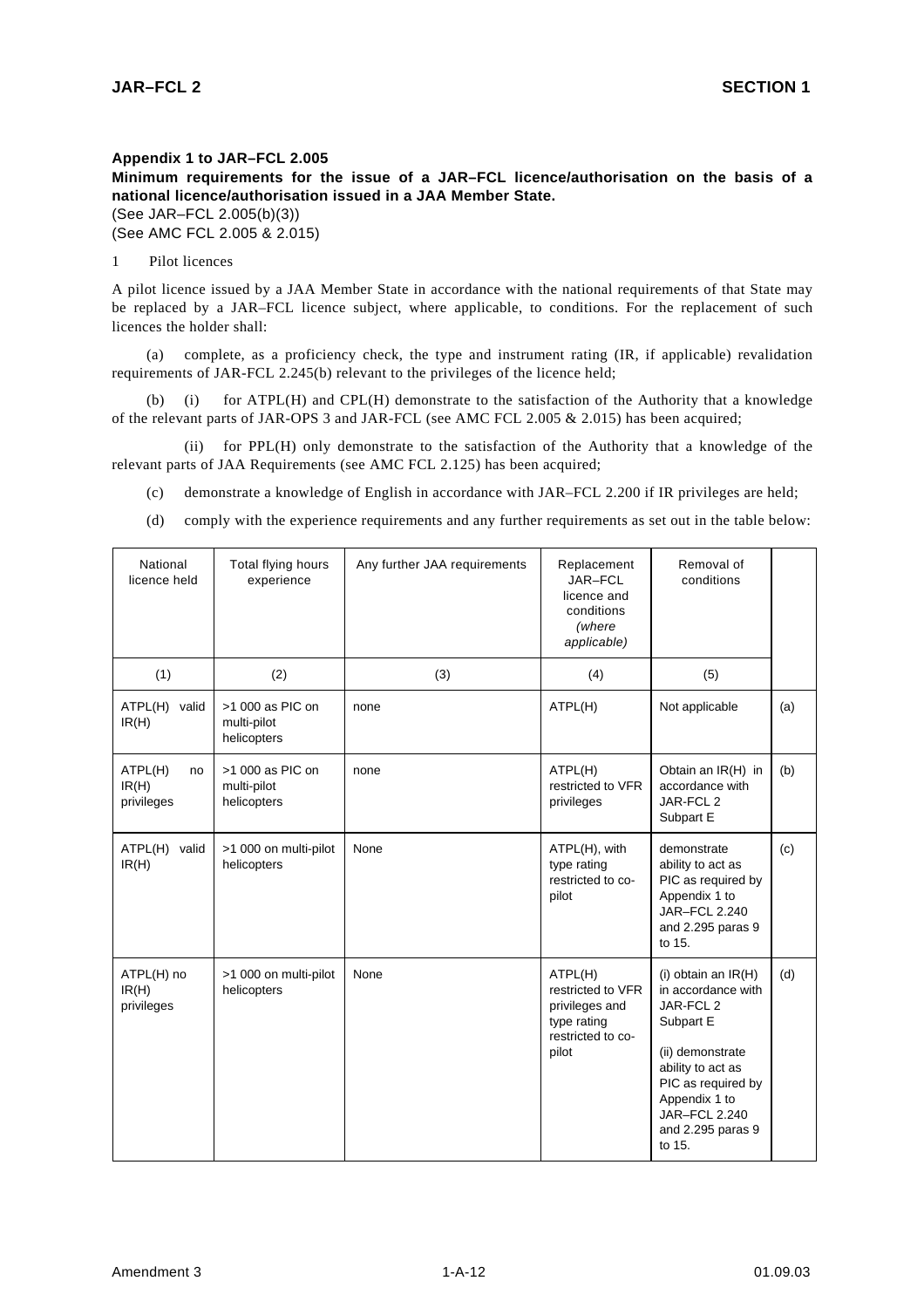# Appendix 1 to JAR–FCL 2.005 (continued)

| National<br>licence held                                                                                               | Total flying hours<br>experience              | Any further JAA requirements                                                                                                                                                                                   | Replacement<br>JAR-FCL<br>licence and<br>conditions<br>(where<br>applicable)   | Removal of<br>conditions             |       |
|------------------------------------------------------------------------------------------------------------------------|-----------------------------------------------|----------------------------------------------------------------------------------------------------------------------------------------------------------------------------------------------------------------|--------------------------------------------------------------------------------|--------------------------------------|-------|
| (1)                                                                                                                    | (2)                                           | (3)                                                                                                                                                                                                            | (4)                                                                            | (5)                                  |       |
| ATPL(H) valid<br>IR(H)                                                                                                 | >500 on multi-pilot<br>helicopters            | Demonstrate to the Authority a<br>knowledge of flight planning and<br>flight performance as required<br>by Appendix 1 to JAR-FCL<br>2.470                                                                      | as $(4)(c)$                                                                    | as $(5)(c)$                          | (e)   |
| ATPL(H)<br>no<br>IR(H)<br>privileges                                                                                   | >500 on multi-pilot<br>helicopters            | as $(3)(e)$                                                                                                                                                                                                    | as $(4)(d)$                                                                    | as $(5)(d)$                          | (f)   |
| CPL/IR(H) and<br>passed an<br>ICAO ATPL(H)<br>theory test in<br>the JAA<br><b>Member State</b><br>of licence<br>issue* | >500 on multi-pilot<br>helicopters            | (i) demonstrate to the Authority<br>a knowledge of flight planning<br>and flight performance as<br>required by Appendix 1 to JAR-<br>FCL 2.470;<br>(ii) meet remaining requirements<br>of JAR-FCL 2.250(a)     | CPL/IR(H)<br>[with JAR-FCL<br>ATPL(H) theory<br>credit]                        | Not applicable                       | (g)   |
| [CPL/IR(H)]                                                                                                            | [>500 hrs on multi-<br>pilot helicopters]     | [(i) to pass an examination for<br>JAR-FCL ATPL(H) theoretical<br>knowledge in the JAA Member<br>State of licence issue *(see text<br>below table)<br>(ii) meet remaining requirements<br>of JAR-FCL 2.250(a)] | ICPL/IR(H)<br>with JAR-FCL<br>ATPL(H) theory<br>credit]                        | [Not applicable]                     | [(h)] |
| CPL/IR(H)                                                                                                              | >500 as PIC on<br>single-pilot<br>helicopters | None                                                                                                                                                                                                           | CPL/IR(H) with<br>type ratings<br>restricted to<br>single-pilot<br>helicopters |                                      | [(i)] |
| CPL/IR(H)                                                                                                              | <500 as PIC on<br>single-pilot<br>helicopters | Demonstrate to the Authority a<br>knowledge of flight planning and<br>flight performance as required<br>by Appendix 1 to JAR-FCL<br>2.470                                                                      | as (4)(h)                                                                      | obtain multi-pilot<br>type rating as | I(j)  |
| CPL(H)                                                                                                                 | >500 as PIC on<br>single-pilot<br>helicopters | night qualification, if applicable                                                                                                                                                                             | CPL(H), with<br>type ratings<br>restricted to<br>single-pilot<br>helicopters   | required by JAR-<br>FCL 2.240        | [(k)] |
| CPL(H)                                                                                                                 | <500 as PIC on<br>single-pilot<br>helicopters | night qualification, if applicable,<br>demonstrate to the Authority a<br>knowledge of flight performance<br>and planning as required by<br>Appendix 1 to JAR-FCL 2.470                                         | as $(4)$ (j)                                                                   |                                      | [(1)] |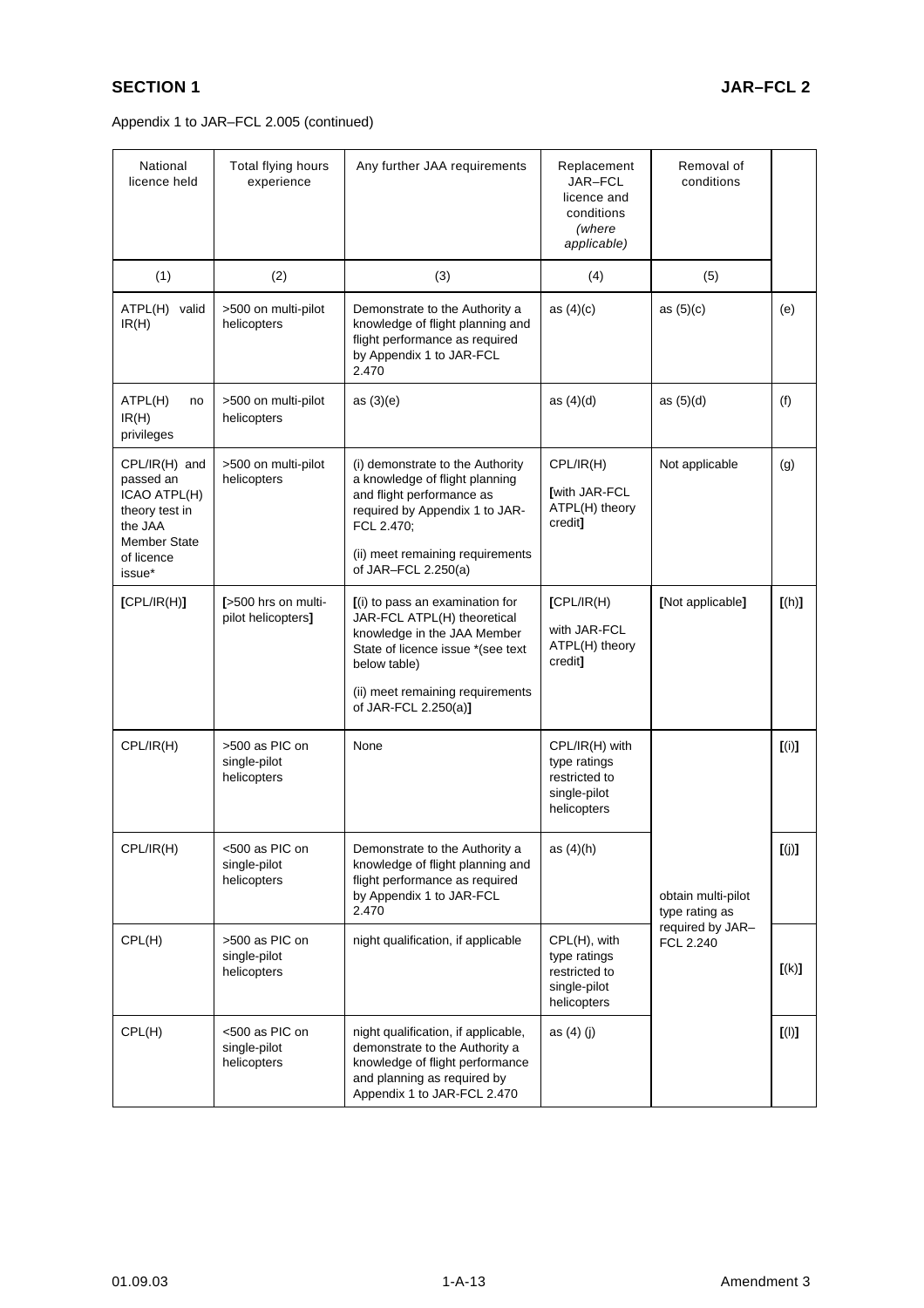# Appendix 1 to JAR–FCL 2.005 (continued)

| National<br>licence held | Total flying hours<br>experience    | Any further JAA requirements                                                                    | Replacement<br>JAR-FCL<br>licence and<br>conditions<br>(where<br>applicable) | Removal of<br>conditions                                                                                                                     |       |
|--------------------------|-------------------------------------|-------------------------------------------------------------------------------------------------|------------------------------------------------------------------------------|----------------------------------------------------------------------------------------------------------------------------------------------|-------|
| (1)                      | (2)                                 | (3)                                                                                             | (4)                                                                          | (5)                                                                                                                                          |       |
| PPL/IR(H)                | $\geq$ 75 in accordance<br>with IFR | night qualification; if night flying<br>privileges are not included in the<br>instrument rating | PPL/IR(H) (the<br>IR restricted to<br>PPL)                                   | demonstrate to the<br>Authority a<br>knowledge of flight<br>performance and<br>planning as<br>required by<br>Appendix 1 to<br>JAR-FCL 2.470. | [(m)] |
| PPL(H)                   | $\geq$ 75 on helicopters            | demonstrate the use of radio<br>navigation aids.                                                | PPL (H)                                                                      |                                                                                                                                              | [(n)] |

\* CPL holders already holding a type rating for a multi-pilot helicopter are not required to have passed an examination for ATPL theoretical knowledge whilst they continue to operate that same helicopter type, but will not be given ATPL theory credit for a JAR–FCL licence. If they require another type rating for a different multipilot helicopter, they must pass an examination in JAR–FCL ATPL(H) knowledge in the JAA Member State of licence issue.

#### 2 Instructor ratings

| National rating,<br>authorisation or<br>privileges held | Experience                                                              | Any further JAA requirements                                                                                                       | Replacement JAA rating  |
|---------------------------------------------------------|-------------------------------------------------------------------------|------------------------------------------------------------------------------------------------------------------------------------|-------------------------|
| (1)                                                     | (2)                                                                     | (3)                                                                                                                                | (4)                     |
| FI(H)/IRI(H)/TRI(H)                                     | as required under JAR-<br>FCL 2 (Helicopter) for the<br>relevant rating | demonstrate a knowledge of the<br>relevant parts of JAR-FCL 2<br>(Helicopter) and JAR-OPS as set<br>out in AMC FCL 2,005 and 2,015 | $FI(H)/IRI(H)/TRI(H)^*$ |

\*JAA Member States' instructors fulfilling all the above replacements requirement, but unable to obtain relevant JAR-FCL licence/rating(s) due to present implementation status of their State of licence issue, may be accepted to instruct for JAR-FCL licence and/or rating(s)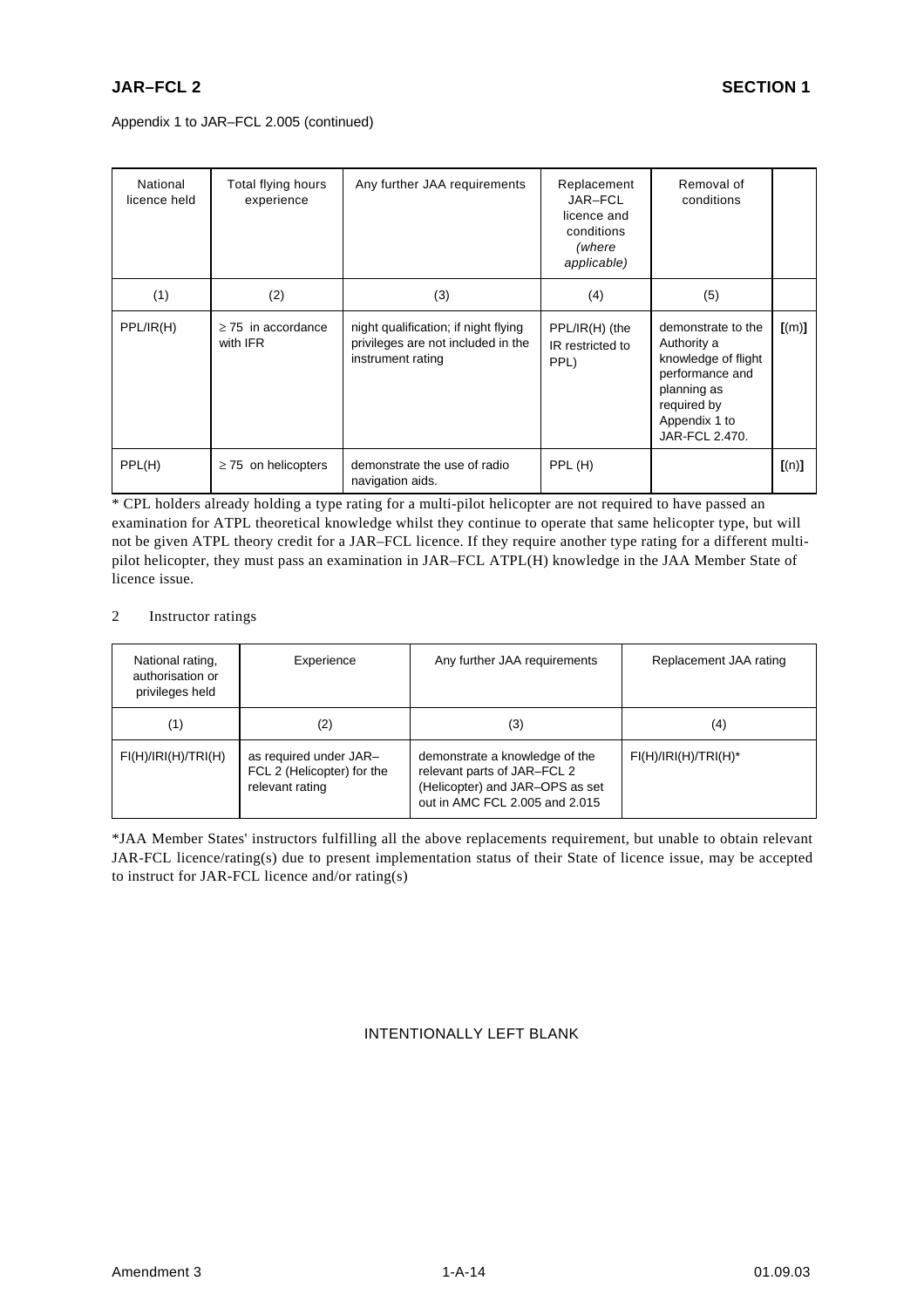# Appendix 1 to JAR–FCL 2.005 (continued)

### 3 SFI authorisation

A SFI authorisation issued by a JAA State in accordance with the national requirements of that State may be replaced by a JAR–FCL authorisation provided that the holder complies with the experience requirements and any further requirements as set out in the table below:

| National<br>authorisation<br>held | Experience                                                            | Any further JAA requirements                                                                                                                                                                                                                                                 | Replacement JAA authorisation |
|-----------------------------------|-----------------------------------------------------------------------|------------------------------------------------------------------------------------------------------------------------------------------------------------------------------------------------------------------------------------------------------------------------------|-------------------------------|
| (1)                               | (2)                                                                   | (3)                                                                                                                                                                                                                                                                          | (4)                           |
| SFI(H)                            | >1 000 hrs as pilot of MPH                                            | (i) hold or have held a professional<br>pilot licence issued by a JAA<br>Member State or a non JAR-FCL<br>professional licence acceptable to<br>the Authority;<br>(ii) have completed the flight<br>simulator content of the applicable<br>type rating course including MCC. | SFI(H)                        |
| SFI(H)                            | 3 years recent experience as<br>a SFI acceptable to the<br>Authority. | have completed the simulator<br>content of the applicable type<br>rating course including MCC                                                                                                                                                                                | SFI(H)                        |

This authorisation will be for a maximum period of 3 years.

Further re-authorisation will be subject to completion of the requirements set out in JAR–FCL 2.415.

[Amdt. 1, 01.12.00; Amdt. 2, 01.11.02; Amdt. 3, 01.09.03]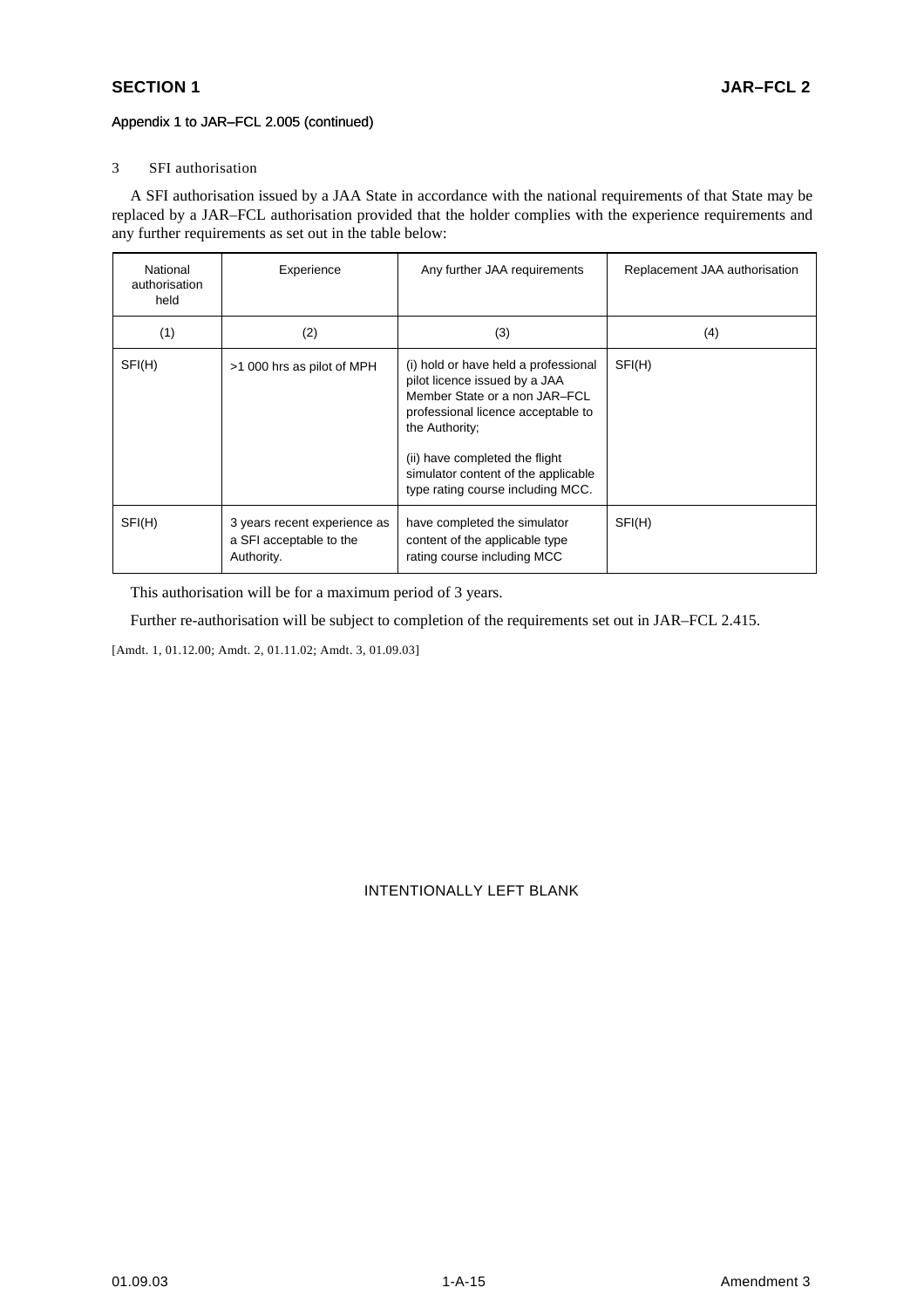## **Appendix 1 to JAR–FCL 2.015 Minimum requirements for the validation of pilot licences of non-JAA States**  (See JAR–FCL 2.015)

1 The minimum requirements for the validation of a pilot licence of a non-JAA State by a JAA Member State are specified below.

Pilot licences for commercial air transportation and other professional activities

2 A pilot licence issued in accordance with ICAO Annex 1 by a non-JAA State may be validated subject to conditions by a JAA Member State in order to permit flights (other than for flight instruction) in helicopters registered in that JAA Member State. To validate such licences, the holder shall:

complete, as a skill test, the type rating revalidation requirements of JAR–FCL 2.245 relevant to the privileges of the licence held;

(b) demonstrate to the satisfaction of the Authority that a knowledge of the relevant parts of JAR–OPS and JAR–FCL (see AMC FCL 2.005 and 2.015) has been acquired;

- (c) demonstrate a knowledge of English in accordance with JAR–FCL 2.200;
- (d) hold a valid JAR–FCL Class 1 medical certificate;
- (e) meet any published additional requirements that the JAA Member State deems necessary; and

(f) comply with the experience requirements set out in column (2) of the following table in relation to the validation conditions specified in column (3):

| Licence held                | Total flying hours experience                                                                                                                                                                                 | Validation conditions                                              |     |
|-----------------------------|---------------------------------------------------------------------------------------------------------------------------------------------------------------------------------------------------------------|--------------------------------------------------------------------|-----|
| (1)                         | (2)                                                                                                                                                                                                           | (3)                                                                |     |
| ATPL(H)                     | >1 000 hours as PIC on multi-pilot<br>helicopters                                                                                                                                                             | Commercial air transport in multi-pilot<br>helicopters as PIC      | (a) |
| ATPL(H) or<br>$CPL(H)/IR^*$ | >1 000 hours as PIC or co-pilot on multi-<br>pilot helicopters                                                                                                                                                | Commercial air transport in multi-pilot<br>helicopters as co-pilot | (b) |
| CPL(H)/IR                   | >1,000 hours as PIC in commercial air<br>transport since gaining an IR                                                                                                                                        | Commercial air transport in single-pilot<br>helicopters as PIC     | (c) |
| CPL(H)                      | >700 hours in helicopters other than those<br>certificated under JAR-27/29, including<br>200 hours in the activity role for which<br>validation is sought, and 50 hours in that<br>role in the last 12 months | Activities in helicopters other than commercial<br>air transport   | (d) |

\*CPL/IR holders on multi-pilot helicopters shall have demonstrated ICAO ATPL level knowledge before validation

### **Private pilot licences with Instrument Rating**

3 A private pilot licence with instrument rating issued in accordance with ICAO Annex 1 by a non-JAA State may be validated subject to conditions by a JAA Member State in order to permit flights (other than flight instruction) in helicopters registered in that JAA Member State. To validate such licences, the holder shall:

(a) complete, as a skill test, all sections of the type skill test in accordance with Appendix 1 and 3 to JAR-FCL 2.240;

(b) demonstrate to the satisfaction of the Authority in accordance with Subpart J, that a knowledge of Air Law and the Aeronautical Weather codes, subject number 050 10 03 01, as well as the Flight Planning  $\&$ Performance (IR), subject number 030 00 00 00, Human Performance subject number 040 00 00 00 in accordance with Appendix 1 to JAR-FCL 2.470 has been acquired;

(c) demonstrate a knowledge of English in accordance with JAR–FCL 2.200;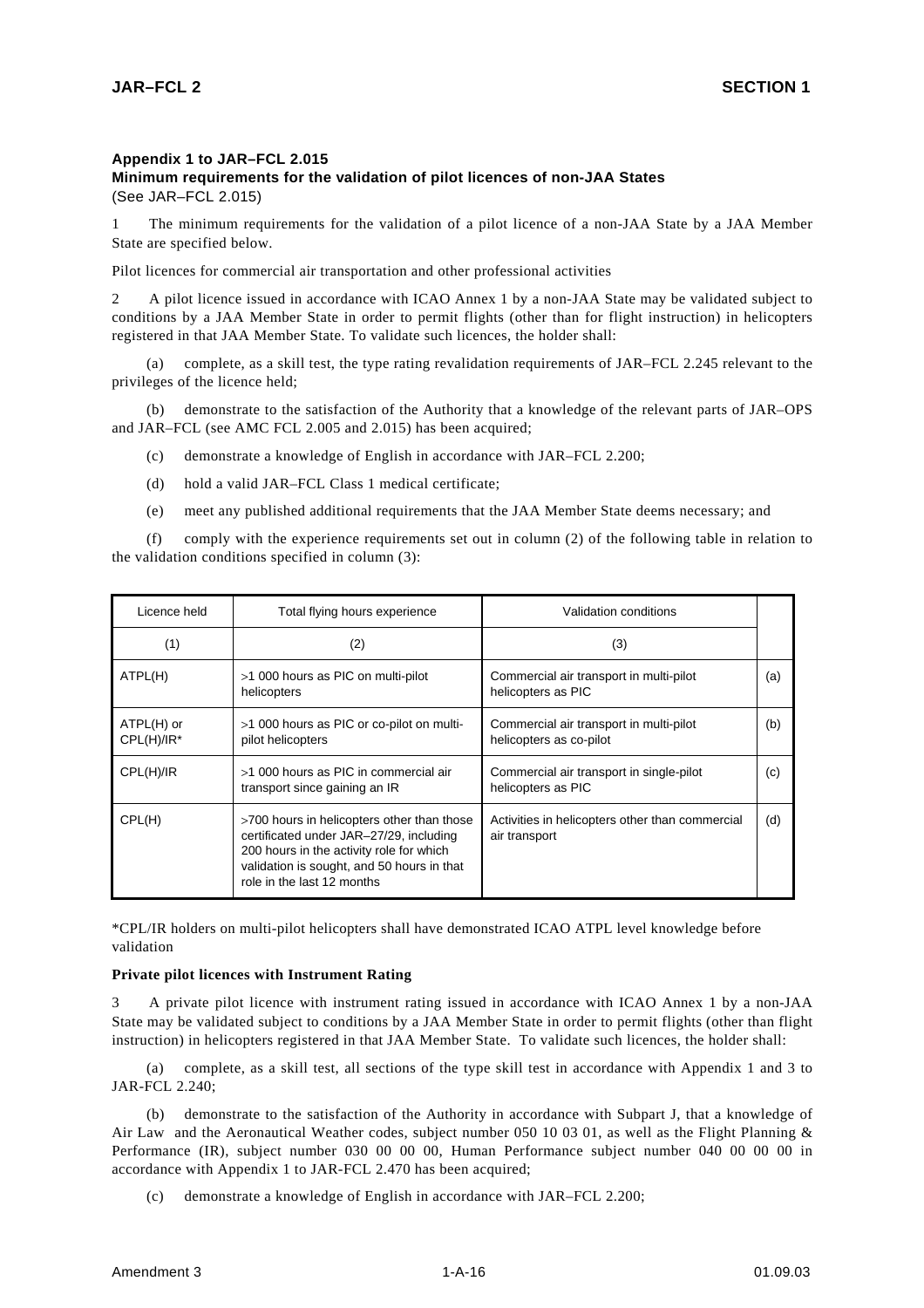# Appendix 1 to JAR-FCL 2.015 (continued)

(d) hold at least a valid JAR–FCL Class 2 medical certificate, including hearing requirements in accordance with JAR-FCL 3.355(b);

- (e) hold R/T privileges acceptable to the Authority,
- (f) comply with the experience requirements set out in column (2) of the following table:

| Licence held | Total flying hours experience          |
|--------------|----------------------------------------|
|              |                                        |
| PPL(H)/IR    | $> 100$ hrs PIC instrument flight time |

[Amdt. 2, 01.11.02]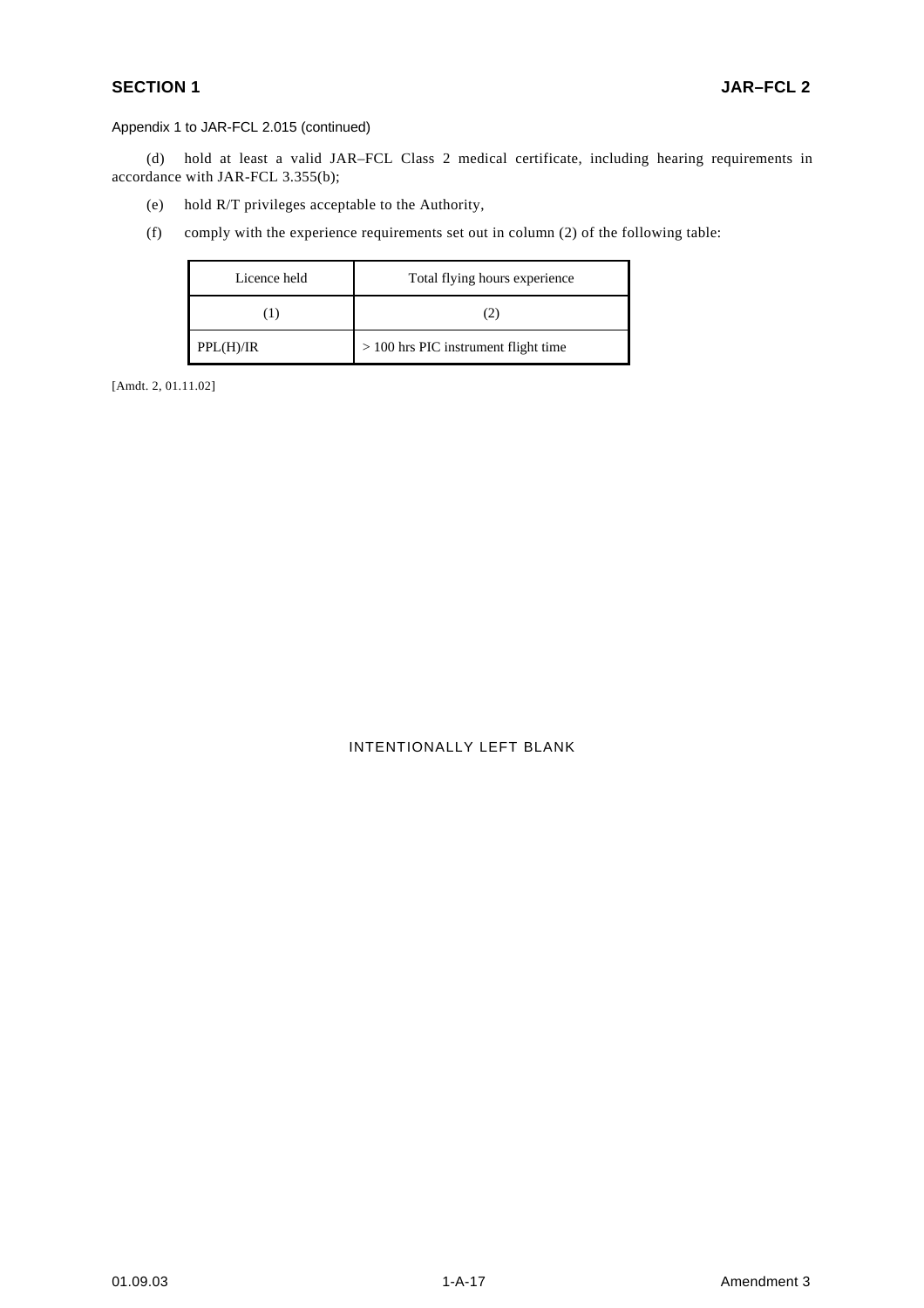# **Appendix 2 to JAR-FCL 2.015 Conversion of a PPL(H) issued by a non-JAA Member State to a JAR-FCL PPL(H)**  See JAR-FCL 2.015(c)(2)

The minimum requirements for the conversion of a private pilot licence(H) issued by a non-JAA Member State to a JAR-FCL(H) licence are:

- (a) the applicant shall hold a licence issued in accordance with ICAO Annex I;
- (b) the applicant shall hold at least a JAR-FCL Class 2 medical certificate;
- (c) to hold R/T privileges acceptable to the Authority,
- (d) the applicant shall comply with the requirements set out in the table below.

| National licence<br>held                     | Experience requirement                   | Any further JAA requirements                                                                                                                                                                                                                                                 |
|----------------------------------------------|------------------------------------------|------------------------------------------------------------------------------------------------------------------------------------------------------------------------------------------------------------------------------------------------------------------------------|
| Current and valid<br>national ICAO<br>PPL(H) | $\geq$ 100 hours as pilot of helicopters | Pass a written examination in Air Law and<br>(a)<br>Human Performance and Limitations<br>(b)<br>Pass the PPL(H) skill test as set out in Appendix<br>1 to JAR-FCL 2.130 and 2.135 and Appendix 2<br>to JAR-FCL 2.135<br>Fulfil the relevant requirements of Subpart F<br>(c) |

[Amdt. 2, 01.11.02]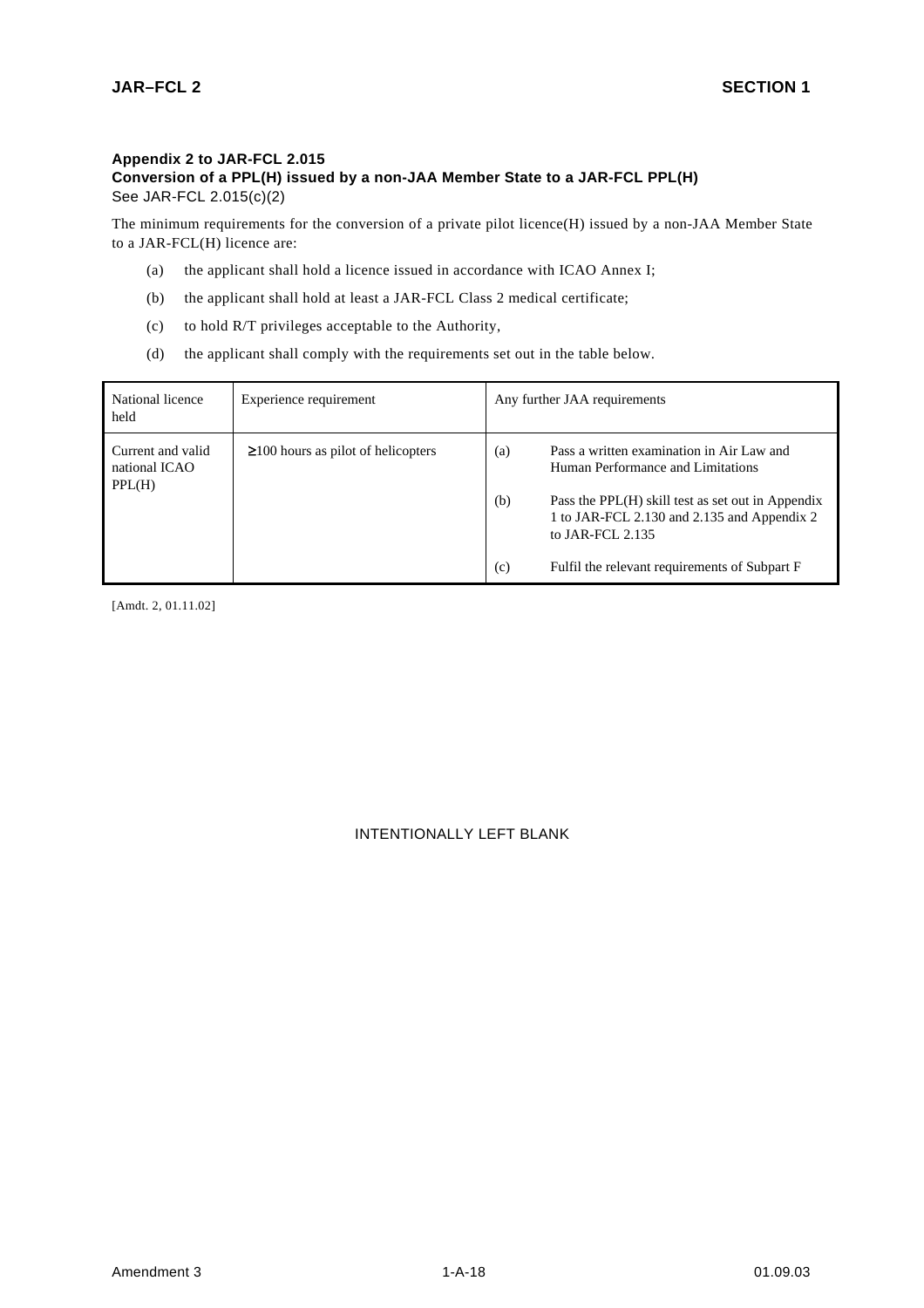# **Appendix 1 to JAR-FCL 2.050**

## **Crediting of theoretical knowledge - Bridge instruction and examination syllabus**  (See JAR-FCL 2.050)

1. The holder of an aeroplane licence for the issue of a PPL(H):

From AMC-FCL 2.125 Syllabus of theoretical knowledge for the Private Pilot Licence(Helicopter) all topics under the following subject heading :

Air Law; Aircraft General Knowledge; Flight Performance and Planning; Operational Procedures and Principles of Flight.

Applicants shall pass a theoretical knowledge bridge examination in Air Law and ATC Procedures as determined by the Authority and PPL(H) theoretical knowledge examinations in the other subjects ( see JAR-FCL 2.130).

2. The holder of an ATPL(A) for the issue of a CPL(H) or an ATPL(H) and the holder of a CPL(A) with the ATPL(A) theoretical knowledge credit for the ATPL(H) :

# Subject : 010 AIR LAW AND ATC PROCEDURES

| <b>REFERENCE</b> | <b>WORDING</b>                                                          |
|------------------|-------------------------------------------------------------------------|
| 010 01 01 01     | Flight over territory of Contracting States                             |
| 010 02 00 00     | Annex 8 - Airworthiness of aircraft                                     |
| 010 04 00 00     | Annex 1 - Personnel licensing                                           |
| 010 05 01 00     | Annex 2 - essential definitions, applicability of the rules of the air, |
|                  | general rules                                                           |
| l 010 09 01 01   | Aerodrome/Heliport data                                                 |
| 010 09 01 02     | Visual aids for navigation                                              |
| 010 09 01 05     | Emergency and other services                                            |

|                  | Subject: 021 AIRFRAME AND SYSTEMS    |
|------------------|--------------------------------------|
| <b>REFERENCE</b> | <b>WORDING</b>                       |
| 021 03 02 02     | Types of construction                |
| 021 03 04 08     | Power plant operation and monitoring |
| 021 03 04 09     | Power                                |
| 021 04 06 00     | Emergency flotation system           |
| 021 05 00 00     | Airframe and Systems - Helicopters   |

| Subject: 022 INSTRUMENTATION - HELICOPTERS |                                      |  |
|--------------------------------------------|--------------------------------------|--|
| <b>REFERENCE</b>                           | <b>WORDING</b>                       |  |
| 022 02 01 00                               | <b>Flight Director</b>               |  |
| 022 02 02 00                               | Auto-pilot                           |  |
| 022 02 03 00                               | Flight envelope protection           |  |
| 022 02 04 00                               | <b>Stability Augmentation System</b> |  |
| 022 03 09 00                               | Rotor overspeed / underspeed warning |  |
| 022 04 03 00                               | <b>RPM</b> indicator                 |  |
| 022 04 04 00                               | Consumption gauge                    |  |
| 022 04 06 00                               | Meaning of coloured sectors          |  |
| 022 04 10 00                               | Electronic displays                  |  |
| 022 04 11 00                               | Chip detection                       |  |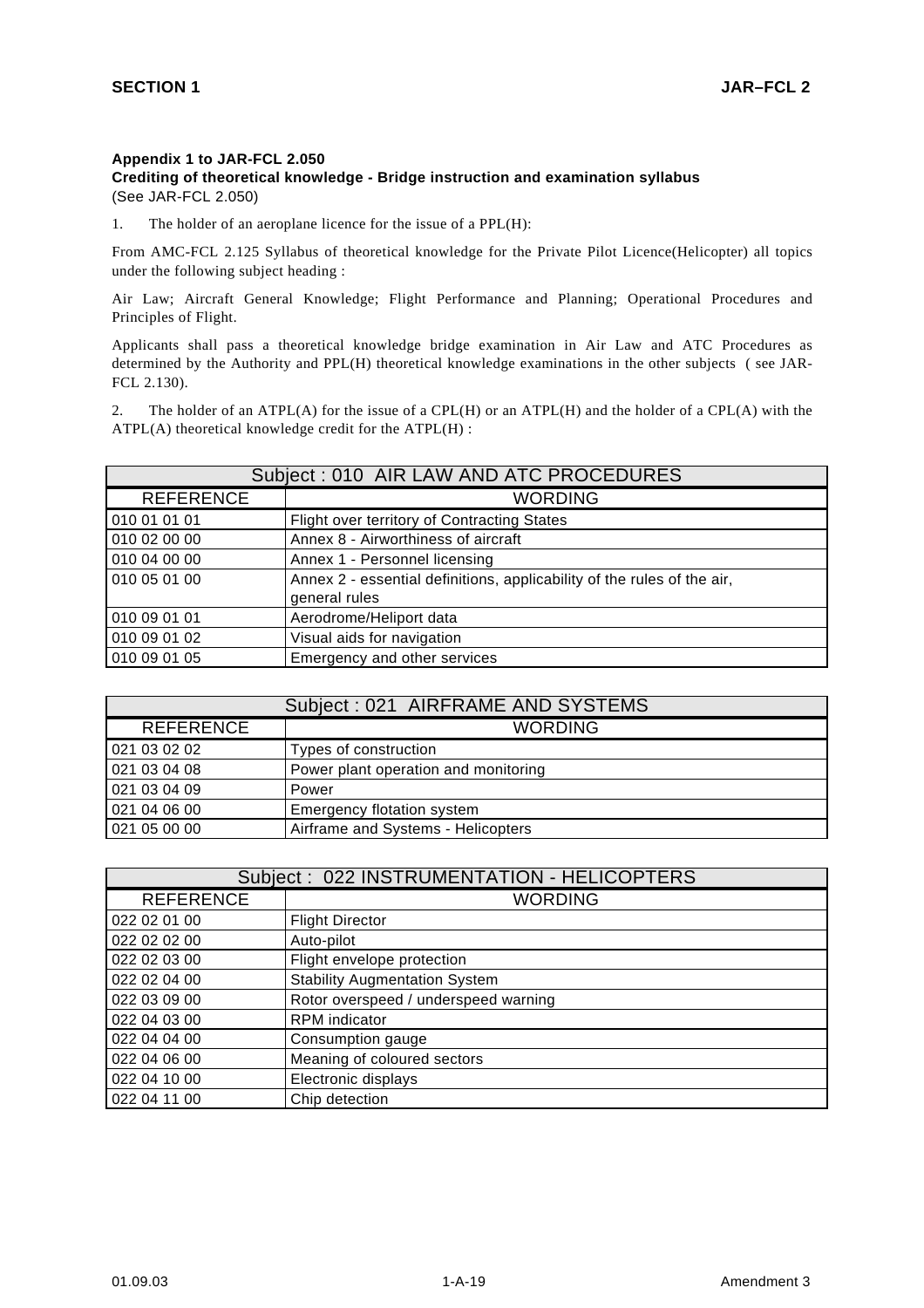# **JAR–FCL 2** SECTION 1

Appendix 1 to JAR-FCL 2.050 (continued)

| Subject: 031 MASS AND BALANCE - HELICOPTERS |                                                                          |  |  |
|---------------------------------------------|--------------------------------------------------------------------------|--|--|
| <b>REFERENCE</b>                            | <b>WORDING</b>                                                           |  |  |
| 031 01 01 02                                | Importance in regard to aircraft stability (cyclic - travel/limitations) |  |  |
| 031 01 02 00                                | Mass and balance limits                                                  |  |  |
| 031 02 01 03                                | Zero Fuel Mass                                                           |  |  |
| 031 02 04 00                                | Effects of overloading                                                   |  |  |
| 031 03 01 05                                | Expression of distance from Datumline                                    |  |  |
| 031 03 02 00                                | Lateral and longitudinal CG                                              |  |  |
| 031 03 04 00                                | Area load, Running load, Supporting                                      |  |  |

| Subject: 033 FLIGHT PLANNING AND<br>FLIGHT MONITORING - HELICOPTERS |                                                                             |  |  |
|---------------------------------------------------------------------|-----------------------------------------------------------------------------|--|--|
| <b>REFERENCE</b>                                                    | <b>WORDING</b>                                                              |  |  |
| 033 01 01 01                                                        | Selection of routes, speeds, heights (altitudes) and alternates             |  |  |
| 033 01 02 01                                                        | Computation of planned fuel usage for each leg and total fuel usage for the |  |  |
|                                                                     | flight                                                                      |  |  |
| 033 01 02 02                                                        | Fuel for holding and diversion to alternates                                |  |  |
| 033 01 02 03                                                        | Fuel reserves                                                               |  |  |
| 033 01 02 04                                                        | Total fuel requirements for flight                                          |  |  |
| 033 01 02 05                                                        | Completion of pre-flight portion of fuel log                                |  |  |
| 033 01 03 03                                                        | Revision of fuel reserve estimates                                          |  |  |
| 033 01 03 04                                                        | Selection of cruise altitude and power settings for new destination         |  |  |
|                                                                     | Fuel state, fuel requirements, fuel reserves                                |  |  |
| 033 03 03 00                                                        | Simple fuel logs                                                            |  |  |
| 033 06 00 00                                                        | Practical completion of a flight plan                                       |  |  |
| 033 07 00 00                                                        | Offshore or remote area operation                                           |  |  |

| Subject: 034 PERFORMANCE - HELICOPTERS |                           |  |
|----------------------------------------|---------------------------|--|
| <b>REFERENCE</b>                       | WORDING                   |  |
| 03400000                               | Performance - Helicopters |  |

| Subject: 071 OPERATIONAL PROCEDURES - HELICOPTERS |                                      |  |
|---------------------------------------------------|--------------------------------------|--|
| <b>REFERENCE</b>                                  | <b>WORDING</b>                       |  |
| 071 00 00 00                                      | Operational procedures - Helicopters |  |

| Subject: 082 PRINCIPLES OF FLIGHT - HELICOPTERS |                                    |  |  |
|-------------------------------------------------|------------------------------------|--|--|
| <b>REFERENCE</b>                                | WORDING                            |  |  |
| 082 00 00 00                                    | Principles of flight - Helicopters |  |  |

[Amdt. 1, 01.12.00]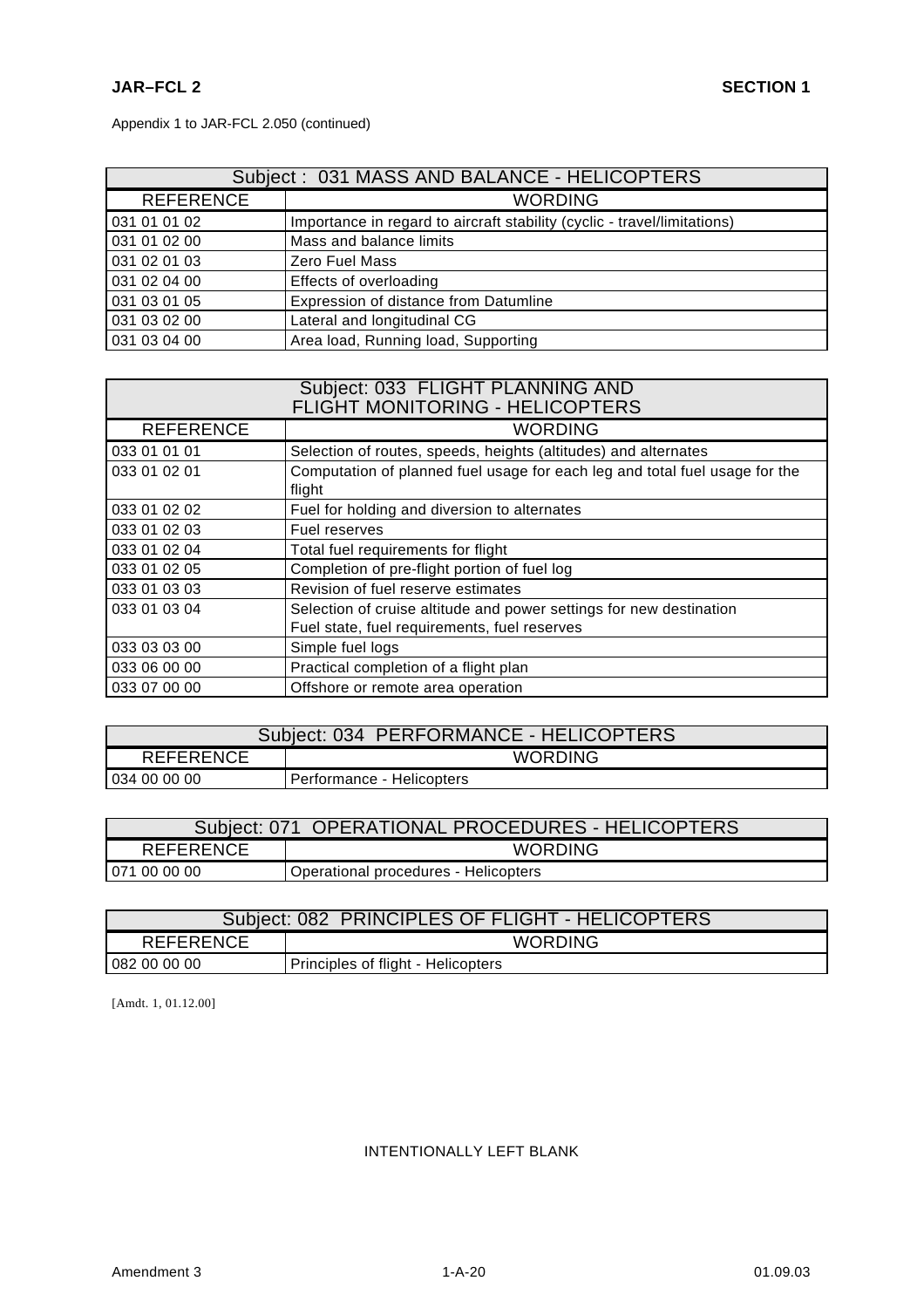**Appendix 1a to JAR–FCL 2.055 Flying Training Organisations for pilot licences and ratings**  (See JAR-FCL 2.055) (See AMC-FCL 2.261(c)(2)) (See IEM No. 1 to JAR-FCL 2.055) (See IEM No. 2 to JAR-FCL 2.055) (See IEM No. 3 to JAR-FCL 2.055) **[**(See IEM No. 4 to JAR-FCL 2.055)**]** 

#### INTRODUCTION

1 A Flying Training Organisation (FTO) is an organisation staffed, equipped and operated in a suitable environment offering flying training, and/or synthetic flight instruction **[**and/or**]** theoretical knowledge instruction for specific training programmes.

2 An FTO wishing to offer approved training to meet JAR–FCL requirements shall obtain the approval of the Authority of a JAA Member State. No such approval will be granted by the Authority of the member State unless:

- (a) the Authority can enforce the JAR–FCL requirements; and
- (b) the FTO meets all requirements of JAR–FCL.

This Appendix gives the requirements for the issue, revalidation and variation of the approval of an FTO. **[**A FTO needs only to meet the requirements relevant to the instruction it is providing.**]**

#### OBTAINING APPROVAL

3 An FTO seeking approval shall provide to the Authority such operations and training manuals as required by paragraphs 32 and 33. An FTO shall establish procedures acceptable to the Authority to ensure compliance with all relevant JAR–FCL requirements. The procedures shall include a quality system (See AMC-FCL 2.055 and IEM FCL No. 1 to JAR-FCL 2.055) within the FTO to readily detect any deficiencies for self-remedial action. After consideration of the application the FTO will be inspected to ensure that it meets the requirements set out in this Appendix. Subject to satisfactory inspection, approval of the FTO will initially be granted for a period of one year, revalidation of the approval may be granted for further periods of up to three years. No Authority is obliged to grant an approval for a FTO outside the JAA Member States if the personnel resources are not available or the cost of processing the application for approval and inspections puts undue burden on the Authority.

4 All training courses shall be approved (see IEM FCL 2.055 (to be developed)).

5 The Authority will monitor course standards and will sample training flights with students. During such visits, access shall be given by the FTO to training records, authorisation sheets, technical logs, lectures, study notes and briefings and any other relevant material. A copy of the report on a visit to an FTO will be made available by the Authority to that FTO.

6 Approval will be varied, suspended or revoked by the Authority if any of the approval requirements or standards cease to be maintained to the minimum approved level.

7 If an FTO wishes to make changes to an approved course or to its operations or training manual the approval of the Authority shall be obtained before the changes are implemented. FTOs need not advise the Authority of minor changes in day-to-day operations. Where any doubt exists as to whether a proposed change is minor, the Authority shall be consulted.

8 An FTO may make training arrangements with other training organisations or make use of alternative base aerodromes as part of its overall training organisation, subject to the approval of the Authority.

#### Financial resources

9 (a) An FTO shall satisfy the Authority that sufficient funding is available to conduct training to the approved standards. (see IEM No. 2 to JAR-FCL 2.055)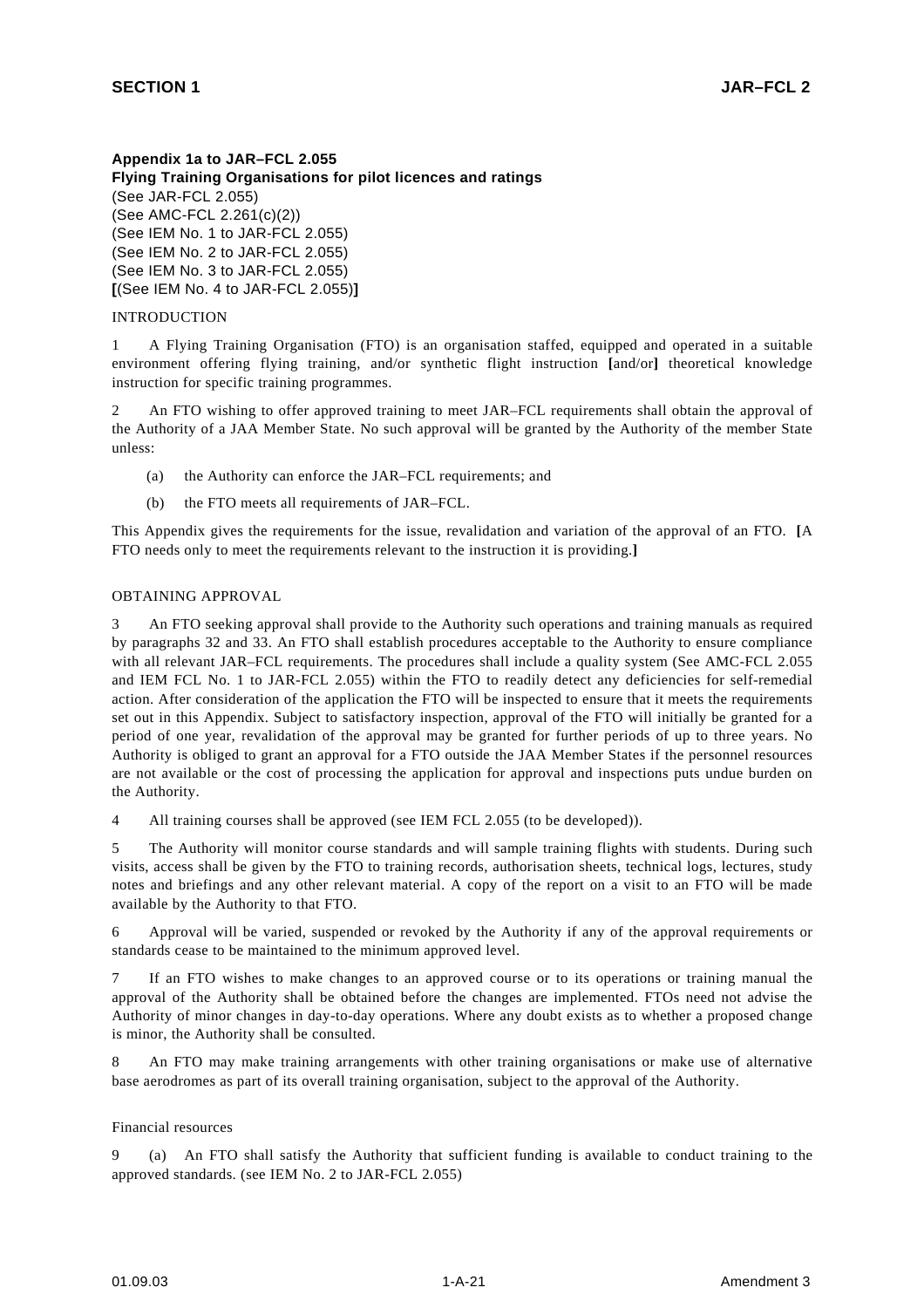# **JAR–FCL 2 SECTION 1**

Appendix 1a to JAR–FCL 2.055 (continued)

(b) An FTO shall nominate a person acceptable to the Authority who shall satisfy the Authority that sufficient funding is available to conduct training to approved standard. Such person shall be known as the Accountable Manager.

#### MANAGEMENT AND STAFFING

10 The management structure shall ensure supervision of all grades of staff by persons having the experience and qualities necessary to ensure the maintenance of high standards. Details of the management structure, indicating individual responsibilities, shall be included in the FTO's Operations Manual.

11 The FTO shall satisfy the Authority that an adequate number of qualified, competent staff are employed. For integrated courses, three persons on the staff shall be employed full time in the following positions:

Head of Training (HT) Chief Flying Instructor (CFI) Chief Ground Instructor (CGI)

For modular training courses, these positions may be combined and filled by one or two persons, full time or part time, depending upon the scope of training offered. At least one person on the staff must be full time. **[**At FTOs conducting theoretical knowledge instruction only, the positions of HT and CGI may be combined. The nominated person shall have a sound managerial capability, hold or have held a professional pilot licence related to the course to be conducted with ratings as appropriate and shall meet the requirements set out in paragraph 19 below.**]** 

12 The number of part time instructors in relation to the scope of training offered shall be acceptable to the Authority.

13 The ratio of all students to flight instructors, excluding the HT, shall not normally exceed 6:1. Class numbers in ground subjects involving a high degree of supervision or practical work shall not normally exceed 12 students.

### HEAD OF TRAINING (HT)

14 The HT shall have overall responsibility for ensuring satisfactory integration of flying training, synthetic flight training and theoretical knowledge instruction, and for supervising the progress of individual students. The HT shall have had extensive experience in training as a flight instructor for professional pilot licences and possess a sound managerial capability. The HT shall hold or have held in the three years prior to first appointment as a HT, a professional pilot licence and rating(s) issued in accordance with ICAO Annex 1, related to the flying training courses conducted.

#### CHIEF FLYING INSTRUCTOR (CFI)

15 The CFI shall be responsible for the supervision of flight and synthetic flight instructors and for the standardisation of all flight instruction and synthetic flight instruction. The CFI shall:

- (a) hold the highest professional pilot licence related to the flying training courses conducted;
- (b) hold the rating(s) related to the flying training courses conducted;

(c) hold a flight instructor authorisation for at least one of the types of helicopter used on the course; and

have completed on helicopters 1 000 hours pilot-in-command flight time of which a minimum of 500 hours shall be on helicopters flying instructional duties related to the flying courses conducted of which 200 hours may be instrument ground time.

#### INSTRUCTORS, OTHER THAN SYNTHETIC FLIGHT INSTRUCTORS

16 Instructors shall hold:

(a) a professional pilot licence and rating(s) related to the flying training courses they are appointed to conduct;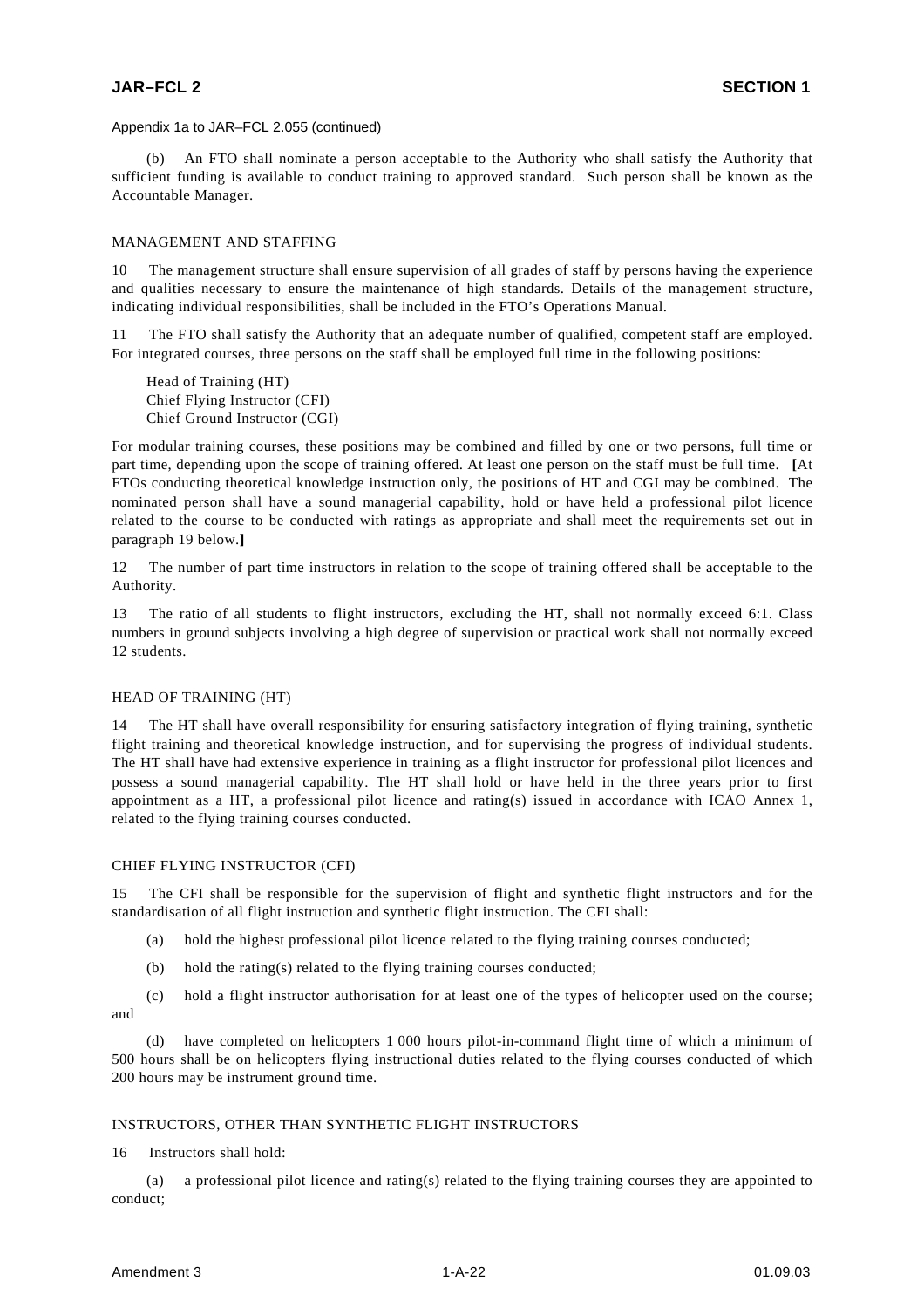#### Appendix 1a to JAR–FCL 2.055 (continued)

an instructor rating relevant to the part of the course being conducted e.g. instrument rating instructor, flight instructor, type/rating instructor, as appropriate; or

an authorisation from the Authority to conduct specific training in an FTO (see JAR–FCL 2.300).

17 The maximum flying hours, maximum flying duty hours and minimum rest time between instructional duties of instructors shall be acceptable to the Authority.

#### INSTRUCTORS FOR SYNTHETIC FLIGHT TRAINING

18 For flight training duties on a FTD and a FNPT I, instructors shall hold or have held 3 years prior to the first appointment, a professional pilot licence and rating(s), except for SFIs having an authorisation according to item 3 of Appendix 1 to JAR-FCL 2.005, appropriate to the training courses they are appointed to conduct, and have had instructional training experience. For flight training duties on a flight simulator and/or FNPT II, instructors shall hold an FI(H) rating or a TRI (MPH) rating or a SFI(H) authorisation.

#### CHIEF GROUND INSTRUCTOR (CGI)

19 The CGI shall be responsible for the supervision of all ground instructors and for the standardisation of all theoretical knowledge instruction. The CGI shall have a practical background in aviation and have undergone a course of training in instructional techniques or have had extensive previous experience in giving theoretical knowledge instruction.

#### THEORETICAL KNOWLEDGE INSTRUCTORS

20 Ground Instructors in licence and ratings examination subjects shall have appropriate experience in aviation and shall, before appointment, provide proof of their competency by giving a test lecture based on material they have developed for the subjects they are required to teach.

### RECORDS

21 An FTO shall maintain and retain the following records for a period of at least 5 years, using appropriate administrative staff:

(a) details of ground, flying, and simulated flight training given to individual students;

(b) detailed and regular progress reports from instructors including assessments, and regular progress flight tests and ground examinations; and

- (c) personal information, e.g. expiry dates of medical certificates, ratings, etc.
- 22 The format of the student training records shall be specified in the Training Manual.
- 23 The FTO shall submit training records and reports as required by the Authority.

#### TRAINING PROGRAMME

24 A training programme shall be developed for each type of course offered. This programme shall include a breakdown of flying and theoretical knowledge instruction in either a week-by-week or phase presentation, a list of standard exercises and a syllabus summary. In particular, synthetic flight training and theoretical knowledge instruction shall be phased in such a manner as to ensure that students shall be able to apply to flying exercises the knowledge gained on the ground. Arrangements should be made so that problems encountered in instruction can be resolved during subsequent training. The content and sequence of the training programme shall be acceptable to the Authority.

### TRAINING AND TESTING HELICOPTER(S)

25 An adequate number of training and testing helicopters appropriate to the courses of training and testing shall be provided. **[**This number may be affected by the availability of STDs.**]** Each helicopter shall be fitted with duplicated primary flight controls for use by the instructor and the student. Swing-over flight controls shall not be acceptable. The helicopter(s) shall include, as appropriate to the courses of training, helicopter(s)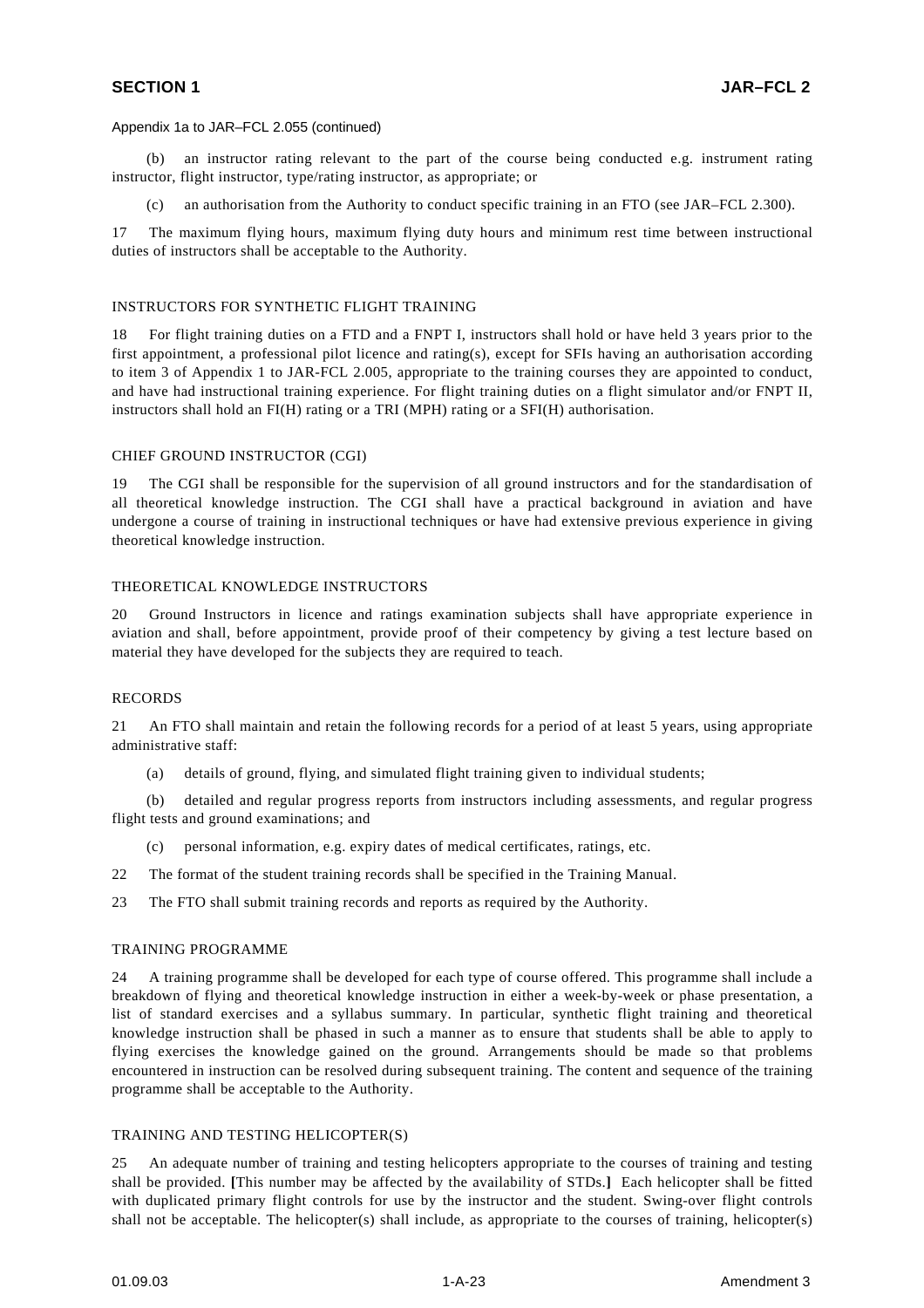Appendix 1a to JAR–FCL 2.055 (continued)

suitable for auto-rotation demonstration and helicopter(s) suitably equipped to simulate instrument meteorological conditions, and suitably equipped for the instrument flight training and testing required. For flight training and testing for IR(H), an adequate number of IFR certificated helicopters shall be available.

26 Only helicopter(s) approved by the Authority for training purposes shall be used. **[**If the helicopter used for the skill test is of a different type from the FS used for the visual training, the maximum credit shall be limited to that allocated for the FNPT II/III in the relevant flight training programme.**]**

#### AERODROMES AND SITES

27 The base aerodrome, and any alternative base aerodrome, at which training is being conducted shall meet the following requirements.

(a) Have at least one runway or take-off/landing area that allows training helicopter to make a normal take-off or landing at the maximum take-off or maximum landing mass authorised, and touch down autorotation as appropriate:

(i) under calm wind (not more than four knots) conditions and temperatures equal to the mean high temperature for the hottest month of the year in the operating area;

(ii) clearing all obstacles in the take-off flight path by at least 50 feet;

(iii) with the powerplant operation and the landing gear (if applicable) recommended by the manufacturer; and

(iv) with a smooth transition from lift-off to the best rate of climb speed without exceptional piloting skills or techniques.

(b) Have a wind direction indicator that is visible at ground level from the ends of each runway, takeoff/landing area.

(c) Have adequate runways/take-off/landing area lights if used for night training.

(d) Have an air traffic control service except where, with the approval of the Authority, the training requirements may be satisfied safely by another means of air/ground communications.

- 28 Sites shall be available for:
	- confined area operation training
	- simulated engine off autorotation
	- sloping ground operation

#### FLIGHT OPERATIONS ACCOMMODATION

29 The following accommodation shall be available:

- (a) An operations room with facilities to control flying operations.
- (b) A flight planning room with the following facilities:
	- appropriate current maps and charts
	- current AIS information
	- current meteorological information
	- communications to ATC and the operations room
	- maps showing standard cross-country routes
	- maps showing current prohibited, danger and confined areas
	- any other flight safety related material.
- (c) Adequate briefing rooms/cubicles of sufficient size and number.

(d) Suitable offices for the supervisory staff and room(s) to allow flying instructors to write reports on students, complete records, etc.

(e) Furnished crew-room(s) for instructors and students.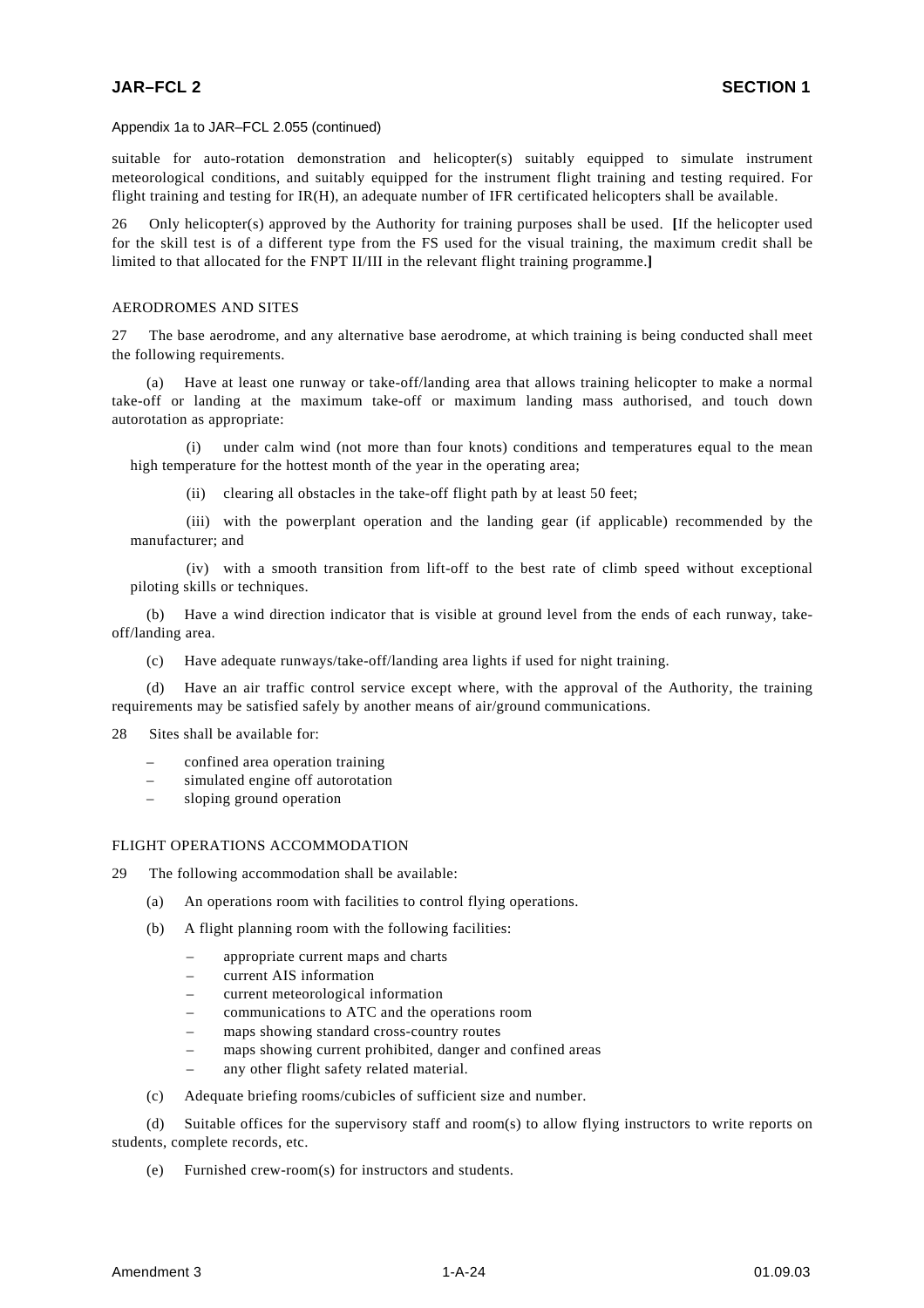#### Appendix 1a to JAR–FCL 2.055 (continued)

#### THEORETICAL KNOWLEDGE INSTRUCTION FACILITIES

30 The following facilities for theoretical knowledge instruction shall be available:

- (a) Adequate classroom accommodation for the current student population.
- (b) Suitable demonstration equipment to support the theoretical knowledge instruction.
- (c) An R/T training and testing facility.
- (d) A reference library containing publications giving coverage of the syllabus.
- (e) Offices for the instructional staff.

#### REQUIREMENTS FOR ENTRY TO TRAINING

31 A student accepted for training shall possess the appropriate medical certificate for the licence required and shall meet the entrance requirements set by the FTO, as approved by the Authority.

#### TRAINING MANUAL AND OPERATIONS MANUAL

32 The Training Manuals shall state the standards, objectives and training goals for each phase of training that the students are required to comply with and shall include the following:

Part 1 - The Training Plan

Part 2 - Briefing and Air Exercises

Part 3 - Synthetic Flight Training

Part 4 - Theoretical Knowledge Instruction

For further guidance see IEM No. 3 to JAR-FCL 2.055.

33 The Operations Manual shall provide relevant information to particular groups of staff, e.g. FIs, synthetic flight instructors, ground instructors, operations and maintenance staff, etc., and shall include the following:

- (a) General
- (b) Technical
- (c) Route
- (d) Staff Training

For further guidance see IEM No. 3 to JAR-FCL 2.055.

[Amdt. 1, 01.12.00, Amdt 2, 01.11.02; Amdt. 3, 01.09.03]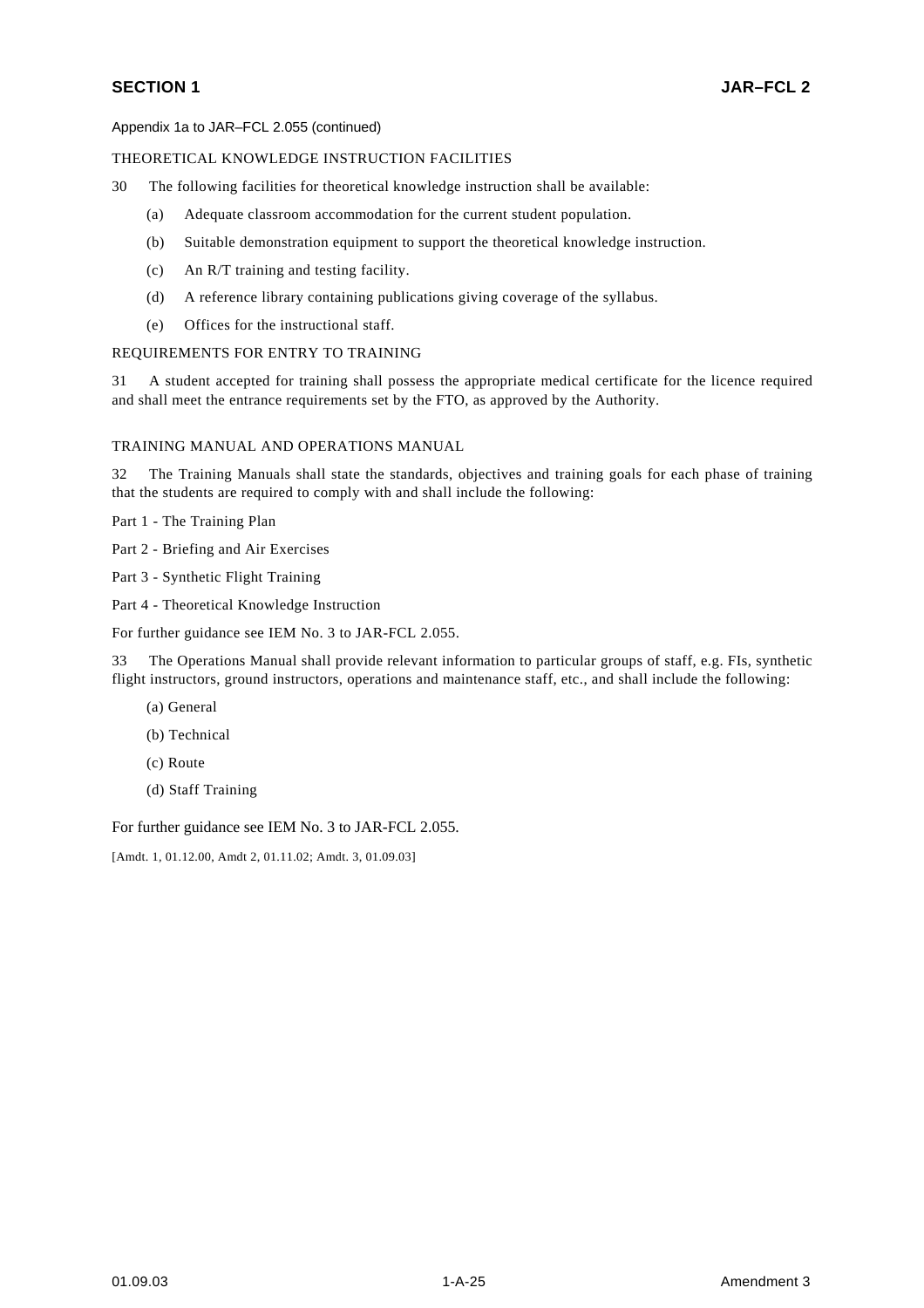**Appendix 1b to JAR–FCL 2.055 Partial Training outside JAA Member States**  (See JAR-FCL 2.030) (See JAR-FCL 2.055(a)(1) (See JAR-FCL 2.485) (See Appendix 1a to JAR-FCL 2.055) (See Appendix 1 to JAR-FCL 2.300)

FTOs partly training outside the territories of a JAA Member State may perform training according to the following:

(a) Provided the requirements set out in this Appendix are met, approval may be granted. Provided that the approving Authority considers proper supervision to be possible, training will be confined to all or part of the ATP(H) integrated course (see Appendix 1 to JAR-FCL 2.300).

The navigation progress check as in Phase 2 in the ATP(H) integrated course may be conducted by a locally based flight instructor not connected with the applicant's training, provided that the instructor holds a JAR-FCL licence containing FI privileges, as appropriate. On completion of the required training, the skill test for a CPL(H) in the ATP(H) integrated course may be taken with a locally based Flight Examiner (Helicopter) (FE(H)), provided that the examiner is authorised in accordance with JAR-FCL 2 Subpart I and completely independent from the relevant FTO except with the express consent in writing of the Authority.

The skill test for the instrument rating is to be taken in any JAA Member State at the discretion of the Authority that approves the training. A FTO providing approved training for the instrument rating outside JAA Member States will need to make arrangements for the approved course to include acclimatisation flying in the JAA Member State of the approving Authority or in the airspace of any JAA Member State at the discretion of the approving Authority prior to any student taking the instrument rating skill test.

(d) Instruction for ATPL theoretical knowledge may be given at an FTO conducting approved training outside JAA Member States. The theoretical knowledge examinations for licence or rating issue shall be conducted by the Authority of the State of licence issue (see JAR-FCL 2.485). The arrangements for testing (see JAR-FCL 2.030) shall be carefully considered in regard to their training outside JAA Member States.

(e) Instruction may only be given under the direct control of a CFI(H) or nominated deputy holding a JAR-FCL licence and instructor rating as set out in paragraph 15 of Appendix 1a to JAR-FCL 2.055, who is to be present when training is given in the non-JAA Member State.

[Amdt. 1, 01.12.00, Amdt. 2, 01.11.02]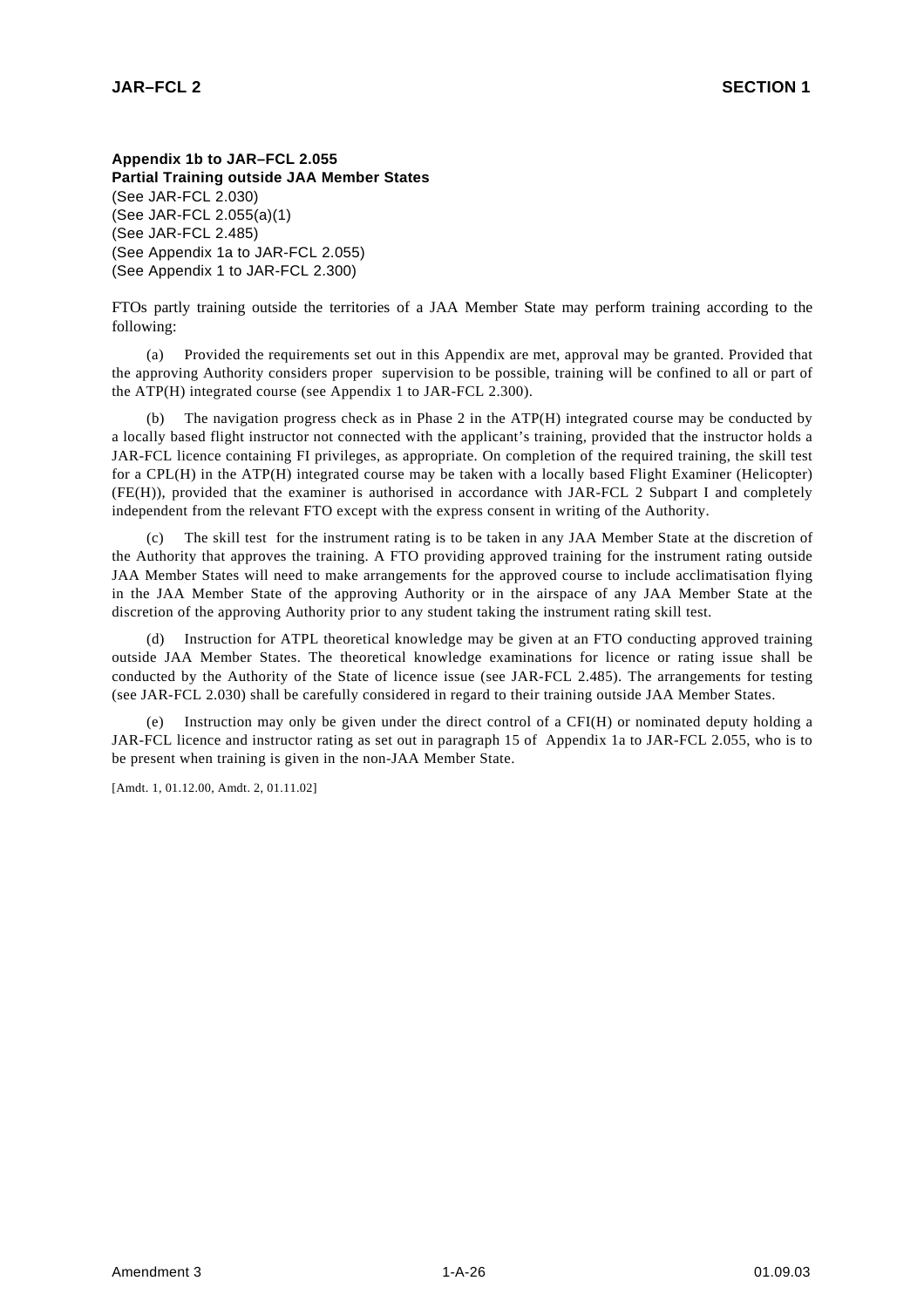## **Appendix 1c to JAR–FCL 2.055 Additional Requirements for training in FTOs whose principal place of business and registered office are located outside the JAA States**  (See JAR-FCL 2.055(a)(2) (See Appendix 1a to JAR-FCL 2.055) (See Appendix 1 to JAR-FCL 2.300)

#### APPROVAL PROCESS

1 FTOs whose principal place of business and registered office are located outside the JAA States wishing to train for JAR-FCL licences and associated ratings shall apply for approval of such courses to a National Aviation Authority of any full JAA Member State. Approval will be subject to:

(a) The FTO shall meet the requirements of Appendix 1a to JAR-FCL 2.055 and any additional requirements of this Appendix; and

(b) The Authority to which application has been made considers it possible to discharge its regulatory responsibilities for the approval process and an adequate level of supervision as required by the agreed JAA procedures. The cost and process of approval and supervision shall not put undue burden on the resources of the Authority; and

(c) The approving JAA National Aviation Authority can ensure adequate jurisdiction over the FTO during the approval process and the conduct of subsequent training courses.

(d) The National Aviation Authority of the non-JAA State in which the FTO has its principal place of business and registered office may assist the Authority of a JAA Member State in the approval process and provide oversight of training courses subject to an arrangement being agreed between the JAA and that non-JAA State.

2 Subject to satisfactory inspection, the approval of the FTO will be granted for a period of one year, revalidation of the approval may be granted for further periods of one year.

#### **JURISDICTION**

3 In the context of approval of FTOs located outside JAA Member States, the term 'adequate jurisdiction' shall mean that the Authority of the approving State shall be able to:

conduct initial and routine inspections of the FTO located in that non-JAA State to ensure compliance with the requirements of JAR-FCL; and

(b) conduct flight tests and other standardisation checks as deemed necessary by the approving Authority; and

(c) discharge its legal responsibilities for the grant, variation, suspension or revocation of approvals in accordance with the applicable law of the approving JAA Member State.

The approving Authority may, subject to an arrangement between the JAA and the non-JAA Authority of the State in which the FTO has its principal place of business and registered office, delegate responsibilty for the provisions of paragraph 3(a) above to that non-JAA Authority.

#### FTOs TRAINING FOR PROFESSIONAL LICENCES AND RATINGS

4 Provided that the requirements set out in this Appendix are met, approval may be granted if the approving Authority considers adequate supervision in accordance with JAA procedures to be possible.

5 The skill test for the Instrument Rating shall be conducted in the JAA Member State of the approving Authority. FTOs shall make arrangements for the approved course to include acclimatisation flying within the JAA Member State of the approving Authority or any other JAA Member State at the discretion of the approving Authority prior to any student taking the instrument rating skill test with an examiner authorised by the approving Authority.

6 The navigation progress test in Phase 2 of the ATP(H) integrated course may be conducted by a locallybased FI(H) approved by the JAA approving Authority and not connected with the applicant's training, provided that the instructor holds a JAR-FCL licence containing FI(H), as appropriate. On completion of the required training, the skill test for the CPL(H) of the ATP(H) integrated course may be taken with a locally-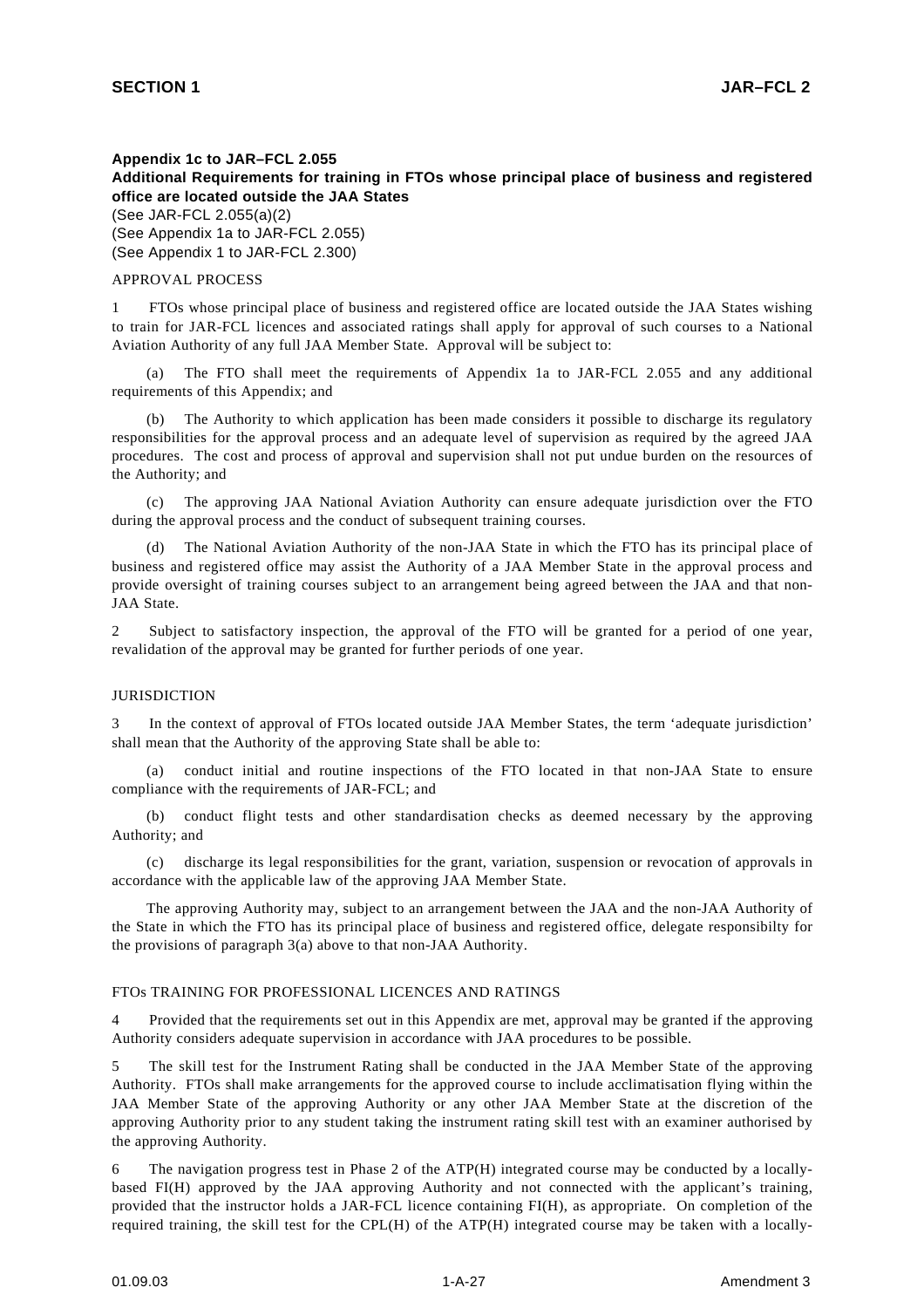# **JAR–FCL 2 SECTION 1**

#### Appendix 1c to JAR-FCL 2.055 (continued)

based FE(H) designated and authorised by the JAA approving Authority, provided that the examiner is authorised in accordance with JAR-FCL Subpart I and completely independent from the FTO except with the expressed consent in writing of the approving Authority.

#### FTOs TRAINING FOR THE PPL(H) AND ASSOCIATED RATINGS ONLY

7 Provided that the requirements of this Appendix are met, approval to conduct courses for the JAR-FCL PPL(H) and associated ratings may be granted if the approving Authority considers adequate supervision in accordance with JAA procedures to be possible.

8 Training helicopters, airfields and navigation training routes used for PPL(H) training shall be acceptable to the approving Authority.

9 On completion of the required training the PPL(H) skill test may be taken by a locally-based FE(H) authorised by the approving Authority provided that the examiner has taken no part in the student's flight instruction.

10 The Training and Operations Manuals required by Appendix 1a to JAR-FCL 2.055 may, for FTOs conducting training for the PPL(H) and associated ratings only, be combined and contain only those references relevant to training for the PPL(H).

# THEORETICAL KNOWLEDGE

11 Training for theoretical knowledge may be given at a FTO conducting approved training outside the JAA Member States. The theoretical knowledge examinations for licence or rating issue shall be conducted by the approving Authority (see JAR-FCL 2.485).

[Amdt. 2, 01.11.02]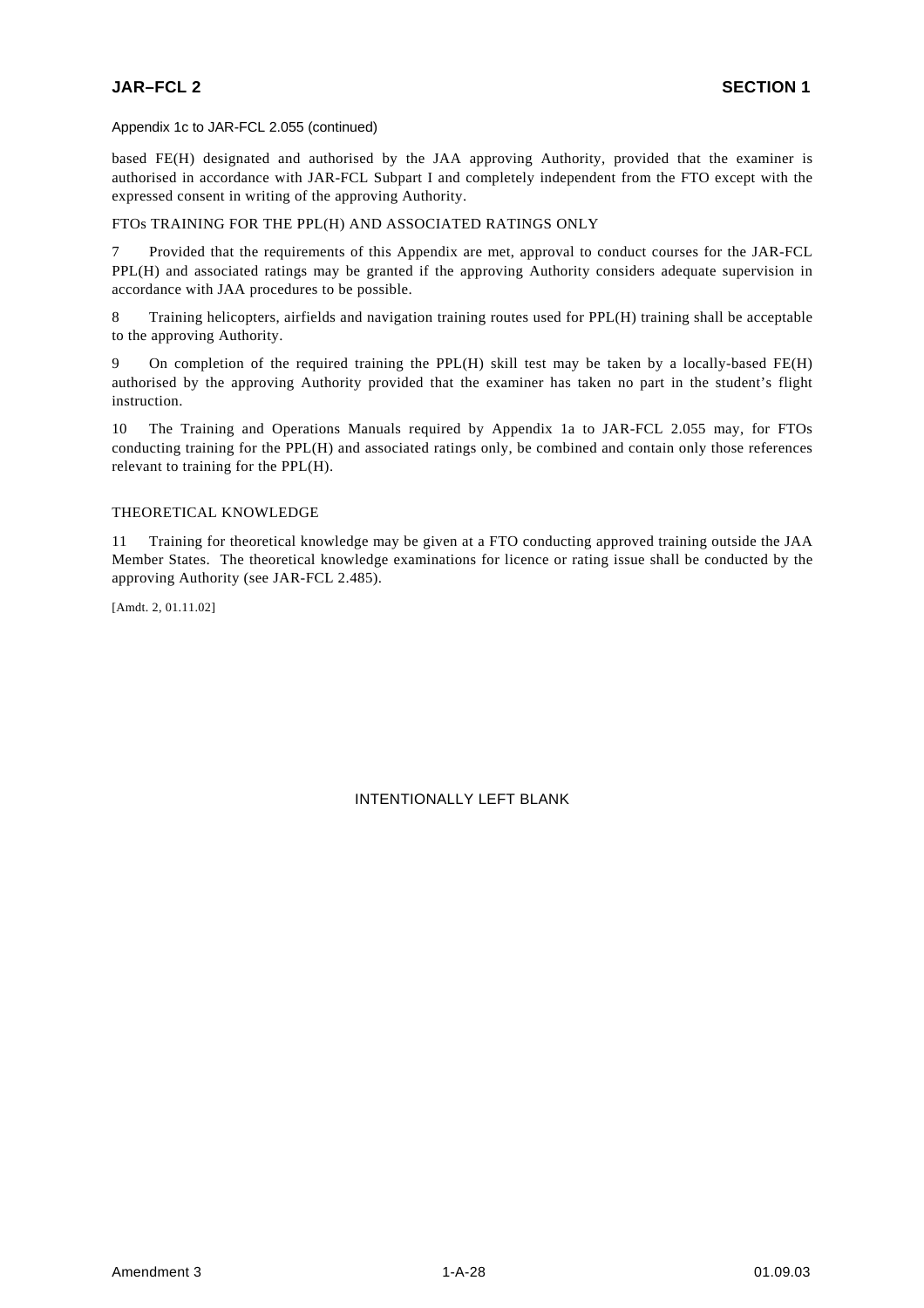# **Appendix 2 to JAR–FCL 2.055**

# **Type Rating Training Organisations for the issue of type ratings only to pilot licence holders**

(See also JAR–FCL 2.261(c) and (d) for approval of courses) (See JAR-FCL 2.055) (See also JAR-FCL 2.261(c)&(d) for approval of courses) (See IEM No. 1 to JAR-FCL 2.055) (See IEM No. 2 to JAR-FCL 2.055) (See IEM No. 3 to JAR-FCL 2.055) (See AMC FCL 2.261(c)(2))

### INTRODUCTION

1 A Type Rating Training Organisation (TRTO) is an organisation staffed, equipped and operated in a suitable environment offering type rating training, and/or MCC-training, and/or synthetic flight instruction and, if applicable, theoretical instruction for specific training programmes.

2 A TRTO wishing to offer approved training to meet JAR–FCL requirements shall obtain the approval of the Authority of a JAA Member State. No such approval will be granted by the Authority of the member State unless:

- (a) the Authority can enforce the JAR–FCL requirements; and
- (b) the TRTO meets all requirements of JAR–FCL.

This Appendix gives the requirements for the issue, revalidation and variation of the approval of a TRTO.

#### OBTAINING APPROVAL

3 A TRTO seeking approval shall provide to the Authority operations and training manuals, including quality systems, and descriptions of its training schemes as required by paragraph 17 and 26 through 27. After consideration of the application, the TRTO will be inspected to ensure that it meets the requirements set out in this Appendix. Subject to satisfactory inspection, approval of the TRTO will initially be granted for a period of one year, revalidation of the approval may be granted for further periods of up to three years. No Authority is obliged to grant an approval for a TRTO outside the JAA Member States if the personnel resources are not available or the cost of processing the application for approval and inspections puts undue burden on the Authority.

4 All training courses shall be approved ( IEM to be developed).

5 Approval will be varied, suspended or revoked by the Authority if any of the approval requirements or standards cease to be maintained to the minimum approved level.

6 If a TRTO wishes to make changes to an approved course or to its operations or training manual the approval of the Authority shall be obtained before the changes are implemented. TRTOs need not advise the Authority of minor changes in day-to-day operations. Where any doubt exists as to whether a proposed change is minor, the Authority shall be consulted.

7 A TRTO may make training arrangements with other training organisations or make use of alternative base aerodromes as part of its overall training organisation, subject to the approval of the Authority.

### FINANCIAL RESOURCES

8 (a) A TRTO shall satisfy the Authority that sufficient funding is available to conduct flying training to the approved standards. (See IEM No. 2 to JAR-FCL 2.055)

(b) A TRTO shall nominate a person acceptable to the Authority who shall satisfy the Authority that sufficient funding is available to conduct training to approved standard. Such person shall be known as the Accountable Manager.

### INSPECTION

9 In addition to the initial inspection, the Authority will make certain inspections to determine the TRTO's compliance with JARs and the approval.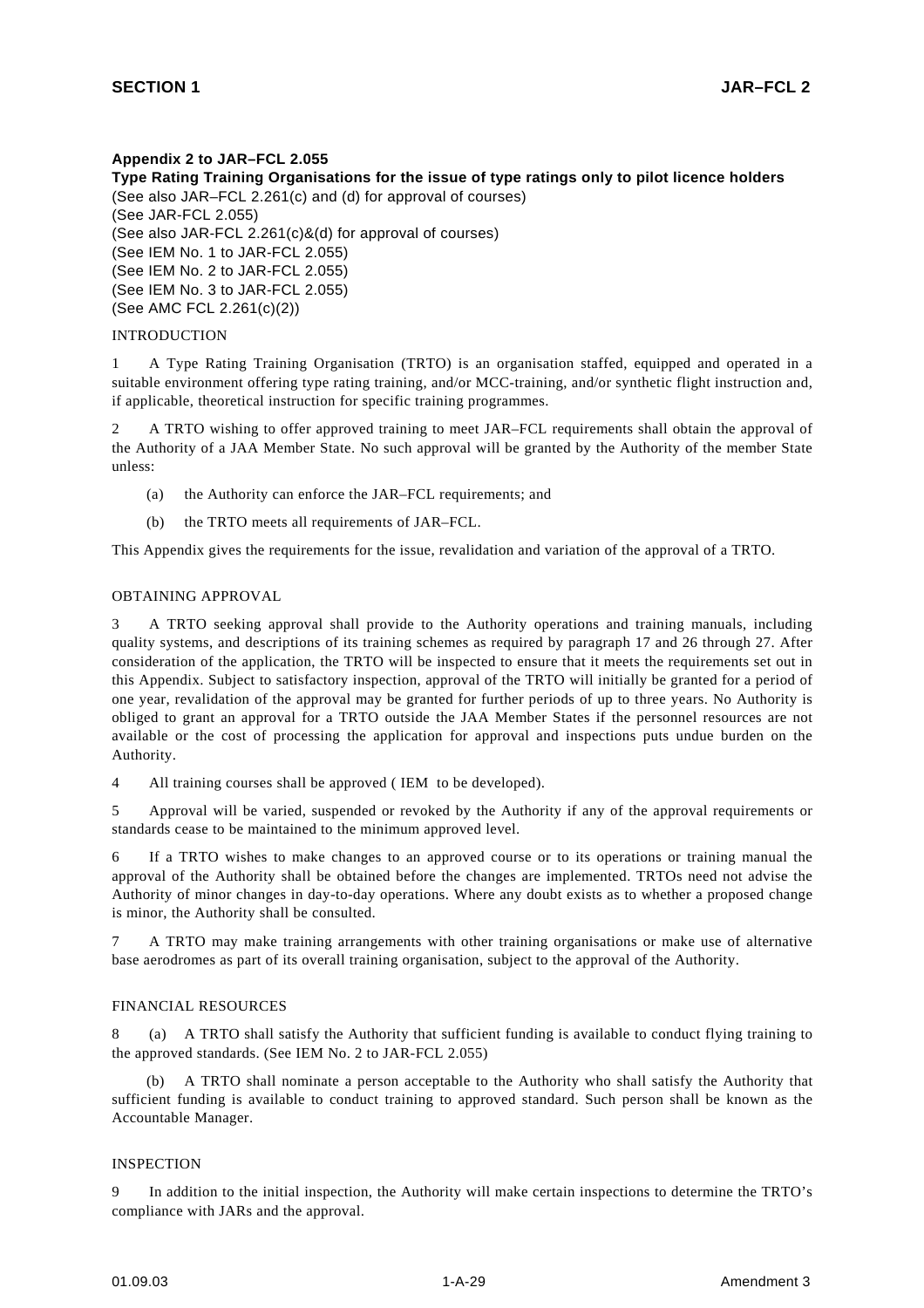# **JAR–FCL 2 SECTION 1**

#### Appendix 2 to JAR-FCL 2.055 (continued)

10 During such visits, access shall be given by the TRTO to training records, authorisation sheets, technical logs, lectures, study notes and briefings and any other relevant material. A copy of any report on a visit to a TRTO will be made available to that TRTO.

#### MANAGEMENT AND STAFFING

11 The management structure shall ensure supervision of all grades of staff by persons having the experience and qualities necessary to ensure the maintenance of high standards. Details of the management structure, indicating individual responsibilities, shall be included in the TRTO's Operations Manual.

12 A Head of Training (HT) acceptable to the Authority shall be nominated. The HT's responsibilities shall include ensuring that the TRTO is in compliance with JAR–FCL requirements. This person is ultimately directly responsible to the Authority.

13 The TRTO shall have adequate personnel necessary to accomplish the training objectives. The duties of each instructor shall be identified and documented.

#### TYPE RATING INSTRUCTOR

14 Type Rating Instructors (TRI) shall hold:

(a) a professional pilot licence and rating(s) related to the flying training courses they are appointed to conduct;

- (b) a type rating instructor rating for the helicopters used on the course(s); or
- (c) an authorisation from the Authority to conduct specific training in a TRTO (see JAR–FCL 2.300).

### INSTRUCTORS FOR SYNTHETIC FLIGHT TRAINING

15 For flight training, instructors shall hold or have held, 3 years prior to the first appointment, a professional pilot licence, except for SFIs having an authorisation according to item 3 of Appendix 1 to JAR-FCL 2.005, and have instructional experience appropriate to the training courses they are appointed to conduct. For multi-pilot type rating and/or MCC flight training on a flight simulator and/or FTD, and/or FNPT II, instructors shall hold a TRI(MPH) rating or a SFI(H) authorisation.

## THEORETICAL KNOWLEDGE INSTRUCTION

16 The theoretical knowledge instruction shall be conducted by an authorised instructor holding the appropriate type rating or any instructor having appropriate experiece in aviation and knowledge of the aircraft concerned, e.g. flight engineer, maintenance engineer, flight operations officer.

#### TRAINING STANDARDS

17 The TRTO shall establish a system to ensure that the training centre operations and training are run efficiently and effectively. The quality system shall determine the effectiveness of TRTO policies, procedures, and training.

### RECORDS

18 A TRTO shall maintain the following records and retain for a period of at least 5 years, using appropriate administrative staff:

- (a) pilot trainee's assessments before and during the course;
- (b) details of theoretical knowledge, flying, and simulated flight training given to individual trainees; and

(c) personal information, (expiry dates of medical certificates, ratings, etc.) related to TRTO's personnel.

19 The format of the trainee's training records shall be specified in the Training Manual.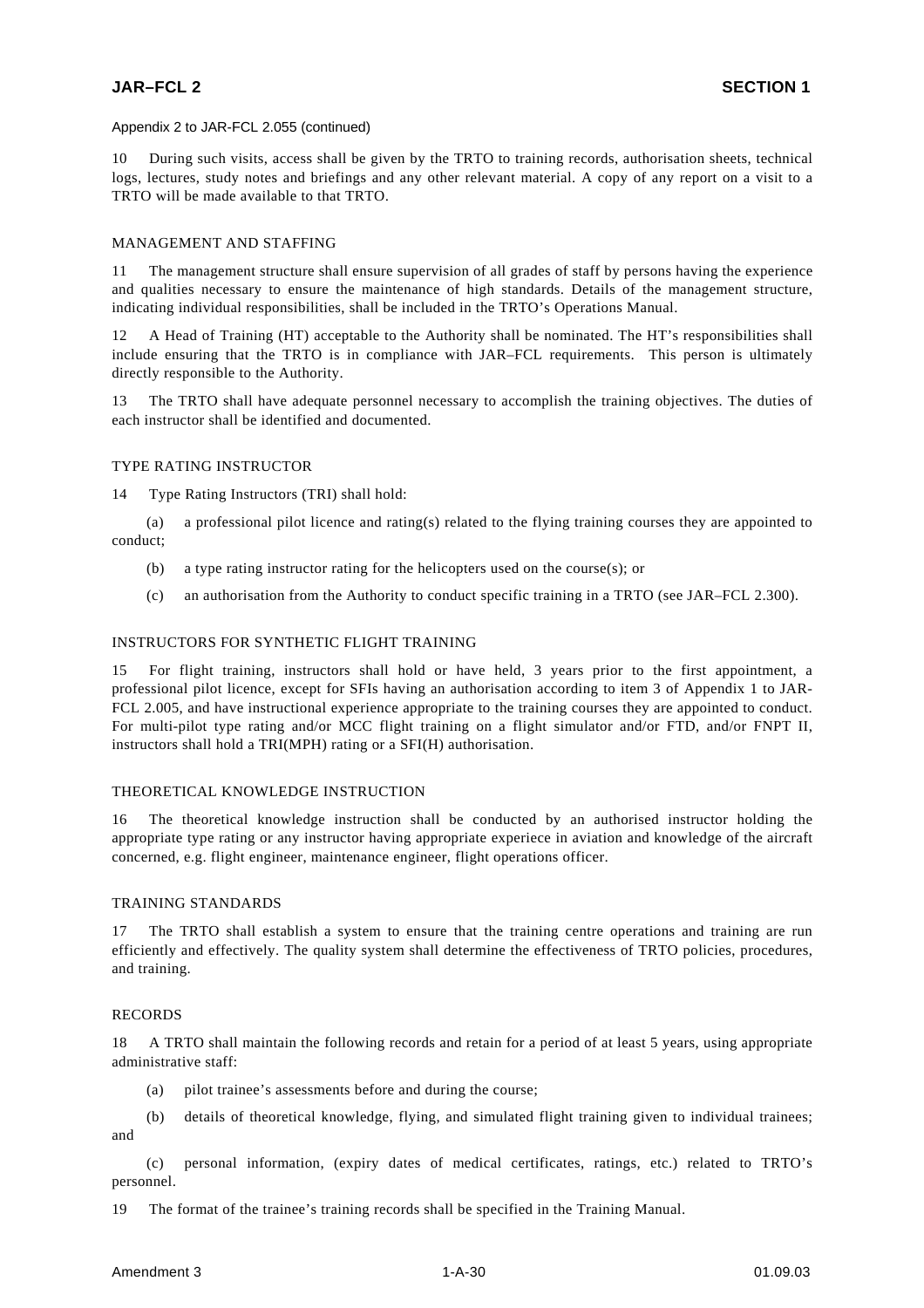Appendix 2 to JAR-FCL 2.055 (continued)

20 The TRTO shall submit training records and reports as required by the Authority.

# TRAINING PROGRAMME

21 A training programme shall be developed for each type of course offered. This programme shall include a breakdown of flying and ground training in either a week-by-week or phase presentation, a list of standard exercises and a syllabus summary. In particular, synthetic flight training and theoretical knowledge instruction shall be phased in such a manner as to ensure that trainees shall be able to apply to flying exercises the knowledge gained on the ground. Arrangements should be made so that problems encountered in instruction can be resolved during subsequent flight training.

# TRAINING HELICOPTERS

22 Each helicopter must be equipped as requested in the training specifications concerning the approved course in which it is used*,* and shall be IFR certificated (if applicable).

# FACILITIES

23 Suitable training facilities shall be provided.

# REQUIREMENTS FOR ENTRY TO TRAINING

24 The TRTOs shall be responsible for ensuring that trainees meet at least the pre-requisite conditions for type rating training as set out in JAR–FCL 2.250 **[**or JAR-FCL 2.255, as applicable**]**.

# TRAINING MANUAL AND OPERATIONS MANUAL

25 A TRTO shall provide and maintain a Training Manual and an Operations Manual containing information and instructions to enable staff to perform their duties and to give guidance to trainees on how to comply with course requirements. A TRTO shall make available to staff and, where appropriate, to trainees the information contained in the Training Manual, the Operations Manual and the TRTO's approval documentation. The amendment procedure shall be stated and amendments properly controlled.

26 The Training Manual shall state the standards, objectives and training goal for each phase of training that the trainees are required to comply with, including stating the entry requirements for each course, as applicable. It shall include the following:

Part 1 - The Training Plan

Part 2 - Briefing and Air Exercises

Part 3 - Synthetic Flight Training

Part 4 - Theoretical Knowledge Instruction

For further guidance see IEM No. 3 to JAR-FCL 2.055.

27 The Operations Manual shall provide relevant information to particular groups of staff, e.g. TRIs, synthetic flight instructors, ground instructors, operations and maintenance staff, etc. and shall contain the following:

- (a) General
- (b) Technical
- (c) Route
- (d) Staff Training

For further guidance see IEM No. 3 to JAR-FCL 2.055.

[Amdt. 1, 01.12.00, Amdt. 2, 01.11.02; Amdt. 3, 01.09.03]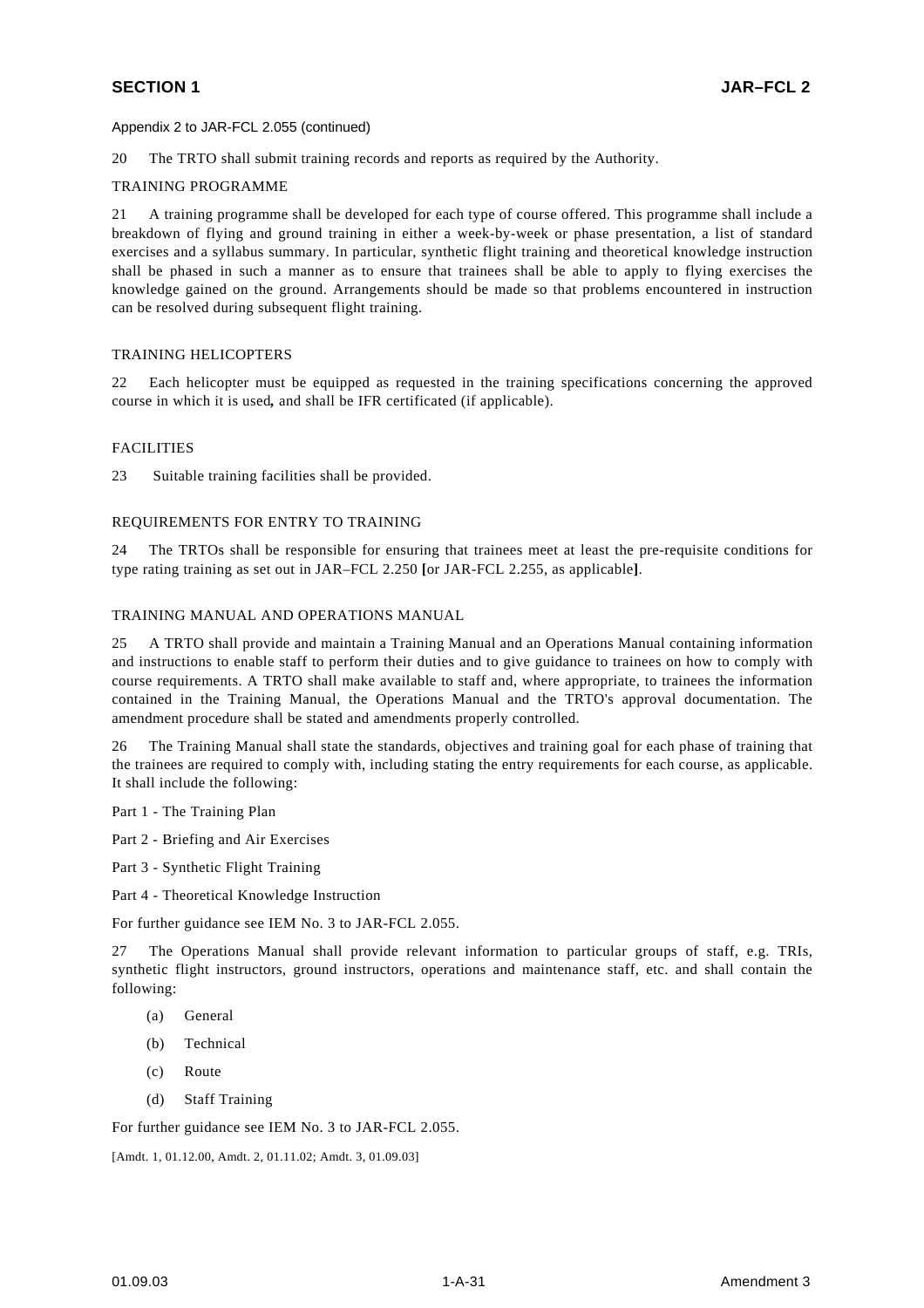**[Appendix 3 to JAR–FCL 2.055 Approval of Modular Theoretical Knowledge Distance Learning Courses**  (See Appendix 1 to JAR-FCL 2.130 & 2.135) (See Appendix 1 to JAR–FCL 2.160 & 2.165(a)(3)) (See Appendix 1 to JAR-FCL 2.205) (See Appendix 1 to JAR-FCL 2.255) (See Appendix 1 to JAR-FCL 2.285) (See ACJ FCL 2.160 & 2.165(a)(3), 2.205 & 2.285)

#### TRAINING ORGANISATION

1. Classroom accommodation shall be available either at the principal place of registration of the training organisation or, subject to the approval of the Authority, within a suitable facility elsewhere. In either case, both classrooms and all associated teaching facilities shall conform to the requirements for organisation approval. Before training commences, approval will be obtained from the Authority to conduct a modular course programme using distance learning.

2. The Head of Training or CGI of an FTO undertaking distance learning shall comply with the requirements of Appendix 1a to JAR-FCL 2.055. All theoretical knowledge instructors shall meet the requirements of JAR-FCL and have appropriate qualification or relevant experience which is satisfactory to the Authority.

3. FTOs delivering only theoretical knowledge training will be subject to the same approval and audit requirements as are applied to FTOs in accordance with Appendix 1a to JAR-FCL 2.055.

4. It is open to the approved FTO to provide some or all of these courses either on a full time attendance basis, or by distance learning. An element of classroom instruction shall be included in all subjects of modular distance learning courses. The amount of time spent in actual classroom instruction shall be not less than 10% of the total duration of the course.

#### INSTRUCTORS

5. All instructors shall be fully conversant in the requirements of the distance learning programme, including the quality assurance system. Their initial training shall take place at the principal place of registration; all subsequent training shall be to the same standard as for resident instructors. Wherever instructors are located, the Quality System shall provide a satisfactory means of monitoring individual performance and adhere to approved training programmes.

### TRAINING COURSES

6. Distance Learning will only be approved as a component of a course of theoretical knowledge instruction for the following courses:

(a) modular courses of theoretical knowledge instruction for the PPL(H), CPL(H), IR(H) and ATPL(H).

(b) courses of approved pre-entry theoretical knowledge instruction for a first type rating for a multi engine helicopter.**]**

[Amdt. 3, 01.09.03]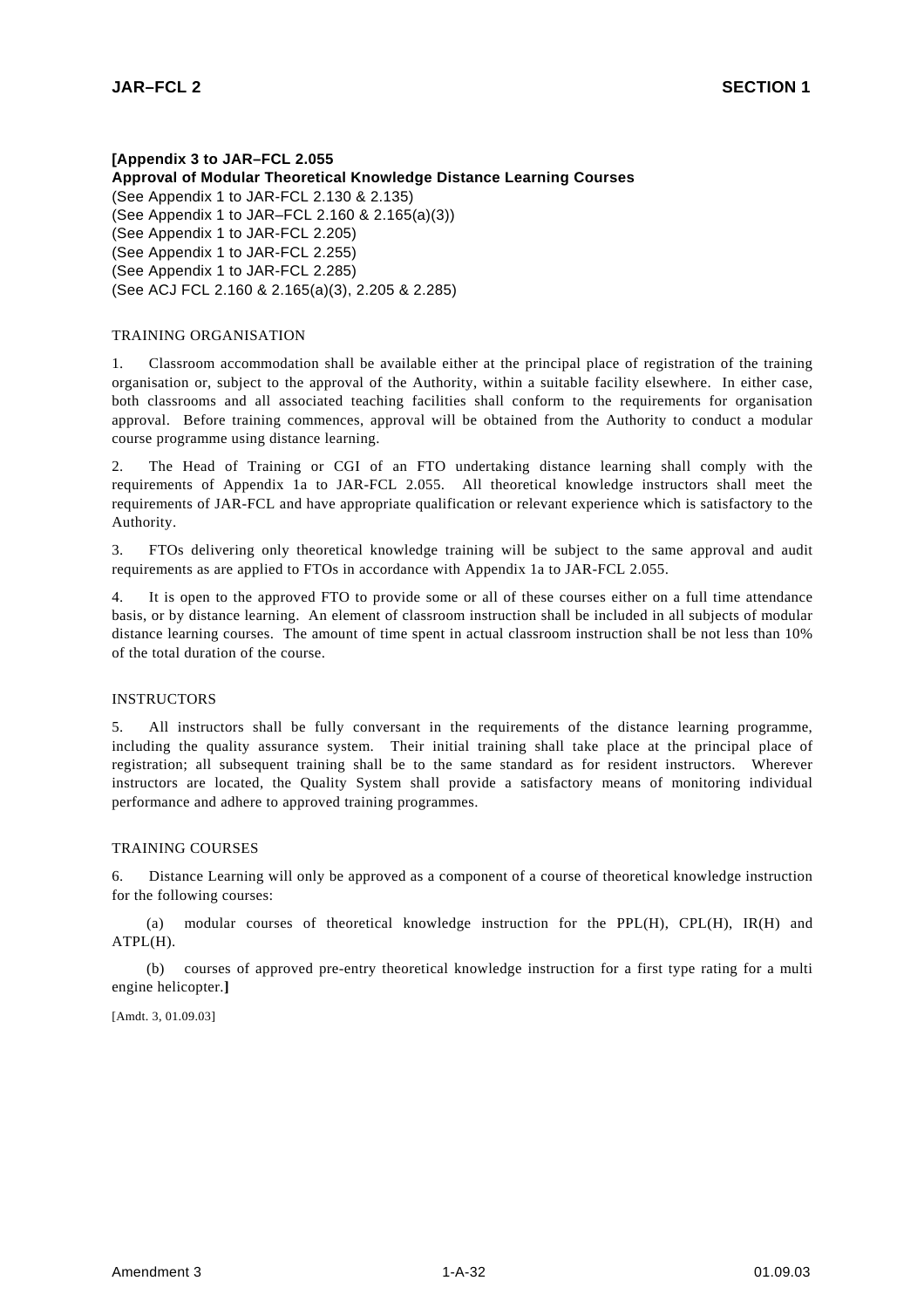# **Appendix 1 to JAR–FCL 2.075 Specifications for flight crew licences**

### GENERAL

1 A valid licence including and a valid medical certificate has always to be carried by the pilot when exercising the privileges of the licence.

2 A document containing a photo shall be carried for purposes of identification of the holder of the licence.

3 Any medical endorsements (e.g. use of spectacles, etc.) will be entered on the medical certificate (see JAR–FCL 3 IEM FCL 3.100) .

4 In this subpart, the 'Authority' is the Authority of the State of licence issue.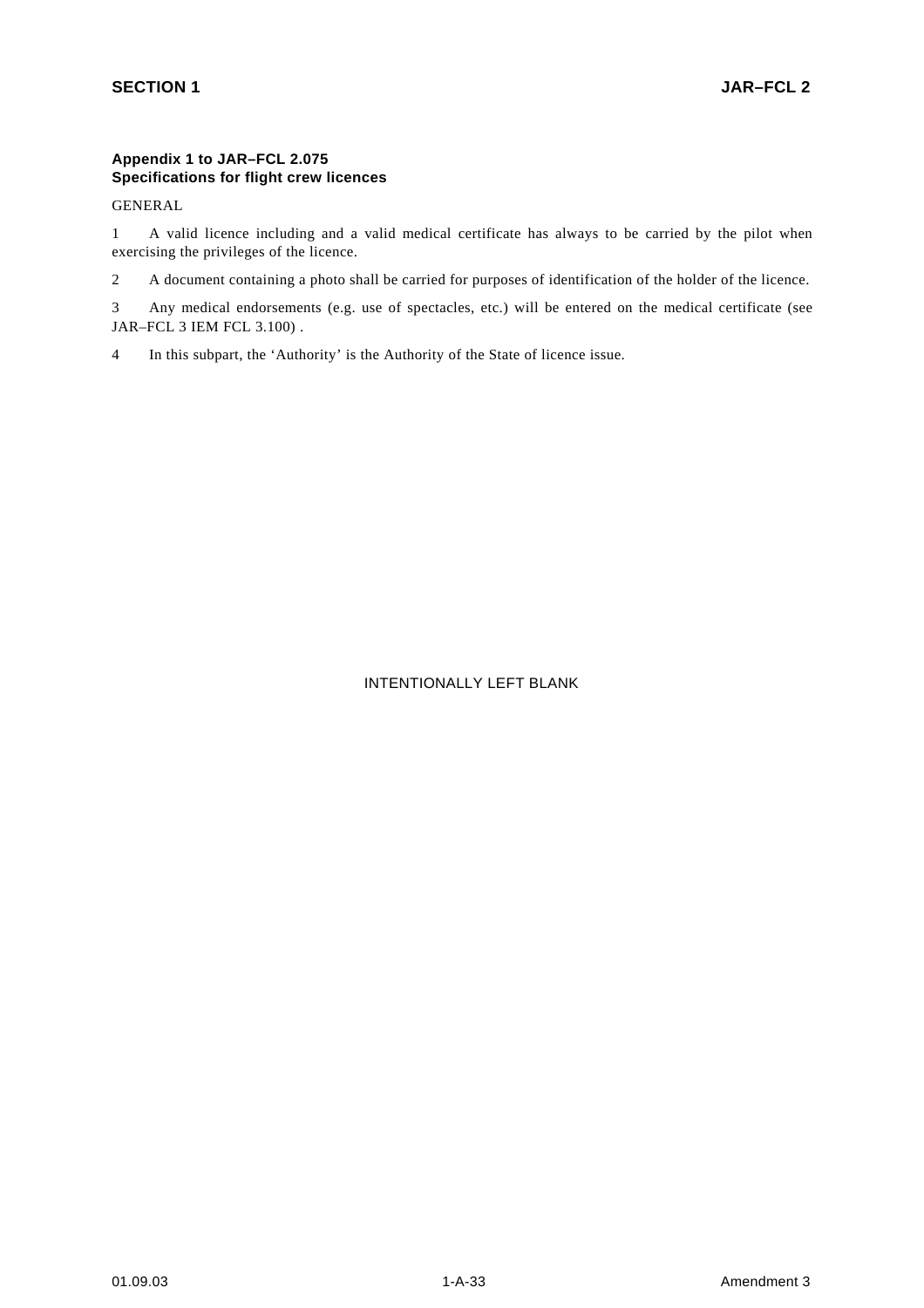# **JAR–FCL 2** SECTION 1

Appendix 1 to JAR–FCL 2.075 (continued)

# **STANDARD JAA LICENCE FORMAT**

# Cover page

| Authority name and logo<br>(English and national language)                              | Requirements                                              |
|-----------------------------------------------------------------------------------------|-----------------------------------------------------------|
|                                                                                         |                                                           |
| JOINT AVIATION AUTHORITIES                                                              |                                                           |
| (English only)                                                                          | Size of each page shall be not less than one eighth<br>A4 |
|                                                                                         |                                                           |
| <b>FLIGHT CREW LICENCE</b><br>(English and national language)                           |                                                           |
|                                                                                         |                                                           |
|                                                                                         |                                                           |
| Issued in accordance with ICAO and JAR-FCL<br>Standards (English and national language) |                                                           |

# Page 2

| $\blacksquare$ | <b>State of issue</b>                                                                                                | Requirements                                                                                     |
|----------------|----------------------------------------------------------------------------------------------------------------------|--------------------------------------------------------------------------------------------------|
| III            | <b>Licence number</b>                                                                                                | Licence number will always commence with the U.N.<br>country code of the State of licence issue. |
| IV             | Last and first name of holder                                                                                        |                                                                                                  |
| <b>XIV</b>     | Date (see instructions) and<br>Place of birth                                                                        | Standard date format is to be used, i.e. day / month /<br>year in full (e.g., 21/01/1995)        |
| $\mathsf{V}$   | <b>Address</b><br>Street, town, area, zip code                                                                       | See JAR-FCL 2.070                                                                                |
| VI             | <b>Nationality</b>                                                                                                   |                                                                                                  |
| VII            | <b>Signature of holder</b>                                                                                           |                                                                                                  |
| VIII           | <b>Issuing Authority</b><br>e.g. This CPL(H) has been issued on the<br>basis of an ATPL issued by(non JAA-<br>State) |                                                                                                  |
| X              | Signature of issuing officer and date                                                                                |                                                                                                  |
| XI             | Seal or stamp of issuing Authority                                                                                   |                                                                                                  |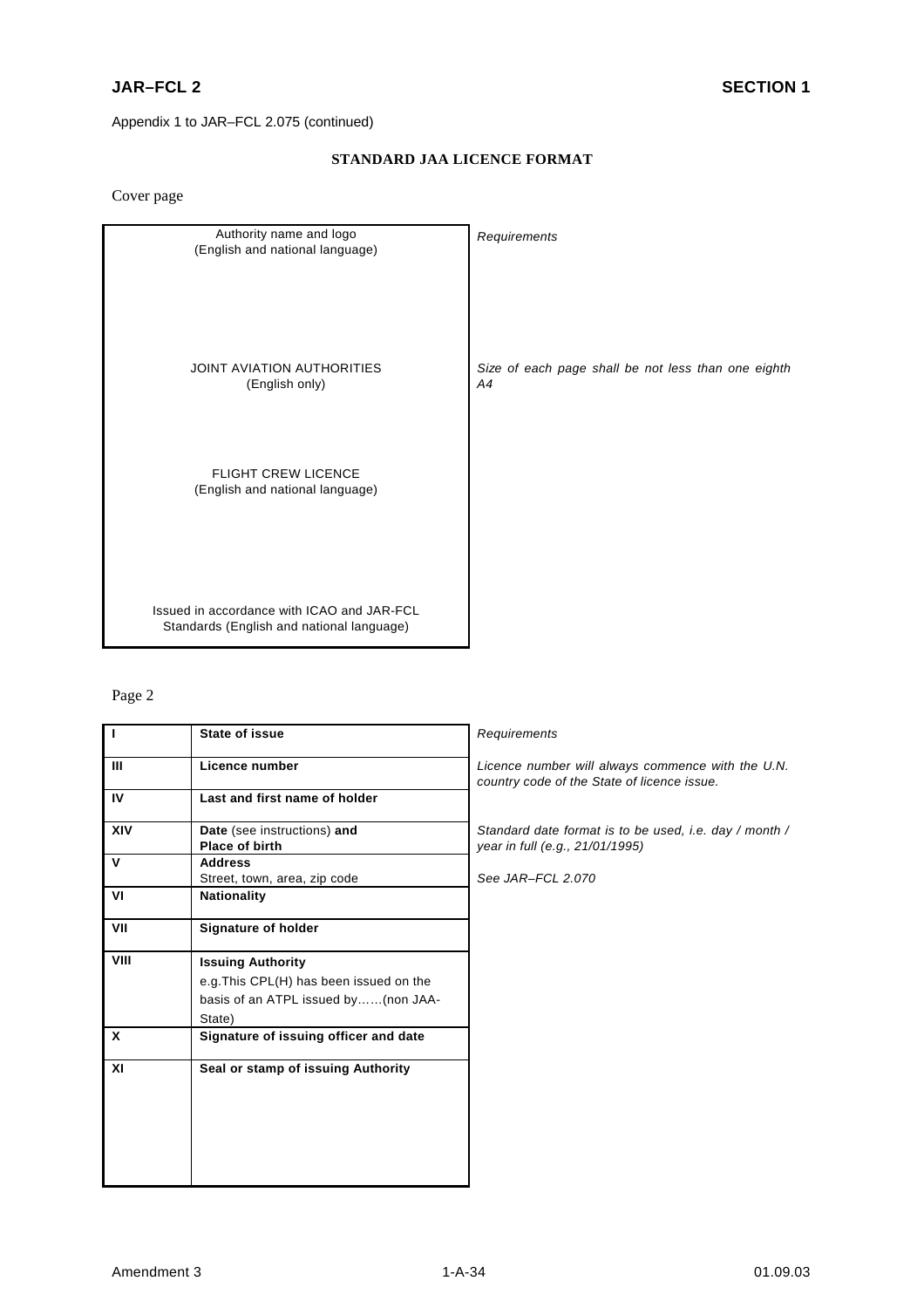Appendix 1 to JAR–FCL 2.075 (continued)

#### Page 3

| $\mathbf{H}$ | Titles of licences, date of initial issue and<br>country code                                                                                                                                                                                                                                                                                                                                                                                                                                                                  | Abbreviations used will be as used in JAR–FCL (e.g.<br>PPL(H), ATPL(H), etc.)<br>Standard date format is to be used, i.e. day / month /<br>year in full (e.g., 21/01/1995)                               |
|--------------|--------------------------------------------------------------------------------------------------------------------------------------------------------------------------------------------------------------------------------------------------------------------------------------------------------------------------------------------------------------------------------------------------------------------------------------------------------------------------------------------------------------------------------|----------------------------------------------------------------------------------------------------------------------------------------------------------------------------------------------------------|
| IX           | Validity: This licence is to be re-issued not<br>later than  The privileges of the<br>licence shall be exercised only if the holder<br>has a valid medical certificate for the<br>required privilege. By the application of JAR-<br>FCL $2.015(a)(1)$ , the licence holder is<br>entitled to exercise licence privileges on<br>aircraft registered in any Member State of<br>the Joint Aviation Authorities. A document<br>containing a photo shall be carried for the<br>purposes of identification of the licence<br>holder. | Re-issue is to be not later than 5 years from the date of<br>initial issue shown in item II.<br>This document is not specified, but a passport would<br>suffice when outside the State of licence issue. |
| XII          | Radiotelephony privileges:                                                                                                                                                                                                                                                                                                                                                                                                                                                                                                     |                                                                                                                                                                                                          |
|              | The holder of this licence has demonstrated<br>competence to operate R/T equipment on<br>board aircraft in English (other languages<br>specified).                                                                                                                                                                                                                                                                                                                                                                             |                                                                                                                                                                                                          |
| XIII         | Remarks:<br>e.g. valid only on helicopters registered in<br>the State of licence issue.                                                                                                                                                                                                                                                                                                                                                                                                                                        | All additional licensing information required by ICAO,<br>EC Directive / Regulations or JARs to be entered here                                                                                          |

#### Page 4

| XII<br>Ratings to be revalidated |                               |  |
|----------------------------------|-------------------------------|--|
| Type/IR                          | <b>Remarks / Restrictions</b> |  |
|                                  |                               |  |
|                                  |                               |  |
|                                  |                               |  |
|                                  |                               |  |
|                                  |                               |  |
|                                  |                               |  |
| <b>Instructors</b>               |                               |  |
|                                  |                               |  |
|                                  |                               |  |
|                                  |                               |  |
|                                  |                               |  |

#### *Requirements*

*These pages are intended for use by the Authority to state requirements following the initial issue of ratings, or the renewal of expired ratings Initial issues and renewal of ratings will always be entered by the Authority. Operational limitations will be entered in the Remarks / Restrictions against the appropriate restricted privilege, e.g. IR skill test taken with co-pilot, restricted instruction privileges to one aircraft type, etc. Medical, limitations conditions and variations (e.g. valid only as copilot) will be entered as stated in the medical certificate (see IEM FCL 3.100).*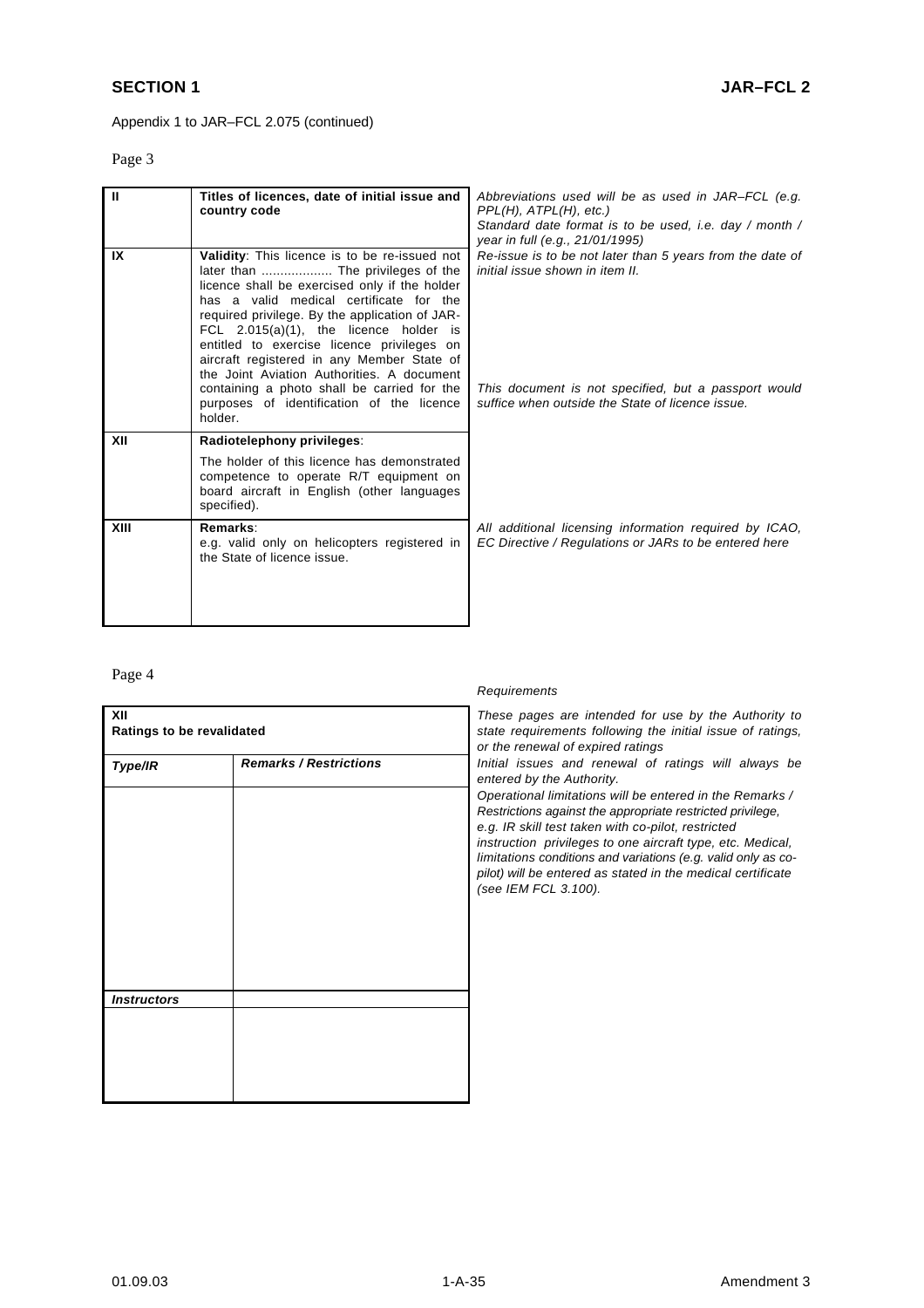# **JAR–FCL 2 SECTION 1**

Appendix 1 to JAR–FCL 2.075 (continued)

Pages 5, 6 and 7:

*For revalidation of proficiency checks for type, and instrument ratings, the standard JAA licence*  format allows for these pages to have entries made in the licence by the examiner undertaking the *proficiency checks. Alternatively, at the discretion of the Authority, revalidating entries may only be made by that Authority.* 

*If a proficiency check performed on a multi-engine helicopter includes the IR part of the check, this will revalidate the IR(H) (with restrictions, if any). If the IR part of a proficiency check is not performed, and IR proficiency checks on other helicopters do not carry across corresponding IFR privileges, the examiner will indicate 'VFR' against the revalidation of that rating.* 

*Instructor ratings may also at the discretion of the Authority be revalidated in the licence by the examiner who forms a part of the revalidation process. If an examiner is not involved in the revalidation process, the rating entry will be made by the Authority.* 

*Ratings that are not validated will be removed from the licence at the discretion of the Authority and not later than 5 years from the last revalidation.* 

| Rating | Date of test | Valid until | <b>Examiners</b><br>authorisation no. | <b>Examiners</b><br>signature |                              |
|--------|--------------|-------------|---------------------------------------|-------------------------------|------------------------------|
|        |              |             |                                       |                               |                              |
|        |              |             |                                       |                               | (Each page will contain 10   |
|        |              |             |                                       |                               | spaces for initial issue and |
|        |              |             |                                       |                               | revalidation of ratings)     |
|        |              |             |                                       |                               |                              |
|        |              |             |                                       |                               |                              |
|        |              |             |                                       |                               |                              |
|        |              |             |                                       |                               |                              |
|        |              |             |                                       |                               |                              |
|        |              |             |                                       |                               |                              |

**XII**

Page 8:

| Abbreviations used in this licence |  |  |
|------------------------------------|--|--|
|                                    |  |  |
|                                    |  |  |
|                                    |  |  |
|                                    |  |  |
|                                    |  |  |
|                                    |  |  |
|                                    |  |  |
|                                    |  |  |
|                                    |  |  |
|                                    |  |  |
|                                    |  |  |
|                                    |  |  |
|                                    |  |  |
|                                    |  |  |
|                                    |  |  |
|                                    |  |  |
|                                    |  |  |
|                                    |  |  |
|                                    |  |  |
|                                    |  |  |

*[e.g. ATPL (Airline Transport Pilot Licence), CPL (Commercial Pilot Licence), IR (Instrument rating), R/T (Radio Telephony), MEP (Multi-engine piston), FI (Flight Instructor), TRE (Type Rating Examiner), etc….*

[Amdt. 1, 01.12.00, Amdt. 2, 01.11.02]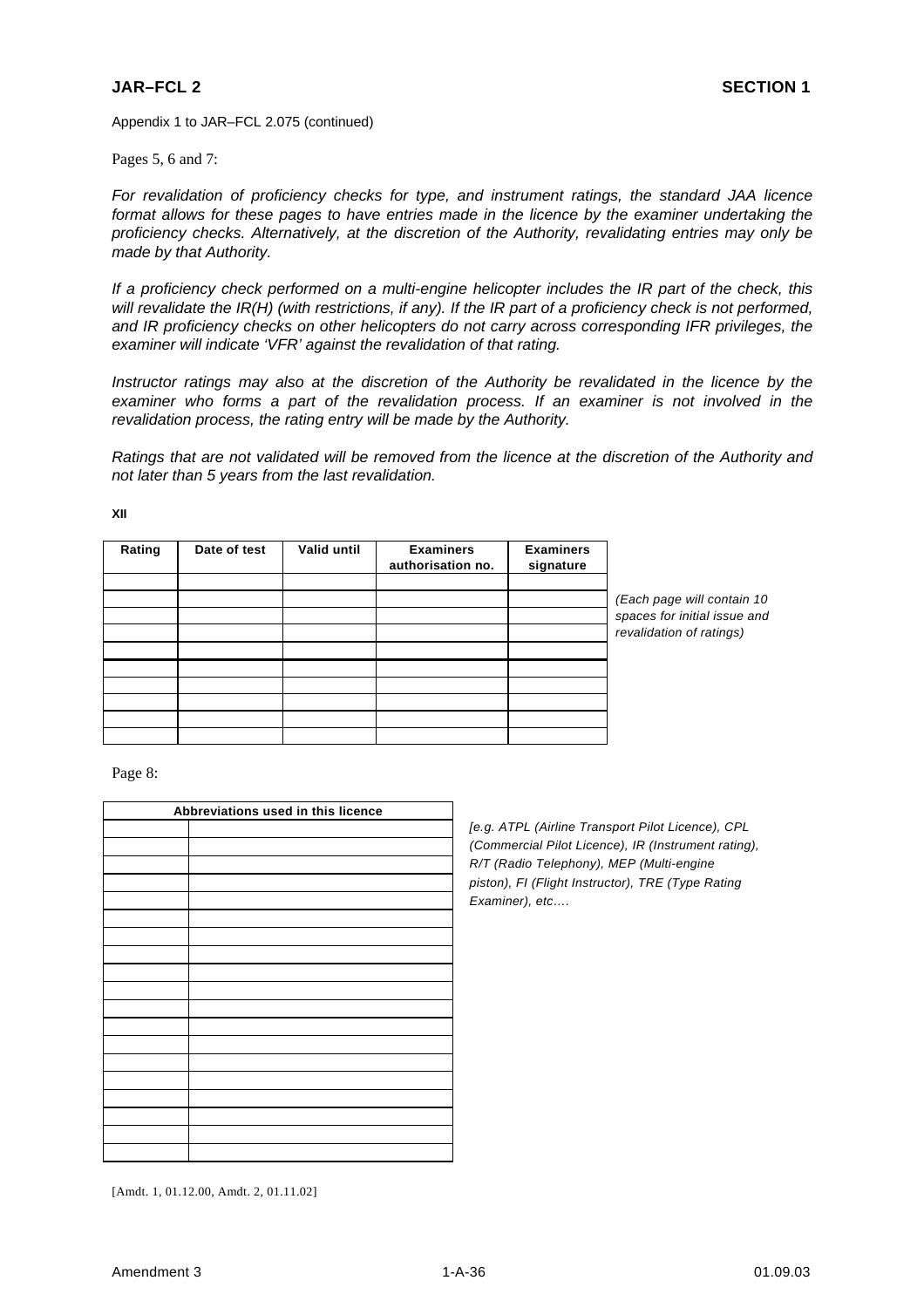### **SUBPART B** - **STUDENT PILOT (Helicopter)**

#### *0* **JAR-FCL 2.085 Requirements**

(a) A student pilot shall meet requirements specified by the Authority in the State in which the student intends to train. In prescribing such requirements the Authority shall ensure that the privileges granted would not permit student pilots to constitute a hazard to air navigation.

A student pilot shall not **fly** solo unless (b) authorised by a flight instructor.

#### **JAR-FCL 2.090 Minimum age**

A student pilot shall be at least 16 years of age **6** before the first solo flight.

#### **JAR-FCL 2.095 Medical fitness**

A student pilot shall not fly solo unless that student pilot holds a valid Class 1 or Class 2 medical certificate.

#### INTENTIONALLY LEFT BLANK

#### INTENTIONALLY LEFT BLANK

Amendment 1 **1-6-1** 01.12.00

~~ ~~ - ~ ~~

-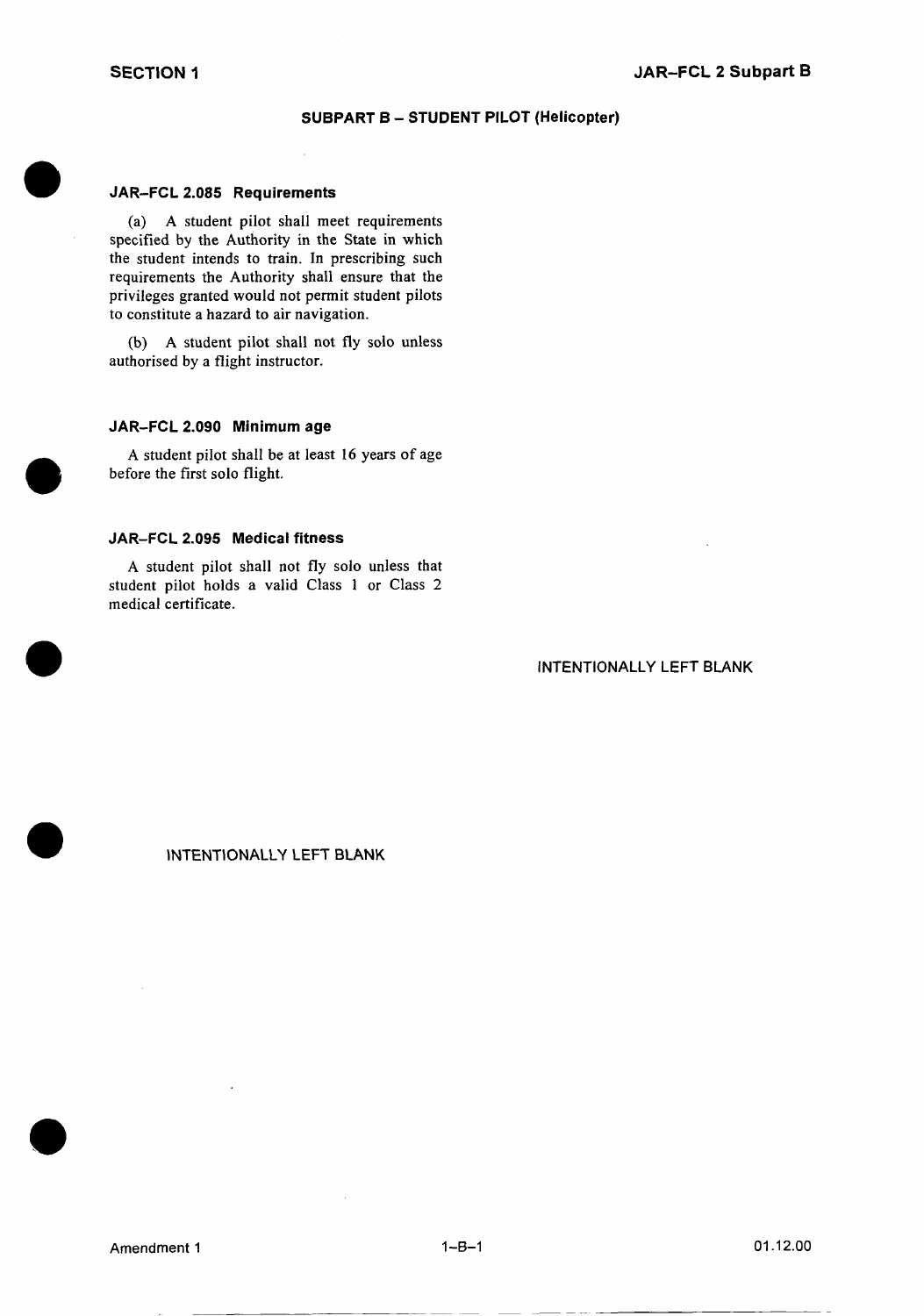-

 $\sim$ 

# **INTENTIONALLY LEFT BLANK**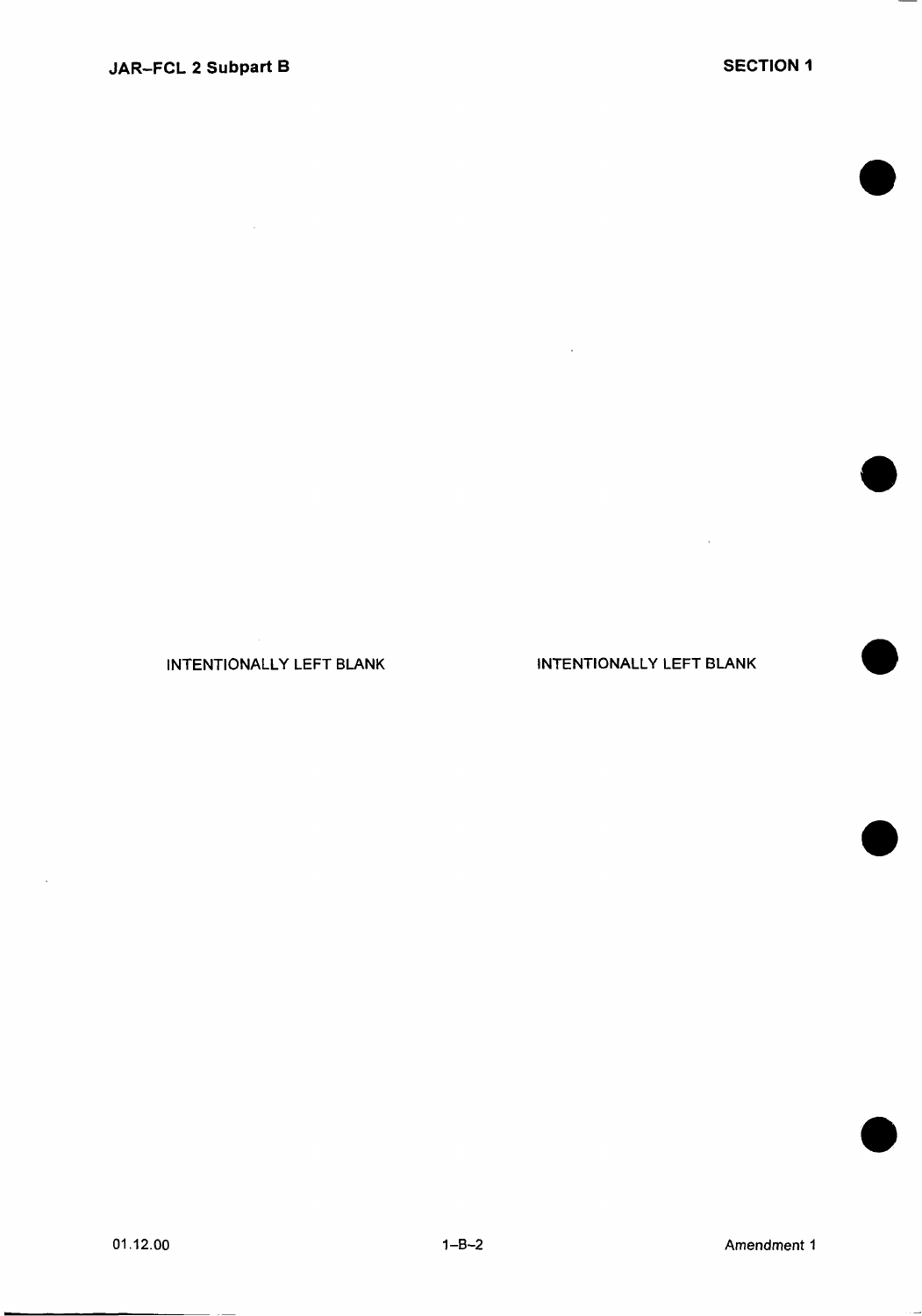#### **SUBPART C – PRIVATE PILOT LICENCE (Helicopter) – PPL(H)**

#### **JAR–FCL 2.100 Minimum age**

An applicant for a PPL(H) shall be at least 17 years of age.

#### **JAR–FCL 2.105 Medical fitness**

An applicant for a PPL(H) shall hold a valid Class 1 or Class 2 medical certificate. In order to exercise the privileges of a PPL(H) a valid Class 1 or Class 2 medical certificate shall be held.

#### **JAR–FCL 2.110 Privileges and conditions**

(a) *Privileges.* Subject to any other conditions specified in JARs, the privileges of the holder of a PPL(H) are to act, but not for remuneration, as pilotin-command or co-pilot of any helicopter engaged in non-revenue flights.

(b) *Conditions*

(1) An applicant for a PPL(H) who has complied with the conditions specified in JAR– FCL 2.100, 2.105, 2.120, 2.125(a) and (b), 2.130, 2.135 and 2.261(a) shall have fulfilled the requirements for the issue of a PPL(H) including at least the type rating for the helicopter used in the skill test.

(2) If the privileges of the licence are to be exercised at night, the holder shall have complied with JAR–FCL 2.125(c).

[Amdt. 1, 01.12.00]

#### **JAR–FCL 2.115 Intentionally blank**

[Amdt. 1, 01.12.00]

#### **JAR–FCL 2.120 Experience and crediting**

An applicant for a PPL(H) shall have completed at least 45 hours flight time as a pilot of helicopters; a total of 5 hours of this 45 hours may have been completed in a FNPT or a flight simulator. Holders of pilot licences or equivalent privileges for aeroplanes, microlights having fixed wings and moveable aerodynamic control surfaces acting in all three dimensions, microlight helicopters, gyroplanes, gliders, self-sustaining gliders or selflaunching gliders may be credited with 10% of their total flight time as pilot-in-command in such aircraft up to a maximum of 6 hours towards a PPL(H).

## **JAR–FCL 2.125 Training course** (See Appendix 1, 2 and 3 to

JAR–FCL 2.125) (See AMC FCL 2.125)

(a) *General.* An applicant for a PPL(H) shall complete at a FTO or an accepted registered facility the required instruction in accordance with the syllabus as set out in Appendix 1 to JAR–FCL 2.125. A registered facility is limited to giving training on single-engine helicopters with a maximum certificated seating capacity of not more than 4 persons. In exceptional circumstances existing SE training helicopters may continue to be used when approved in registered facilities for PPL training by the Authority under the terms of an exemption. The requirements for registration are set out in Appendix 2 and 3 to JAR–FCL 2.125.

(b) *Flight instruction.* An applicant for a PPL(H) shall have completed on one type of helicopter, having a certificate of airworthiness issued or accepted by a JAA Member State, at least 25 hours dual instruction, to include at least 5 hours instrument dual instruction time, and at least 10 hours of supervised solo flight time, including at least five hours of solo cross-country flight time with at least one cross-country flight of at least 185km (100NM), during which full stop landings at two aerodromes different from the aerodrome of departure shall be made.

(c) *Night qualification*

(1) If the privileges of the licence are to be exercised at night, the holder of a PPL(H) shall have a night qualification in accordance with Appendix 4 to JAR-FCL 2.125.

(2) An applicant who holds, or has held, an  $IR(A)$  shall complete in accordance with Appendix 4 to JAR-FCL 2.125 exercises 4 to 6, and shall complete a minimum of 5 hours helicopter dual instrument instruction time for exercises 1 to 3 at the discretion of a FI.

(3) This qualification will be endorsed on the licence.

[Amdt. 1, 01.12.00]

#### **JAR–FCL 2.130 Theoretical knowledge examination** (See Appendix 1 to JAR– FCL 2.130 and 2.135)

The applicant for a PPL(H) shall have demonstrated to the Authority a level of theoretical knowledge appropriate to the privileges granted to the holder of a PPL(H). The requirements and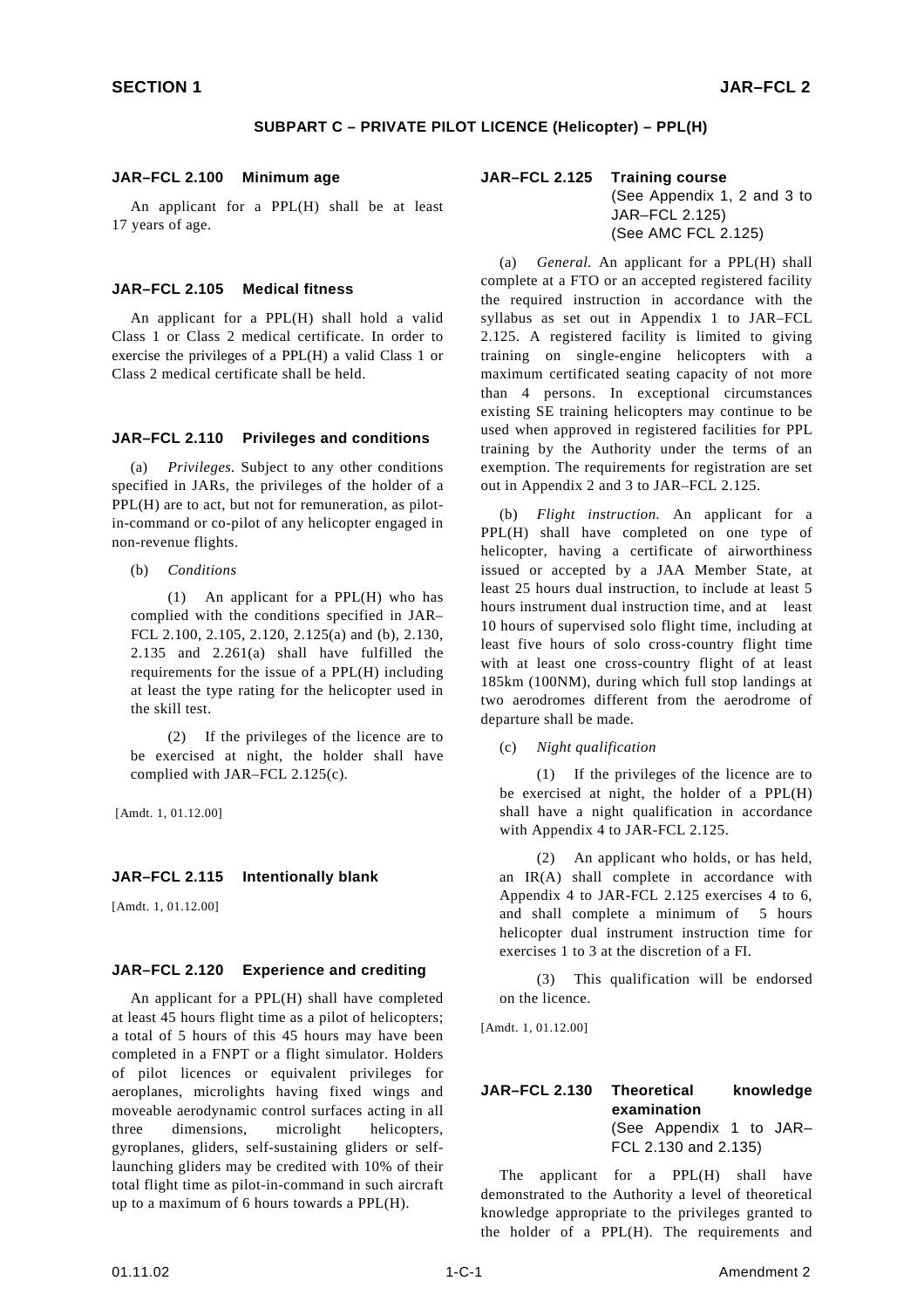# JAR-FCL 2.130 (continued)

procedures for the theoretical knowledge examinations are set out in Appendix 1 to JAR–FCL 2.130 & 2.135 and JAR–FCL 2.261(a).

#### **JAR–FCL 2.135 Skill** (See Appendix 1 to JAR– FCL 2.130 and 2.135)

An applicant for a PPL(H) shall have demonstrated the ability to perform as pilot-incommand of a helicopter the relevant procedures and manoeuvres described in Appendix 1 to JAR– FCL 2.130 and 2.135 and Appendix 2 to JAR–FCL 2.135 with a degree of competency appropriate to the privileges granted to the holder of a PPL(H). The skill test shall be taken within six months of completing the flight instruction (see JAR–FCL  $2.125(a)$ ).

INTENTIONALLY LEFT BLANK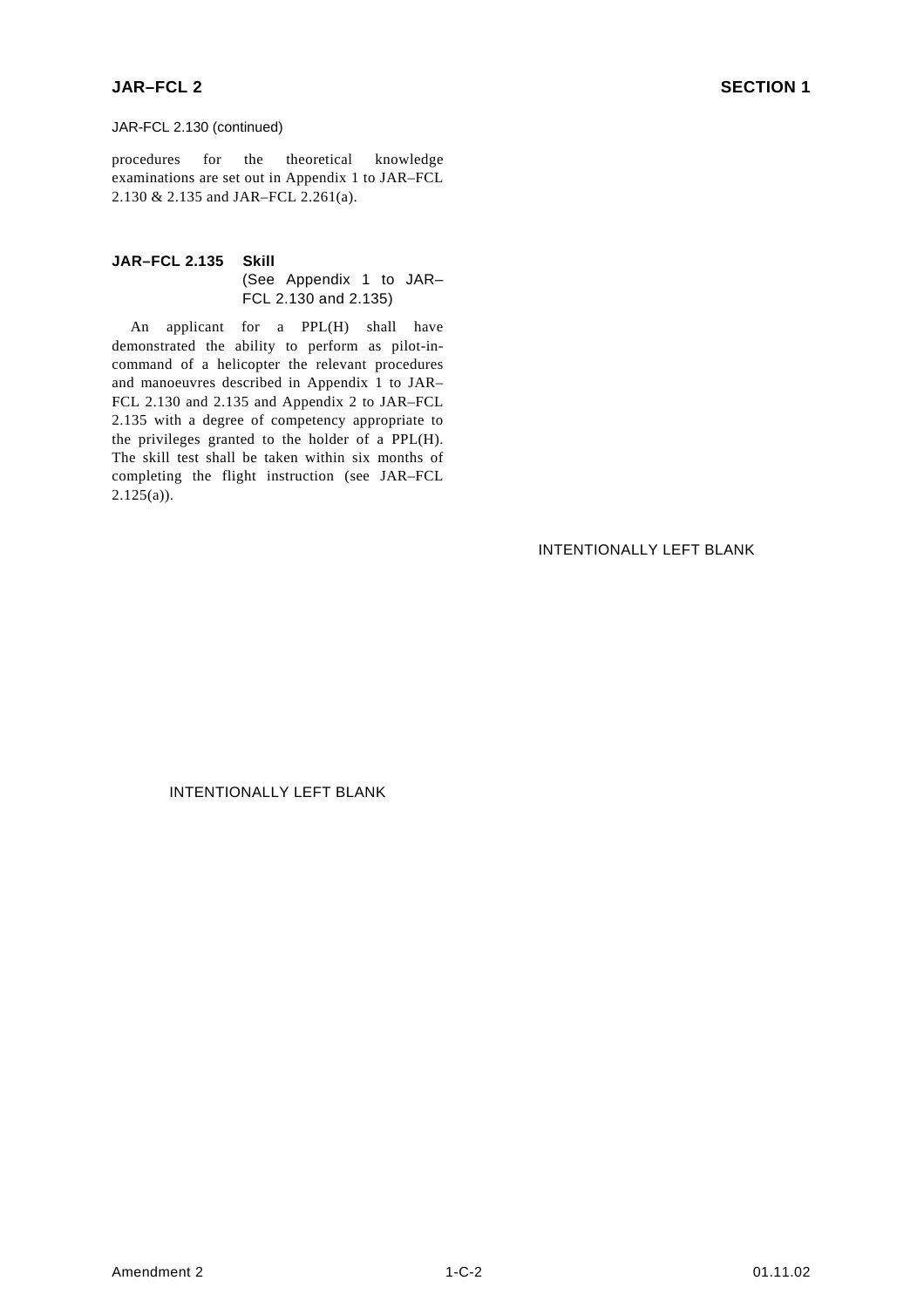**Appendix 1 to JAR–FCL 2.125 PPL(H) training course – Summary** (See JAR–FCL 2.125) (See AMC FCL 2.125)

1 The aim of the PPL(H) course is to train the student pilot to fly safely and efficiently under Visual Flight Rules.

#### THEORETICAL KNOWLEDGE INSTRUCTION

2 The theoretical knowledge syllabus of the PPL(H) course shall cover the following :

Air Law, Aircraft General Knowledge, Flight Performance and Planning, Human Performance and Limitations, Meteorology, Navigation, Operational Procedures, Principles of Flight and Communication.

Further details of all theoretical knowledge instruction are set out in AMC FCL 2.125.

#### FLIGHT INSTRUCTION

3 The PPL(H) flight instruction syllabus shall cover the following:

(a) pre-flight operations, including mass and balance determination, helicopter inspection and servicing;

- (b) aerodrome and traffic pattern operations, collision avoidance precautions and procedures;
- (c) control of the helicopter by external visual reference;
- (d) take-offs, landings, hovering, look out turns and normal transitions from and to the hover;

(e) emergency procedures, basic autorotations, simulated engine failure, ground resonance recovery if relevant to type;

- (f) sideways and backwards flight, turns on the spot;
- (g) incipient vortex ring recognition and recovery;

(h) touchdown autorotations, simulated engine-off landings, practice forced landings. Simulated equipment malfunctions and emergency procedures relating to malfunctions of engines, controls, electrical and hydraulic circuits;

- (i) steep turns;
- (j) transitions, quick stops, out of wind manoeuvres, sloping ground landings and take-offs;

(k) limited power and confined area operations including selection of and operations to and from unprepared sites;

(l) flight by sole reference to basic flight instruments including completion of a level 180° turn and recovery from unusual attitudes to simulate inadvertent entry into cloud (this training may be conducted by an  $FI(H)$ );

(m) cross-country flying by using visual reference, dead reckoning and, where available, radio navigation aids;

(n) operations to, from and transiting controlled aerodromes; compliance with air traffic services procedures, communication procedures and phraseology;

#### TRAINING AND TESTING HELICOPTER(S)

4 An adequate number of training and testing helicopters appropriate to the courses of training and testing shall be provided. Each helicopter shall be fitted with duplicated primary flight controls for use by the instructor and the student. Swing-over flight controls shall not be acceptable. The helicopter(s) shall include, as appropriate to the courses of training, helicopter(s) suitable for auto-rotation demonstration and helicopter(s) suitably equipped to simulate instrument meteorological conditions, and suitably equipped for the instrument flight training and testing required. For flight training and testing for IR(H), an adequate number of IFR certificated helicopters shall be available.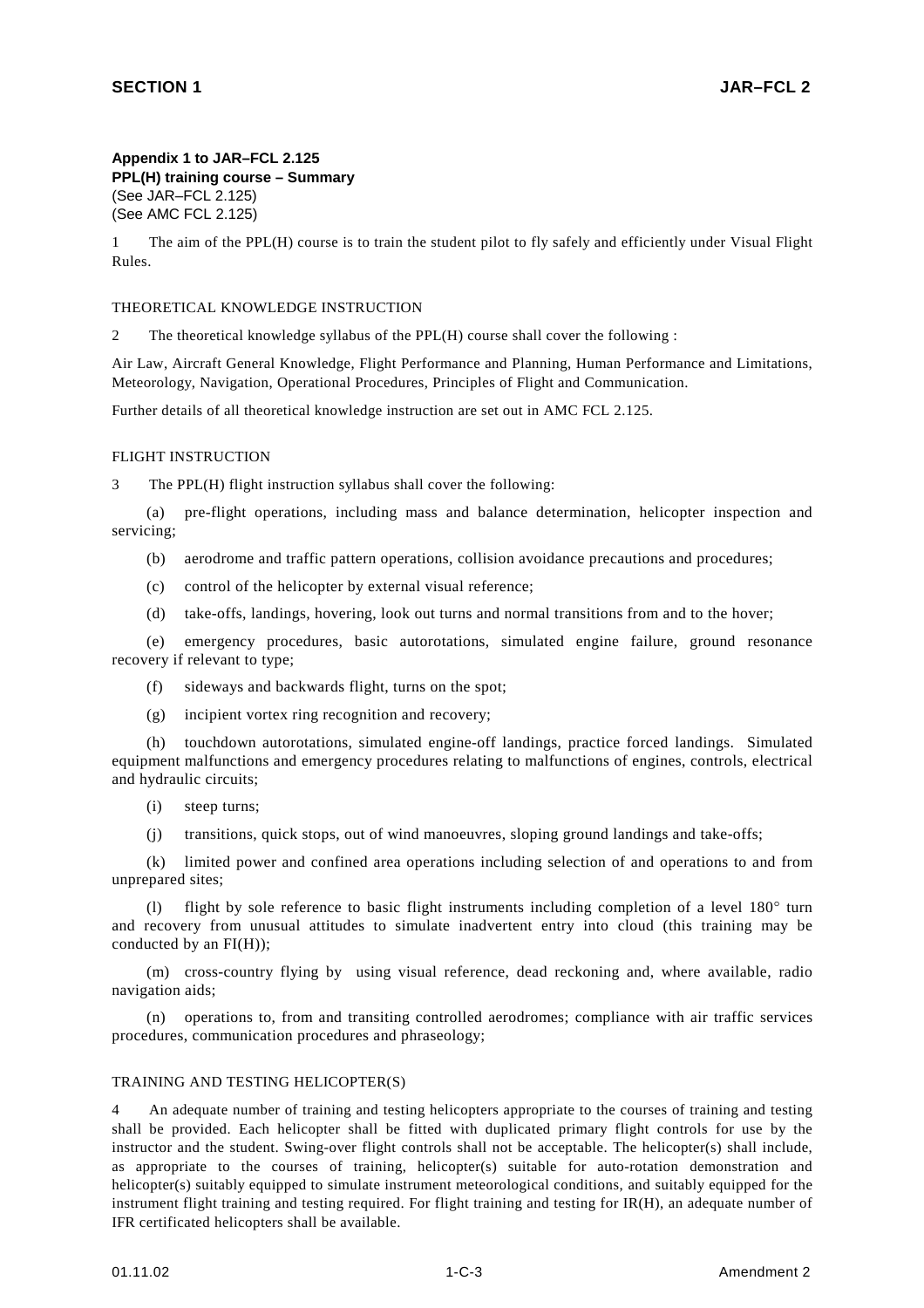# **JAR–FCL 2 SECTION 1**

Appendix 1 to JAR–FCL 2.125 (continued)

Helicopters used for training shall be approved by the Authority for training purposes.

#### AERODROMES AND SITES

5 The base aerodrome, and any alternative base aerodrome, at which training is being conducted shall meet the following requirements.

(a) Have at least one runway or take-off/landing area that allows training helicopter to make a normal take-off or landing at the maximum take-off or maximum landing mass authorised, and touch down autorotation as appropriate:

(i) under calm wind (not more than four knots) conditions and temperatures equal to the mean high temperature for the hottest month of the year in the operating area;

(ii) clearing all obstacles in the take-off flight path by at least 50 feet;

(iii) with the powerplant operation and the landing gear (if applicable) recommended by the manufacturer; and

(iv) with a smooth transition from lift-off to the best rate of climb speed without exceptional piloting skills or techniques.

(b) Have a wind direction indicator that is visible at ground level from the ends of each runway, take-off/landing area.

- (c) Have adequate runways/take-off/landing area lights if used for night training.
- (d) Have available a means of air/ground communications acceptable to the Authority.
- 6 Sites shall be available for:
	- confined area operation training
	- simulated engine off autorotation
		- sloping ground training

For all details see AMC FCL 2.125.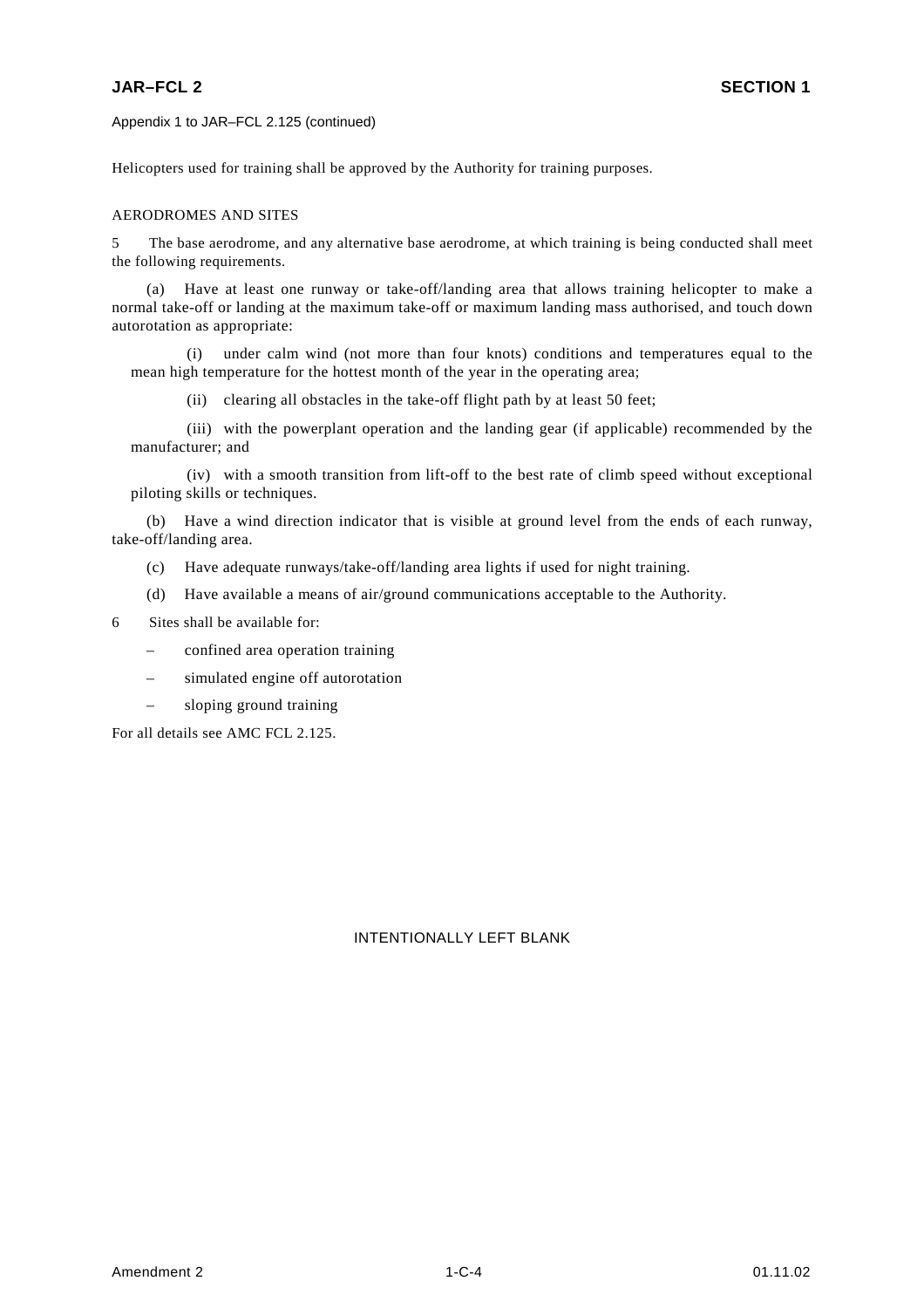### **Appendix 2 to JAR–FCL 2.125 Registration of facilities for PPL instruction only** (See JAR–FCL 2.125(a))

1 Application for acceptance of registration shall be made by the owner or responsible person in charge of the facility to the Authority of the JAA Member State in which the facility is located which will provide the applicant with a registration form.

2 The application form for registration shall contain the information as shown in Appendix 3 to JAR–FCL 2.125.

3 Upon receipt of the completed application form the Authority of the JAA Member State in which the facility is located will register the facility to conduct PPL training within that State, at the discretion of the Authority, without formal approval procedure, unless it has reason to doubt that the instruction can be carried out safely. The Authority will inform the applicant to this effect.

4 Any changes to the information entered on this form shall be communicated to the Authority.

5 The facility will remain registered until the Authority is informed by its operator that PPL training is to cease, or the Authority establishes that instruction is not being carried out safely and/or in compliance with JAR–FCL. In both these situations the registration of the facility will be revoked.

[Amdt. 1, 01.12.00]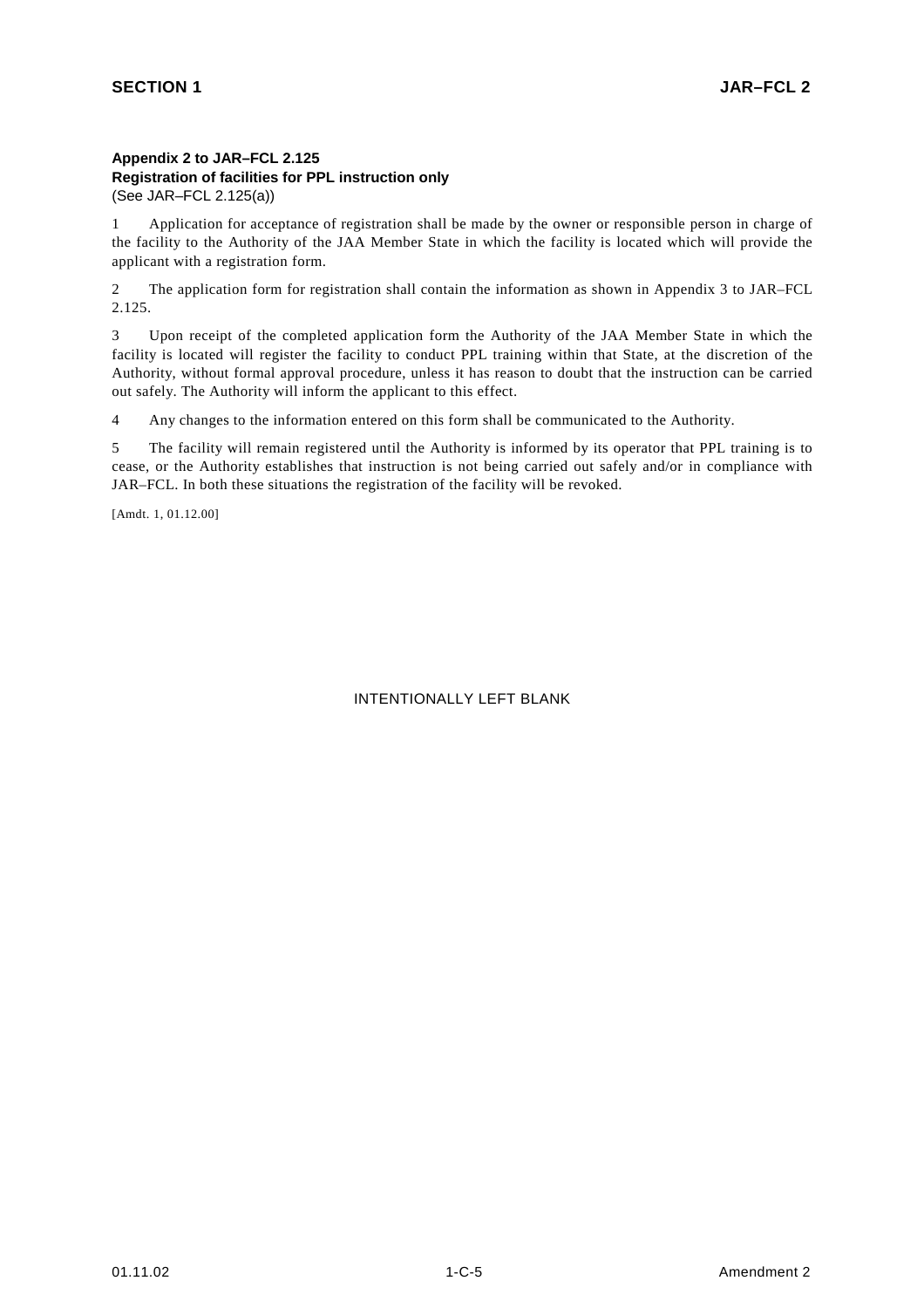# **Appendix 3 to JAR–FCL 2.125 Contents of an application form for registration of a facility for PPL instruction** (See JAR–FCL 2.125)

| a          | Name and address under which the facility operates, i.e. Club, School, Group;                                                                                                                                                                                                                     |  |
|------------|---------------------------------------------------------------------------------------------------------------------------------------------------------------------------------------------------------------------------------------------------------------------------------------------------|--|
| b          | Name of Owner(s);                                                                                                                                                                                                                                                                                 |  |
| с          | Date of intended commencement of operations;                                                                                                                                                                                                                                                      |  |
| d          | Name, address and telephone number of FI's and qualifications;                                                                                                                                                                                                                                    |  |
| e          | Name and address of aerodrome, if applicable, from which training operations are to be conducted;<br>(i)<br>(ii)<br>Name of aerodrome operator;                                                                                                                                                   |  |
| f          | List of helicopters to be used, including any means of synthetic flight instruction (if applicable) to be used by<br>the facility, stating:                                                                                                                                                       |  |
|            | Type of helicopters, Registration(s), Registered Owner(s), C of A Categories;                                                                                                                                                                                                                     |  |
| g          | Type of training to be conducted by the facility:<br>[Theoretical knowledge instruction for PPL(H) (see JAR-FCL 2.130)<br>Flight instruction for] PPL(H) [with associated single-engine type rating (see JAR-FCL 2.125(a))]<br>H<br>Night qualification<br>Others (specify) (see JAR-FCL [2.017]) |  |
| h          | Details of aircraft insurance held;                                                                                                                                                                                                                                                               |  |
| j.         | State whether your facility intends to operate full or part time;                                                                                                                                                                                                                                 |  |
| J          | Any additional information the Authority may require;                                                                                                                                                                                                                                             |  |
| k          | A declaration below by the applicant that the information provided in (a) to (j) above is correct and that training<br>will be conducted in accordance with JAR-FCL 2.                                                                                                                            |  |
| Date:      |                                                                                                                                                                                                                                                                                                   |  |
| Signature: |                                                                                                                                                                                                                                                                                                   |  |

[Amdt. 2, 01.11.02]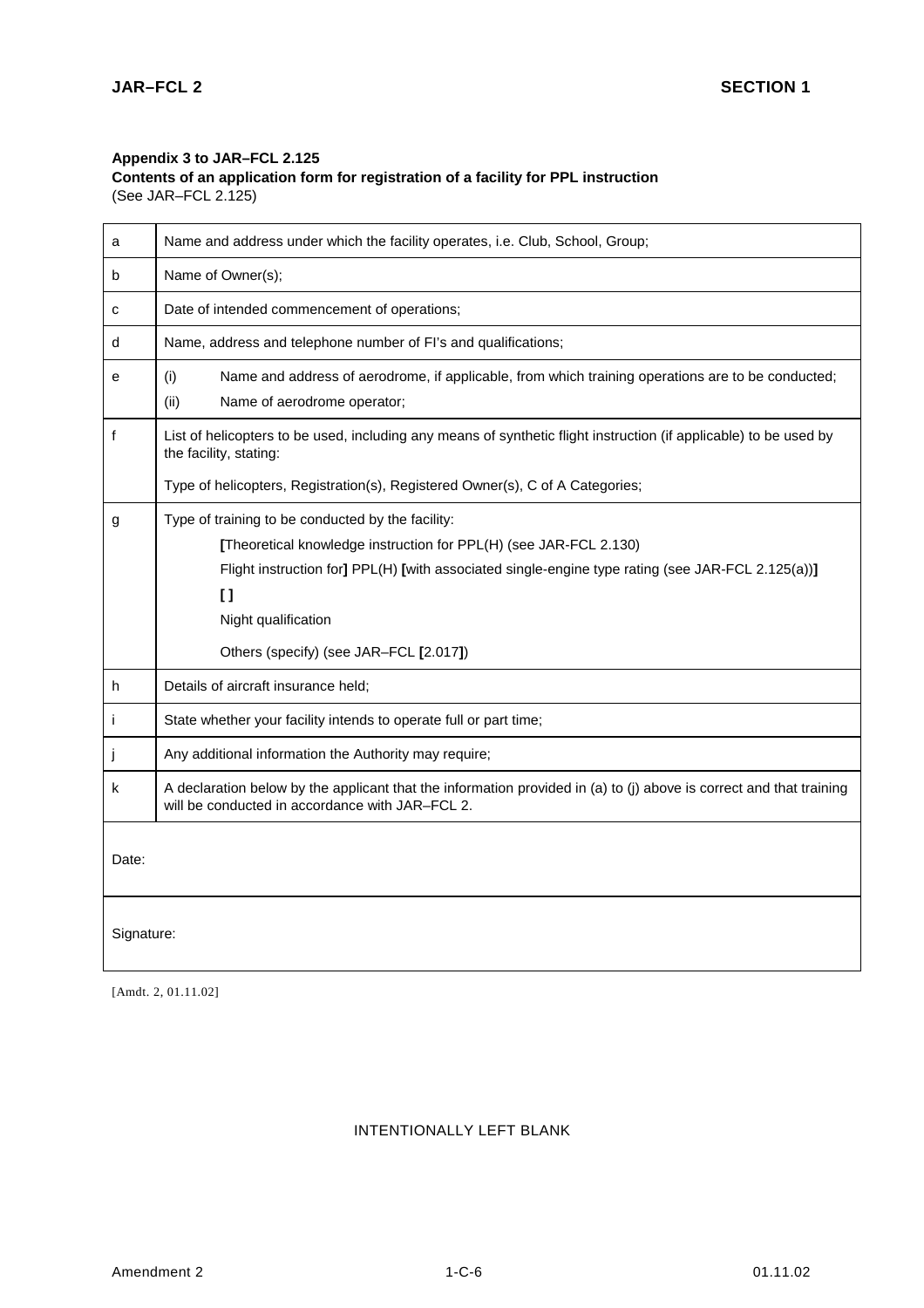#### **Appendix 4 to JAR-FCL 2.125 PPL(H) Night Qualification Course** (See JAR-FCL 2.125(c))

1. The aim of the course is to qualify PPL(H) holders to exercise the privileges of the licence at night.

2. A holder of PPL(H) applying for a night qualification shall have completed at least 100 hours of flight time as pilot of helicopters after the issue of the licence, including at least 60 hours as PIC of helicopters and 20 hours cross-country flight.

3. The course shall be completed within 6 months.

4. For licence endorsement a certificate of satisfactory completion of the course shall be issued by the FI or Head of Training.

### THEORETICAL KNOWLEDGE

5. The theoretical knowledge syllabus shall comprise at least 5 hours of instruction, covering the revision and/or explanation of :

- night VMC minima
- rules regarding airspace control at night and facilities available
- rules regarding aerodrome ground/runway/landing site/obstruction lighting
- aircraft navigation lights and collision avoidance rules
- physiological aspects of night vision and orientation
- dangers of disorientation at night
- dangers of weather deterioration at night
- instrument systems/functions and errors
- instrument lighting and emergency cockpit lighting systems
- map marking for use under cockpit lighting
- practical navigation principles
- radio navigation principles
- planning and use of safety altitude
- danger from icing conditions, avoidance and escape manoeuvres

#### FLYING TRAINING

6. In all cases, exercises 4 to 6 of the night qualification flight syllabus shall be completed.

7. For exercises 1 to 3, up to 50 % of the required flight training may be completed in a STD(H)

(- to be developed -). However, all items within each exercise must be practised in a helicopter in flight.

- 8. Items marked (\*) shall be completed in simulated IMC and may be completed in daylight.
- 9. Exercises 1 to 3 of flying training syllabus shall comprise at least 10 hours instruction.

10. Exercises 4 to 6 of flying training syllabus shall comprise at least 5 hours, including at least 3 hours dual instruction and 5 solo night circuits. Each circuit shall include a take-off and a landing.

11. The flying exercises shall comprise :

#### Exercise 1

(repeat as necessary until the student achieves a safe and competent standard)

- revise basic manoeuvres when flying by sole reference to instruments\*
- explain and demonstrate transition to instrument flight from visual flight\*
- explain and revise recovery from unusual attitudes by sole reference to instruments\*
- Exercise 2
	- (repeat as necessary until the student achieves a safe and competent standard)
	- explain and demonstrate use of radio navigation aids when flying by sole reference to instruments, to include position finding and tracking\*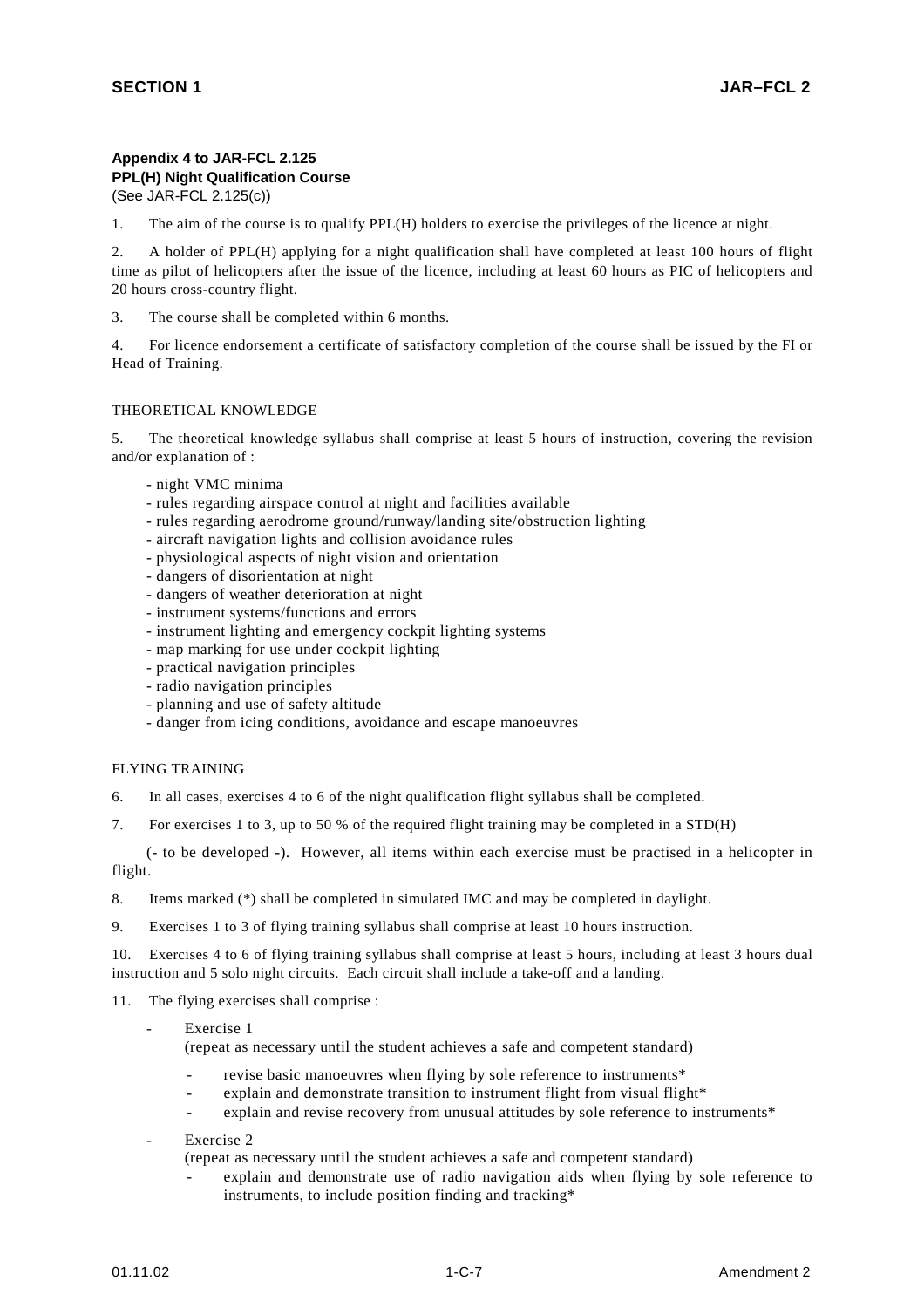# **JAR–FCL 2 SECTION 1**

Appendix 4 to JAR-FCL 2.125 (continued)

Exercise 3

(repeat as necessary until the student achieves a safe and competent standard)

- explain and demonstrate the use of Radar Assistance \*
- Exercise 4

(repeat as necessary until the student achieves a safe and competent standard)

- explain and demonstrate use and adjustment of landing light
- explain and demonstrate night hovering:
	- higher and slower than by day
	- avoidance of unintended sideways or backwards movements
- explain and demonstrate night take-off techniques
- explain and demonstrate night circuit technique
- explain and demonstrate night approaches (constant angle) with or without visual approach aids to:
	- heliports
	- illuminated touchdown areas
	- practise take-off's, circuits and approaches
- explain and demonstrate night Emergency procedures to include:
	- simulated engine failure.
	- (to be terminated with power recovery at a safe altitude)
	- simulated engine failure including single engine approach and landing, (multiengine only)
	- simulated inadvertent entry to IMC (not on base leg or final)
	- simulated hydraulic control failure (to include landing)
	- internal and external lighting failure
	- other Malfunctions and Emergency procedures as required by the Aircraft Flight Manual
- Exercise 5
	- solo night circuits
- Exercise 6
	- explain and demonstrate night cross country techniques
	- practise night cross country dual and as SPIC to a satisfactory standard

[Amdt. 1, 01.12.00]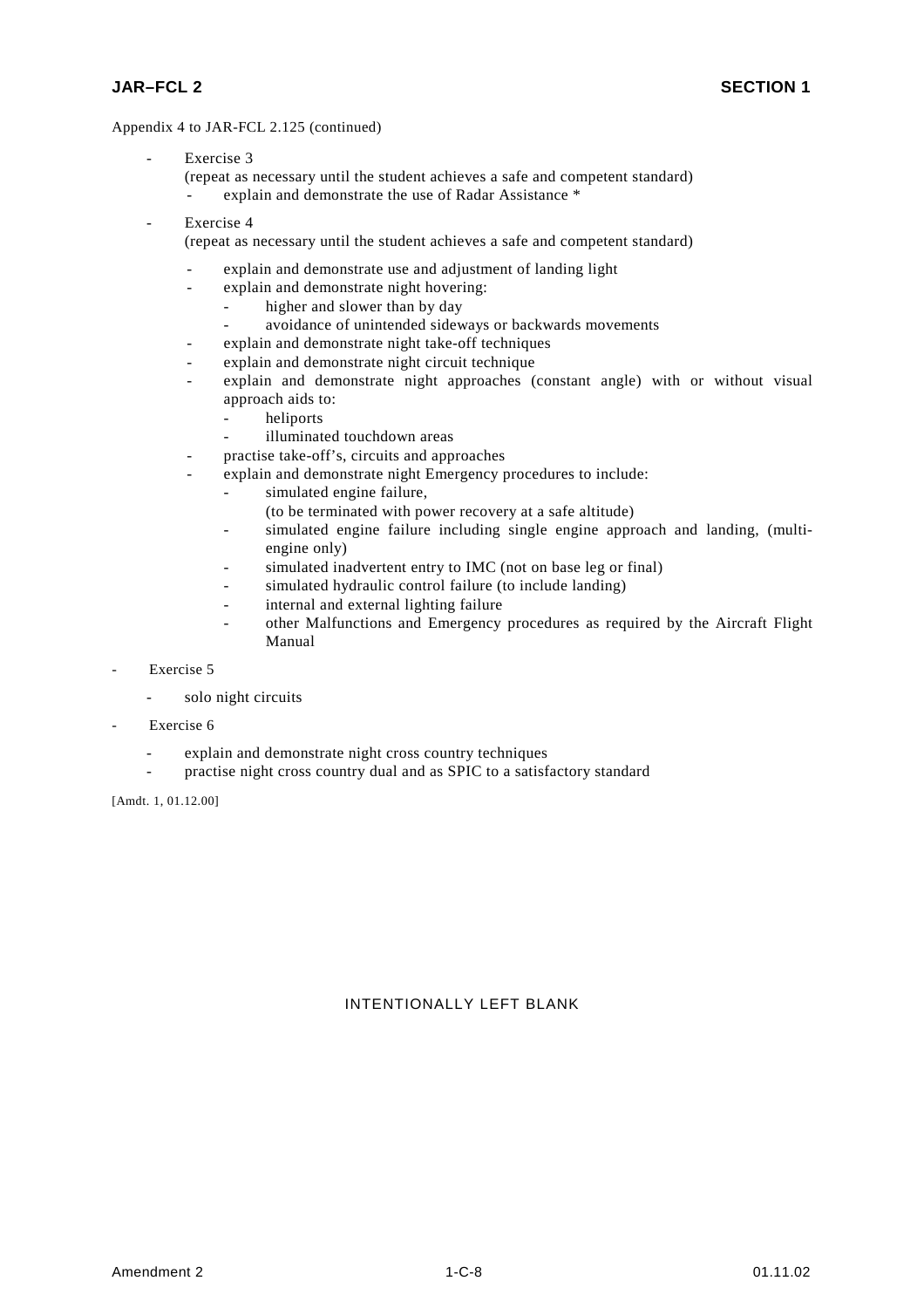#### **Appendix 1 to JAR–FCL 2.130 & 2.135 Theoretical knowledge examination and skill test for the PPL(H)** (See JAR–FCL 2.130 and 2.135)

#### THEORETICAL KNOWLEDGE EXAMINATION

1 This examination shall be in written form and may be taken on one or more days at the discretion of the Authority and shall comprise nine Subjects as indicated below. An examination paper may cover several Subjects. There shall be a total of at least 120 questions. The times shall not exceed the following :

| Subject                                | Time              |
|----------------------------------------|-------------------|
|                                        | (not more than)   |
| Air Law and ATC Procedures             | 0h45              |
| Aircraft General Knowledge             | 0h30              |
| <b>Flight Performance and Planning</b> | 1 <sub>h</sub> 00 |
| Human Performance and Limitations      | 0h30              |
| Meteorology                            | 0h30              |
| Navigation                             | 1 <sub>h</sub> 00 |
| <b>Operational Procedures</b>          | 0h30              |
| <b>Principles of Flight</b>            | 0h45              |
| Communications                         | 0h30              |
| Total                                  | 6h00              |

At the discretion of the Authority, Communication practical classroom testing may be conducted separately.

2 The majority of the questions shall be multiple choice.

3 The examinations will be provided in the language(s) considered appropriate by the Authority. The Authority shall inform applicants of the language(s) in which the examinations will be conducted.

4 A pass in a Subject will be awarded to an applicant achieving at least 75% of the marks allocated to that Subject. Marks shall only be awarded for correct answers.

5 Subject to any other conditions in JAR–FCL 2, an applicant shall be deemed to have successfully completed the theoretical examinations for the PPL(H) when awarded a pass in all parts within a period of 12 months. A pass in the theoretical knowledge examination will be accepted for the grant of the private pilot licence during the 24 months from the date of first gaining a pass in any part of the examination.

#### SKILL TEST

6 An applicant for a skill test for the PPL(H) shall have received instruction on the same type of helicopter to be used for the skill test. The applicant shall be permitted to choose to take the test on a single-engine helicopter or, subject to the experience requirement in JAR–FCL 2.255 of 70 hours flight time as pilot-incommand, on a multi-engine helicopter. The helicopter used for the skill test shall meet the requirements for training helicopters (see Appendix 1 to JAR–FCL 2.125).

7 The administrative arrangements for confirming the applicant's suitability to take the test, including disclosure of the applicant's training record to the examiner, will be determined by the Authority.

8 An applicant shall pass sections 1 through 5 of the skill test. If any item in a section is failed, that section is failed. Failure in more than one section will require the applicant to take the entire test again. An applicant failing only one section shall take the failed section again. Failure in any items of the re-test and failure in any other items already passed, will require the applicant to take the entire test again. All sections of the skill test shall be completed within six months.

9 Further training may be required following any one failed skill test. Failure to achieve a pass in all sections of the test in two attempts will require further training as determined by the Authority. There is no limit to the number of skill tests that may be attempted.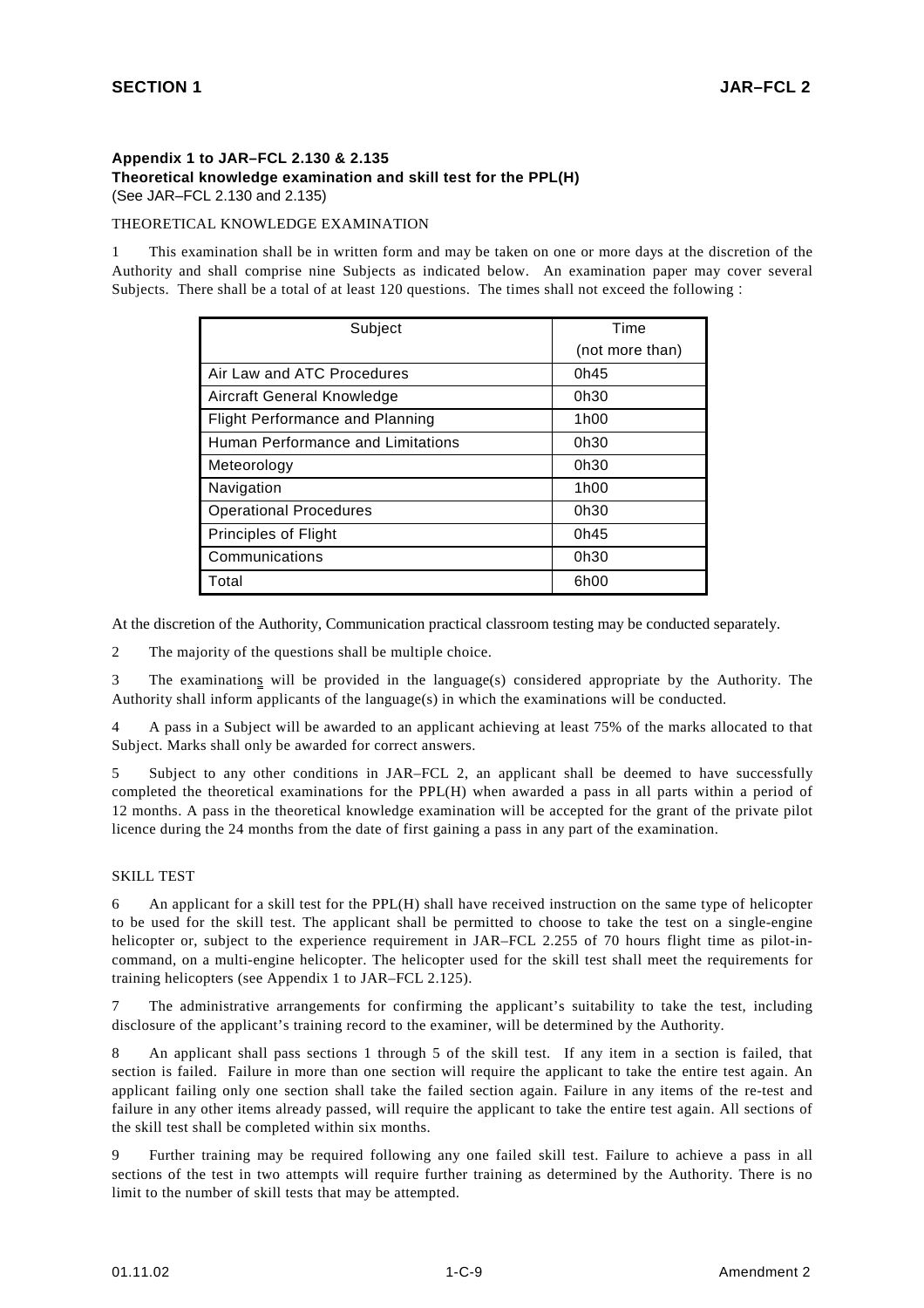#### CONDUCT OF THE TEST

10 The Authority will provide the FE with adequate safety advice to ensure that the test is conducted safely.

11 Should the applicant choose to terminate a skill test for reasons considered inadequate by the FE, the applicant shall retake the entire skill test. If the test is terminated for reasons considered adequate by the FE, only those sections not completed shall be tested in a further flight.

12 Any manoeuvre or procedure of the test may be repeated once by the applicant. The FE may stop the test at any stage if it is considered that the applicant's demonstration of flying skill requires a complete re-test.

13 An applicant shall be required to fly the helicopter from a position where the pilot-in-command functions can be performed and to carry out the test as if there is no other crew member. Responsibility for the flight shall be allocated in accordance with national regulations.

14 The area and route to be flown shall be chosen by the FE and all low level and hover work shall be at an accepted aerodrome/site. Routes used for section 3 may end at the aerodrome of departure or at another aerodrome. The applicant shall be responsible for the flight planning and shall ensure that all equipment and documentation for the execution of the flight are on board. The navigation section of the test, as set out in Appendix 2 to JAR–FCL 2.135 shall consist of at least 3 legs, each leg of a minimum duration of 10 minutes. The skill test may be conducted in 2 flights.

15 An applicant shall indicate to the FE the checks and duties carried out, including the identification of radio facilities. Checks shall be completed in accordance with the authorised check list or pilot operating handbook for the helicopter on which the test is being taken. During pre-flight preparation for the test the applicant is required to determine power settings and speeds. Performance data for take-off, approach and landing shall be calculated by the applicant in compliance with the operations manual or flight manual for the helicopter used.

16 The FE will take no part in the operation of the helicopter except where intervention is necessary in the interests of safety or to avoid unacceptable delay to other traffic.

#### FLIGHT TEST TOLERANCE

17 The applicant shall demonstrate the ability to:

- operate the helicopter within its limitations;
- complete all manoeuvres with smoothness and accuracy;
- exercise good judgement and airmanship;
- apply aeronautical knowledge; and
- maintain control of the helicopter at all times in such a manner that the successful outcome of a procedure or manoeuvre is never seriously in doubt.

18 The following limits are for general guidance. The FE will make allowance for turbulent conditions and the handling qualities and performance of the helicopter used.

| TIVIKIIL                         |                                   |
|----------------------------------|-----------------------------------|
| normal forward flight            | $\pm$ 150 feet                    |
| with simulated major emergency   | $\pm 200$ feet                    |
| hovering I.G.E. flight           | $\pm 2$ feet                      |
| Heading / Tracking of radio aids |                                   |
| normal flight                    | $\pm 10^{\circ}$                  |
| with simulated major emergency   | $+15^{\circ}$                     |
| Speed                            |                                   |
| take-off approach                | $-10$ knots/ $+15$ knots          |
| all other flight regimes         | $\pm$ 15 knots                    |
| Ground drift                     |                                   |
| T.O. hover I.G.E.                | $\pm$ 3 feet                      |
| landing                          | no sideways or backwards movement |
|                                  |                                   |

Height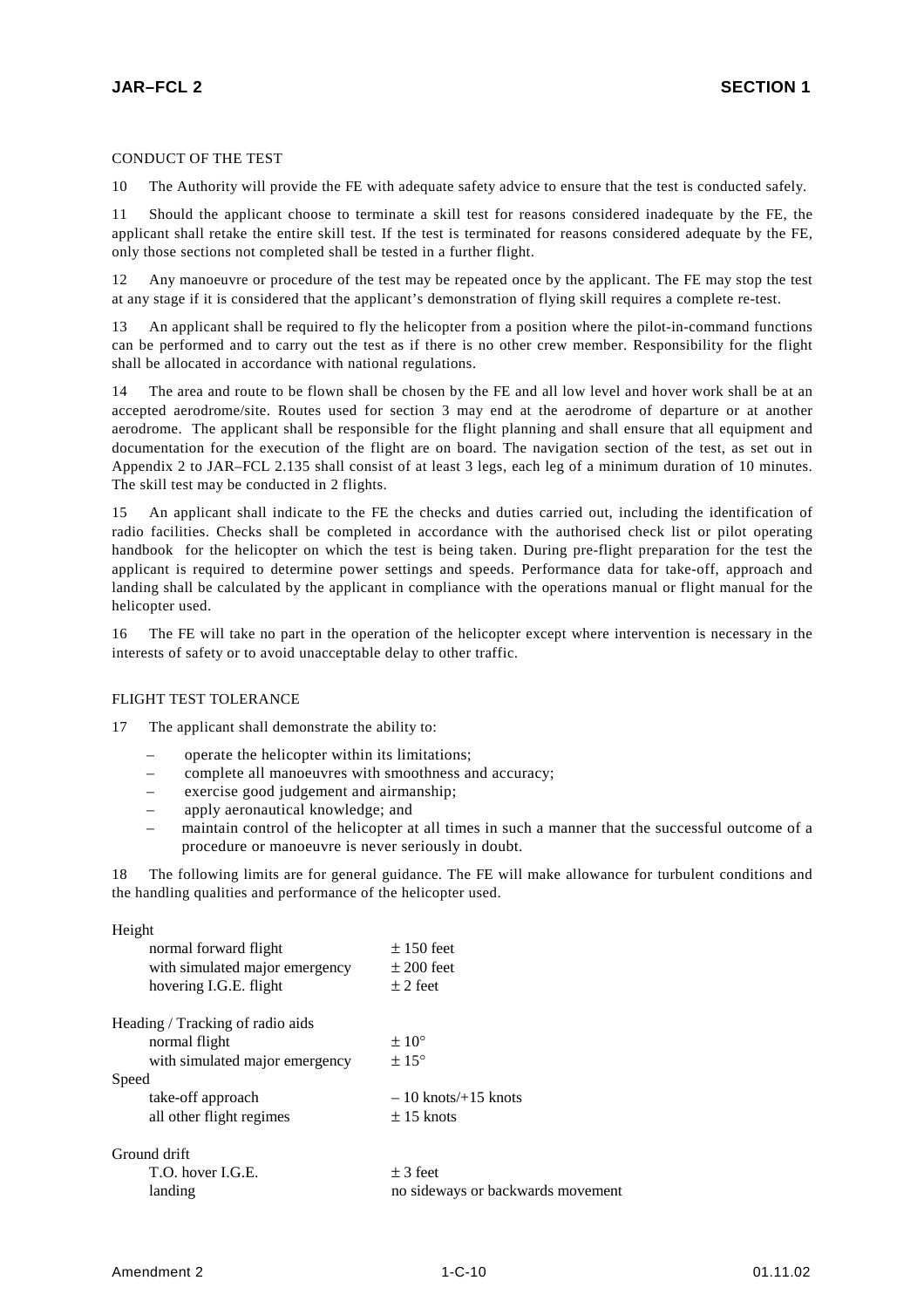Appendix 1 to JAR–FCL 2.130 & 2.135 (continued)

### CONTENT OF THE SKILL TEST

19 The skill test contents and sections set out in Appendix 2 to JAR–FCL 2.135 shall be used for the skill test for the issue of a PPL(H) on single- or multi-engine helicopters . Where the skill test is taken on a multiengine helicopter, the applicant shall fulfil the requirement of JAR–FCL 2.255. The format and application form for the skill test may be determined by the Authority (see IEM FCL 2.135).

[Amdt. 1, 01.12.00]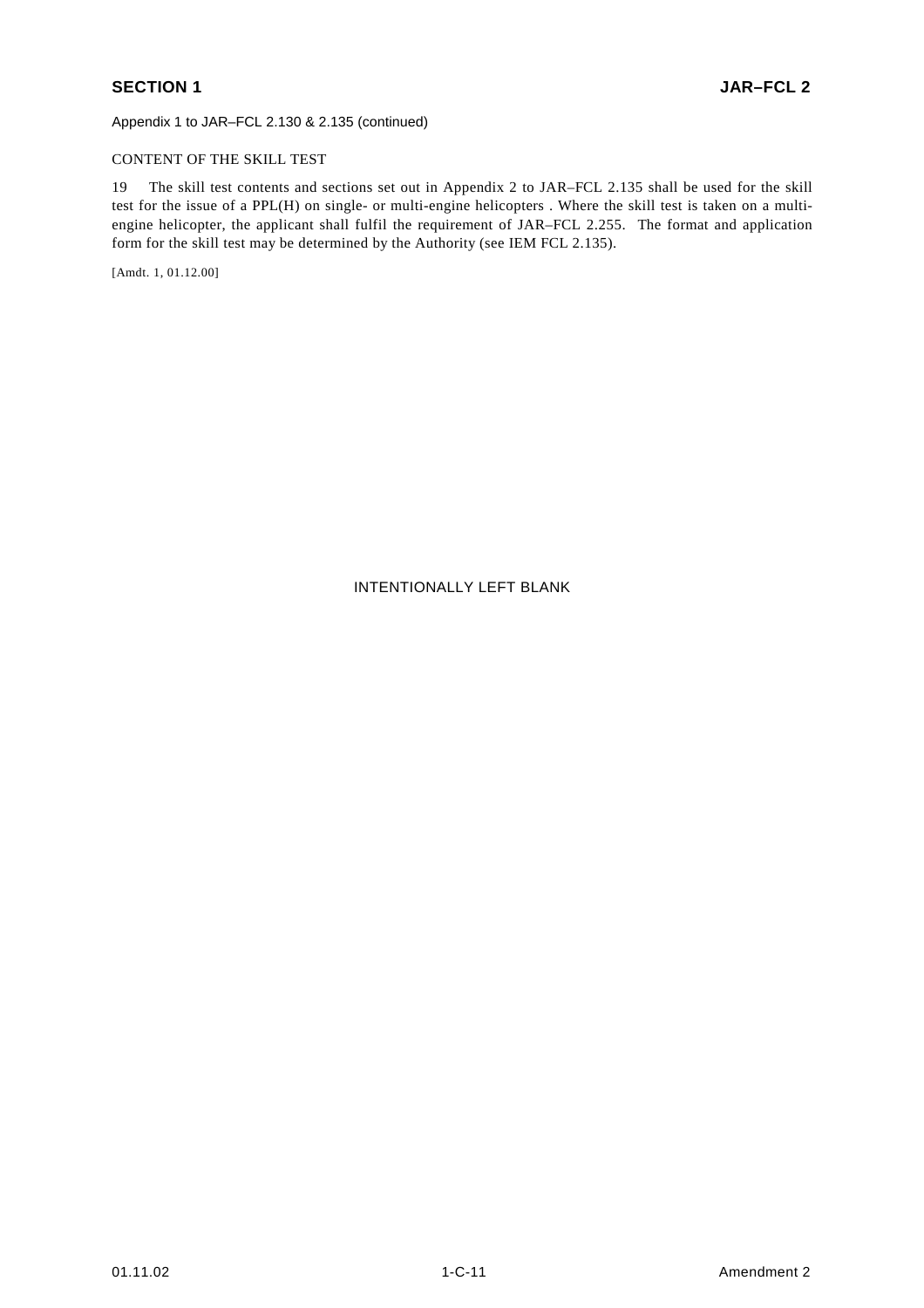### **Appendix 2 to JAR–FCL 2.135 Contents of the skill test for the issue of a PPL(H)** (See JAR–FCL 2.135) (See IEM FCL 2.135)

Note: Use of checklist, airmanship, control of helicopter by external visual reference, anti-icing procedures, etc., apply in all sections.

|                                                                            | <b>SECTION 1</b><br><b>PRE-FLIGHT/POST-FLIGHT CHECKS AND PROCEDURES</b>                                              |  |  |
|----------------------------------------------------------------------------|----------------------------------------------------------------------------------------------------------------------|--|--|
| a                                                                          | Helicopter knowledge, (e.g. technical log, fuel, mass and balance, performance), Flight Planning,<br>NOTAMS, Weather |  |  |
| $\mathsf b$                                                                | Pre-flight inspection/action, location of parts and purpose                                                          |  |  |
| C                                                                          | Cockpit inspection, Starting procedure                                                                               |  |  |
| d                                                                          | Communication and navigation equipment checks, selecting and setting frequencies                                     |  |  |
| e                                                                          | Pre-take-off procedure, R/T procedure, ATC liaison-compliance                                                        |  |  |
| f                                                                          | Parking, Shutdown and Post-flight procedure                                                                          |  |  |
| <b>SECTION 2</b><br>HOVER MANOEUVRES, ADVANCED HANDLING AND CONFINED AREAS |                                                                                                                      |  |  |
| a                                                                          | Take-off and landing (lift off and touch down)                                                                       |  |  |
| b                                                                          | Taxi, hover taxi                                                                                                     |  |  |
| с                                                                          | Stationary hover with head/cross/tail wind                                                                           |  |  |
| d                                                                          | Stationary hover turns, 360° left and right (spot turns)                                                             |  |  |
| e                                                                          | Forward, sideways and backwards hover manoeuvring                                                                    |  |  |
| f                                                                          | Simulated engine failure from the hover                                                                              |  |  |
| g                                                                          | Quick stops into and downwind                                                                                        |  |  |
| h                                                                          | Sloping ground/unprepared sites landings and take-offs                                                               |  |  |
| i                                                                          | Take-offs (various profiles)                                                                                         |  |  |
| j                                                                          | Crosswind, downwind take-off (if practicable)                                                                        |  |  |
| k                                                                          | Take-off at maximum take-off mass (actual or simulated)                                                              |  |  |
| I                                                                          | Approaches (various profiles)                                                                                        |  |  |
| m                                                                          | Limited power take-off and landing                                                                                   |  |  |
| n                                                                          | Autorotations, (FE to select two items from - Basic, range, low speed, and 360° turns)                               |  |  |
| o                                                                          | Autorotative landing                                                                                                 |  |  |
| p                                                                          | Practice forced landing with power recovery                                                                          |  |  |
| q                                                                          | Power checks, reconnaissance technique, approach and departure technique                                             |  |  |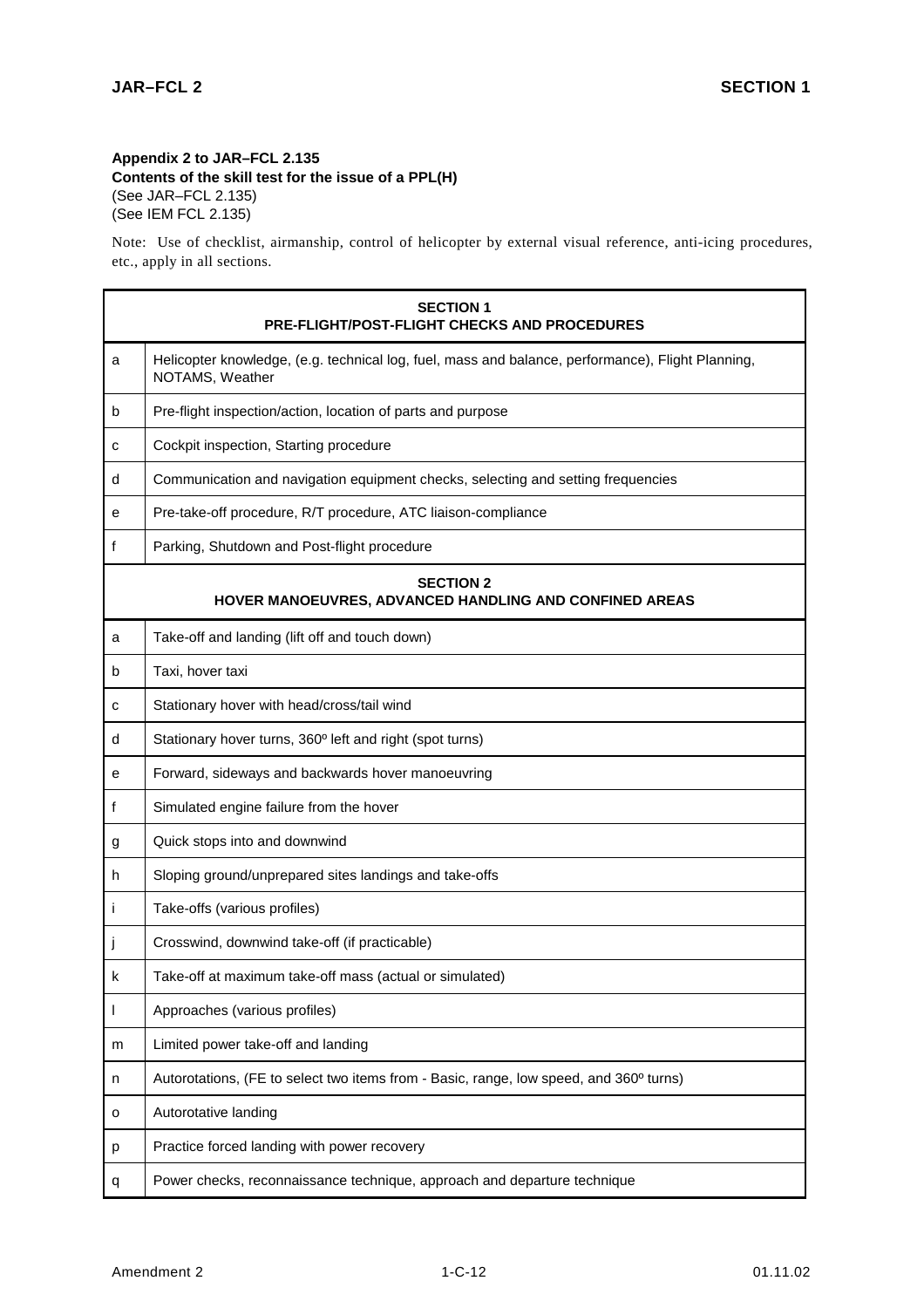Appendix 2 to JAR–FCL 2.135 (continued)

| <b>SECTION 3</b><br><b>NAVIGATION - EN ROUTE PROCEDURES</b> |                                                                                                                                                                                                                                                                                                                                                                                                           |  |  |
|-------------------------------------------------------------|-----------------------------------------------------------------------------------------------------------------------------------------------------------------------------------------------------------------------------------------------------------------------------------------------------------------------------------------------------------------------------------------------------------|--|--|
| a                                                           | Navigation and orientation at various altitudes/heights, map reading                                                                                                                                                                                                                                                                                                                                      |  |  |
| b                                                           | Altitude/height, speed, heading control, observation of airspace, altimeter setting                                                                                                                                                                                                                                                                                                                       |  |  |
| C                                                           | Monitoring of flight progress, flight-log, fuel usage, endurance, ETA, assessment of track error and re-<br>establishment of correct track, instrument monitoring                                                                                                                                                                                                                                         |  |  |
| d                                                           | Observation of weather conditions, diversion planning                                                                                                                                                                                                                                                                                                                                                     |  |  |
| e                                                           | Use of navigation aids (where available)                                                                                                                                                                                                                                                                                                                                                                  |  |  |
| f                                                           | ATC liaison and observance of regulations, etc.                                                                                                                                                                                                                                                                                                                                                           |  |  |
|                                                             | <b>SECTION 4</b><br><b>FLIGHT PROCEDURES AND MANOEUVRES</b>                                                                                                                                                                                                                                                                                                                                               |  |  |
| a                                                           | Level flight, control of heading, altitude/height and speed                                                                                                                                                                                                                                                                                                                                               |  |  |
| b                                                           | Climbing and descending turns to specified headings                                                                                                                                                                                                                                                                                                                                                       |  |  |
| c                                                           | Level turns with up to 30°bank, 180° to 360° left and right                                                                                                                                                                                                                                                                                                                                               |  |  |
| d                                                           | Level turns 180 <sup>°</sup> left and right by sole reference to instruments                                                                                                                                                                                                                                                                                                                              |  |  |
|                                                             | <b>SECTION 5</b><br><b>ABNORMAL AND EMERGENCY PROCEDURES</b><br>(SIMULATED WHERE APPROPRIATE)                                                                                                                                                                                                                                                                                                             |  |  |
|                                                             | Note (1) Where the test is conducted on a multi-engine helicopter a simulated engine failure drill, including a<br>single engine approach and landing shall be included in the test.                                                                                                                                                                                                                      |  |  |
|                                                             | Note (2) The FE shall select 4 items from the following:                                                                                                                                                                                                                                                                                                                                                  |  |  |
| a                                                           | Engine malfunctions, including governor failure, carburetor/engine icing, oil system, as appropriate                                                                                                                                                                                                                                                                                                      |  |  |
| b                                                           | Fuel system malfunction                                                                                                                                                                                                                                                                                                                                                                                   |  |  |
| с                                                           | Electrical system malfunction                                                                                                                                                                                                                                                                                                                                                                             |  |  |
| d                                                           | Hydraulic system malfunction, including approach and landing without hydraulics, as applicable                                                                                                                                                                                                                                                                                                            |  |  |
| е                                                           | Main rotor and/or anti-torque system malfunction (flight simulator or discussion only)                                                                                                                                                                                                                                                                                                                    |  |  |
| $\mathsf f$                                                 | Fire drills, including smoke control and removal, as applicable                                                                                                                                                                                                                                                                                                                                           |  |  |
| g                                                           | Other abnormal and Emergency procedures as outlined in appropriate flight manual and with reference<br>to Appendix 3 to JAR-FCL 2.240, sections 7 and 8, including for multi-engine helicopters:<br>- Simulated engine failure at take-off:<br>- rejected take-off at or before TDP or safe forced landing at or before DPATO<br>- shortly after TDP or DPATO<br>- Landing with simulated engine failure: |  |  |
|                                                             | - landing or go-around following engine failure before LDP or DPBL                                                                                                                                                                                                                                                                                                                                        |  |  |
|                                                             | - following engine failure after LDP or safe forced landing after DPBL                                                                                                                                                                                                                                                                                                                                    |  |  |

[Amdt. 1, 01.12.00]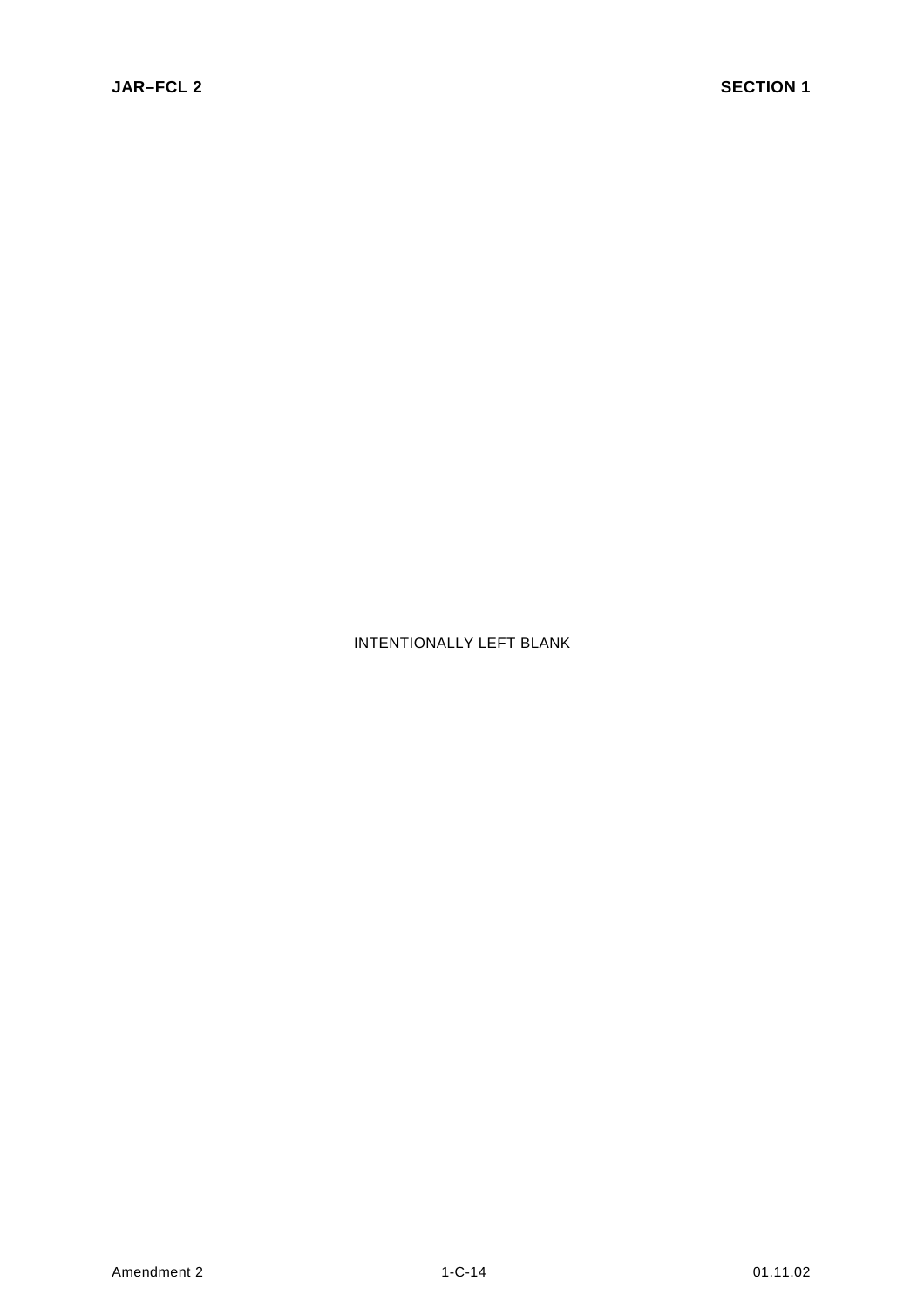### **SUBPART D – COMMERCIAL PILOT LICENCE (Helicopter) – CPL(H)**

#### **JAR–FCL 2.140 Minimum age**

An applicant for a CPL(H) shall be at least 18 years of age.

#### **JAR–FCL 2.145 Medical fitness**

An applicant for a CPL(H) shall hold a valid Class 1 medical certificate. In order to exercise the privileges of the CPL(H) a valid Class 1 medical certificate shall be held.

#### **JAR–FCL 2.150 Privileges and conditions**

(a) *Privileges.* Subject to any other conditions specified in JARs, the privileges of the holder of a CPL(H) are to:

(1) exercise all the privileges of the holder of a PPL(H);

(2) act as pilot-in-command or co-pilot of any helicopter engaged in operations other than commercial air transportation;

(3) act as pilot-in-command in commercial air transportation of any single-pilot helicopter.

(4) act as co-pilot in commercial air transportation in helicopters required to be operated with a co-pilot.

(b) *Conditions.* An applicant for a CPL(H) who has complied with the conditions specified in JAR–FCL 2.140, 2.145, 2.155 through 2.170, and 2.261(a) shall have fulfilled the requirements for the issue of at least a CPL(H) containing the type rating for the helicopter used on the skill test and, if an instrument rating course and test completed in accordance with JAR-FCL 2 Subpart E are included, the instrument rating.

[Amdt. 2, 01.11.02]

#### **JAR–FCL 2.155 Experience and crediting**  (See Appendix 1 to JAR– FCL 2.160 & 2.165(a)(1) through (3)) (See AMC FCL 2.160 & 2.165(a)(1) through (3))

(a) *Integrated courses*

(1) *Experience*. An applicant for a CPL(H) who has satisfactorily followed and completed an integrated flying training course

#### JAR-FCL 2.155(a)(1) (continued)

shall have completed as a pilot of helicopters having a certificate of airworthiness issued or accepted by a JAA Member State at least 135 hours of flight time.

(2) *Crediting.* For details on crediting of flight time required in paragraph  $(a)(1)$ , see Appendix 1 to JAR-FCL 2.160  $& 2.165(a)(1)$ paragraph 4 or Appendix 1 to JAR-FCL 2.160 &  $2.165(a)(2)$  paragraph 4.

#### (b) *Modular courses*

(1) *Experience.* An applicant for a CPL(H) who is not a graduate from an integrated flying training course shall have completed as a pilot on helicopters having a certificate of airworthiness issued or accepted by a JAA Member State at least 185 hours of flight time.

(2) *Crediting.* From the 185 hours of flight time:

> (i) 20 hours as pilot-in-command holding a PPL(A); or

> (ii) 50 hours as pilot-in-command holding a CPL(A) may have been completed in aeroplanes; or

> (iii) 10 hours as pilot-in-command in touring motor gliders or gliders.

(c) *Flight time.* The applicant shall have completed in helicopters at least (see also JAR-FCL  $2.050$  (a)(3)):

(1) 50 hours as pilot-in-command, or 35 hours as pilot-in-command if completed during a course of integrated flying training as set out in Appendix 1 to JAR–FCL 2.160 & 2.165(a)(1) and (2) and AMC FCL 2.160 & 2.165(a)(1) and (2);

(2) 10 hours of cross-country flight time as pilot-in-command, including a cross-country flight totalling at least 185 km (100 NM) in the course of which full-stop landings at two aerodromes different from the aerodromes of departure shall be made;

(3) 10 hours of instrument dual instruction time, of which not more than 5 hours is to be instrument ground time; and

(4) 5 hours of night flight time, as set out in JAR–FCL 2.165(b).

[Amdt.1, 01.12.00; Amdt. 2, 01.11.02]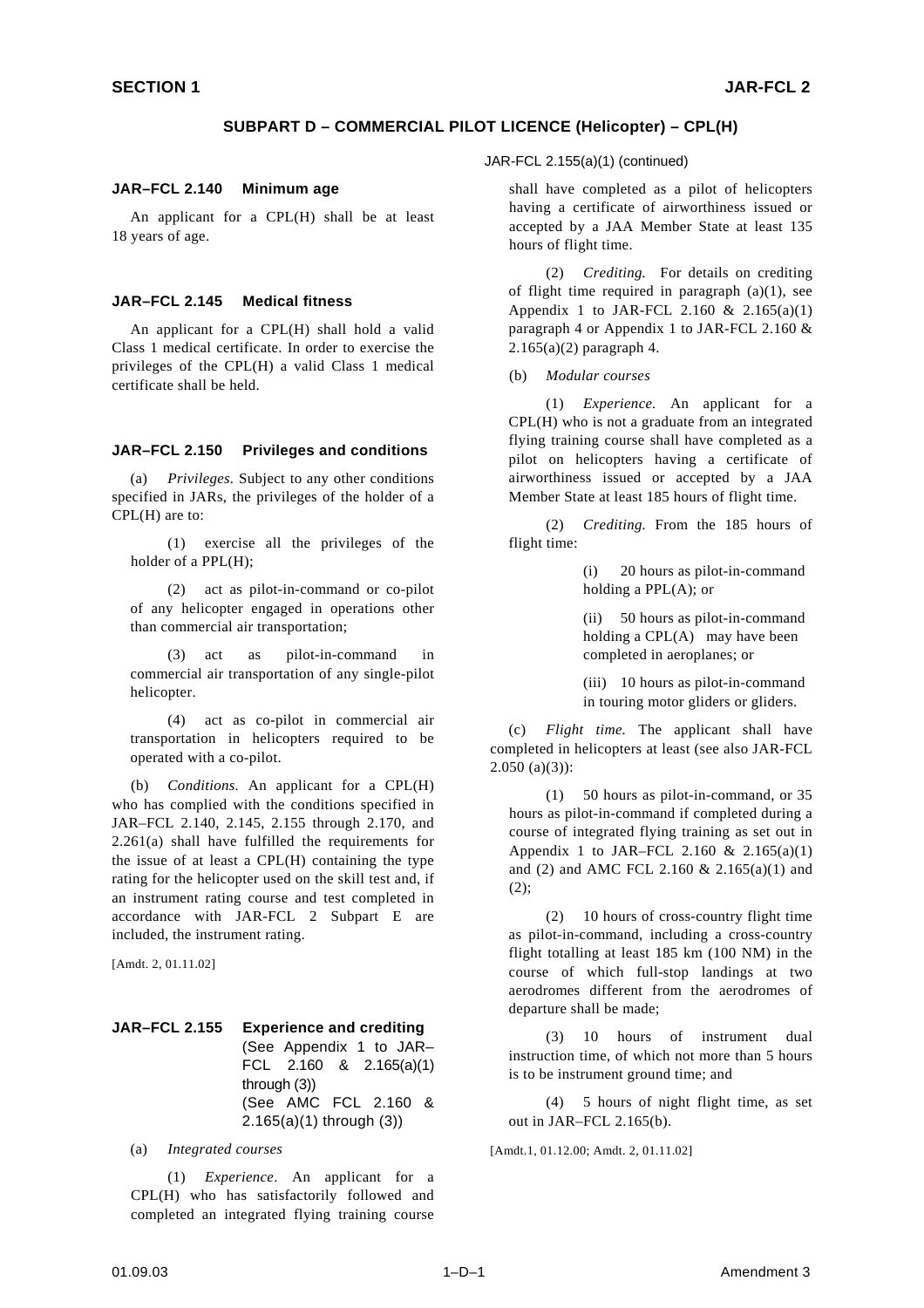#### **JAR–FCL 2.160 Theoretical knowledge**  (See Appendix 1 to JAR– FCL 2.160 & 2.165(a)(1) through (3)) (See AMC FCL 2.160 & 2.165(a)(1) through (3))

(a) *Course.* An applicant for a CPL(H) shall have received theoretical knowledge instruction at an approved flying training organisation (FTO) **[ ]**. The course should be combined with a flying training course as set out in JAR–FCL 2.165.

(b) *Examination.* An applicant for a CPL(H) shall have demonstrated a level of knowledge appropriate to the privileges granted to the holder of a CPL(H) and shall meet the requirements set out in JAR–FCL 2.261(a) and Subpart J.

An applicant who has undertaken an integrated flying training course shall demonstrate at least the level of knowledge required by that course, as set out in the relevant Appendix 1 to JAR–FCL 2.160 & 2.165(a)(1) and (2).

[Amdt. 3, 01.09.03]

#### **JAR–FCL 2.165 Flight instruction**  (See Appendix 1 to JAR– FCL 2.160 & 2.165(a)(1) through (3) and AMC FCL 2.160 & 2.165(a)(1) through (3))

(a) *Course.* An applicant for a CPL(H) shall have completed an approved course of integrated or modular flying training (on helicopters having a certificate of airworthiness issued or accepted by a JAA Member State) at an approved flying training organisation. The course should be combined with a theoretical knowledge training course. For details of the approved courses see as follows:

 $(1)$  ATP(H) integrated course Appendix 1 to JAR–FCL 2.160  $\&$  2.165(a)(1) and AMC FCL 2.160 & 2.165(a)(1);

 $(2)$  CPL $(H)$  integrated course Appendix 1 to JAR–FCL 2.160  $\&$  2.165(a)(2) and AMC FCL 2.160 & 2.165(a)(2); and

(3) CPL(H) modular course – Appendix 1 to JAR–FCL 2.160 & 2.165(a)(3) and AMC FCL 2.160 & 2.165(a)(3).

(b) *Night training.* The applicant shall have completed at least 5 hours flight time in helicopters at night comprising at least 3 hours of dual instruction, including at least 1 hour of crosscountry navigation, and 5 solo take-offs and 5 full-stop landings, each to include one circuit.

# **JAR–FCL 2.170 Skill**

(See Appendices 1 and 2 to JAR–FCL 2.170) (See Appendix 1 to JAR– FCL 2.160 & 2.165(a)(1), (2) and (3))

An applicant for a CPL(H) shall have demonstrated the ability to perform as pilot-incommand of a helicopter the relevant procedures and manoeuvres described in Appendices 1 and 2 to JAR–FCL 2.170 with a degree of competency appropriate to the privileges granted to the holder of a CPL(H). An applicant shall take the skill test as required by the relevant Appendix 1 to JAR–FCL 2.160 & 2.165(a)(1), (2) and (3), and AMC FCL 2.160 & 2.165(1), (2) and (3).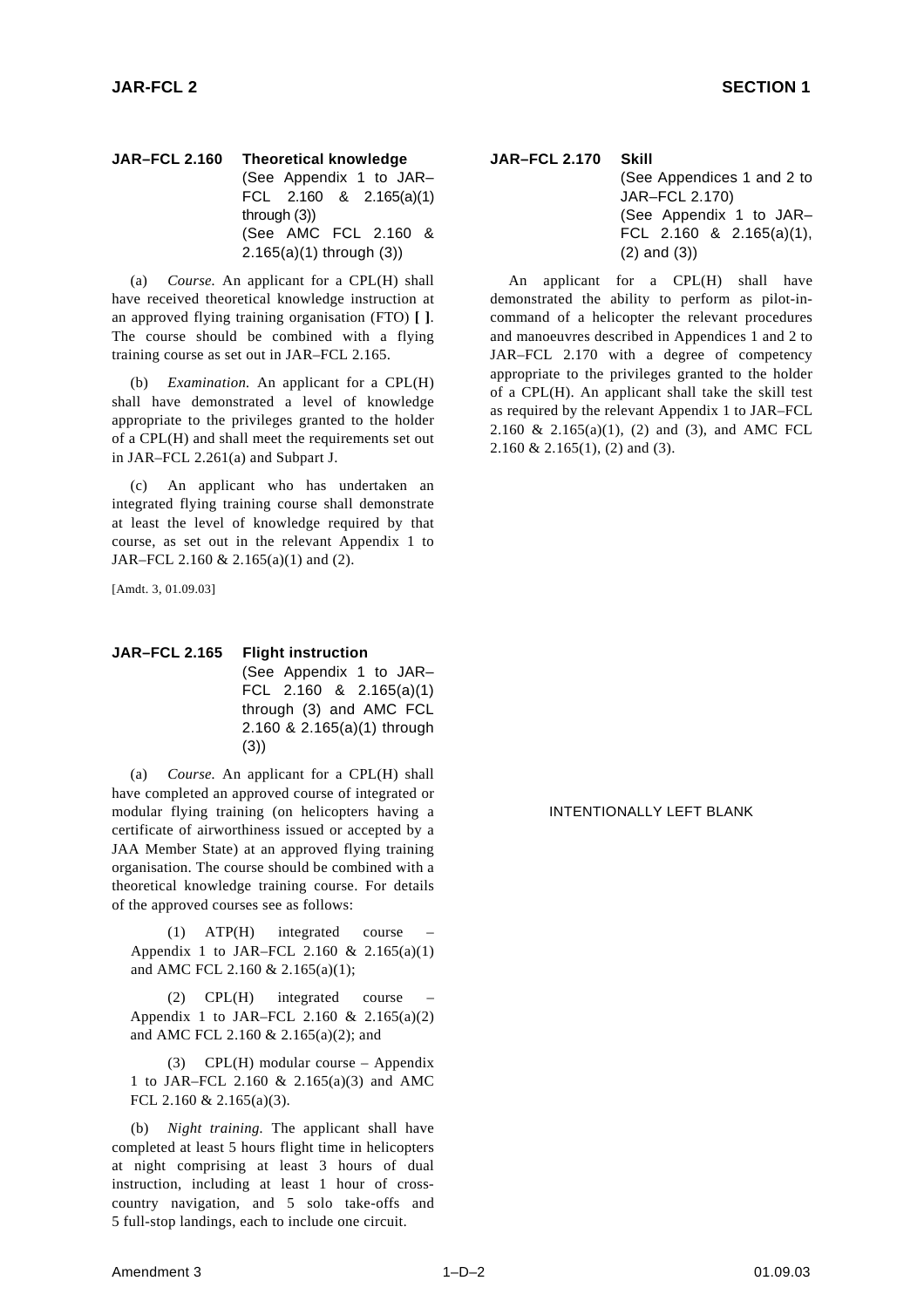#### **Appendix 1 to JAR–FCL 2.160 & 2.165(a)(1) ATP(H) integrated course**

(See JAR–FCL 2.160, 2.165 and 2.170) (See Appendix 1 and 2 to JAR–FCL 2.170) (See Appendix 1 and 2 to JAR–FCL 2.210) (See AMC FCL 2.160 & 2.165(a)(1)) (See Appendix 1 to JAR-FCL 2.470) (See IEM FCL 2.170)

1 The aim of the ATP(H) integrated course is to train pilots to the level of proficiency necessary to enable them to operate as co-pilot on multi-pilot, multi-engine helicopters in commercial air transportation and to obtain the CPL(H)/IR, but not any further specialisation (e.g. aerial work activities).

2 An applicant wishing to undertake an ATP(H) integrated course shall, under the supervision of the Head of Training of an approved flying training organisation (FTO), complete all the instructional stages in one continuous approved course of training as arranged by that FTO.

3 The course shall last for between 12 and 36 months. Special arrangements may be made with the approval of the Authority to extend the course beyond 36 months where additional flying training or ground instruction is provided by the FTO.

4 An applicant may be admitted to training either as an ab-initio entrant, or as a holder of a PPL(H) issued in accordance with ICAO Annex 1. An ab-initio entrant shall meet the student pilot requirements of JAR–FCL Subpart B. In the case of a PPL(H) entrant, 50% of the helicopter hours flown by the entrant prior to the course may be credited towards the required flight instruction (see JAR-FCL 2.165(a)(1) and Appendix 1 to JAR-FCL 2.160  $& 2.165(a)(1)$  paragraph 13), to a maximum of :

(a) up to 40 hours, of which up to 20 hours may be dual instruction, or

 (b) if a helicopter night qualification has been obtained, up to 50 hours, of which up to 25 hours may be dual instruction.

This credit for the hours flown shall be at the discretion of the FTO and entered into the applicant's training record. In case of a student pilot who does not hold a pilot licence and with the approval of the Authority, a FTO may designate certain dual exercises (see AMC FCL 2.160  $\&$  2.165(a)(1) phase 2 and 3) to be flown in an aeroplane or a TMG up to a maximum of 20 hours.

5 An applicant failing or unable to complete the entire ATP(H) course may apply to the Authority for the theoretical knowledge examination and skill test for a lower licence and, if applicable, an instrument rating.

6 Any applicant wishing to transfer to another FTO during a course of training shall apply to the Authority for a formal assessment of the further hours of training required at another FTO.

7 The FTO shall ensure that before being admitted to the course the applicant has sufficient knowledge of Mathematics , Physics and English to facilitate an understanding of the theoretical knowledge instruction content of the course. The required level of English shall be accordance with Appendix 1 to JAR–FCL 2.200.

- 8 The course shall comprise:
	- (a) theoretical knowledge instruction to the ATPL(H) knowledge level;
	- (b) visual and instrument flying training; and
	- (c) training in multi-crew co-operation for the operation of multi-pilot helicopters.

9 The successful completion of the type rating theoretical knowledge training and checking requirements, the theoretical knowledge examination(s) at paragraph 12 and the skill tests at paragraph 14 fulfils the theoretical knowledge and skill requirements for the issue of a CPL(H) including a type rating for the helicopter(s) used in the test(s) and an instrument rating(H).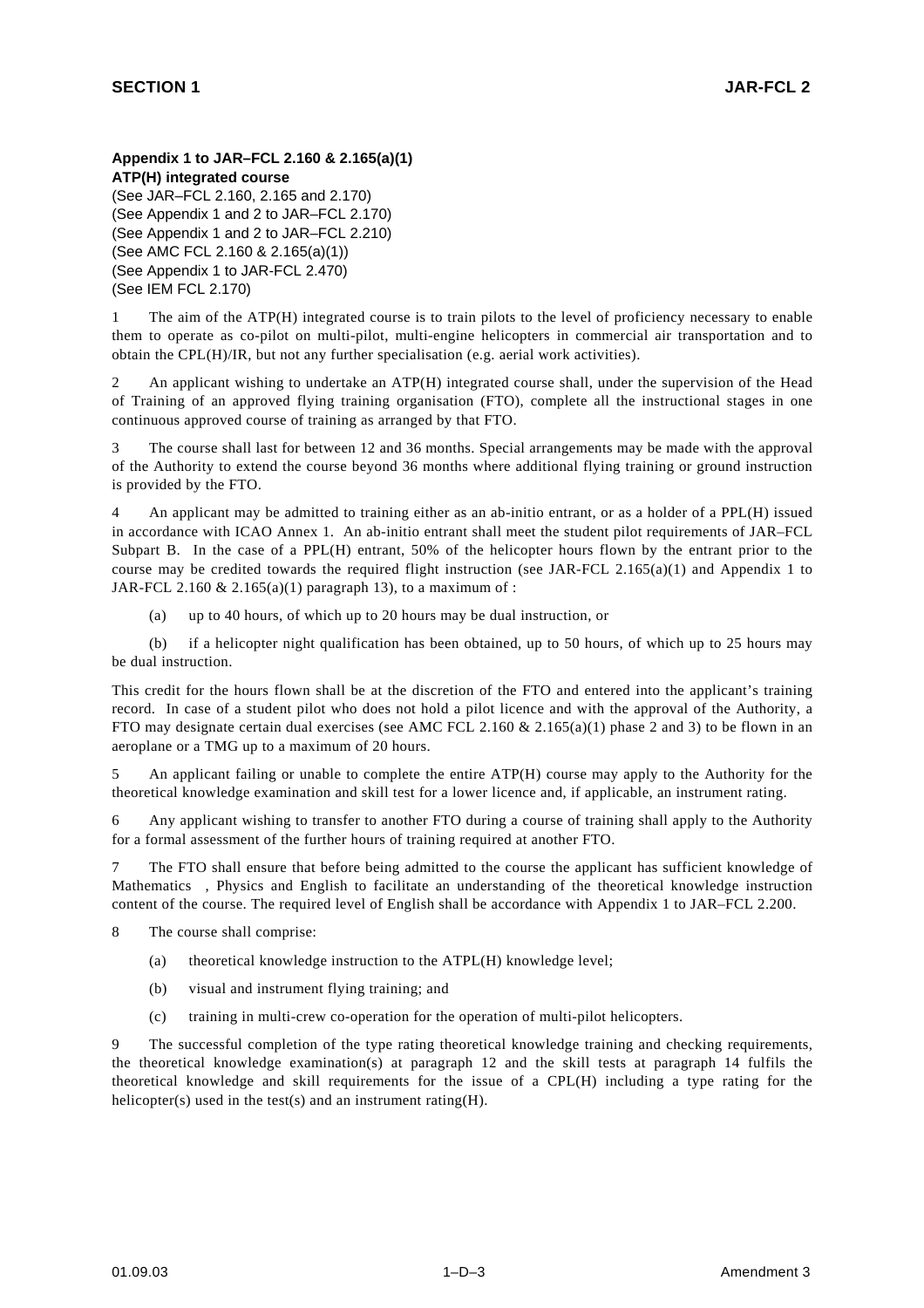# **JAR-FCL 2 SECTION 1**

Appendix 1 to JAR–FCL 2.160 & 2.165(a)(1) (continued)

#### THEORETICAL KNOWLEDGE

10 The theoretical knowledge syllabus is set out in Appendix 1 to JAR-FCL 2.470. The requirements for type ratings are set out in JAR–FCL 2.240. An approved ATP(H) theoretical knowledge course shall comprise at least 750 hours (1 hour = 60 minutes instruction) of instruction which can include classroom work, interactive video, slide/tape presentation, learning carrels, computer based training, and other media as approved by the Authority, in suitable proportions.

The 750 hours of instruction shall be divided in such a way that in each subject the minimum hours are:

| Subject                         | hours |
|---------------------------------|-------|
| Air Law                         | 40    |
| Aircraft General Knowledge      | 80    |
| Flight Performance & Planning   | 90    |
| Human Performance & Limitations | 50    |
| Meteorology                     | 60    |
| Navigation                      | 150   |
| <b>Operational Procedures</b>   | 20    |
| Principles of Flight            | 30    |
| Communications                  | 30    |

Other sub-division of hours may be agreed between the Authority and the FTO.

11 The MCC course shall comprise at least 25 hours of theoretical knowledge instruction exercises.

#### **Theoretical knowledge examination**

12 An applicant shall demonstrate the level of knowledge appropriate to the privileges of the holder of an ATPL(H), in accordance with the requirements in JAR–FCL Subpart J.

#### FLYING TRAINING

13 The flying training shall comprise a total of at least 195 hours, to include all progress test **[ ]**. Within the total of 195 hours, applicants shall complete at least:

- (a) **[**125**]** hours of dual instruction,
- (b) **[**70**]** hours as pilot-in-command **[**to include at least 14 hours solo day, 1 hour solo night and may include 55 hours as SPIC.**]**

(SPIC time shall be credited as pilot-in-command time, unless the flight instructor had to influence or control any part of the flight. A ground de-briefing by the flight instructor does not affect the crediting as pilot-in-command time);

 (c) 50 hours of cross-country flight, at least 10 hours of cross country flight as student pilot-incommand including a VFR cross country flight totalling at least 185 km (100 nm) in the course of which landings at two different aerodromes from the aerodrome of departure shall be made;

 (d) 5 hours flight time **[ ]** in helicopters shall be completed at night comprising 3 hours of dual instruction including at least 1 hour of cross-country navigation and **[**5 solo night circuits. Each circuit shall include a take-off and a landing**]**; and

(e) **[**50**]** hours of instrument time comprising:

(i) 35 hours of instrument flight time instruction of which up to 10 hours may be instrument ground time in a FNPT I, or 20 hours if all the instrument ground training is conducted in an FNPT II or flight simulator;

- (ii) 15 hours as SPIC; and
- (iii) **[ ]**
- **[**(f) 15 hours multi-crew co-operation.**]**
- **[**(g) of the 125 hours of dual instruction up to: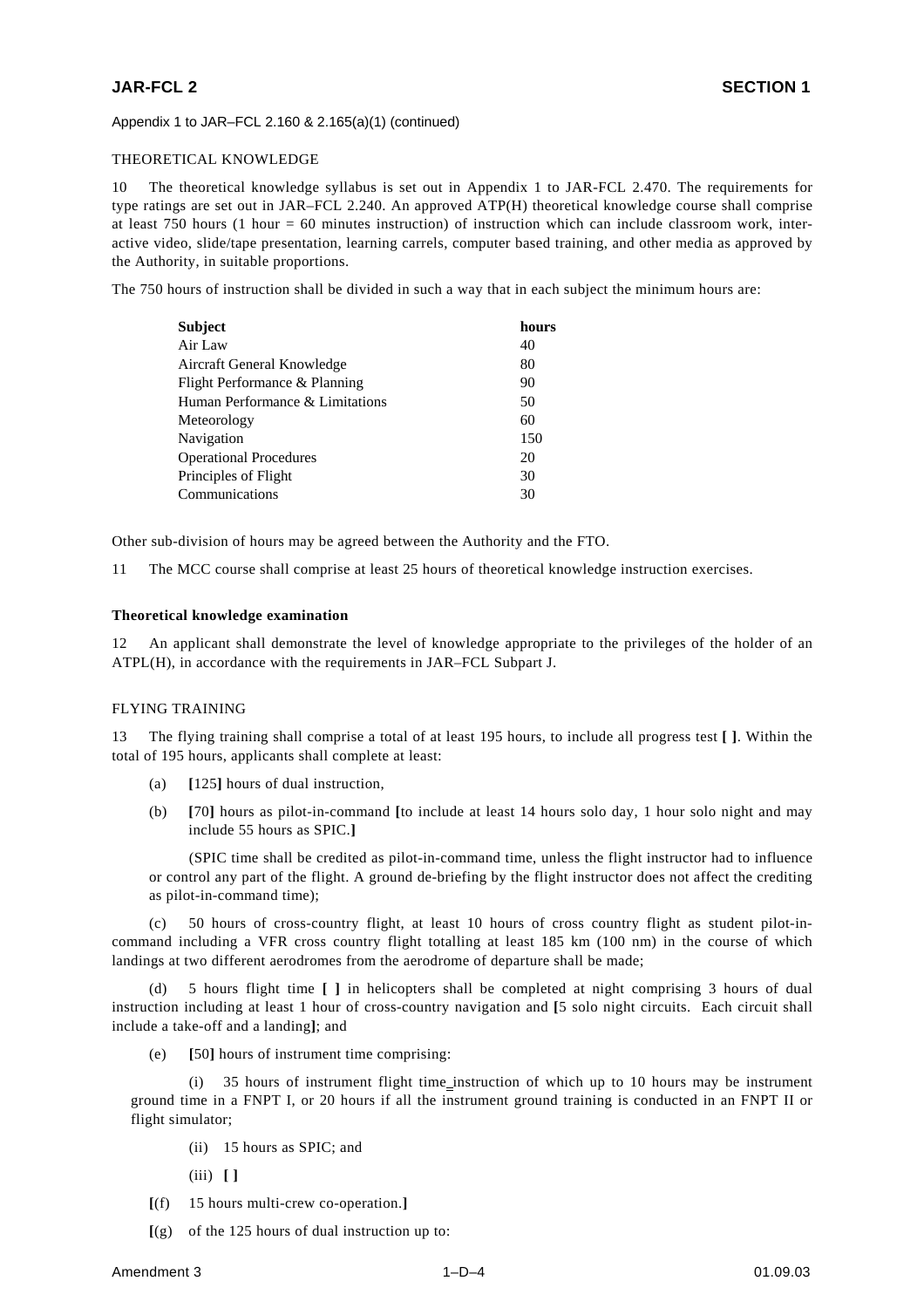# **SECTION 1 JAR-FCL 2**

Appendix 1 to JAR–FCL 2.160 & 2.165(a)(1) (continued)

- (i) 75 hours visual instruction may include:
	- (1) 30 hours in a helicopter FS level C/D, or
	- (2) 20 hours in a helicopter FNPT II/III, or
	- (3) 20 hours in an aeroplane or TMG.
- (ii) 35 hours instrument instruction may include:
	- (1) up to 20 hours in a helicopter FNPT II/III or FS, or
	- (2) 10 hours in at least a helicopter FNPT I or aeroplane FNPT I or an aeroplane
- (iii) 15 hours multi-crew co-operation, for which a helicopter FS or helicopter FNPT II/III(MCC) may be used.

If the helicopter used for the flying training is of a different type from the helicopter FS used for the visual training, the maximum credit shall be limited to that allocated for the helicopter FNPT II/III.**]**

See AMC-FCL 2.160 & 2.165(a)(1) for flight instruction syllabus.

# SKILL TESTS

14 On completion of the related flying training the applicant shall take the CPL(H) skill test on a multiengine helicopter in accordance with Appendix 1 and 2 to JAR–FCL 2.170 and the instrument rating skill test on either a multi-engine or a single-engine helicopter in accordance with Appendix 1 and 2 to JAR–FCL 2.210 and such other tests as are required by JAR FCL 2.262(c).

[Amdt. 1, 01.12.00; Amdt. 2, 01.11.02; Amdt. 3, 01.09.03]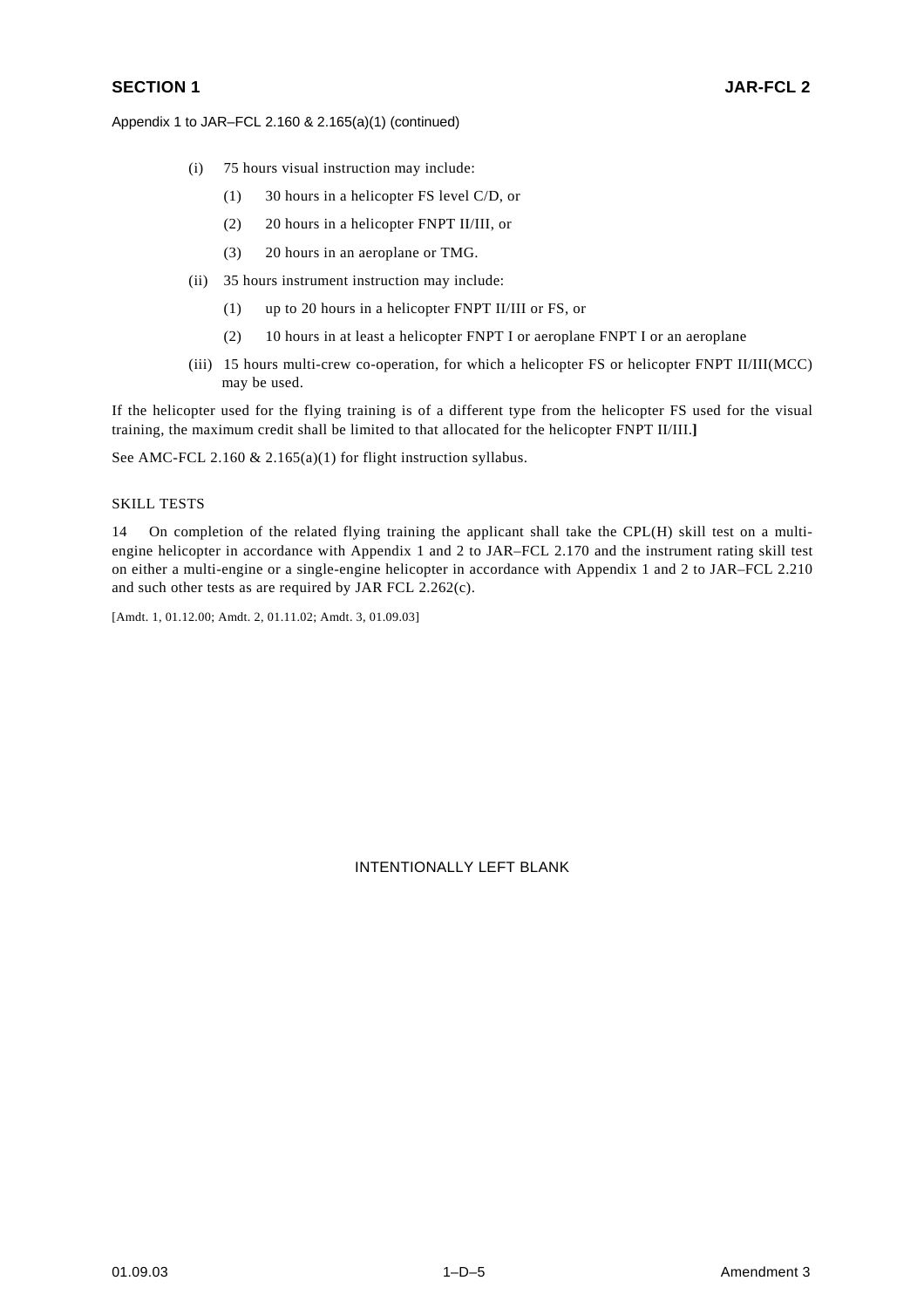#### **Appendix 1 to JAR–FCL 2.160 & 2.165(a)(2) CPL(H) integrated course**

(See JAR–FCL 2.160, 2.165 and 2.170) (See Appendix 1 and 2 to JAR–FCL 2.170) (See AMC FCL 2.160 & 2.165(a)(2)) (See Appendix 1 to JAR-FCL 2.470) (See IEM-FCL 2.170)

1 The aim of the CPL(H) integrated course is to train pilots to the level of proficiency necessary for the issue of a CPL(H), but not the instrument rating or any further specialisation (e.g. aerial work activities).

2 An applicant wishing to undertake a CPL(H) integrated course shall, under the supervision of the Head of Training of an approved flying training organisation (FTO), complete all the instructional stages in one continuous approved course of training as arranged by that FTO.

3 The course shall last for between 9 and 24 months.

4 An applicant may be admitted to training either as an ab-initio entrant, or as the holder of a private pilot licence (helicopter) (PPL(H)) issued in accordance with ICAO Annex 1. An ab-initio entrant shall meet the student pilot requirements of JAR–FCL Subpart B. In the case of a PPL(H) entrant, 50% of the helicopter hours flown by the entrant prior to the course may be credited towards the required flight instruction (see JAR-FCL 2.165(a)(2) and Appendix 1 to JAR-FCL 2.160 & 2.165 (a)(2) paragraph 12), to a maximum of:

(a) up to 40 hours, of which up to 20 hours may be dual instruction, or

 (b) if a helicopter night qualification has been obtained, up to 50 hours, of which up to 25 hours may be dual instruction.

This credit for the hours flown shall be at the discretion of the FTO and entered into the applicant's training record. In case of a student pilot who does not hold a pilot licence and with the approval of the Authority a FTO may designate certain dual exercises (see AMC FCL 2.160 & 2.165 (a)(2) phase 2) to be flown in an aeroplane or a TMG up to a maximum of 20 hours.

5 An applicant failing or unable to complete the entire CPL(H) course may apply to the Authority for the theoretical knowledge examination and skill test for a lower licence.

6 Any applicant wishing to transfer to another FTO during a course of training shall apply to the Authority for a formal assessment of the further hours of training required at another FTO.

7 The FTO shall ensure that before being admitted to the course the applicant has sufficient knowledge of Mathematics and Physics to facilitate an understanding of the theoretical knowledge instruction content of the course.

- 8 The course shall comprise:
	- (a) theoretical knowledge instruction to CPL(H) knowledge level; and
	- (b) visual and instrument flying training.

9 The successful completion of the type rating training and checking requirements (see Appendix 1 of JAR–FCL 2.261 and AMC FCL 2.261), the theoretical knowledge examinations at paragraph 11 and of the skill test(s) at paragraph 13 fulfill the knowledge and skill requirements for the issue of a CPL(H) including a type rating for the helicopter(s) used in the test(s).

#### THEORETICAL KNOWLEDGE

10 The theoretical knowledge syllabus for the CPL(H) is set out in Appendix 1 to JAR-FCL 2.470. The requirements for type ratings are set out in JAR–FCL 2.240. An approved CPL(H) theoretical knowledge course shall comprise at least 550 hours (1 hour = 60 minutes instruction) of instruction (or 500 hours if the applicant is the holder of a PPL) which can include classroom work, inter-active video, slide/tape presentation, learning carrels, computer based training, and other media as approved by the Authority, in suitable proportions.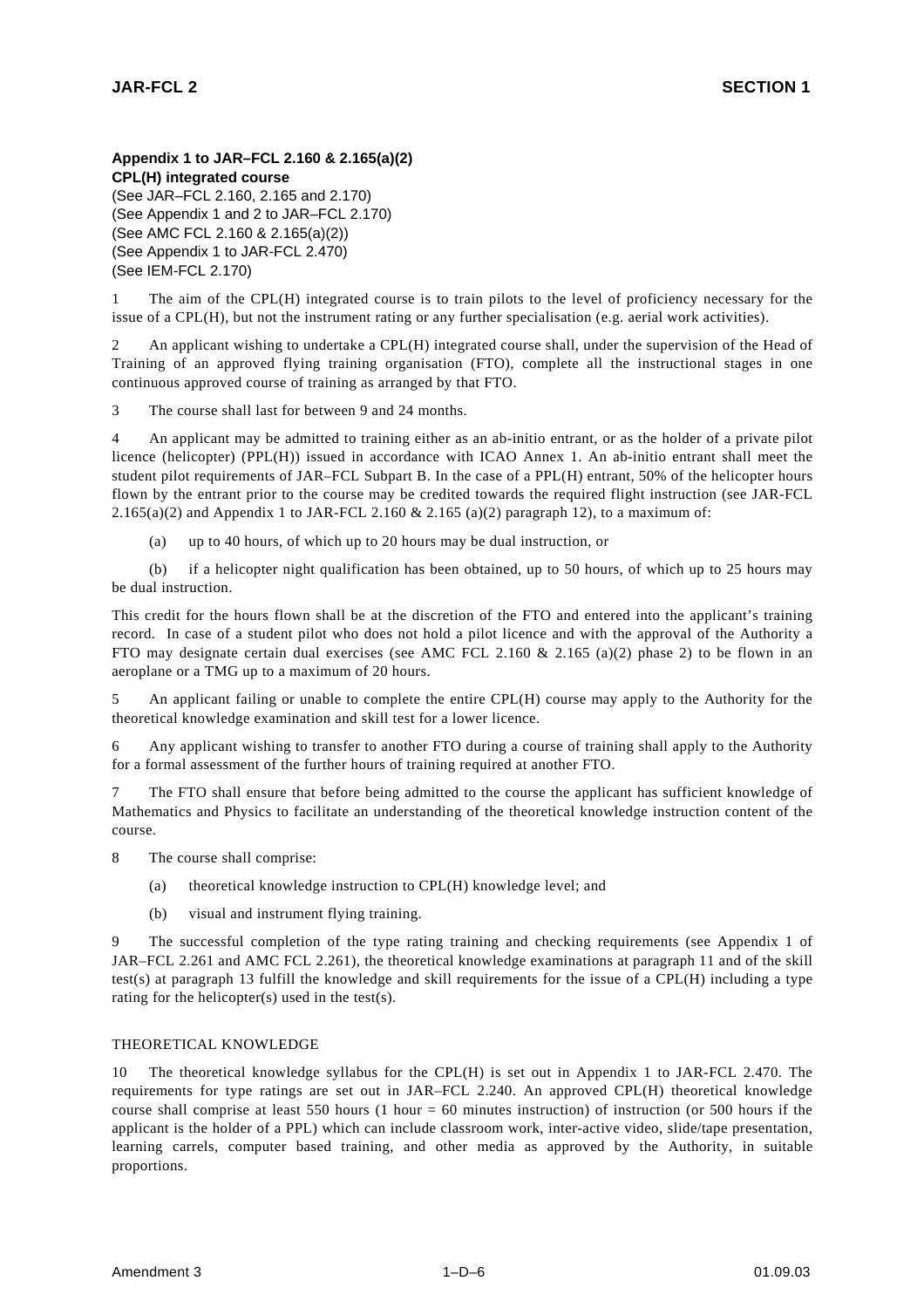Appendix 1 to JAR-FCL 2.160 & 2.165(a)(2) (continued)

#### **Theoretical knowledge examination**

11 An applicant shall demonstrate a level of knowledge appropriate to the privileges of the holder of a CPL(H) in accordance with the requirements in JAR–FCL Subpart J.

#### FLYING TRAINING

12 The flying training shall comprise a total of at least 135 hours, to include all progress tests, of which up to 5 hours for the entire course may be instrument ground time. Within the 135 hours total, applicants shall complete at least:

(a) 100 hours of dual instruction **[ ]**;

 (b) 35 hours as pilot-in-command; **[**to include at least 14 hours solo day, 1 hour solo night and may include 20 hours as SPIC.

 SPIC time shall be credited as pilot-in-command time, unless the flight instructor had to influence or control any part of the flight. A ground de-briefing by the flight instructor does not affect the crediting as pilot-in-command time;**]**

(c) 10 hours dual cross-country flying;

 (d) 10 hours of cross-country flight as pilot-in-command including a VFR cross-country flight totalling at least 185km (100 NM) in the course of which full stop landings at two different aerodromes from the aerodrome of departure shall be made;

 (e) 5 hours flight time **[ ]** in helicopters shall be completed at night comprising 3 hours of dual instruction including at least 1 hour of cross-country navigation and 5 **[**solo night circuits. Each circuit shall include a take-off and a landing;**]**

- (f) 10 hours of instrument **[**dual**]** instruction **[**time, including at least**]** 5 hours **[**in a helicopter**].**
- **[**(g) Of the 100 hours of dual instruction up to:
	- (i) 90 hours visual instruction may include:
		- (1) 40 hours in a helicopter FS level C/D, or
		- (2) 30 hours in a helicopter FNPT II/III, or
		- (3) 20 hours in an aeroplane or TMG.
	- (ii) 10 hours instrument instruction, which may include 5 hours in at least an aeroplane FNPT I or helicopter FNPT I or an aeroplane.

If the helicopter used for the flying training is of a different type from the FS used for the visual training, the maximum credit shall be limited to that allocated for the FNPT II/III.**]**

See AMC-FCL 2.160 & 2.165(a)(2) for flight instruction syllabus.

#### SKILL TEST

13 On completion of the related flying training, the applicant shall take the CPL(H) skill test in accordance with Appendix 1 and 2 to JAR–FCL 2.170.

[Amdt. 1, 01.12.00; Amdt. 2, 01.11.02; Amdt. 3, 01.09.03]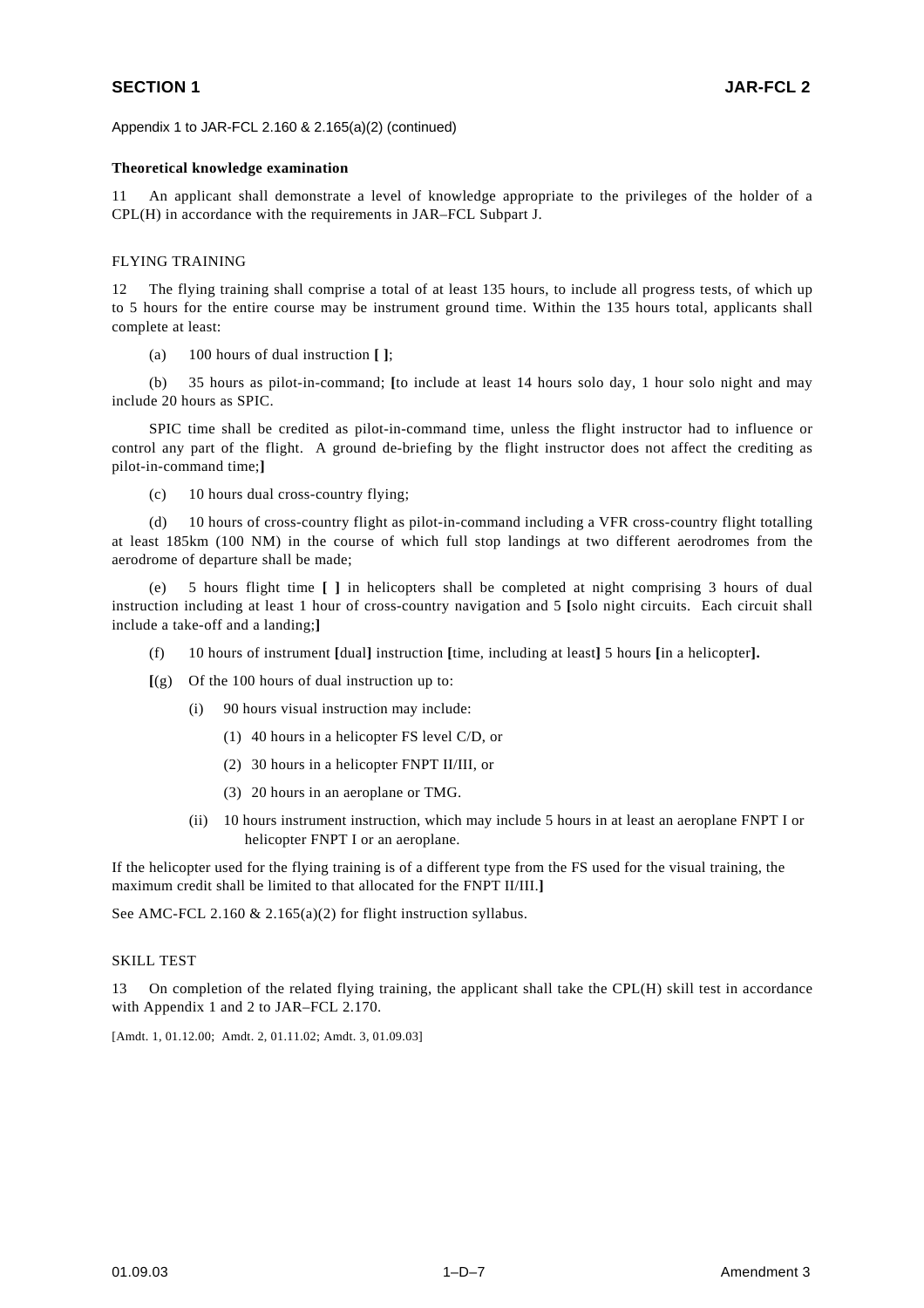### **Appendix 1 to JAR–FCL 2.160 & 2.165(a)(3) CPL(H) modular course**  (See JAR–FCL 2.160, 2.165 and 2.170)

(See Appendix 1 and 2 to JAR–FCL 2.170) (See AMC FCL 2.160 & 2.165(a)(3)) (See Appendix 1 to JAR-FCL 2.470) (See IEM-FCL 2.170)

1 The aim of the CPL(H) modular course is to train PPL(H) holders to the level of proficiency necessary for the issue of a CPL(H), but not in the instrument rating or any further specialisation (e.g. aerial work activities).

2 Before commencing a CPL(H) modular course an applicant shall:

(a) be the holder of a PPL(H) issued in accordance with ICAO Annex 1;

 (b) have completed 155 hours flight time as a pilot in helicopters, including 50 hours as PIC of which 10 hours shall be cross-country (105 hours as pilot in helicopters if holder of a CPL(A), 135 hours as pilot in helicopters if holder of a PPL(A); and

 (c) have complied with JAR–FCL 2.225 and 2.240 if a multi-engine helicopter is to be used on the skill test.

3 An applicant wishing to undertake a modular CPL(H) course shall, under the supervision of the Head of Training of an approved flying training organisation (FTO), complete all the instructional stages in one continuous approved course of training as arranged by that FTO. The theoretical knowledge instruction may be given at **[**an approved FTO conducting theoretical knowledge instruction only**]**, in which case the Head of Training of that organisation shall supervise that part of the course.

4 The course of theoretical knowledge shall be completed within 18 months. The flight instruction and skill test shall be completed within the period of validity of the pass in the theoretical examinations, as set out in JAR–FCL 2.495.

5 The FTO shall ensure that before being admitted to the course the applicant has sufficient knowledge of mathematics and physics to facilitate an understanding of the theoretical knowledge instruction content of the course.

6 The course shall comprise:

- (a) theoretical knowledge instruction to CPL(H) knowledge level; and
- (b) visual and instrument flying training.

7 The successful completion of the theoretical knowledge examination at paragraph 9 and of the skill test at paragraph 12 fulfill the knowledge and skill requirements for the issue of a CPL(H) including a type rating for the helicopter used in the test.

#### THEORETICAL KNOWLEDGE

8 The theoretical knowledge syllabus for the CPL(H) is set out in Appendix 1 to JAR-FCL 2.470. The requirements for type ratings are set out in JAR–FCL 2.240. An approved CPL(H) theoretical knowledge course shall comprise at least 500 hours (1 hour  $= 60$  minutes instruction) of instruction, which can include classroom work, inter-active video, slide/tape presentation, learning carrels, computer based training, and other media as approved by the Authority, in suitable proportions. Approved distance learning (correspondence) courses may also be offered as part of the course at the discretion of the Authority.

# THEORETICAL KNOWLEDGE EXAMINATION

9 An applicant shall demonstrate a level of knowledge appropriate to the privileges of the holder of a CPL(H) in accordance with the requirements in JAR–FCL Subpart J.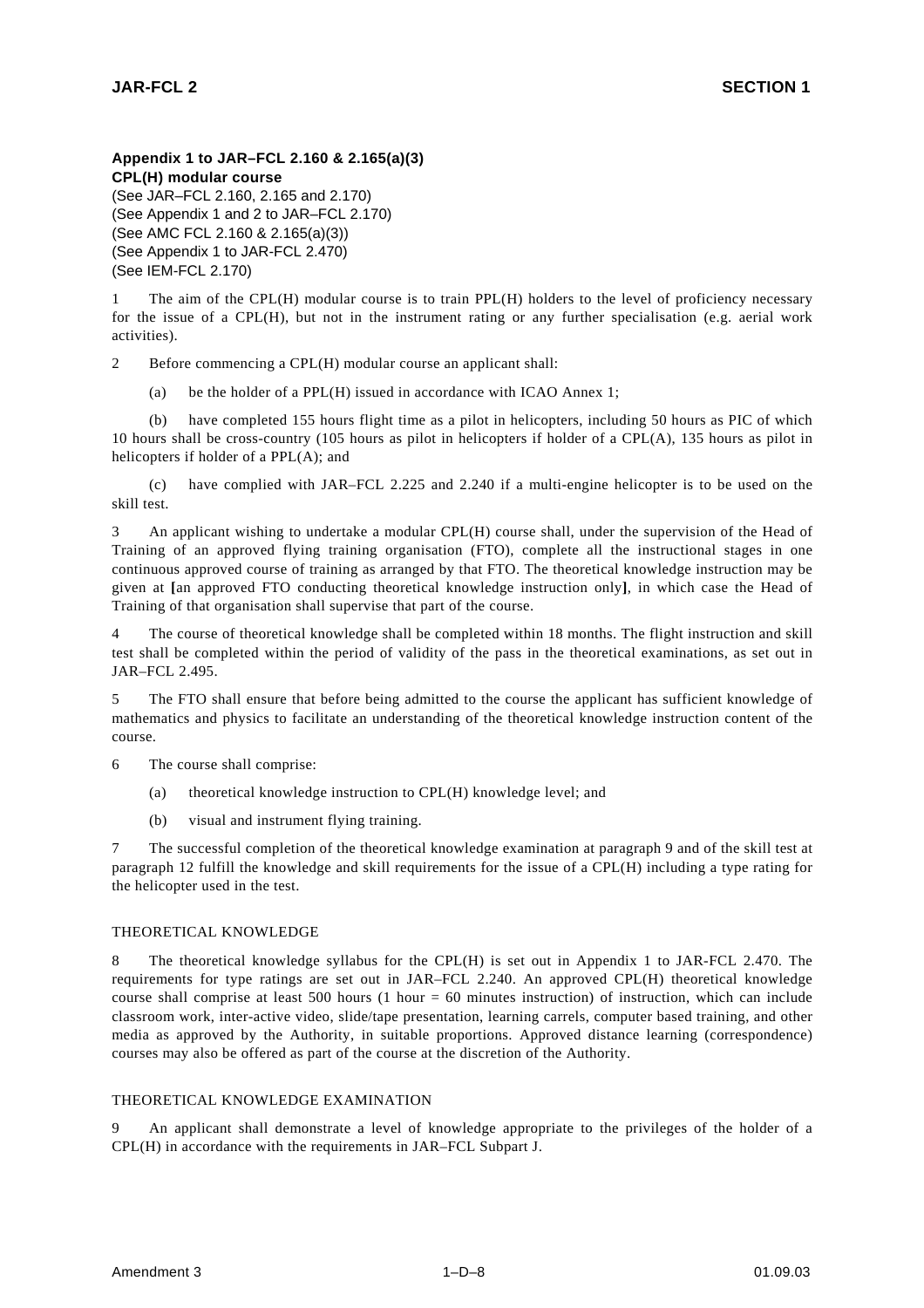Appendix 1 to JAR–FCL 2.160 & 2.165(a)(3)

#### FLYING TRAINING

**[** 10 (a) Applicants without an instrument rating shall be given at least 30 hours dual flight instruction (See AMC FCL 2.160 and 2.165(a)(3)).

 (b) Applicants holding a valid IR(H) shall be fully credited towards the dual instrument instruction time.

 (c) Applicants holding a valid IR(A) shall complete at least 5 hours of the dual instrument instruction time in a helicopter

- (d) Of the 30 hours dual instruction time, up to:
	- (i) 20 hours visual instruction may include 5 hours in a helicopter FNPT II/III or FS, and

(ii) 10 hours instrument instruction, which may include 5 hours in at least an aeroplane FNPT I or helicopter FNPT I or an aeroplane.**]**

11 Applicants without a night flying qualification helicopter shall be given additionally at least 5 hours night flight instruction (see JAR–FCL 2.125(c)and Appendix 4 to JAR-FCL 2.125).

See AMC-FCL 2.160 & 2.165(a)(3) for flight instruction syllabus.

#### SKILL TEST

12 On completion of the related flying training and relevant experience, the applicant shall take the CPL(H) skill test in accordance with Appendix 1 and 2 to JAR–FCL 2.170.

[Amdt. 1, 01.12.00; Amdt. 2, 01.11.02; Amdt. 3, 01.09.03]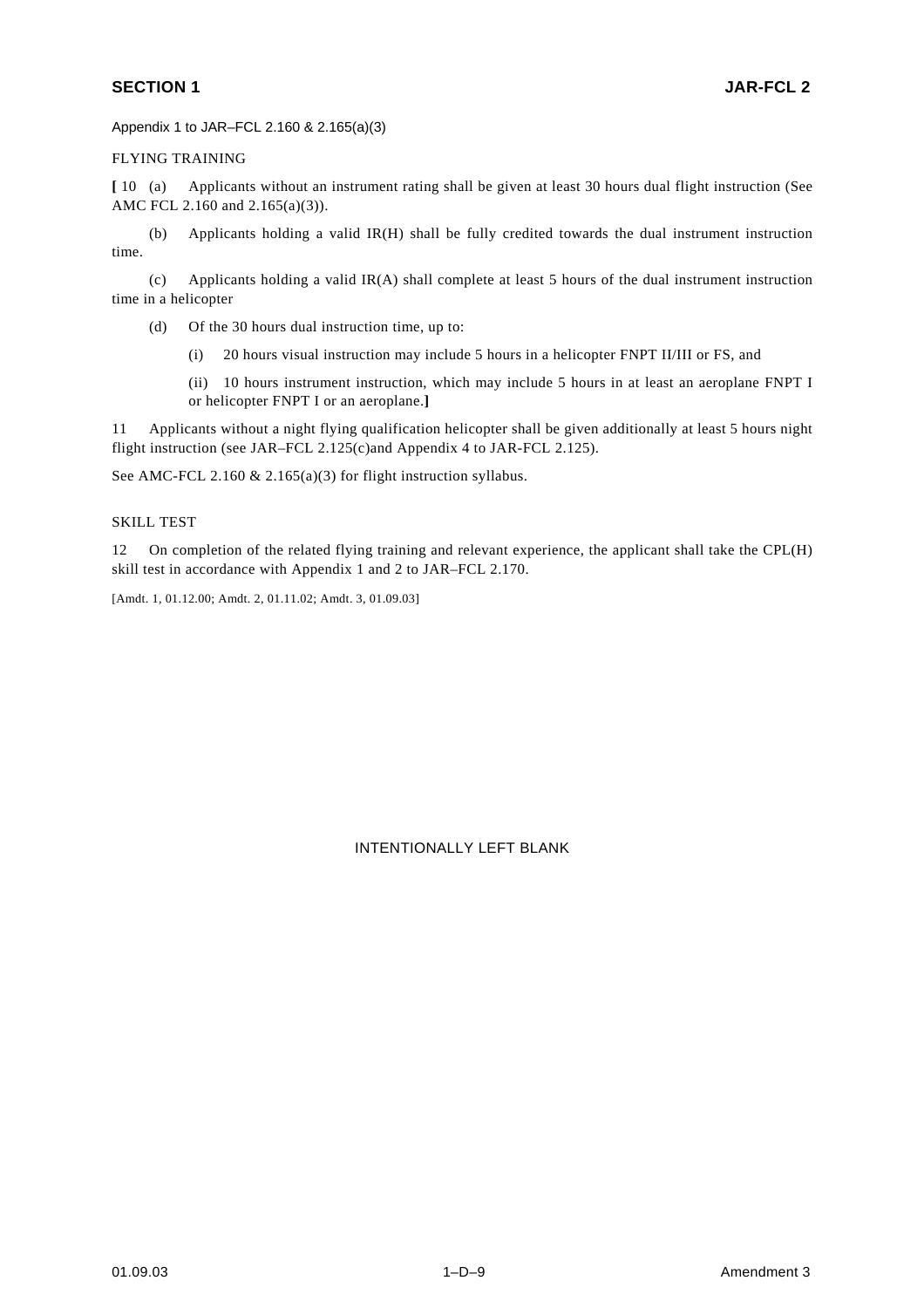**Appendix 1 to JAR–FCL 2.170 Skill test for the issue of the CPL(H)**  (See JAR–FCL 2.170) (See Appendix 2 to JAR–FCL 2.170) (See IEM FCL 2.170)

1 An applicant for a skill test for the CPL(H) shall have satisfactorily completed all of the required training, including instruction on the same type of helicopter to be used in the test. An applicant graduating from an ATP(H) integrated course shall take the test on a multi-engine helicopter. An applicant graduating from a CPL(H) integrated course, or a CPL(H) modular course, may take the test on either a single engine helicopter or, subject to the experience requirement set out in JAR–FCL 2.255(a) to have 70 hours as pilot in command of helicopters, a multi-engine helicopter. The helicopter used for the skill test shall meet the requirements for training helicopters set out in Appendix 1 to JAR–FCL 2.055.

2 The administrative arrangements for confirming the applicant's suitability to take the test, including disclosure of the applicant's training record to the examiner, will be determined by the Authority.

3 An applicant shall pass sections 1 through 5 of the skill test. Failure in more than one section will require the applicant to take the entire test again. If any item in a section is failed, that section is failed. An applicant failing only one section shall take the failed section again. Failure in any items of the re-test and failure in any other items already passed, will require the applicant to take the entire test again. All sections of the skill test shall be completed within six months.

4 Further training may be required following any failed skill test. Failure to achieve a pass in all sections of the test in two attempts shall require further training as determined by the Authority. There is no limit to the number of skill tests that may be attempted.

#### CONDUCT OF THE TEST

5 The Authority will provide the FE with adequate safety advice to ensure that the test is conducted safely.

6 Should the applicant choose to terminate a skill test for reasons considered inadequate by the FE, the applicant shall retake the entire skill test. If the test is terminated for reasons considered adequate by the FE, only those sections not completed shall be tested in a further flight.

7 At the discretion of the FE, any manoeuvre or procedure of the test may be repeated once by the applicant. The FE may stop the test at any stage if it is considered that the applicant's demonstration of flying skill requires a complete re-test.

8 An applicant shall be required to fly the helicopter from a position where the pilot-in-command functions can be performed and to carry out the test as if there is no other crew member. Responsibility for the flight shall be allocated in accordance with national regulations.

9 The area and route to be flown shall be chosen by the FE and all low level and hover work shall be at an approved aerodrome/site. Routes used for section 3 may end at the aerodrome of departure or at another aerodrome and one destination shall be a controlled aerodrome. The applicant shall be responsible for the flight planning and shall ensure that all equipment and documentation for the execution of the flight are on board. The skill test may be conducted in 2 flights*.*

10 An applicant shall indicate to the FE the checks and duties carried out, including the identification of radio facilities. Checks shall be completed in accordance with the authorised check list for the helicopter on which the test is being taken. During pre-flight preparation for the test the applicant is required to determine power settings and speeds. Performance data for take-off, approach and landing shall be calculated by the applicant in compliance with the operations manual or flight manual for the helicopter used.

11 The FE shall take no part in the operation of the helicopter except where intervention is necessary in the interests of safety or to avoid unacceptable delay to other traffic.

#### FLIGHT TEST TOLERANCES

12 The applicant shall demonstrate the ability to:

- operate the helicopter within its limitations;
- complete all manoeuvres with smoothness and accuracy;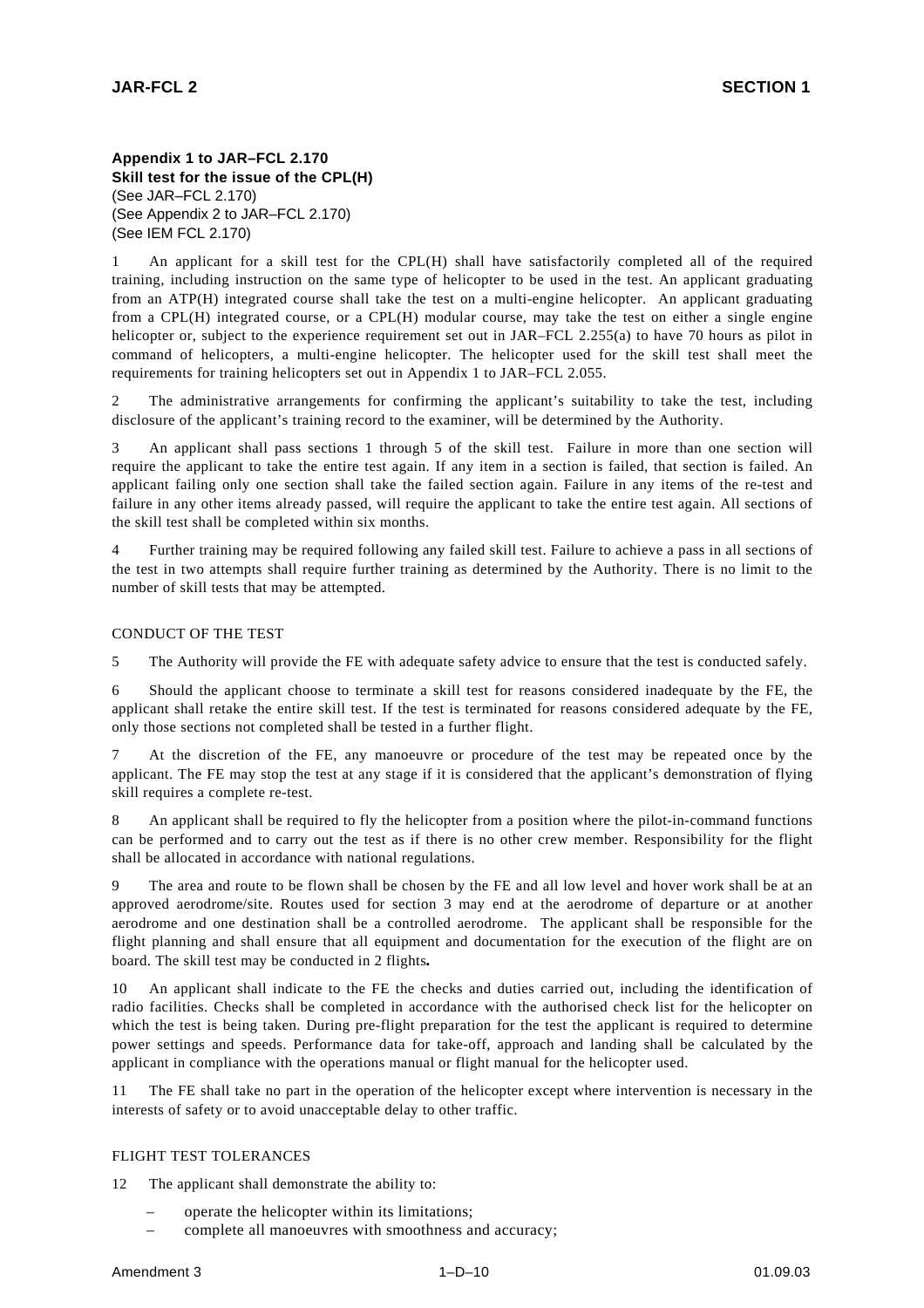Appendix 1 to JAR–FCL 2.170 (continued)

- exercise good judgement and airmanship;
- apply aeronautical knowledge; and
- maintain control of the helicopter at all times in such a manner that the successful outcome of a procedure or manoeuvre is never seriously in doubt.

13 The following limits are for general guidance. The FE shall make allowance for turbulent conditions and the handling qualities and performance of the helicopter used.

| Height                             |                                   |
|------------------------------------|-----------------------------------|
| normal flight                      | $\pm 100$ feet                    |
| simulated major emergency          | $\pm 150$ feet                    |
| Tracking on radio aids             | $\pm 10^{\circ}$                  |
| Heading                            |                                   |
| normal flight                      | $\pm 10^{\circ}$                  |
| simulated major emergency          | $\pm 15^{\circ}$                  |
| Speed                              |                                   |
| take-off and approach multi-engine | $\pm$ 5 knots                     |
| all other flight regimes           | $\pm 10$ knots                    |
| Ground drift                       |                                   |
| T.O. hover I.G.E.                  | $\pm 3$ feet                      |
| landing                            | no sideways or backwards movement |

#### CONTENT OF THE TEST

14 The skill test contents and sections set out in Appendix 2 to JAR–FCL 2.170 shall be used for the skill test. Items in Section 4 may be performed in a FNPT (H) or a flight simulator(H). The format and application form for the skill test may be determined by the Authority (see IEM FCL 2.170)

[Amdt. 1, 01.12.00]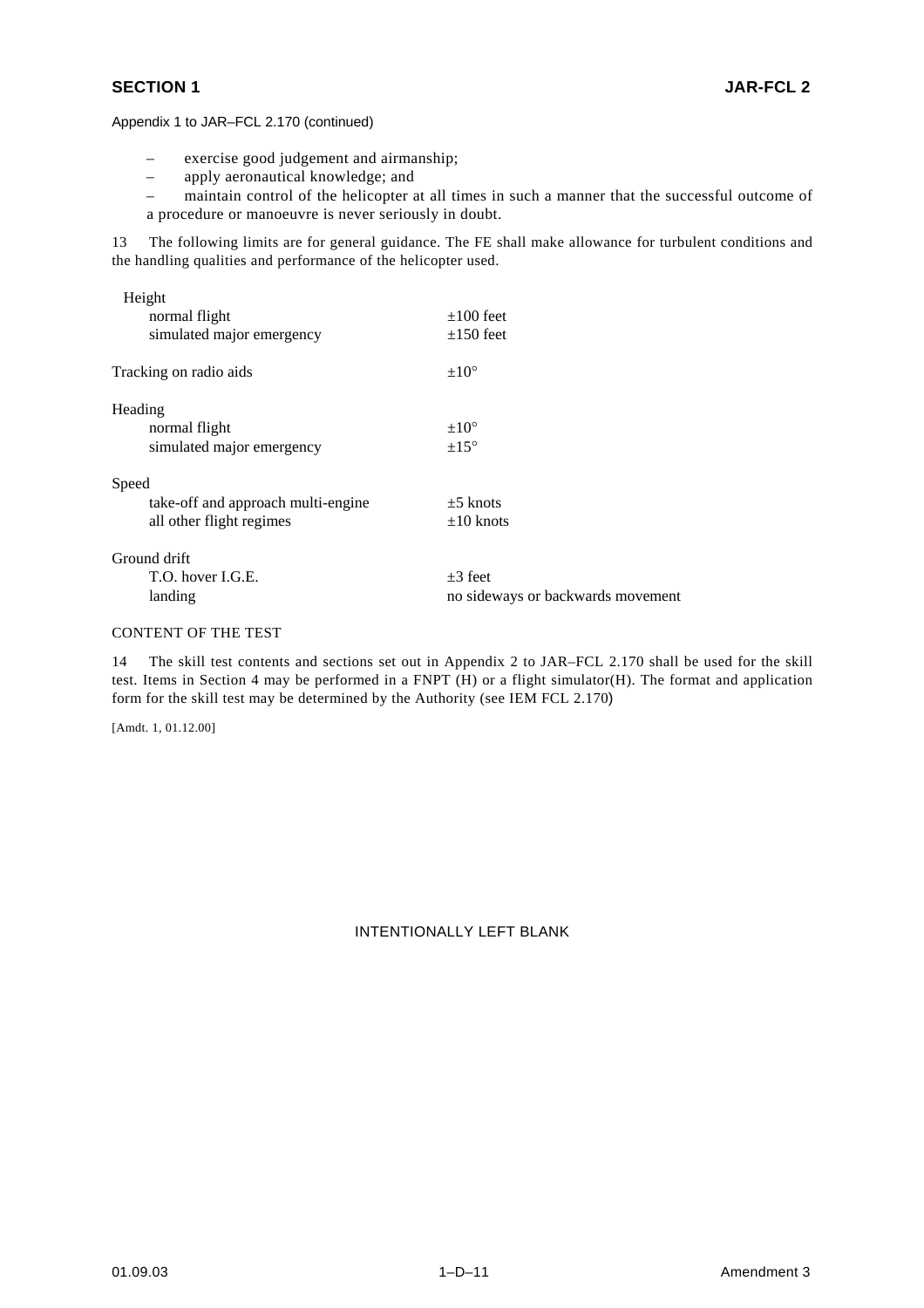## **Appendix 2 to JAR–FCL 2.170 Content of the skill test for the issue of the CPL(H)**  (See JAR–FCL 2.170) (See IEM FCL 2.170)

Note: Use of checklist, airmanship, control of helicopter by external visual reference, anti-icing procedures, etc., apply in all sections.

|                                                                            | <b>SECTION 1</b><br><b>PRE-FLIGHT/POST-FLIGHT CHECKS AND PROCEDURES</b>                                              |  |  |
|----------------------------------------------------------------------------|----------------------------------------------------------------------------------------------------------------------|--|--|
| a                                                                          | Helicopter knowledge, (e.g. technical log, fuel, mass and balance, performance), Flight Planning,<br>NOTAMS, Weather |  |  |
| b                                                                          | Pre-flight inspection/action, location of parts and purpose                                                          |  |  |
| c                                                                          | Cockpit inspection, Starting procedure                                                                               |  |  |
| d                                                                          | Communication and navigation equipment checks, selecting and setting frequencies                                     |  |  |
| e                                                                          | Pre-take-off procedure, R/T procedure, ATC liaison-compliance                                                        |  |  |
| f                                                                          | Parking, Shutdown and Post-flight procedure                                                                          |  |  |
| <b>SECTION 2</b><br>HOVER MANOEUVRES, ADVANCED HANDLING AND CONFINED AREAS |                                                                                                                      |  |  |
| a                                                                          | Take-off and landing, (lift off and touch down)                                                                      |  |  |
| b                                                                          | Taxi, hover taxi                                                                                                     |  |  |
| с                                                                          | Stationary hover with head/cross/tail wind                                                                           |  |  |
| d                                                                          | Stationary hover turns, 360° left and right (spot turns)                                                             |  |  |
| e                                                                          | Forward, sideways and backwards hover manoeuvring                                                                    |  |  |
| f                                                                          | Simulated engine failure from the hover                                                                              |  |  |
| g                                                                          | Quick stops into and downwind                                                                                        |  |  |
| h                                                                          | Sloping ground/unprepared sites landings and take-offs                                                               |  |  |
| i                                                                          | Take-offs (various profiles)                                                                                         |  |  |
| j                                                                          | Crosswind, downwind take-off (if practicable)                                                                        |  |  |
| k                                                                          | Take-off at maximum take-off mass (actual or simulated)                                                              |  |  |
| I                                                                          | Approaches (various profiles)                                                                                        |  |  |
| m                                                                          | Limited power take-off and landing                                                                                   |  |  |
| n                                                                          | Autorotations (FE to select two items from - Basic, range, low speed, and 360° turns)                                |  |  |
| о                                                                          | Autorotative landing                                                                                                 |  |  |
| р                                                                          | Practice forced landing with power recovery                                                                          |  |  |
| q                                                                          | Power checks, reconnaissance technique, approach and departure technique                                             |  |  |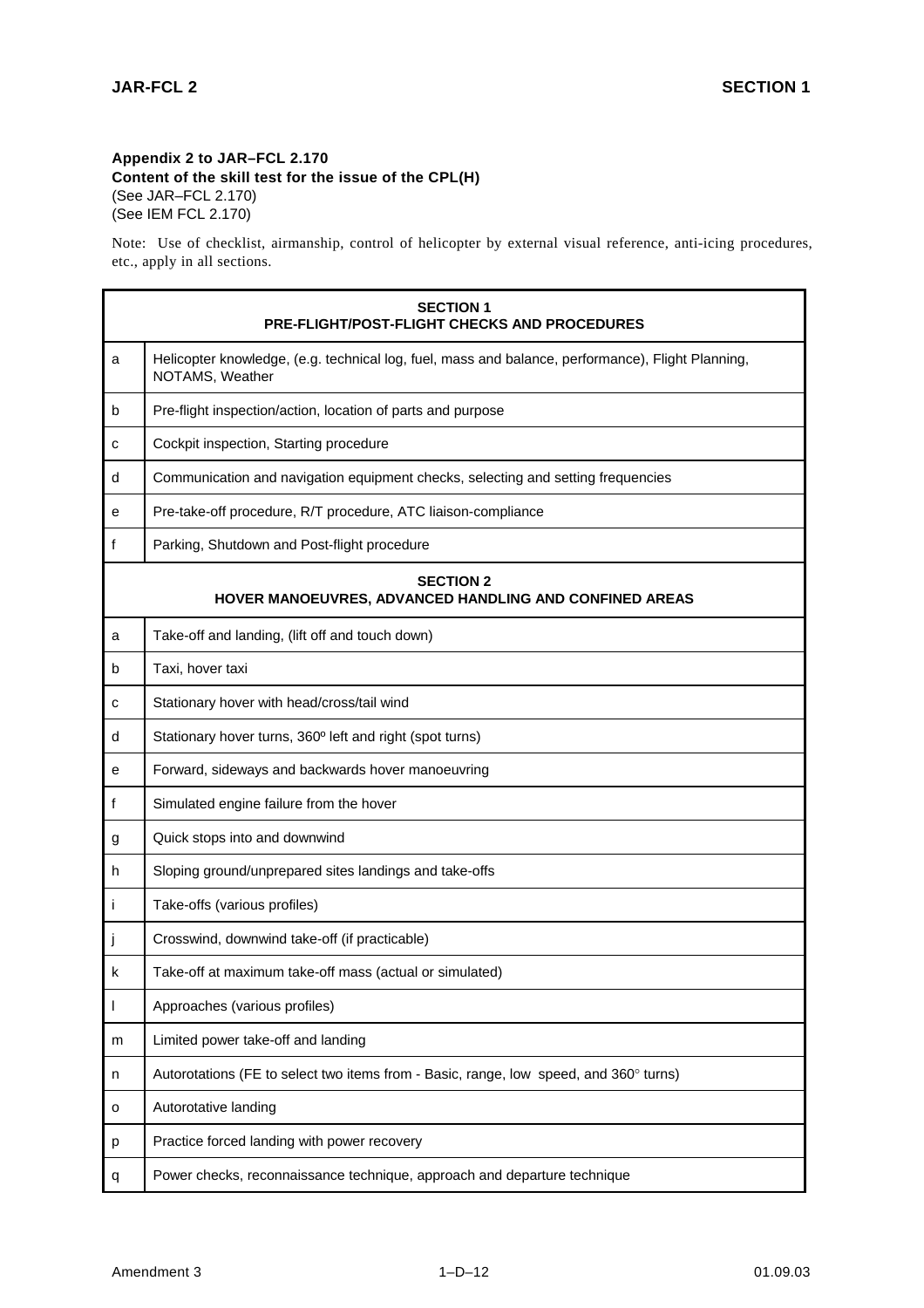# **SECTION 1** JAR-FCL 2

Appendix 2 to JAR–FCL 2.170 (continued)

| <b>SECTION 3</b><br><b>NAVIGATION - EN ROUTE PROCEDURES</b>                                                                                                                          |                                                                                                                                                                                                                                                                                                                                                                                                           |
|--------------------------------------------------------------------------------------------------------------------------------------------------------------------------------------|-----------------------------------------------------------------------------------------------------------------------------------------------------------------------------------------------------------------------------------------------------------------------------------------------------------------------------------------------------------------------------------------------------------|
| a                                                                                                                                                                                    | Navigation and orientation at various altitudes/heights, map reading                                                                                                                                                                                                                                                                                                                                      |
| b                                                                                                                                                                                    | Altitude/height, speed, heading control, observation of airspace, altimeter setting                                                                                                                                                                                                                                                                                                                       |
| с                                                                                                                                                                                    | Monitoring of flight progress, flight log, fuel usage, endurance, ETA, assessment of track error and re-<br>establishment of correct track, instrument monitoring                                                                                                                                                                                                                                         |
| d                                                                                                                                                                                    | Observation of weather conditions, diversion planning                                                                                                                                                                                                                                                                                                                                                     |
| е                                                                                                                                                                                    | Tracking, positioning (NDB and/or VOR), identification of facilities                                                                                                                                                                                                                                                                                                                                      |
| f                                                                                                                                                                                    | ATC liaison and observance of regulations, etc.                                                                                                                                                                                                                                                                                                                                                           |
| <b>SECTION 4</b><br>FLIGHT PROCEDURES AND MANOEUVRES BY SOLE REFERENCE TO INSTRUMENTS                                                                                                |                                                                                                                                                                                                                                                                                                                                                                                                           |
| a                                                                                                                                                                                    | Level flight, control of heading, altitude/height and speed                                                                                                                                                                                                                                                                                                                                               |
| b                                                                                                                                                                                    | Rate 1 level turns onto specified headings, 180° to 360° left and right                                                                                                                                                                                                                                                                                                                                   |
| C                                                                                                                                                                                    | Climbing and descending, including turns at rate 1 onto specified headings                                                                                                                                                                                                                                                                                                                                |
| d                                                                                                                                                                                    | Recovery from unusual attitudes                                                                                                                                                                                                                                                                                                                                                                           |
| е                                                                                                                                                                                    | Turns with 30° bank, turning up to 90° left and right                                                                                                                                                                                                                                                                                                                                                     |
| <b>SECTION 5</b><br>ABNORMAL AND EMERGENCY PROCEDURES<br>(SIMULATED WHERE APPROPRIATE)                                                                                               |                                                                                                                                                                                                                                                                                                                                                                                                           |
| Note (1) Where the test is conducted on a multi-engine helicopter a simulated engine failure drill, including a<br>single engine approach and landing shall be included in the test. |                                                                                                                                                                                                                                                                                                                                                                                                           |
| Note (2) The FE shall select 4 items from the following:                                                                                                                             |                                                                                                                                                                                                                                                                                                                                                                                                           |
| a                                                                                                                                                                                    | Engine malfunctions, including governor failure, carburetor/engine icing, oil system, as appropriate                                                                                                                                                                                                                                                                                                      |
| b                                                                                                                                                                                    | Fuel system malfunction                                                                                                                                                                                                                                                                                                                                                                                   |
| с                                                                                                                                                                                    | Electrical system malfunction                                                                                                                                                                                                                                                                                                                                                                             |
| d                                                                                                                                                                                    | Hydraulic system malfunction, including approach and landing without hydraulics, as applicable                                                                                                                                                                                                                                                                                                            |
| е                                                                                                                                                                                    | Main rotor and/or anti-torque system malfunction (flight simulator or discussion only)                                                                                                                                                                                                                                                                                                                    |
| $\mathbf f$                                                                                                                                                                          | Fire drills, including smoke control and removal, as applicable                                                                                                                                                                                                                                                                                                                                           |
| g                                                                                                                                                                                    | Other abnormal and Emergency procedures as outlined in appropriate flight manual and with reference<br>to Appendix 3 to JAR-FCL 2.240, sections 7 and 8, including for multi-engine helicopters:<br>- Simulated engine failure at take-off:<br>- rejected take-off at or before TDP or safe forced landing at or before DPATO<br>- shortly after TDP or DPATO<br>- Landing with simulated engine failure: |
|                                                                                                                                                                                      | - landing or go-around following engine failure before LDP or DPBL<br>- following engine failure after LDP or safe forced landing after DPBL                                                                                                                                                                                                                                                              |

[Amdt. 1, 01.12.00]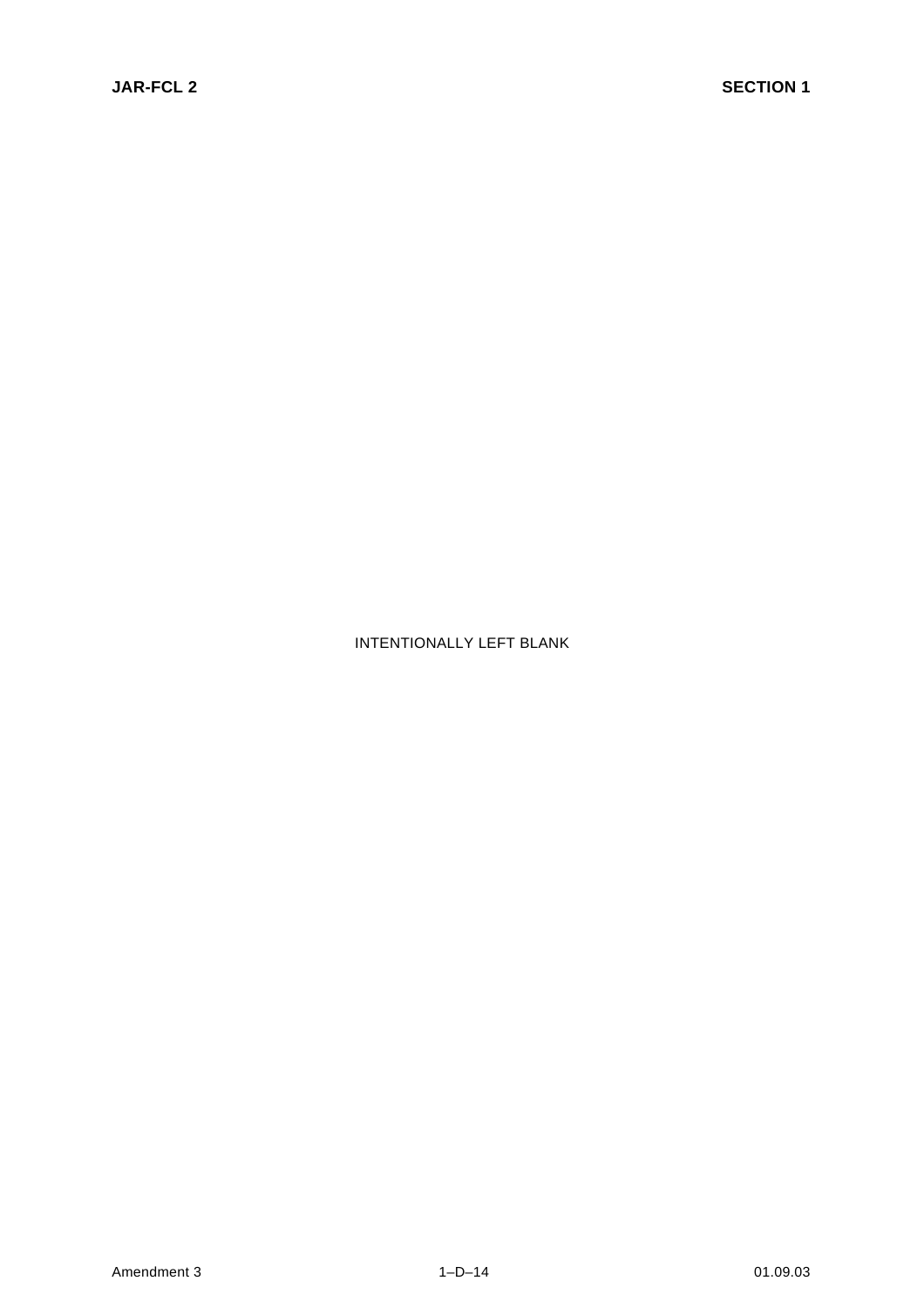## **SUBPART E – INSTRUMENT RATING (Helicopter) – IR(H)**

#### **JAR-FCL 2.174 Medical fitness**

An applicant for an IR(H) shall be medically fit in accordance with JAR-FCL 3.355(b).

[Amdt. 2, 01.11.02]

### **JAR–FCL 2.175 Circumstances in which an IR(H) is required**

(a) The holder of a pilot licence shall not act in any capacity as a pilot of a helicopter under Instrument Flight Rules (IFR), except as a pilot undergoing skill testing or dual training, unless the holder has an instrument rating (IR) appropriate to the category of aircraft issued in accordance with JAR–FCL.

(b) In JAA Member States where national legislation requires flight in accordance with IFR under specified circumstances (eg. at night), the holder of a pilot licence may fly under IFR, provided he holds a qualification appropriate to the circumstances, airspace and flight conditions in which the flight is conducted. National qualifications permitting pilots to fly in accordance with IFR other than in VMC without being the holder of a valid IR(H) shall be restricted to use of the airspace of the State of licence issue only.

[Amdt. 1, 01.12.00]

#### **JAR–FCL 2.180 Privileges and conditions**

#### (a) *Privileges.*

(1) Subject to the rating restrictions imposed by use of another pilot functioning as a co-pilot (multi-pilot restriction) during the skill test set out in Appendices 1 and 2 to JAR–FCL 2.210, and any other conditions specified in JARs, the privileges of a holder of an IR(H) are to pilot helicopters under IFR with a minimum decision height of 200 feet (60m).

Decision heights lower than 200 feet (60m) may be authorised by the Authority after further training and testing in accordance with JAR–OPS, AMC FCL 2.261(a) paragraph 6 and with Appendix 4 to JAR–FCL 2.240 & 2.295.

(b) *Conditions.* An applicant who has complied with the conditions specified in JAR–FCL 2.174 through JAR–FCL 2.210 shall have fulfilled the requirements for the issue of an IR(H).

[Amdt. 1, 01.12.00; Amdt. 2, 01.11.02]

#### **JAR–FCL 2.185 Validity, revalidation and renewal**

(a) An IR(H) is valid for one year. If an IR(H) is to be revalidated the holder shall complete the instrument requirements of JAR–FCL 2.245(b)(1), which may be conducted in a flight simulator, or a FNPT II as set out in paragraph 14 to Appendix 1 to JAR–FCL 2.210.

(b) If the IR(H) is valid for use in single-pilot helicopters, the revalidation shall be completed on either multi-pilot helicopters or single-pilot helicopters. If the IR(H) is restricted for use in multi-pilot operations only, the revalidation shall be completed in multi-pilot operations.

(c) An applicant who fails to achieve a pass in all sections of a proficiency check before the expiry date of an IR(H) shall not exercise the privileges of that rating until a new proficiency check has successfully been completed.

(d) If the rating is to be renewed, the holder shall meet the requirements above and any additional requirements as determined by the Authority. If the privileges of the IR(H) have not been exercised for more than 7 years from the date of initial issue or revalidation date, the holder will be required to retake the IR(H) theoretical knowledge examination.

[Amdt. 1, 01.12.00]

#### **JAR–FCL 2.190 Experience**

An applicant for an  $IR(H)$  shall hold a  $PPL(H)$ including a night qualification or CPL(H) and shall have completed at least 50 hours cross-country flight time as pilot-in-command in helicopters or aeroplanes of which at least 10 hours shall be in helicopters.

#### **JAR–FCL 2.195 Theoretical knowledge**

(a) *Course*. An applicant for an IR(H) shall have received theoretical knowledge instruction on an approved course at an approved flying training organisation **[**(FTO)**]**. The course should, wherever possible, be combined with a flying training course.

(b) An applicant shall demonstrate a level of knowledge appropriate to the privileges granted to the holder of an IR(H) and shall meet the requirements set out in JAR–FCL Subpart J.

[Amdt. 3, 01.09.03]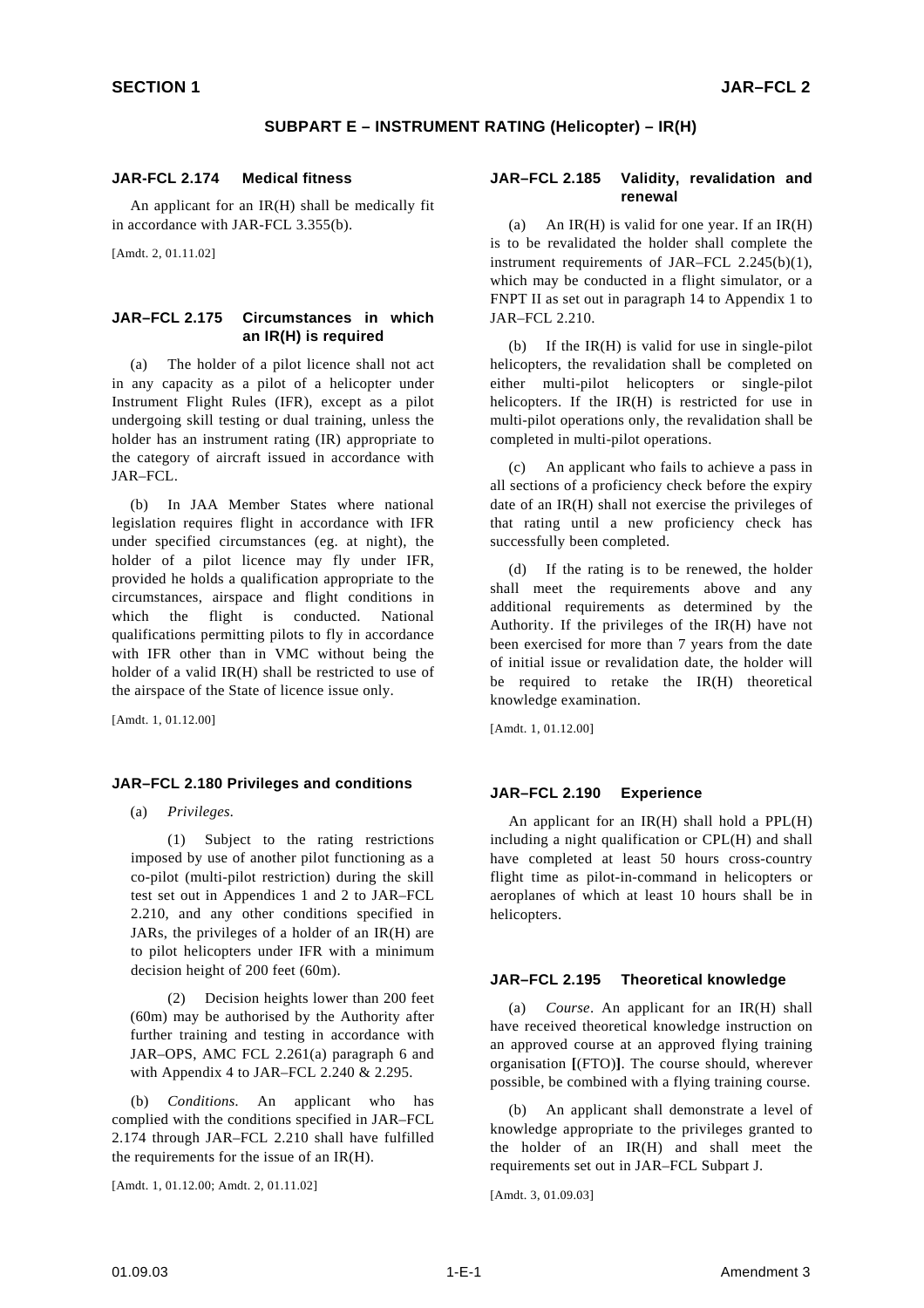#### **JAR–FCL 2.200 Use of English Language**  (See Appendix 1 to JAR– FCL 2.200)

(a) An applicant for an IR(H) or validation shall have demonstrated the ability to use the English language as set out in Appendix 1 to JAR– FCL 2.200.

(b) The holder of an IR(H) issued in accordance with Appendix 1 to JAR-FCL 2.200 shall have the  $PPL(H)$ ,  $CPL(H)$  or  $ATPL(H)$ extended with radiotelephony privileges in English.

[Amdt. 2, 01.11.02]

### **JAR–FCL 2.205 Flight instruction**  (See Appendix 1 to JAR– FCL 2.205)

An applicant for an IR(H) shall have participated in a course of integrated flying training which includes training for the IR(H) (see JAR–FCL 2.165) or shall have completed an approved modular flying training course as set out in Appendix 1 to JAR–FCL 2.205. If the applicant is the holder of an  $IR(A)$  the total amount of flight instruction required by Appendix 1 to JAR–FCL 2.205 may be reduced to 10 hours.

#### **JAR–FCL 2.210 Skill**  (See Appendices 1 and 2 to JAR–FCL 2.210)

*General.* An applicant for an IR(H) shall have demonstrated the ability to perform the procedures and manoeuvres as set out in Appendices 1 and 2 to JAR–FCL 2.210 with a degree of competency appropriate to the privileges granted to the holder of an IR(H). An applicant wishing to obtain a type rating for the helicopter used in skill test shall also meet the requirements of JAR–FCL **[**2.240**]**.

[Amdt. 3, 01.09.03]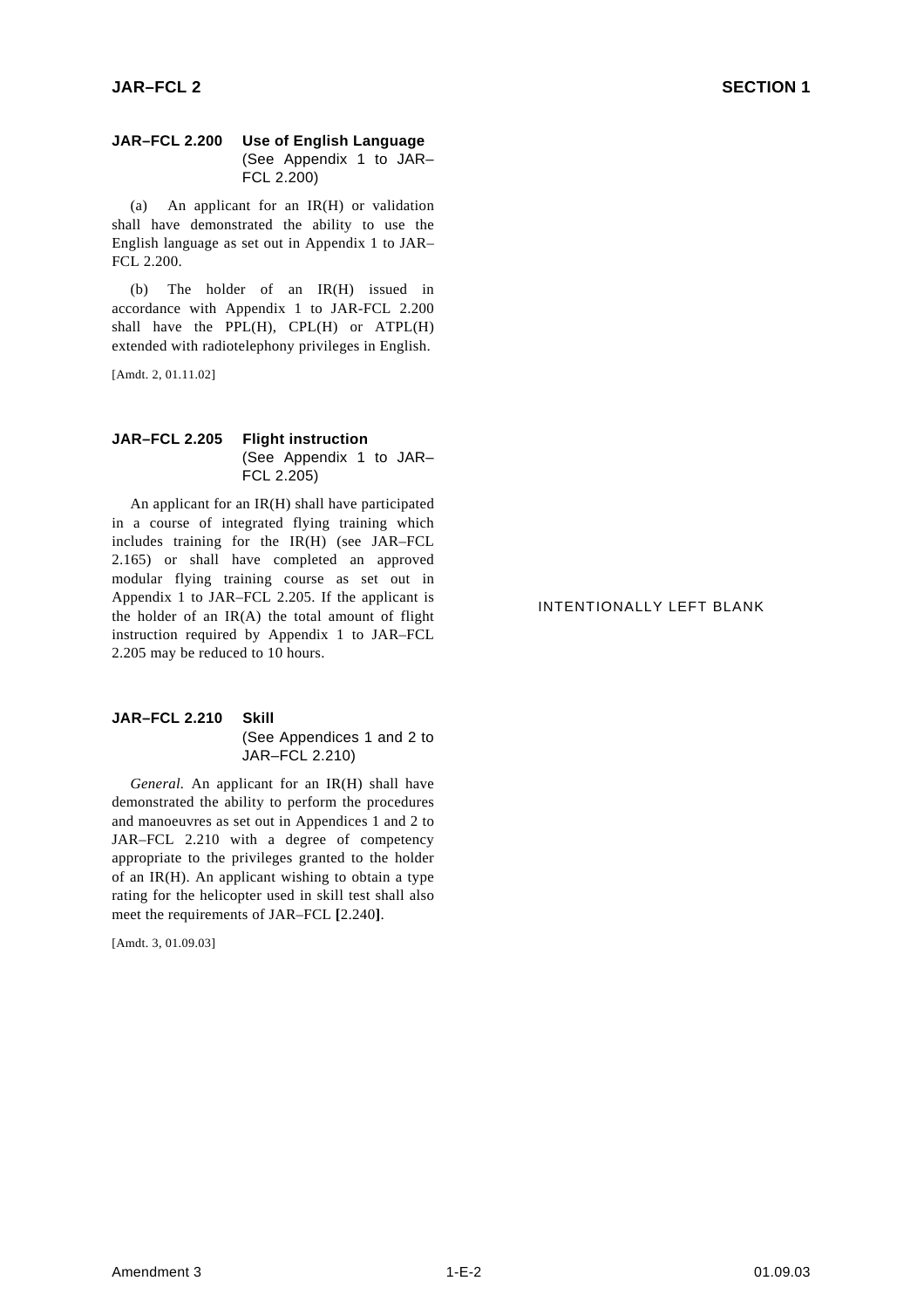**Appendix 1 to JAR–FCL 2.200 IR(H) – Use of English language**  (See JAR–FCL 2.200) (See Appendix 1 to JAR–FCL 2.005) (See Appendix 1 to JAR–FCL 2.015)

#### USE OF ENGLISH LANGUAGE

1 An applicant for or the holder of the IR(H) shall have the ability to use the English language for the following purposes:

(a) flight:

radio telephony relevant to all phases of flight, including emergency situations.

This item is considered to be fulfilled, if the applicant has passed an IR or ATPL skill test or proficiency check during which the two-way radiotelephony communication is performed in English.

(b) ground:

all information relevant to the accomplishment of a flight, e.g.

be able to read and demonstrate an understanding of technical manuals written in English, e.g. an Operations Manual, a Helicopter Flight Manual, etc.

\* pre-flight planning, weather information collection, NOTAMs, ATC Flight Plan, etc.

\* use of all aeronautical en-route, departure and approach charts and associated documents written in English.

This item is considered to be fulfilled, if the applicant has graduated from a IR or ATP course given in English or if he/she has passed the theoretical IR or ATPL examination in English

(c) communication:

 be able to communicate with other crew members in English during all phases of flight, including flight preparation

This item is considered to be fulfilled, if the applicant for or the holder of an IR(H) has graduated from a MCCcourse given in English and is holding a certificate of satisfactory completion of that course in accordance with JAR-FCL 2.250 (a)(2) or if he has passed a multi-pilot skill test/proficiency check in accordance with Appendix 1 to JAR-FCL 2.240 & 2.295, during which the two-way radiotelephony communication and the communication with other crew members are performed in English.

2 Alternatively, the above stated requirements may be demonstrated by having passed a specific examination given by the Authority after having undertaken a course of training enabling the applicant to meet all the objectives listed in  $1(a)$ , (b) and (c) above.

[Amdt. 2, 01.11.02]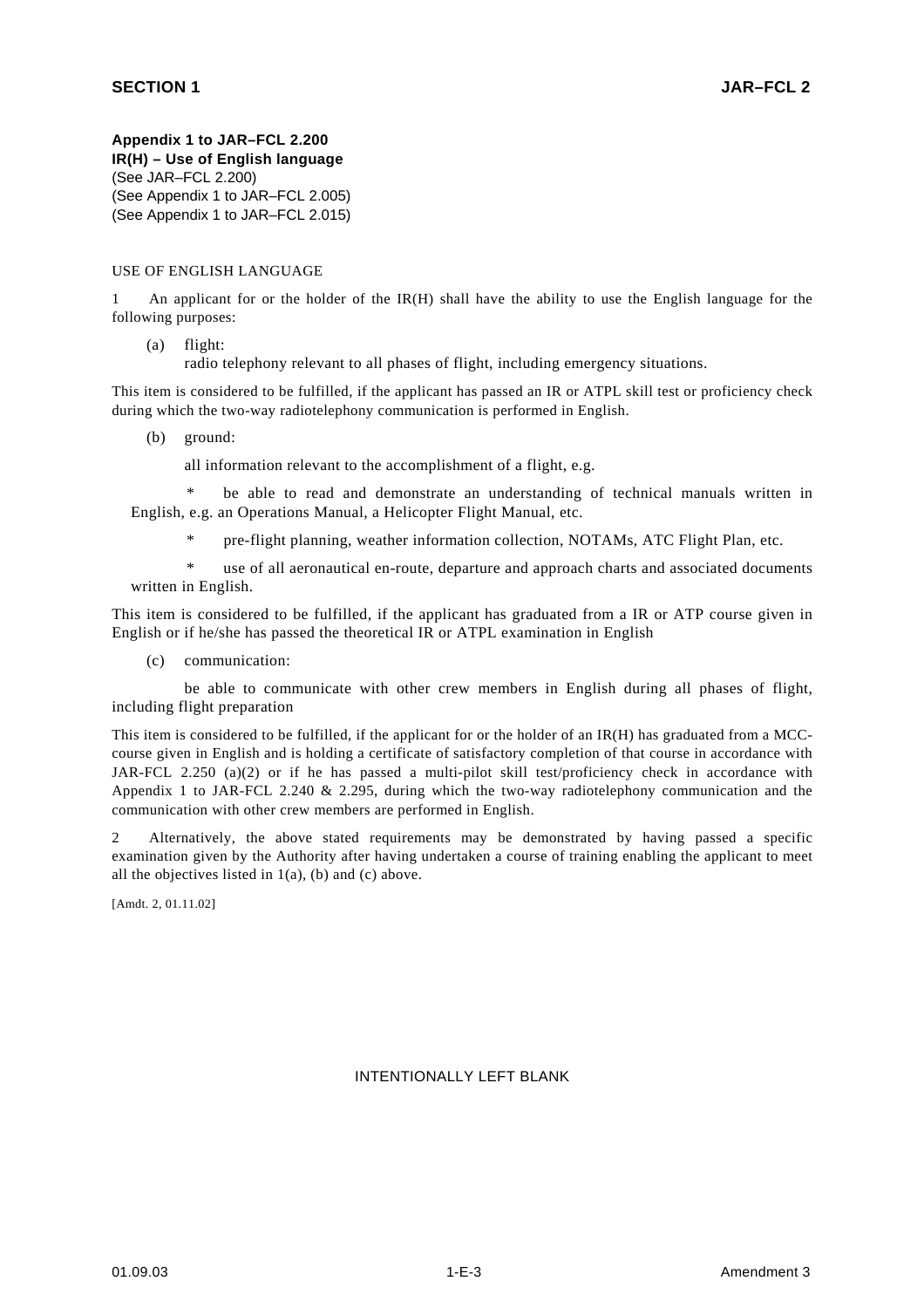#### **Appendix 1 to JAR–FCL 2.205 IR(H) – Modular flying training course**  (See JAR–FCL 2.205)

The aim of the IR(H) modular flying training course is to train pilots to the level of proficiency necessary to operate helicopters under IFR and in IMC in accordance with ICAO PANS-OPS Document 8168.

2 An applicant for a modular IR(H) course shall be the holder of a PPL(H) with a night qualification issued in accordance with Appendix 4 to JAR-FCL 2.125, or a CPL(H) issued in accordance with ICAO Annex 1. **[**Prior to commencing the IR(H) course, the applicant shall be the holder of the helicopter type rating used for the IR(H) skill test, or have completed approved type rating training on that type.**]**

3 An applicant wishing to undertake a modular IR(H) course shall be required, under the supervision of the Head of Training of an approved flying training organisation (FTO), to complete all the instructional stages in one continuous approved course of training as arranged by that FTO. The theoretical knowledge instruction may be given at **[**an approved FTO conducting theoretical knowledge instruction only**]**, in which case the Head of Training of that organisation shall supervise that part of the course.

4 The course of theoretical instruction shall be completed within 18 months. The flight instruction and the skill test shall be completed within the period of validity of the pass in the theoretical examinations, as set out in JAR–FCL 2.495.

- 5 The course shall comprise:
	- (a) theoretical knowledge instruction to the instrument rating knowledge level;
	- (b) instrument flight instruction.

6 The successful completion of the theoretical knowledge examination(s) at paragraph 8 and of the skill test at paragraph 14 fulfil the knowledge and skill requirements for the issue of an IR(H).

#### THEORETICAL KNOWLEDGE

7 The theoretical knowledge syllabus for the IR(H) is set out in Appendix 1 to JAR-FCL 2.470. An approved modular IR(H) course shall comprise at least 200 hours (1 hour =  $60$  minutes instruction) of instruction, which can include classroom work, inter-active video, slide/tape presentation, learning carrels, computer based training, and other media as approved by the Authority, in suitable proportions. Approved distance learning (correspondence) courses may also be offered as part of the course at the discretion of the Authority

#### **Theoretical knowledge examination**

8 An applicant shall demonstrate a level of knowledge appropriate to the privileges of an IR(H) in accordance with the procedures in JAR–FCL Subpart J.

#### FLYING TRAINING

9 A single-engine IR(H) course shall comprise at least 50 hours instrument time under instruction of which; **[ ]** 

**[**(a) up to 20 hours may be instrument ground time in a FNPT I(H) or (A). These 20 hours instruction time in FNPT I (H) or (A) may be substituted by 20 hours instruction time for IR(H) in an aeroplane, approved for this course, or

(b) up to 35 hours may be instrument ground time in a helicopter FNPT II/III or FS.

The instrument flight instruction shall include at least 10 hours in an IFR-certificated helicopter.**]**

10 A multi-engine IR(H) course shall comprise at least 55 hours instrument time under instruction of which; **[ ]**

**[**(a) up to 20 hours may be instrument ground time in a FNPT I (H) or (A). These 20 hours instruction time in FNPT I (H) or (A) may be substituted by 20 hours instruction time for IR(H) in an aeroplane, approved for this course, or

(b) up to 40 hours may be instrument ground time in a helicopter FNPT II/III or FS. **]**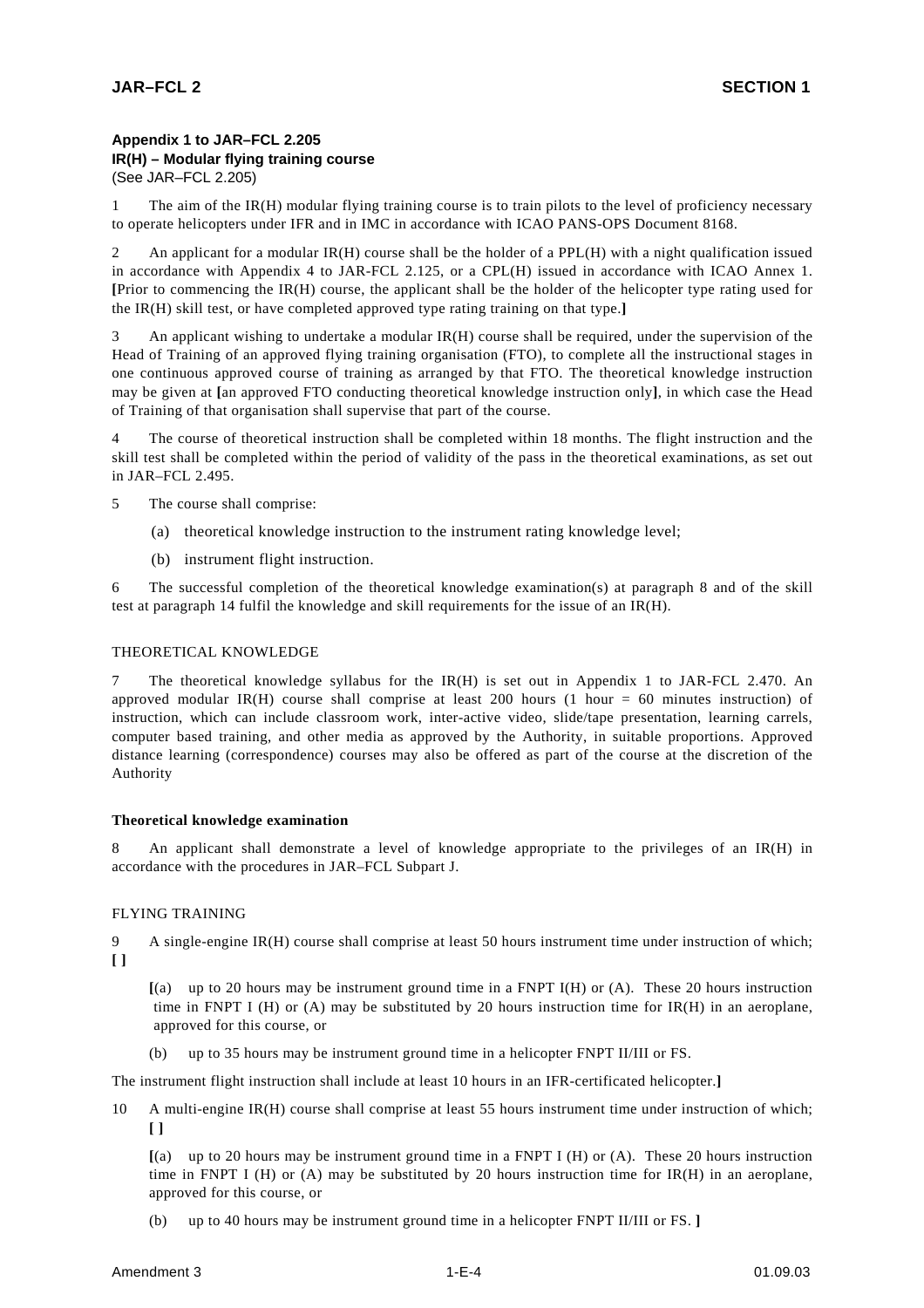Appendix 1 to JAR–FCL 2.205 (continued)

**[** The instrument flight instruction shall include at least 10 hours in an IFR-certificated multi-engine helicopters.**]**

11 The holder of a PPL(H) with a night qualification issued in accordance with Appendix 4 to JAR-FCL 2.125, or a CPL(H) issued in accordance with ICAO may have the total amount of training required in paragraphs 9 or 10 above reduced by 5 hours.

12 The flying exercises up to the IR(H) skill test shall comprise:

(a) pre-flight procedures for IFR flights, including the use of the flight manual and appropriate air traffic services documents in the preparation of an IFR flight plan;

(b) procedure and manoeuvres for IFR operation under normal, abnormal and emergency conditions covering at least

- transition from visual to instrument flight on take off
- standard instrument departures and arrivals
- en-route IFR procedures
- holding procedures
- instrument approaches to specified minima
- missed approach procedures
- landings from instrument approaches, including circling;
- (c) in flight manoeuvres and particular flight characteristics;

(d) if required, operation of a multi-engine helicopter in the above exercises, including operation of the helicopter solely by reference to instruments with one engine simulated inoperative and engine shut down and restart (the latter exercise to be carried out at a safe altitude unless carried out in a flight simulator or FNPT II).

#### SKILL TESTS

13 On completion of the related flying training and relevant experience as stated in JAR–FCL 2.190 the applicant shall take the IR(H) skill test in the helicopter type used during the course in accordance with Appendix 1 and 2 to JAR–FCL 2.210.

[Amdt. 1, 01.12.00; Amdt. 2, 01.11.02; Amdt. 3, 01.09.03]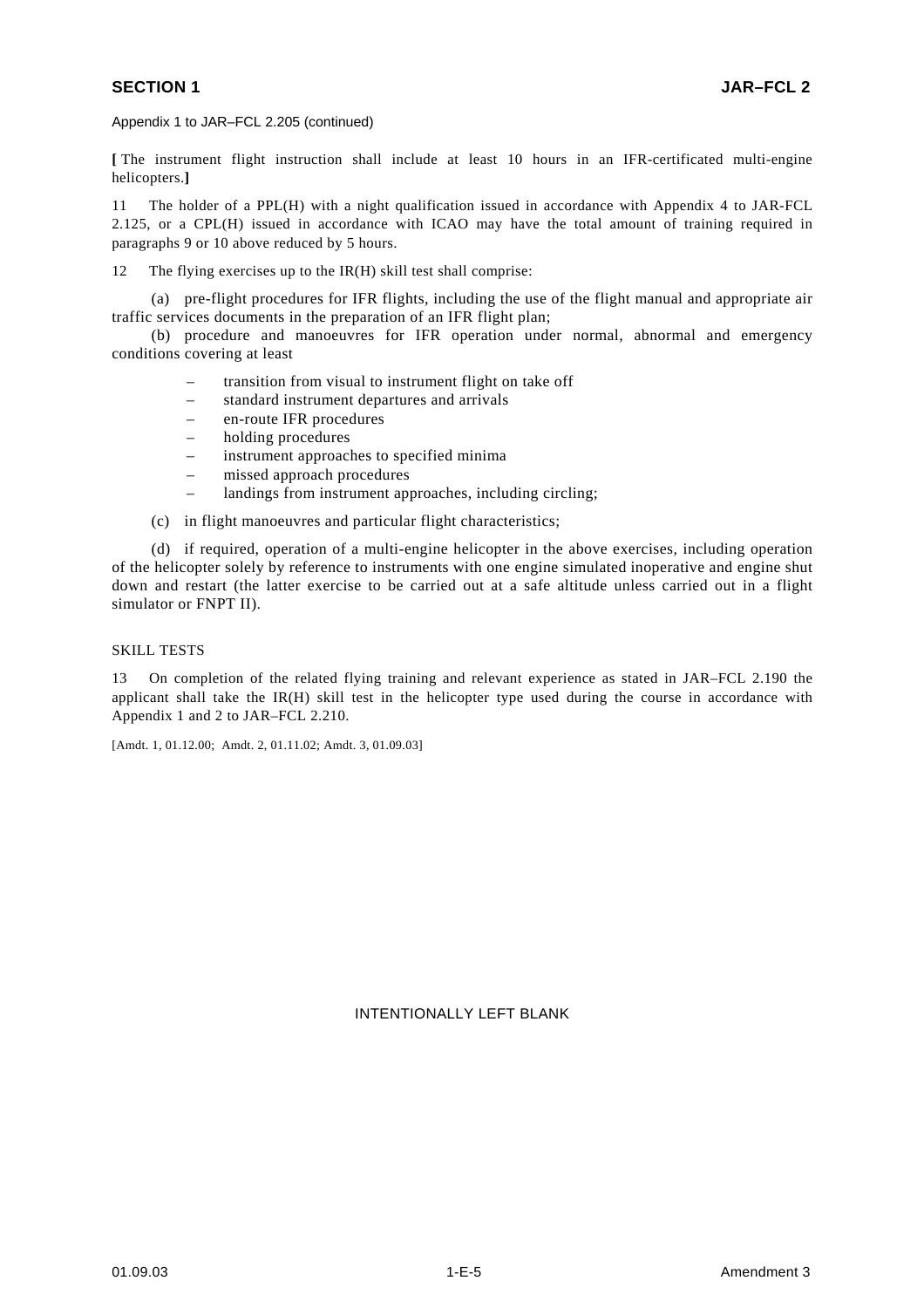**Appendix 1 to JAR–FCL 2.210 IR(H) – Skill test and proficiency check**  (See JAR–FCL 2.185 and 2.210) (See IEM FCL 2.210)

1 An applicant for a skill test for the IR(H) shall have received instruction on the same type of helicopter to be used for the skill test. The helicopter used for the skill test shall meet the requirements for training helicopters set out in Appendix 1 to JAR–FCL 2.055.

2 The administrative arrangements for confirming the applicant's suitability to take the test, including disclosure of the applicant's training record to the examiner, will be determined by the Authority which approved the applicant's training.

3 An applicant shall pass all sections of the skill test. Failure in more than one section will require the applicant to take the entire test again. An applicant failing only one section shall take the failed section again. Failure in any section of the re-test, including those sections that have been passed on a previous attempt, will require the applicant to take the entire test again. All sections of the skill test shall be completed within six months.

4 Further training may be required following any failed skill test. Failure to achieve a pass in all sections of the test in two attempts shall require further training as determined by the Authority. There is no limit to the number of skill tests that may be attempted.

### CONDUCT OF THE TEST

5 The test is intended to simulate a practical flight. The route to be flown shall be chosen by the examiner An essential element is the ability of the applicant to plan and conduct the flight from routine briefing material. The applicant shall undertake the flight planning and shall ensure that all equipment and documentation for the execution of the flight are on board. The duration of the flight shall be at least one hour.

6 The Authority will provide the examiner with safety advice to be observed in the conduct of the test.

7 Should the applicant choose to terminate a skill test for reasons considered inadequate by the examiner, the applicant shall retake the entire skill test. If the test is terminated for reasons considered adequate by the examiner, only those sections not completed shall be tested in a further flight.

8 At the discretion of the examiner, any manoeuvre or procedure of the test may be repeated once by the applicant. The examiner may stop the test at any stage if it is considered that the applicant's demonstration of flying skill requires a complete re-test.

9 An applicant shall fly the helicopter from a position where the pilot-in-command functions can be performed and carry out the test/check as if there is no other crew member. The examiner shall take no part in the operation of the helicopter, except when intervention is necessary in the interests of safety or to avoid unacceptable delay to other traffic. Whenever the examiner or another pilot functions as a co-pilot during the test/check, the privileges of the instrument rating will be restricted to multi-pilot operations. This restriction may be removed by the applicant carrying out another initial instrument rating skill test acting as if there was no other crew member on a single-pilot helicopter. Responsibility for the flight shall be allocated in accordance with national regulations.

10 Decision heights/altitude, minimum descent heights/altitudes and missed approach point shall be determined by the applicant and agreed by the examiner.

11 An applicant shall indicate to the examiner the checks and duties carried out, including the identification of radio facilities. Checks shall be completed in accordance with the authorised check list for the helicopter on which the test is being taken. During pre-flight preparation for the test the applicant is required to determine power settings and speeds. Performance data for take-off, approach and landing shall be calculated by the applicant in compliance with the operations manual or flight manual for the helicopter used. Decision heights/altitudes, minimum descent heights/altitudes and missed approach point shall be determined by the applicant. During the proficiency check for revalidation or renewal of the IR(H) according to JAR-FCL 2.185(a) the licence holder has to demonstrate the same as above to the examiner involved.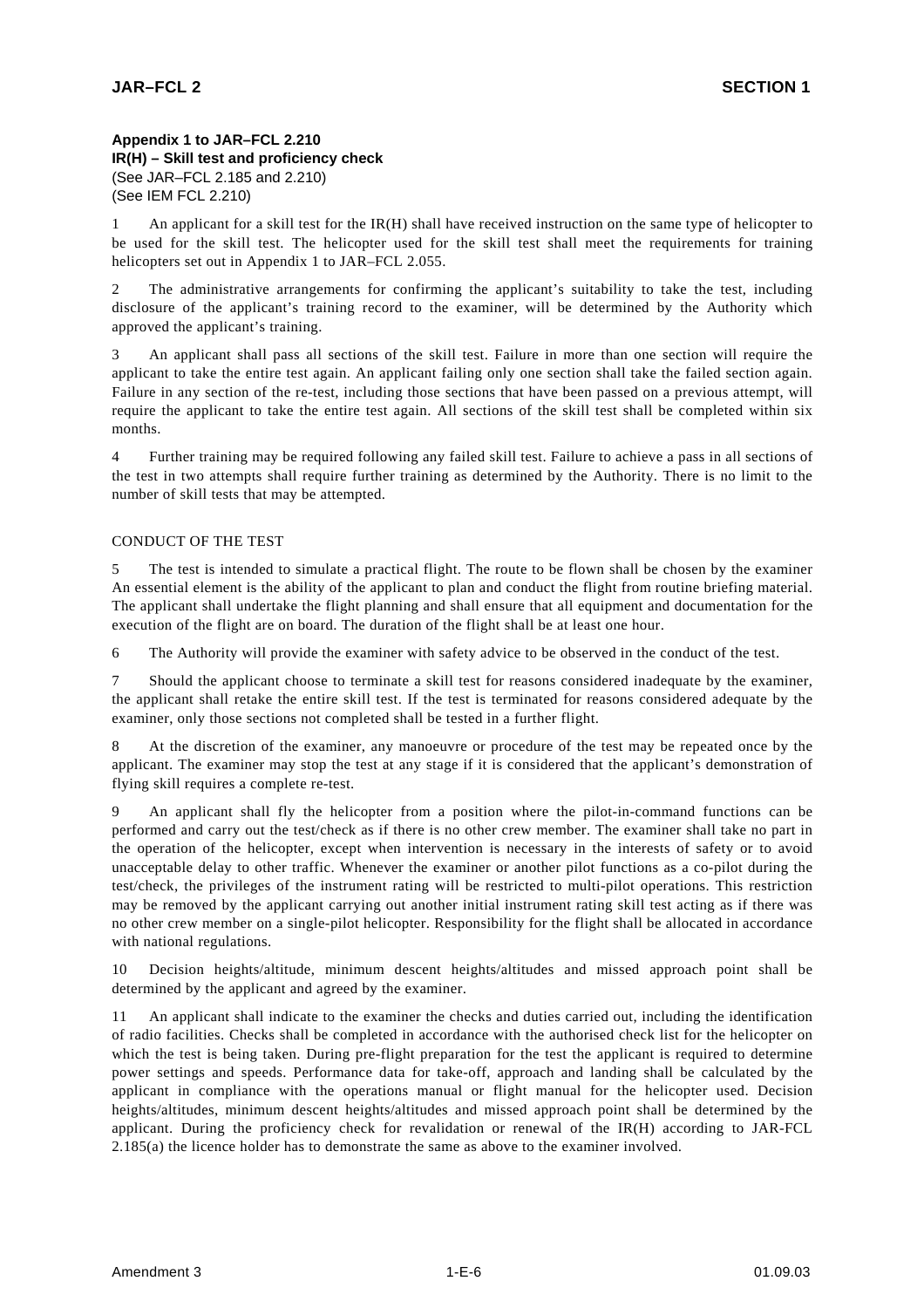# Appendix 1 to JAR-FCL 2.210 (continued)

### FLIGHT TEST TOLERANCES

- 12 The applicant shall demonstrate the ability to:
	- operate the helicopter within its limitations;
	- complete all manoeuvres with smoothness and accuracy;
	- exercise good judgement and airmanship;
	- apply aeronautical knowledge; and
	- maintain control of the helicopter at all times in such a manner that the successful outcome of a procedure or manoeuvre is never seriously in doubt.

13 The following limits are for general guidance. The examiner shall make allowance for turbulent conditions and the handling qualities and performance of the helicopter used.

| Height   |                                         |                                               |
|----------|-----------------------------------------|-----------------------------------------------|
|          | Generally                               | $\pm 100$ feet                                |
|          | Starting a go-around at decision height | $+50$ feet/ $-0$ feet                         |
|          | Minimum descent height/MAP/altitude     | $+50$ feet/ $-0$ feet                         |
| Tracking |                                         |                                               |
|          | on radio aids                           | $\pm 5^{\circ}$                               |
|          | Precision approach                      | half scale deflection, azimuth and glide path |
| Heading  |                                         |                                               |
|          | all engines operating                   | $+5^{\circ}$                                  |
|          | with simulated engine failure           | $\pm 10^{\circ}$                              |
| Speed    |                                         |                                               |
|          | all engines operating                   | $\pm$ 5 knots                                 |
|          | with simulated engine failure           | $+10$ knots/-5 knots                          |

#### CONTENT OF THE TEST

14 The skill test contents and sections set out in Appendix 2 to JAR–FCL 2.210 shall be used for the skill test. The format and application form for the skill test may be determined by the Authority (see IEM FCL 2.210).

[Amdt. 1, 01.12.00]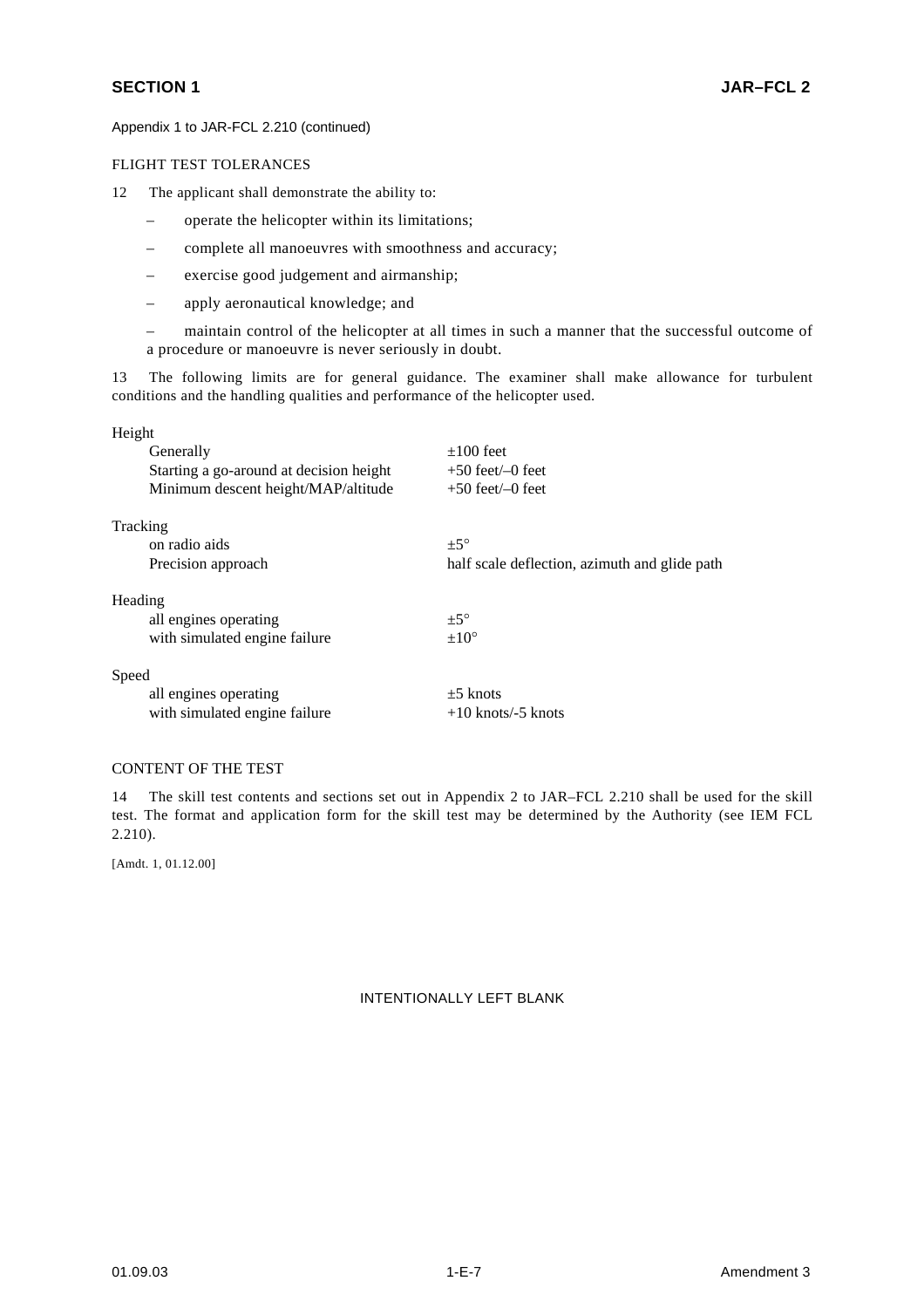## **Appendix 2 to JAR–FCL 2.210 Contents of the skill test/proficiency check for the issue and revalidation of an IR(H)**  (See JAR–FCL 2.185 and 2.210) (See IEM FCL 2.210)

| <b>SECTION 1</b><br><b>DEPARTURE</b>        |                                                                                                    |  |  |
|---------------------------------------------|----------------------------------------------------------------------------------------------------|--|--|
| a                                           | Use of flight manual (or equivalent) especially aircraft performance calculation; mass and balance |  |  |
| b                                           | Use of Air Traffic Services document, weather document                                             |  |  |
| C                                           | Preparation of ATC flight plan, IFR flight plan/log                                                |  |  |
| d                                           | Pre-flight inspection                                                                              |  |  |
| e                                           | Weather minima                                                                                     |  |  |
| $\mathbf{f}$                                | Taxying/Air taxy in compliance with ATC or instructions of instructor                              |  |  |
| g                                           | Pre-take off briefing, procedures and checks                                                       |  |  |
| h.                                          | Transition to instrument flight                                                                    |  |  |
| j.                                          | Instrument departure procedures                                                                    |  |  |
| <b>SECTION 2</b><br><b>GENERAL HANDLING</b> |                                                                                                    |  |  |
| a                                           | Control of the helicopter by reference solely to instruments, including:                           |  |  |
| b                                           | Climbing and descending turns with sustained rate one turn                                         |  |  |
| c                                           | Recoveries from unusual attitudes, including sustained 30° bank turns and steep descending turns   |  |  |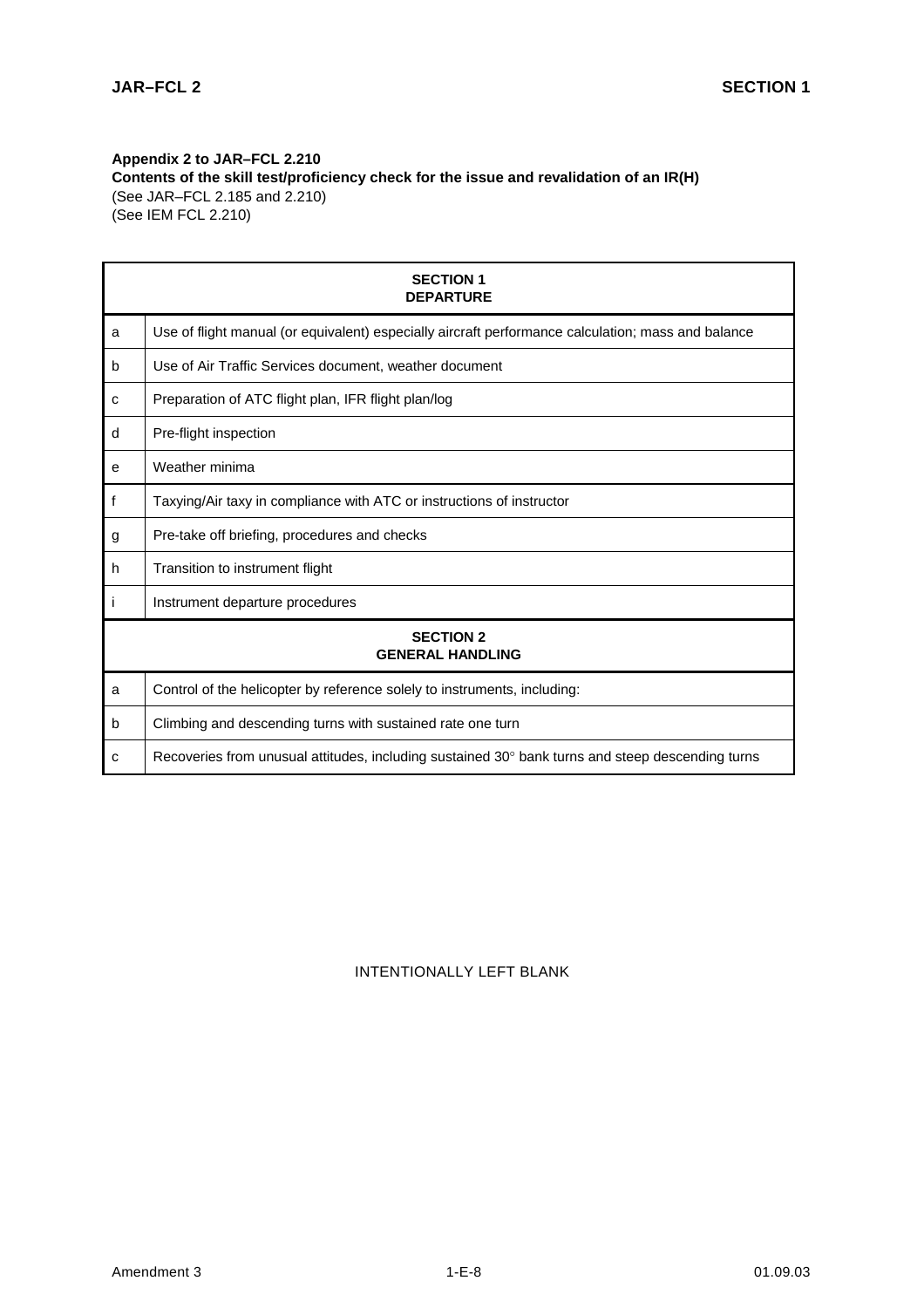Appendix 2 to JAR–FCL 2.210 (continued)

| <b>SECTION 3</b><br><b>EN-ROUTE IFR PROCEDURES</b> |                                                                           |  |  |  |
|----------------------------------------------------|---------------------------------------------------------------------------|--|--|--|
| a                                                  | Tracking, including interception, e.g. NDB, VOR, RNAV                     |  |  |  |
| b                                                  | Use of radio aids                                                         |  |  |  |
| c                                                  | Level flight, control of heading, altitude and airspeed, power setting    |  |  |  |
| d                                                  | Altimeter settings                                                        |  |  |  |
| е                                                  | Timing and revision of ETAs                                               |  |  |  |
| f                                                  | Monitoring of flight progress, flight log, fuel usage, systems management |  |  |  |
| g                                                  | Ice protection procedures, simulated if necessary and applicable          |  |  |  |
| h                                                  | ATC liaison and compliance, R/T procedures                                |  |  |  |
|                                                    | <b>SECTION 4</b><br><b>PRECISION APPROACH</b>                             |  |  |  |
| a                                                  | Setting and checking of navigational aids, identification of facilities   |  |  |  |
| b                                                  | Arrival procedures, altimeter checks                                      |  |  |  |
| C                                                  | Approach and landing briefing, including descent/approach/landing checks  |  |  |  |
| $d^*$                                              | Holding procedure                                                         |  |  |  |
| е                                                  | Compliance with published approach procedure                              |  |  |  |
| f                                                  | Approach timing                                                           |  |  |  |
| g                                                  | Altitude, speed, heading control, (stabilised approach)                   |  |  |  |
| $h^*$                                              | Go-around action                                                          |  |  |  |
| $i^*$                                              | Missed approach procedure / landing                                       |  |  |  |
| J                                                  | ATC liaison - compliance, R/T procedures                                  |  |  |  |
|                                                    | * to be performed in Section 4 or Section 5                               |  |  |  |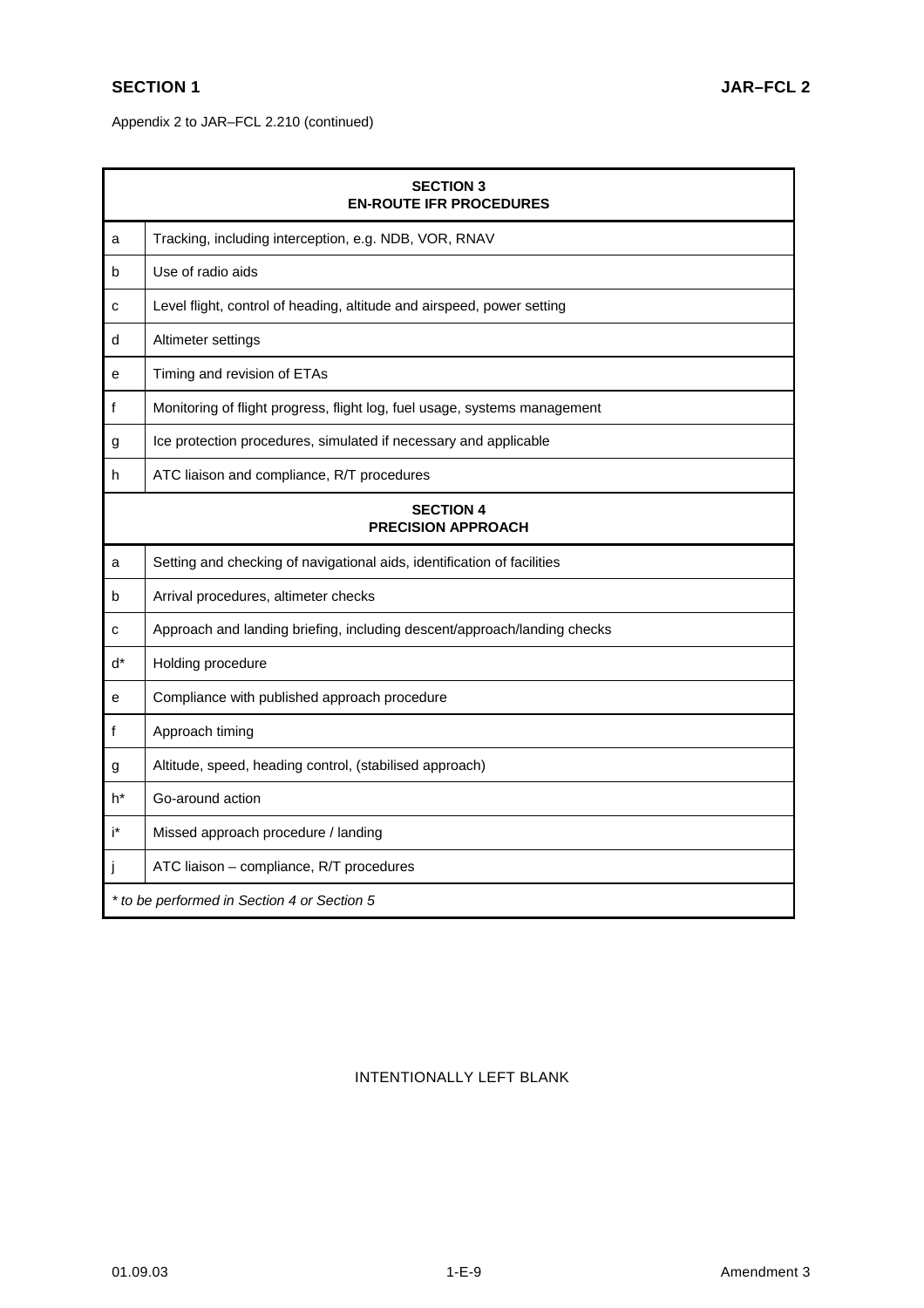# **JAR–FCL 2** SECTION 1

Appendix 2 to JAR–FCL 2.210 (continued)

| <b>SECTION 5</b><br><b>NON-PRECISION APPROACH</b>            |                                                                                                                                                                                                                                                                               |  |  |  |
|--------------------------------------------------------------|-------------------------------------------------------------------------------------------------------------------------------------------------------------------------------------------------------------------------------------------------------------------------------|--|--|--|
| a                                                            | Setting and checking of navigational aids, identification of facilities                                                                                                                                                                                                       |  |  |  |
| b                                                            | Arrival procedures, altimeter checks                                                                                                                                                                                                                                          |  |  |  |
| C                                                            | Approach and landing briefing, including descent/approach/landing checks                                                                                                                                                                                                      |  |  |  |
| ď*                                                           | Holding procedure                                                                                                                                                                                                                                                             |  |  |  |
| e                                                            | Compliance with published approach procedure                                                                                                                                                                                                                                  |  |  |  |
| f                                                            | Approach timing                                                                                                                                                                                                                                                               |  |  |  |
| g                                                            | Altitude, speed, heading control, (stabilised aproach)                                                                                                                                                                                                                        |  |  |  |
| h*                                                           | Go around action                                                                                                                                                                                                                                                              |  |  |  |
| i*                                                           | Missed approach procedure*/landing                                                                                                                                                                                                                                            |  |  |  |
| J                                                            | ATC liaison - compliance, R/T procedures                                                                                                                                                                                                                                      |  |  |  |
|                                                              | * to be performed in Section 4 or Section 5                                                                                                                                                                                                                                   |  |  |  |
| <b>SECTION 6</b><br><b>ABNORMAL AND EMERGENCY PROCEDURES</b> |                                                                                                                                                                                                                                                                               |  |  |  |
|                                                              | This section may be combined with sections 1 through 5. The test shall have regard to control of the<br>helicopter, identification of the failed engine, immediate actions (touch drills), follow up actions and checks,<br>and flying accuracy, in the following situations: |  |  |  |
| a                                                            | Engine failure after take-off and on/during approach* (at a safe altitude unless carried out in a flight<br>simulator or FNPT II)                                                                                                                                             |  |  |  |
|                                                              | *Multi-engine helicopter only                                                                                                                                                                                                                                                 |  |  |  |
| b                                                            | Failure of stability augmentation devices/hydraulic system (if applicable)                                                                                                                                                                                                    |  |  |  |
| C                                                            | Limited panel                                                                                                                                                                                                                                                                 |  |  |  |
| d                                                            | Autorotation and recovery to a pre-set altitude                                                                                                                                                                                                                               |  |  |  |
| e                                                            | Precision approach manually without flight director*                                                                                                                                                                                                                          |  |  |  |
|                                                              | Precision approach manually with flight director*                                                                                                                                                                                                                             |  |  |  |
|                                                              | *Only one item to be tested                                                                                                                                                                                                                                                   |  |  |  |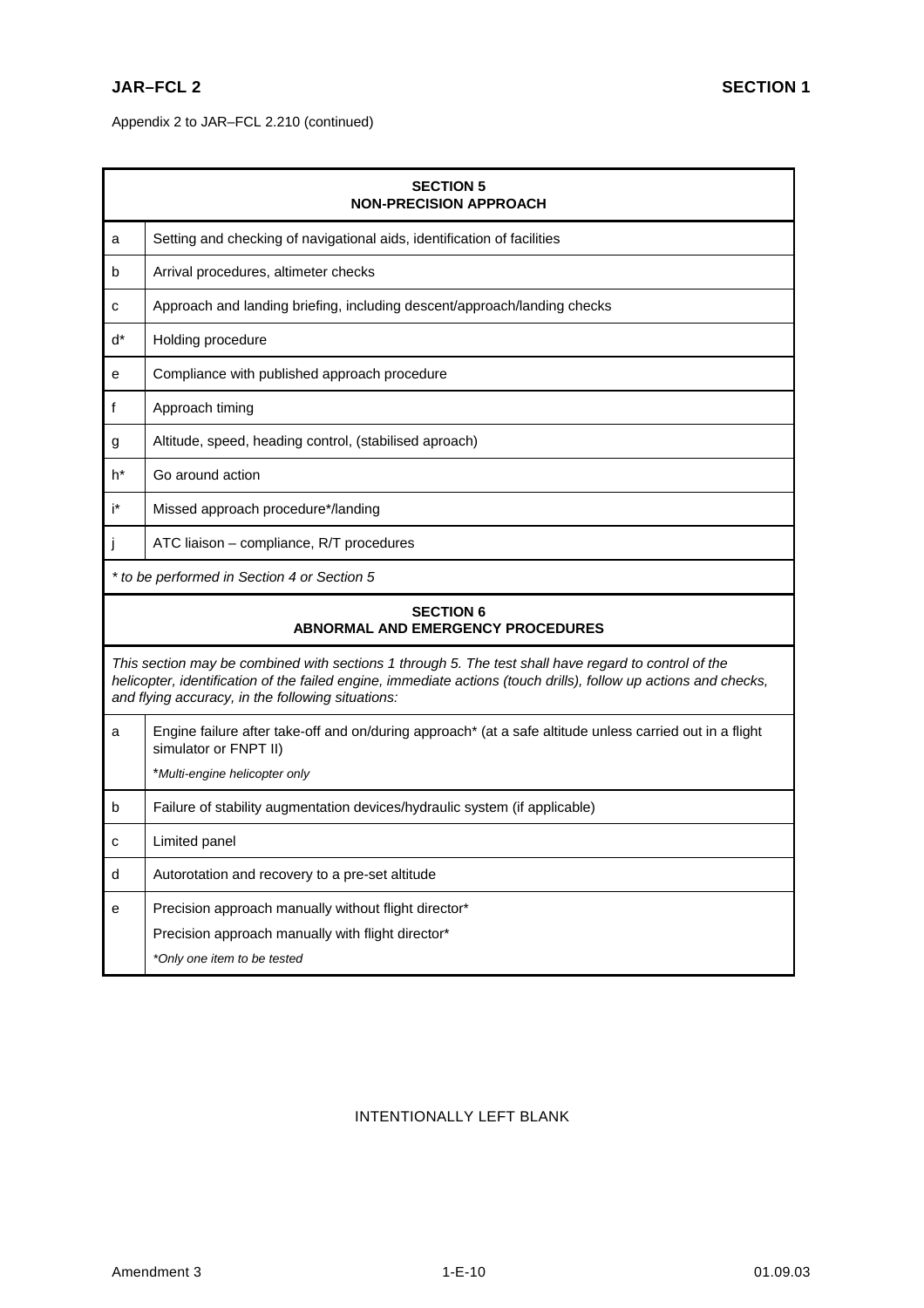### **SUBPART F – TYPE RATINGS (Helicopter)**

#### **JAR–FCL 2.215 Intentionally blank**

#### **JAR–FCL 2.220 Type ratings (H)**  (See Appendix 1 to JAR-FCL 2.220)

(a) *Criteria.* For the establishment of type ratings for helicopters, all of the following shall be considered:

(1) airworthiness type certificate;

(2) handling characteristics;

(3) certificated minimum flight crew complements;

(4) level of technology.

(b) *Divisions.* Type ratings for helicopters shall be established for each type of helicopter.

(c) *Listing.* Type ratings for helicopters will be issued according to the list of types. In order to change to another variant of the helicopter within the same type rating, differences or familiarisation training is required. (See Appendix 1 to JAR-FCL 2.220).

(d) The issue and the revalidation/renewal of autogyro/gyroplane type ratings are at the discretion of the Authority.

[Amdt. 1, 01.12.00]

### **JAR–FCL 2.225 Circumstances in which type ratings are required**

The holder of a pilot licence shall not act in any capacity as a pilot of a helicopter except as a pilot undergoing skill testing or receiving flight instruction unless the holder has a valid and appropriate type rating. When a type rating is issued limiting the privileges to acting as co-pilot only, or to any other conditions agreed within JAA, such limitations shall be endorsed on the rating.

#### **JAR–FCL 2.230 Special authorisation of type rating**

For the special purpose non-revenue flights e.g. aircraft flight testing, special authorisation may be provided in writing to the licence holder by the Authority in place of issuing the type rating in accordance with JAR–FCL 2.225. This authorisation shall be limited in validity to completing a specific task.

#### **JAR–FCL 2.235 Type ratings – Privileges, number and variants**  (See Appendix 1 to JAR-FCL 2.220)

(a) *Privileges.* Subject to JAR-FCL 2.220(c) above, the privileges of the holder of a type rating are to act as a pilot on the type of aircraft specified in the rating.

(b) *Number of type ratings held.* There is no JAR–FCL limit to the number of ratings that may be held at one time. JAR–OPS, however, may restrict the number of ratings that can be exercised at any one time.

(c) *Variants.* If the variant has not been flown within a period of 2 years following the differences training, further differences training or a proficiency check in that variant will be required**.**.

(1) Differences training requires additional knowledge and training on an appropriate training device or helicopter. The differences training shall be entered in the pilot's logbook or equivalent document and signed by a TRI/SFI(H) or FI(H) as appropriate.

(2) Familiarisation training requires the acquisition of additional knowledge.

This differences training shall be entered in the pilot's logbook or equivalent document and signed by a TRI/SFI(H) or FI(H) as appropriate.

[Amdt. 1, 01.12.00]

### **JAR–FCL 2.240 Type ratings – Requirements**  (See Appendices 1 to 3 to JAR–FCL 2.240)

(a) *General*

(1) An applicant for a type rating for a multi-pilot type of helicopter shall comply with the requirements for type ratings set out in JAR– FCL 2.250, 2.261 and 2.262; and

(2) An applicant for a type rating for a single-pilot type of helicopter shall comply with the requirements set out in JAR–FCL 2.255, 2.261 and 2.262.

(3) The type rating course, including theoretical knowledge, shall be completed within the 6 months preceding the skill test.

(4) The holder of an IR(H) valid for a single-engine helicopter type wishing to extend the IR(H) to a multi-engine helicopter type shall satisfactorily complete a course comprising at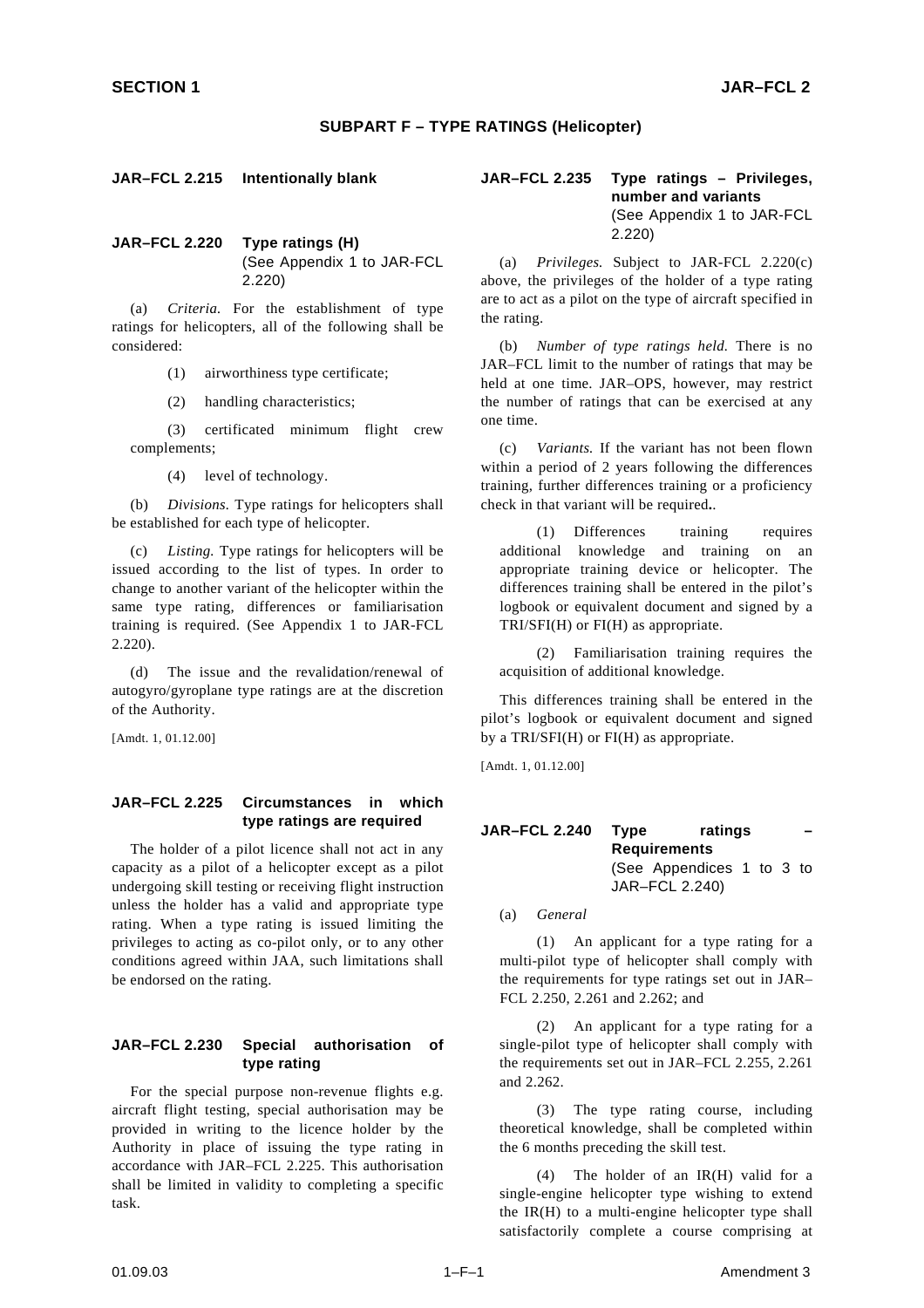#### JAR-FCL 2.240(a)(4) (continued) JAR-FCL 2.245 (continued)

least 5 hours dual instrument instruction time in that type.

(5) At the discretion of the Authority, a helicopter type rating may be issued to an applicant who meets the requirements for that rating of a non-JAA Member State, provided JAR-FCL 2.250 or 2.255 as applicable, are met. Such a rating will be restricted to helicopters registered in that non-JAA Member State, or operated by an operator of that non-JAA Member State. The restriction may be removed when the holder has completed at least 500 hours of flight as a pilot on the type and complied with the revalidation requirements of JAR-FCL 2.245.

(6) A type rating contained in a licence issued by a non-JAA State may be transferred to a JAR-FCL licence, subject to the appropriate proficiency check, provided the applicant is in current flying practice and has not less than 500 hours flying experience as a pilot on that type, provided JAR-FCL 2.250 or 2.255 as applicable, are met.

(7) A valid type rating contained in a licence issued by a JAA Member State may be transferred to a JAR-FCL licence provided it is currently valid and the last revalidation/renewal of the rating was performed in accordance with the requirements of JAR-FCL 2.250 or 2.255, as applicable.

(b) *Skill test*

(1) The skill test contents and sections for a rating for multi-engine multi-pilot helicopters are set out in Appendices 1 and 2 to JAR–FCL 2.240; and

(2) the skill test contents and sections for a rating for multi-engine single-pilot helicopters and for single-engine helicopters are set out in Appendices 1 and 3 to JAR–FCL 2.240.

Each applicable item in the appropriate skill test shall be satisfactorily completed within the six months immediately preceding the date of receipt of the application for the rating.

[Amdt. 1, 01.12.00; Amdt.2, 01.11.02]

#### **JAR–FCL 2.245 Type ratings – Validity, revalidation and renewal**  (See Appendices 1 and 3 to JAR–FCL 2.240)

(a) *Type ratings, helicopter – Validity.* Type ratings for helicopters are valid for one year from the date of issue, or the date of expiry if revalidated within the validity period.

(b) *Type ratings, helicopter – Revalidation.* For revalidation of type ratings, helicopter, the applicant shall complete:

(1) a proficiency check in accordance with Appendix 1 to JAR–FCL 2.240 in the relevant type of helicopter within the three months immediately preceding the expiry date of the rating; and

(2) at least 2 hours as a pilot of the relevant helicopter type within the validity period of the rating.

(3) for single-engine piston helicopters, as listed in Appendix 1 to JAR-FCL 2.245(b)(3), at least the proficiency check in accordance with JAR-FCL 2.245 (b)(1) on one of the applicable types held provided that the applicant has fulfilled at least 2 hours pilot-in-command flight time on the other type(s) during the validity period to which that revalidation proficiency check shall carry across.

(4) The revalidation of an IR(H), if held should be combined with the type rating revalidation requirements in (1) above, in accordance with JAR-FCL 2.185.

(c) An applicant who fails to achieve a pass in all sections of a proficiency check before the expiry date of a type rating shall not exercise the privileges of that rating, or ratings according to Appendix 1 to JAR-FCL 2.245 (b)(3), until a new proficiency check has successfully been completed.

(d) Extension of the validity period or revalidation of ratings in special circumstances:

(1) When the privileges of a helicopter type or instrument rating are being exercised solely on a helicopter registered in a non-JAA Member State, the Authority may at its discretion extend the validity period of the rating, or revalidate the rating provided the requirements of that non-JAA Member State are fulfilled.

(2) When the privileges of a helicopter type or instrument rating are being exercised in a JAA registered helicopter being operated by an operator of a non-JAA Member State under the provisions of Article 83bis of the International Convention on Civil Aviation, Chicago, the Authority may at its discretion extend the validity period of the rating, or revalidate the rating provided the requirements of that non-JAA Member State are fulfilled.

(3) Any rating revalidated or of which the validity period has been extended under the provisions of (1) or (2) above shall be revalidated in accordance with JAR-FCL 2.245(b) and, if applicable, JAR-FCL 2.185 before the privileges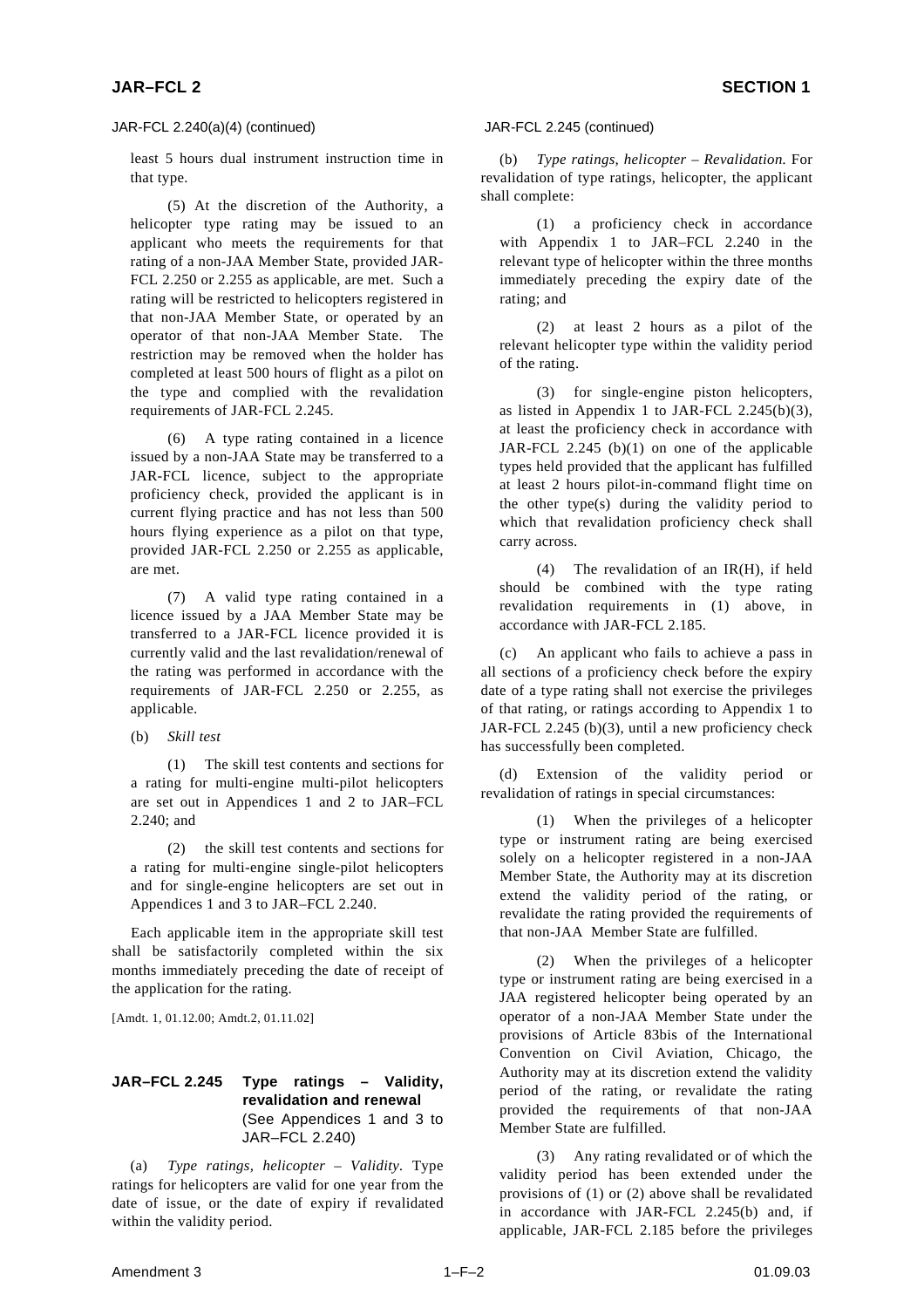are exercised on helicopters registered in and operated by an operator of a JAA Member State.

(4) A rating issued or used in a non-JAA Member State may remain in a JAR-FCL licence at the discretion of the Authority provided the requirements of that non - JAA Member State are fulfilled and the rating is restricted to helicopters registered in or operated by an operator of that non- JAA Member State.

(e) *Expired ratings.* If a type rating has expired, the applicant shall meet any refresher training requirements as determined by the Authority and complete a proficiency check in accordance with Appendix 1 to JAR-FCL 2.240 in the relevant type of helicopter. The rating will be valid from the date of completion of the renewal requirements.

[Amdt. 1, 01.12.00, Amdt. 2, 01.11.02]

### **JAR–FCL 2.250 Type rating, multi-pilot – Conditions**  (See AMC FCL 2.261(d)) (See Appendix 1 to JAR-FCL 2.261(d))

(a) *Pre-requisite conditions for training*: An applicant for the issue of a first type rating for a multi-pilot helicopter type shall:

(1) have at least **[**70**]** hours as pilot-incommand of helicopters **[**except that an applicant for a multi-pilot type rating graduating from a CPL(H) integrated course who has less than 70 hours as pilot-in-command of helicopters shall have the type rating issued limiting the privileges<br>to co-pilot privileges only. To remove this to co-pilot privileges only. limitation, an applicant shall:**]** 

> **[**(i) have completed 70 hours as pilot-in-command or PICUS of helicopters; and

> (ii) have passed the multi-pilot skill test on the applicable helicopter type as pilot-in-command in accordance with JAR-FCL 2.262(b).**]**

;and

(2) hold a certificate of satisfactory completion of MCC. If the MCC course is to be added to the type rating course (see JAR–FCL 2.261 and 2.262 and AMC FCL 2.261(d) and Appendix 1 to JAR-FCL  $2.261(d)$ , this requirement is not applicable; and

(3) **[**(i) for a VFR type rating have completed the course and passed the examination in accordance with JAR-FCL 2.160(a) and (b); or

JAR-FCL 2.245(d)(3) (continued) JAR-FCL 2.250(a)(3) (continued)

(ii) for a type-rating including  $IR(H)$  privileges hold a CPL $(H)$  and  $IR(H)$ or meet the requirements of JAR-FCL 2.285 and hold an IR(H).**]**

(b) The level of knowledge assumed to be held by holders of the PPL(H) or CPL(H) and type ratings for multi-pilot helicopters issued under requirements other than JAR–FCL will not be a substitute for showing compliance with the requirements of (3) above.

[Amdt. 2, 01.11.02; Amdt. 3, 01.09.03]

### **JAR–FCL 2.255 Type rating, single-pilot – Conditions**

**[***Pre-requisite conditions for training*: An applicant for the issue of a first type rating for a multi-engine helicopter shall:

(a) hold a certificate of satisfactory completion of a pre-entry approved course in accordance with Appendix 1 to JAR-FCL 2.255 to be conducted by a FTO or a TRTO or have passed at least the CPL(H) theoretical knowledge examinations in accordance with JAR-FCL 2.470; and

(b) have completed at least 70 hours as pilot-incommand of helicopters.

(c) The possession of a certificate of satisfactory completion of the pre-entry approved courses in accordance with Appendix 1 to JAR-FCL 2.255 shall not be a substitute for showing compliance with JAR-FCL 2.160(b) for the grant of a CPL(H).**]** 

[Amdt. 3, 01.09.03]

# **JAR–FCL 2.260 Intentionally blank**

**JAR–FCL 2.261 Type ratings – Knowledge and flight instruction**  (See Appendix 1 to JAR–FCL 2.261(a) and AMC FCL 2.261 (a)) (See Appendix 1, 2 and 3 to JAR–FCL 2.240) (See Appendix 2 to JAR–FCL 2.055) (See AMC FCL 2.261(c)(2)) (See AMC FCL 2.261(d) (See Appendix 1b to JAR-FCL 2.261(d))

(a) *Theoretical knowledge instruction and checking requirements.* An applicant for a type rating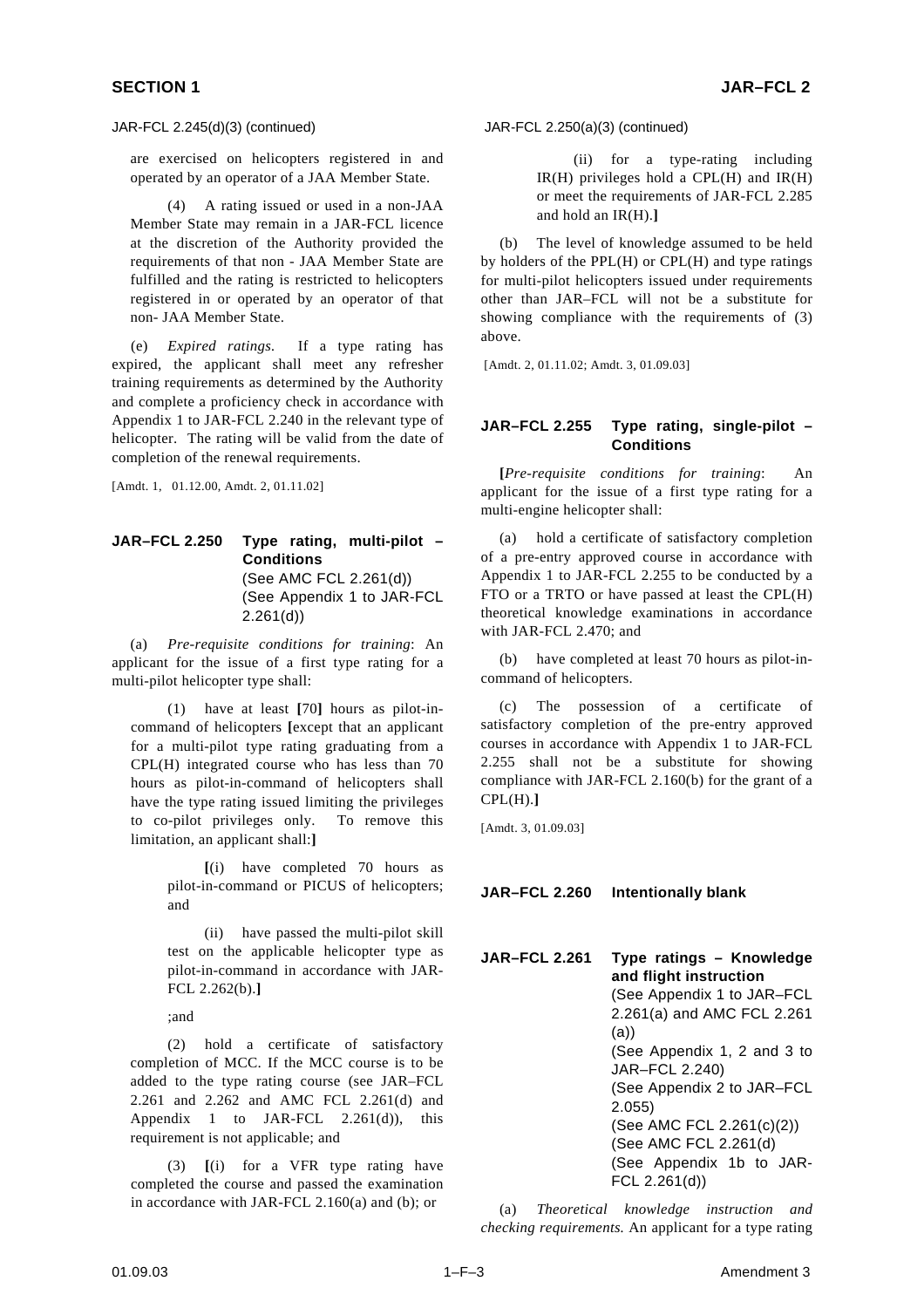#### JAR-FCL 2.261(a) (continued) JAR-FCL 2.261(d)(2) (continued)

for single- or multi-engine helicopters shall have completed the required theoretical knowledge instruction (see Appendix 1 to JAR–FCL 2.261(a) and AMC FCL  $2.261(a)$  and demonstrated the level of knowledge required for the safe operation of the applicable helicopter type.

#### (b) *Flight instruction*

(1) An applicant for a type rating for single-engine and multi-engine single-pilot helicopters shall have completed a course of flight instruction related to the type rating skill test (see Appendix 3 to JAR–FCL 2.240).

(2) An applicant for a type rating for multi-pilot helicopters shall have completed a course of flight instruction related to the type rating skill test (see Appendix 2 to JAR–FCL 2.240).

(c) *Conduct of training courses*

(1) Training courses for the above purpose shall be conducted by a FTO or a TRTO. Training courses may also be conducted by a facility or a sub-contracted facility provided by an operator or a manufacturer or, in special circumstances, by a individually authorised instructor.

(2) Such courses shall be approved by the Authority (see AMC FCL  $2.261(c)(2)$ ) and such facilities shall meet the relevant requirements of Appendix 2 to JAR–FCL 2.055, as determined by the Authority.

(d) *Multi-crew co-operation training* (see also JAR–FCL 2.250(a)(2))

(1) The course is intended to provide MCC training in two circumstances:

> (i) for students attending an ATP integrated course in accordance with the aim of that course (see Appendix 1 to JAR–FCL  $2.160 \& 2.165(a)(1)$

> (ii) for  $PPL(H)$  and  $CPL(H)$  holders who have not graduated from an ATP integrated course but who wish to obtain an initial type rating on multi-pilot helicopters (see JAR–FCL 2.250(a)(2)).

The MCC course shall comprise at least 25 hours of theoretical knowledge instruction and exercises and 20 hours of MCC training. Students attending an ATP integrated course may have the practical training reduced by 5 hours. Wherever possible, the MCC training should be combined with the initial type rating course on multi-pilot helicopters.

(2) The MCC training shall be accomplished within six months under the supervision of either the Head of Training of an

approved flying training organisation or an approved type rating training organisation or on an approved training course conducted by an operator. A course conducted by an operator shall meet the relevant requirements of Appendix 2 to JAR–FCL 2.055, as determined by the Authority. For further details on MCC training see Appendix 1 to JAR-FCL 2.261(d) and AMC FCL 2.261(d). A FNPT II or a flight simulator shall be used. Whenever possible, the MCC training should be combined with the initial type rating training for a multi-pilot helicopter, in which case the practical MCC training may be reduced to not less than 10 hours if the same flight simulator is used for both MCC and type rating training.

[Amdt. 1, 01.12.00; Amdt. 2, 01.11.02]

### **JAR–FCL 2.262 Type ratings – Skill**  (See Appendices 1, 2 and 3 to JAR–FCL 2.240)

(a) *Single-pilot skill test.* An applicant for a type rating for a single-pilot helicopter shall have demonstrated the skill required for the safe operation of the applicable type of helicopter, as set out in Appendices 1 and 3 to JAR–FCL 2.240.

(b) *Multi-pilot skill test.* An applicant for a type rating for a multi-pilot helicopter shall have demonstrated the skill required for the safe operation of the applicable type of helicopter in a multi-crew environment as a pilot-in-command or a co-pilot as applicable, as set out in Appendices 1 and 2 to JAR– FCL 2.240.

(c) *Multi-crew co-operation.* On completion of the MCC training the applicant shall either demonstrate the ability to perform the duties of a pilot on multi-pilot helicopter by passing the type rating skill test on multi-pilot helicopters as set out in Appendices 1 and 2 to JAR–FCL 2.240, or shall be given a certificate of completion of MCC as shown in Appendix 1 to AMC FCL 2.261(d).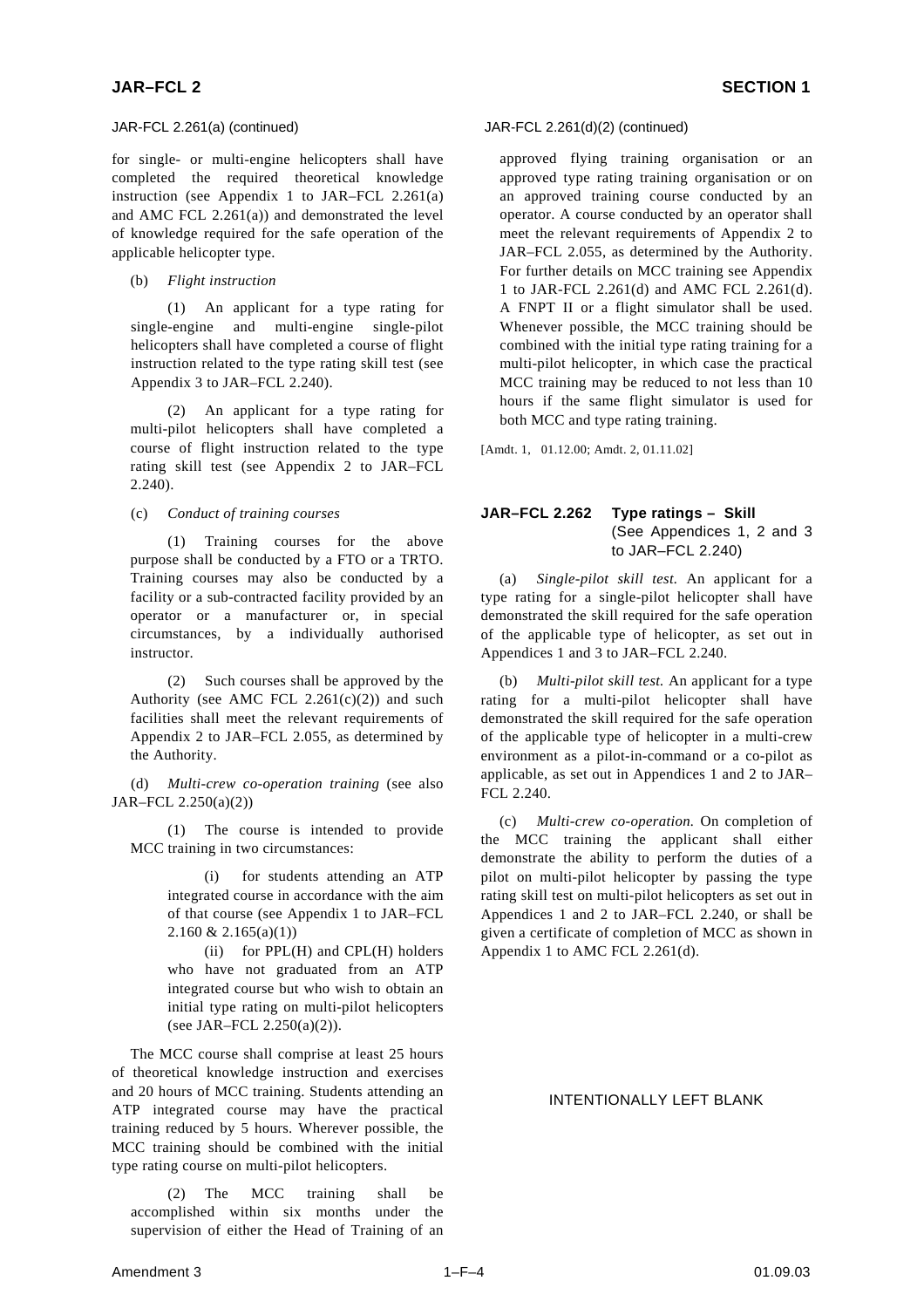#### **Appendix 1 to JAR-FCL 2.220 List of type of helicopter**  (See JAR-FCL 2.220(c))

This Appendix includes helicopters type certificated in JAA member States and does not include:

(i) helicopters not type certificated in accordance with FAR/JAR 27, FAR/JAR 29 or BCAR;

(ii) helicopters type certificated in a JAA member State under special registration such as military, ex-military, experimental or vintage helicopters;

Helicopters not listed may be entered into a JAR-FCL licence, but the rating privileges are restricted to helicopters on the register of the State of rating issue.

Explanation of table (refer to JAR-FCL 2.235(c)):

(a) If a dividing line exists in column 2, this indicates a variant,

(b) the symbol (D) between variants of types of helicopter used in column 3 indicates that differences training is required;

(c) although the licence endorsement (column 4) contains all helicopters listed in column 2, the required familiarisation or differences training has still to be completed;

(d) The specific variant on which the skill test for the type rating has been completed will be recorded according to JAR-FCL 2.080.

| 1<br><b>Manufacturer</b> | $\overline{2}$<br>Helicopter                                                                                                                                              | 3   | 4<br><b>Licence endorsement</b> |  |  |
|--------------------------|---------------------------------------------------------------------------------------------------------------------------------------------------------------------------|-----|---------------------------------|--|--|
| Agusta                   |                                                                                                                                                                           |     |                                 |  |  |
| - SE Turbine -           | A 119 KOALA                                                                                                                                                               |     | A119                            |  |  |
| - ME Turbine -           | A 109 A<br>A 109 A II<br>A 109 C<br>A 109 K                                                                                                                               | (D) | A109/109K/109E                  |  |  |
|                          | A 109 E                                                                                                                                                                   |     |                                 |  |  |
| <b>Agusta-Bell</b>       |                                                                                                                                                                           |     |                                 |  |  |
| - SE Piston -            | Agusta Bell 47G-2<br>Agusta Bell 47G-2A-1<br>Agusta Bell 47G-3B-1<br>Agusta Bell 47G-4<br>Agusta Bell 47G-4A<br>Agusta Bell 47J<br>Agusta Bell 47J-2<br>Agusta Bell 47J-3 |     | Bell47                          |  |  |
| - SE Turbine -           | Agusta Bell 206 A<br>Agusta Bell 206 B<br>Agusta Bell 206 L                                                                                                               | (D) | Bell206/206L                    |  |  |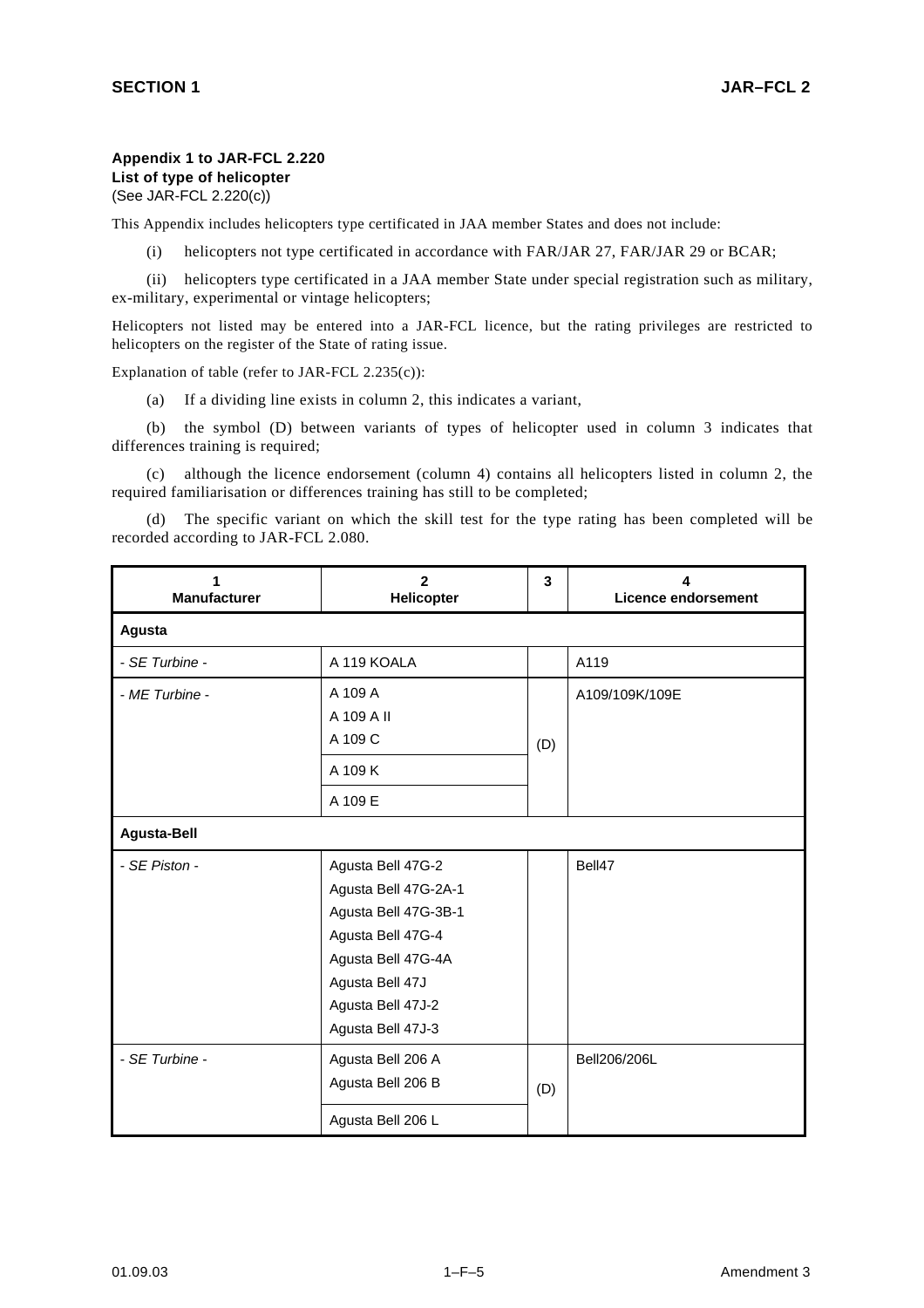Appendix 1 to JAR–FCL 2.220 (continued)

| 1<br><b>Manufacturer</b> | $\overline{2}$<br>Helicopter                                                                                                                                                                                                       | $\mathbf{3}$ | 4<br><b>Licence endorsement</b> |
|--------------------------|------------------------------------------------------------------------------------------------------------------------------------------------------------------------------------------------------------------------------------|--------------|---------------------------------|
|                          | Agusta Bell 204                                                                                                                                                                                                                    |              | Bell204/205/[UH-1D]             |
|                          | Agusta Bell 205                                                                                                                                                                                                                    | (D)          |                                 |
| - ME Turbine -           | Agusta Bell 212                                                                                                                                                                                                                    |              | Bell212/412 []                  |
|                          | Agusta Bell 412                                                                                                                                                                                                                    |              |                                 |
|                          | Agusta Bell 412 SP                                                                                                                                                                                                                 |              |                                 |
| <b>Agusta Sikorsky</b>   |                                                                                                                                                                                                                                    |              |                                 |
| - ME Turbine -           | Agusta S-61 N 1                                                                                                                                                                                                                    |              | <b>SK-61</b>                    |
| <b>Bell Helicopters</b>  |                                                                                                                                                                                                                                    |              |                                 |
| - SE Piston -            | Bell 47 D<br>Bell 47 G<br><b>Bell 47 G-1</b><br><b>Bell 47 G-2</b><br>Bell 47 G-3 B-1<br><b>Bell 47 G-4</b><br>Bell 47 G-4A<br><b>Bell 47 G-5</b><br><b>Bell 47 H-1</b><br>Bell 47 J<br><b>Bell 47 J-2</b><br><b>Bell 47 J-2 A</b> |              | Bell47                          |
| - SE Turbine -           | Bell 47 T<br>Bell 47 TA                                                                                                                                                                                                            |              | Bell47T                         |
|                          | <b>Bell 204</b>                                                                                                                                                                                                                    |              | Bell204/205/UH-1D               |
|                          | Bell 205 A-1                                                                                                                                                                                                                       | (D)          |                                 |
|                          | <b>UH-1D</b>                                                                                                                                                                                                                       |              |                                 |
|                          | Bell 206 A<br><b>Bell 206 B</b><br><b>Bell 206 B 2</b><br>Bell 206 B 3                                                                                                                                                             |              | Bell206/206L                    |
|                          | <b>Bell 206 L</b>                                                                                                                                                                                                                  | (D)          |                                 |
|                          | Bell 206 L-1                                                                                                                                                                                                                       |              |                                 |
|                          | Bell 206 L-3                                                                                                                                                                                                                       |              |                                 |
|                          | Bell 206 L-4                                                                                                                                                                                                                       |              |                                 |
|                          | <b>Bell 214 B</b><br><b>Bell 214 B 1</b>                                                                                                                                                                                           |              | Bell214                         |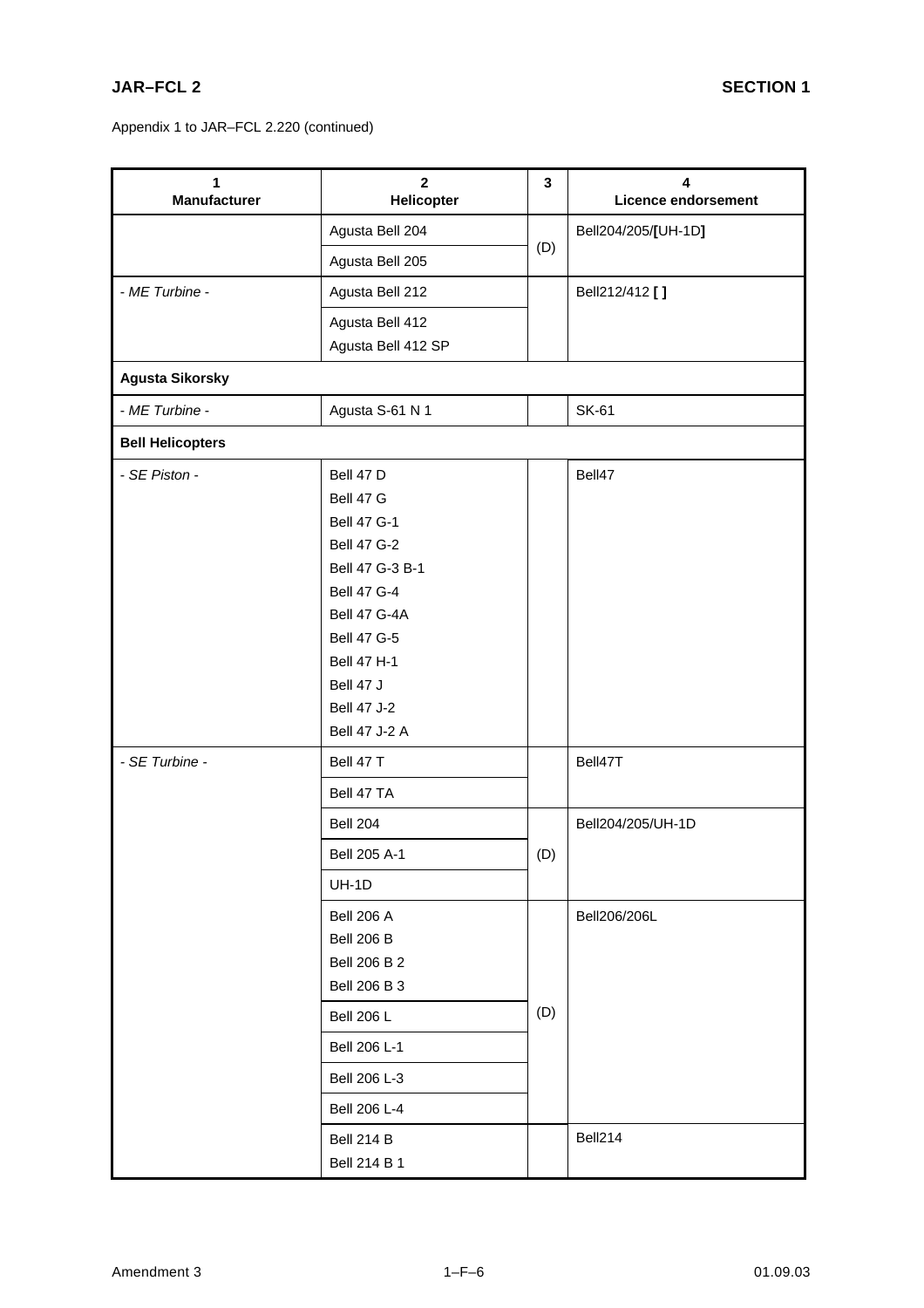Appendix 1 to JAR–FCL 2.220 (continued)

| 1<br>Manufacturer       | $\overline{\mathbf{2}}$<br>Helicopter | $\mathbf{3}$ | 4<br>Licence endorsement |
|-------------------------|---------------------------------------|--------------|--------------------------|
|                         | <b>Bell 407</b>                       |              | Bell407                  |
| - ME Turbine -          | Bell 206 LT Twinranger                |              | Bell206LT                |
|                         | <b>Bell 212</b>                       |              | Bell212/412              |
|                         | <b>Bell 412</b>                       |              |                          |
|                         | Bell 412 SP                           | (D)          |                          |
|                         | Bell 412 HP                           |              |                          |
|                         | Bell 412 EP                           |              |                          |
|                         | Bell 214 ST                           |              | Bell 214ST               |
|                         | <b>Bell 222</b>                       |              | Bell222/230/430          |
|                         | <b>Bell 222 A</b>                     |              |                          |
|                         | <b>Bell 222 B</b>                     |              |                          |
|                         | <b>Bell 222 UT</b>                    | (D)          |                          |
|                         | Bell 222 SP                           |              |                          |
|                         | <b>Bell 230</b>                       |              |                          |
|                         | <b>Bell 430</b>                       |              |                          |
|                         | <b>Bell 427</b>                       |              | Bell427                  |
| <b>Boeing-Vertol</b>    |                                       |              |                          |
| - ME Turbine -          | Boeing 234 LR                         |              | <b>BV234</b>             |
| <b>Bristol Aircraft</b> |                                       |              |                          |
| - SE Piston -           | B-171-B                               |              | Bristol171B              |
| <b>Brantley</b>         |                                       |              |                          |
| - SE Piston -           | $B-2$                                 |              | BrantleyB2               |
|                         | $B-2B$                                |              |                          |
| <b>Breda Nardi</b>      |                                       |              |                          |
| - SE Piston -           | Breda Nardi 269                       |              | <b>HU269</b>             |
| - SE Turbine -          | Breda Nardi 369                       |              | HU369                    |
| <b>EH Industries</b>    |                                       |              |                          |
| - ME Turbine            | EH 101                                |              | EH101                    |
| <b>Enstrom</b>          |                                       |              |                          |
| - SE Piston -           | F 28 A - D                            |              | ENF <sub>28</sub>        |
|                         | F 28 C 2                              |              |                          |
|                         | F 28 F                                |              |                          |
|                         | F 280 C                               |              |                          |
|                         | F 280 F                               |              |                          |
|                         | F 280 FX                              |              |                          |
|                         | F 280 D                               |              |                          |
|                         |                                       |              |                          |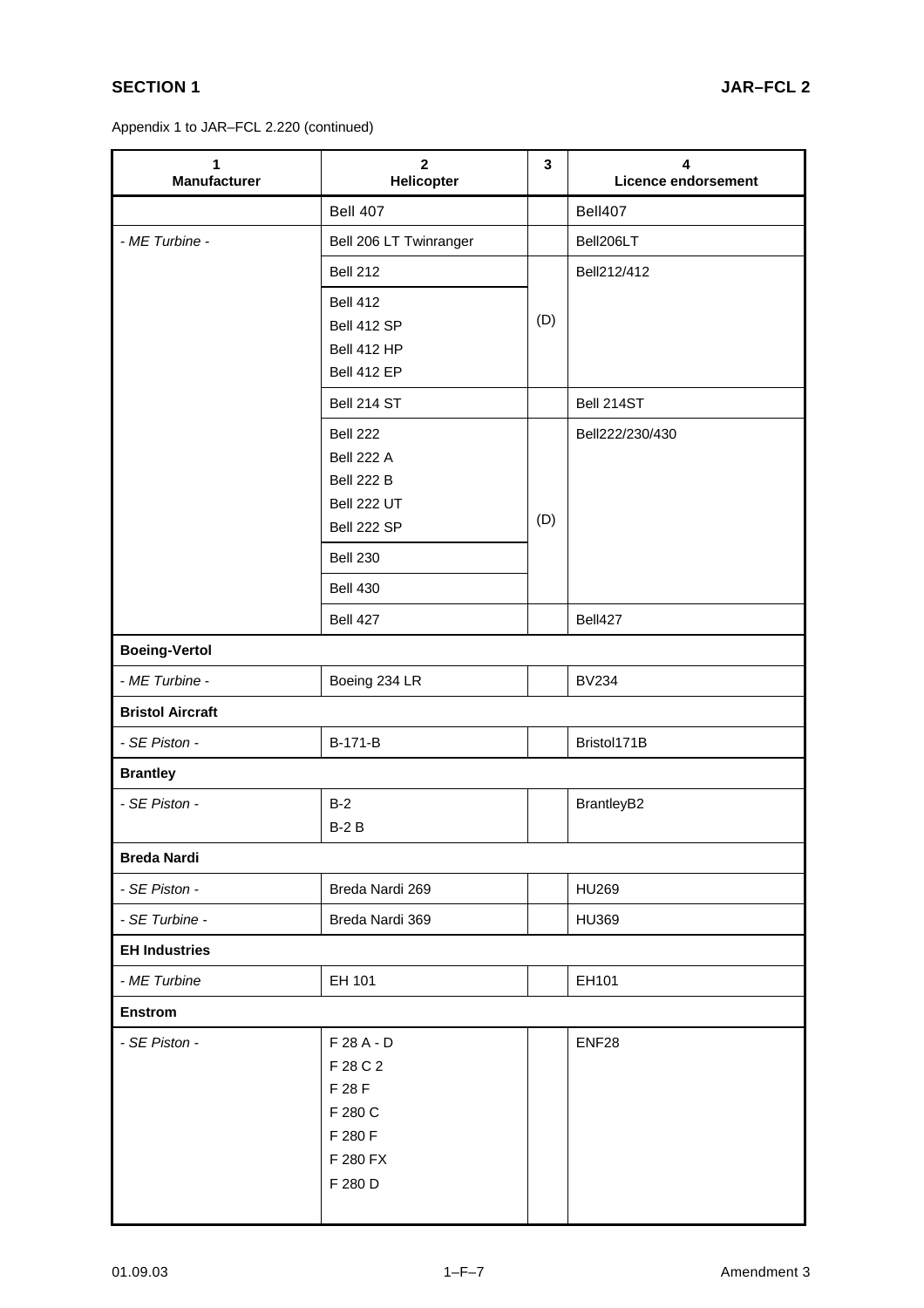# **JAR–FCL 2** SECTION 1

Appendix 1 to JAR-FCL 2.220 (continued)

| $\mathbf{1}$<br><b>Manufacturer</b> | $\overline{2}$<br>Helicopter                                                                                | 3   | $\overline{\mathbf{4}}$<br>Licence endorsement |
|-------------------------------------|-------------------------------------------------------------------------------------------------------------|-----|------------------------------------------------|
| - SE Turbine -                      | F 480                                                                                                       |     | <b>ENF480</b>                                  |
| Eurocopter                          |                                                                                                             |     |                                                |
| - SE Turbine -                      | AS 350 B<br>AS 350 B 1<br>AS 350 B 2<br>$\mathbf{I}$<br>AS 350 D<br>AS 350 B A<br>[AS 350 BB]<br>AS 350 B 3 | (D) | AS350/350B3                                    |
|                                     | [EC 130 B 4]                                                                                                |     | [EC130B4]                                      |
|                                     | <b>EC 120</b>                                                                                               |     | EC120                                          |
|                                     | SA 341 G<br>SA 342 J                                                                                        |     | SA341/342                                      |
|                                     | SA 3180<br>SA 318 B<br>SA 318 C<br>SE 3130<br><b>SE 313 B</b>                                               |     | SA318/SE313                                    |
|                                     | SE 3160<br>SA 316 B<br>SA 316 C<br>SA 319 B                                                                 | (D) | SA316/319/315                                  |
|                                     | SA 315 B                                                                                                    |     |                                                |
|                                     | SA 360                                                                                                      |     | SA360                                          |
|                                     | SO 1221                                                                                                     |     | SO1221                                         |
| - ME Turbine -                      | AS 332 C<br>AS 332 C 1<br>AS 332 L<br>AS 332 L 1<br>AS 332 L 2                                              | (D) | AS332/332L2                                    |
|                                     | [EC 225 LP]                                                                                                 |     | [EC 225LP]                                     |
|                                     | AS 355 E<br>AS 355 F<br>AS 355 F 1<br>AS 355 F 2<br>AS 355 N                                                | (D) | AS355/355N                                     |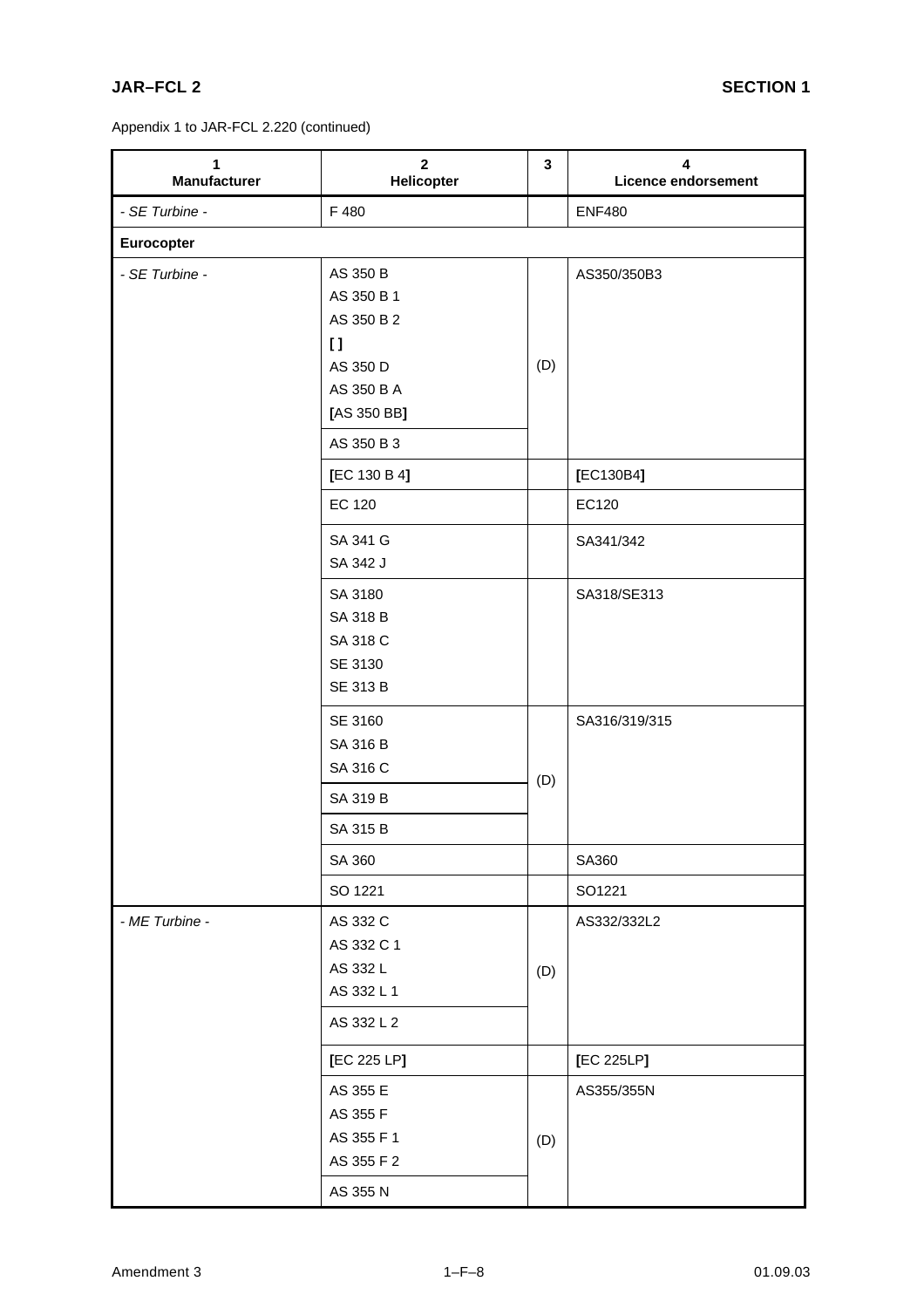Appendix 1 to JAR-FCL 2.220 (continued)

| 1<br><b>Manufacturer</b> | $\mathbf{2}$<br>Helicopter                                                                                                                                   | 3                         | 4<br>Licence endorsement |
|--------------------------|--------------------------------------------------------------------------------------------------------------------------------------------------------------|---------------------------|--------------------------|
|                          | <b>BO 105 A</b><br><b>BO 105 C</b><br><b>BO 105 D</b><br>BO 105 LS A-1<br>BO 105 LS A-3<br><b>BO 105 S</b><br><b>BO 105 CBS</b>                              |                           | BO105/105LS/105CBS       |
|                          | $\mathbf{I}$<br>$\mathbf{I}$                                                                                                                                 | $\mathbf{I}$              | $\mathbf{I}$             |
|                          | [EC 135 T1 CDS]<br>[EC 135 P1 CDS]<br>[EC 135 T1 CPDS]<br>[EC 135 P1 CPDS]                                                                                   | $\bar{\mathbf{v}}$<br>[D] | [EC135]                  |
|                          | [EC 135 T2 CPDS]<br>[EC 135 P2 CPDS]                                                                                                                         |                           |                          |
|                          | MBB-BK 117 A-1<br>MBB-BK 117 A-3<br>MBB-BK 117 A-4<br>MBB-BK 117 B-1<br>MBB-BK 117 B-2<br>MBB-BK 117 C-1<br>$\mathbf{I}$<br>[MBB-BK 117 C-2]<br>$\mathbf{I}$ | (D)                       | <b>BK117</b>             |
|                          | SA 330 F<br>SA 330 G<br>SA 330 J                                                                                                                             |                           | SA330                    |
|                          | SA 365<br>SA 365 C 1<br>SA 365 C 2<br>SA 365 C 3                                                                                                             | (D)                       | SA365/365N               |
|                          | SA 365 N<br>SA 365 N 1<br>SA 365 N 2                                                                                                                         |                           |                          |
|                          | SA 365 N 3                                                                                                                                                   |                           |                          |
| <b>Hiller</b>            | EC 155                                                                                                                                                       |                           | EC155                    |
| - SE Piston -            | <b>UH 12 A</b><br><b>UH 12 B</b><br><b>UH 12 E</b>                                                                                                           |                           | <b>UH12</b>              |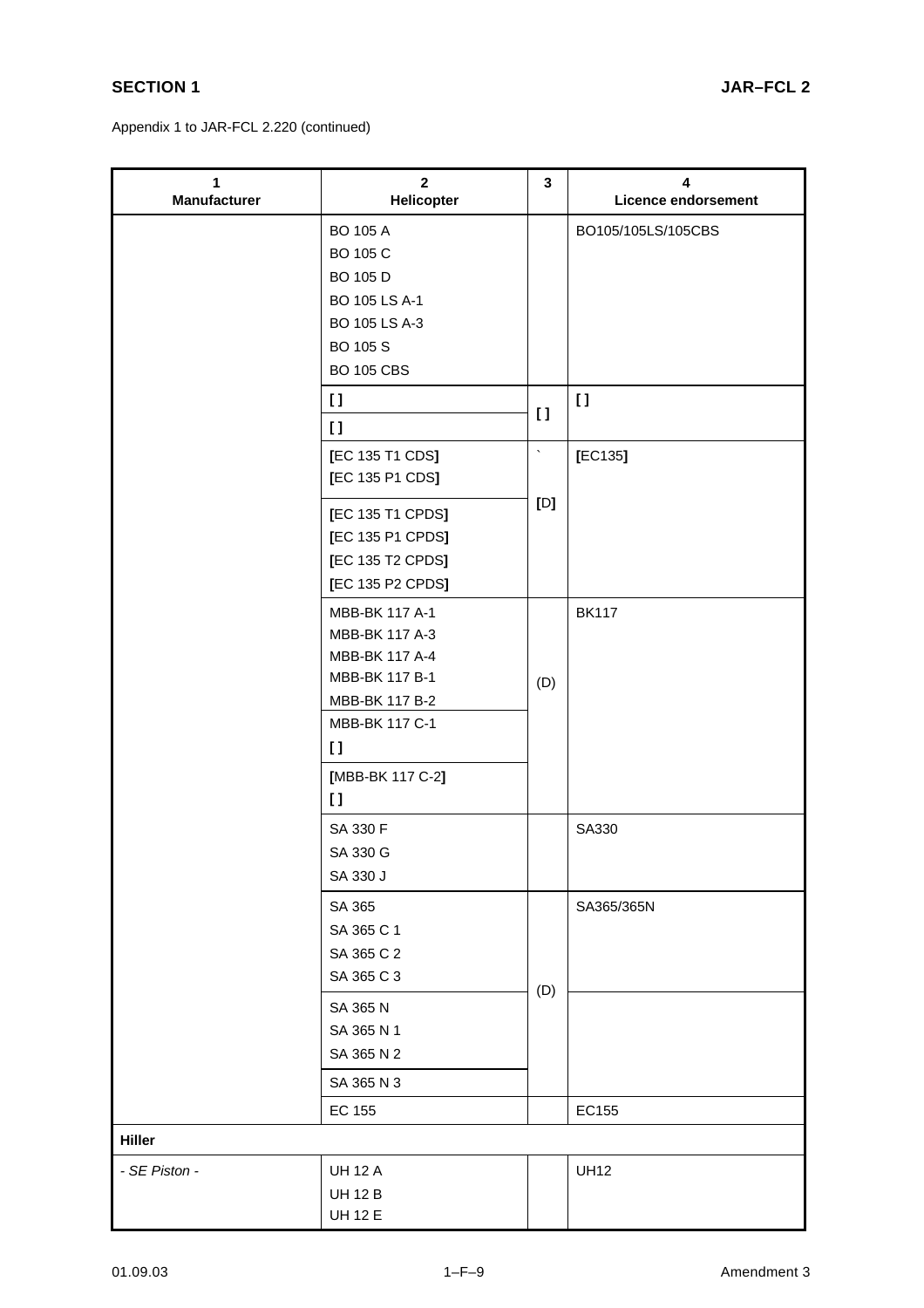# **JAR–FCL 2** SECTION 1

Appendix 1 to JAR-FCL 2.220 (continued)

| 1<br><b>Manufacturer</b>                       | $\overline{2}$<br>Helicopter                                                                             | 3   | 4<br>Licence endorsement |
|------------------------------------------------|----------------------------------------------------------------------------------------------------------|-----|--------------------------|
| <b>Hughes/Schweitzer</b>                       |                                                                                                          |     |                          |
| - SE Piston -                                  | 269 A<br>269 B<br>269 C<br>300 C<br>300 CB                                                               |     | HU269                    |
| - SE Turbine -                                 | 330 SP                                                                                                   |     | <b>SC330</b>             |
| Kaman                                          |                                                                                                          |     |                          |
| - SE Turbine -                                 | Kaman K 1200                                                                                             |     | K1200                    |
| <b>McDonnell Douglas</b><br><b>Helicopters</b> |                                                                                                          |     |                          |
| - SE Turbine -                                 | Hughes 369 D<br>Hughes 369 E<br>Hughes 369 HE<br>Hughes 369 HS<br>MD 500 N (NOTAR)<br>MD 520 N<br>MD 600 | (D) | HU369/MD500N/600         |
| - ME Turbine -                                 | MD 900                                                                                                   |     | MD900/902                |
|                                                | MD 902                                                                                                   | (D) |                          |
| Robinson                                       |                                                                                                          |     |                          |
| - SE Piston                                    | R 22<br>R 22 A<br>R 22 B                                                                                 |     | R <sub>22</sub>          |
| <b>Silvercraft</b>                             | R 44                                                                                                     |     | R44                      |
| - SE Piston -                                  | SV <sub>4</sub>                                                                                          |     | SV <sub>4</sub>          |
| <b>Sikorsky</b>                                |                                                                                                          |     |                          |
| - SE Piston -                                  | S 55                                                                                                     |     | <b>SK55</b>              |
|                                                | S 58                                                                                                     |     | <b>SK58</b>              |
| - ME Turbine -                                 | S 58 T                                                                                                   |     | SK58T                    |
|                                                | S 76 A<br>S 76 A+<br>S 76 A++                                                                            |     | SK76/76B/76C/76C+        |
|                                                | S 76 B                                                                                                   | (D) |                          |
|                                                | S 76 C                                                                                                   |     |                          |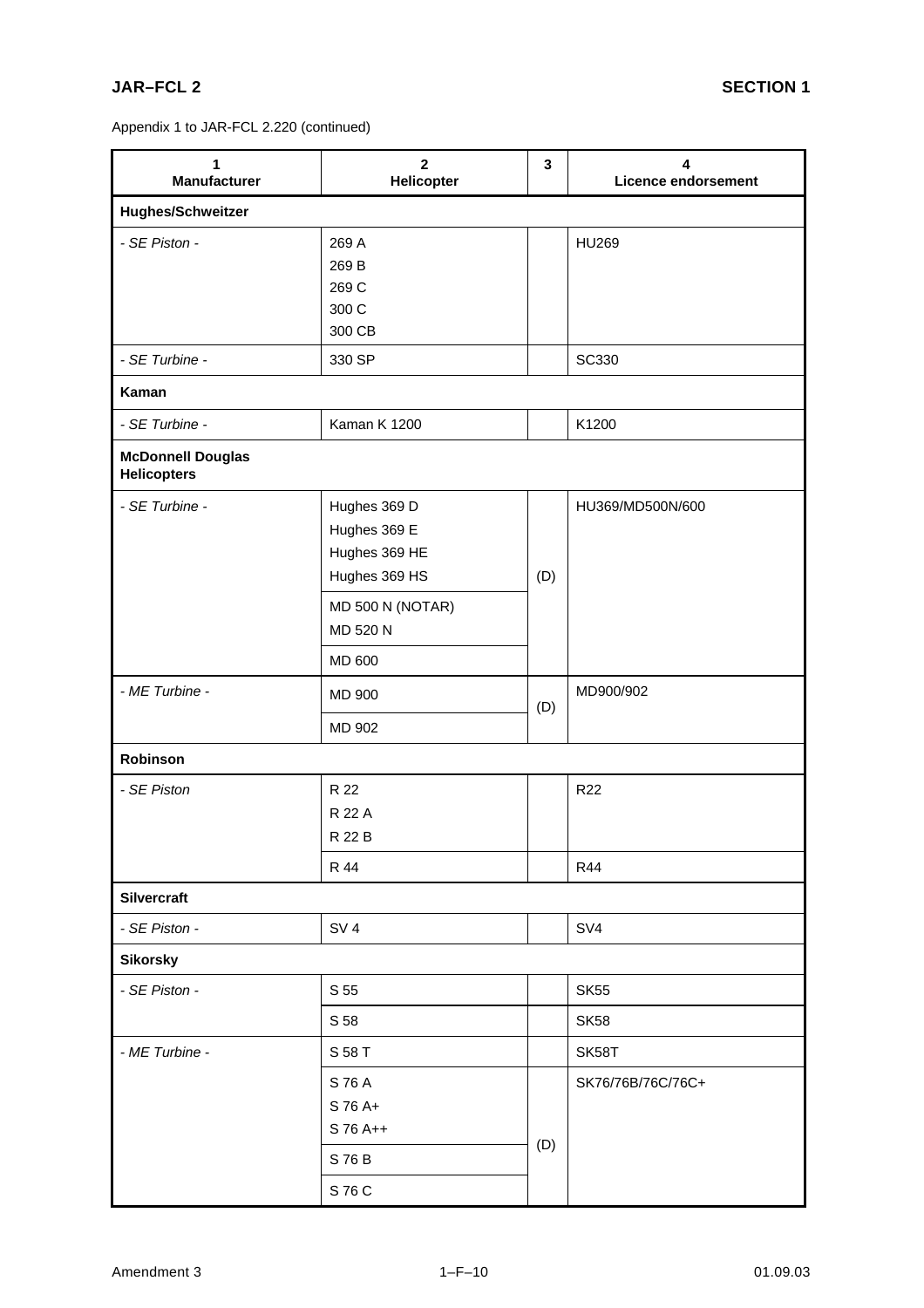Appendix 1 to JAR-FCL 2.220 (continued)

| 1<br><b>Manufacturer</b>                          | $\overline{2}$<br>Helicopter                             | 3   | 4<br><b>Licence endorsement</b> |  |  |
|---------------------------------------------------|----------------------------------------------------------|-----|---------------------------------|--|--|
|                                                   | S-61 N<br>S-61 S                                         |     | <b>SK61</b>                     |  |  |
| Westland                                          |                                                          |     |                                 |  |  |
| - SE Piston -                                     | Westland Bell 47 G3 B-1                                  |     | Bell47                          |  |  |
| <b>Westland Helicopters</b>                       |                                                          |     |                                 |  |  |
| - SE Piston -                                     | Westland S 55 Series 1                                   | (D) | WHS55                           |  |  |
| - SE Turbine -                                    | Westland S 55 Series 3                                   |     |                                 |  |  |
| <b>Ministry of Aviation Industry</b><br>of Russia |                                                          |     |                                 |  |  |
| - ME Piston -                                     | Kamov KA 26 D                                            |     | KA26D                           |  |  |
| - ME Turbine -                                    | Kamov KA 32 A                                            |     | <b>KA32</b>                     |  |  |
|                                                   | MIL Mi-8<br>MIL Mi 17<br><b>MiL Mi 171</b><br>MiL Mi 172 |     | Mi8                             |  |  |
| P.Z.L. Swidnik, Poland                            |                                                          |     |                                 |  |  |
| - ME Turbine -                                    | MIL Mi-2                                                 |     | $Mi-2$                          |  |  |
|                                                   | <b>PZL KANIA</b>                                         |     | <b>KANIA</b>                    |  |  |
|                                                   | PZL W-3                                                  | (D) | W-3SOKOL                        |  |  |
|                                                   | PZL W-3A                                                 |     |                                 |  |  |

[Amdt. 1, 01.12.00, Amdt. 2, 01.11.02; Amdt. 3, 01.09.03]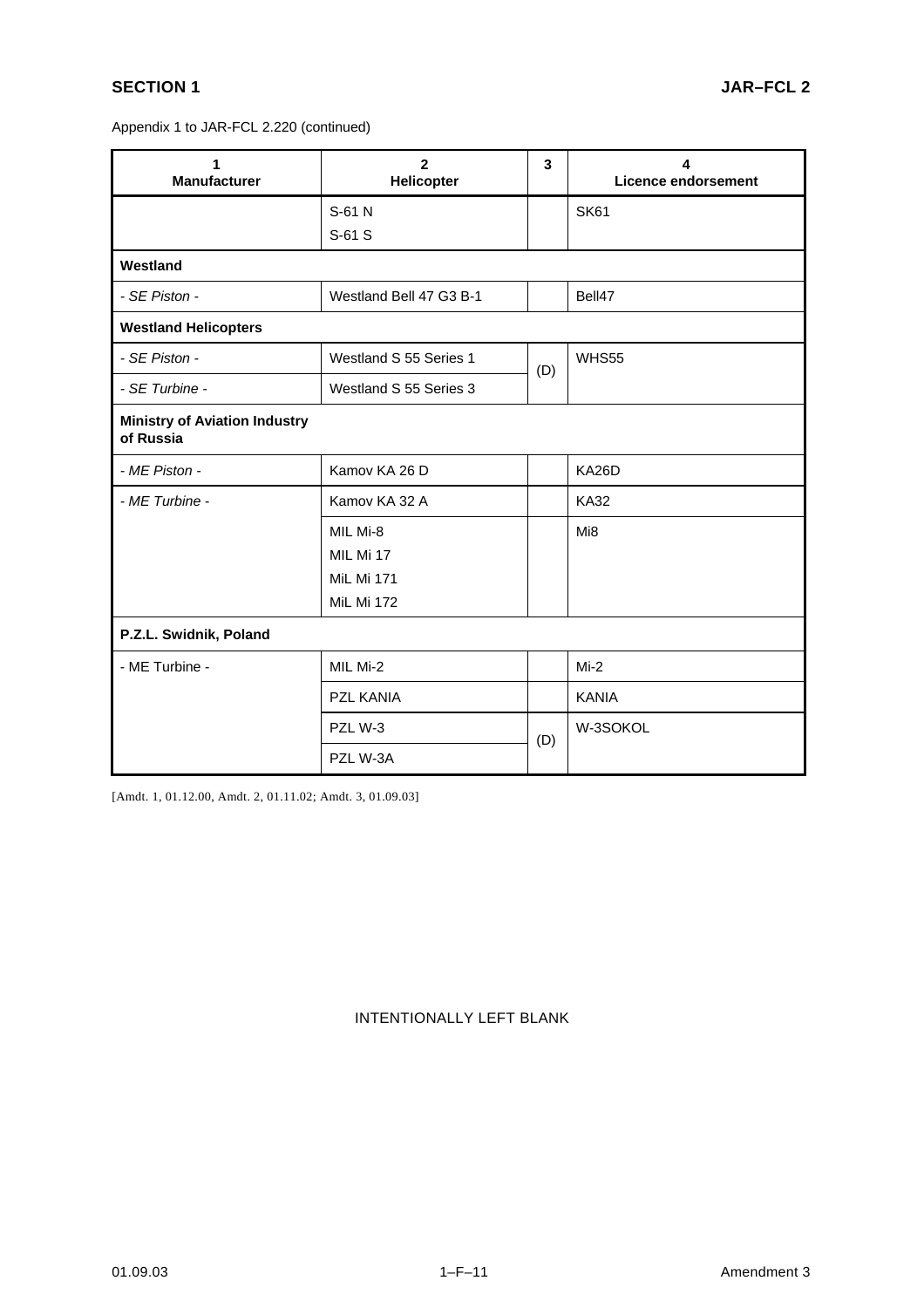#### **Appendix 1 to JAR–FCL 2.240 & 2.295 Skill test and proficiency check for helicopter type ratings and ATPL**  (See JAR–FCL 2.240 through 2.262 and 2.295) (See AMC FCL 2.261(a)) (See IEM FCL 2.240(1) and (2)) (See Appendix 1 to JAR-FCL 2.261(a))

1 The applicant shall have completed the required instruction in accordance with the syllabus (see also Appendix 1 to JAR–FCL 2.261(a) and Appendices 2 and 3 to JAR–FCL 2.240). The administrative arrangements for confirming the applicant's suitability to take the test, including disclosure of the applicant's training record to the examiner, shall be determined by the Authority.

2 Items to be covered in skill tests/proficiency checks are given in the applicable Appendix 2 and 3 to JAR–FCL 2.240. With the approval of the Authority, several different skill test/proficiency check scenarios may be developed containing simulated line operations. The examiner will select one of these scenarios. Flight simulators, if available and other training devices as approved shall be used.

3 (a) An applicant shall pass **[**all sections**]** of the skill test/proficiency check. Failure in more than **[**5 items**]** will require the applicant to take the entire test/check again. **[ ]** An applicant failing **[**not more than 5 items**]** shall take the failed **[**section**]** again. Failure in any item of the re-test/re-check and failure in any other items already passed, will require the applicant to take the entire test/check again. **[**All sections of the skill test/proficiency check shall be completed within six months.**]**

(b) If an additional authorisation for instrument approaches down to a decision height of less than 60m/200ft (cat II/III) is sought, the applicant shall pass the items in Appendix 4 to JAR-FCL 2.240 on the relevant type

4 Further training may be required after a failed test/check. Failure to achieve a valid pass in all sections in two attempts shall require further training as determined by the examiner. There is no limit to the number of skill tests/proficiency checks that may be attempted.

# CONDUCT OF THE TEST/CHECK – GENERAL

5 The Authority will provide the examiner with safety criteria to be observed in the conduct of the test/check.

6 Should an applicant choose not to continue with a test/check for reasons considered inadequate by the examiner, the applicant will be regarded as having failed those items not attempted. If the test/check is terminated for reasons considered adequate by the examiner, only those items not completed shall be tested in a further flight.

7 At the discretion of the examiner any manoeuvre or procedure of the test/check may be repeated once by the applicant. The examiner may stop the test/check at any stage if it is considered that the applicant's competency requires a complete re-test/re-check.

8 Checks and procedures shall be completed in accordance with the authorised check list for the helicopter used in the test/check and, if applicable, with the MCC concept. Performance data for take-off, approach and landing shall be calculated by the applicant in compliance with the operations manual or flight manual for the helicopter used. Decision heights/altitude, minimum descent heights/altitudes and missed approach point shall be determined by the applicant for the ATPL(H) and/or for the type rating holder during the proficiency check, as applicable.

#### SPECIAL REQUIREMENTS FOR THE SKILL TEST/PROFICIENCY CHECK FOR A MULTI-PILOT HELICOPTER TYPE RATING AND FOR THE SKILL TEST REQUIRED FOR THE ATPL(H)

9 The test/check for a multi-pilot helicopter shall be performed in a multi-crew environment. Another applicant or another pilot, may function as second pilot. If a helicopter, rather than a flight simulator, is used for the test/check, the second pilot shall be an instructor.

10 An applicant for the initial issue of a multi-pilot helicopter type rating or ATPL(H) shall be required to operate as 'pilot flying' (PF) during all sections of the test/check (in accordance with Appendix 2 to JAR-FCL 2.240 & 2.295). In addition, the applicant shall also demonstrate the ability to act as 'pilot not flying' (PNF). The applicant may choose either the left hand or the right hand seat for the test/check.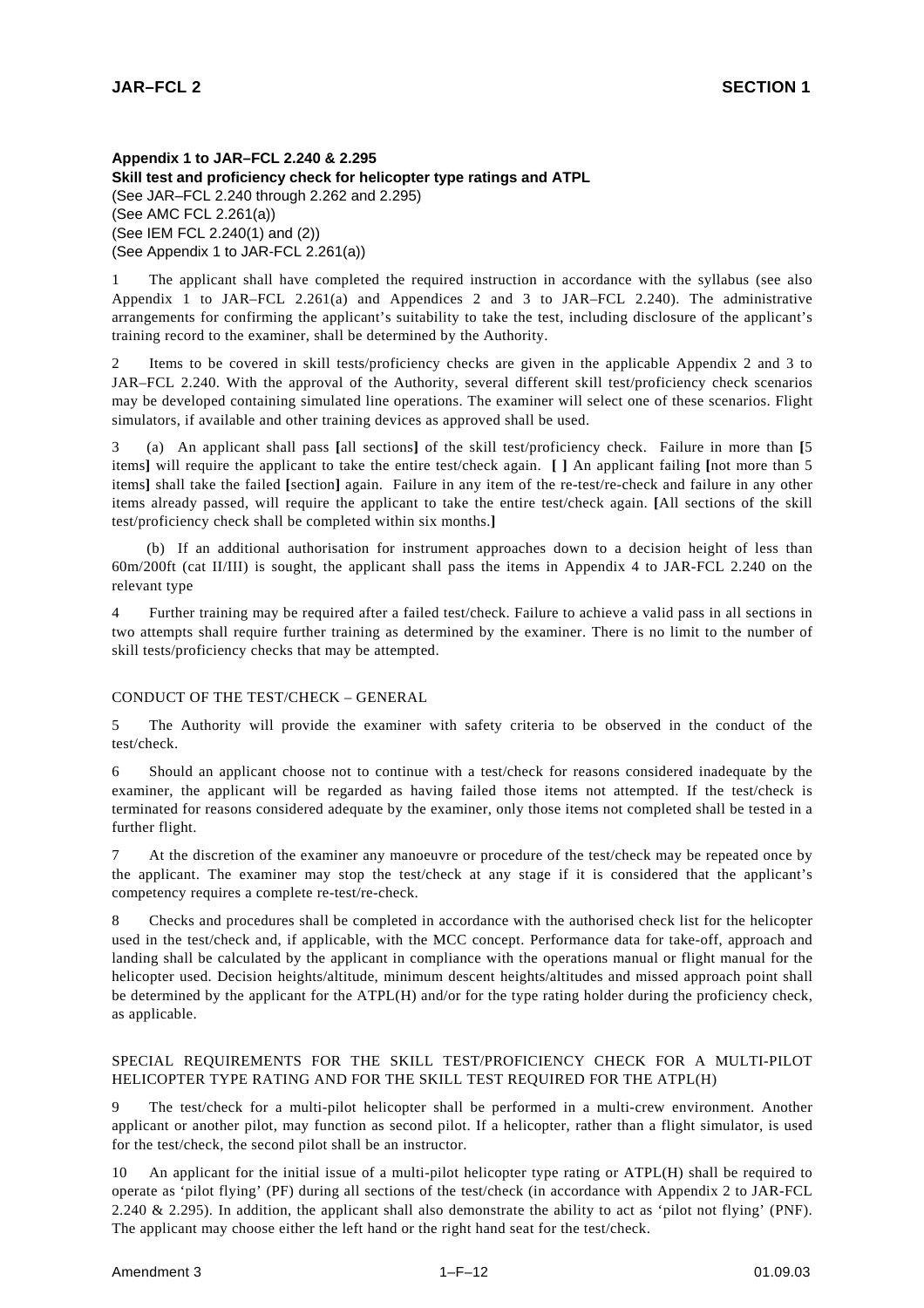#### Appendix 1 to JAR-FCL 2.240 & 2.295 (continued)

11 The following matters shall be specifically checked when testing/checking applicants for the ATPL(H) or a type rating for multi-pilot helicopters extending to the duties of a pilot-in-command, irrespective of whether the applicant acts as PF or PNF:

(a) management of crew co-operation;

(b) maintaining a general survey of the helicopter operation by appropriate supervision; and

(c) setting priorities and making decisions in accordance with safety aspects and relevant rules and regulations appropriate to the operational situation, including emergencies.

12 The test/check should be accomplished under IFR, if applicable and as far as possible in a simulated commercial air transport environment. An essential element is the ability to plan and conduct the flight from routine briefing material.

#### FLIGHT TEST TOLERANCE

13 The applicant shall demonstrate the ability to:

- (a) operate the helicopter within its limitations;
- (b) complete all manoeuvres with smoothness and accuracy;
- (c) exercise good judgement and airmanship;
- (d) apply aeronautical knowledge;

(e) maintain control of the helicopter at all times in such a manner that the successful outcome of a procedure or manoeuvre is never in doubt;

- (f) understand and apply crew co-ordination and incapacitation procedures, if applicable; and
- (g) communicate effectively with the other crew members, if applicable.

14 The following limits are for general guidance. The examiner shall make allowance for turbulent conditions and the handling qualities and performance of the type of helicopter used.

#### Height

|          | Generally                               | $\pm 100$ feet                                        |
|----------|-----------------------------------------|-------------------------------------------------------|
|          | Starting a go-around at decision height | $+50$ feet $\sqrt{-0}$ feet                           |
|          | Minimum descent height/altitude         | $+50$ feet/-0 feet                                    |
| Tracking |                                         |                                                       |
|          | on radio aids                           | $+5^{\circ}$                                          |
|          | Precision approach                      | half scale deflection, azimuth and glide path         |
| Heading  |                                         |                                                       |
|          | all engines operating                   | $\pm$ 5°                                              |
|          | with simulated engine failure           | $+10^{\circ}$                                         |
| Speed    |                                         |                                                       |
|          | all engines operating                   | $\pm$ 5 knots                                         |
|          | with simulated engine failure           | $+10$ knots/ $-5$ knots                               |
|          | Ground drift                            |                                                       |
|          | T.O. hover I.G.E.                       | $+3$ feet                                             |
|          | landing                                 | $\pm 2$ feet (with 0 feet rearward or lateral flight) |

### CONTENT OF THE SKILL TEST/PROFICIENCY CHECK

15 The skill test and proficiency check contents and sections are set out in Appendix 2 to JAR–FCL 2.240 for multi-pilot helicopters and at Appendix 3 to JAR–FCL 2.240 for single-pilot helicopters. The format and application form to the skill test may be determined by the Authority (See IEM FCL 2.240(1) and (2)).

[Amdt. 1, 01.12.00; Amdt. 2, 01.11.02; Amdt. 3, 01.09.03]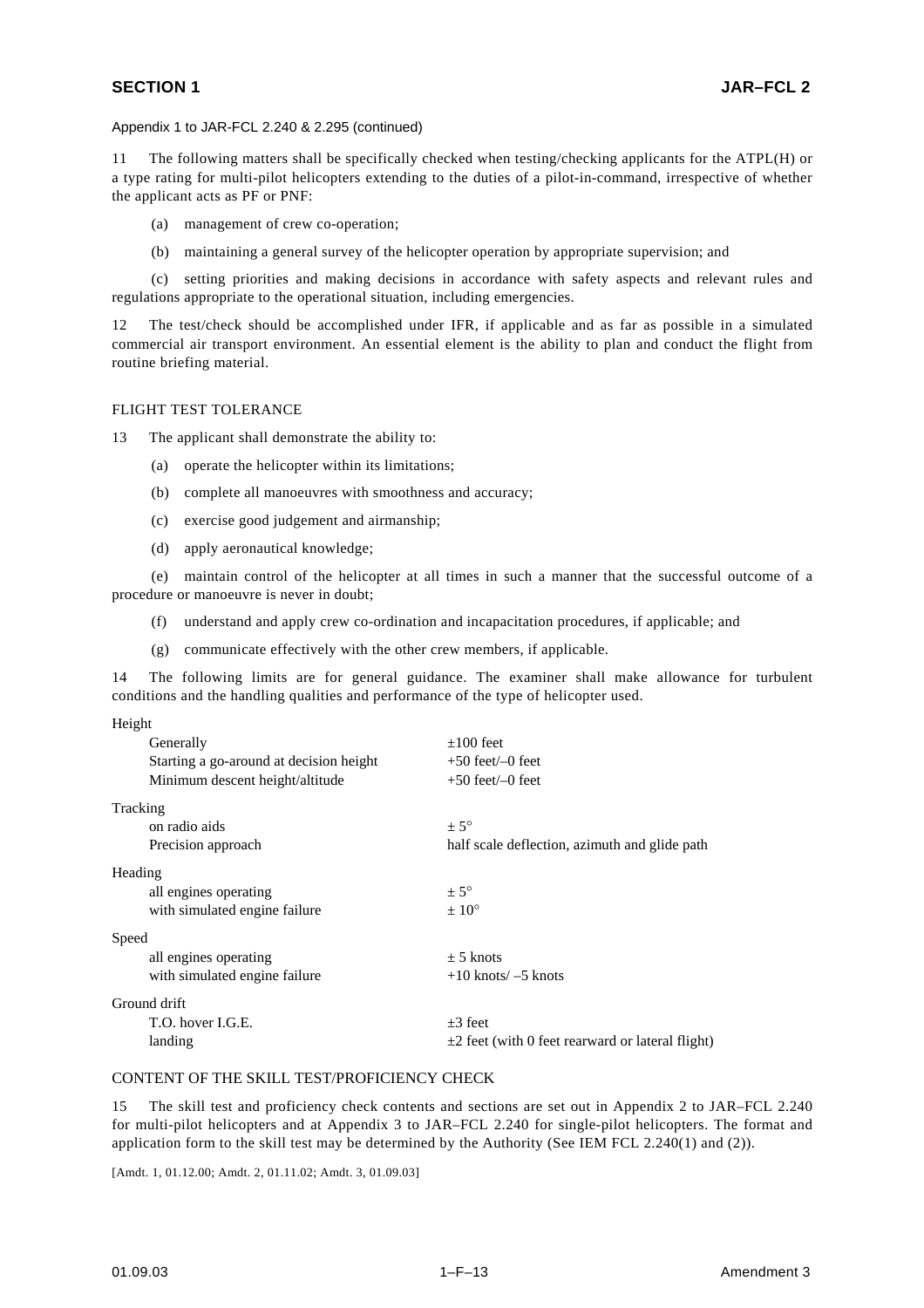#### **Appendix 2 to JAR–FCL 2.240 & 2.295**

**Contents of the ATPL/type rating/training/skill test and proficiency check on multi-pilot helicopters**  (See JAR–FCL 2.240 through 2.262 and 2.295)

- 1 The following symbols mean:
	- P = Trained as Pilot-in-command or Co-pilot and as Pilot Flying (PF) and Pilot Not Flying (PNF) for the issue of a type rating as applicable.

2 The practical training shall be conducted at least at the training equipment level shown as (P), or may be conducted up to any higher equipment level shown by the arrow (---->).

The following abbreviations are used to indicate the training equipment used:

 FS = Flight Simulator FTD = Flight Training Device  $H = Helicopter$ 

3.1 The starred items (\*) shall be flown in actual or simulated IMC only by applicants wishing to renew or revalidate an IR for MPH, or extend the privileges of that rating to another type.

3.2 Instrument flight procedures (Sections 4 ) shall be performed only by applicants wishing to renew or revalidate an IR or extend the privileges of that rating to another type.

3.3 For the skill test for the issue of an ATPL(H), all starred items shall be flown in actual or simulated IMC.

4 Where the letter 'M' appears in the skill test/ proficiency check column this will indicate the mandatory exercise.

5 A flight simulator shall be used for practical training and testing if the flight simulator forms part of an approved type-rating course. The following considerations will apply to the approval of the course:

- (a) the qualification of the flight simulator as set out in JAR–STD;
- (b) the qualifications of the instructor and examiner;
- (c) the amount of line-orientated flight training provided on the course;
- (d) the qualifications and previous line operating experience of the pilot under training; and
- (e) the amount of supervised line flying experience provided after the issue of the new type rating.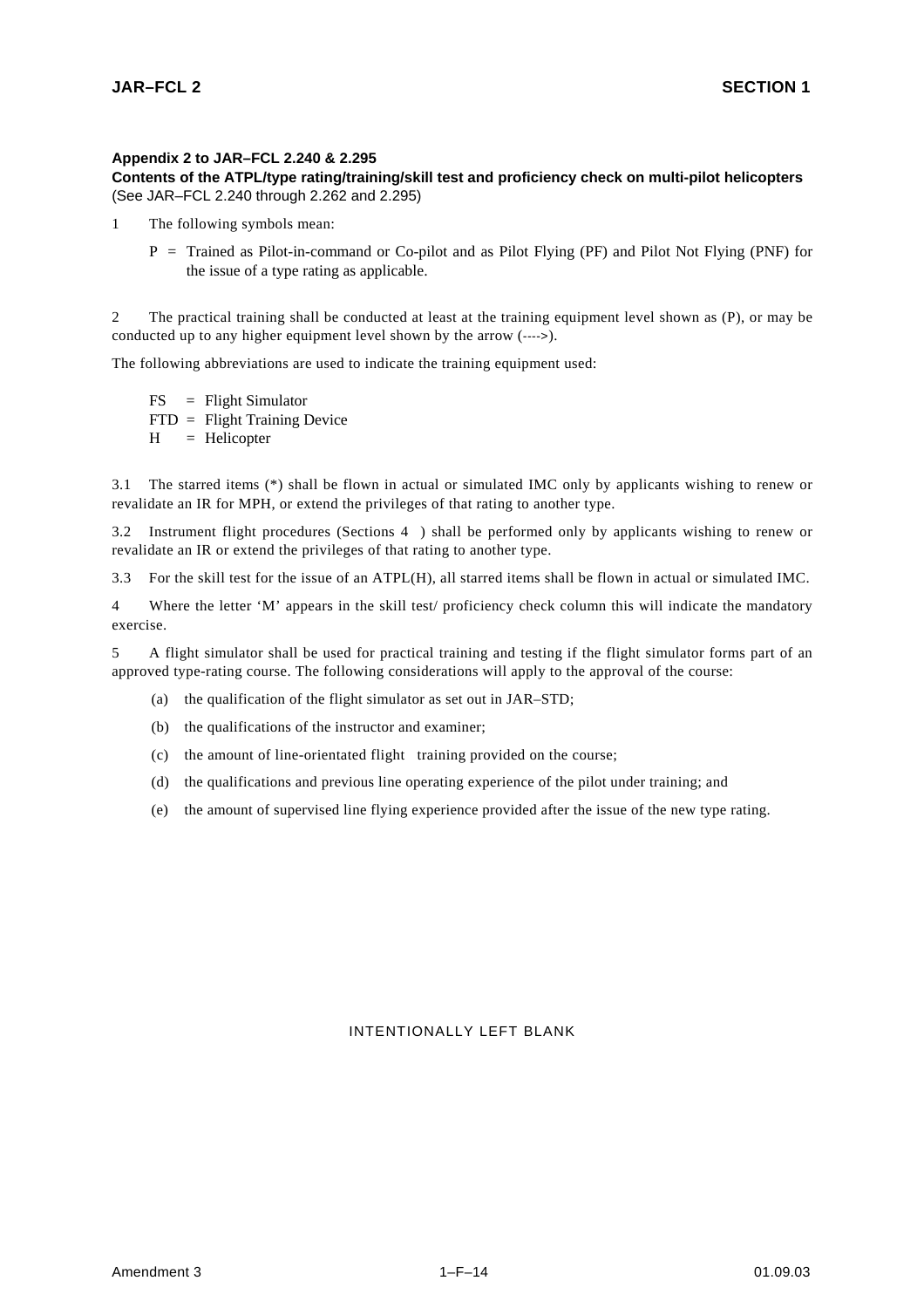Appendix 2 to JAR–FCL 2.240 & 2.295 (continued)

|                                                   |                                                                                       | <b>Practical Training</b> |              |           |                                                        |                          | <b>Skill Test/</b>                                  |                                                                                                   |
|---------------------------------------------------|---------------------------------------------------------------------------------------|---------------------------|--------------|-----------|--------------------------------------------------------|--------------------------|-----------------------------------------------------|---------------------------------------------------------------------------------------------------|
|                                                   |                                                                                       |                           |              |           |                                                        | <b>Proficiency Check</b> |                                                     |                                                                                                   |
| <b>Manoeuvres / Procedures</b><br>(Including MCC) |                                                                                       |                           | Trained in : |           | Instructor's<br>initials when<br>training<br>completed | Chkd.<br>in              | Examiner's<br>initials when<br>test/check<br>passed |                                                                                                   |
|                                                   |                                                                                       |                           | <b>FTD</b>   | <b>FS</b> | $\mathsf{H}$                                           |                          | FS,                                                 |                                                                                                   |
|                                                   |                                                                                       |                           |              |           |                                                        |                          | Н                                                   |                                                                                                   |
| <b>SECTION 1</b>                                  |                                                                                       |                           |              |           |                                                        |                          |                                                     |                                                                                                   |
| 1                                                 | Pre-flight preparations and checks                                                    |                           |              |           |                                                        |                          |                                                     |                                                                                                   |
| 1.1                                               | Helicopter exterior visual inspection; location of                                    |                           |              |           | P                                                      |                          | M                                                   |                                                                                                   |
|                                                   | each item and purpose of inspection.                                                  |                           |              |           |                                                        |                          |                                                     |                                                                                                   |
| 1.2                                               | Cockpit inspection                                                                    |                           |              | P         | ---->                                                  |                          | M                                                   |                                                                                                   |
| 1.3                                               | Starting procedures, radio and navigation                                             |                           | P            | ---->     | ---->                                                  |                          | M                                                   |                                                                                                   |
|                                                   | equipment check, selection and setting of<br>navigation and communication frequencies |                           |              |           |                                                        |                          |                                                     |                                                                                                   |
| 1.4                                               | Taxiing /air taxiing in compliance with air traffic                                   |                           |              | $\sf P$   |                                                        |                          | M                                                   |                                                                                                   |
|                                                   | control instructions or on instructions of an                                         |                           |              |           | ---->                                                  |                          |                                                     |                                                                                                   |
|                                                   | instructor                                                                            |                           |              |           |                                                        |                          |                                                     |                                                                                                   |
| 1.5                                               | Pre take off procedures and checks                                                    |                           | P            | ---->     | ---->                                                  |                          | M                                                   |                                                                                                   |
| <b>SECTION 2</b>                                  |                                                                                       |                           |              |           |                                                        |                          |                                                     |                                                                                                   |
| 2                                                 | Take-offs                                                                             |                           |              |           |                                                        |                          |                                                     |                                                                                                   |
| 2.1                                               | Take-offs (various profiles)                                                          |                           |              | P         | ---->                                                  |                          |                                                     |                                                                                                   |
| 2.2                                               | Cross wind take-off (if practicable)                                                  |                           |              | P         | ---->                                                  |                          |                                                     |                                                                                                   |
| 2.3                                               | Take-off at maximum take-off mass (actual or                                          |                           |              | P         | ---->                                                  |                          |                                                     |                                                                                                   |
|                                                   | simulated maximum take-off mass)                                                      |                           |              |           |                                                        |                          |                                                     |                                                                                                   |
| 2.4                                               | Take-offs with simulated engine failure:                                              |                           |              |           |                                                        |                          |                                                     |                                                                                                   |
| 2.4.1                                             | shortly before reaching TDP, or DPATO                                                 |                           |              | P         | ---->                                                  |                          | М                                                   |                                                                                                   |
| 2.4.2                                             | shortly after reaching TDP, or DPATO                                                  |                           |              | P*        | ----> *                                                |                          | $M^*$                                               |                                                                                                   |
| <b>SECTION 3</b>                                  |                                                                                       |                           |              |           |                                                        |                          |                                                     |                                                                                                   |
| 3                                                 | Flight manoeuvres and procedures                                                      |                           |              |           |                                                        |                          |                                                     |                                                                                                   |
| 3.1                                               | Turns                                                                                 |                           |              | P         | $--$                                                   |                          |                                                     |                                                                                                   |
| 3.2                                               | Landings, various profiles                                                            |                           |              | P         | $\cdot$ - $>$                                          |                          |                                                     |                                                                                                   |
| 3.2.1                                             | Go around or landing following simulated engine                                       |                           |              | P         | $--&$                                                  |                          | M                                                   |                                                                                                   |
|                                                   | failure before LDP or DPBL                                                            |                           |              |           |                                                        |                          |                                                     |                                                                                                   |
| 3.2.2                                             | Landing following simulated engine failure after<br>LDP or DPBL                       |                           |              | P         |                                                        |                          |                                                     |                                                                                                   |
| 3.3                                               | Normal and abnormal operations of the following<br>systems and procedures:            |                           |              |           |                                                        |                          | M                                                   | (A mandatory<br>minimum of 3<br>items shall be<br>selected from<br>$3.3.1 - 3.3.17$<br>inclusive) |
| 3.3.1                                             | Engine                                                                                |                           | P            | ----->    | ----->                                                 |                          |                                                     |                                                                                                   |
| 3.3.2                                             | Air conditioning (heating, ventilation)                                               |                           | P            | ----->    | ----->                                                 |                          |                                                     |                                                                                                   |
| 3.3.3                                             | Pitot/static system                                                                   |                           | P            | ----->    | ----->                                                 |                          |                                                     |                                                                                                   |
| 3.3.4                                             | Fuel System                                                                           |                           | P            | ----->    | ----->                                                 |                          |                                                     |                                                                                                   |
| 3.3.5                                             | Electrical system                                                                     |                           | P            | ----->    | ----->                                                 |                          |                                                     |                                                                                                   |
| 3.3.6                                             | Hydraulic system                                                                      |                           | P            | ----->    | ----->                                                 |                          |                                                     |                                                                                                   |
| 3.3.7                                             | Flight control and Trim-system                                                        |                           | P            | ----->    | ----->                                                 |                          |                                                     |                                                                                                   |
| 3.3.8                                             | Anti- and de-icing system                                                             |                           | P            | ----->    | ----->                                                 |                          |                                                     |                                                                                                   |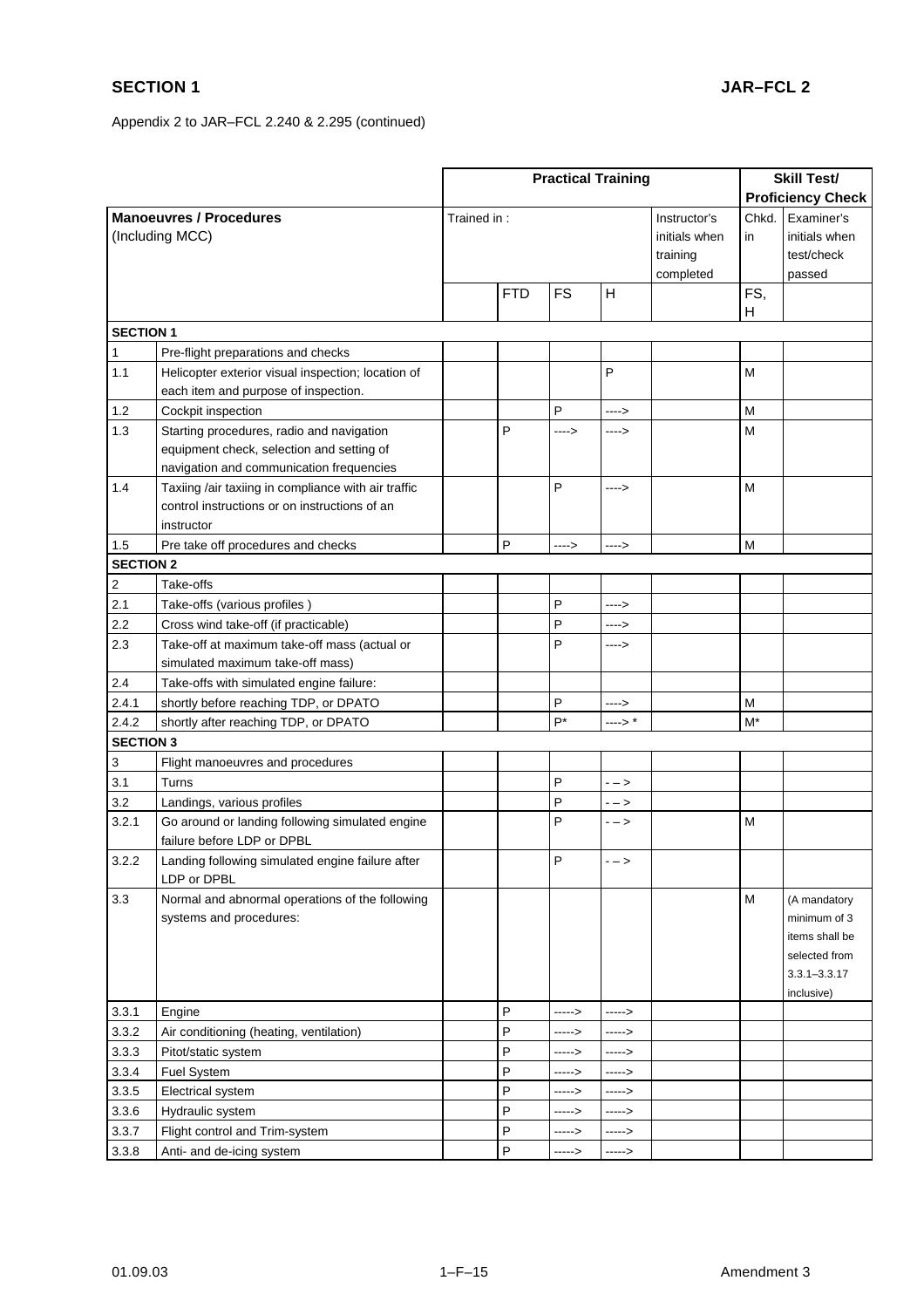# **JAR–FCL 2** SECTION 1

Appendix 2 to JAR–FCL 2.240 & 2.295 (continued)

|                  |                                                             | <b>Skill Test/</b><br><b>Practical Training</b> |                    |           |                    |               |       |                          |
|------------------|-------------------------------------------------------------|-------------------------------------------------|--------------------|-----------|--------------------|---------------|-------|--------------------------|
|                  |                                                             |                                                 |                    |           |                    |               |       | <b>Proficiency Check</b> |
|                  | <b>Manoeuvres / Procedures</b>                              | Trained in:                                     |                    | Chkd.     | Examiner's         |               |       |                          |
|                  | (Including MCC)                                             |                                                 |                    |           |                    | initials when | in    | initials when            |
|                  |                                                             |                                                 |                    |           |                    | training      |       | test/check               |
|                  |                                                             |                                                 |                    |           |                    | completed     |       | passed                   |
|                  |                                                             |                                                 | <b>FTD</b>         | <b>FS</b> | H                  |               | FS,   |                          |
|                  |                                                             |                                                 |                    |           |                    |               | Н     |                          |
| 3.3.9            | Autopilot/Flight director                                   |                                                 | $\mathsf{P}$       | ----->    | ----->             |               |       |                          |
| 3.3.10           | Stability augmentation devices                              |                                                 | $\mathsf{P}$       | ----->    | ----->             |               |       |                          |
| 3.3.11           | Weather radar, radio altimeter, transponder                 |                                                 | P                  | ----->    | ----->             |               |       |                          |
| 3.3.12           | Area Navigation System                                      |                                                 | P                  | ----->    | ----->             |               |       |                          |
| 3.3.13           | Landing gear system                                         |                                                 | $\mathsf{P}$       | ----->    | ----->             |               |       |                          |
| 3.3.14           | Tail rotor control failure (if applicable)                  |                                                 |                    | P         | ----->             |               |       |                          |
| 3.3.15           | Tail rotor loss (if applicable)                             |                                                 |                    | P         | Helicopte          |               |       |                          |
|                  |                                                             |                                                 |                    |           | r shall            |               |       |                          |
|                  |                                                             |                                                 |                    |           | not be<br>used for |               |       |                          |
|                  |                                                             |                                                 |                    |           | this               |               |       |                          |
|                  |                                                             |                                                 |                    |           | exercise           |               |       |                          |
| 3.3.16           | Auxiliary power unit                                        |                                                 | $\mathsf{P}$       | ----->    | ----->             |               |       |                          |
| 3.3.17           | Radio, navigation equipment, instruments flight             |                                                 | $\overline{P}$     | ----->    | ----->             |               |       |                          |
|                  | management system                                           |                                                 |                    |           |                    |               |       |                          |
| 3.4              | Abnormal and emergency procedures                           |                                                 |                    |           |                    |               | M     | A mandatory              |
|                  |                                                             |                                                 |                    |           |                    |               |       | minimum of 3             |
|                  |                                                             |                                                 |                    |           |                    |               |       | items shall be           |
|                  |                                                             |                                                 |                    |           |                    |               |       | selected from            |
|                  |                                                             |                                                 |                    |           |                    |               |       | 3.4.1 to 3.5             |
|                  |                                                             |                                                 |                    |           |                    |               |       | inclusive                |
| 3.4.1            | Fire drills (including evacuation if applicable)            |                                                 | P                  | ----->    | ----->             |               |       |                          |
| 3.4.2            | Smoke control and removal                                   |                                                 | P                  | ----->    | ----->             |               |       |                          |
| 3.4.3            | Engine failures, shut down and restart at a safe            |                                                 | $\mathsf{P}$       | ----->    | ----->             |               |       |                          |
|                  | height                                                      |                                                 |                    |           |                    |               |       |                          |
| 3.4.4            | Fuel dumping (simulated)                                    |                                                 | $\sf P$            | ----->    | ----->             |               |       |                          |
| 3.4.5            | Autorotation descent                                        |                                                 |                    | P         | ----->             |               | М     |                          |
| 3.4.6            | Autorotative landing or power recovery                      |                                                 |                    | $\sf P$   | ----->             |               |       |                          |
| 3.4.7            | Incapacitation of crew member                               |                                                 | $\sf P$            | ----->    | ----->             |               |       |                          |
| 3.4.8            | Other emergency procedures as outlined in the               |                                                 | $\mathsf{P}$       | ----->    | ----->             |               |       |                          |
|                  | appropriate Flight Manual                                   |                                                 |                    | P         |                    |               |       |                          |
| 3.5              | Turns with 30 degrees bank, 180 degrees to 360              |                                                 |                    |           | ----->             |               |       |                          |
|                  | degrees left and right, by sole reference to<br>instruments |                                                 |                    |           |                    |               |       |                          |
| <b>SECTION 4</b> |                                                             |                                                 |                    |           |                    |               |       |                          |
| 4                | Instrument Flight Procedures (To be performed in            |                                                 |                    |           |                    |               |       |                          |
|                  | IMC or simulated IMC).                                      |                                                 |                    |           |                    |               |       |                          |
| 4.1              | Instrument take-off : transition to instrument flight is    |                                                 |                    | $P^*$     | ----->*            |               |       |                          |
|                  | required as soon possible after becoming airborne           |                                                 |                    |           |                    |               |       |                          |
| 4.2              | Adherence to departure and arrival routes and ATC           |                                                 | $P^*$              | ------>*  | ----->*            |               | $M^*$ |                          |
|                  | instructions                                                |                                                 |                    |           |                    |               |       |                          |
| 4.3              | Holding procedures                                          |                                                 | $\mathsf{P}^\star$ | ------>*  | ----->*            |               |       |                          |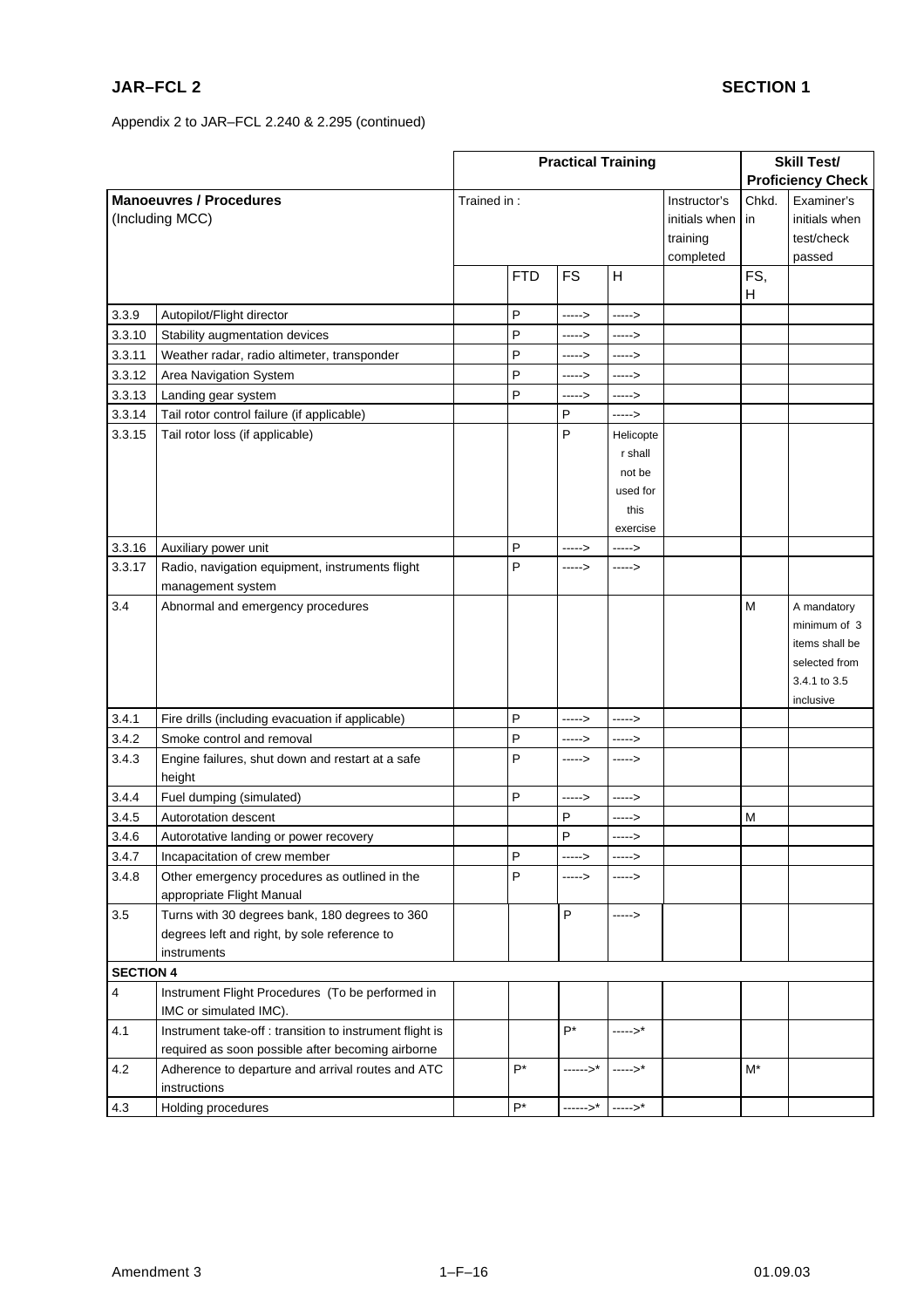Appendix 2 to JAR–FCL 2.240 & 2.295 (continued)

|                                                   |                                                                                                                                                                                                                                 | <b>Practical Training</b> |             |                |                                                     |           | <b>Skill Test/</b> |  |
|---------------------------------------------------|---------------------------------------------------------------------------------------------------------------------------------------------------------------------------------------------------------------------------------|---------------------------|-------------|----------------|-----------------------------------------------------|-----------|--------------------|--|
|                                                   |                                                                                                                                                                                                                                 |                           |             |                | <b>Proficiency Check</b>                            |           |                    |  |
| <b>Manoeuvres / Procedures</b><br>(Including MCC) |                                                                                                                                                                                                                                 |                           | Trained in: | Chkd.<br>in    | Examiner's<br>initials when<br>test/check<br>passed |           |                    |  |
|                                                   |                                                                                                                                                                                                                                 |                           | <b>FTD</b>  | <b>FS</b>      | H                                                   | completed | FS,<br>н           |  |
| 4.4                                               | ILS-approaches down to CAT 1 decision height                                                                                                                                                                                    |                           |             |                |                                                     |           |                    |  |
| 4.4.1                                             | manually, without flight director                                                                                                                                                                                               |                           |             | $P^*$          | ----->*                                             |           | M*                 |  |
| 4.4.2                                             | manually, with flight director                                                                                                                                                                                                  |                           |             | $P^*$          | ----->*                                             |           |                    |  |
| 4.4.3                                             | with coupled autopilot                                                                                                                                                                                                          |                           |             | $P^*$          | *<----                                              |           |                    |  |
| 4.4.4                                             | manually, with one engine simulated inoperative.<br>(Engine failure has to be simulated during final<br>approach before passing the outer marker (OM)<br>until touchdown, or through the complete missed<br>approach procedure) |                           |             | $P^*$          | ----->*                                             |           | M*                 |  |
| 4.5                                               | Non-precision approach down to the minimum<br>descent altitude MDA/H                                                                                                                                                            |                           |             | $P^*$          | ----->*                                             |           | $M^*$              |  |
| 4.6                                               | INTENTIONALLY LEFT BLANK                                                                                                                                                                                                        |                           |             |                |                                                     |           |                    |  |
| 4.7                                               | Missed Approach Procedures                                                                                                                                                                                                      |                           |             |                |                                                     |           |                    |  |
| 4.7.1                                             | Go-around with all engines operating on reaching<br>decision height/MDA                                                                                                                                                         |                           |             | $P^*$          | ----->*                                             |           |                    |  |
| 4.7.2                                             | Other missed approach procedures                                                                                                                                                                                                |                           |             | $P^*$          | ----->*                                             |           |                    |  |
| 4.7.3                                             | Go-around with one engine simulated inoperative on<br>reaching decision height/MDA                                                                                                                                              |                           |             | $P^*$          | ----->*                                             |           | $M^*$              |  |
| 4.7.4                                             | IMC autorotation with power recovery                                                                                                                                                                                            |                           |             | $\mathsf{P}^*$ | ----->*                                             |           | $M^*$              |  |
|                                                   |                                                                                                                                                                                                                                 |                           |             |                |                                                     |           |                    |  |
|                                                   |                                                                                                                                                                                                                                 |                           |             |                |                                                     |           |                    |  |
|                                                   |                                                                                                                                                                                                                                 |                           |             |                |                                                     |           |                    |  |
|                                                   |                                                                                                                                                                                                                                 |                           |             |                |                                                     |           |                    |  |
|                                                   |                                                                                                                                                                                                                                 |                           |             |                |                                                     |           |                    |  |
| <b>SECTION 5</b>                                  |                                                                                                                                                                                                                                 |                           |             |                |                                                     |           |                    |  |
| 5                                                 | Use of optional equipment                                                                                                                                                                                                       |                           |             | P              | ----->                                              |           |                    |  |

[Amdt. 2, 01.11.02]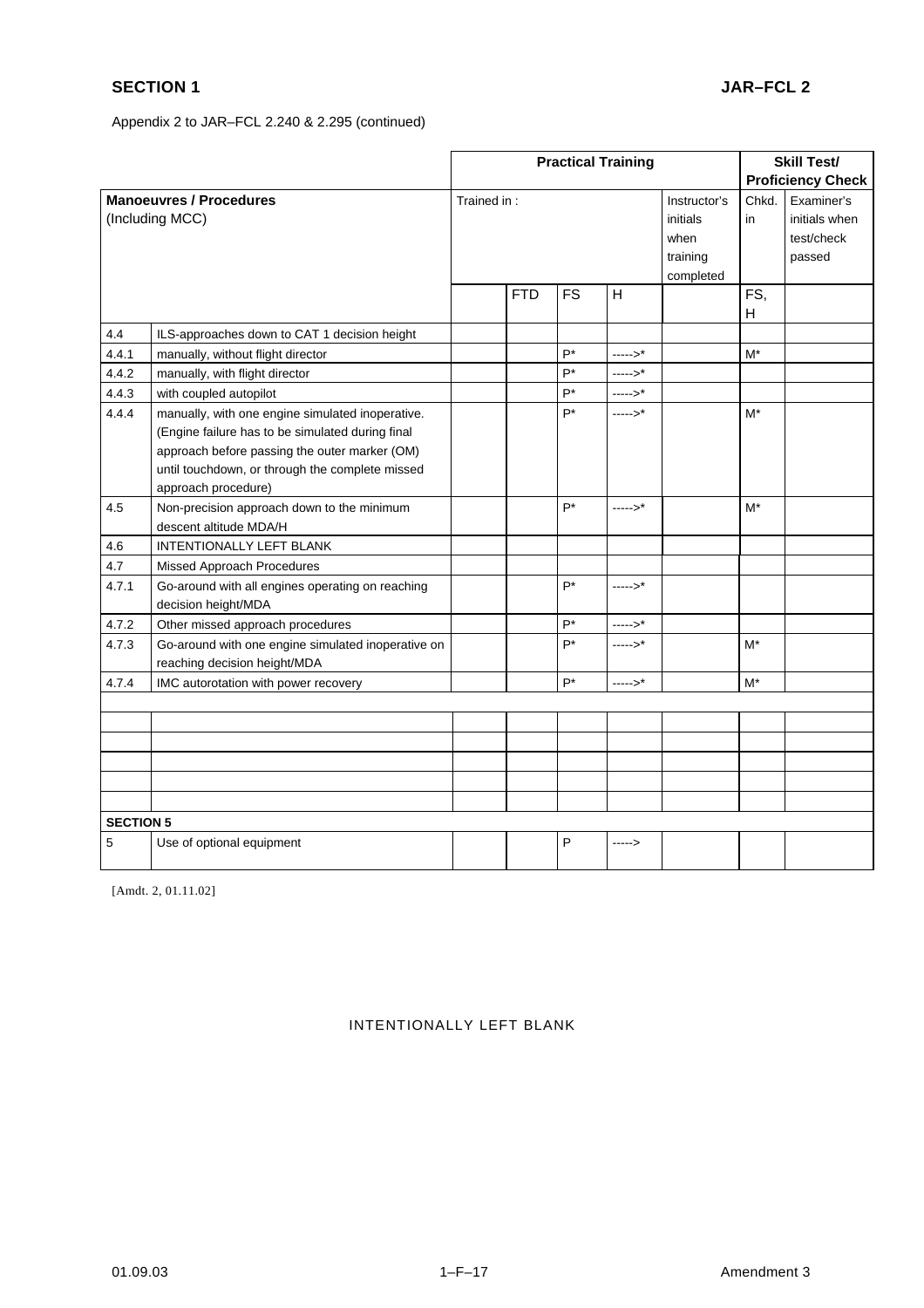# **Appendix 3 to JAR–FCL 2.240 Contents of the type rating/training/skill test and proficiency check for single-engine and multiengine single-pilot helicopters**

(See JAR–FCL 2.240 through 2.262) (See Appendix 1 to JAR–FCL 2.160 & 2.165(a) (3))

- 1 The following symbols mean:
	- $P =$  Trained as Pilot-in-command for the issue of a type rating.

2 The practical training shall be conducted at least at the training equipment level shown as (P), or may be conducted up to any higher equipment level shown by the arrow (---->).

The following abbreviations are used to indicate the training equipment used:

- FS = Flight Simulator
- FTD = Flight Training Device
- $H = Helicopter$

3.1 The starred items (\*) shall be flown in actual or simulated IMC, only by applicants wishing to renew or revalidate an IR, or extend the privileges of that rating to another type.

3.2. Instrument flight procedures (Section 6) shall be performed only by applicants wishing to renew or revalidate an IR or extend the privileges of that rating to another type.

4 Where the letter 'M' appears in the skill test/ proficiency check column this will indicate the mandatory exercise.

5 A flight simulator shall be used for practical training and training if the flight simulator forms part of an approved typerating course. The following considerations will apply to the approval of the course:

- (a) the qualification of the flight simulator as set out in JAR–STD;
- (b) the qualifications of the instructor and examiner;
- (c) the amount of line-orientated flight training provided on the course;
- (d) the qualifications and previous line operating experience of the pilot under training; and
- (e) the amount of supervised line flying experience provided after the issue of the new type rating.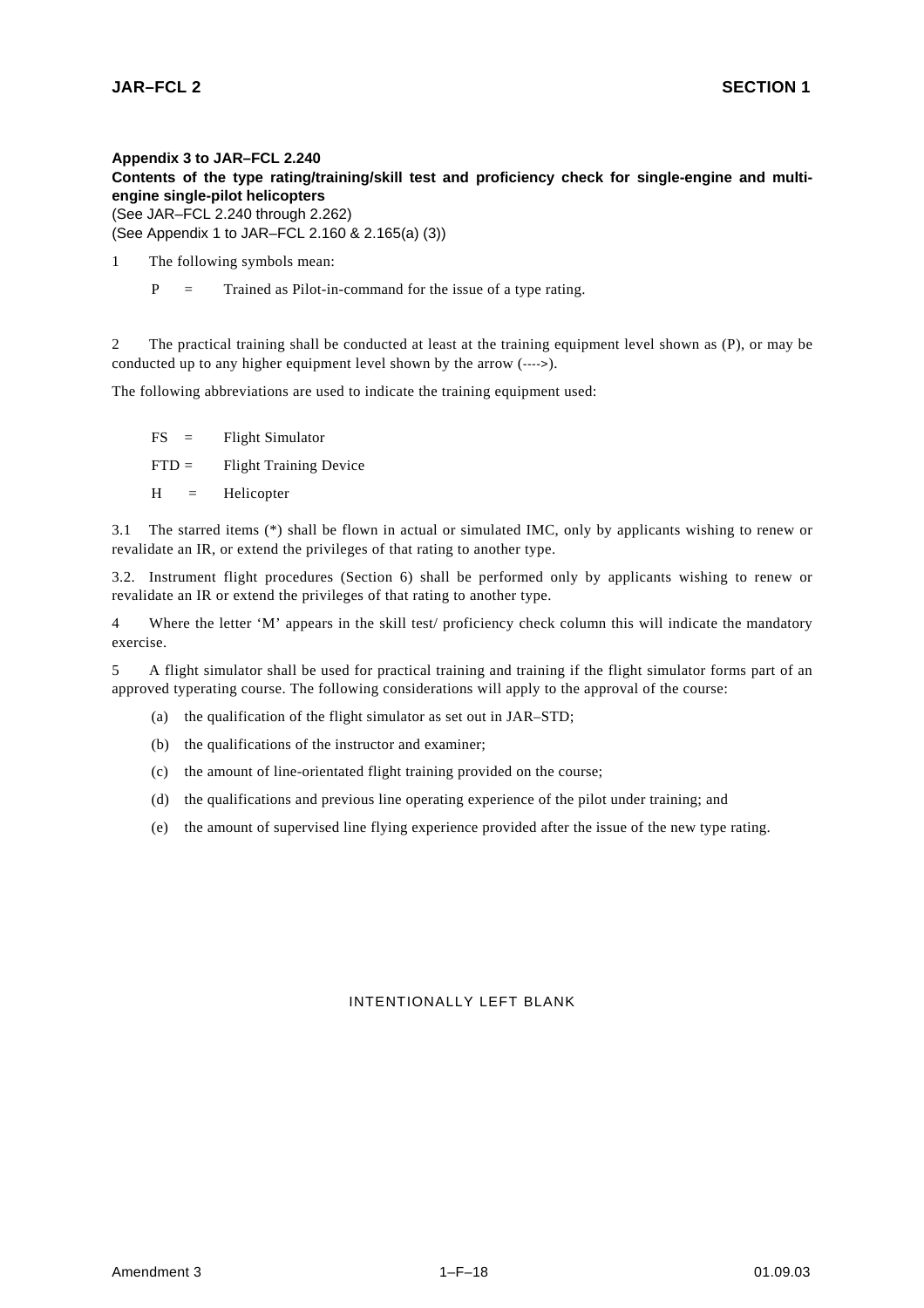Appendix 3 to JAR–FCL 2.240 (continued)

|                  |                                                                 | <b>Practical Training</b> |            |             |                          |              | <b>Skill Test/</b> |               |
|------------------|-----------------------------------------------------------------|---------------------------|------------|-------------|--------------------------|--------------|--------------------|---------------|
|                  |                                                                 |                           |            |             | <b>Proficiency Check</b> |              |                    |               |
|                  | <b>Manoeuvres / Procedures</b>                                  | Trained in :              |            |             |                          | Instructor's | Chkd.              | Examiner's    |
|                  |                                                                 |                           |            |             |                          | initials     | in                 | initials when |
|                  |                                                                 |                           |            |             |                          | when         |                    | check         |
|                  |                                                                 |                           |            |             |                          | training     |                    | passed        |
|                  |                                                                 |                           |            |             |                          | completed    |                    |               |
|                  |                                                                 |                           | <b>FTD</b> | <b>FS</b>   | H                        |              | FS, H              |               |
| <b>SECTION 1</b> |                                                                 |                           |            |             |                          |              |                    |               |
| $\mathbf{1}$     | Pre-flight Checks and Preparations                              |                           |            |             |                          |              |                    |               |
| 1.1              | Helicopter exterior visual inspection; location of              |                           |            |             | P                        |              | M                  |               |
|                  | each item and purpose of inspection.                            |                           |            |             |                          |              |                    |               |
| 1.2              | Cockpit inspection                                              |                           |            | $\sf P$     | ---->                    |              | M                  |               |
| 1.3              | Prior to starting engines, starting procedures,                 |                           | P          | ---->       | ---->                    |              | M                  |               |
|                  | radio and navigation equipment check, selection                 |                           |            |             |                          |              |                    |               |
|                  | and setting of navigation and communication                     |                           |            |             |                          |              |                    |               |
|                  | frequencies                                                     |                           |            |             |                          |              |                    |               |
| 1.4              | Taxiing/air taxiing in compliance with air traffic              |                           |            | P           | ---->                    |              | M                  |               |
|                  | control instructions or on instructions of an                   |                           |            |             |                          |              |                    |               |
|                  | instructor                                                      |                           |            |             |                          |              |                    |               |
| 1.5              | Pre take off procedures                                         |                           | P          | ---->       | ---->                    |              | M                  |               |
| <b>SECTION 2</b> |                                                                 |                           |            |             |                          |              |                    |               |
| $\overline{2}$   | Take-offs                                                       |                           |            |             |                          |              |                    |               |
| 2.1              | Take-offs (various profiles)                                    |                           |            | P           | ---->                    |              | M                  |               |
| 2.2              | Cross wind take-off (if practicable)                            |                           |            | P           | ---->                    |              |                    |               |
| 2.3              | Take-off at maximum take-off mass (actual or                    |                           |            | P           | ---->                    |              |                    |               |
|                  | simulated maximum take-off mass)                                |                           |            |             |                          |              |                    |               |
| 2.4              | Take-offs with simulated. engine failure:                       |                           |            |             |                          |              |                    |               |
| 2.4.1            | shortly before reaching TDP, or DPATO                           |                           |            | $\sf P$     | ---->                    |              | M                  |               |
| 2.4.2            | shortly after reaching TDP, or DPATO                            |                           |            | $P^*$       | ---->*                   |              | $M^*$              |               |
| <b>SECTION 3</b> |                                                                 |                           |            |             |                          |              |                    |               |
| 3                | Flight manoeuvres and procedures                                |                           |            |             |                          |              |                    |               |
| 3.1              | Climbing and descending turns to specified                      |                           | P          | ----->      | ----->                   |              | M                  |               |
|                  | headings                                                        |                           |            |             |                          |              |                    |               |
| 3.2              | Turns with 30 degrees bank, 180 degrees to 360                  |                           | P          | ----->      | ----->                   |              | M                  |               |
|                  | degrees left and right, by sole reference to                    |                           |            |             |                          |              |                    |               |
|                  | instruments if equipped                                         |                           |            |             |                          |              |                    |               |
| <b>SECTION 4</b> |                                                                 |                           |            |             |                          |              |                    |               |
| 4                | Autorotations                                                   |                           |            |             |                          |              |                    |               |
| 4.1              | Descent in autorotations                                        |                           |            | $P^*$       | ---->*                   |              | $M^*$              |               |
| 4.2              | Autorotation landing or power recovery                          |                           |            | P           | ---->                    |              | M                  |               |
| <b>SECTION 5</b> |                                                                 |                           |            |             |                          |              |                    |               |
| 5                | Landings                                                        |                           |            |             |                          |              |                    |               |
| 5.1              | Landings                                                        |                           |            | ${\sf P}$   | ---->                    |              | м                  |               |
| 5.1.1            | Go around or landing following simulated engine                 |                           |            | $\sf P$     | ----->                   |              | M                  |               |
|                  | failure before LDP or DPBL                                      |                           |            |             |                          |              |                    |               |
| 5.1.2            | Landing following simulated engine failure after<br>LDP or DPBL |                           |            | $\mathsf P$ | ---->                    |              | M                  |               |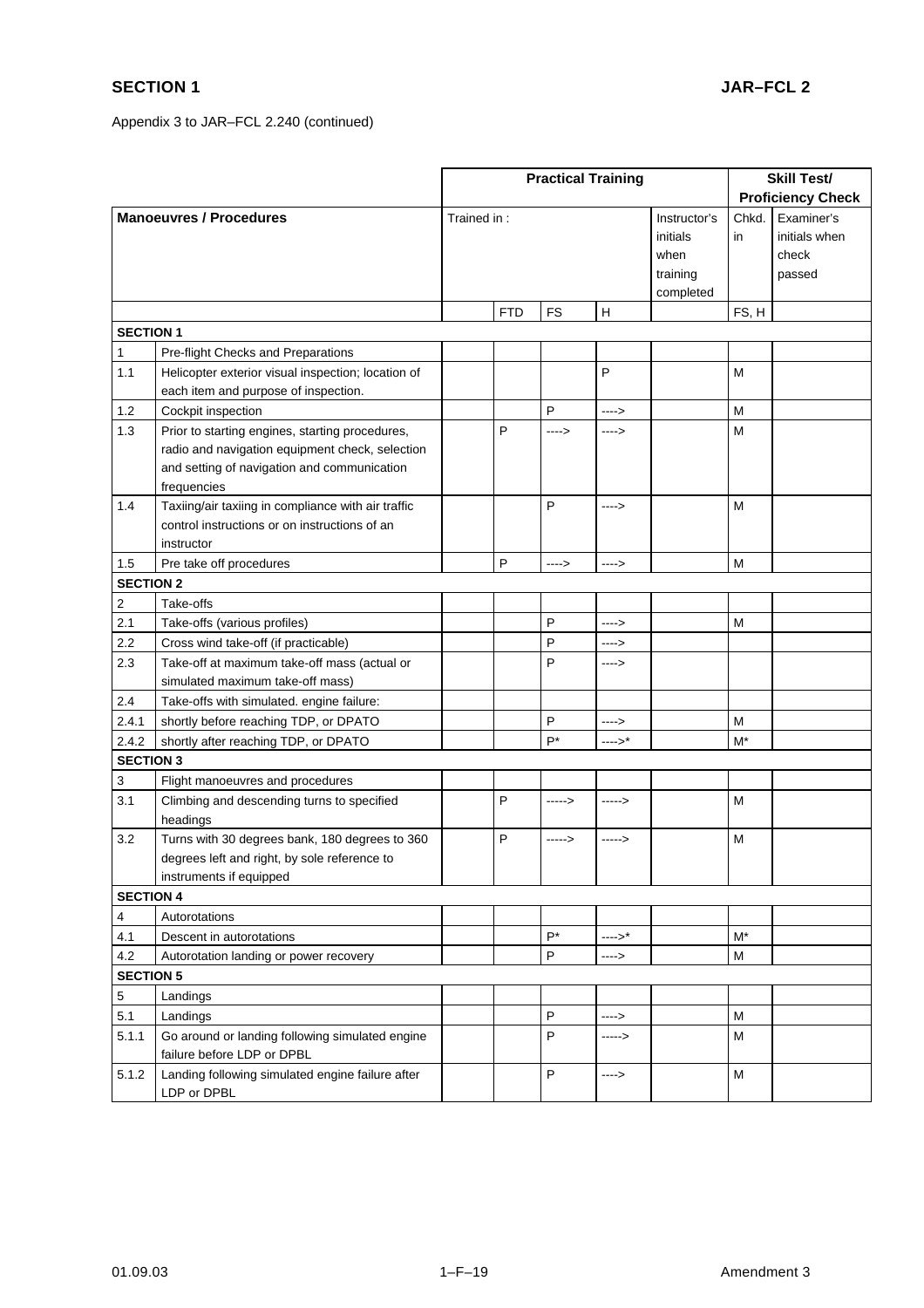Appendix 3 to JAR–FCL 2.240 (continued)

|                  |                                                                                                                                                                                               |             |            | <b>Practical Training</b> | <b>Skill Test/</b> |                                                           |             |                                                |  |  |
|------------------|-----------------------------------------------------------------------------------------------------------------------------------------------------------------------------------------------|-------------|------------|---------------------------|--------------------|-----------------------------------------------------------|-------------|------------------------------------------------|--|--|
|                  |                                                                                                                                                                                               |             |            |                           |                    |                                                           |             | <b>Proficiency Check</b>                       |  |  |
|                  | <b>Manoeuvres / Procedures</b>                                                                                                                                                                | Trained in: |            |                           |                    | Instructor's<br>initials<br>when<br>training<br>completed | Chkd.<br>in | Examiner's<br>initials when<br>check<br>passed |  |  |
|                  |                                                                                                                                                                                               |             | <b>FTD</b> | <b>FS</b>                 | H                  |                                                           | FS,<br>H.   |                                                |  |  |
| <b>SECTION 6</b> |                                                                                                                                                                                               |             |            |                           |                    |                                                           |             |                                                |  |  |
| 6                | Instrument flight procedures to be performed in<br>IMC or simulated IMC                                                                                                                       |             |            |                           |                    |                                                           |             |                                                |  |  |
| 6.1              | Instrument take-off: transition to instrument flight<br>is required immediately after being established in<br>the climb.<br>Adherence to departure and arrival<br>routes and ATC instructions |             |            | $P^*$                     | ---->*             |                                                           | $M^*$       |                                                |  |  |
| 6.2              | Holding procedures                                                                                                                                                                            |             | $P^*$      | ------>*                  | ----->*            |                                                           |             |                                                |  |  |
| 6.3              | ILS-approaches down to CAT 1 decision height                                                                                                                                                  |             |            |                           |                    |                                                           |             |                                                |  |  |
| 6.3.1            | Manually, without flight director                                                                                                                                                             |             |            | $P^*$                     | ----->*            |                                                           | $M^*$       |                                                |  |  |
| 6.3.2            | Manually, with flight director                                                                                                                                                                |             |            | $P^*$                     | ----->*            |                                                           |             |                                                |  |  |
| 6.3.3            | With coupled autopilot                                                                                                                                                                        |             |            | $P^*$                     | ----->*            |                                                           |             |                                                |  |  |
| 6.4              | NDB or VOR/LOC-approach down to the<br>minimum descent altitude /MDA/H                                                                                                                        |             |            | $P^*$                     | ----->*            |                                                           | $M^*$       |                                                |  |  |
| 6.5              | <b>INTENTIONALLY LEFT BLANK</b>                                                                                                                                                               |             |            |                           |                    |                                                           |             |                                                |  |  |
| 6.6              | Missed Approach Procedures                                                                                                                                                                    |             |            |                           |                    |                                                           |             |                                                |  |  |
| 6.6.1            | Go-around after an ILS approach on reaching<br>decision height                                                                                                                                |             |            | $P^*$                     | ----->*            |                                                           | $M^*$       |                                                |  |  |
| 6.6.2            | Other missed approach procedures                                                                                                                                                              |             |            | $P^*$                     | ----->*            |                                                           |             |                                                |  |  |
| 6.6.3            | Go around with one engine inoperative                                                                                                                                                         |             |            | $P^*$                     | ----->*            |                                                           | $M^*$       |                                                |  |  |
| 6.7              | IMC autorotation and power recovery                                                                                                                                                           |             |            | $P^*$                     | ----->*            |                                                           | $M^*$       |                                                |  |  |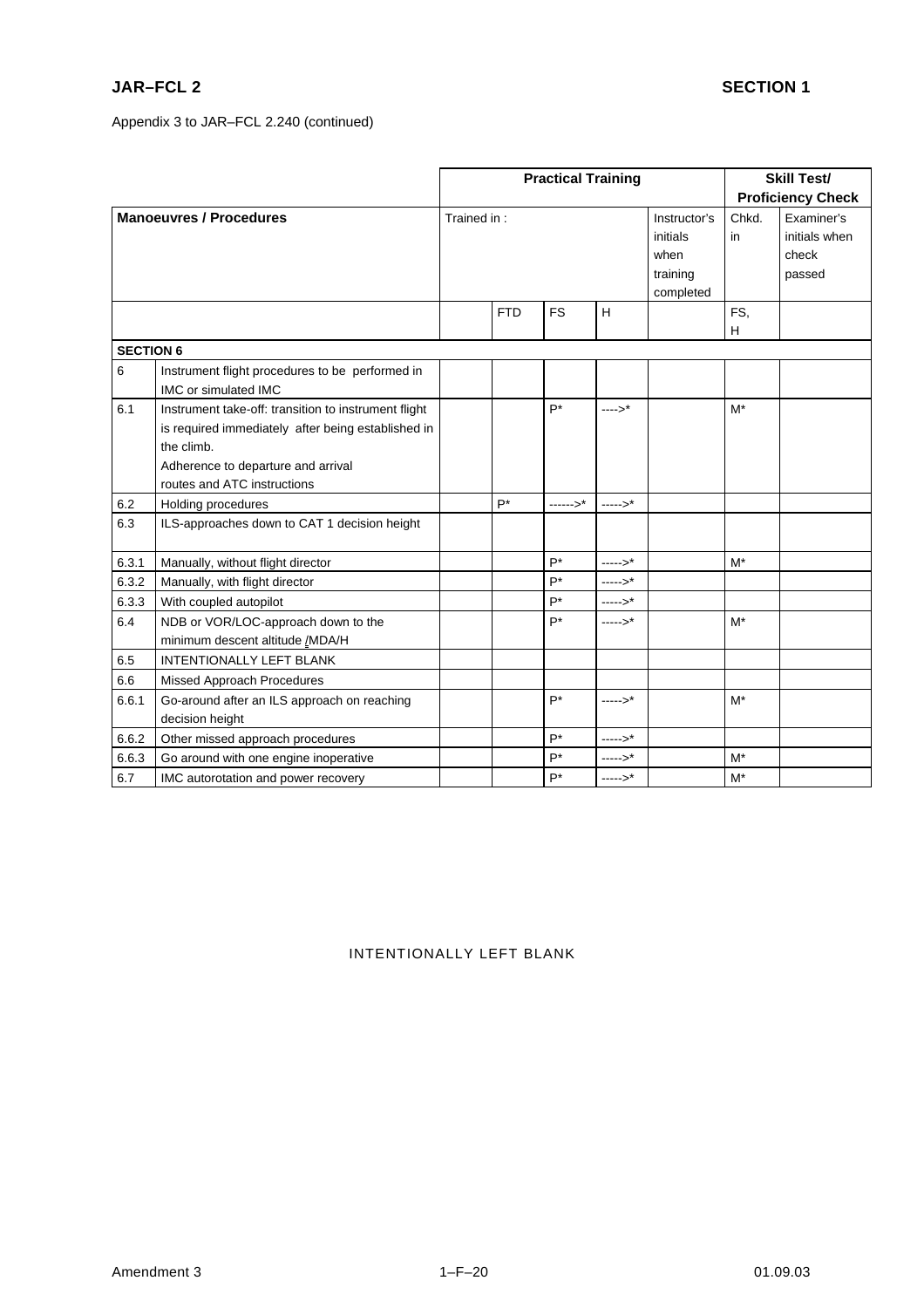Appendix 3 to JAR-FCL 2.240 (continued)

| <b>Practical Training</b> |                                                    |             |              |                  |                          | <b>Skill Test/</b> |       |                |  |
|---------------------------|----------------------------------------------------|-------------|--------------|------------------|--------------------------|--------------------|-------|----------------|--|
|                           |                                                    |             |              |                  | <b>Proficiency Check</b> |                    |       |                |  |
|                           | <b>Manoeuvres / Procedures</b>                     | Trained in: |              |                  |                          | Instructor's       | Chkd. | Examiner's     |  |
|                           |                                                    |             |              |                  |                          | initials when      | in    | initials when  |  |
|                           |                                                    |             |              |                  |                          | training           |       | check passed   |  |
|                           |                                                    |             |              |                  |                          | completed          |       |                |  |
|                           |                                                    |             | <b>FTD</b>   | <b>FS</b>        | н                        |                    | FS,   |                |  |
|                           |                                                    |             |              |                  |                          |                    | Н     |                |  |
| <b>SECTION 7</b>          |                                                    |             |              |                  |                          |                    |       |                |  |
| 7                         | Normal and abnormal operations of following        |             |              |                  |                          |                    | М     | (A mandatory   |  |
|                           | systems and procedures:                            |             |              |                  |                          |                    |       | minimum of 3   |  |
|                           |                                                    |             |              |                  |                          |                    |       | items shall be |  |
|                           |                                                    |             |              |                  |                          |                    |       | selected from  |  |
|                           |                                                    |             |              |                  |                          |                    |       | $7.1 - 7.16$   |  |
| 7.1                       |                                                    |             | P            |                  |                          |                    |       | inclusive)     |  |
| 7.2                       | Engine<br>Air-conditioning (heatings, ventilation) |             | P            | -----><br>-----> | -----><br>----->         |                    |       |                |  |
| 7.377                     | Pitot/static system                                |             | P            | ----->           | ----->                   |                    |       |                |  |
| 7                         |                                                    |             |              |                  |                          |                    |       |                |  |
| 7.4                       | Fuel system                                        |             | P            | ----->           | ----->                   |                    |       |                |  |
| 7.5                       | <b>Electrical system</b>                           |             | P            | ----->           | ----->                   |                    |       |                |  |
| 7.6                       | Hydraulic system                                   |             | P            | ----->           | ----->                   |                    |       |                |  |
| 7.7                       | Flight control and Trim-system                     |             | P            | ----->           | ----->                   |                    |       |                |  |
| 7.8                       | Anti- and de-icing system                          |             | P            | ----->           | ----->                   |                    |       |                |  |
| 7.9                       | Autopilot/Flight director                          |             | $\sf P$      | ----->           | ----->                   |                    |       |                |  |
| 7.10                      | Stability augmentation devices                     |             | P            | ----->           | ----->                   |                    |       |                |  |
| 7.11                      | Weather radar, radio altimeter, transponder        |             | P            | ----->           | ----->                   |                    |       |                |  |
| 7.12                      | Area Navigation System                             |             | P            | ----->           | ----->                   |                    |       |                |  |
| 7.13                      | Landing gear system                                |             | P            | ----->           | ----->                   |                    |       |                |  |
| 7.14                      | Tail rotor control failure (if applicable)         |             |              | P                | ----->                   |                    |       |                |  |
| 7.15                      | Tail rotor loss (if applicable)                    |             |              | P                | X                        |                    |       |                |  |
| 7.16                      | Radio, navigation equipment, instruments, flight   |             | P            | ----->           | ----->                   |                    |       |                |  |
|                           | management system                                  |             |              |                  |                          |                    |       |                |  |
| <b>SECTION 8</b>          |                                                    |             |              |                  |                          |                    |       |                |  |
| 8                         | Abnormal and emergency procedures                  |             |              |                  |                          |                    |       |                |  |
| 8.1                       | Fire drills (including evacuation if applicable)   |             |              |                  |                          |                    | M     |                |  |
| 8.2                       | Smoke control and removal                          |             | $\mathsf{P}$ | ----->           | ----->                   |                    | M     |                |  |
| 8.3                       | Other emergency procedures as outlined in the      |             | $\mathsf{P}$ | ----->           | ----->                   |                    | M     |                |  |
|                           | appropriate Flight Manual                          |             |              |                  |                          |                    |       |                |  |
| 8.4                       | Engine failure, shut down and restart at safe      |             | $\mathsf P$  | ----->           |                          |                    |       |                |  |
|                           | altitude                                           |             |              |                  |                          |                    |       |                |  |
| <b>SECTION 9</b>          |                                                    |             |              |                  |                          |                    |       |                |  |
| 9                         | Use of optional equipment                          |             |              | $\sf P$          | ----->                   |                    |       |                |  |

[Amdt. 1, 01.12.00; Amdt. 2, 01.11.02]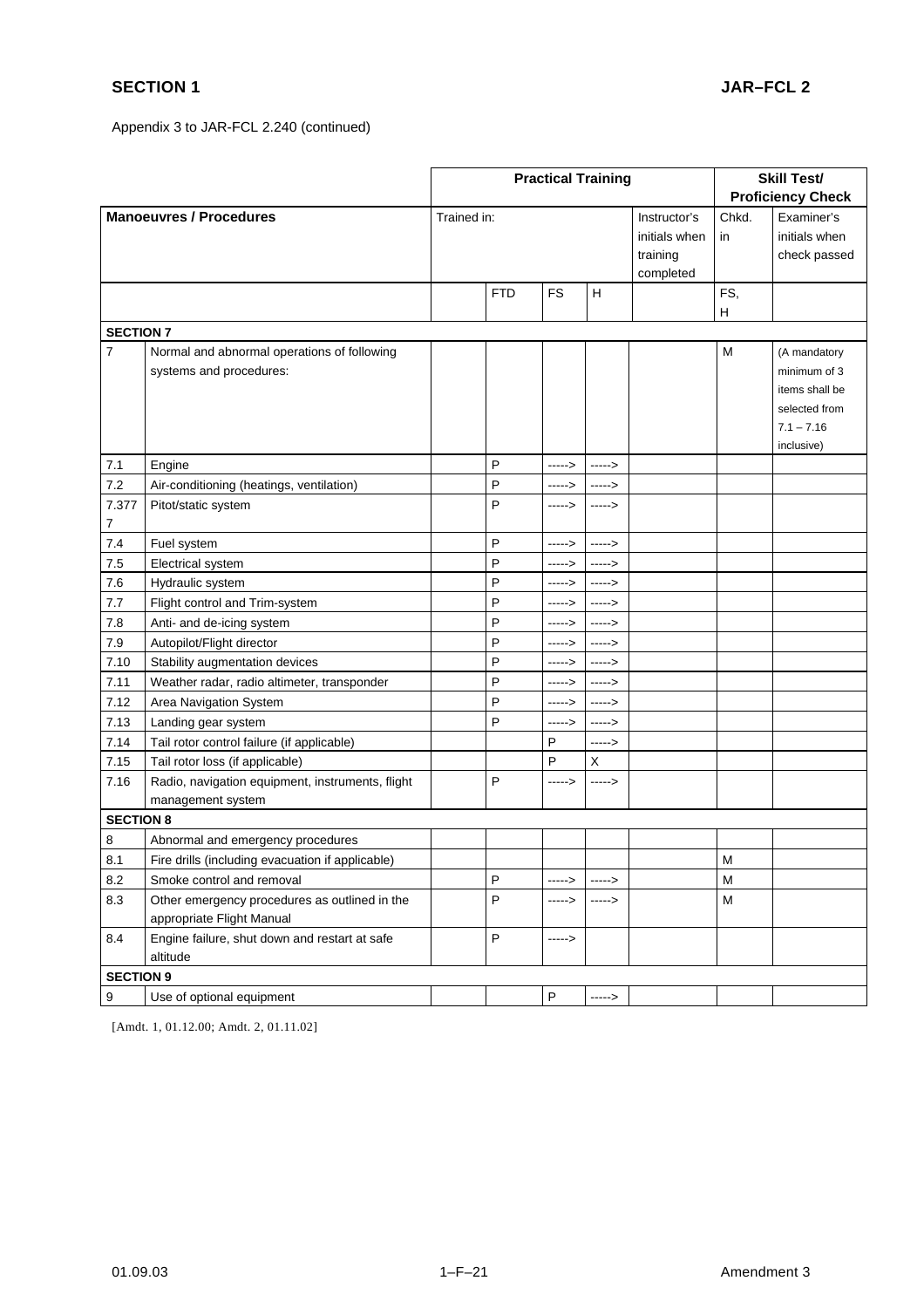# **Appendix 4 to JAR–FCL 2.240 Additional authorisation on a type rating for instrument approaches down to a decision height of less than 60m (200 ft) (CAT II/III)**

(See AMC FCL 2.261(a))

## **A. Theoretical knowledge instruction (additional)**

1 Special requirements for extension of a type rating for Instrument Approaches down to a decision height of less than 200 ft (60 m)

2 Equipment, procedures and limitations

#### **B. Manoeuvres and Procedures (additional)**

|                                                                      |             |            | <b>Practical Training</b> | Skill Test/ |                  |                          |                  |  |
|----------------------------------------------------------------------|-------------|------------|---------------------------|-------------|------------------|--------------------------|------------------|--|
|                                                                      |             |            |                           |             |                  | <b>Proficiency Check</b> |                  |  |
| Manoeuvres / Procedures                                              | Trained in: |            |                           |             | Instructor's     | Chkd.                    | Examiner's       |  |
| (including MCC)                                                      |             |            |                           |             | initials<br>when | in                       | initials<br>when |  |
|                                                                      |             |            |                           |             | training         |                          | test/check       |  |
|                                                                      |             |            |                           |             | completed        |                          | passed           |  |
|                                                                      |             | <b>FTD</b> | FS                        | н           |                  | FS,                      |                  |  |
|                                                                      |             |            |                           |             |                  | H                        |                  |  |
| Additional authorisation on a type rating for instrument             |             |            |                           |             |                  |                          |                  |  |
| approaches down to a decision height of less than 60 m               |             |            |                           |             |                  |                          |                  |  |
| (200 ft) (CAT II/III)                                                |             |            |                           |             |                  |                          |                  |  |
| Following manoeuvres and procedures are to be trained                |             |            |                           |             |                  |                          |                  |  |
| for the purpose of type rating extension to instrument               |             |            |                           |             |                  |                          |                  |  |
| approach down to a DH of less than 60 m (200 ft). During             |             |            |                           |             |                  |                          |                  |  |
| the following instrument approaches and missed                       |             |            |                           |             |                  |                          |                  |  |
| approach procedures all equipment necessary for type                 |             |            |                           |             |                  |                          |                  |  |
| certification of instrument approaches down to a decision            |             |            |                           |             |                  |                          |                  |  |
| height of less than 60 m (200 ft) shall be used                      |             |            |                           |             |                  |                          |                  |  |
| 1<br>Aborted take-off:                                               |             |            | P*                        | -----> *    |                  | $M^*$                    |                  |  |
| at take-off weather minima                                           |             |            |                           |             |                  |                          |                  |  |
| $\overline{2}$<br>ILS approach down to a decision height applied for |             |            | $P^*$                     | -----> *    |                  | $M^*$                    |                  |  |
| using flight guidance system. Standard procedures of                 |             |            |                           |             |                  |                          |                  |  |
| crew co-ordination (task sharing, calling procedures,                |             |            |                           |             |                  |                          |                  |  |
| mutual surveillance, information and support) are to be              |             |            |                           |             |                  |                          |                  |  |
| observed particularly                                                |             |            |                           |             |                  |                          |                  |  |
| 3<br>Go-around                                                       |             |            | P*                        | ----->*     |                  | $M^*$                    |                  |  |
| After approaches as indicated in 2 on reaching decision              |             |            |                           |             |                  |                          |                  |  |
| height. The transition training also shall include go-around         |             |            |                           |             |                  |                          |                  |  |
| due to (simulated) insufficient runway visual range, wind            |             |            |                           |             |                  |                          |                  |  |
| shear, aircraft deviation more than tolerable for a                  |             |            |                           |             |                  |                          |                  |  |
| successful approach, and ground/airborne equipment                   |             |            |                           |             |                  |                          |                  |  |
| failure prior to reaching decision height, furthermore, go-          |             |            |                           |             |                  |                          |                  |  |
| around with airborne equipment failure. Special attention            |             |            |                           |             |                  |                          |                  |  |
| shall be given to go-around procedures with pre-                     |             |            |                           |             |                  |                          |                  |  |
| calculated manual or automatic go-around attitude                    |             |            |                           |             |                  |                          |                  |  |
| guidance                                                             |             |            |                           |             |                  |                          |                  |  |
| 4<br>Landing(s)                                                      |             |            | $P^*$                     | ----->*     |                  | $M^*$                    |                  |  |
| With visual reference established at decision height                 |             |            |                           |             |                  |                          |                  |  |
| following an instrument approach. Depending on the                   |             |            |                           |             |                  |                          |                  |  |
| specific flight guidance system, an automatic landing shall          |             |            |                           |             |                  |                          |                  |  |
| be performed.                                                        |             |            |                           |             |                  |                          |                  |  |

[Amdt. 2, 01.11.02]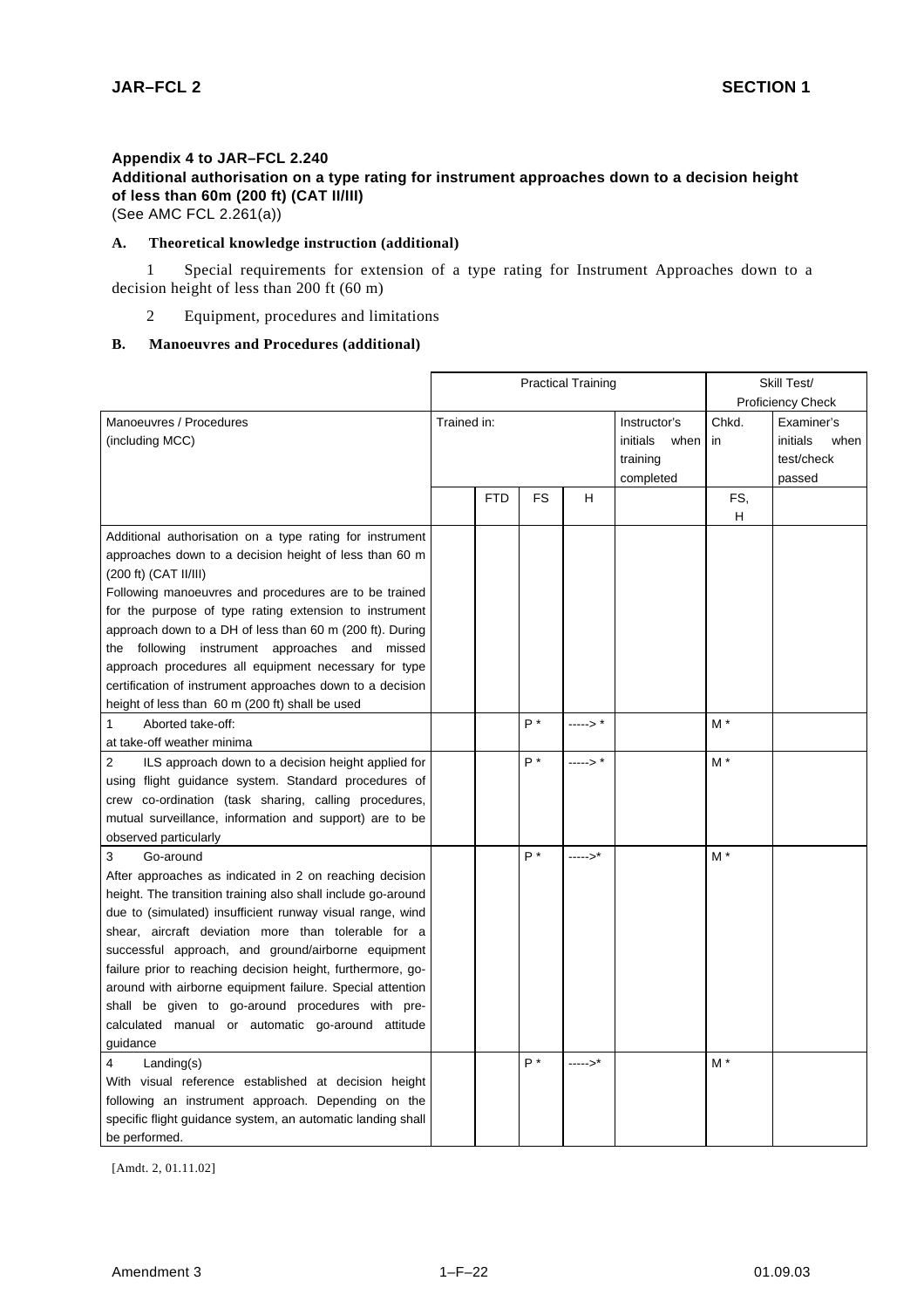## **Appendix 1 to JAR–FCL 2.245(b)(3) Cross-Crediting of Proficiency Checks for revalidation of type ratings**  (See JAR-FCL 2.245(b)(3) and JAR-FCL 2.245(c) )

This Appendix includes a list of single-engine piston helicopter types and licence endorsement for the purpose of revalidation of type ratings according to JAR-FCL 2.245 (b) (3).

| <b>Manufacturer</b>      | <b>Helicopter Type and</b><br><b>Licence Endorsement</b> |
|--------------------------|----------------------------------------------------------|
| <b>Agusta-Bell</b>       |                                                          |
| - SE piston              | Bell47                                                   |
| <b>Bell Helicopters</b>  |                                                          |
| - SE piston              | Bell47                                                   |
| <b>Brantley</b>          |                                                          |
| -SE piston               | BrantleyB2                                               |
| <b>Breda Nardi</b>       |                                                          |
| - SE piston              | HU269                                                    |
| <b>Enstrom</b>           |                                                          |
| - SE piston              | ENF <sub>28</sub>                                        |
| <b>Hiller</b>            |                                                          |
| - SE piston              | <b>UH12</b>                                              |
| <b>Hughes/Schweitzer</b> |                                                          |
| - SE piston              | HU269                                                    |
| Westland                 |                                                          |
| - SE piston              | Bell47                                                   |

[Amdt. 1, 01.12.00]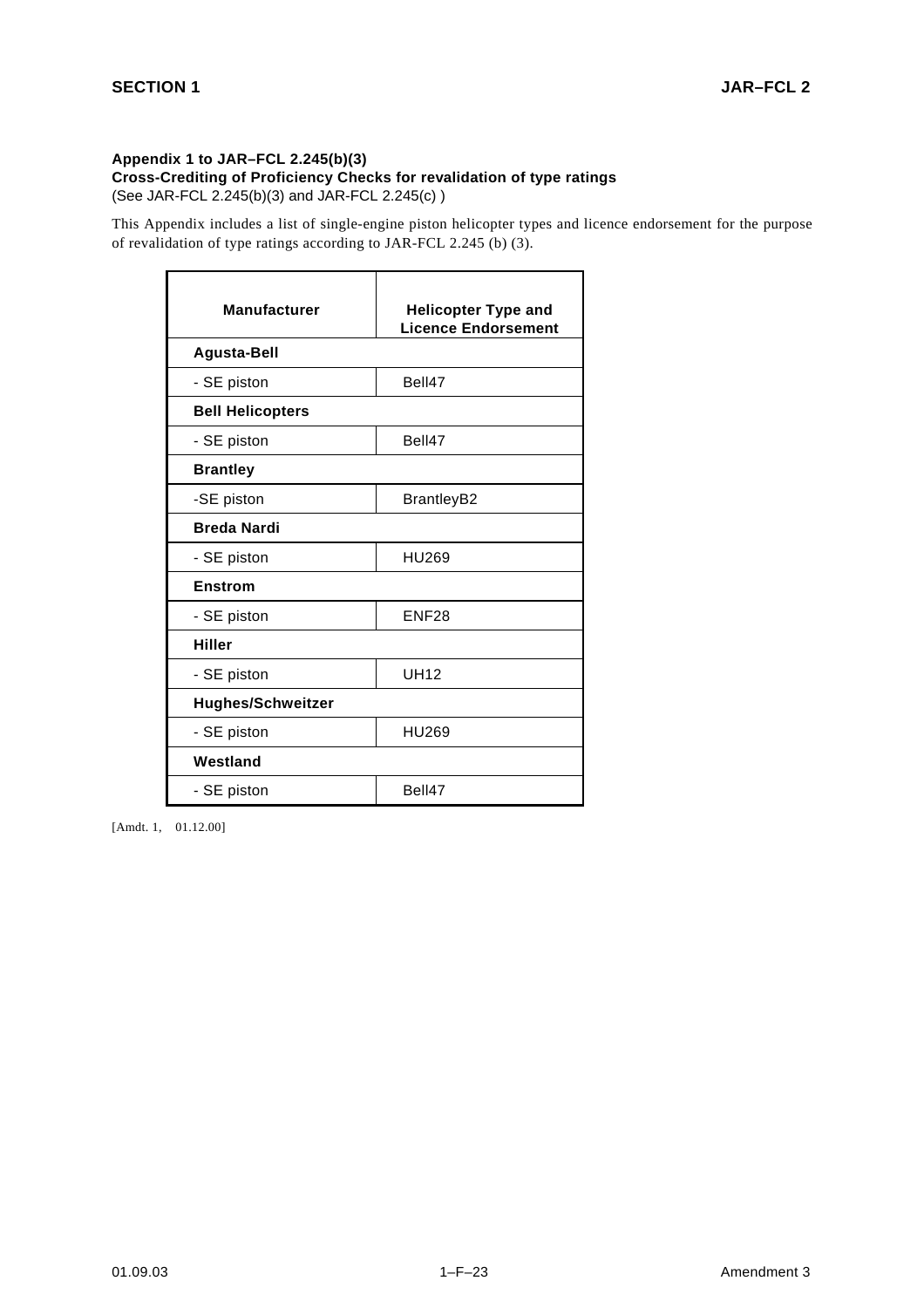# **[Appendix 1 to JAR-FCL 2.255 Contents of the approved pre-entry course for the purpose of a first type rating for a multiengine helicopter**

(See JAR-FCL 2.255(a))

(See Appendix 2 to JAR-FCL 2.055, para. 24)

1. The approved pre-entry course shall comprise the following subjects of the CPL(H) theoretical knowledge course:

020 Aircraft General Knowledge:

- airframe/systems/power plant
- instrument/electronics

030 Flight Performance and Planning:

- mass and balance
- performance
- 2. At the end of the course the applicant shall receive a certificate of satisfactory completion.**]**

[Amdt. 3, 01.09.03]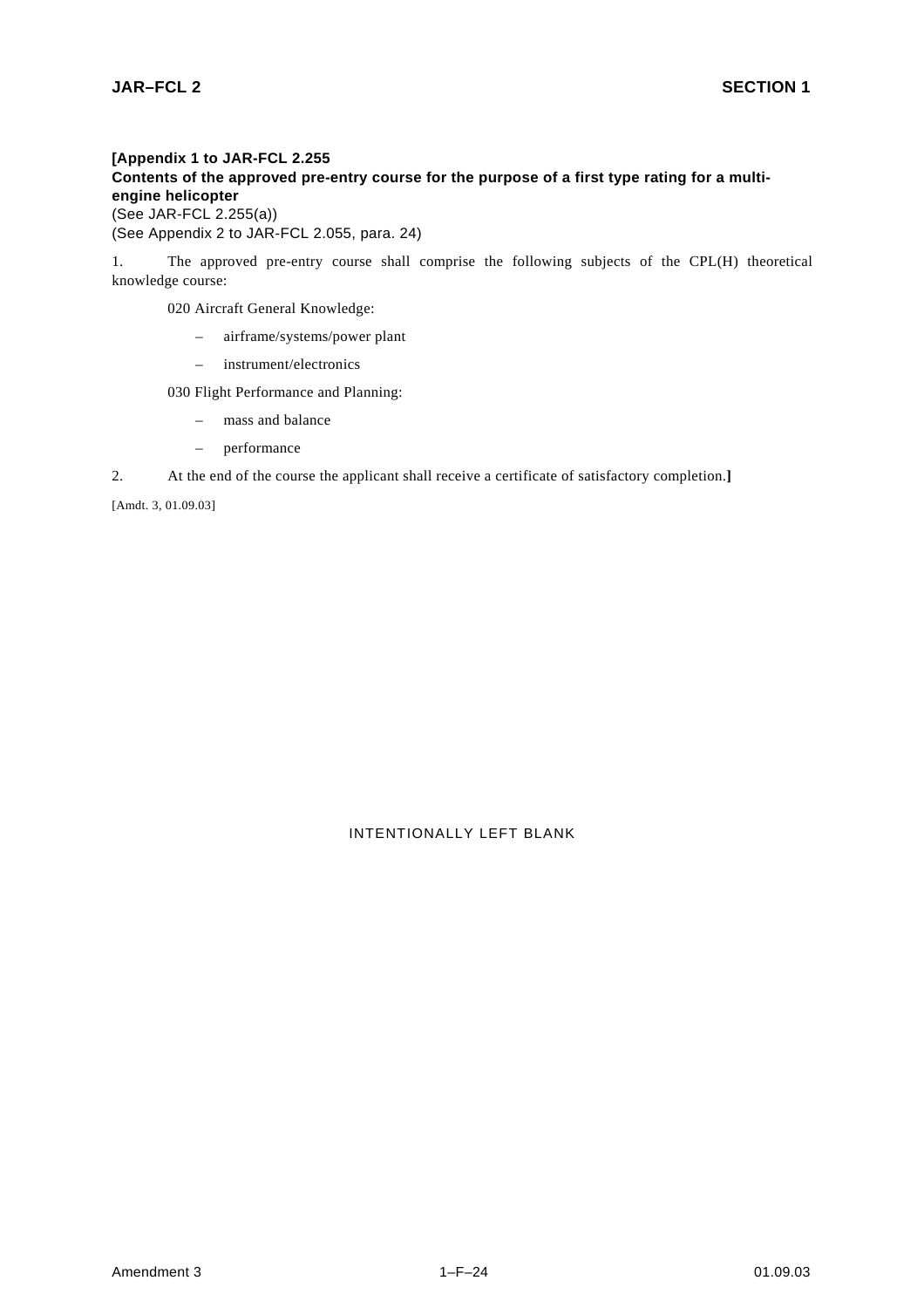### **Appendix 1 to JAR–FCL 2.261(a)**

# **Theoretical knowledge instruction requirements for skill test/proficiency checking for type ratings**  (See JAR–FCL 2.261(a))

(See AMC FCL 2.261(a))

1 The theoretical knowledge instruction shall be conducted by an authorised instructor holding the appropriate type rating or any instructor having appropriate experience in aviation and knowledge of the aircraft concerned, e.g. flight engineer, maintenance engineer, flight operations officer.

2 The theoretical knowledge instruction shall cover the syllabus in AMC FCL 2.261(a), as appropriate to the helicopter type concerned. Depending on the equipment and systems installed, the instruction shall include but is not limited to the following contents:

- (a) Helicopter structure, transmissions, rotor and equipment, normal and abnormal operation of systems.
	- Dimensions
	- Engine including aux. power unit, rotors and transmissions
	- Fuel system-
	- Air-conditioning
	- Ice protection, windshield wipers and rain repellent
	- Hydraulic system
	- Landing gear
	- Flight controls, stability augmentation and autopilot systems
	- Electrical power supply
	- Flight instruments, communication, radar and navigation equipment
	- Cockpit, cabin and cargo compartment
	- Emergency equipment
- (b) Limitations
	- General limitations, according to the helicopter flight manual
	- Minimum equipment list
- (c) Performance, flight planning and monitoring
	- Performance
	- Flight planning
- (d) Load and balance and servicing
	- Load and balance
	- Servicing on ground
- (e) Emergency procedures
- (f) Special requirements for helicopters with electronic flight instrument systems (EFIS)
- (g) Optional equipment

3 For the initial issue of type ratings for multi-pilot helicopters the written or computer based examination shall comprise at least one hundred multiple-choice questions distributed appropriately across the main subjects of the syllabus. The pass mark shall be 75% in each of the main subjects of the syllabus.

4 For the initial issue of type ratings for single-pilot helicopters the number of multi-choice questions in the written or computer based examination shall depend on the complexity of the helicopters. The pass mark shall be 75%.

5 For proficiency checks multi-pilot and single-pilot multi-engine helicopters theoretical knowledge shall be verified by a multi-choice questionnaire or other suitable methods.

[Amdt. 1, 01.12.00; Amdt. 2, 01.11.02]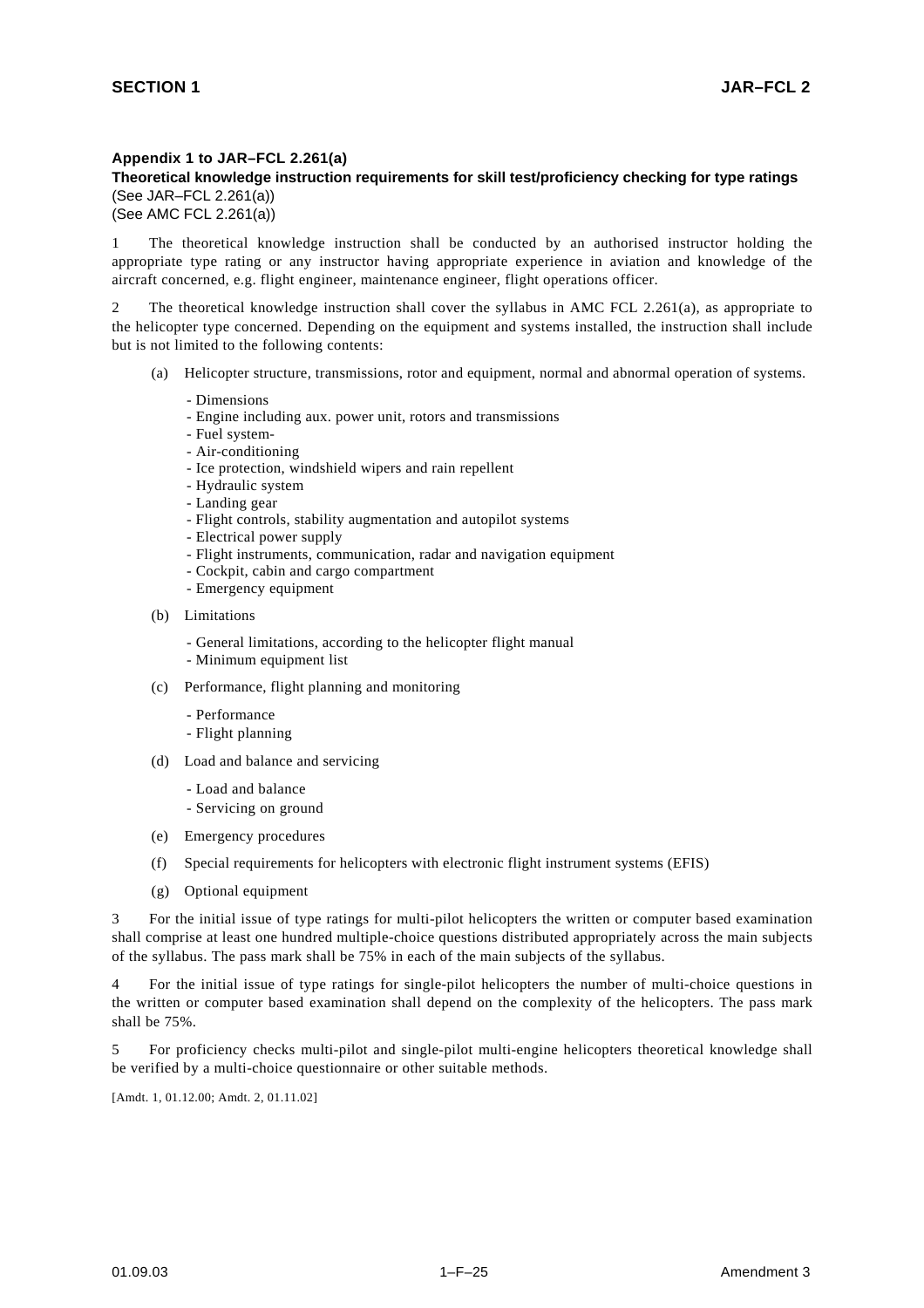#### **Appendix 1 to JAR-FCL 2.261(d) Multi-crew co-operation course (Helicopter)**  (See JAR-FCL 2.261(d)) (See AMC FCL 2.261(d))

1 The aim of the course is to enable pilots to become proficient in multi-crew co-operation (MCC) in order to operate safely multi-pilot helicopters under IFR and VFR.

a. The pilot-in-command fulfils his managing and decision-making functions irrespective whether he is PF or PNF.

b. The tasks of PF and PNF are clearly specified and distributed in such a manner that the PF can direct his full attention to the handling and control of the aircraft.

c. Co-operation is effected in an orderly manner appropriate to the normal, abnormal or emergency situations encountered.

d. Mutual supervision, information and support is ensured at all times.

### **INSTRUCTORS**

2 Instructors for MCC training should be thoroughly familiar with human factors and crew resource management (CRM). They should be current with the latest developments in human factors training and CRM techniques.

### THEORETICAL KNOWLEDGE

3 The theoretical knowledge syllabus is set out in AMC FCL 2.261(d). An approved MCC theoretical knowledge course shall comprise not less than 25 hours.

## FLYING TRAINING

4 The flying training syllabus is set out in AMC FCL 2.261(d).

# CERTIFICATE OF COMPLETION

5 On completion of the course, the applicant may be issued with a certificate of satisfactory completion of the course.

#### CROSS-CREDITING

6 A holder of a certificate of completion of MCC training on aeroplanes or experience of more than 500 hours as pilot on multi-pilot aeroplanes shall be exempted from the requirement to complete the theoretical knowledge syllabus as set out in AMC FCL 2.261(d).

[Amdt. 2, 01.11.02]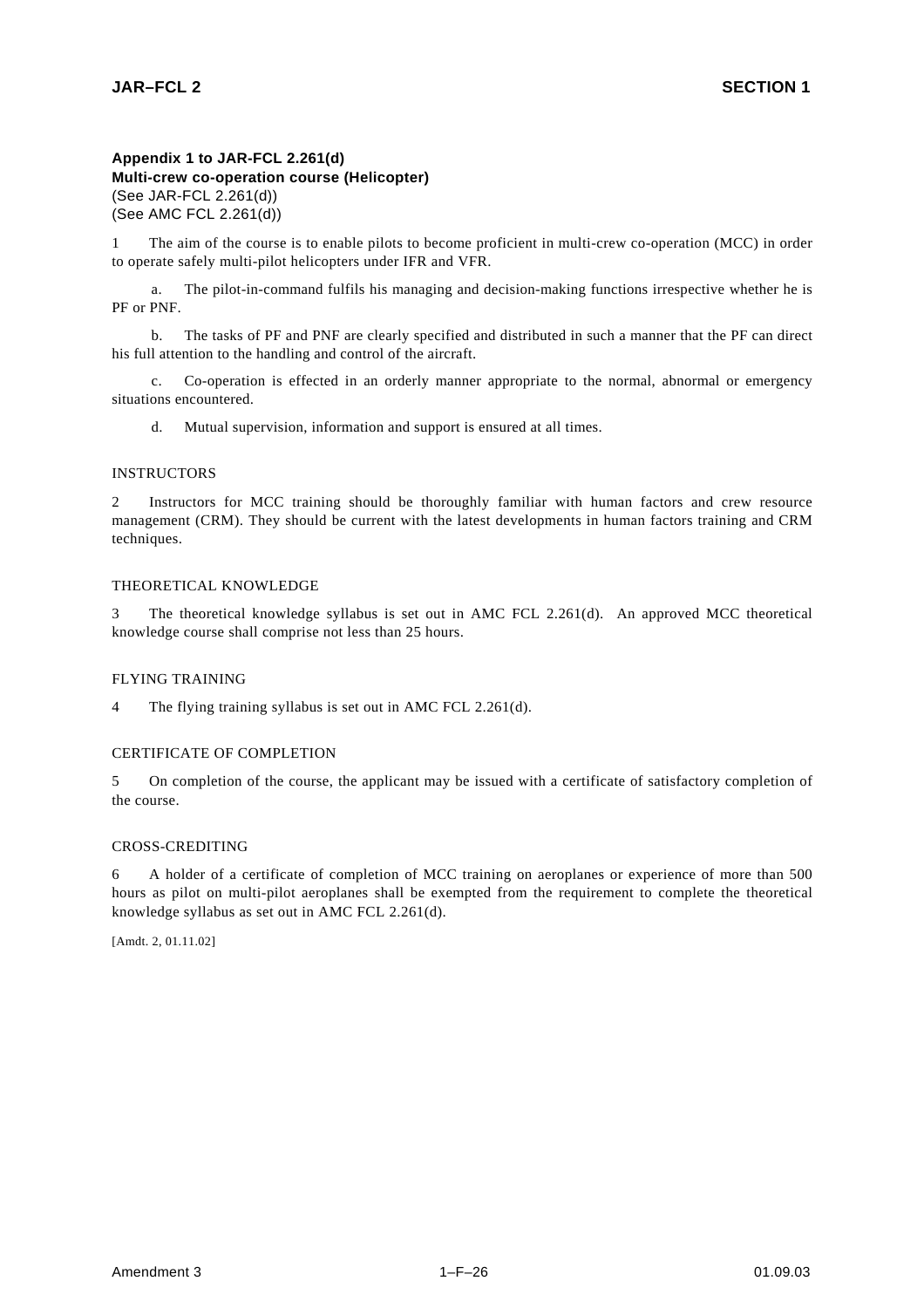### **SUBPART G – AIRLINE TRANSPORT PILOT LICENCE (Helicopter) – ATPL(H)**

#### **JAR–FCL 2.265 Minimum age**

An applicant for an ATPL(H) shall be at least 21 years of age.

#### **JAR–FCL 2.270 Medical fitness**

An applicant for an ATPL (H) shall hold a valid Class 1 medical certificate. In order to exercise the privileges of the ATPL(H), a valid Class 1 medical certificate shall be held.

### **JAR–FCL 2.275 Privileges and conditions**

(a) *Privileges.* Subject to any other conditions specified in JARs, the privileges of the holder of an ATPL(H) are to:

(1) exercise all the privileges of the holder of a PPL(H) and CPL(H); and

(2) act as pilot-in-command or copilot in helicopters engaged in air transportation.

(b) *Conditions.* An applicant for an ATPL(H) who has complied with the conditions specified in JAR–FCL 2.265, 2.270 and 2.280 through 2.295 shall have fulfilled the requirements for the issue of an ATPL(H) containing a type rating for the helicopter type used on the skill test.

#### **JAR–FCL 2.280 Experience and crediting**

(a) An applicant for an ATPL(H) shall have completed as a pilot of helicopters at least 1 000 hours of flight time (see also JAR-FCL  $2.050(a)(3)$  of which a maximum of 100 hours may have been completed in a **[**STD, of which not more than 25 hours in a FNPT**]**, including at least:

(1) 350 hours in multi-pilot operations in helicopters type certificated for a minimum of two pilots under IFR in accordance with FAR/JAR 27 and 29 helicopter category, or equivalent code; or in helicopters required to be operated by two pilots under JAR–OPS.

(2) 250 hours either as pilot-incommand or at least 100 hours as pilot-incommand and 150 hours as co-pilot performing, under the supervision of the pilotin-command the duties and functions of a JAR–FCL 2.280(a)(2) (continued)

pilot-in-command provided that the method of supervision is acceptable to the Authority;

(3) 200 hours of cross-country flight time of which at least 100 hours shall be as pilot-in-command or as co-pilot performing under the supervision of the pilot-in-command the duties and functions of a pilot-incommand, provided that the method of supervision is acceptable to the Authority;

(4) 70 hours of instrument time of which not more than 30 hours may be instrument ground time; and

(5) 100 hours of night flight as pilotin-command or as co-pilot.

(b) Holders of a pilot licence or equivalent document for other categories of aircraft will be credited with flight time in such other categories of aircraft as set out in JAR–FCL 2.155(a) except flight time in aeroplanes which will be credited up to 50% of all the flight time requirements of sub-paragraph (a).

(c) The experience required shall be completed before the skill test given in JAR– FCL 2.295 is taken.

[Amdt. 3, 01.09.03]

#### **JAR–FCL 2.285 Theoretical knowledge**  (See Appendix 1 to JAR– FCL 2.285) **[**(See Appendix 1 to JAR– FCL 2.005)**]**

(a) *Course.* An applicant for an ATPL(H) shall have received theoretical knowledge instruction at an approved flying training organisation (FTO) **[ ]**. An applicant who has not received the theoretical knowledge instruction during an integrated course of training shall take the course set out in Appendix 1 to JAR–FCL 2.285. The holder of a CPL(H) and IR(H) satisfies the knowledge requirements for the issue of an ATPL(H).

(b) *Examination.* An applicant for an ATPL(H) shall have demonstrated a level of knowledge appropriate to the privileges granted to the holder of an ATPL(H) and in accordance with the requirements in JAR–FCL Subpart J.

[ Amdt. 3, 01.09.03]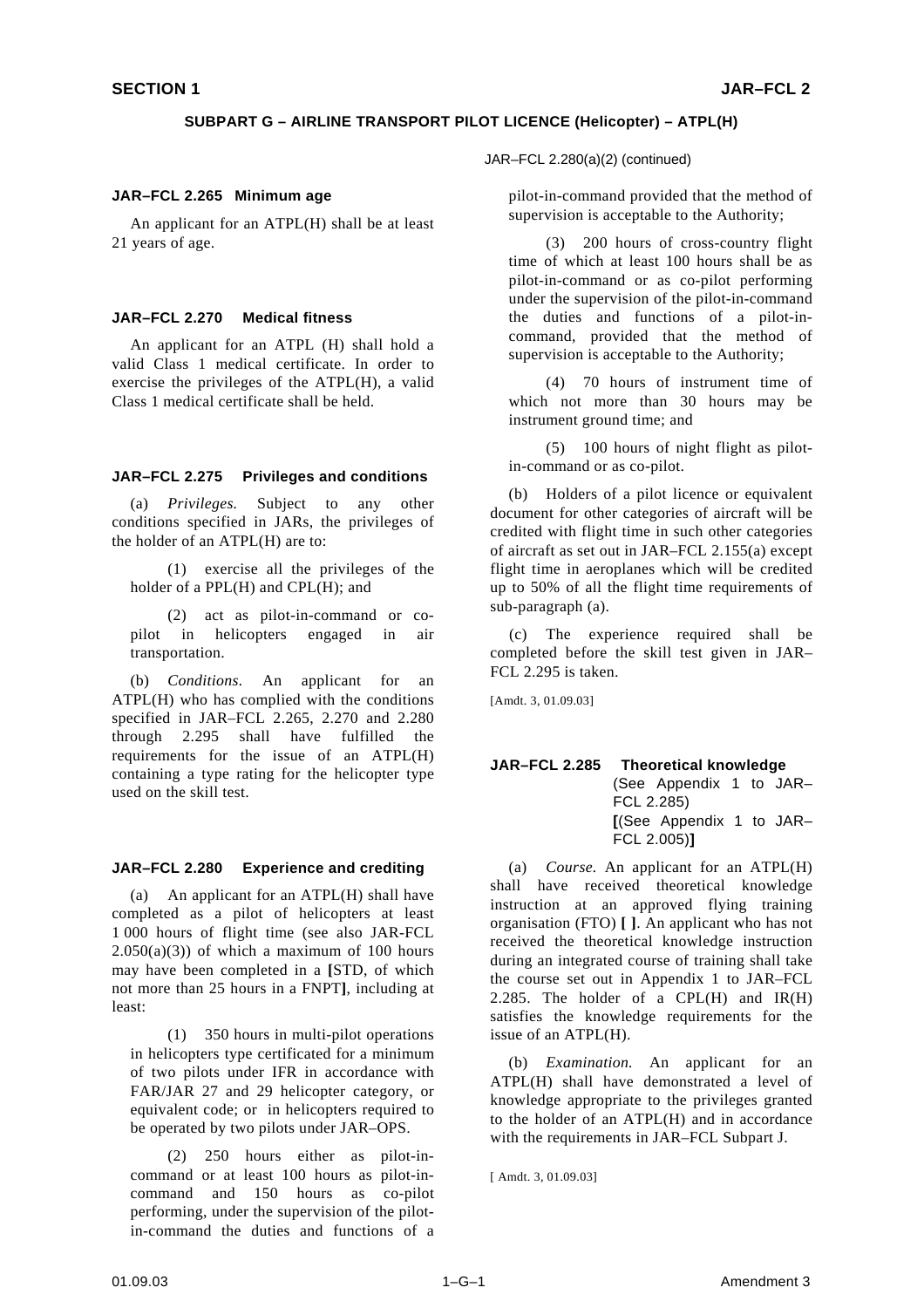#### **JAR–FCL 2.290 Flight instruction**  (See AMC FCL 2.261(d)) (See Appendix 1 to JAR-FCL  $2.261(d)$

An applicant for an ATPL(H) shall be the holder of a CPL(H) **[ ]**, a multi-engine instrument rating (H) and have received instruction in multicrew co-operation as required by JAR–FCL 2.261(d) (see Appendix 1 to JAR-FCL 2.261(d) and AMC FCL 2.261(d)).

[Amdt.2, 01.11.02; Amdt. 3, 01.09.03]

# **JAR–FCL 2.295 Skill**

(a) An applicant for an ATPL(H) shall have demonstrated the ability to perform as pilot-incommand of a helicopter type certificated for a minimum crew of two pilots under IFR in accordance with FAR/JAR 27 and 29 helicopter category, or equivalent code; or helicopter required to be operated by two pilots under JAR– OPS, the procedures and manoeuvres described in JAR–FCL Appendix 1 and 2 to JAR–FCL 2.240 and 2.295 with a degree of competency appropriate to the privileges granted to the holder of an ATPL(H).

(b) The ATPL(H) skill test may serve at the same time as a skill test for the issue of the licence and a proficiency check for the revalidation of the type rating for the helicopter used in the test and may be combined with the skill test for the issue of a multi-pilot type rating.

INTENTIONALLY LEFT BLANK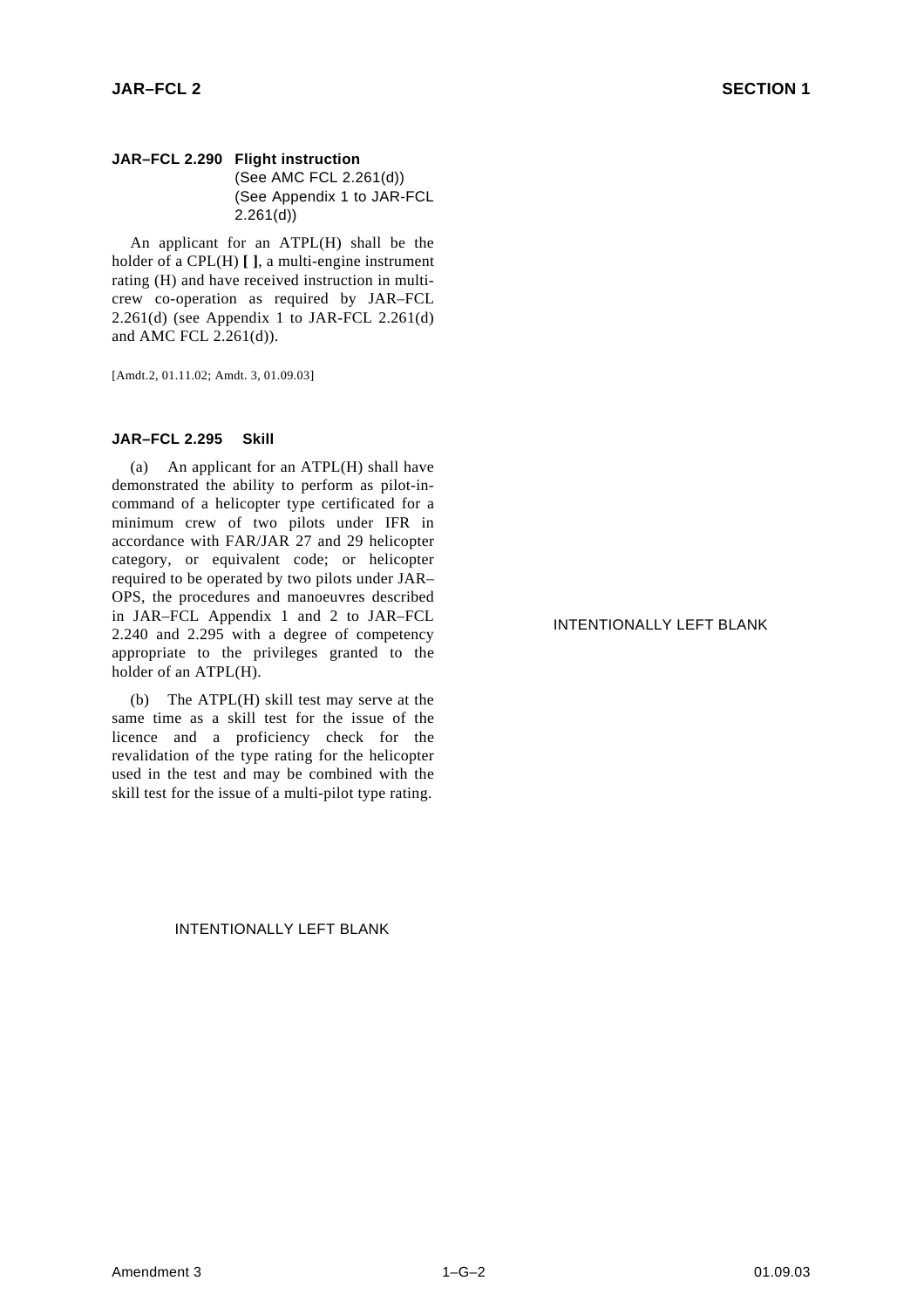#### **Appendix 1 to JAR–FCL 2.285 ATPL(H) – Modular theoretical knowledge course**  (See JAR–FCL 2.285) (See Appendix 1 to JAR-FCL 2.470)

1 The aim of this course is to train pilots who have not received the theoretical knowledge instruction during an integrated course to the level of theoretical knowledge required for the ATPL(H).

2 An applicant wishing to undertake an ATPL(H) modular course of theoretical knowledge instruction shall be required under the supervision of the Head of Training of an approved FTO to complete 650 hours (1 hour = 60 minutes instruction) of instruction for ATPL theory within a period of 18 months. An applicant shall be the holder of a PPL(H) **[**issued in accordance with ICAO Annex 1.**]**

Holders of an IR(H) may have the theoretical instruction hours reduced by 200 hours. **[ ]** 

3 The FTO shall ensure that before being admitted to the course the applicant has a sufficient level of knowledge of Mathematics and Physics to facilitate an understanding of the content of the course.

4 The instruction shall cover all items in the relevant syllabi set out in the AMC FCL 2.470(a). An approved course should include formal classroom work and may include the use of such facilities as inter-active video, slide/tape presentation, learning carrels and computer based training and other media as approved by the Authority. Approved distance learning (correspondence) courses may also be offered as part of the course at the discretion of the Authority.

[Amdt.2, 01.11.02; Amdt. 3, 01.09.03]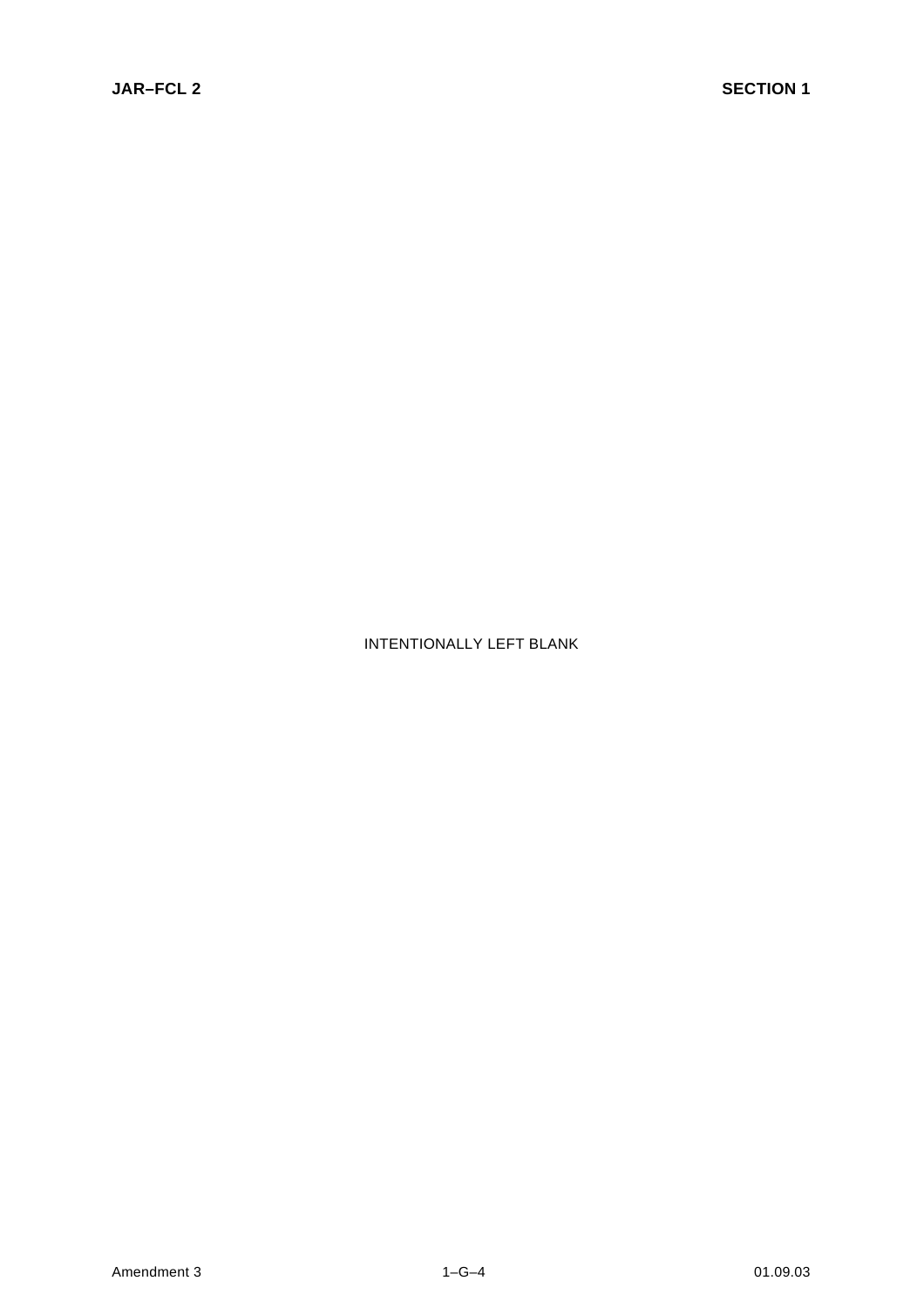#### **SUBPART H – INSTRUCTOR RATINGS (Helicopter)**

#### **JAR–FCL 2.300 Instruction – General**  (See Appendix 1 to JAR-FCL 2.300)

(a) A person shall not carry out the flight instruction required for the issue of any pilot licence or rating unless that person has:

(1) a pilot licence containing an instructor rating; or

(2) a specific authorisation granted by a JAA Member State in cases where:

> (i) new helicopters are introduced; or

(ii) vintage helicopters or helicopters of special manufacture are registered, for which no person has an instructor rating; or

(iii) training is conducted outside JAA Member States by instructors not holding a JAR-FCL licence (see Appendix 1 to JAR-FCL 2.300).

A person shall not carry out synthetic flight instruction unless holding a FI(H), TRI(H), IRI(H) rating or SFI(H) authorisation

[Amdt. 1, 01.12.00]

## **JAR–FCL 2.305 Instructor ratings and authorisation – Purposes**

Four instructor categories are recognised.

(a) Flight instructor rating- helicopter (FI(H)).

(b) Type rating instructor rating- helicopter  $(TRI(H)).$ 

(c) Instrument rating instructor rating – helicopter (IRI(H)).

(d) Synthetic flight instructor authorisation – helicopter (SFI(H)).

#### **JAR–FCL 2.310 Instructor ratings – General**

(a) *Pre-requisites.* All instructors shall hold at least the licence, rating and qualification for which instruction is being given (unless specified otherwise) and shall be entitled to act as pilot-incommand of the aircraft during such training.

(b) *Multiple roles.* Provided that they meet the qualification and experience requirements set out in this Subpart for each role undertaken, instructors are JAR-FCL 2.310(b) (continued)

not confined to a single role as flight instructors (FIs), type rating instructors (TRIs) or instrument rating instructors (IRIs).

(c) *Credit towards further ratings.* Applicants for further instructor ratings may be credited with the teaching and learning skills already demonstrated for the instructor rating held.

## **JAR–FCL 2.315 Instructor ratings – Period of validity**

(a) All instructor ratings and **[ ]** authorisations are valid for a period of 3 years.

(b) An applicant who fails to achieve a pass in all sections of a proficiency check before the expiry date of an instructor rating shall not exercise the privileges of that rating until a new proficiency check has successfully been completed.

[Amdt. 1, 01.12.00, Amdt. 2, 01.11.02; Amdt. 3, 01.09.03]

#### **JAR–FCL 2.320 Flight Instructor rating**  (helicopter) (FI(H)) **Minimum age**

An applicant for a flight instructor rating shall be at least 18 years of age.

## **JAR–FCL 2.325 FI(H) – Restricted privileges**

(a) *Restricted period.* Until the holder of a FI(H) rating has completed at least 100 hours flight instruction and, in addition, has supervised at least 25 student solo flights, the privileges of the rating are restricted. The restrictions will be removed from the rating when the above requirements have been met and on the recommendation of the supervising FI(H).

(b) *Restrictions.* The privileges are restricted to carrying out under the supervision of a FI(H) approved for this purpose:

(1) flight instruction for the issue of the PPL(H) – or those parts of integrated courses at PPL(H) level – and type ratings for single-engine helicopters, excluding approval of first solo flights by day or by night and first solo navigation flights by day or by night; and

(2) night flying instruction, provided a helicopter night qualification is held *,*the ability to instruct at night has been demonstrated to a FI(H) authorised to conduct FI(H) training in accordance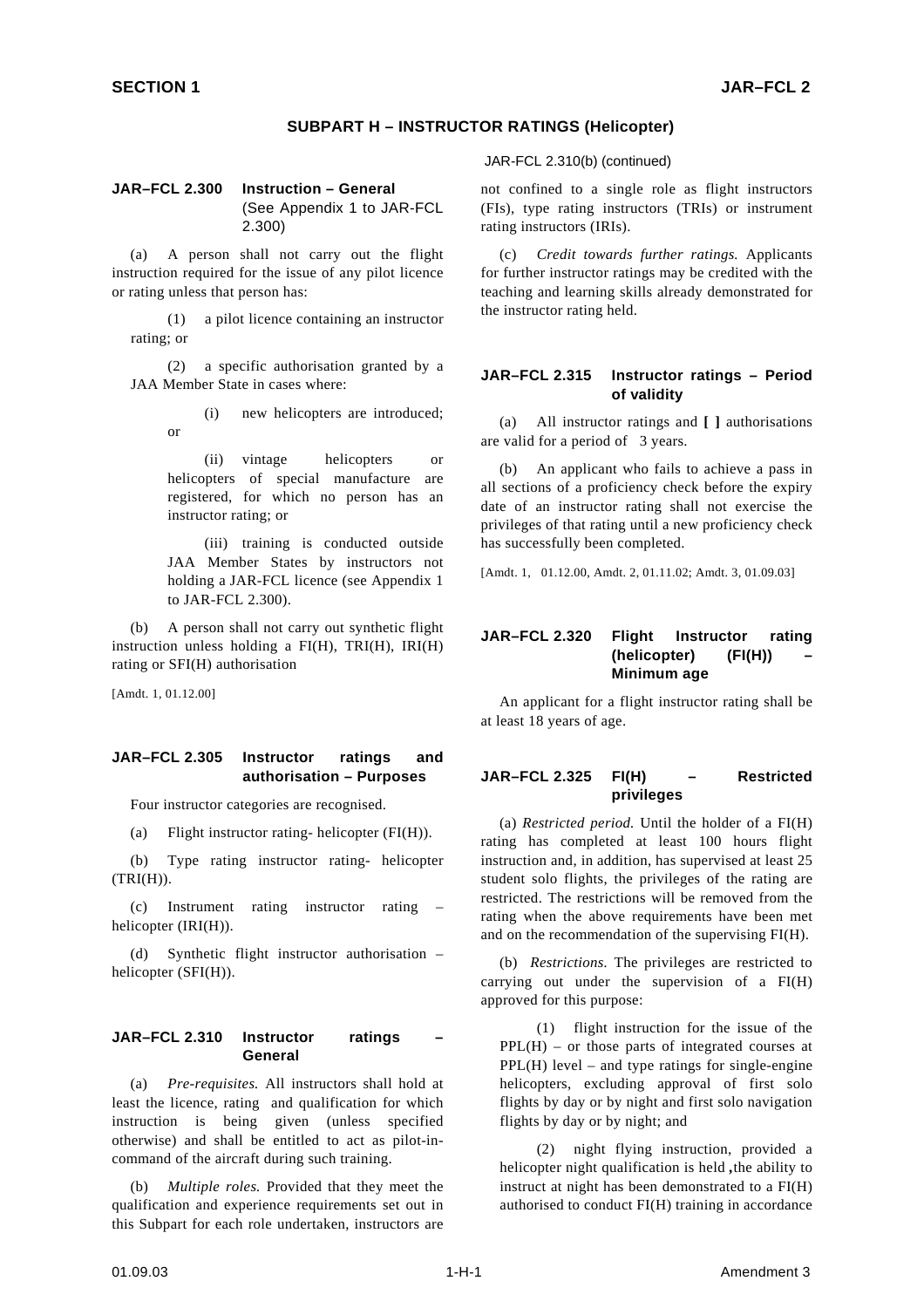#### JAR-FCL 2.325(b)(2) (continued) JAR-FCL 2.330(f) (continued)

with JAR-FCL 2.330(f) and the night currency requirement of JAR-FCL 2.026 is satisfied.

[Amdt. 2, 01.11.02]

## **JAR–FCL 2.330 FI(H) – Privileges and requirements**  (See JAR-FCL 2.325) (See JAR-FCL 2.365) (See Appendix 1 to JAR–FCL 2.330 & 2.345) (See AMC FCL 2.395) (See Appendix 1 to JAR-FCL 2.395)

**[**Provided that in the preceding 12 months the FI(H) has completed not less than 15 hours of flight instruction (which may include skill testing/proficiency checking) on single-pilot helicopters, or passed, as a proficiency check, the skill test set out in Appendices 1 & 2 to JAR-FCL 2.330 and 2.345,**]** the privileges of the holder of FI(H) rating (for restrictions see JAR–FCL 2.325) are to conduct flight instruction for **[**the issue of**]**:

(a) **[**a**]** PPL(H) **[ ]** 

(b) **[ ]** a CPL(H), provided that the FI(H) has completed at least 500 hours of flight time as a pilot of helicopters including at least 200 hours of flight instruction;

(c) **[**type ratings for single-pilot single-engine helicopters**]**

**[**(d) a helicopter**]** night **[**qualification**]**

**[**(e)**] [ ]** an instrument rating, provided that the **[**FI(H)**]** has:

(1) at least 200 hours **[**of instrument**]** flight time in helicopters **[ ]** of which up to 50 hours may be instrument ground time in a flight simulator or FNPT II; and

(2) completed as a student an approved course comprising at least 5 hours of flight instruction in a helicopter, flight simulator or FNPT II (see Appendix 1 to JAR-FCL 2.395 and AMC FCL 2.395) and has passed the appropriate skill test as set out in Appendix 1 to JAR–FCL 2.330 and 2.345;

**[**(f)**] [ ]** a single-pilot multi-engine type rating, provided that the **[**FI(H)**]** meets the requirements of JAR–FCL 2.365 (a), (b), (d) and (f); and **[**has**]**

(1) **[ ]** at least 50 hours as pilot-incommand of single-pilot multi-engine helicopters, including at least 5 hours flight time on the same type of helicopter to be used for the skill test,

(2) **[ ]** completed as a student an approved course of at least **[**5**]** hours of flight instruction on the helicopter or a flight simulator of the helicopter type concerned (see Appendix 1 to JAR-FCL 2.365 and AMC FCL 2.365); and

(3) **[ ]** passed a skill test for the initial issue of a single-pilot multi-engine FI(H) rating as set out in Appendix 1 to JAR–FCL 2.330 and 2.345;

 $[(g)]$  **[** ] a FI(H) rating, provided that the  $[FI(H)]$ has**]**:

(1) **[ ]** completed at least 500 hours of **[**flight**]** instruction in helicopters;

(2) **[ ]** demonstrated to a FI**[**E**]**(H) **[ ]** the ability to instruct a FI(H) during a skill test conducted in accordance with Appendix 1 to JAR–FCL 2.330 and 2.345; and

(3) is authorised by the Authority for this purpose.

[Amdt. 1, 01.12.00; Amdt. 2, 01.11.02; Amdt. 3, 01.09.03]

#### **JAR–FCL 2.335 FI(H) – Pre-requisite requirements**  (See Appendix 3 to JAR–FCL 2.240)

(See Appendix 1 to JAR-FCL 2.470)

Before being permitted to begin an approved course of training for a FI(H) rating an applicant shall have:

(a) completed at least 300 hours of flight time of which at least 100 hours shall be as pilot-incommand if holding a ATPL(H) or CPL(H) or 200 hours as pilot-in-command if holding a PPL(H);

(b) met the knowledge requirements for a CPL(H) as set out in Appendix 1 to JAR-FCL 2.470;

(c) received at least 10 hours instrument flight instruction of which not more than five hours may be instrument ground time in a FNPT II or a flight simulator;

(d) completed at least 20 hours of cross-country flight as pilot-in-command; and

(e) passed a specific pre-entry flight test with an FI qualified as in JAR–FCL 2.330(f) based upon the proficiency check as set out in Appendix 3 to JAR– FCL 2.240 within the six months preceding the start of the course. The flight test will assess the ability of the applicant to undertake the course.

[Amdt. 2, 01.11.02]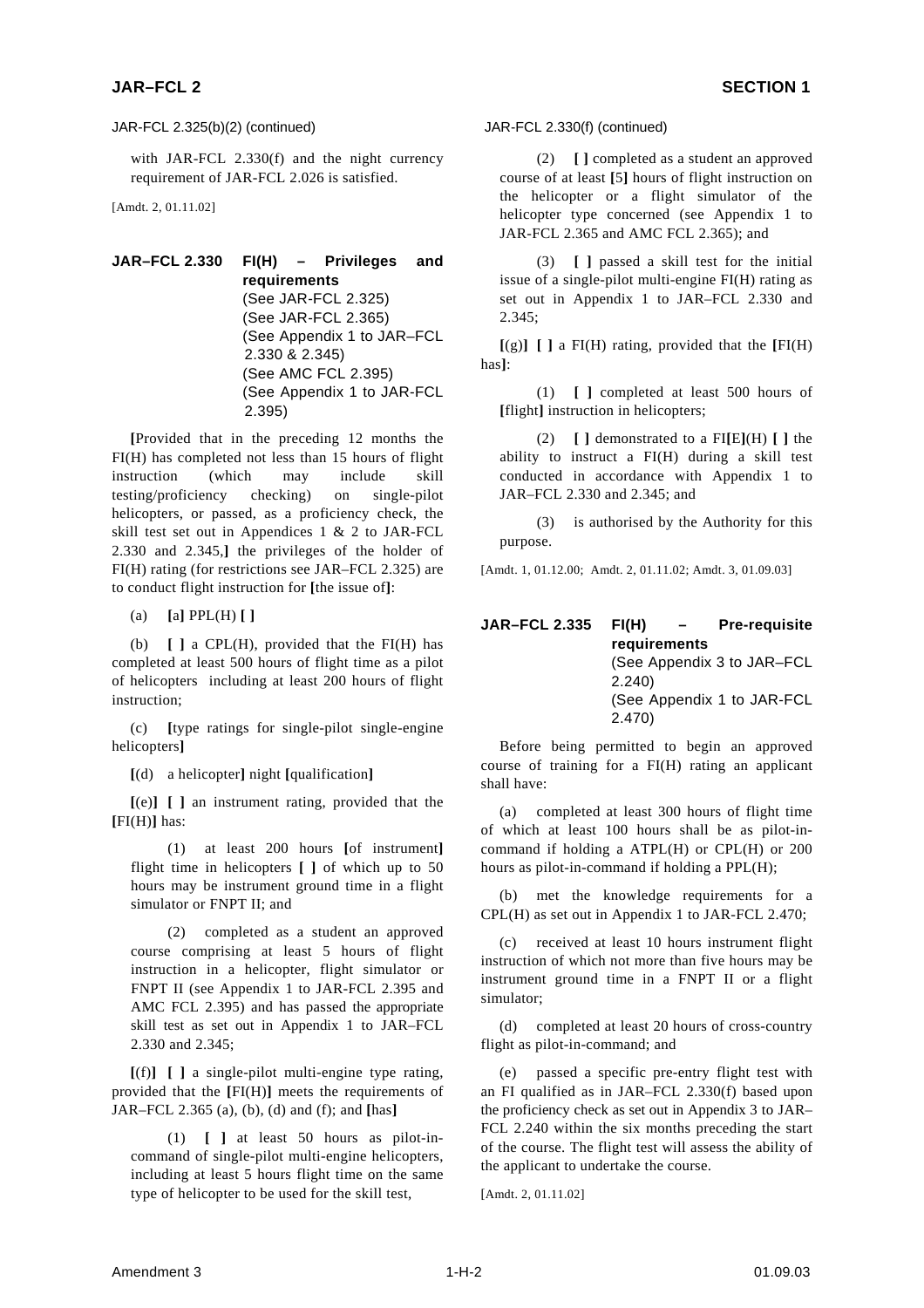#### **JAR–FCL 2.340 FI(H) – Course**  (See AMC FCL 2.340) (See Appendix 1 to JAR-FCL 2.340)

(a) An applicant for the FI(H) rating shall have completed an approved course of theoretical knowledge instruction and flight training at an approved FTO (see Appendix 1 to JAR-FCL 2.340 and AMC FCL 2.340).

(b) The course is intended to train the applicant to give instruction on single-engine single-pilot helicopters up to PPL(H) standard. The flight instruction shall comprise at least 30 hours of flight training, of which 25 hours shall be dual flight instruction. The remaining five hours may be mutual flying (i.e. two applicants flying together to practice flight demonstrations). Of the 25 hours, five hours may be conducted in a flight simulator or FNPT approved for this purpose by the Authority. The skill test is additional to the course training time.

[Amdt. 2, 01.11.02]

#### **JAR–FCL 2.345 FI(H) – Skill**  (See Appendix 1 and 2 to JAR–FCL 2.330 & 2.345)

An applicant for a FI(H) rating shall demonstrate to an examiner notified by the Authority for this purpose the ability to instruct a student pilot to the level required for the issue of a PPL(H), including pre-flight, post-flight and theoretical knowledge instruction, in accordance with the requirements of Appendices 1 and 2 to JAR–FCL 2.330 & 2.345.

## **JAR–FCL 2.350 FI(H) – Rating issue**

An applicant for a FI(H) rating who has complied with the conditions specified in JAR–FCL 2.310, 2.315 and 2.335 through 2.345 shall have fulfilled the requirements for the issue of a  $FI(H)$  rating, subject to the initial restrictions set out in JAR–FCL 2.325.

#### **JAR–FCL 2.355 FI(H) – Revalidation and renewal**  (See Appendices 1 and 2 to JAR–FCL 2.330 & 2.345) (See AMC FCL 2.355(a)(2)) (See IEM FCL 2.355)

(a) For revalidation of a FI(H) rating the holder shall fulfil two of the following three requirements:

(1) completed at least 100 hours of flight instruction in helicopters as FI, IRI or as Examiner during the period of validity of the rating, including at least 30 hours of flight instruction (which may include skill testing/proficiency checking) within the 12 months preceding the expiry date of the FI rating;

(2) attended a FI refresher seminar (see AMC FCL  $2.355(a)(2)$ , as approved by the Authority, within the validity period of the FI rating;

(3) passed, as a proficiency check, the skill test set out in Appendices 1 and 2 to JAR– FCL 2.330 & 2.345 within the 12 months preceding the expiry date of the FI rating.

(b) **[**For at least each alternate revalidation of a FI(H) rating the holder shall pass, as a proficiency check, the skill test set out in Appendices 1 and 2 to JAR-FCL 2.330 & 2.345 as one of the two requirements to be fulfilled to comply with JAR-FCL 2.355(a).**]**

**[**(c)**]** If the rating has lapsed, the applicant shall meet the requirements as set out in  $(a)(2)$  and  $(a)(3)$ above within the last 12 months before renewal .

[Amdt. 1, 01.12.00; Amdt. 2, 01.11.02; Amdt. 3, 01.09.03]

### **JAR–FCL 2.360 Type rating instructor rating (helicopter) (TRI(H)) – Privileges**  (See AMC FCL 2.261(d)) (See JAR-FCL 2.261(d)) (See Appendix 1 to JAR-FCL 2.261(d))

**[**Provided that in the preceding 12 months the TRI(H) has completed not less than 15 hours of type rating instruction (which may include skill testing/proficiency checking) on helicopters, or meets the requirements of JAR-FCL 2.370(a)(2),**]** the privileges of the holder of a TRI(H) rating are to instruct licence holders for the issue of a type rating, **[**and**]** the instruction required for multi-crew cooperation as applicable (see JAR–FCL 2.261(d), Appendix 1 to JAR-FCL 2.261(d) and AMC FCL  $2.261(d)$ ).

[Amdt. 2, 01.11.02; Amdt. 3, 01.09.03]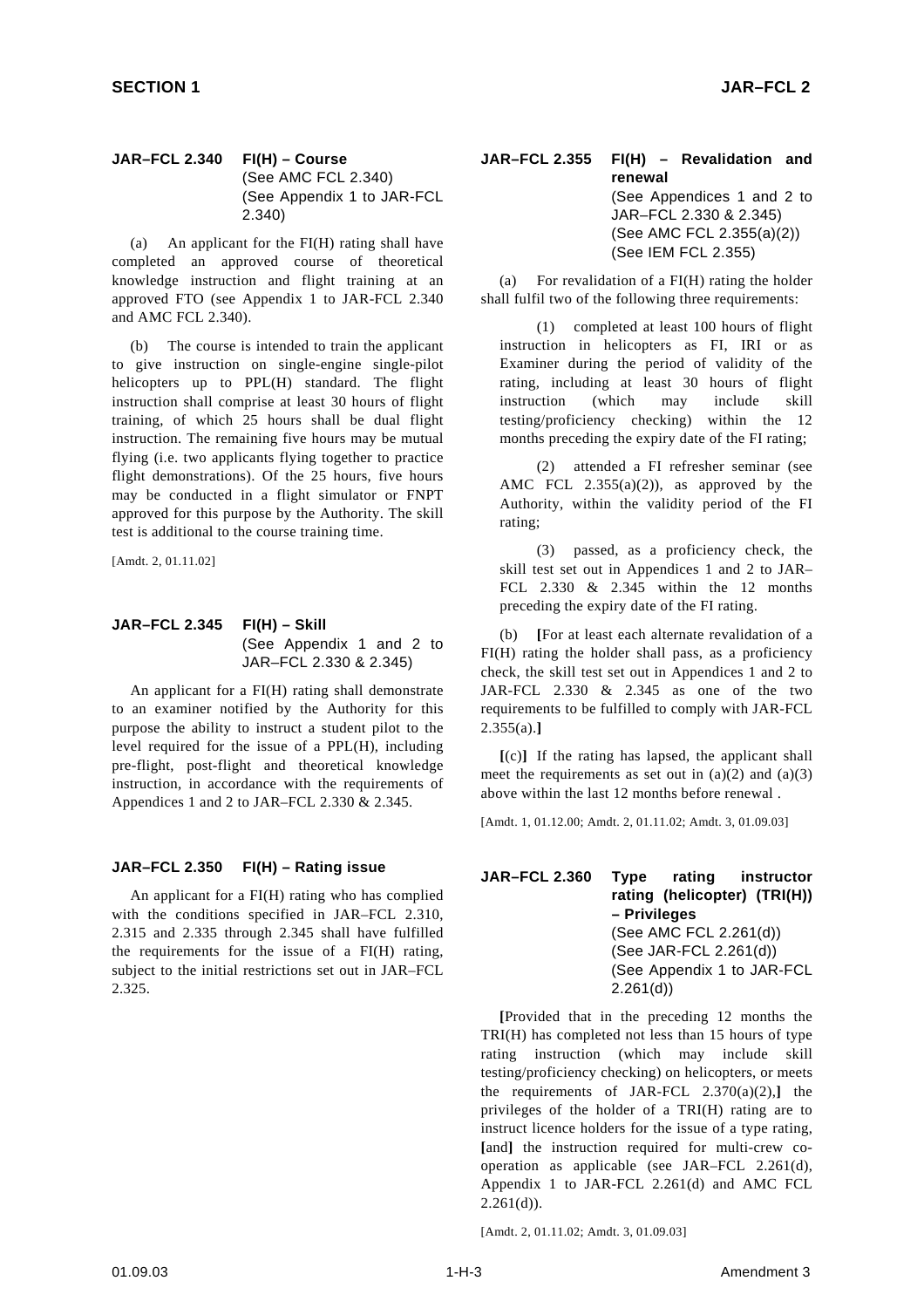#### **JAR–FCL 2.365 TRI(H) – Requirements**  (See AMC FCL 2.365) (See Appendix 1 to JAR-FCL 2.365)

An applicant for the initial issue of a TRI(H) rating shall have:

(a) successfully completed an approved TRI course at an approved FTO or TRTO (see Appendix 1 to JAR-FCL 2.365 and AMC FCL 2.365);

(b) for a TRI(H) rating for single-pilot singleengine and multi-engine helicopters, completed at least 500 hours as a pilot of helicopters;

(c) for a TRI(H) rating for multi-pilot helicopters, completed at least 1000 hours flight time as a pilot of helicopters, to include at least 350 hours as a pilot of multi-pilot helicopters;

(d) completed within the 12 months preceding the application at least 30 hours flight time, to include at least 10 take-offs and landings as pilot-incommand or co-pilot on the applicable helicopter type, or a similar type as agreed by the Authority, of which not more than 15 hours may be completed in a flight simulator; and

(e) conducted on a complete type rating course at least 3 hours of flight instruction related to the duties of a TRI on the applicable type of helicopter or flight simulator under the supervision and to the satisfaction of a TRI authorised by the Authority for this purpose.

(f) Before the privileges are extended to further types of helicopter, the holder shall have:

(1) completed within the 12 months preceding the application at least 15 hours flight time, to include 10 take-offs and landings as pilotin-command or co-pilot on the applicable helicopter type, or a similar type as agreed by the Authority, of which not more than 7 hours may be completed in a flight simulator;

(2) successfully completed the relevant technical training content of an approved TRI course (see Appendix 1 to JAR-FCL 2.365 and AMC FCL 2.365); and

(3) conducted on a complete type rating course at least 3 hours of flight instruction related to the duties of a TRI on the applicable type of helicopter or flight simulator under the supervision of a TRI authorised by the Authority for this purpose.

[Amdt. 1, 01.12.00, Amdt. 2, 01.11.02]

### **JAR–FCL 2.370 TRI(H) – Revalidation and renewal**  (See AMC FCL 2.365) (See Appendix 1 to JAR-FCL 2.365)

(a) For revalidation of a TRI(H) rating, the applicant shall within the last 12 months, preceding the expiry date of the rating:

(1) conduct one of the following parts of a complete type rating/refresher/recurrent training course:

> (i) one flight simulator session of at least 3 hours; or

> (ii) one air exercise of at least 1 hour comprising a minimum of 2 take offs and landings;

or

(2) receive TRI(H) refresher training acceptable to the Authority.

(b) If the rating has lapsed the applicant shall have:

(1) completed within the 12 months preceding the application at least 30 hours flight time, to include take-offs and landings as pilot-incommand or co-pilot on the applicable helicopter type, or a similar type as agreed by the Authority, of which not more than 15 hours may be completed in a flight simulator;

(2) successfully completed the relevant parts as agreed by the Authority of an approved TRI(H) course (see Appendix 1 to JAR-FCL 2.365 and AMC FCL 2.365), taking into account the recent experience of the applicant; and

(3) conducted on a complete type rating course at least 3 hours of flight instruction related to the duties of a TRI(H) on the applicable type of helicopter or flight simulator under the supervision of a TRI notified by the Authority for this purpose.

[Amdt. 2, 01.11.02]

| JAR-FCL 2.375 Intentionally blank |
|-----------------------------------|
| JAR-FCL 2.380 Intentionally blank |
| JAR-FCL 2.385 Intentionally blank |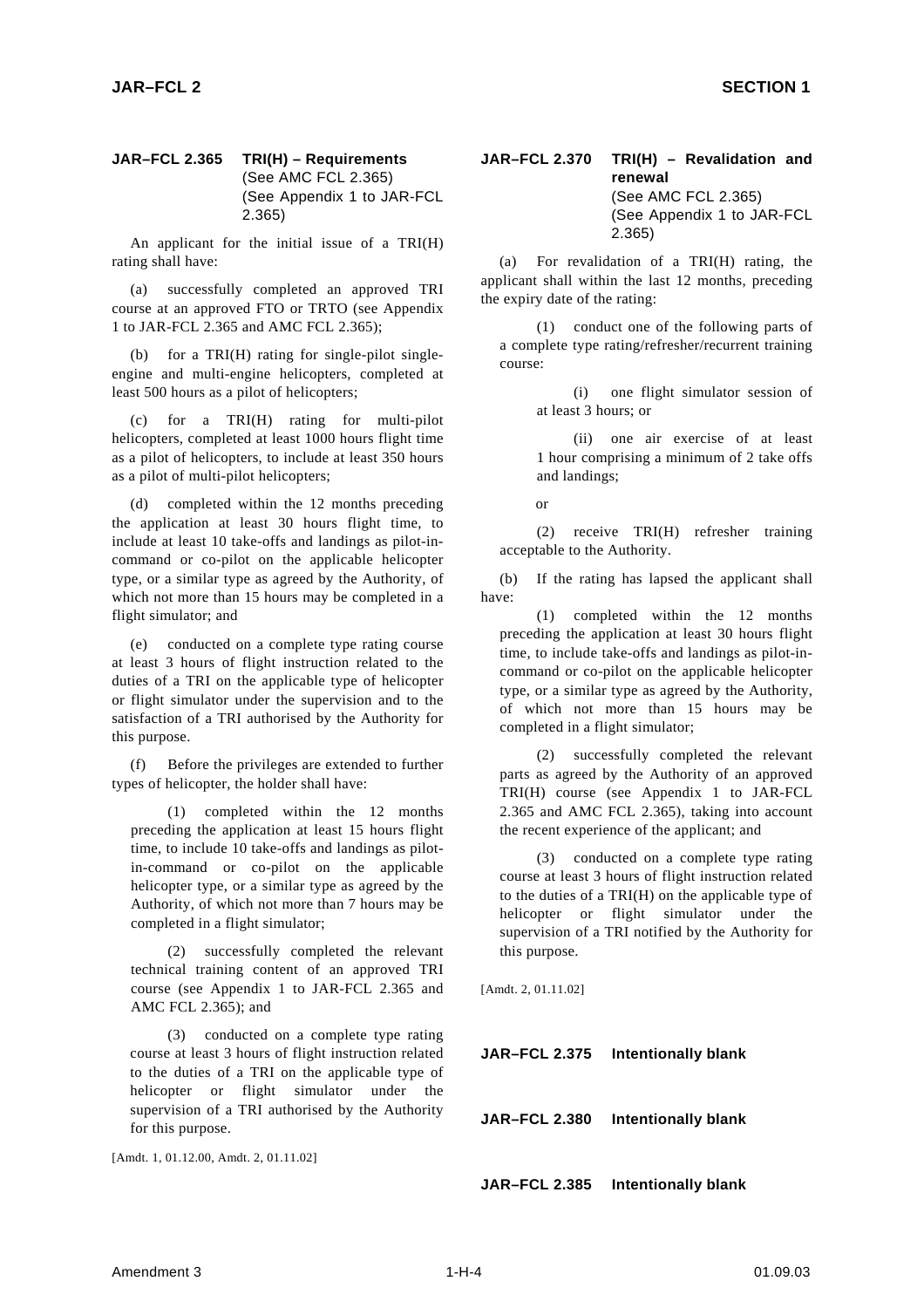| <b>JAR-FCL 2.390</b> | Instrument        | rating                                   |
|----------------------|-------------------|------------------------------------------|
|                      | <i>instructor</i> | rating                                   |
|                      | (helicopter)      | (IRI(H))<br>$\qquad \qquad \blacksquare$ |
|                      | <b>Privileges</b> |                                          |

The privileges of the holder of an IRI(H) rating are limited to conduct flight instruction for the issue of an IR(H).

#### **JAR–FCL 2.395 IRI(H) – Requirements**  (See Appendix 1 to JAR–FCL 2.330 & 2.345) (See AMC FCL 2.395) (See Appendix 1 to JAR-FCL 2.395)

An applicant for an IRI(H) rating shall have:

(a) completed at least 500 hours flight time under IFR of which at least 250 hours shall be in helicopters;

(b) successfully completed an approved course at an approved FTO (see Appendix 1 to JAR-FCL 2.395 and AMC FCL 2.395) comprising theoretical knowledge instruction and at least ten hours of flight instruction on a helicopter, flight simulator or FNPT II; and

(c) passed a skill test as set out in Appendices 1 and 2 to JAR–FCL 2.330 & 2.345.

[Amdt.1, 01.12.00, Amdt. 2, 01.11.02]

#### **JAR–FCL 2.400 IRI(H) – Revalidation and renewal**

(a) For revalidation of an IRI(H) rating the holder shall meet the requirements set out in JAR– FCL 2.355(a).

(b) If the rating has lapsed, the holder shall meet the requirements of JAR–FCL 2.355(b), and any other requirements determined by the Authority.

### **JAR–FCL 2.405 Synthetic flight instructor authorisation (helicopter) (SFI(H)) – Privileges**

The privileges of the holder of a SFI(H) authorisation are to carry out synthetic flight instruction for type ratings, and the instruction required for multi-crew co-operation (see JAR–FCL  $2.261(d)$ ).

#### **JAR–FCL 2.410 SFI(H) – Requirements**  (See Appendix 1 to JAR–FCL 2.240) (See AMC FCL 2.365) (See Appendix 1 to JAR-FCL 2.365)

(a) An applicant for a SFI(H) authorisation shall:

(1) hold or have held a professional pilot licence issued by a JAA Member State or a non JAR–FCL professional licence acceptable to the Authority;

(2) have completed the flight simulator content of the applicable type rating course at an approved FTO or TRTO;

(3) have at least 1 000 hours flying experience as pilot on multi-pilot helicopters;

(4) have completed an approved TRI(H) course (see Appendix 1 to JAR-FCL 2.365 and AMC FCL 2.365);

(5) have conducted on a complete type rating course at least one flight simulator session of at least 3 hours related to the duties of a TRI(H) on the applicable type of helicopter under the supervision and to the satisfaction of a TRI(H) notified by the Authority for this purpose;

(6) have completed within a period of 12 months, preceding the application, a proficiency check as set out in Appendix 1 to JAR–FCL 2.240 on a flight simulator of the applicable type; and

(7) have completed within a period of 12 months, preceding the application, at least 1 hour flight time as an observer on the flight deck of the applicable type **[**or similar type as agreed by the Authority**]**.

(b) If the privileges are to be extended to further types of multi-pilot helicopters the holder shall have:

(1) satisfactorily completed the flight simulator content of the relevant type rating course; and

(2) conducted on a complete type rating course at least one flight simulator session of at least 3 hours related to the duties of a TRI(H) on the applicable type of helicopter under the supervision of a TRI(H) notified by the Authority for this purpose.

[Amdt. 1, 01.12.00, Amdt. 2, 01.11.02; Amdt. 3, 01.09.03]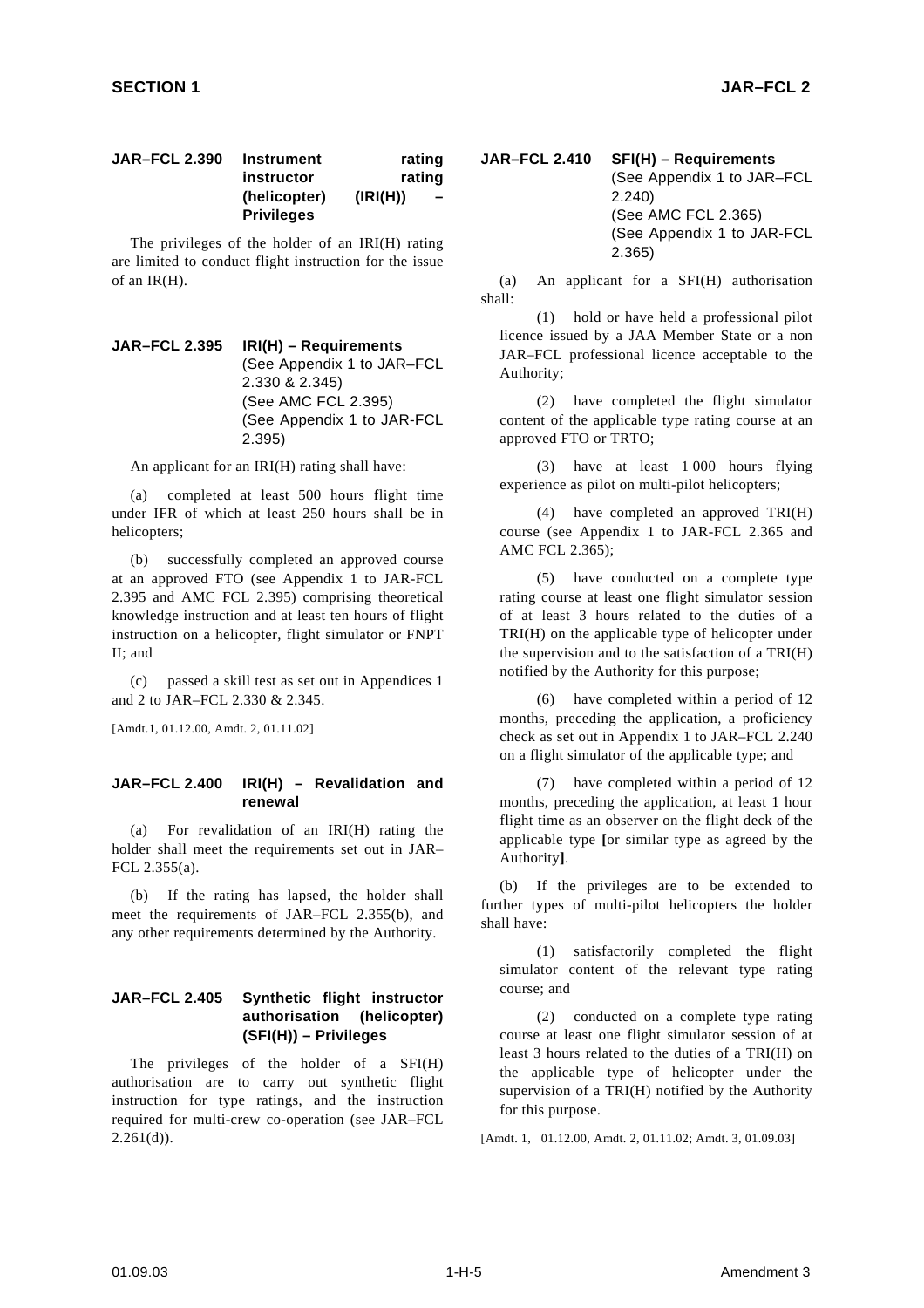#### **JAR–FCL 2.415 SFI(H) – Revalidation and renewal**

(a) For revalidation of a SFI(H) authorisation the applicant shall within the last 12 months of the validity period of the authorisation:

(1) conduct one simulator session of at least 3 hours as part of a complete type rating/refresher/recurrent training course, and

(2) have completed a proficiency check as set out in Appendix 1 to JAR-FCL 2.240 on a flight simulator of the appropriate type.

(b) If the authorisation has lapsed the applicant shall have:

(1) completed the flight simulator content of the applicable type rating course;

(2) successfully completed an approved TRI(H) course as agreed by the Authority (see Appendix 1 to JAR-FCL 2.365 and AMC FCL  $2.365$ :

(3) conducted on a complete type rating course at least one flight simulator session of at least 3 hours related to the duties of a TRI(H) on the applicable type of helicopter under the supervision and to the satisfaction of a TRI(H) notified by the Authority for this purpose; and

(4) have completed a proficiency check as set out in Appendix 1 to JAR-FCL 2.240 on a flight simulator of the appropriate type.

[Amdt. 1, 01.12.00; Amdt. 2, 01.11.02]

INTENTIONALLY LEFT BLANK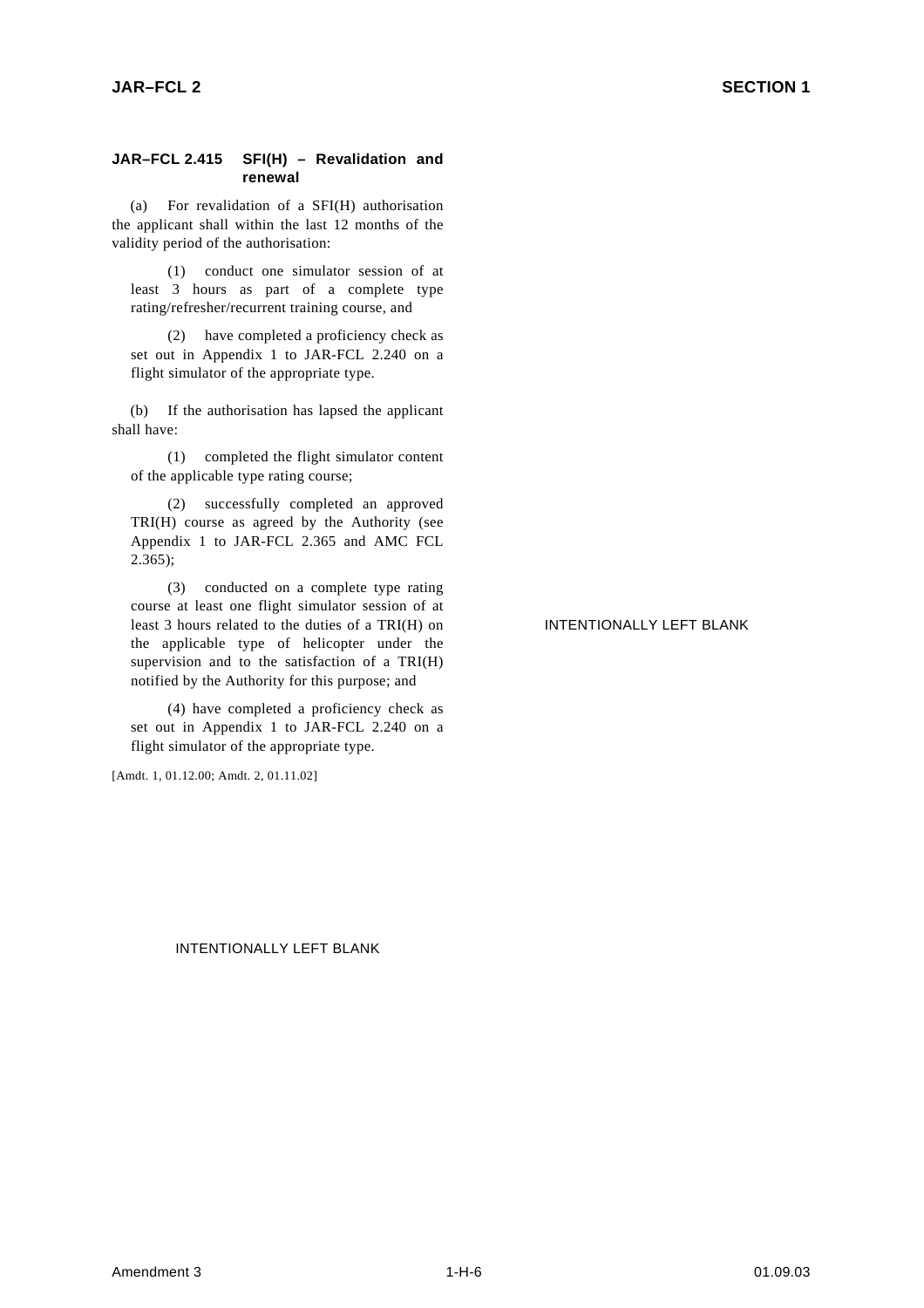# **Appendix 1 to JAR-FCL 2.300 Requirements for a specific authorisation for instructors not holding a JAR-FCL licence to instruct in a FTO or TRTO outside JAA member States**

(See JAR-FCL 2.300(a)(2)(iii))

- 1 (a) Instructors seeking to instruct for a JAR-FCL licence including instrument ratings shall:
	- (i) hold at least a CPL and ratings issued in accordance with ICAO Annex I required by the respective non-JAA Member State for the instruction to be given on aircraft registered in that State;
	- (ii) have completed at least 500 hours of flight time as a pilot of helicopters of which at least 200 hours shall be as a flight instructor relevant to the intended training to be given and meet the experience requirements of JAR-FCL 2.330(a), (b), (c), (d) and /or (e);
	- (iii) have completed in accordance with JAR-FCL the approved relevant course(s) of theoretical instruction and flight training. The course may be modified, as approved by the Authority, taking into account the previous training and the experience of the applicant, but shall comprise at least 30 hours of ground instruction and 15 hours of dual flight instruction performed by a flight instructor holding a JAR-FCL licence and rating in accordance with JAR-FCL 2.330(f);
	- (iv) have passed the skill test set out in JAR-FCL 2.345;
	- (v) validity period of the authorisation is at the discretion of the Authority but not exceeding 3 years;
	- (vi) revalidation or renewal of any authorisation issued in accordance with para (i) (iv) above shall be in accordance with JAR-FCL 2.355.
	- (b) The authorisation will be restricted as follows:
		- (i) no instruction for the issue of any instructor ratings;
		- (ii) no instruction within a JAA Member State;
		- (iii) instruction to students only who have sufficient knowledge of the language in which the instruction is given;
		- (iv) to those parts of the ATP integrated course where the instructor can demonstrate the experience relevant to the intended training according to paragraph 1 (a)(ii).
		- (v) no instruction for MCC training as defined in Appendix 1 to JAR-FCL 2.261(d) and AMC FCL 2.261(d).
- 2 (a) Instructors seeking to instruct for a JAR-FCL type rating shall:
	- (i) hold at least the licence and ratings issued in accordance with ICAO Annex I required by the respective non-JAA Member State for the instruction to be given on aircraft registered in that State;
	- (ii) comply with the experience requirements of JAR-FCL 2.365(a) and (d) in order to act as TRI(H) or with JAR-FCL 2.410(a)(3) and (7) in order to act as  $SFI(H)$ ;
	- (iii) have completed as a type rating instructor (TRI(H) or equivalent) at least 100 hours of flight or simulator instruction time;
	- (iv) validity period of the authorisation is at the discretion of the Authority but not exceeding 3 years;
	- (v) have complied with the revalidation requirements of JAR-FCL 2.370 acting as TRI(H) or JAR-FCL 2.145 acting as SFI(H).
	- (b) The authorisation will be restricted as follows:
		- (i) no instruction for the issue of any instructor ratings;
		- (ii) no instruction within a JAA Member State;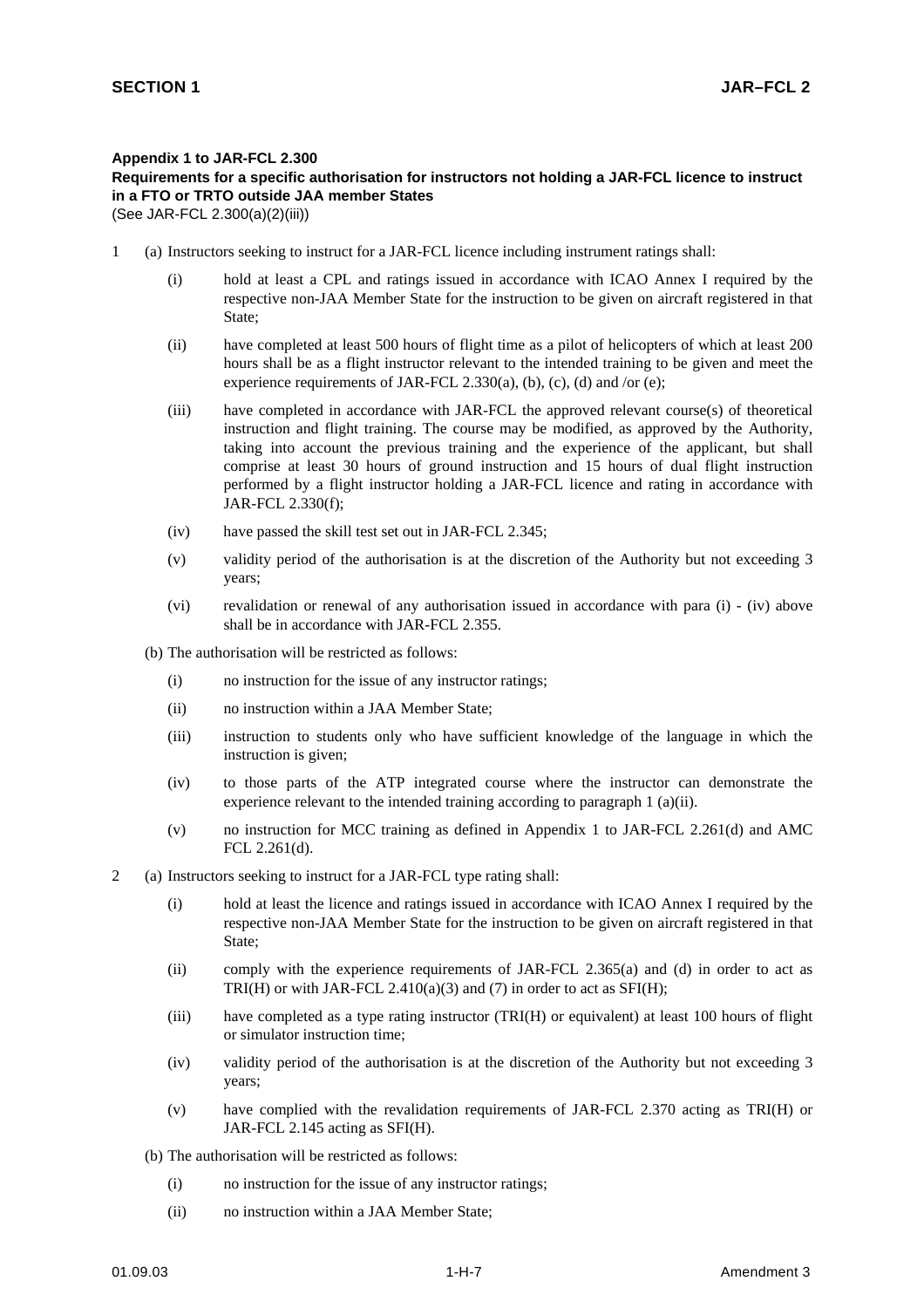Appendix 1 to JAR-FCL 2.300 (continued)

- (iii) instruction to students only who have sufficient knowledge of the language in which the instruction is given
- (iv) no instruction for MCC training as defined in Appendix 1 to JAR-FCL 2.261(d) and AMC FCL 2.261(d).

[Amdt. 1, 01.12.00; Amdt. 2, 01.11.02]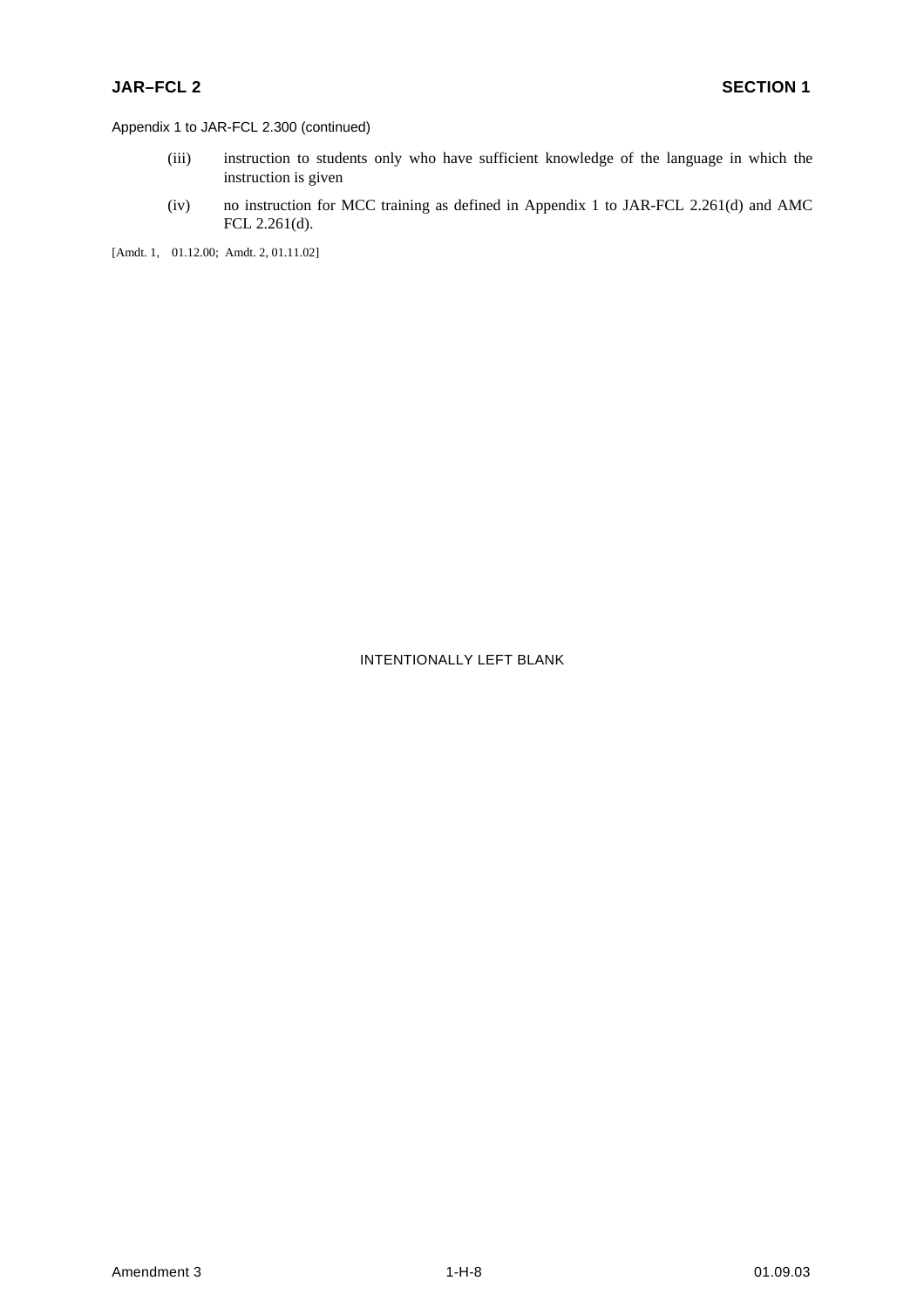#### **Appendix 1 to JAR–FCL 2.330 & 2.345**

## **Arrangements for the flight instructor rating (FI(H)) skill test, proficiency check and oral theoretical knowledge examination**

(See JAR–FCL 2.330, 2.345, 2.355 and 2.395)

1 The skill test for a FI(H) rating is set out in Appendix 2 to JAR–FCL 2.330 & 2.345. The test comprises oral theoretical examinations on the ground, pre-flight and post flight briefings and in-flight FI(H) demonstrations during skill tests in a helicopter.

2 An applicant for the skill test shall have received instruction on the same type of helicopter used for the test. The helicopter used for the test shall meet the requirements set out in Appendix 1a to JAR–FCL 2.055, paragraph 25.

3 Before taking the skill test an applicant shall have completed the required training. The FTO shall produce the applicant's training records when required by the examiner.

4 Section 1, the oral theoretical knowledge examination part of the skill test, is sub-divided into two parts:

(a) the applicant is required to give a lecture under test conditions to other 'student(s)', one of whom will be the examiner. The test lecture is to be selected from items a–h of Section 1. The amount of time for preparation of the test lecture shall be agreed beforehand with the examiner. Appropriate literature may be used by the applicant. The test lecture should not exceed 45 minutes.

(b) the applicant is tested orally by an examiner for knowledge of items a–i of Section 1 and the 'teaching and learning' content given in the FI(H) courses.

5 Sections 2, 3 and 7 are for a FI(H) rating for single-engine (SE) single-pilot helicopters [SPHs]. These parts comprise exercises to demonstrate the ability to be an FI(H) (i.e. instructor demonstration exercises) chosen by the examiner from the flight syllabus of the FI(H) training courses (see AMC FCL 2.340 and 2.395). The applicant will be required to demonstrate FI(H) abilities, including briefing, flight instruction and debriefing.

6 Section 4 is intentionally blank and may be used for the inclusion of other FI(H) demonstration exercises, as decided by the examiner and acknowledged by the applicant before the skill test.

Section 5 comprises additional instructor demonstration exercises for a FI(H) rating for multi-engine (ME) SPHs. This part, if required, shall use a ME SPH, flight simulator or FNPT II. If a flight simulator or FNPT is used, this shall simulate a ME helicopter. This part shall be completed in addition to sections 2, 3. 4 (if applicable) and 7.

8 Section 6 is intentionally blank. This part will include additional FI(H) rating demonstration exercises, as decided by the examiner and agreed with the applicant before the skill test, for an FI(H) rating for instrument ratings (IR). These exercises will be related to the training requirements for the initial issue of an IR.

9 During the skill test the applicant shall occupy the seat normally occupied by the FI(H). The examiner or another FI(H) shall function as the 'student'. The applicant shall be required to explain the relevant exercises and to demonstrate their conduct to the 'student', where appropriate. Thereafter, the 'student' shall execute the same manoeuvre including typical mistakes of inexperienced students. The applicant is expected to correct mistakes orally and/or, if necessary, by intervening.

Sections 1 and 2 through 7 (as relevant) shall be completed within a period of six months but all sections should, wherever possible, be completed on the same day. Failure in any exercise within sections 2, 3 and 4 (if applicable) and 5/6 (if relevant) requires a re-test covering all exercises. Section 1, if failed, may be retaken separately.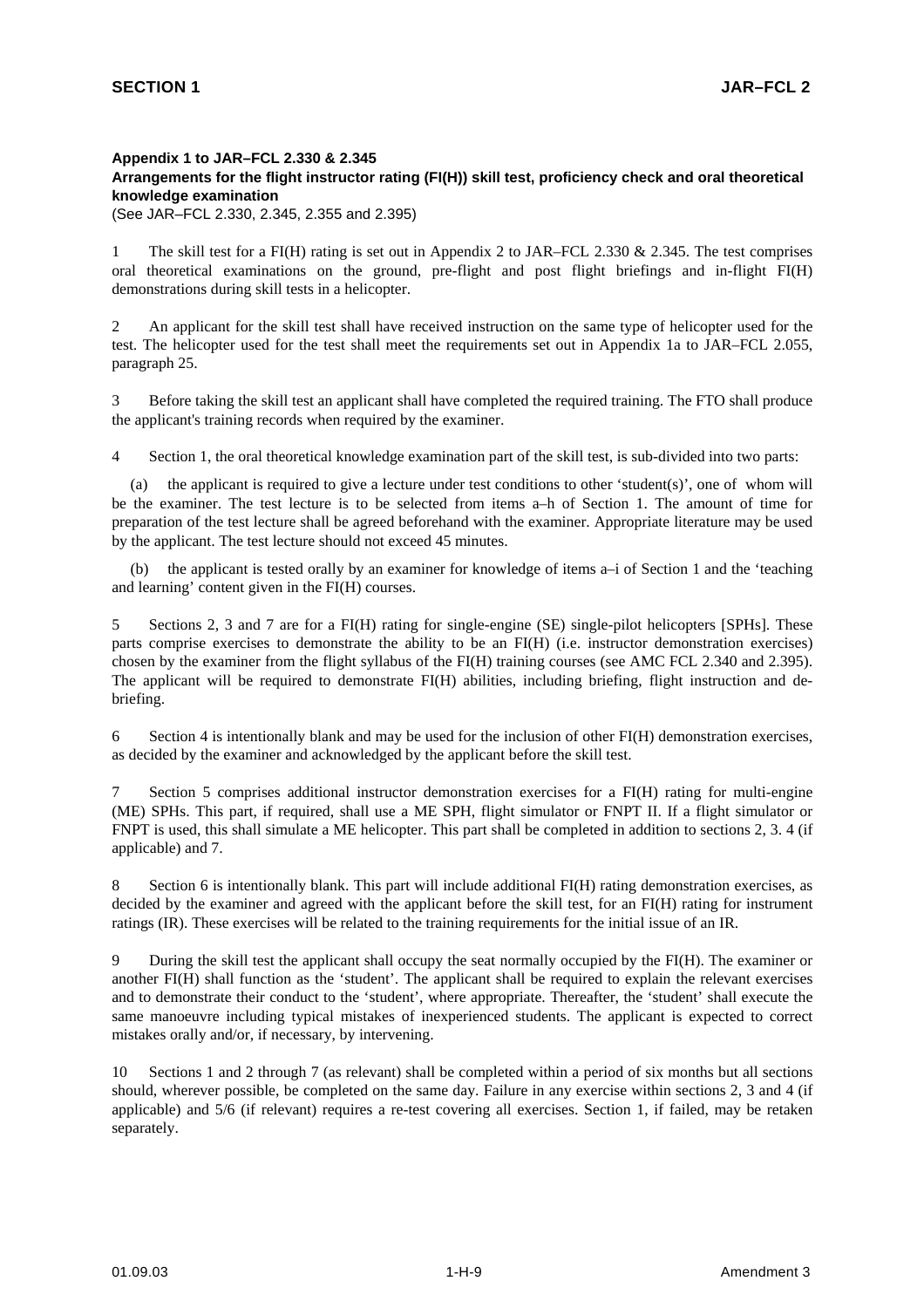Appendix 1 to JAR-FCL 2.330 & 2.345 (continued)

11 The examiner may terminate the test at any stage if it is considered that the applicant's demonstration of flying or instructional skills require a re-test.

12 The examiner shall be the pilot-in-command, except in circumstances agreed by the examiner when another FI(H) is designated as pilot-in-command for the flight. Responsibility for the flight shall be allocated in accordance with national regulations.

13 The skill test contents and sections set out in Appendix 2 to JAR–FCL 2.330 and 2.345 shall be used for the skill test. The format and application form for the skill test may be determined by the Authority (see IEM FCL 2.330).

[Amdt. 1, 01.12.00]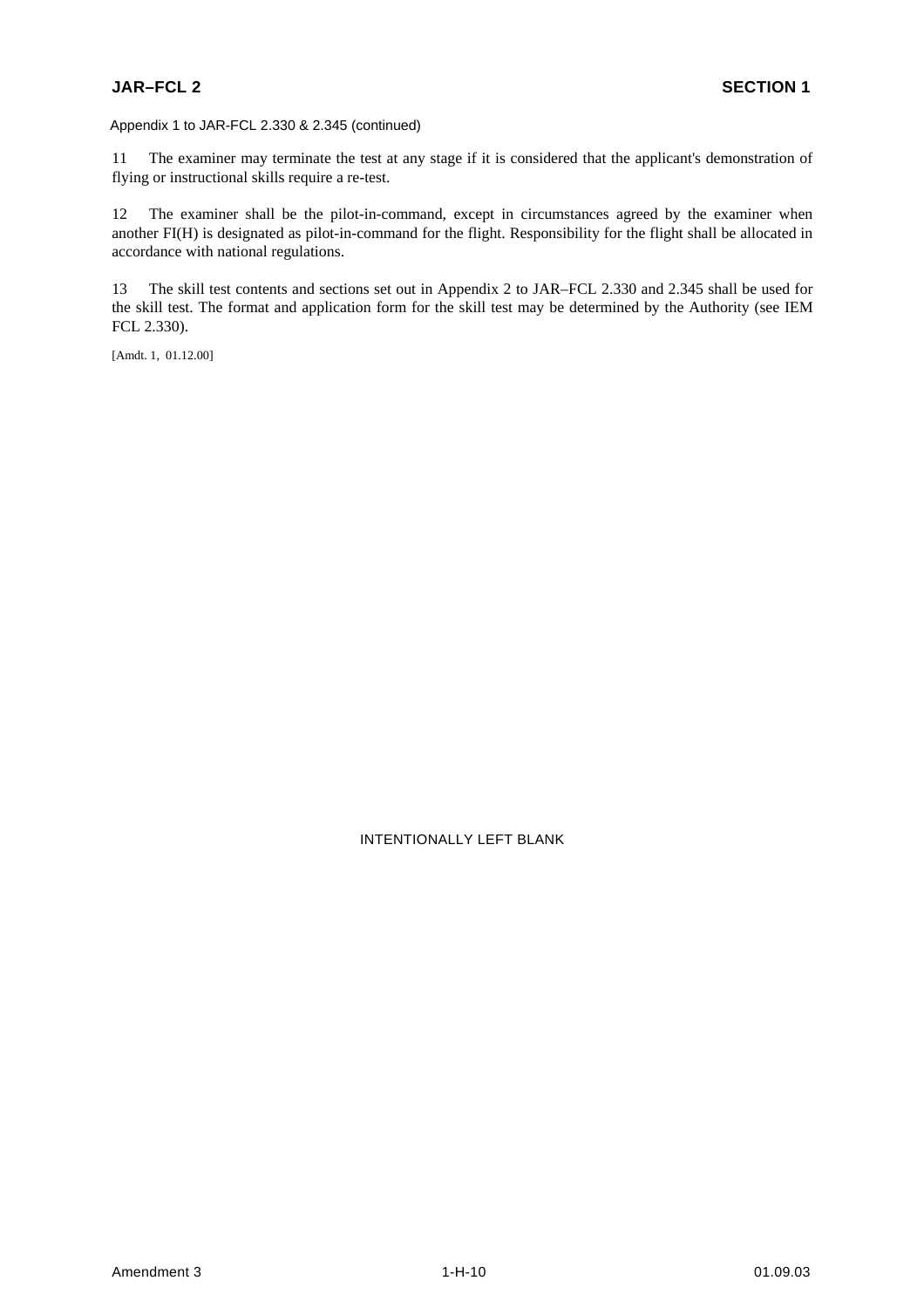## **Appendix 2 to JAR–FCL 2.330 and 2.345**

**Contents of the flight instructor rating (FI(H)) skill test, oral theoretical knowledge examination and proficiency check** 

(See JAR–FCL 2.330 and 2.345) (See IEM FCL 2.330)

|              | <b>SECTION 1</b><br>THEORETICAL KNOWLEDGE ORAL |  |  |  |  |  |
|--------------|------------------------------------------------|--|--|--|--|--|
| a            | Air law                                        |  |  |  |  |  |
| $\mathbf b$  | Aircraft General Knowledge                     |  |  |  |  |  |
| $\mathbf c$  | Flight Performance and Planning                |  |  |  |  |  |
| d            | Human Performance and Limitations              |  |  |  |  |  |
| e            | Meteorology                                    |  |  |  |  |  |
| $\mathbf f$  | Navigation                                     |  |  |  |  |  |
| g            | <b>Operational Procedures</b>                  |  |  |  |  |  |
| h            | Principles of Flight                           |  |  |  |  |  |
| $\mathbf{i}$ | Training Administration                        |  |  |  |  |  |

## SECTIONS 2 AND 3 SELECTED MAIN EXERCISE:

|              | <b>SECTION 2</b><br>PRE-FLIGHT BRIEFING |
|--------------|-----------------------------------------|
| a            | Visual Presentation                     |
| $\mathbf b$  | <b>Technical Accuracy</b>               |
| $\mathbf{c}$ | Clarity of Explanation                  |
| d            | Clarity of Speech                       |
| e            | <b>Instructional Technique</b>          |
| f            | Use of Models and Aids                  |
| g            | <b>Student Participation</b>            |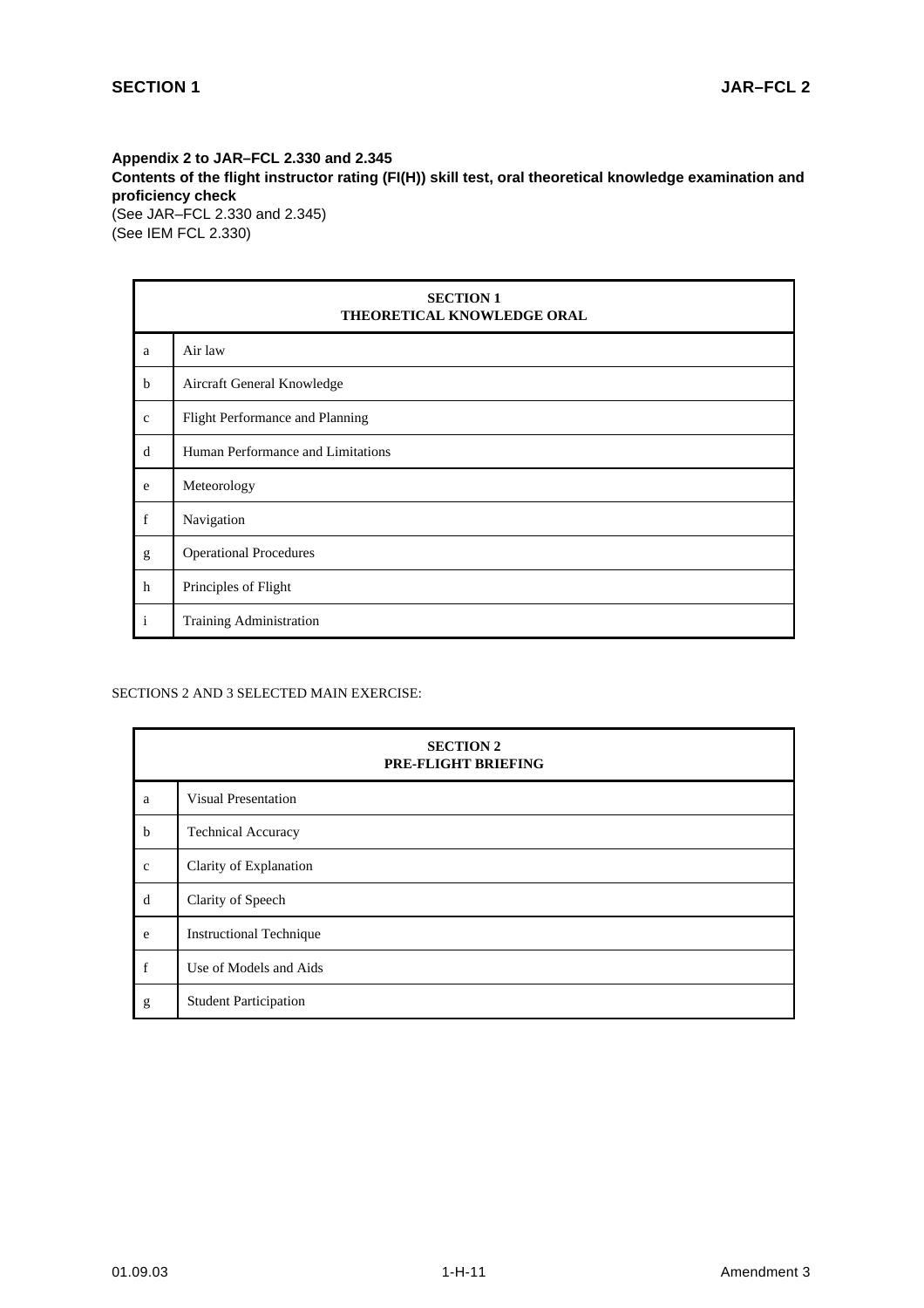Appendix 2 to JAR–FCL 2.330 & 2.345 (continued)

|                                                                          | <b>SECTION 3</b><br><b>FLIGHT</b>                                       |  |  |  |  |  |
|--------------------------------------------------------------------------|-------------------------------------------------------------------------|--|--|--|--|--|
| a                                                                        | Arrangement of Demo                                                     |  |  |  |  |  |
| b                                                                        | Synchronisation of Speech with Demo                                     |  |  |  |  |  |
| $\mathbf c$                                                              | Correction of Faults                                                    |  |  |  |  |  |
| d                                                                        | Helicopter Handling                                                     |  |  |  |  |  |
| e                                                                        | <b>Instructional Technique</b>                                          |  |  |  |  |  |
| $\mathbf f$                                                              | General Airmanship/Safety                                               |  |  |  |  |  |
| g                                                                        | Positioning; use of Airspace                                            |  |  |  |  |  |
|                                                                          | <b>SECTION 4</b><br><b>OTHER EXERCISES</b>                              |  |  |  |  |  |
| a                                                                        |                                                                         |  |  |  |  |  |
| b                                                                        |                                                                         |  |  |  |  |  |
| $\mathbf c$                                                              |                                                                         |  |  |  |  |  |
| $\mathbf d$                                                              |                                                                         |  |  |  |  |  |
| e                                                                        |                                                                         |  |  |  |  |  |
| $\mathbf f$                                                              |                                                                         |  |  |  |  |  |
| g                                                                        |                                                                         |  |  |  |  |  |
|                                                                          | <b>SECTION 5</b><br><b>MULTI-ENGINE EXERCISES</b>                       |  |  |  |  |  |
| a                                                                        | <sup>1</sup> Actions following an Engine failure shortly after take-off |  |  |  |  |  |
| b                                                                        | <sup>1</sup> A single-engine approach and go around                     |  |  |  |  |  |
| $\mathbf c$                                                              | ${}^{1}$ A single-engine approach and landing                           |  |  |  |  |  |
| ${\bf d}$                                                                |                                                                         |  |  |  |  |  |
| $\rm e$                                                                  |                                                                         |  |  |  |  |  |
| $\mathbf f$                                                              |                                                                         |  |  |  |  |  |
| $\mathbf{g}% _{T}=\mathbf{g}_{T}(\mathbf{v})=\mathbf{g}_{T}(\mathbf{v})$ |                                                                         |  |  |  |  |  |

<sup>1</sup>These exercises shall be demonstrated at the skill test for the single-pilot multi-engine instructor rating.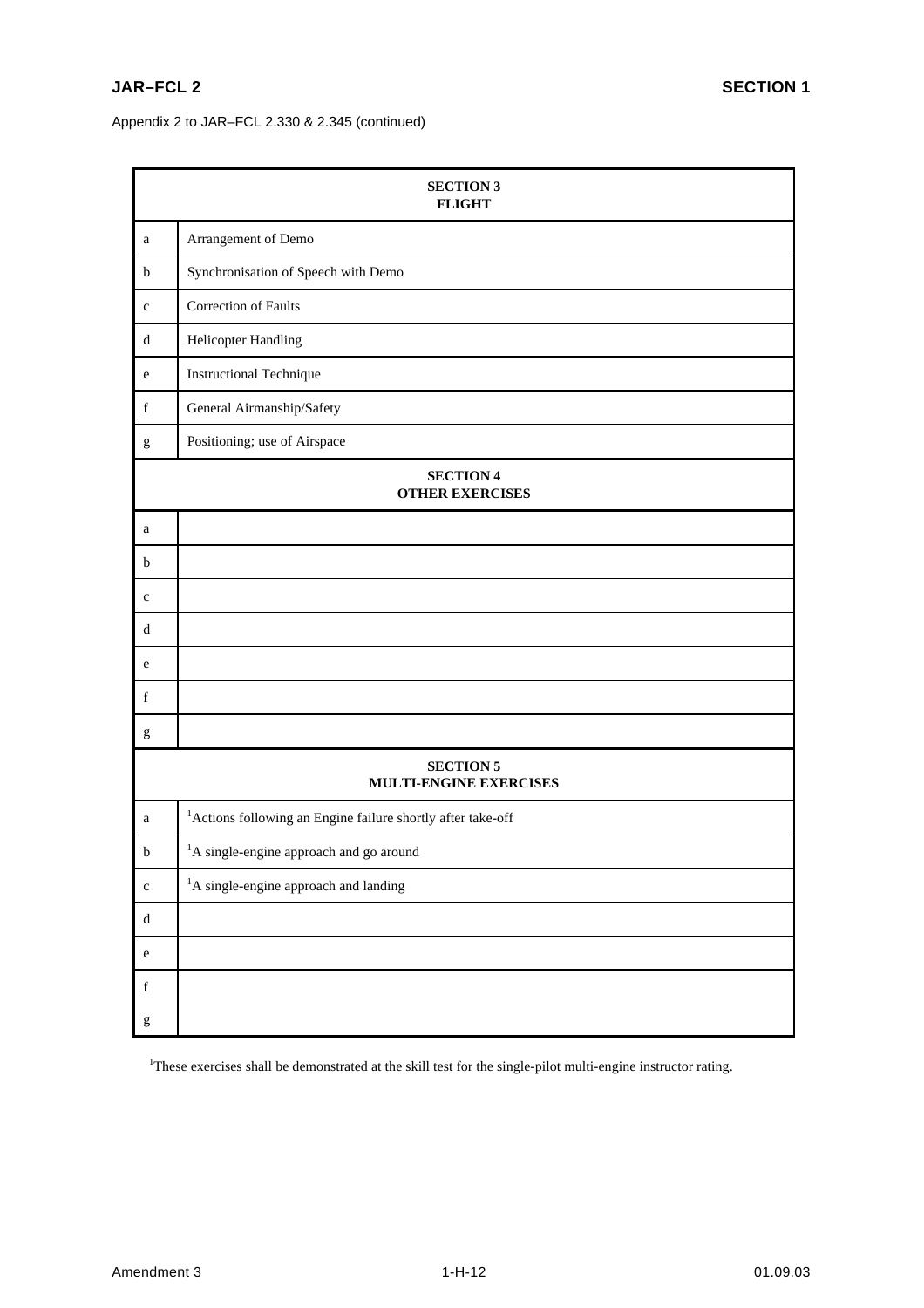Appendix 2 to JAR–FCL 2.330 & 2.345 (continued)

| <b>SECTION 6</b><br><b>INSTRUMENT EXERCISES</b> |                                            |  |  |  |  |
|-------------------------------------------------|--------------------------------------------|--|--|--|--|
| a                                               |                                            |  |  |  |  |
| $\mathbf b$                                     |                                            |  |  |  |  |
| $\mathbf c$                                     |                                            |  |  |  |  |
| d                                               |                                            |  |  |  |  |
| e                                               |                                            |  |  |  |  |
| $\mathbf f$                                     |                                            |  |  |  |  |
| g                                               |                                            |  |  |  |  |
|                                                 | <b>SECTION 7</b><br>POSTFLIGHT DE-BRIEFING |  |  |  |  |
| a                                               | <b>Visual Presentation</b>                 |  |  |  |  |
| $\mathbf b$                                     | Technical Accuracy                         |  |  |  |  |
| $\mathbf c$                                     | Clarity of Explanation                     |  |  |  |  |
| d                                               | Clarity of Speech                          |  |  |  |  |
| e                                               | <b>Instructional Technique</b>             |  |  |  |  |
| $\mathbf f$                                     | Use of Models and Aids                     |  |  |  |  |
| g                                               | <b>Student Participation</b>               |  |  |  |  |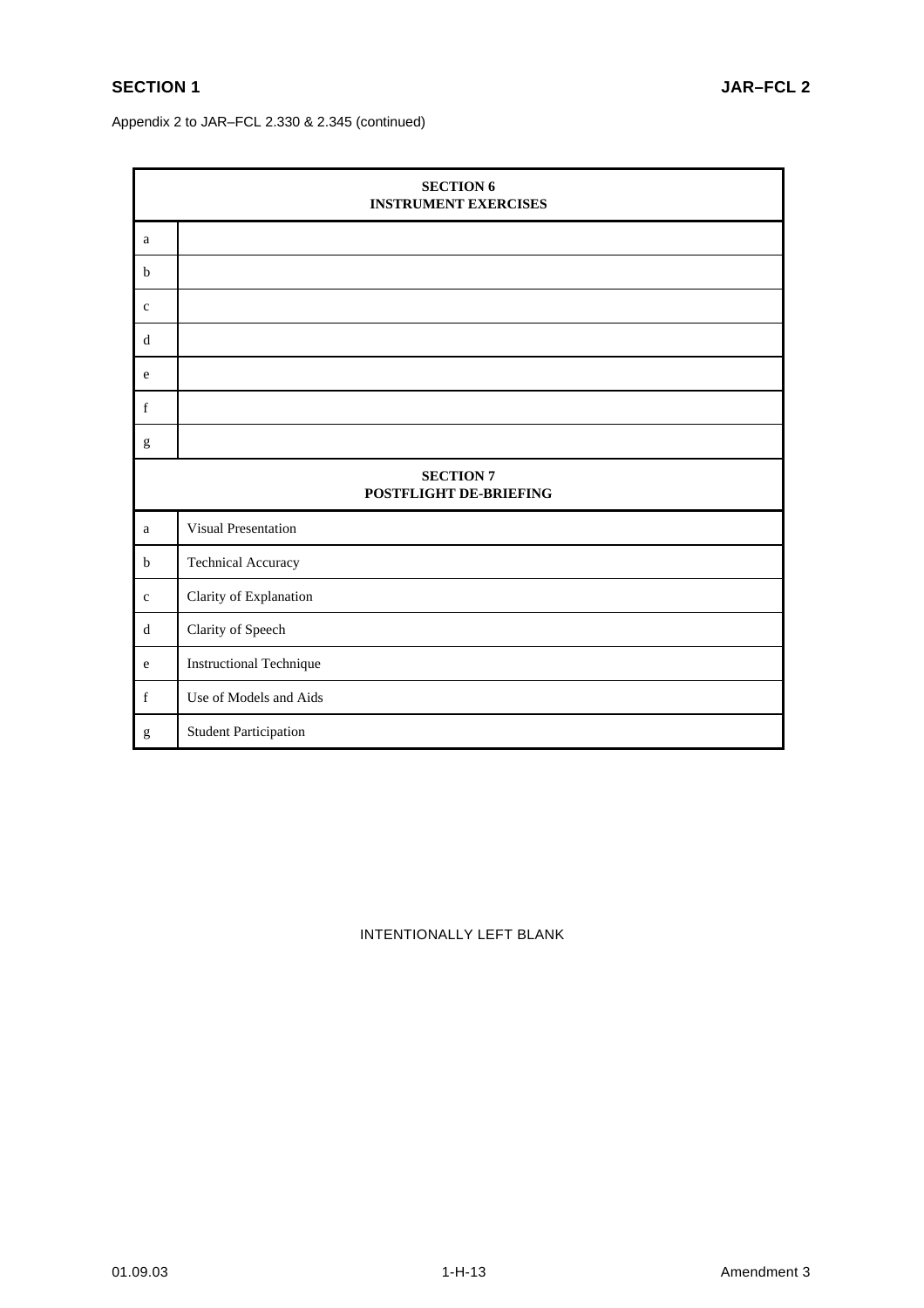### **Appendix 1 to JAR-FCL 2.340 Flight Instructor rating (Helicopter) (FI(H)) course**  See JAR-FCL 2.340 See AMC FCL 2.340

## COURSE OBJECTIVE

1 The aim of the FI(H) course is to train helicopter licence holders to the level of proficiency necessary for the issue of a FI(H) rating and, for that purpose, to:

- a. refresh and bring up to date the technical knowledge of the student instructor;
- b. train the student instructor to teach the ground subjects and air exercises;
- c. ensure that the student instructor's flying is of a sufficiently high standard; and
- d. teach the student instructor the principles of basic instruction and to apply them at the PPL level.

2 With the exception of the section on Teaching and Learning, all the subject detail contained in the Ground and Flight Training Syllabus is complementary to the PPL(H) course syllabus and should already be known by the applicant.

3 The FI(H) course shall give particular stress to the role of the individual in relation to the importance of human factors in the man-machine and theoretical knowledge environment interaction. Special attention should be paid to the applicant's maturity and judgement including an understanding of adults, their behavioural attitudes and variable levels of education.

4 During the course, the applicants shall be made aware of their own attitudes to the importance of flight safety. Improving safety awareness shall be a fundamental objective throughout the course. It will be of major importance for the course of training to aim at giving applicants the knowledge, skills and attitudes relevant to a flight instructor's task.

5 On successful completion of the course and final test the applicant may be issued with a FI(H) rating.

#### TEACHING AND LEARNING

6 The syllabus is set out in AMC FCL 2.340 part 1. An approved FI(H) theoretical knowledge course shall comprise not less than 125 hours including progress tests. Pilots holding or having held a FI(A) rating are credited with 75 hours towards the 125 hours of the Teaching and Learning part 1 of the FI(H) course.

#### FLYING TRAINING

7 The flying training syllabus is set out in AMC FCL 2.340 part 2. An approved FI(H) course shall comprise not less than 30 hours of flight instruction.

## SKILL TEST

On completion of the course, the applicant shall take the skill test in accordance with Appendices 1 and 2 to JAR-FCL 2.330 & 2.345.

[Amdt. 2, 01.11.02]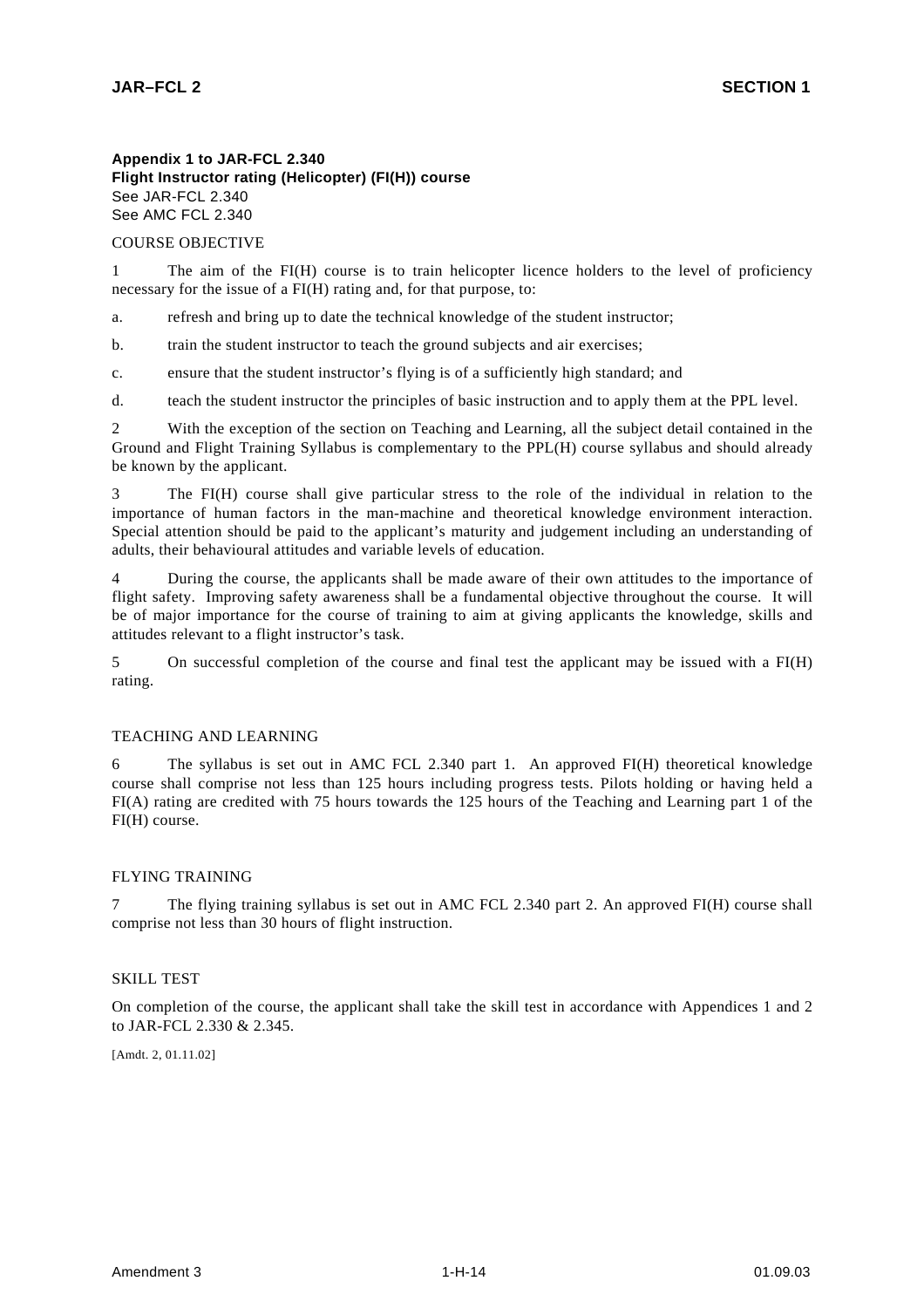#### **Appendix 1 to JAR-FCL 2.365 Course for the type rating instructor (helicopter) for, as applicable, single or multi-pilot helicopters certificated for VFR or IFR operation (TRI(H))**  See JAR-FCL 2.365 See AMC FCL 2.365

1 The aim of the TRI(H) course is to train helicopter licence holders to the level of proficiency necessary for the issue of a TRI(H) rating and, for that purpose, to:

a. refresh and bring up to date technical knowledge;

b. train the applicant to teach the theoretical knowledge subjects and air exercises;

c. ensure that the applicant's flying is of a sufficiently high standard.

2 All the subject detail contained in the Theoretical Knowledge and Flight Training Syllabus shall already be known by the applicant.

3 The TRI(H) course shall give particular stress to the role of the individual in relation to the importance of human factors in the man-machine environment. Special attention shall be paid to the applicant's maturity and judgement including an understanding of adults, their behavioural attitudes and variable levels of ability.

4 During the course, the applicants shall be made aware of their own attitudes to the importance of flight safety. Safety awareness shall be a fundamental objective throughout the course. It will be of major importance for the course of training to aim at giving applicants the knowledge, skills and attitudes relevant to a type rating instructor's task.

5 On successful completion of the course and final test, the applicant may be issued with a type rating instructor (helicopter) rating permitting the holder to give theoretical knowledge instruction and flight instruction (and may include synthetic flight instruction) in order to instruct for any helicopter type rating for which the applicant is qualified (see JAR–FCL 2.365).

#### TEACHING AND LEARNING

6 The syllabus is set out in AMC FCL 2.365 part 1. An approved TRI(H) Teaching and Learning course shall comprise not less than 25 hours. Pilots holding or having held one of the following ratings are credited for the TRI(H) Teaching and Learning part of the TRI(H) course :

#### $FI(H)$ ,  $IRI(H)$ ;

 $FI(A)$ ,  $CRI(A)$ ,  $TRI(A)$ ,  $SFI(A)$  and  $IRI(A)$ .

#### TECHNICAL TRAINING

7 The technical training syllabus is set out in AMC FCL 2.365 part 2.

#### FLIGHT TRAINING

8 The amount of flight training will vary depending on the complexity of the helicopter type. At least 5 hours flight training for a single-pilot VFR certificated helicopter, and at least 10 hours for a multipilot multi-engine IFR certificated helicopter, shall be given by a TRI instructor designated by the Authority for this purpose. The flight training shall aim to ensure that the applicant is able to teach the air exercises safely and efficiently and shall be related to the type of helicopter on which the applicant wishes to instruct. The content of the training programme therefore shall only cover training exercises applicable to the helicopter type.

9 If a TRI rating for multi-pilot helicopters is sought particular attention shall be given to multi-crew cooperation.

If a TRI rating for revalidating of instrument ratings is sought then the applicant shall hold a valid instrument rating.

[Amdt. 2, 01.11.02]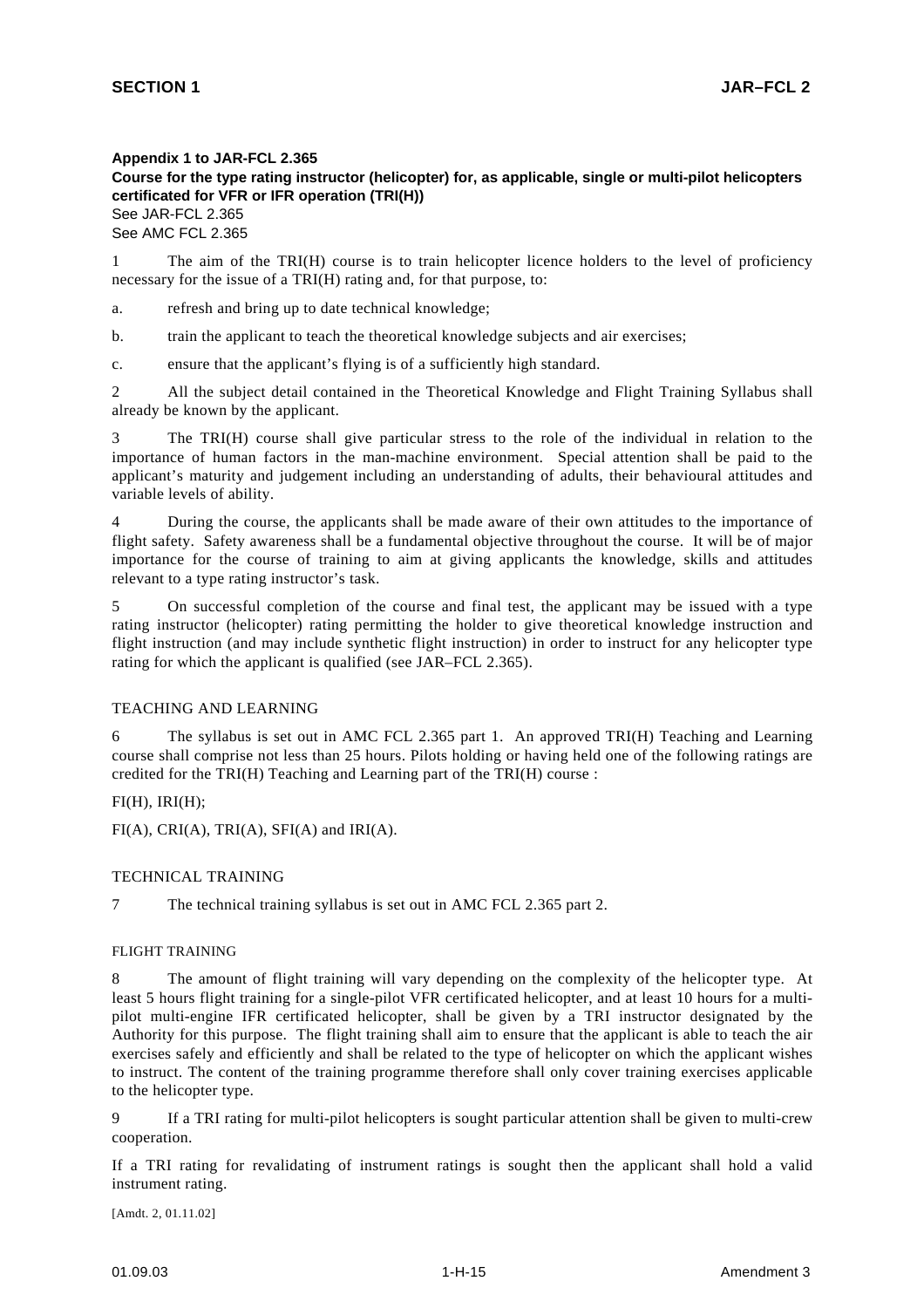#### **Appendix 1 to JAR-FCL 2.395 Course for the instrument rating instructor rating (helicopter) (IRI(H))**  See JAR–FCL 2.395 See AMC FCL 2.395

1. The aim of this course is to train helicopter licence holders with at least 500 hours flight time under IFR of which at least 250 hours shall be on helicopters to the level of proficiency necessary for the issue of an IRI(H) rating. The course shall be designed to give the applicant adequate training in theoretical knowledge instruction and flight instruction (and may include synthetic flight instruction) in order to instruct for the IR(H).

## TEACHING AND LEARNING

2. The syllabus is set out in AMC FCL 2.395. An approved IRI(H) Teaching and Learning course shall comprise not less than 25 hours based on the Teaching and Learning content of the FI(H) course as set out in AMC FCL 2.340. Pilots holding or having held one of the following ratings are credited for the IRI(H) Teaching and Learning part of the IRI(H) course :

 $Fi(H)$ ,  $TRI(H)$  and  $SFI(H)$ ;  $FI(A)$ ,  $CRI(A)$ ,  $SFI(A)$  and  $TRI(A)$ .

Pilots holding an IRI(A) who meet the requirement set out in JAR-FCL 2.395(a) are credited of the course except for the "Long Briefing 2", "Air Exercises 2", and Skill Test.

## FLIGHT TRAINING

3. An approved IRI(H) course shall comprise not less than 10 hours of flight instruction on a helicopter type, flight simulator or FPNT II.

### SKILL TEST

4. On completion of the course, the applicant shall take the skill test in accordance with Appendices 1 and 2 to JAR FCL 2.330 & 2.345.

[Amdt. 2, 01.11.02]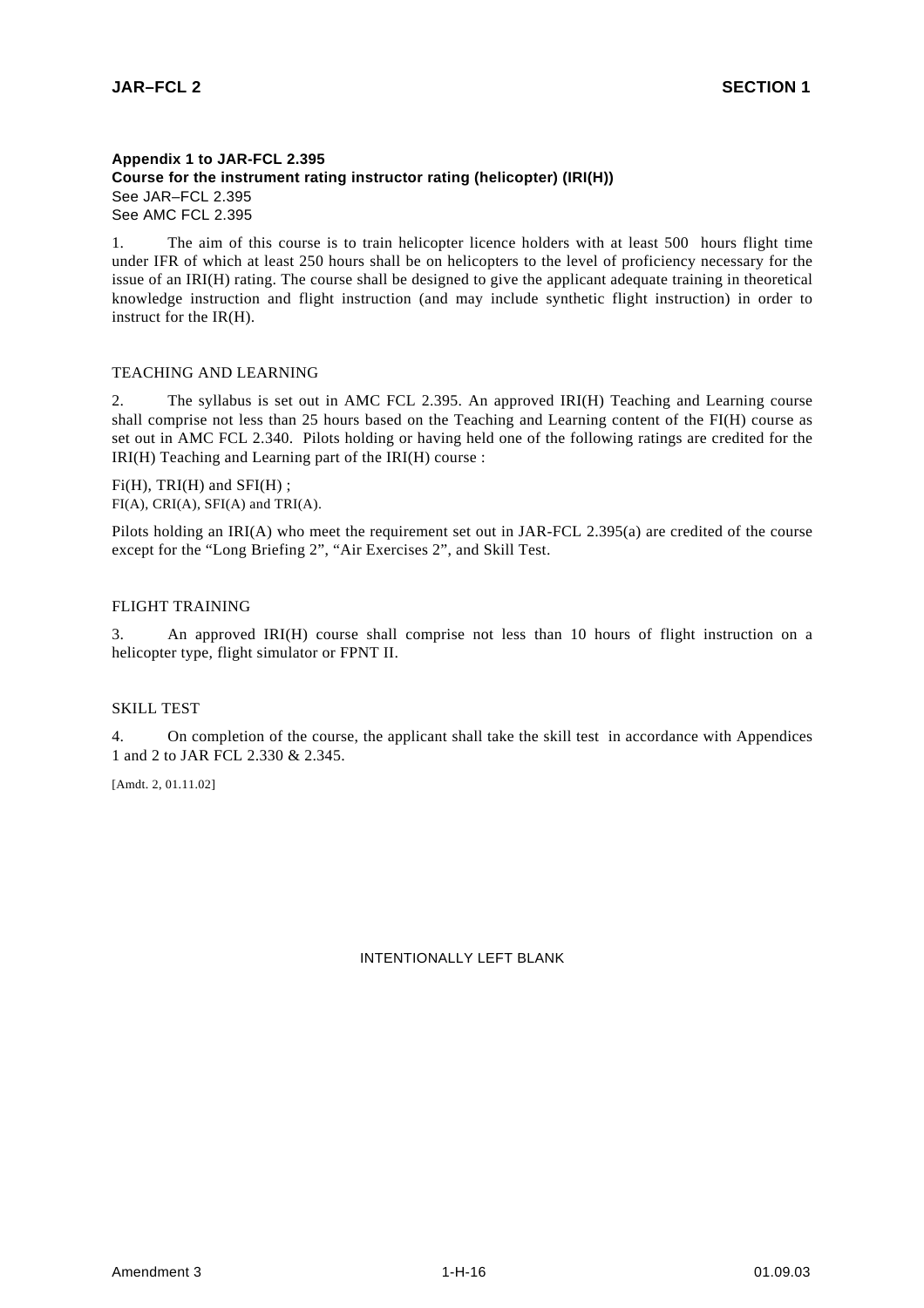#### **SUBPART I – EXAMINERS (Helicopter)**

#### **JAR-FCL 2.420 Examiners – Purposes**

Five roles of an examiner are recognised:

- (a) Flight examiner (FE(H)).
- (b) Type rating examiner (TRE(H))
- (c) Instrument rating examiner (IRE(H)).
- (d) Flight instructor examiner (FIE(H)).
- (e) Synthetic flight examiner (SFE(H)).

#### **JAR–FCL 2.425 Examiners – General** (See AMC FCL 2.425) (See IEM FCL 2.425) **[**(See Appendix 1 to JAR-FCL 2.425)**]**

(a) *Pre-requisites*

(1) Examiners shall hold a licence and rating at least equal to the licence or rating for which they are authorised to conduct skill tests or proficiency checks and, unless specified otherwise, the privilege to instruct for this licence or rating.

(2) Examiners shall be qualified to act as pilot-in-command of the aircraft during a skill test or proficiency check and shall meet the applicable experience requirements set out in JAR–FCL 2.435 through 2.460. Where no qualified examiner is available and, at the discretion of the Authority, examiners/inspectors may be authorised without meeting the relevant instructor/type rating requirements as mentioned above.

(3) The applicant for an examiner authorisation shall have conducted at least one skill test in the role of an examiner for which authorisation is sought, including briefing, conduct of the skill test, assessment of the applicant to whom the skill test is given, debriefing and recording/documentation. This 'Examiner Authorisation Acceptance Test' will be supervised by an inspector of the Authority or by a senior examiner specifically authorised by the Authority for this purpose.

(b) *Multiple roles.* Provided that they meet the qualification and experience requirements set out in this Subpart for each role undertaken, examiners are not confined to a single role as FE(H), TRE(H), IRE(H) or FIE(H).

(c) *Compliance with JARs.* Examiners will be authorised in accordance with JAR–FCL 2.030. The examiner shall comply with appropriate examiners'

JAR-FCL 2.425(c) (continued)

standardisation arrangements made or approved by the Authority (see **[**Appendix 1 to JAR-FCL 2.425,**]** AMC FCL 2.425 and IEM FCL 2.425).

(d) *Entries in the licence.* In licences where revalidation entries may be made by the examiner, the Examiner will:

(1) complete the following details: ratings, date of check, valid until, authorisation number and signature;

> (2) submit the original of the skill test check form to the issuing Authority and hold one copy of the check form on personal file.

[Amdt. 2, 01.11.02]

## **JAR–FCL 2.430 Examiners – Period of validity**

An examiner's authorisation is valid for not more than three years. Examiners are re-authorised at the discretion of the Authority, **[**and in accordance with Appendix 1 to JAR-FCL 2.425.**]**

[Amdt. 2, 01.11.02]

### **JAR–FCL 2.435 Flight examiner (helicopter) (FE (H)) – Privileges / Requirements**

The privileges of a FE(H) are to conduct:

skill tests for the issue of the  $PPL(H)$  and skill tests and proficiency checks for the helicopter single-pilot type rating provided that the examiner has completed not less than 1 000 hours flight time as a pilot of helicopters, including not less than 250 hours flight instruction;

(b) skill tests for the issue of CPL(H) and skill tests and proficiency checks for the helicopter single-pilot type ratings provided that the examiner has completed not less than 2 000 hours flight time as a pilot of helicopters, including not less than 250 hours flight instruction.

[Amdt. 1, 01.12.00]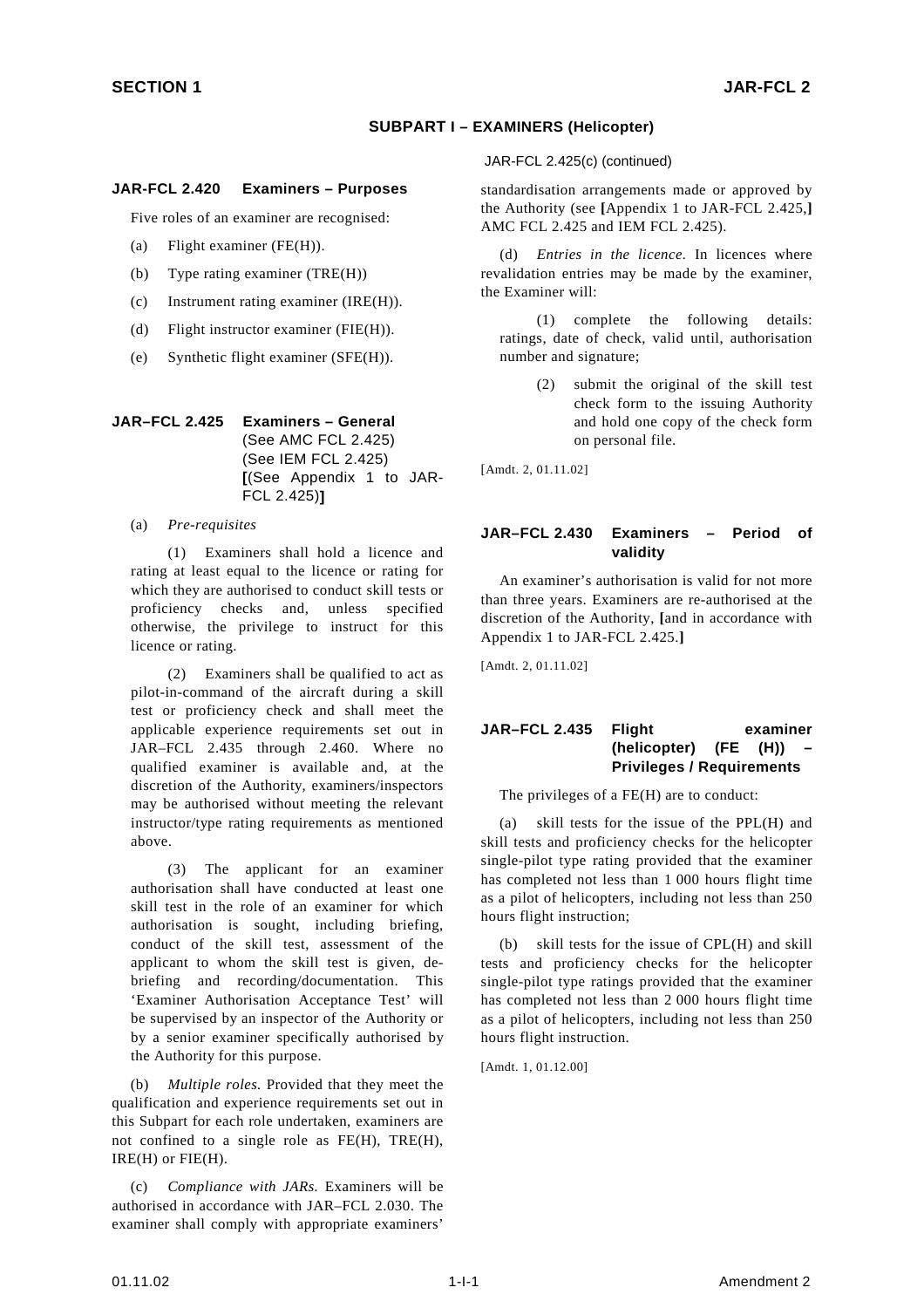#### **JAR–FCL 2.440 Type rating examiner (helicopter) (TRE(H)) – Privileges/Requirements**

The privileges of a TRE(H) are to conduct :

(a) for multi-pilot helicopters

(i) skill tests for the issue of type ratings

(ii) proficiency checks for revalidation or renewal of multi-pilot type ratings;

(iii) proficiency checks for revalidation or renewal of instrument ratings provided that the TRE(H) holds a valid IR(H);

(iv) skill tests for ATPL(H) issue;

provided that the examiner has completed not less than 1 500 hours as pilot on multi-pilot helicopters of which at least 500 hours shall be as pilot-in-command and holds or has held a TRI(H) rating or authorisation.

(b) for single-pilot helicopters

(i) skill tests for the issue of type ratings;

(ii) proficiency checks for revalidation or renewal of single-pilot helicopter type and instrument ratings;

provided that the examiner holds a professional helicopter pilot licence and, when applicable, a valid IR(H) and has completed not less than 750 hours as a pilot of helicopters.

## **JAR–FCL 2.445 Intentionally blank**

### **JAR–FCL 2.450 Instrument rating examiner (helicopter) (IRE(H)) – Privileges/Requirements**

The privileges of an IRE(H) are to conduct skill tests for the initial issue and proficiency checks for the revalidation or renewal of instrument ratings, provided that the examiner has completed not less than 2 000 hours flight time as a pilot of helicopters, including not less than 300 hours flight time under IFR of which 200 hours shall be as a flight instructor.

## **JAR–FCL 2.455 Synthetic flight examiner (helicopter) (SFE (H)) – Privileges/Requirements**

The privileges of an SFE(H) are to conduct type and instrument rating proficiency checks on multipilot helicopters in a flight simulator, provided that the examiner holds an ATPL(H), has completed not less than 1 000 hours of flight time as a pilot of multi-pilot helicopters and is entitled to exercise the privileges of a SFI(H) (see JAR–FCL 2.405).

### **JAR–FCL 2.460 Flight instructor examiner (helicopter) (FIE(H)) – Privileges/Requirements**

The privileges of an FIE(H) are to conduct skill tests and proficiency checks for the issue and revalidation or renewal of flight instructor ratings, provided that the examiner has completed not less than 2 000 hours as a pilot of helicopters, including not less than 100 hours flight time instructing applicants for a FI(H) rating.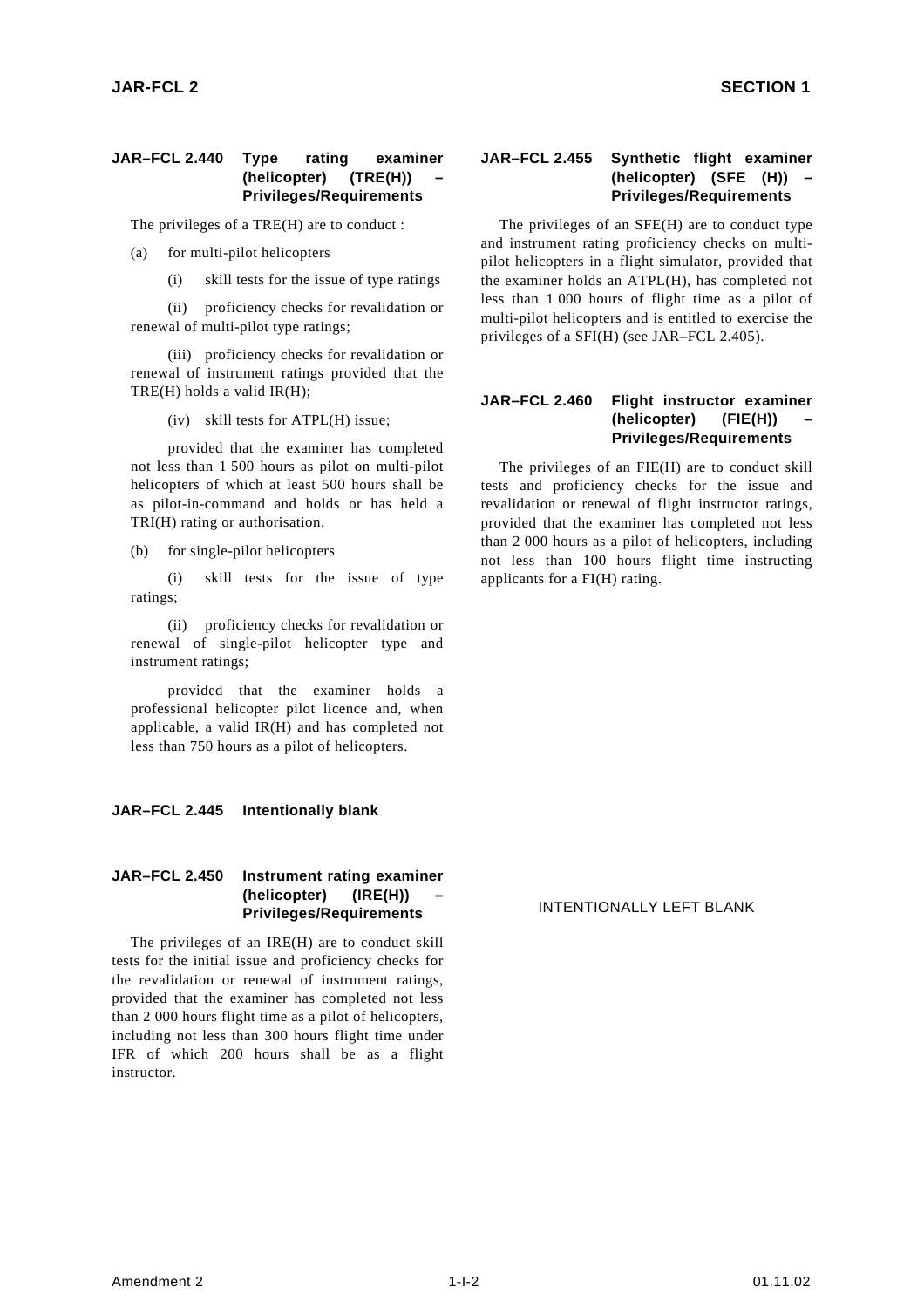#### **[Appendix 1 to JAR-FCL 2.425 Standardisation arrangements for examiners See JAR-FCL 2.425 and 2.430 See AMC FCL 2.425**

#### GENERAL

1 Each JAA Member State will publish and submit to JAA a list of authorised examiners specifying each role and any additional matters for which they have been authorised.

2 Examiners shall consistently apply JAR-FCL standards during a test/check. However, as the circumstances of each test/check conducted by an examiner may very, it is also important that an examiner's test/check assessment takes into account any adverse condition(s) encountered during the test/check.

#### EXAMINERS DESIGNATION AND AUTHORISATION

3 An examiner will be designated and authorised in accordance with JAR-FCL and will be:

(a) a flight inspector from an Authority; or

(b) an instructor from a Registered Facility, FTO, TRTO; manufacturer's facility or subcontracted facility; or

(c) a pilot holding a specific authorisation from a JAA Member State.

4 All Examiners must be suitably trained, qualified and experienced for their role on the relevant type of helicopter. No specific rules on qualification can be made because the particular circumstance of each organisation will differ. It is important, however, that in every instance, the Examiner should, by background and experience, have the professional respect of the aviation community.

#### EXAMINER RE-AUTHORISATION

5 Examiners may be re-authorised in accordance with JAR-FCL 2.430. To be re-authorised, the examiner shall have conducted at least two skill tests or proficiency checks in every yearly period within the three year authorisation period. One of the skill tests or proficiency checks given by the examiner within the validity period of the authorisation shall have been observed by an inspector of the Authority or by a senior examiner specifically authorised for this purpose.**]**

[Amdt. 2, 01.11.02]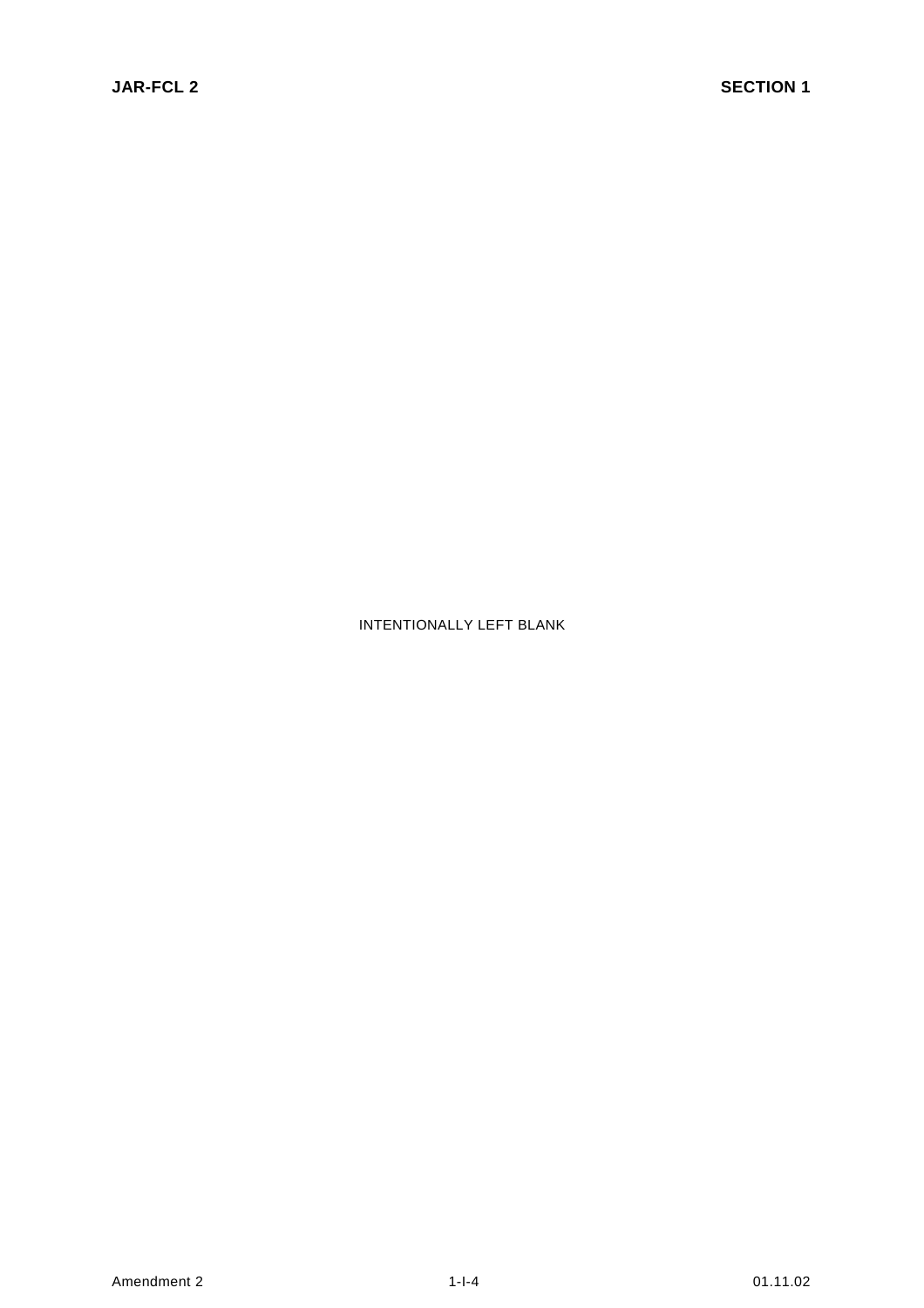## **SUBPART J – THEORETICAL KNOWLEDGE REQUIREMENTS AND PROCEDURES FOR THE CONDUCT OF THEORETICAL KNOWLEDGE EXAMINATIONS FOR PROFESSIONAL PILOT LICENCES AND INSTRUMENT RATINGS**

#### **JAR–FCL 2.465 Requirements**

An applicant for a professional pilot licence or an instrument rating shall demonstrate a level of knowledge appropriate to the privileges of the licence or rating for which application is made by passing theoretical knowledge examinations in accordance with the procedures set out in JAR–FCL 2.470 through 2.495.

#### **JAR–FCL 2.470 Contents of theoretical knowledge examinations**  (See Appendix 1 to JAR-FCL 2.470)

(a) An applicant for the ATPL(H) shall demonstrate a level of knowledge appropriate to the privileges granted in the following subjects : Air Law; Aircraft General Knowledge; Flight Performance and Planning; Human Performance and Limitations; Meteorology; Navigation; Operational Procedures; Principles of flight; Communications. The breakdown of subjects into examination papers and times allowed will be agreed within JAA Member States.

(b) An applicant for the CPL(H) shall demonstrate a level of knowledge appropriate to the privileges granted in the following subjects: Air Law; Aircraft General Knowledge; Flight Performance and Planning; Human Performance and Limitations; Meteorology; Navigation; Operational Procedures; Principles of flight; Communications. The breakdown of subjects into examination papers and times allowed will be agreed within JAA Member States.

(c) An applicant for an IR(H) shall demonstrate a level of knowledge appropriate to the privileges granted in the following subjects: Air Law/Operational Procedures; Aircraft General Knowledge; Flight Performance and Planning; Human Performance and Limitations; Meteorology; Navigation; Communications. The breakdown of subjects into examination papers and times allowed will be agreed within JAA Member States.

[Amdt. 2, 01.11.02]

### **JAR–FCL 2.475 Questions**  (See IEM FCL 2.475 (a) and (b)) (See Appendix 1 to JAR-

FCL 2.470)

(a) *The Central Question Bank*. Questions appropriate to the syllabuses (see Appendix 1 to JAR–FCL 2.470) will be held in a JAA Central Question Bank (CQB). Questions entered in the CQB will be composed in English, according to a method described in IEM FCL 2.475(a), using abbreviations (see IEM FCL 2.475(b)), and compiled in a computer compatible format. The questions will be in multiple choice format. An Authority may exercise discretion in the presentation of questions in an examination according to JAR–FCL 2.480.

(b) *Publication.* Samples of questions and multiple choice answers will be published from time to time by JAA.

[Amdt. 1, 01.06.00, Amdt. 2, 01.11.02]

#### **JAR–FCL 2.480 Examination procedure**  (See Appendix 1 to JAR– FCL 2.470)

(a) *Frequency*. A JAA Member State will provide the opportunity for an applicant to complete the required examinations in accordance with the procedures set out in this Subpart. A complete examination for a licence or instrument rating will comprise an examination in each of the subjects detailed in **[**Appendix 1 to JAR– FCL 2.470(a), (b) and (c)**]**.

(b) *Language.* The examinations will be provided in the language(s) considered appropriate by the Authority. The Authority will inform applicants of the language(s) in which that Authority's examinations will be conducted.

(c) *Content*. Questions for an examination will be selected by the Authority from the CQB according to a common method which allows coverage of the entire syllabi in each subject. The content of the questions will not be changed other than, where necessary, to facilitate translation into the national language(s). The style of answer to questions requiring numerical computation or graphical interpretation may be varied to other forms considered appropriate by the Authority. The examination in Communications may be provided separately from those in other subjects, as decided by the Authority. An applicant who has previously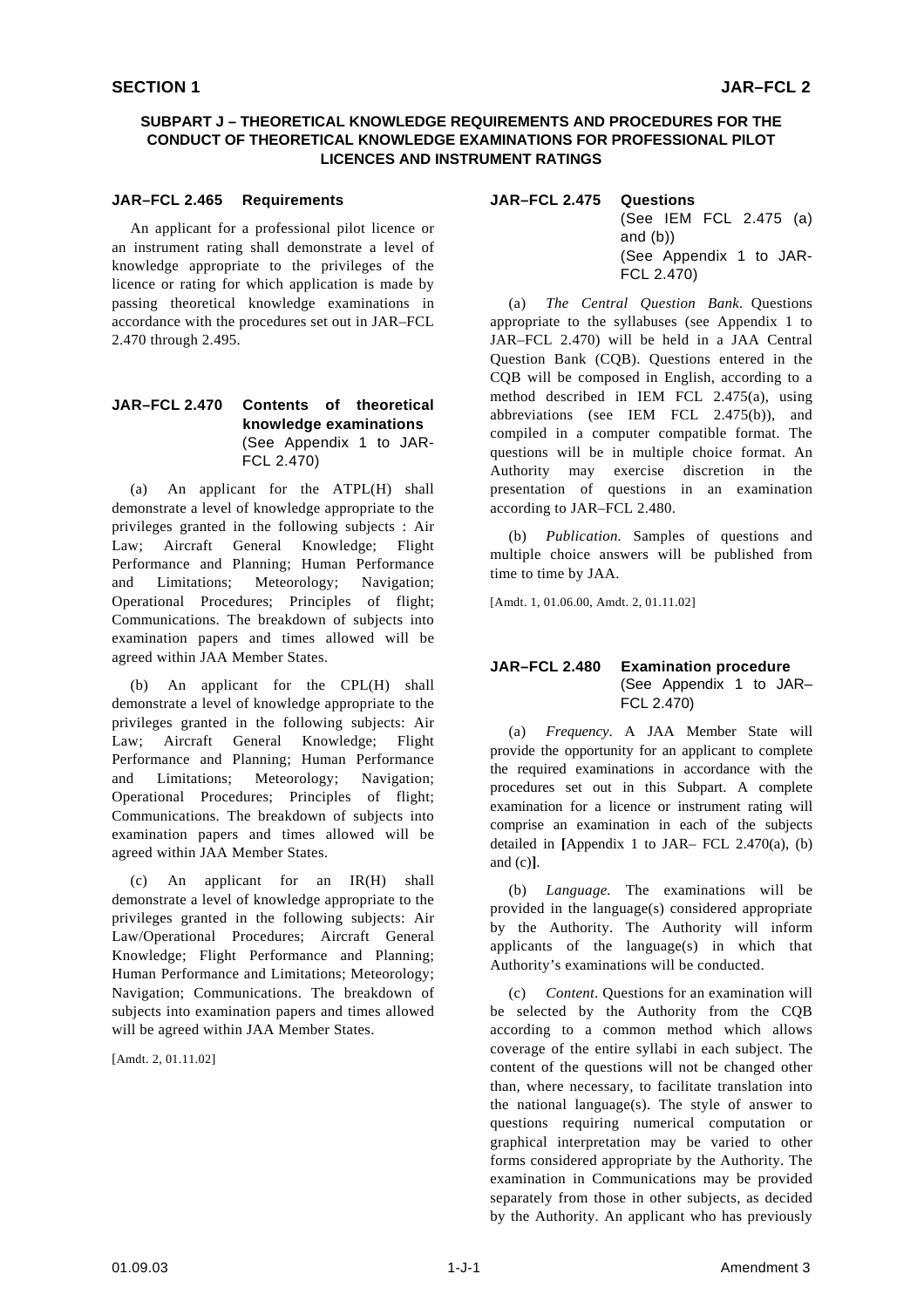#### JAR-FCL 2.480(c) (continued) JAR-FCL 2.490(b) (continued)

passed either or both of the examinations in VFR and IFR Communications will not be re-examined in the relevant sections.

(d) *Oral Examinations.* Oral examinations will not be conducted in lieu of written or computer based examinations.

(e) *Facilities*. The Authority will **[**determine how to**]** provide suitable charts, maps, **[ ]** data sheets **[**and equipment**]**, as required, to answer the questions. **[ ]** 

(f) *Security*. The identity of the applicant will be established before an examination is taken.

(g) *Confidentiality.* The contents of the examination papers will retain a confidential status.

[Amdt. 1, 01.12.00, Amdt. 2, 01.11.02; Amdt. 3, 01.09.03]

#### **JAR–FCL 2.485 Responsibilities of the applicant**

(a) An applicant shall take the entire set of examinations in one JAA Member State.

(b) **[**An applicant shall be recommended for an examination by the approved FTO responsible for applicant's training when the applicant has completed the appropriate elements of the course of theoretical knowledge instruction to a satisfactorily standard. An applicant who has failed to complete the examination within the limits imposed by JAR-FCL 1.490 will in addition be required to produce evidence from an approved Training Organisation of further training.**]**

(c) If the Authority considers that the applicant is not complying with examination procedures during the examination, this misconduct will be considered with a view to failing the applicant, either in the examination of a single subject or in the examination as a whole.

[Amdt. 1, 01.12.00; Amdt. 3, 01.09.03]

#### **JAR–FCL 2.490 Pass standards**

(a) A Pass in an examination paper will be awarded to an applicant achieving at least 75% of the marks allocated to that paper. There is no penalty marking.

**[**(b)**]** Subject to any other conditions in JARs, an applicant will be deemed to have successfully completed the required theoretical knowledge examination for the appropriate pilot licence or rating when awarded a pass in all of the required subjects within a period of **[ ]** 18 months **[ ]**,

counted from the end of the calendar month when the applicant first attempted an examination.

**[**(c) an applicant shall re-enter the complete examination as though for an initial attempt if he has failed to pass any single examination paper within four attempts, or has failed to pass all papers within either six sittings or the period mentioned in paragraph (b) above. Before re-entry to the examinations the applicant shall undertake further training as determined by the Authority.**]**

[Amdt. 1, 01.12.00; Amdt. 2, 01.11.02; Amdt. 3, 01.09.03]

#### **JAR–FCL 2.495 Acceptance period**

(a) A pass in the theoretical knowledge examinations given in accordance with JAR–FCL 2.490 will be accepted for the grant of the CPL(H) or IR(H) during the 36 months from the date of **[ ]** gaining a Pass **[ ]** in **[**all**]** the required examination **[**papers**]**.

(b) Provided that an IR(H) is obtained in accordance with (a) above, a pass in the ATPL(H) **[**theoretical**]** knowledge examination will remain valid for a period of 7 years from the last validity date of the IR(H) entered in the CPL(H) for the issuance of an ATPL(H).

(c) A pass in the ATPL(H) theoretical knowledge examination will remain valid for a period of 7 years from the last validity date of a type rating entered in a F/E licence.

[Amdt. 1, 01.12.00; Amdt. 3, 01.09.03]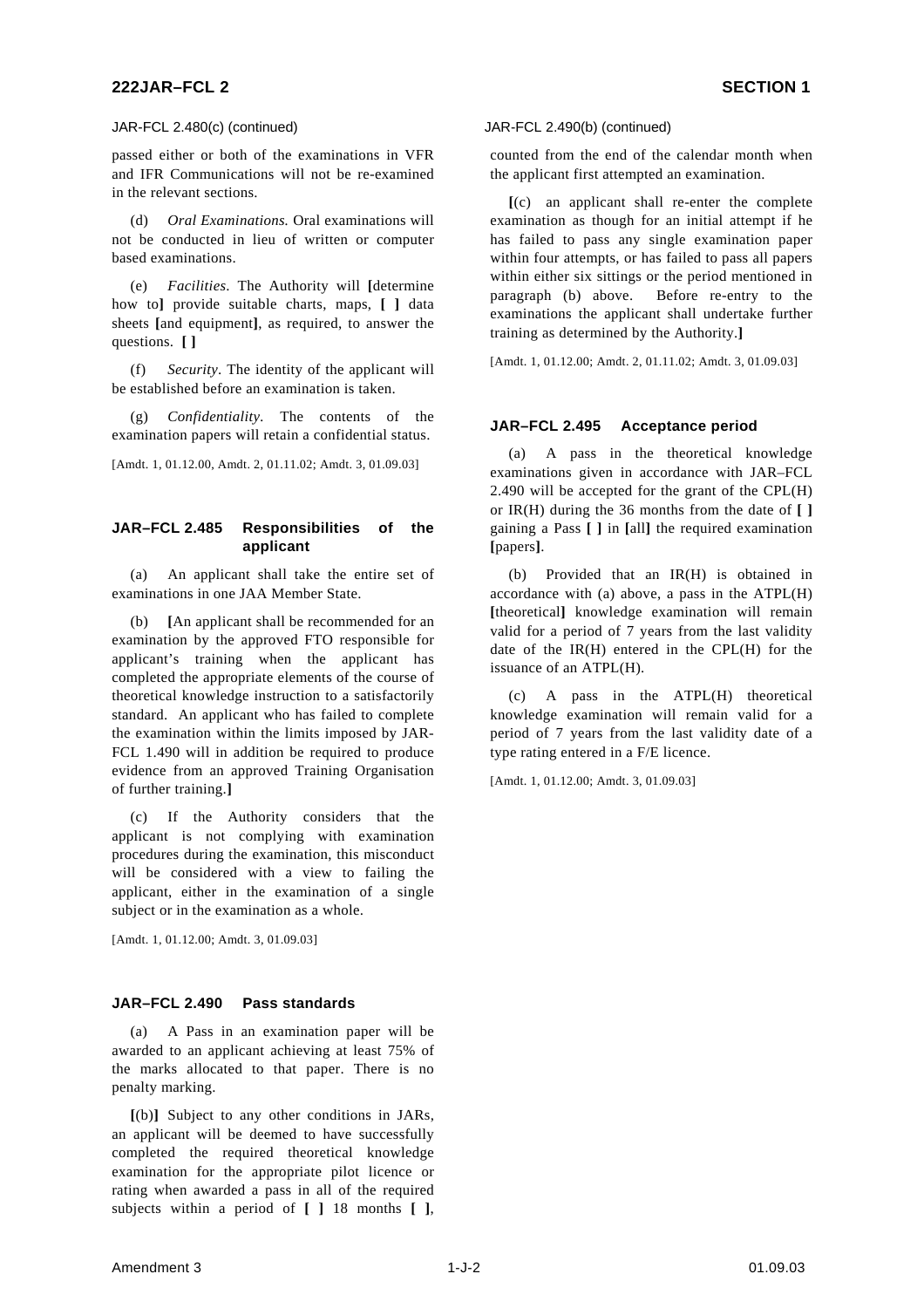## **Appendix 1 to JAR-FCL 2.470**

**Theoretical knowledge examination subjects / sections and length of examinations – ATPL, CPL and IR** 

(See JAR-FCL 2.470)

|                                         |                |                        | Aeroplane (A)                                        |                        |                          |                        | Helicopter (H)       |                        |                                               |                        |                                 |                        |  |
|-----------------------------------------|----------------|------------------------|------------------------------------------------------|------------------------|--------------------------|------------------------|----------------------|------------------------|-----------------------------------------------|------------------------|---------------------------------|------------------------|--|
|                                         | <b>ATPL</b>    |                        | CPL                                                  |                        | <b>IR</b>                |                        | <b>ATPL</b>          |                        | CPL                                           |                        | IR.                             |                        |  |
|                                         |                | <b>Pilot Licence</b>   | <b>Airline Transport Commercial Pilot</b><br>Licence |                        | <b>Rating (Aircraft)</b> | Instrument             | <b>Pilot Licence</b> |                        | Airline Transport Commercial Pilot<br>Licence |                        | Instrument<br>Rating (Aircraft) |                        |  |
| <b>Subject</b>                          | Paper<br>no    | Exam<br>length<br>time | Paper<br>no                                          | Exam<br>length<br>time | Paper<br>no              | Exam<br>length<br>time | Paper<br>no          | Exam<br>length<br>time | Paper<br>no                                   | Exam<br>length<br>time | Paper<br>no                     | Exam<br>length<br>time |  |
| 010 Air Law (B)                         | $\mathbf{1}$   | 1.40                   | 1                                                    | 0.45                   |                          |                        | $\mathbf{1}$         | 1.40                   | $\mathbf{1}$                                  | 1.00                   |                                 |                        |  |
| 010 Air Law / Operational Procedures    |                |                        |                                                      |                        | $\mathbf{1}$             | 1.00                   |                      |                        |                                               |                        | $\mathbf{1}$                    | 1.00                   |  |
| 020 Aircraft General Knowledge (B)      |                |                        | 2                                                    | 2.30                   | 2                        | 1.15                   |                      |                        | 2                                             | 2.30                   | 2                               | 1.15                   |  |
| airframe/systems/power plant            | 2              | 2.00                   |                                                      | (1.30)                 |                          | $(0.15)$ 2             |                      | 2.00                   |                                               | (1.30)                 |                                 | (0.15)                 |  |
| instruments/electronics                 | 3              | 1.30                   |                                                      | (1.00)                 |                          | (1.00)                 | 3                    | 1.30                   |                                               | (1.00)                 |                                 | (1.00)                 |  |
| 030 Flight Performance and Planning (B) |                |                        | 3                                                    | 3.00                   | 3                        | 2.00                   |                      |                        | 3                                             | 3.30                   | 3                               | 2.00                   |  |
| mass and balance                        | $\overline{4}$ | 1.00                   |                                                      | (0.45)                 |                          |                        | $\overline{4}$       | 1.00                   |                                               | (1.00)                 |                                 |                        |  |
| Performance                             | 5              | 1.00                   |                                                      | (0.45)                 |                          |                        | 5                    | 1.00                   |                                               | (1.00)                 |                                 |                        |  |
| flight planning & monitoring            | 6              | 3.00                   |                                                      | (1.30)                 |                          | (2.00)                 | 6                    | 3.00                   |                                               | (1.30)                 |                                 | (2.00)                 |  |
| 040 Human Performance & Limitations     | $\overline{7}$ | 1.00                   | 4                                                    | 0.30                   | $\overline{4}$           | 0.30                   | $\overline{7}$       | 1.00                   | $\overline{4}$                                | 0.30                   | $\overline{4}$                  | 0.30                   |  |
| 050 Meteorology (B)                     | 8              | 2.30                   | 5                                                    | 1.30                   | 5                        | 1.30                   | 8                    | 2.30                   | 5                                             | 1.00                   | 5                               | 1.30                   |  |
| 060 Navigation (B)                      |                |                        | 6                                                    | 1.30                   | 6                        | 2.00                   |                      |                        | 6                                             | 1.30                   | 6                               | 2.00                   |  |
| general navigation                      | 9              | 2.00                   |                                                      | (1.00)                 |                          | $(0.30)$ 9             |                      | 2.00                   |                                               | (1.00)                 |                                 | (0.30)                 |  |
| radio navigation                        | 10             | 1.30                   |                                                      | (0.30)                 |                          | (1.30)                 | 10                   | 1.30                   |                                               | (0.30)                 |                                 | (1.30)                 |  |
| 070 Operational Procedures (B)          | 11             | 1.20                   | 7                                                    | 0.45                   |                          |                        | 11                   | 1.20                   | $\overline{7}$                                | 1.20                   |                                 |                        |  |
| 080 Principles of Flight (B)            | 12             | 1.00                   | 8                                                    | 0.45                   |                          |                        | 12                   | 1.00                   | 8                                             | 1.00                   |                                 |                        |  |
| 090 Communications                      |                |                        | 9                                                    | 0.30                   | $\overline{7}$           | 0.30                   |                      |                        | 9                                             | 0.30                   | $\overline{7}$                  | 0.30                   |  |
| <b>VFR</b> communications               | 13             | 0.30                   |                                                      | (0.30)                 |                          |                        | 13                   | 0.30                   |                                               | (0.30)                 |                                 |                        |  |
| IFR communications                      | 14             | 0.30                   |                                                      |                        |                          | (0.30)                 | 14                   | 0.30                   |                                               |                        |                                 | (0.30)                 |  |
| Total                                   | 14             | 20.30                  | 9                                                    | 11.45                  | $\overline{7}$           | 8.45                   | 14                   | 20.30                  | 9                                             | 12.50                  | $\overline{7}$                  | 8.45                   |  |

Note 1: refer to JAR-FCL 1.050(b) and 2.050(b) for crediting of flight time and theoretical knowledge.

- Note 2: (B) indicates that 'Bridge' examinations are required to convert from an Aeroplane licence to an Helicopter licence, and vice-versa. See Appendix 1 to JAR–FCL 1.050 and Appendix 1 to JAR-FCL 2.050.
- Note 3: the syllabus combines the theoretical knowledge syllabuses for Aeroplane and Helicopter. Column boxes marked with a cross ('x') indicate that knowledge of the relevant *topic* is required to be taught for the particular licence level. Column boxes marked with a bullet point (•) indicate that the *sub-topic* is NOT applicable to the particular licence level.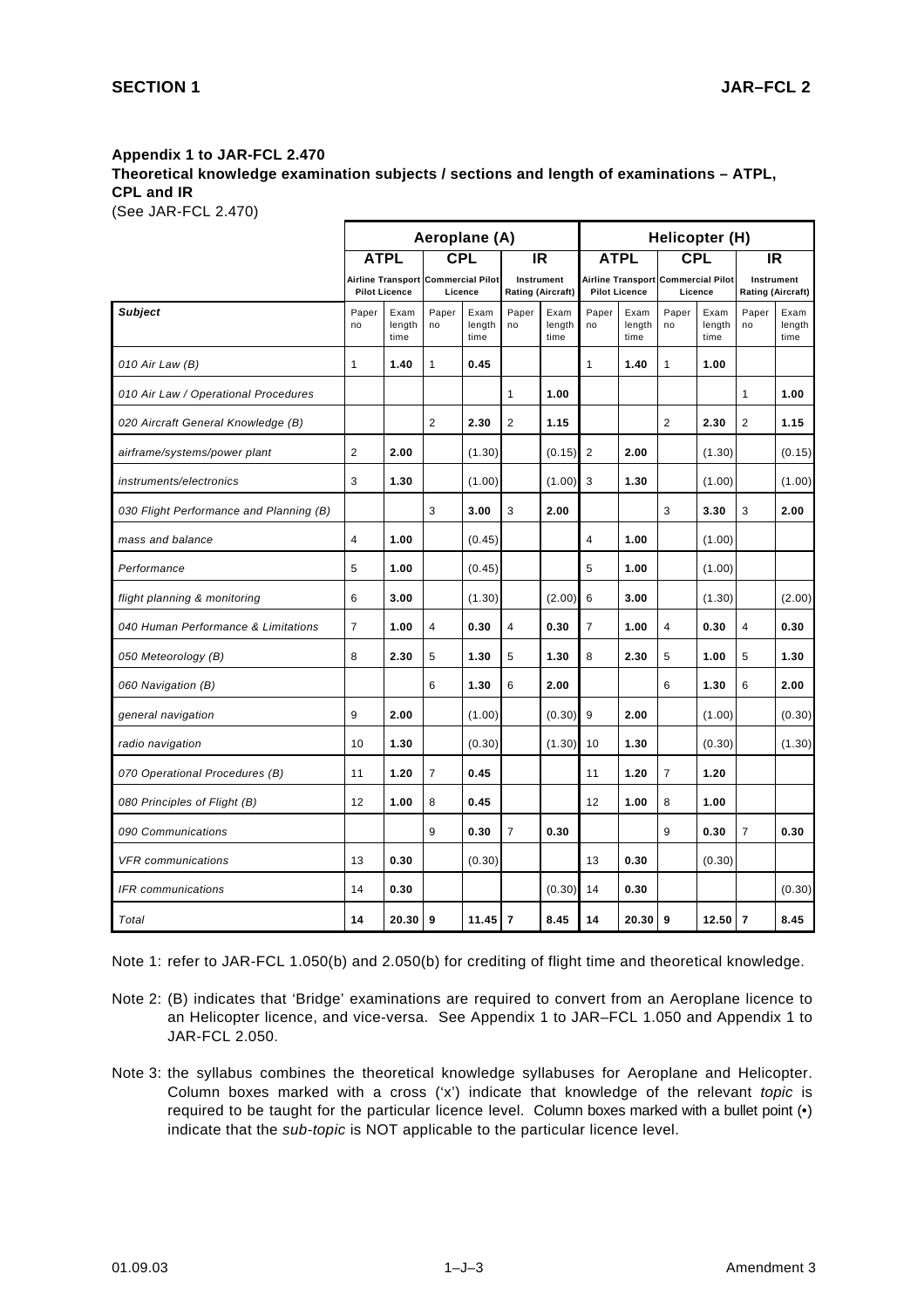|                              |                                                                                                                                                                                                                                                                                                                                                                                                                                                                                                                                                                                                                                                                                                                                                                                                                                                            | Aeroplane |     |     | Helicopter |        |     |
|------------------------------|------------------------------------------------------------------------------------------------------------------------------------------------------------------------------------------------------------------------------------------------------------------------------------------------------------------------------------------------------------------------------------------------------------------------------------------------------------------------------------------------------------------------------------------------------------------------------------------------------------------------------------------------------------------------------------------------------------------------------------------------------------------------------------------------------------------------------------------------------------|-----------|-----|-----|------------|--------|-----|
|                              |                                                                                                                                                                                                                                                                                                                                                                                                                                                                                                                                                                                                                                                                                                                                                                                                                                                            | ATPL      | CPL | IR. | ATPL       | CPL    | IR. |
|                              | 010 00 00 00   AIR LAW AND ATC PROCEDURES                                                                                                                                                                                                                                                                                                                                                                                                                                                                                                                                                                                                                                                                                                                                                                                                                  | x         | x   | x   | X          | x      | x   |
| 010 01 00 00                 | <b>INTERNATIONAL AGREEMENTS AND ORGANISATIONS</b>                                                                                                                                                                                                                                                                                                                                                                                                                                                                                                                                                                                                                                                                                                                                                                                                          | x         | x   | x   | x          | x      | x   |
| 010 01 01 00                 | The Convention of Chicago                                                                                                                                                                                                                                                                                                                                                                                                                                                                                                                                                                                                                                                                                                                                                                                                                                  | x         | х   | x   | x          | х      | x   |
| 010 01 01 01                 | Part I<br>Air Navigation<br>general principles and application: sovereignty, territory<br>flight over territory of Contracting States: right of non-<br>scheduled flight, scheduled air services, cabotage, landing<br>at customs airports, applicability of air regulations, rules of<br>the air, search of aircraft<br>measures to facilitate air navigation: customs duty,<br>conditions to be fulfilled with respect to aircraft: certificates<br>of airworthiness, licences of personnel, recognition of<br>certificates and licences, cargo restrictions, photographic<br>apparatus: documents to be carried in aircraft<br>international standards and recommended practices:<br>adoption of international standards and procedures,<br>endorsement of certificates and licences, validity of<br>endorsed certificates and licences: departure from | x         | x   | x   | x          | х      | X   |
| 010 01 01 02                 | international standards and procedures (notification of<br>differences)<br>Part II The International Civil Aviation Organisation                                                                                                                                                                                                                                                                                                                                                                                                                                                                                                                                                                                                                                                                                                                           | x         | x   | x   | x          | x      | x   |
|                              | objectives and composition                                                                                                                                                                                                                                                                                                                                                                                                                                                                                                                                                                                                                                                                                                                                                                                                                                 |           |     |     |            |        |     |
| 010 01 01 03<br>010 01 01 04 | Regional structure and offices<br>Duties in relation to:                                                                                                                                                                                                                                                                                                                                                                                                                                                                                                                                                                                                                                                                                                                                                                                                   | x<br>x    | x   |     | x<br>x     | х<br>x |     |
|                              | annexes to the convention<br>standards and recommended practices<br>procedures for air navigation services<br>regional supplementary procedures<br>regional air navigation<br>manuals and circulars                                                                                                                                                                                                                                                                                                                                                                                                                                                                                                                                                                                                                                                        |           |     |     |            |        |     |
| 010 01 02 00                 | Other International agreements                                                                                                                                                                                                                                                                                                                                                                                                                                                                                                                                                                                                                                                                                                                                                                                                                             | X         | X   | X   | X          | x      | x   |
| 010 01 02 01                 | The International Air Transport Agreement:<br>the five freedoms                                                                                                                                                                                                                                                                                                                                                                                                                                                                                                                                                                                                                                                                                                                                                                                            | x         | х   |     | x          | х      |     |
| 010 01 02 02                 | The Convention of Tokyo, La Haye, Montreal<br>jurisdiction<br>authority of the pilot-in-command of the aircraft                                                                                                                                                                                                                                                                                                                                                                                                                                                                                                                                                                                                                                                                                                                                            | x         | x   |     | x          | x      |     |
| 010 01 02 03                 | European organisations name, composition, objectives and<br>relevant documents<br>European Civil Aviation Conference (ECAC), including<br>Joint Aviation Authorities (JAA)<br>Eurocontrol<br>European Commission (EC)                                                                                                                                                                                                                                                                                                                                                                                                                                                                                                                                                                                                                                      | X         | x   | x   | x          | x      | x   |
| 010 01 02 04                 | <b>Warsaw Convention</b>                                                                                                                                                                                                                                                                                                                                                                                                                                                                                                                                                                                                                                                                                                                                                                                                                                   | x         | х   |     | x          | x      |     |
| 010 01 03 00                 | PIC authority and responsibility regarding safety and security                                                                                                                                                                                                                                                                                                                                                                                                                                                                                                                                                                                                                                                                                                                                                                                             | x         | х   |     | x          | х      |     |
| 010 01 04 00                 | Operators and pilots liabilities towards persons and goods on<br>the ground, in case of damage and injury caused by the<br>operation of the aircraft.                                                                                                                                                                                                                                                                                                                                                                                                                                                                                                                                                                                                                                                                                                      | x         | x   |     | x          | х      |     |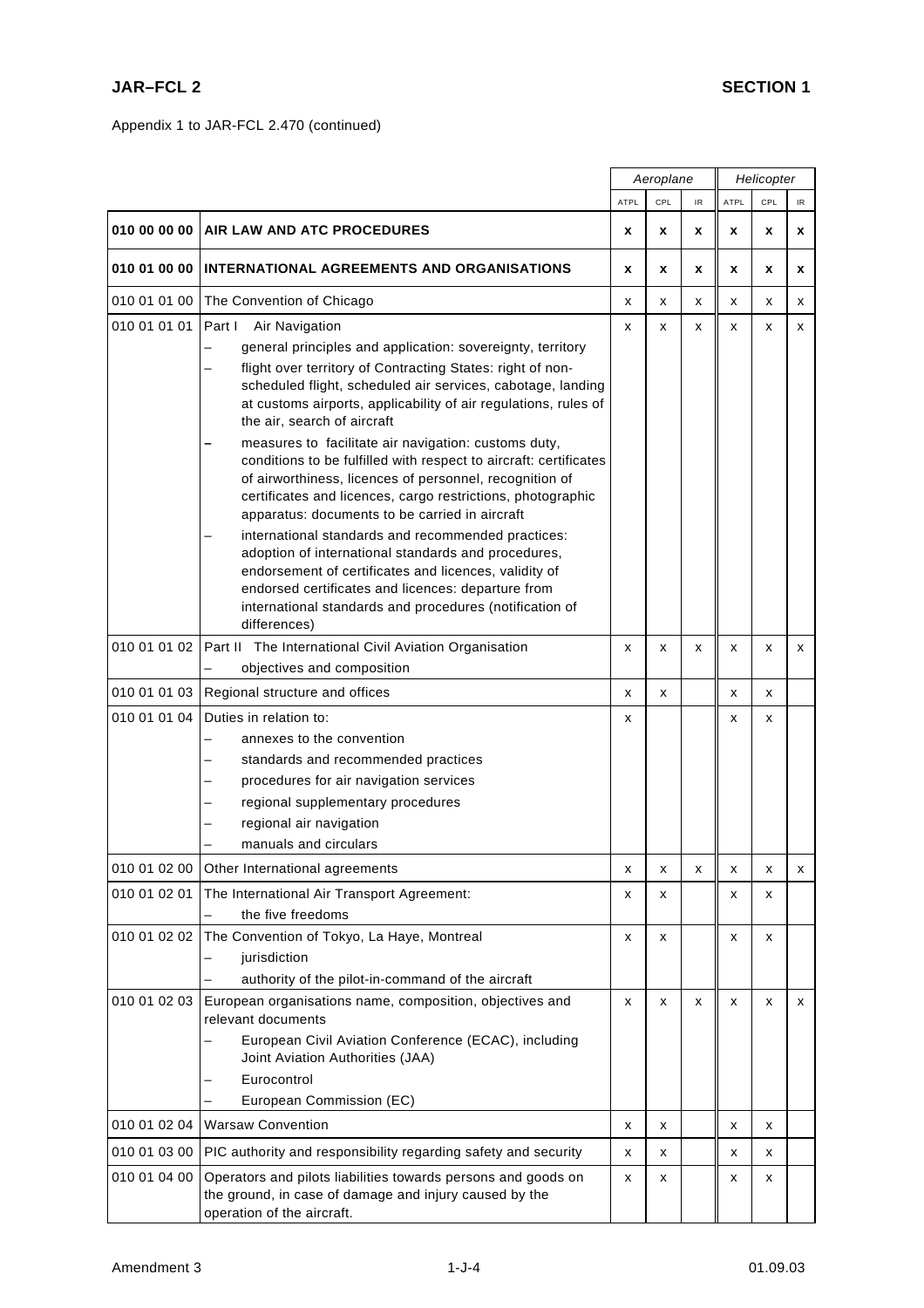$\blacksquare$ 

 $\overline{\phantom{0}}$ 

|              |                                                                            |             | Aeroplane    |                    | Helicopter |     |     |
|--------------|----------------------------------------------------------------------------|-------------|--------------|--------------------|------------|-----|-----|
|              |                                                                            | <b>ATPL</b> | CPL          | IR.                | ATPL       | CPL | IR. |
|              | 010 01 05 00 Commercial practices and associated rules (leasing)           | x           | X            |                    | X          | X   |     |
|              | Dry lease                                                                  |             |              |                    |            |     |     |
|              | Wet lease                                                                  |             |              |                    |            |     |     |
| 010 02 00 00 | <b>ANNEX 8 - AIRWORTHINESS OF AIRCRAFT</b>                                 | x           | $\mathbf{x}$ |                    | X          | x   |     |
|              | applicability                                                              |             |              |                    |            |     |     |
| 010 03 00 00 | ANNEX 7 - AIRCRAFT NATIONALITY AND REGISTRATION                            | X           | X            |                    | X          | X   |     |
|              | <b>MARKS</b>                                                               |             |              |                    |            |     |     |
| 010 04 00 00 | applicability<br><b>ANNEX 1 - PERSONNEL LICENSING</b>                      |             |              |                    |            |     |     |
|              |                                                                            | X           | $\mathbf{x}$ | $\pmb{\mathsf{x}}$ | X          | X   | X   |
|              | applicability                                                              |             |              |                    |            |     |     |
|              | relation between ANNEX 1 and JAR–FCL                                       |             |              |                    |            |     |     |
|              | 010 05 00 00   RULES OF THE AIR (based on ANNEX 2)                         | X           | $\mathbf{x}$ | $\boldsymbol{x}$   | X          | X   | X   |
| 010 05 01 00 | Annex 2:                                                                   | x           | X            | x                  | x          | X   | X   |
|              | essential definitions, applicability of the rules of the air,              |             |              |                    |            |     |     |
|              | general rules (except water operations), visual flight rules,              |             |              |                    |            |     |     |
|              | instrument flight rules, signals, interception of civil aircraft,          |             |              |                    |            |     |     |
|              | table of cruising levels                                                   |             |              |                    |            |     |     |
| 010 06 00 00 | <b>IPROCEDURES FOR AIR NAVIGATION - AIRCRAFT</b>                           | X           | x            | $\mathbf x$        | X          | x   | X   |
|              | OPERATIONS Doc. 8168-OPS/611, VOLUME 1                                     |             |              |                    |            |     |     |
| 010 06 01 00 | Foreword                                                                   | x           |              | X                  | X          |     | X   |
|              | introduction                                                               |             |              |                    |            |     |     |
| 010 06 02 00 | Definitions and abbreviations (see general statements)                     | x           |              | x                  | x          |     | X   |
| 010 06 03 00 | Departure procedures                                                       | x           |              | x                  | X          |     | X   |
|              | general criteria<br>—                                                      |             |              |                    |            |     |     |
|              | standard instrument departures                                             |             |              |                    |            |     |     |
|              | omnidirectional departures                                                 |             |              |                    |            |     |     |
|              | published information                                                      |             |              |                    |            |     |     |
|              | simultaneous operations on parallel or near-parallel<br>instrument runways |             |              |                    |            |     |     |
|              | area navigation (RNAV) departure procedures based on<br>VOR/DME            |             |              |                    |            |     |     |
|              | use of FMS/RNAV equipment to follow conventional<br>departure procedures   |             |              |                    |            |     |     |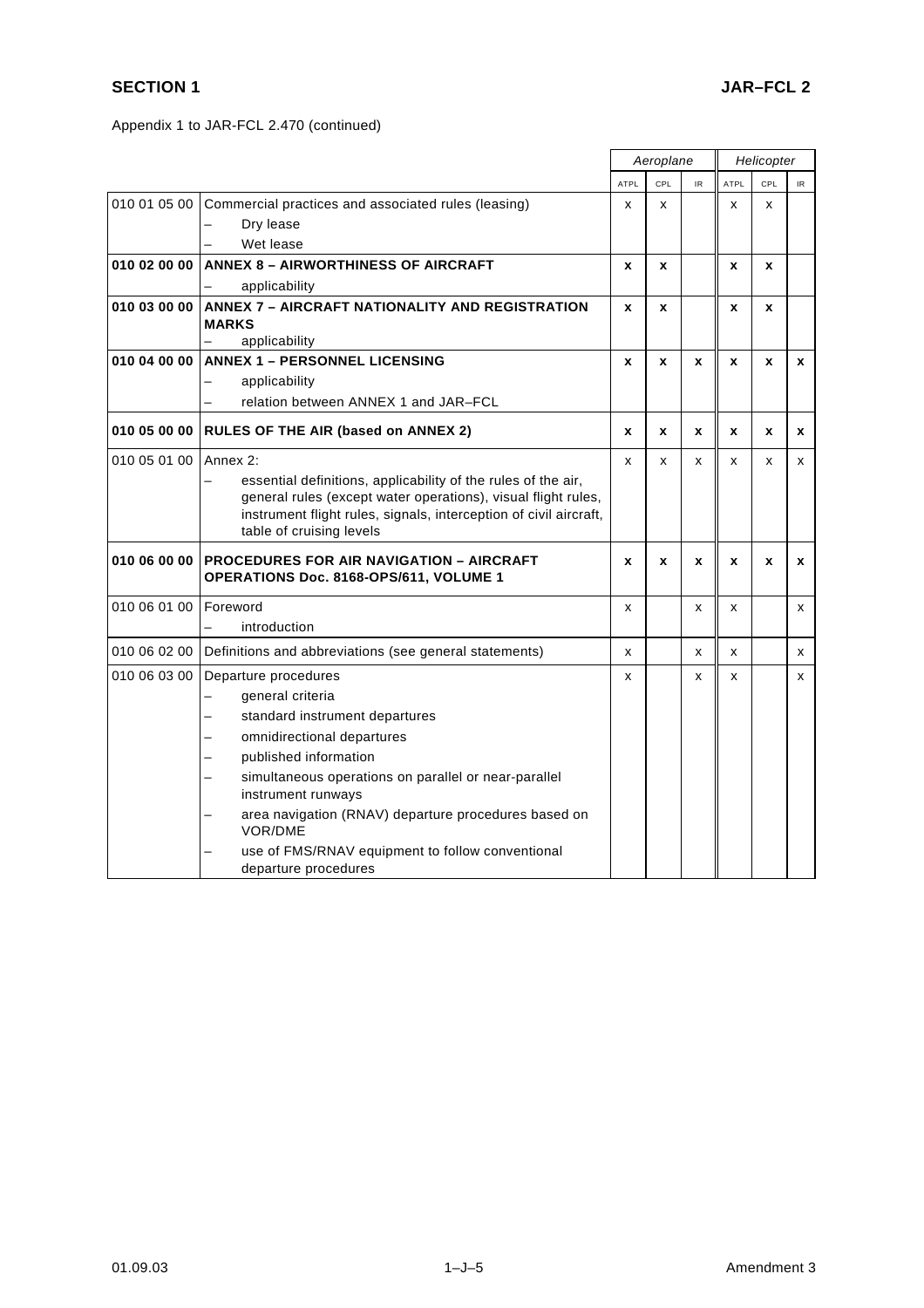$\overline{\phantom{0}}$ 

 $\blacksquare$ 

|              |                                                                                                                                                                                                                                                                                                                                   |      | Aeroplane |     | Helicopter |     |     |
|--------------|-----------------------------------------------------------------------------------------------------------------------------------------------------------------------------------------------------------------------------------------------------------------------------------------------------------------------------------|------|-----------|-----|------------|-----|-----|
|              |                                                                                                                                                                                                                                                                                                                                   | ATPL | CPL       | IR. | ATPL       | CPL | IR. |
|              | 010 06 04 00 Approach procedures                                                                                                                                                                                                                                                                                                  | X    |           | x   | x          |     | x   |
|              | general criteria (except tables)                                                                                                                                                                                                                                                                                                  |      |           |     |            |     |     |
|              | approach procedure design: instrument approach areas,                                                                                                                                                                                                                                                                             |      |           |     |            |     |     |
|              | accuracy of fixes (only intersection fix tolerance factors,                                                                                                                                                                                                                                                                       |      |           |     |            |     |     |
|              | other fix tolerance factors, accuracy of facility providing                                                                                                                                                                                                                                                                       |      |           |     |            |     |     |
|              | track, approach area splays, descent gradient)                                                                                                                                                                                                                                                                                    |      |           |     |            |     |     |
|              | arrival and approach segments: general, standard<br>instrument arrival, initial approach segment (only general),                                                                                                                                                                                                                  |      |           |     |            |     |     |
|              | intermediate approach segment, final approach segment                                                                                                                                                                                                                                                                             |      |           |     |            |     |     |
|              | (except tables), missed approach segment (only general)                                                                                                                                                                                                                                                                           |      |           |     |            |     |     |
|              | visual manoeuvring (circling) in the vicinity of the<br>aerodrome: general, the visual manoeuvring (circling) area<br>(except table), visual manoeuvring (circling) area not<br>considered for obstacle clearance (except table), minimum<br>descent altitude/height, visual flight manoeuvre, missed<br>approach whilst circling |      |           |     |            |     |     |
|              | simultaneous ILS operations on parallel or near-parallel<br>runways                                                                                                                                                                                                                                                               |      |           |     |            |     |     |
|              | area navigation (RNAV) approach procedures based on<br>VOR/DME                                                                                                                                                                                                                                                                    |      |           |     |            |     |     |
|              | use of FMS/RNAV equipment to follow conventional non-<br>precision approach procedures                                                                                                                                                                                                                                            |      |           |     |            |     |     |
| 010 06 05 00 | Holding procedures                                                                                                                                                                                                                                                                                                                | X    |           | x   | x          |     | x   |
|              | in flight procedures (except table), entry, holding                                                                                                                                                                                                                                                                               |      |           |     |            |     |     |
|              | obstacle clearance (except table)                                                                                                                                                                                                                                                                                                 |      |           |     |            |     |     |
| 010 06 06 00 | Altimeter setting procedures (including ICAO Doc. 7030 -<br>regional supplementary procedures)                                                                                                                                                                                                                                    | x    | х         | х   | x          | x   | x   |
|              | basic requirements (except tables), procedures applicable<br>to operators and pilots (except tables)                                                                                                                                                                                                                              |      |           |     |            |     |     |
| 010 06 07 00 | Secondary surveillance radar transponder operating procedures<br>(including ICAO Doc. 7030 - regional supplementary<br>procedures)                                                                                                                                                                                                | x    | X         | x   | x          | x   | x   |
|              | operation of transponders                                                                                                                                                                                                                                                                                                         |      |           |     |            |     |     |
|              | operation of ACAS equipment                                                                                                                                                                                                                                                                                                       |      |           |     |            |     |     |
|              | phraseology                                                                                                                                                                                                                                                                                                                       |      |           |     |            |     |     |
| 010 07 00 00 | AIR TRAFFIC SERVICES (based on ANNEX 11 and Doc.<br>4444)                                                                                                                                                                                                                                                                         | x    | x         | x   | x          | x   | x   |
| 010 07 01 00 | Air Traffic Services - Annex 11<br>definitions (see general statements)                                                                                                                                                                                                                                                           | x    | x         | x   | x          | х   | x   |
| 010 07 01 01 | General                                                                                                                                                                                                                                                                                                                           | x    | X         | x   | x          | x   | x   |
|              | objectives of ATS, divisions of ATS, designation of the                                                                                                                                                                                                                                                                           |      |           |     |            |     |     |
|              | portions of the airspace and controlled aerodromes where                                                                                                                                                                                                                                                                          |      |           |     |            |     |     |
|              | ATS will be provided, classification of airspaces (appendix 4                                                                                                                                                                                                                                                                     |      |           |     |            |     |     |
|              | of annex 11), required navigation performance (RNP),<br>establishment and designation of the units providing ATS,                                                                                                                                                                                                                 |      |           |     |            |     |     |
|              | specifications for flight information regions, control areas and                                                                                                                                                                                                                                                                  |      |           |     |            |     |     |
|              | control zones, minimum flight altitudes, priority in the event of                                                                                                                                                                                                                                                                 |      |           |     |            |     |     |
|              | an aircraft in emergency, in-flight contingencies, time in ATS                                                                                                                                                                                                                                                                    |      |           |     |            |     |     |
| 010 07 01 02 | Air Traffic Control                                                                                                                                                                                                                                                                                                               | x    | X         | x   | x          | x   | x   |
|              | application                                                                                                                                                                                                                                                                                                                       |      |           |     |            |     |     |
|              | provision of air traffic control service, operation of air<br>traffic control service, separation minima, contents of<br>clearances, co-ordination of clearances, control of persons                                                                                                                                              |      |           |     |            |     |     |
|              | and vehicles at aerodromes                                                                                                                                                                                                                                                                                                        |      |           |     |            |     |     |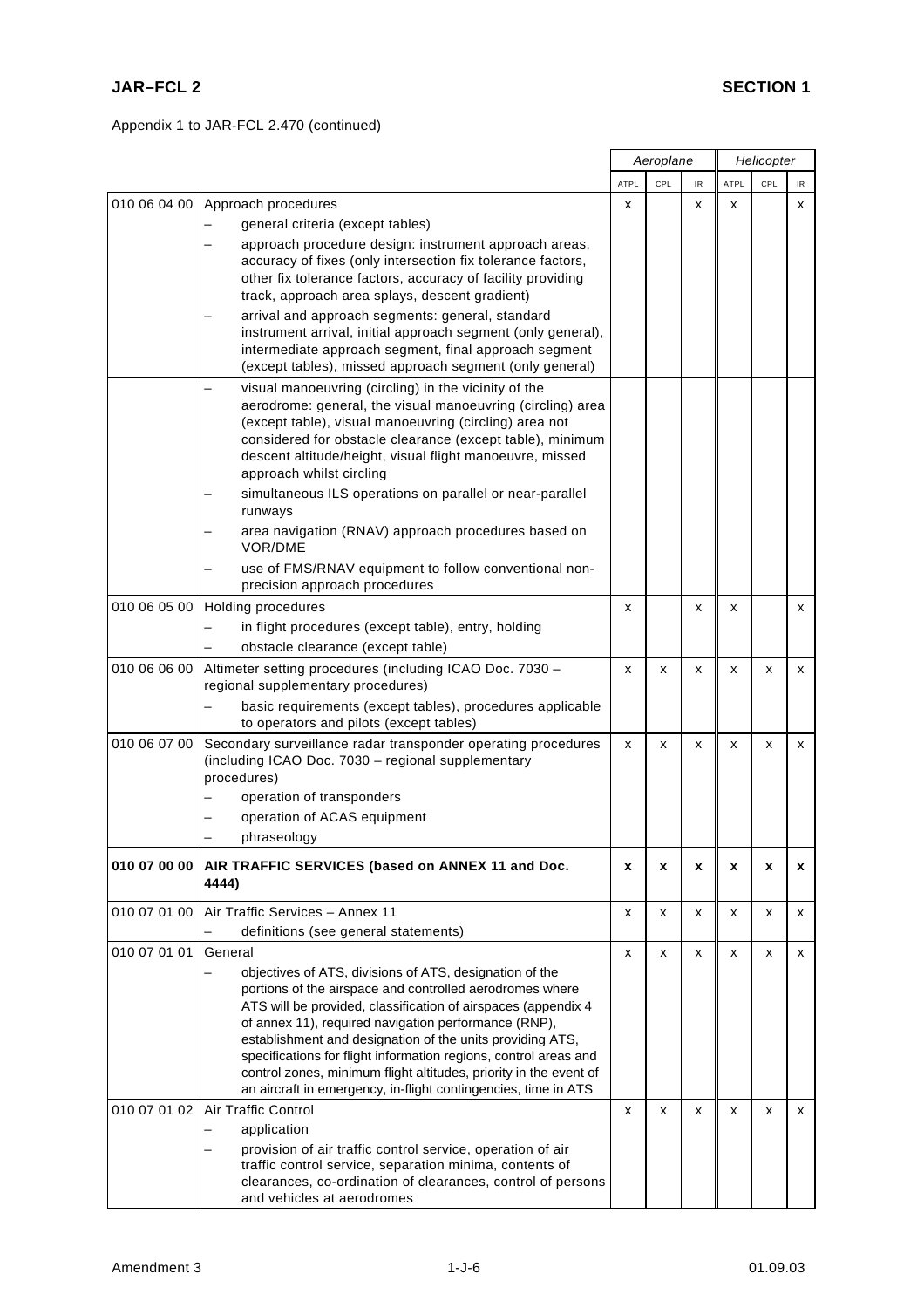$\overline{\phantom{0}}$ 

|              |                                                                                                                                                                                                                                                                                                                                                                                                                                                                       |      | Aeroplane |     |      | Helicopter |    |  |
|--------------|-----------------------------------------------------------------------------------------------------------------------------------------------------------------------------------------------------------------------------------------------------------------------------------------------------------------------------------------------------------------------------------------------------------------------------------------------------------------------|------|-----------|-----|------|------------|----|--|
|              |                                                                                                                                                                                                                                                                                                                                                                                                                                                                       | ATPL | CPL       | IR. | ATPL | CPL        | IR |  |
| 010 07 01 03 | <b>Flight Information Service</b>                                                                                                                                                                                                                                                                                                                                                                                                                                     | x    | x         | x   | x    | x          | X  |  |
|              | application                                                                                                                                                                                                                                                                                                                                                                                                                                                           |      |           |     |      |            |    |  |
|              | scope of flight information service                                                                                                                                                                                                                                                                                                                                                                                                                                   |      |           |     |      |            |    |  |
|              | operational flight information service broadcasts                                                                                                                                                                                                                                                                                                                                                                                                                     |      |           |     |      |            |    |  |
| 010 07 01 04 | <b>Alerting Service</b>                                                                                                                                                                                                                                                                                                                                                                                                                                               | x    | X         | x   | x    | x          | x  |  |
|              | application, notification of rescue co-ordination centres<br>(only INCERFA, ALERFA, DETRESFA), information to<br>aircraft operating in the vicinity of an aircraft in a state of                                                                                                                                                                                                                                                                                      |      |           |     |      |            |    |  |
|              | emergency                                                                                                                                                                                                                                                                                                                                                                                                                                                             |      |           |     |      |            |    |  |
|              | 010 07 01 05 Principles governing the identification of RNP types and the<br>identification of ATS routes other than standard departure and<br>arrival routes (Appendix 1)                                                                                                                                                                                                                                                                                            | x    | x         | x   | x    | x          | X  |  |
| 010 07 03 00 | Rules of the air and air traffic services (ICAO Doc. 4444 -<br>RAC/501/11 and ICAO Doc. 7030 - Regional supplementary<br>procedures)                                                                                                                                                                                                                                                                                                                                  | x    | x         | x   | x    | x          | X  |  |
|              | definitions (see general statements)                                                                                                                                                                                                                                                                                                                                                                                                                                  |      |           |     |      |            |    |  |
|              | relationship to other document                                                                                                                                                                                                                                                                                                                                                                                                                                        |      |           |     |      |            |    |  |
| 010 07 03 01 | General provisions<br>general air traffic services operating practices: submission of<br>a flight plan, change from IFR to VFR flight, clearances and<br>information, control of air traffic flow, altimeter setting<br>procedures, indication of heavy wake turbulence category and<br>MLS capacity, position reporting, air traffic incident report,<br>procedures in regard to aircraft equipped with airborne<br>collision avoidance systems (ACAS)<br>Appendix 1 | x    | x         | X   | x    | x          | x  |  |
| 010 07 03 02 | Area Control Service                                                                                                                                                                                                                                                                                                                                                                                                                                                  | x    | X         | X   | X    | x          | X  |  |
|              | general provisions for the separation of controlled traffic                                                                                                                                                                                                                                                                                                                                                                                                           |      |           |     |      |            |    |  |
|              | vertical separation: vertical separation application, vertical<br>separation minimum, minimum cruising level, assignment<br>of cruising level, vertical separation during ascent or<br>descent                                                                                                                                                                                                                                                                        |      |           |     |      |            |    |  |
|              | horizontal separation: lateral separation application, lateral<br>separation application, longitudinal separation application<br>(except between supersonic aircraft)                                                                                                                                                                                                                                                                                                 |      |           |     |      |            |    |  |
|              | reduction in separation minima                                                                                                                                                                                                                                                                                                                                                                                                                                        |      |           |     |      |            |    |  |
|              | air traffic control clearances: contents, description of air<br>traffic control clearances, clearance to fly maintaining own<br>separations while in visual meteorological conditions,<br>essential traffic information, clearance of a requested<br>change in flight plan                                                                                                                                                                                            |      |           |     |      |            |    |  |
|              | emergency and communication failure: emergency<br>procedures (only general priority, emergency descent,<br>action by pilot-in-command), air-ground communication<br>failure (only concerning the actions by pilot-in-command),<br>interception of civil aircraft                                                                                                                                                                                                      |      |           |     |      |            |    |  |
| 010 07 03 03 | Approach Control Service                                                                                                                                                                                                                                                                                                                                                                                                                                              | x    | x         | x   | x    | х          | X  |  |
|              | departing aircraft: general procedures for departing aircraft,<br>clearances for departing aircraft to climb maintaining own<br>separation while in visual meteorological conditions,<br>information for departing aircraft                                                                                                                                                                                                                                           |      |           |     |      |            |    |  |
|              | arriving aircraft: general procedures for arriving aircraft,<br>clearance to descend subject to maintaining own<br>separation in visual meteorological conditions, visual<br>approach, instrument approach, holding, approach<br>sequence, expected approach time, information for<br>arriving aircraft                                                                                                                                                               |      |           |     |      |            |    |  |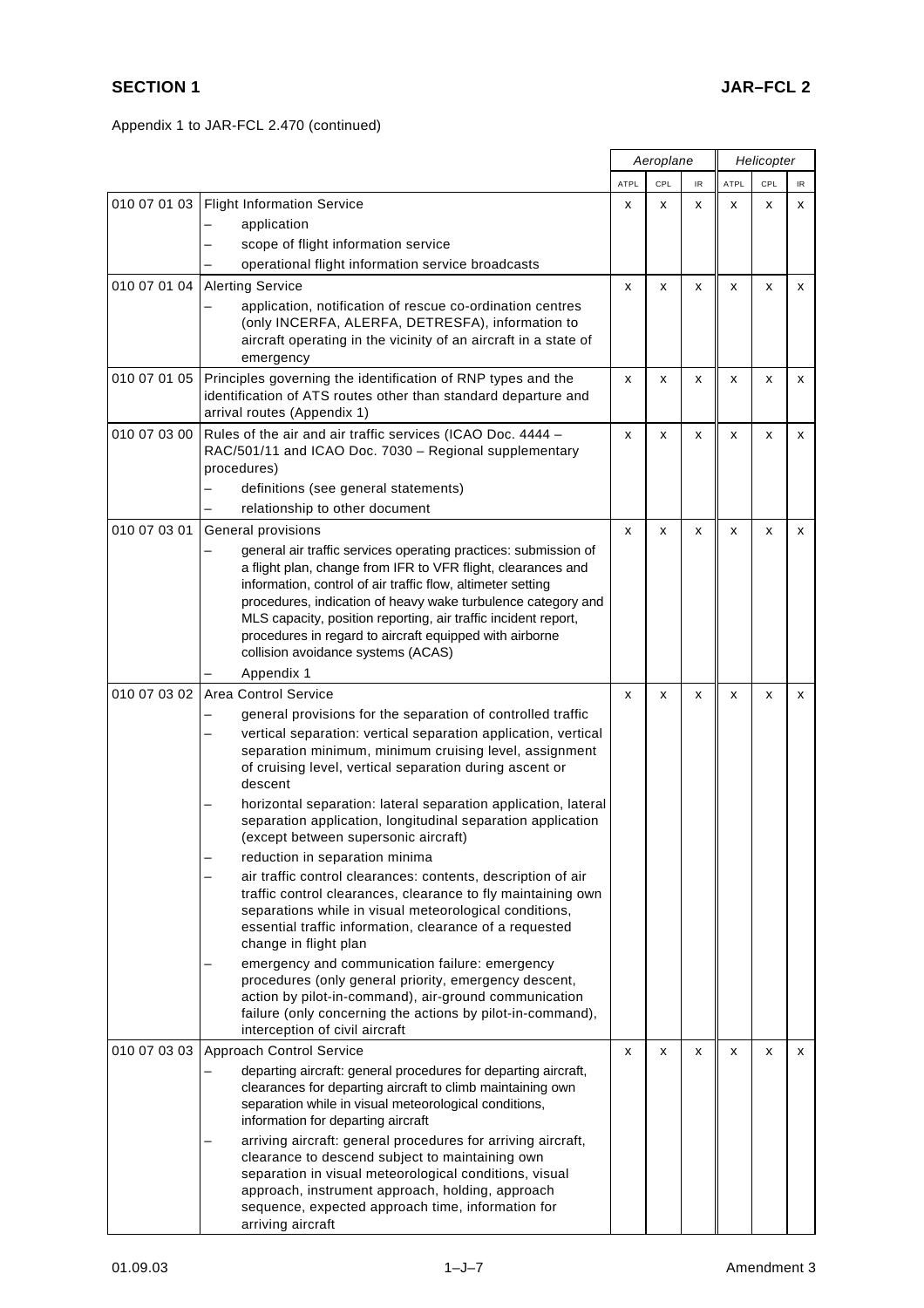|              |                                                                                                                                                                                                                                                                            |      | Aeroplane |              |      | Helicopter |     |  |
|--------------|----------------------------------------------------------------------------------------------------------------------------------------------------------------------------------------------------------------------------------------------------------------------------|------|-----------|--------------|------|------------|-----|--|
|              |                                                                                                                                                                                                                                                                            | ATPL | CPL       | IR.          | ATPL | CPL        | IR. |  |
| 010 07 03 04 | Aerodrome Control Service                                                                                                                                                                                                                                                  | x    | x         | x            | x    | x          | X   |  |
|              | functions of aerodrome control towers: general, alerting<br>service provided by aerodrome control towers, suspension<br>of VFR operations by aerodrome control towers                                                                                                      |      |           |              |      |            |     |  |
|              | traffic and taxi circuits: selection of runway-in-use                                                                                                                                                                                                                      |      |           |              |      |            |     |  |
|              | information to aircraft by aerodrome control towers:<br>information related to the operation of the aircraft,<br>information on aerodrome conditions                                                                                                                       |      |           |              |      |            |     |  |
|              | control of aerodrome traffic: order of priority for arriving<br>and departing aircraft, control of departing and arriving<br>aircraft, wake turbulence categorisation of aircraft and<br>increased longitudinal separation minima, authorisation of<br>special VFR flights |      |           |              |      |            |     |  |
| 010 07 03 05 | Flight Information Service and Alerting Service                                                                                                                                                                                                                            | x    | x         | x            | X    | x          | x   |  |
|              | flight information service                                                                                                                                                                                                                                                 |      |           |              |      |            |     |  |
|              | alerting service                                                                                                                                                                                                                                                           |      |           |              |      |            |     |  |
| 010 07 03 06 | Use of radar in Air Traffic Services                                                                                                                                                                                                                                       | x    |           | X            | X    | X          | x   |  |
|              | general provisions: limitations in the use of radar,<br>identification procedures (only establishment of radar<br>identity), position information, radar vectoring                                                                                                         |      |           |              |      |            |     |  |
|              | use of radar in the air traffic control service                                                                                                                                                                                                                            |      |           |              |      |            |     |  |
| 010 08 00 00 | AERONAUTICAL INFORMATION SERVICE (based on ANNEX<br>15)                                                                                                                                                                                                                    | x    | X         | X            | X    | X          | x   |  |
| 010 08 01 00 | Annex 15                                                                                                                                                                                                                                                                   | x    | x         | x            | X    | X          | X   |  |
|              | essential definitions                                                                                                                                                                                                                                                      |      |           |              |      |            |     |  |
|              | applicability                                                                                                                                                                                                                                                              |      |           |              |      |            |     |  |
| 010 09 00 00 | AERODROMES (based on ANNEX 14, VOL 1 & 2)                                                                                                                                                                                                                                  | x    | X         | $\mathbf{x}$ | X    | X          | x   |  |
| 010 09 01 00 | Annex 14<br>definitions                                                                                                                                                                                                                                                    | x    | x         | x            | x    | х          | X   |  |
| 010 09 01 01 | Aerodrome data:                                                                                                                                                                                                                                                            | x    | x         | x            | x    | x          | x   |  |
|              | conditions of the movement area and related facilities                                                                                                                                                                                                                     |      |           |              |      |            |     |  |
|              | 010 09 01 02 Visual aids for navigation                                                                                                                                                                                                                                    | x    | x         | x            | x    | х          | x   |  |
|              | indicators and signalling devices                                                                                                                                                                                                                                          |      |           |              |      |            |     |  |
|              | markings                                                                                                                                                                                                                                                                   |      |           |              |      |            |     |  |
|              | lights                                                                                                                                                                                                                                                                     |      |           |              |      |            |     |  |
|              | signs                                                                                                                                                                                                                                                                      |      |           |              |      |            |     |  |
|              | markers                                                                                                                                                                                                                                                                    |      |           |              |      |            |     |  |
| 010 09 01 03 | Visual aids for denoting obstacles                                                                                                                                                                                                                                         | х    | x         | x            | x    | х          | x   |  |
|              | marking of objects                                                                                                                                                                                                                                                         |      |           |              |      |            |     |  |
|              | lighting of objects                                                                                                                                                                                                                                                        |      |           |              |      |            |     |  |
| 010 09 01 04 | Visual aids for denoting restricted use of areas                                                                                                                                                                                                                           | x    | x         | x            | x    | х          | x   |  |
| 010 09 01 05 | Emergency and other services                                                                                                                                                                                                                                               | x    | x         | x            | x    | x          | x   |  |
|              | rescue and fire fighting                                                                                                                                                                                                                                                   |      |           |              |      |            |     |  |
|              | apron management service                                                                                                                                                                                                                                                   |      |           |              |      |            |     |  |
|              | ground servicing of aircraft                                                                                                                                                                                                                                               |      |           |              |      |            |     |  |
| 010 09 01 06 | Attachment A to Annex 14                                                                                                                                                                                                                                                   | x    | x         | х            | X    | x          | x   |  |
|              | calculation of declared distances                                                                                                                                                                                                                                          |      |           |              |      |            |     |  |
|              | radio altimeter operating areas                                                                                                                                                                                                                                            |      |           |              |      |            |     |  |
|              | approach lighting systems                                                                                                                                                                                                                                                  |      |           |              |      |            |     |  |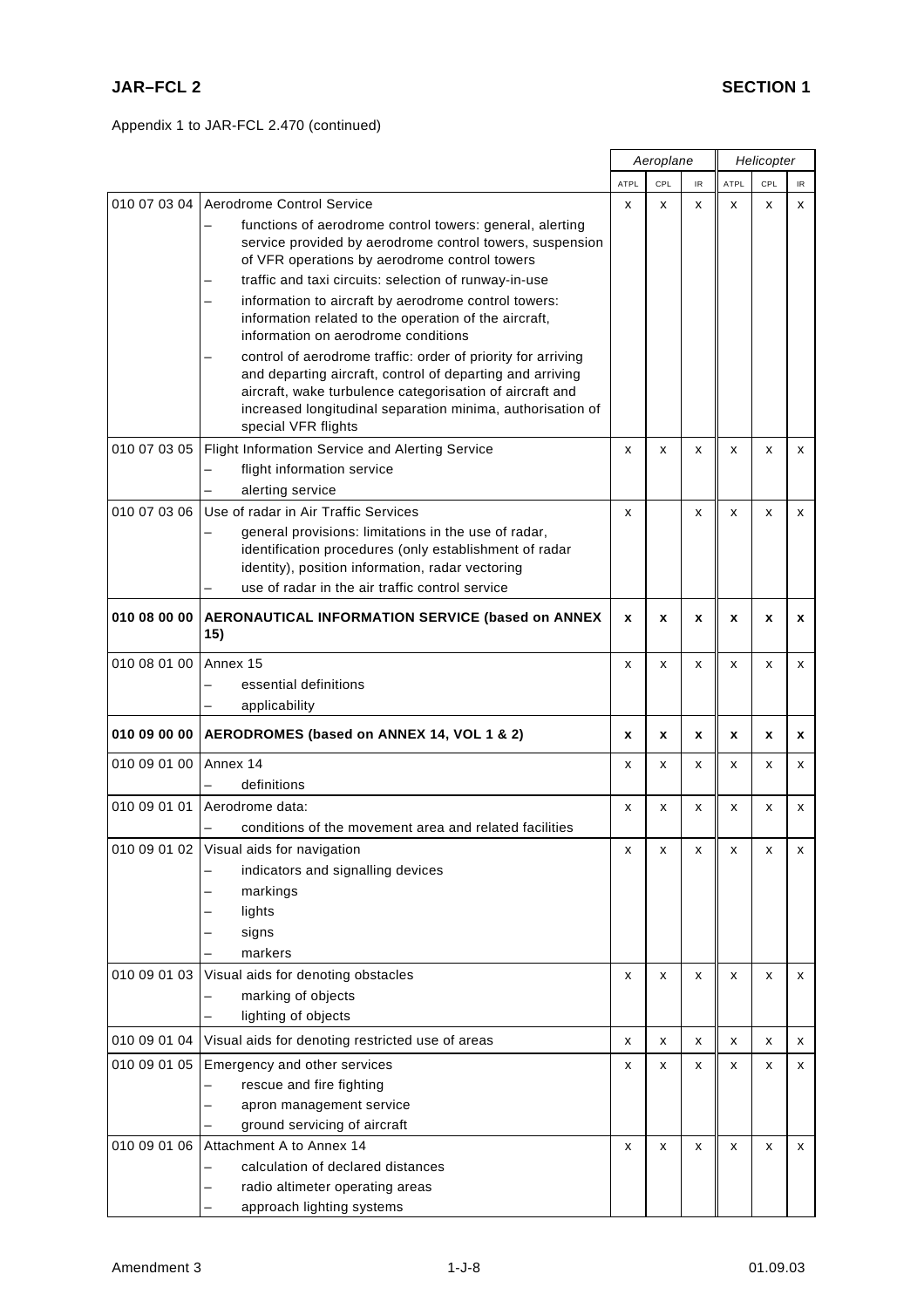|              |                                                                            | Aeroplane          |   | Helicopter |            |   |   |
|--------------|----------------------------------------------------------------------------|--------------------|---|------------|------------|---|---|
|              |                                                                            | CPL<br>ATPL<br>IR. |   | ATPL       | CPL<br>IR. |   |   |
|              | 010 10 00 00   FACILITATION (based on ANNEX 9)                             | X                  | x | x          | X          | x | x |
|              | definitions                                                                |                    |   |            |            |   |   |
| 010 10 01 00 | Entry and departure of aircraft                                            | X                  | X | x          | X          | X | x |
|              | description, purpose and use of aircraft documents:<br>general declaration |                    |   |            |            |   |   |
| 010 10 02 00 | Entry and departure of persons and their baggage                           | X                  | x | x          | x          | X | x |
|              | entry requirement and procedures crew and other<br>operator's personnel    |                    |   |            |            |   |   |
| 010 11 00 00 | <b>SEARCH AND RESCUE (based on ANNEX 12)</b>                               | X                  | x | x          | X          | X | x |
| 010 11 01 00 | Annex 12                                                                   | X                  | X | x          | x          | X | x |
|              | definitions                                                                |                    |   |            |            |   |   |
| 010 11 01 01 | Organisation                                                               | X                  | X | x          | x          | X | x |
|              | establishment and provision of SAR service<br>$\overline{\phantom{0}}$     |                    |   |            |            |   |   |
|              | establishment of SAR regions                                               |                    |   |            |            |   |   |
|              | establishment and designation of SAR services units                        |                    |   |            |            |   |   |
| 010 11 01 02 | Co-operation                                                               | X                  | X | x          | X          | X | X |
|              | co-operation between States                                                |                    |   |            |            |   |   |
|              | co-operation with other services                                           |                    |   |            |            |   |   |
| 010 11 01 03 | Operating procedures                                                       | X                  | x | x          | x          | X | x |
|              | procedures for pilots-in-command at the scene of an<br>accident            |                    |   |            |            |   |   |
|              | procedures for pilots-in-command intercepting a distress                   |                    |   |            |            |   |   |
|              | transmission                                                               |                    |   |            |            |   |   |
|              | search and rescue signals                                                  |                    |   |            |            |   |   |
| 010 11 01 04 | Search and rescue signals:                                                 | X                  | X | x          | x          | X | x |
|              | signals with surface craft                                                 |                    |   |            |            |   |   |
|              | ground/air visual signal code                                              |                    |   |            |            |   |   |
|              | air/ground signals                                                         |                    |   |            |            |   |   |
| 010 12 00 00 | <b>SECURITY (based on ANNEX 17)</b>                                        | X                  | x |            | X          | x |   |
| 010 12 01 00 | Annex 17                                                                   | x                  | x |            | x          | x |   |
| 010 12 01 01 | General:                                                                   | x                  | x |            | x          | х |   |
|              | aims and objectives                                                        |                    |   |            |            |   |   |
| 010 12 01 02 | Organisation                                                               | x                  | x |            | x          | X |   |
|              | co-operation and co-ordination                                             |                    |   |            |            |   |   |
| 010 12 01 03 | Operators: operators security programme                                    | x                  | x |            | x          | Х |   |
| 010 13 00 00 | AIRCRAFT ACCIDENT INVESTIGATION (based on ANNEX<br>13)                     | x                  | x | x          | X          | x | x |
| 010 13 01 00 | Annex 13                                                                   | x                  | x |            | x          | x |   |
|              | definitions                                                                |                    |   |            |            |   |   |
|              | applicability                                                              |                    |   |            |            |   |   |
| 010 14 00 00 | <b>JAR-FCL</b>                                                             | X                  | X | x          | X          | x | x |
| 010 15 00 00 | <b>NATIONAL LAW</b>                                                        | x                  | x | x          | x          | x | x |
| 010 15 01 00 | National law and differences to relevant ICAO Annexes and<br>JARs          | x                  | x | x          | x          | х | x |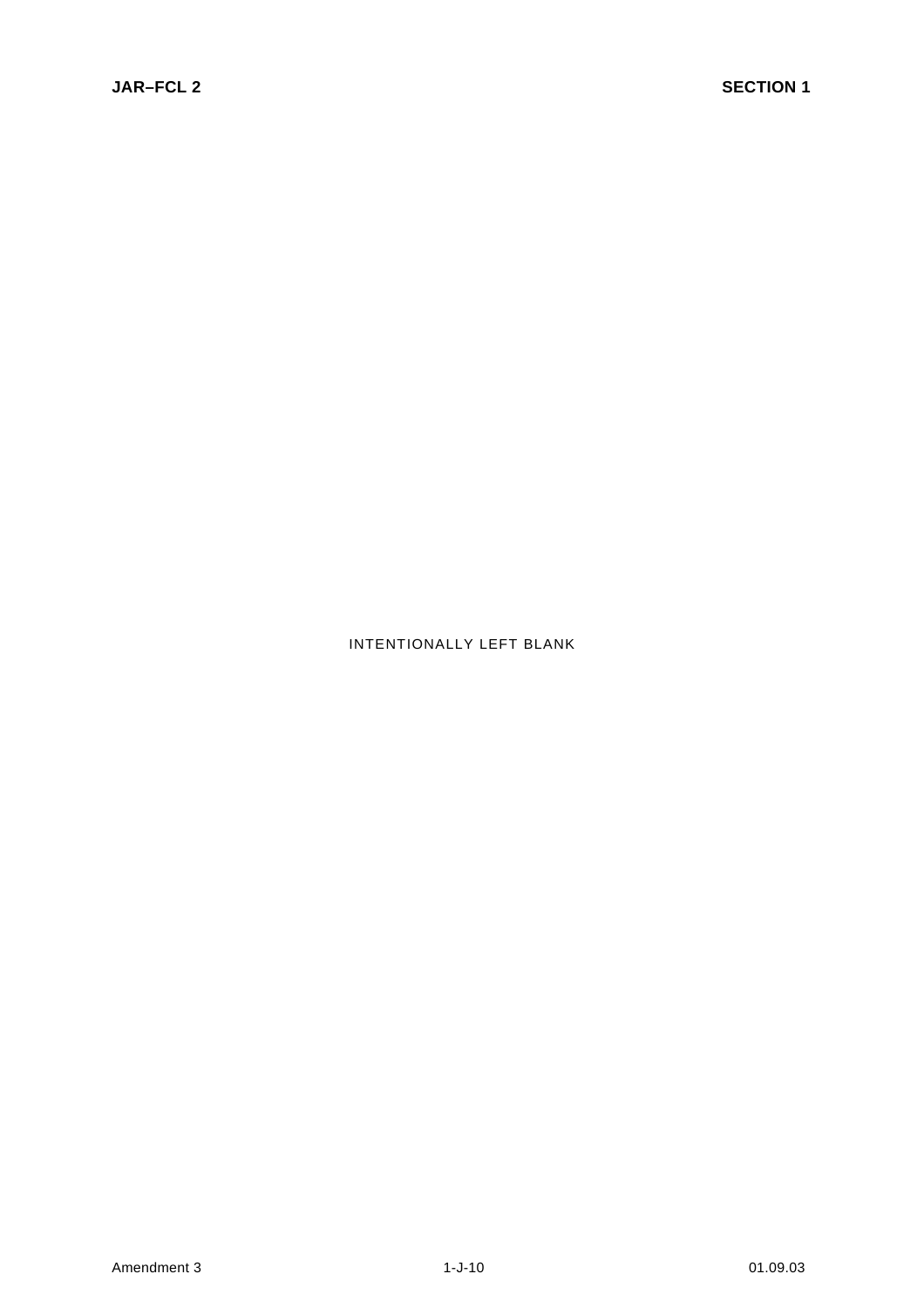# **[** *Aeroplane Helicopter* ATPL CPL IR ATPL CPL IR AIRCRAFT GENERAL KNOWLEDGE  $\vert x \vert x \vert x \vert x \vert x$ **021 00 00 00 AIRFRAME AND SYSTEMS, ELECTRICS, POWERPLANT, EMERGENCY EQUIPMENT – AEROPLANES**  $\mathbf{x}$   $\mathbf{x}$ **021 00 00 00 AIRFRAME AND SYSTEMS, ELECTRICS, POWERPLANT, EMERGENCY EQUIPMENT – HELICOPTERS x x 021 00 00 00 AIRFRAME AND SYSTEMS, ELECTRICS, POWERPLANT, EMERGENCY EQUIPMENT – AIRCRAFT x x 021 01 00 00 AIRFRAME AND SYSTEMS – AEROPLANES x x x x** 021 01 01 00 Fuselage  $\begin{array}{ccc} \downarrow \times \end{array}$  x  $\begin{array}{ccc} \downarrow \end{array}$  x  $\begin{array}{ccc} \downarrow \end{array}$  x types of construction structural components and materials – stress 021 01 02 00  $\int \csc{kp}$  cockpit and cabin windows  $\int x \cdot x = x$ – construction (laminated glass) structural limitations 021 01 03 00 Wings  $x \mid x$ – types of construction structural components and materials stress relief of engines, etc. – stress 021 01 04 00 Stabilising surfaces  $\begin{array}{ccc} \downarrow \times & \times \end{array}$ – vertical, horizontal and V-tail surfaces – construction materials – efforts – 'flutter' – compensation system mach trim 021 01 05 00 Landing Gear x x types – construction locking devices and emergency extension systems – accidental retraction prevention devices – position, movement lights and indicators – nose wheel steering – wheels and tyres (construction, limitations) – braking systems – construction – parking brake – mode of operation of anti-skid system – mode of operations of auto brake system – operation, indications and warning systems 021 01 06 00 Flight Controls (construction and operation)  $x \mid x$  x x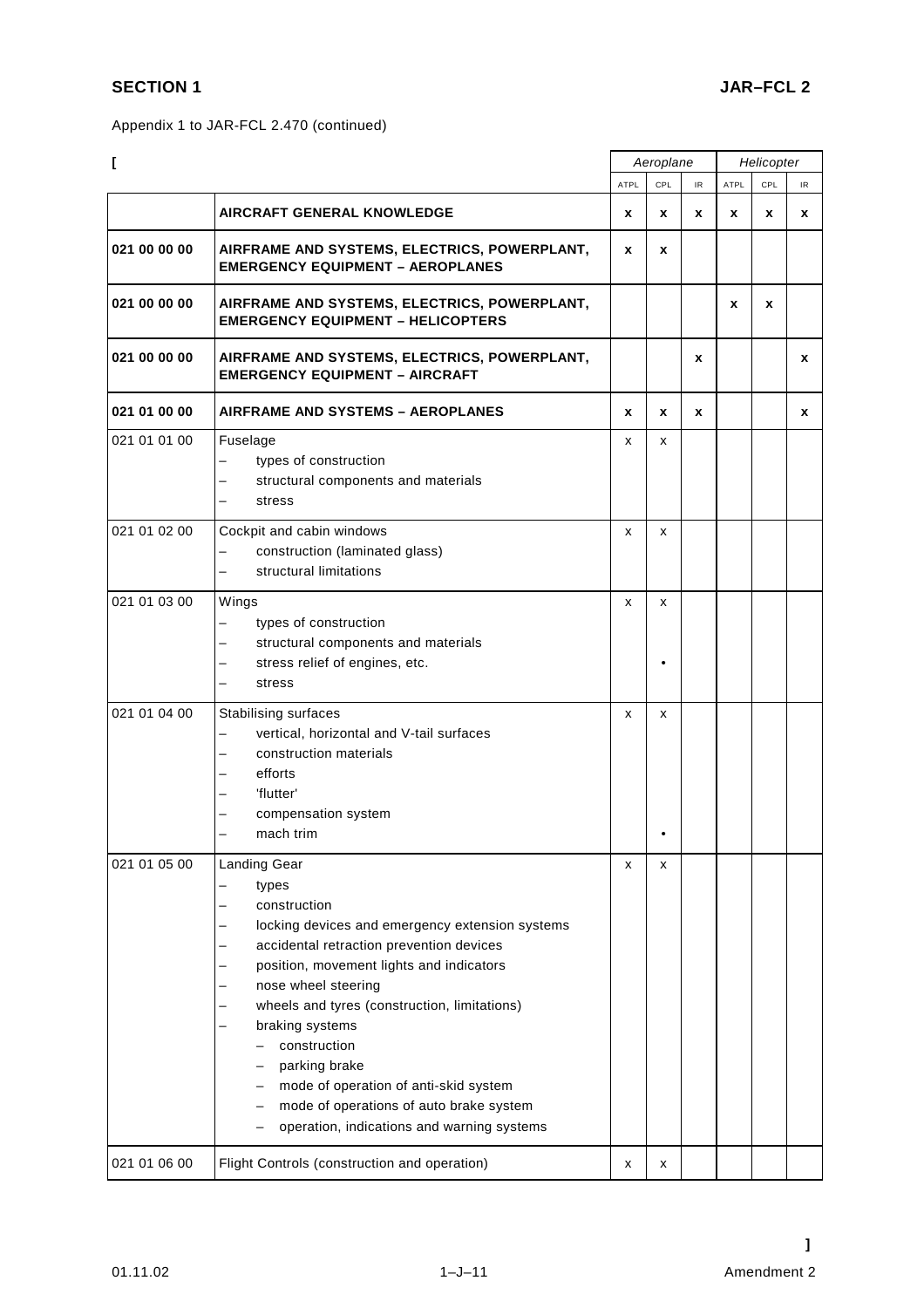| I            |                                                                                                                                                                                                                                                                                                  |      | Aeroplane |                                   | Helicopter |     |    |  |
|--------------|--------------------------------------------------------------------------------------------------------------------------------------------------------------------------------------------------------------------------------------------------------------------------------------------------|------|-----------|-----------------------------------|------------|-----|----|--|
|              |                                                                                                                                                                                                                                                                                                  | ATPL | CPL       | $\ensuremath{\mathsf{IR}}\xspace$ | ATPL       | CPL | IR |  |
| 021 01 06 01 | Primary controls:<br>elevator, aileron and rudder<br>trim<br>mode of actuation (mechanical, hydraulic, electrical, fly-<br>by-wire)<br>operation, indicators, warning devices and controls<br>efforts to transmit                                                                                | x    | x         |                                   |            |     |    |  |
| 021 01 06 02 | Secondary controls:<br>leading and trailing edge lift augmentation devices<br>lift dumping and speed brakes<br>variable elevator<br>mode of actuation (mechanical, hydraulic, electrical, fly-<br>by-wire)<br>operation, indicators, warning devices<br>danger situations and potential failures | x    | x         |                                   |            |     |    |  |
| 021 01 07 00 | Hydraulics                                                                                                                                                                                                                                                                                       | x    | x         |                                   |            |     |    |  |
| 021 01 07 01 | Basic principles of hydromechanics<br>hydraulic fluids<br>$\overline{\phantom{0}}$<br>schematic construction and functioning of hydraulic<br>systems                                                                                                                                             | x    | x         |                                   |            |     |    |  |
| 021 01 07 02 | Hydraulic systems<br>main, standby and emergency systems<br>operation, indicators, warning systems<br>ancillary systems                                                                                                                                                                          | x    | x         |                                   |            |     |    |  |
| 021 01 08 00 | Air driven systems (piston engines only)                                                                                                                                                                                                                                                         | x    | x         | x                                 |            |     | х  |  |
| 021 01 08 01 | Pneumatic systems<br>power sources<br>schematic construction and functioning of pneumatic<br>systems                                                                                                                                                                                             | x    | x         |                                   |            |     |    |  |
| 021 01 08 02 | Air conditioning system<br>heating and cooling<br>construction, functioning and controls                                                                                                                                                                                                         | x    | x         |                                   |            |     |    |  |
| 021 01 08 03 | Pressurisation<br>cabin altitude, maximum cabin altitude, differential<br>pressure<br>pressurised zones in the aircraft<br>operation and indicators<br>safety devices and warning systems<br>rapid decompression, cabin altitude warning<br>emergency procedures                                 | x    | x         |                                   |            |     |    |  |
| 021 01 08 04 | De-ice systems<br>pneumatic leading edge de-icing of wings and control<br>surfaces<br>schematic construction<br>operational limitations<br>initiation/timing of de-icing system usage                                                                                                            | x    | x         | x                                 |            |     | x  |  |
| 021 01 09 00 | Air Driven Systems (Turbopropeller and Jet aircraft)                                                                                                                                                                                                                                             | x    | x         | x                                 |            |     | x  |  |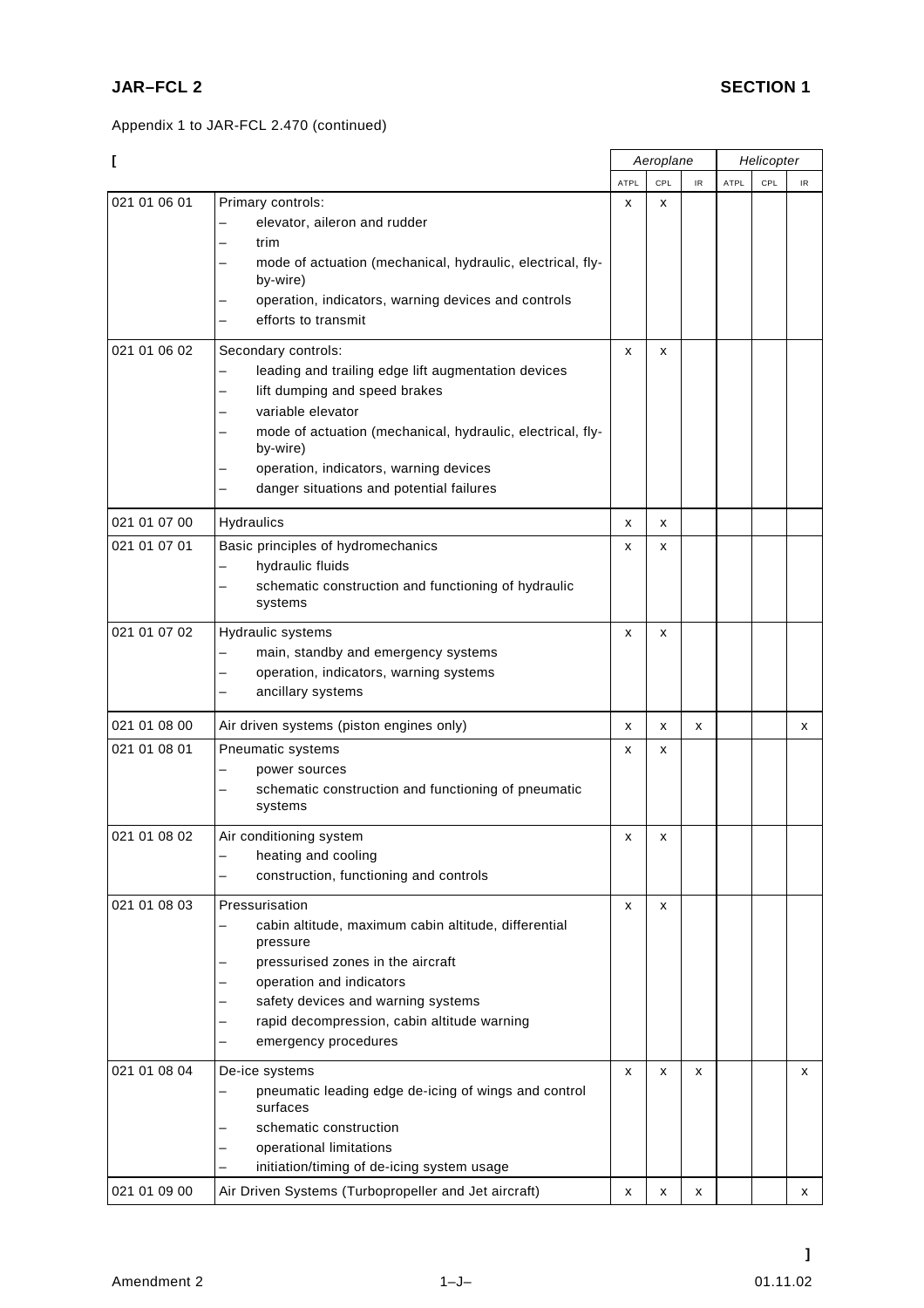$\blacksquare$ 

| I            |                                                                   |             | Aeroplane |     |      | Helicopter |     |  |
|--------------|-------------------------------------------------------------------|-------------|-----------|-----|------|------------|-----|--|
|              |                                                                   | <b>ATPL</b> | CPL       | IR. | ATPL | CPL        | IR. |  |
| 021 01 09 01 | Pneumatic system                                                  | x           | x         |     |      |            |     |  |
|              | power sources                                                     |             |           |     |      |            |     |  |
|              | schematic construction                                            |             |           |     |      |            |     |  |
|              | potential failures, warning devices                               |             |           |     |      |            |     |  |
|              | operation, indicators, warning systems                            |             |           |     |      |            |     |  |
|              | pneumatic operated systems                                        |             |           |     |      |            |     |  |
|              |                                                                   |             |           |     |      |            |     |  |
| 021 01 09 02 | Air conditioning system                                           | x           | X         |     |      |            |     |  |
|              | construction, functioning, operation, indicators and<br>-         |             |           |     |      |            |     |  |
|              | warning devices                                                   |             |           |     |      |            |     |  |
|              | heating and cooling                                               |             |           |     |      |            |     |  |
|              | temperature regulation<br>—                                       |             |           |     |      |            |     |  |
|              | automatic and manual                                              |             |           |     |      |            |     |  |
|              | ram air ventilation                                               |             |           |     |      |            |     |  |
|              | schematic construction                                            |             |           |     |      |            |     |  |
| 021 01 09 03 | Anti-ice systems                                                  | x           | x         | x   |      |            | х   |  |
|              | aerofoil (Aeroplane), aerofoil/rotors (Helicopter) and            |             |           |     |      |            |     |  |
|              | control surfaces, powerplant, air intakes, windshield             |             |           |     |      |            |     |  |
|              | schematic construction, operating limitations and                 |             |           |     |      |            |     |  |
|              | initiation, timing of de-icing system usage                       |             |           |     |      |            |     |  |
|              | ice warning system                                                |             |           |     |      |            |     |  |
|              |                                                                   |             |           |     |      |            |     |  |
| 021 01 09 04 | Pressurisation                                                    | x           | X         |     |      |            |     |  |
|              | cabin altitude, maximum cabin altitude, differential<br>—         |             |           |     |      |            |     |  |
|              | pressure                                                          |             |           |     |      |            |     |  |
|              | pressurised zones in the aircraft                                 |             |           |     |      |            |     |  |
|              | operation and indicators                                          |             |           |     |      |            |     |  |
|              | safety devices and warning systems                                |             |           |     |      |            |     |  |
|              | rapid decompression, cabin altitude warning                       |             |           |     |      |            |     |  |
|              |                                                                   |             |           |     |      |            |     |  |
|              | emergency procedures                                              |             |           |     |      |            |     |  |
| 021 01 10 00 | Non-pneumatic operated de-ice and anti-ice systems                | x           | X         | x   |      |            | х   |  |
| 021 01 10 01 | Schematic construction, functioning and operation of:             | x           | x         | x   |      |            | х   |  |
|              | air intake                                                        |             |           |     |      |            |     |  |
|              | propeller (Aeroplane); propeller/rotors (Helicopter)              |             |           |     |      |            |     |  |
|              | pitot, static pressure sensor and stall warning devices           |             |           |     |      |            |     |  |
|              | windshield                                                        |             |           |     |      |            |     |  |
|              | weeping wing system                                               |             |           |     |      |            |     |  |
|              |                                                                   |             |           |     |      |            |     |  |
|              | rain repellent system                                             |             |           |     |      |            |     |  |
| 021 01 11 00 | Fuel system                                                       | x           | X         |     |      |            |     |  |
| 021 01 11 01 | Fuel tanks                                                        | x           | x         |     |      |            |     |  |
|              | structural components and types                                   |             |           |     |      |            |     |  |
|              | location of tanks on single-and multi-engine aircraft<br><b>-</b> |             |           |     |      |            |     |  |
|              | sequence and types of refuelling<br>—                             |             |           |     |      |            |     |  |
|              | unusable fuel                                                     |             |           |     |      |            |     |  |
|              |                                                                   |             |           |     |      |            |     |  |
| 021 01 11 02 | Fuel feed                                                         | X           | x         |     |      |            |     |  |
|              | gravity and pressure feed<br>-                                    |             |           |     |      |            |     |  |
|              | crossfeed<br>—                                                    |             |           |     |      |            |     |  |
|              | schematic construction                                            |             |           |     |      |            |     |  |
| 021 01 11 03 | Fuel dumping system                                               | x           | х         |     |      |            |     |  |
|              |                                                                   |             |           |     |      |            |     |  |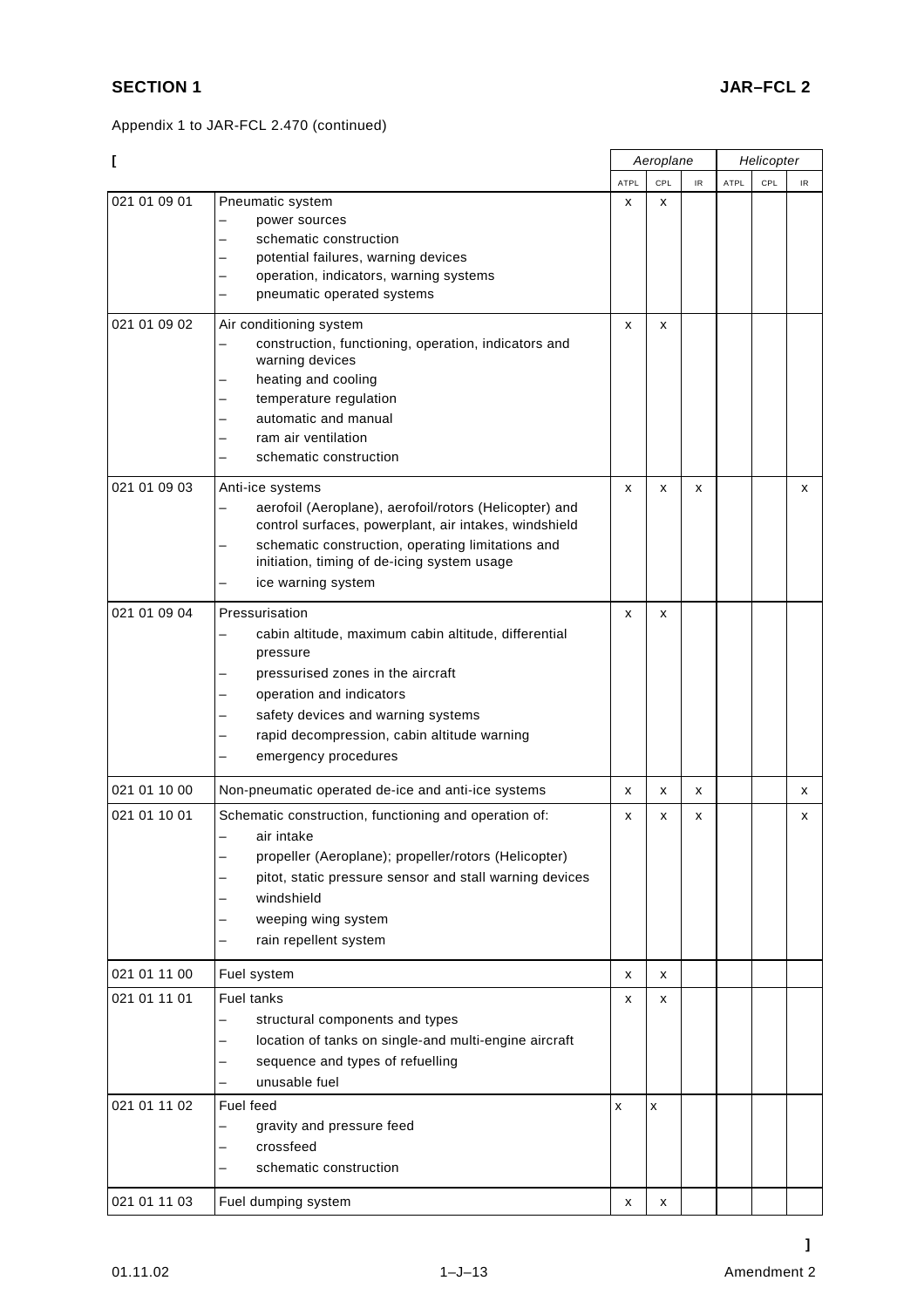| I            |                                                                                                                                                                                                                                                                                |      | Aeroplane |    | Helicopter |     |    |
|--------------|--------------------------------------------------------------------------------------------------------------------------------------------------------------------------------------------------------------------------------------------------------------------------------|------|-----------|----|------------|-----|----|
|              |                                                                                                                                                                                                                                                                                | ATPL | CPL       | IR | ATPL       | CPL | IR |
| 021 01 11 04 | Fuel system monitoring<br>operation, indicators, warning systems<br>fuel management (sequencing of fuel tank switching)<br>dip stick                                                                                                                                           | x    | x         |    |            |     |    |
| 021 02 00 00 | <b>ELECTRICS</b>                                                                                                                                                                                                                                                               | x    | X         | X  | x          | x   | x  |
| 021 02 01 00 | Direct Current (DC) (ATPL and CPL); Direct/Alternating<br>Current (DC/AC) (IR)                                                                                                                                                                                                 | x    | x         | x  | x          | x   | x  |
| 021 02 01 01 | General<br>electric circuits<br>voltage, current, resistance<br>Ohm's law<br>resistive circuits<br>resistance as a function of temperature<br>electrical power, electrical work<br>fuses (function, type and operation)<br>the electrical field<br>the capacitor (function)    | x    | x         | x  | x          | x   | x  |
| 021 02 01 02 | <b>Batteries</b><br>types, characteristics<br>capacity<br>uses<br>hazards                                                                                                                                                                                                      | x    | x         | X  | X          | X   | x  |
| 021 02 01 03 | Magnetism<br>permanent magnetism<br>electromagnetism:<br>relay, circuit breaker, solenoid valve (principle,<br>function and applications)<br>electromagnetic power<br>electromagnetic induction                                                                                | x    | x         | x  | x          | x   | x  |
| 021 02 01 04 | Generators<br>alternator:<br>principle, function and applications<br>monitoring devices<br>regulation, control and protection<br>modes of excitation<br>starter generator                                                                                                      | х    | x         | х  | х          | x   | х  |
| 021 02 01 05 | Distribution<br>current distribution (buses)<br>monitoring of electrical flight instruments/systems:<br>ammeter, voltmeter<br>annunciators<br>electrical consumers<br>DC power distribution:<br>construction, operation and system monitoring<br>elementary switching circuits | x    | x         | x  | х          | x   | x  |
| 021 02 01 06 | Inverter (applications)                                                                                                                                                                                                                                                        | х    | x         | x  | х          | x   | x  |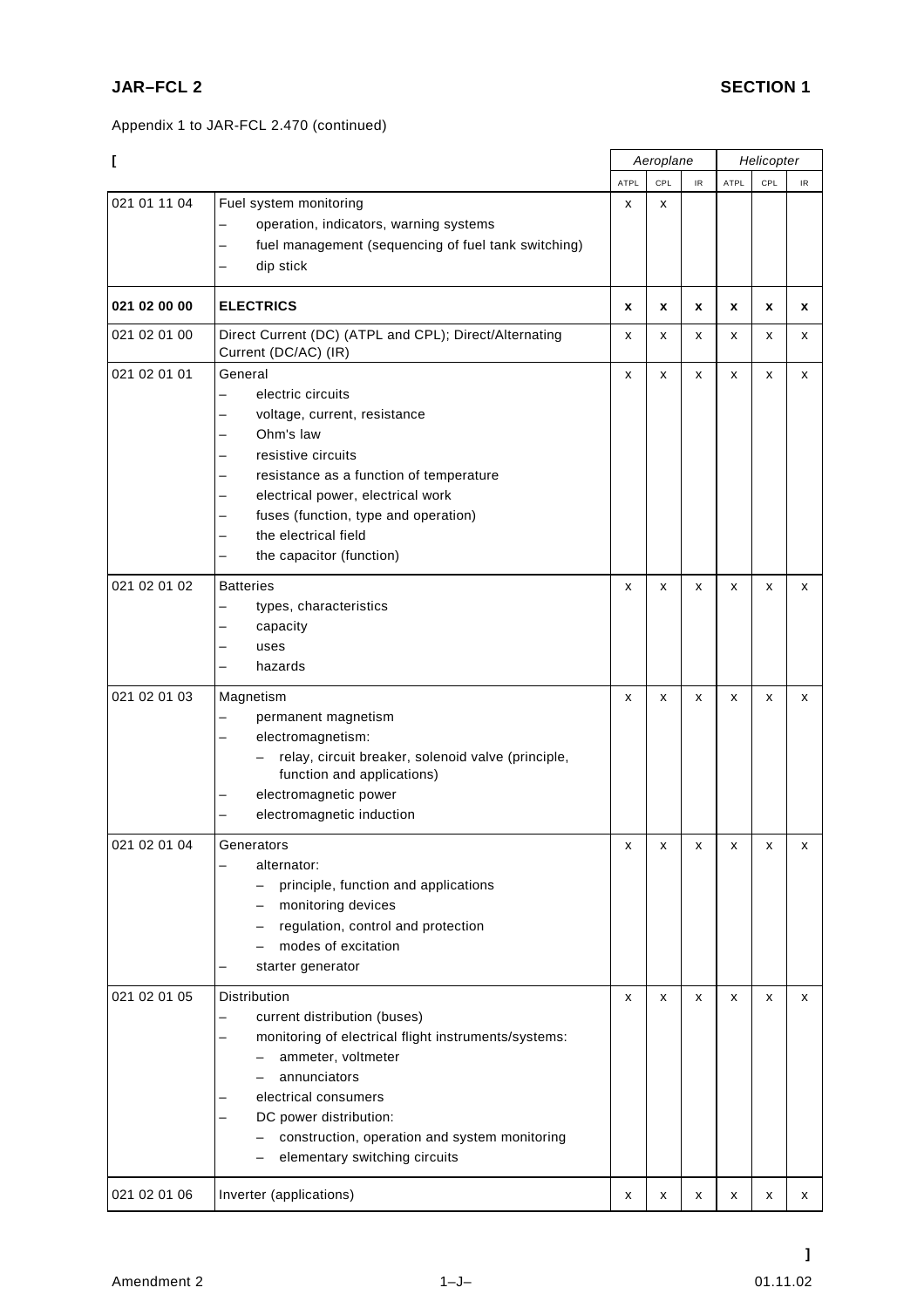| I            |                                                                                                                                                                                                                                                                                                                                 | Aeroplane |     |     | Helicopter |     |     |  |
|--------------|---------------------------------------------------------------------------------------------------------------------------------------------------------------------------------------------------------------------------------------------------------------------------------------------------------------------------------|-----------|-----|-----|------------|-----|-----|--|
|              |                                                                                                                                                                                                                                                                                                                                 | ATPL      | CPL | IR. | ATPL       | CPL | IR. |  |
| 021 02 01 07 | The aircraft structure as an electrical conductor                                                                                                                                                                                                                                                                               | x         | x   |     | x          | X   |     |  |
| 021 02 02 00 | Alternating Current (AC)                                                                                                                                                                                                                                                                                                        | x         | x   |     | x          | х   |     |  |
| 021 02 02 01 | General<br>single and multi-phase AC<br>frequency<br>phase shift<br>-<br>AC components                                                                                                                                                                                                                                          | x         | x   |     | x          | x   |     |  |
| 021 02 02 02 | Generators<br>3-phase generator<br>brushless generator (construction and operation)<br>generator drive:<br>constant speed drive<br>integrated drive                                                                                                                                                                             | x         | x   |     | x          | x   |     |  |
| 021 02 02 03 | AC power distribution<br>construction, operation and monitoring<br>protection circuits, paralleling of AC-generators                                                                                                                                                                                                            | X         | X   |     | X          | X   |     |  |
| 021 02 02 04 | <b>Transformers</b><br>function<br>$\overline{\phantom{0}}$<br>types and applications                                                                                                                                                                                                                                           | x         | x   |     | x          | X   |     |  |
| 021 02 02 05 | Synchronous and asynchronous motors<br>operation<br>—<br>application                                                                                                                                                                                                                                                            | x         | X   |     | x          | X   |     |  |
| 021 02 02 06 | Transformer/rectifier units                                                                                                                                                                                                                                                                                                     | x         | x   |     | x          | х   |     |  |
| 021 02 03 00 | Semiconductors<br>principles of semiconductors<br>-<br>semiconductor resistors (properties and application)<br>rectifier (function and applications)<br>transistor (function and applications)<br>diode (function and applications)                                                                                             | x         | x   |     | x          | X   |     |  |
| 021 02 04 00 | Basic knowledge of computers                                                                                                                                                                                                                                                                                                    | x         | x   |     | x          | x   |     |  |
| 021 02 04 01 | Logic circuits                                                                                                                                                                                                                                                                                                                  | x         | x   |     | x          | x   |     |  |
| 021 02 04 02 | Logical symbols                                                                                                                                                                                                                                                                                                                 | x         | x   |     | x          | x   |     |  |
| 021 02 04 03 | Switching circuits and logical symbols                                                                                                                                                                                                                                                                                          | x         | X   |     | x          | x   |     |  |
| 021 02 05 00 | Basic radio propagation theory                                                                                                                                                                                                                                                                                                  | x         | x   | x   | x          | x   | x   |  |
| 021 02 05 01 | <b>Basic principles</b><br>electromagnetic waves<br>wave length, amplitude, phase angle, frequency<br>-<br>frequency bands, sideband, single sideband<br>pulse characteristics<br>-<br>carrier, modulation, demodulation<br>-<br>kinds of modulation (amplitude, frequency, pulse, multiplex)<br>—<br>oscillation circuits<br>- | x         | X   | x   | x          | x   | x   |  |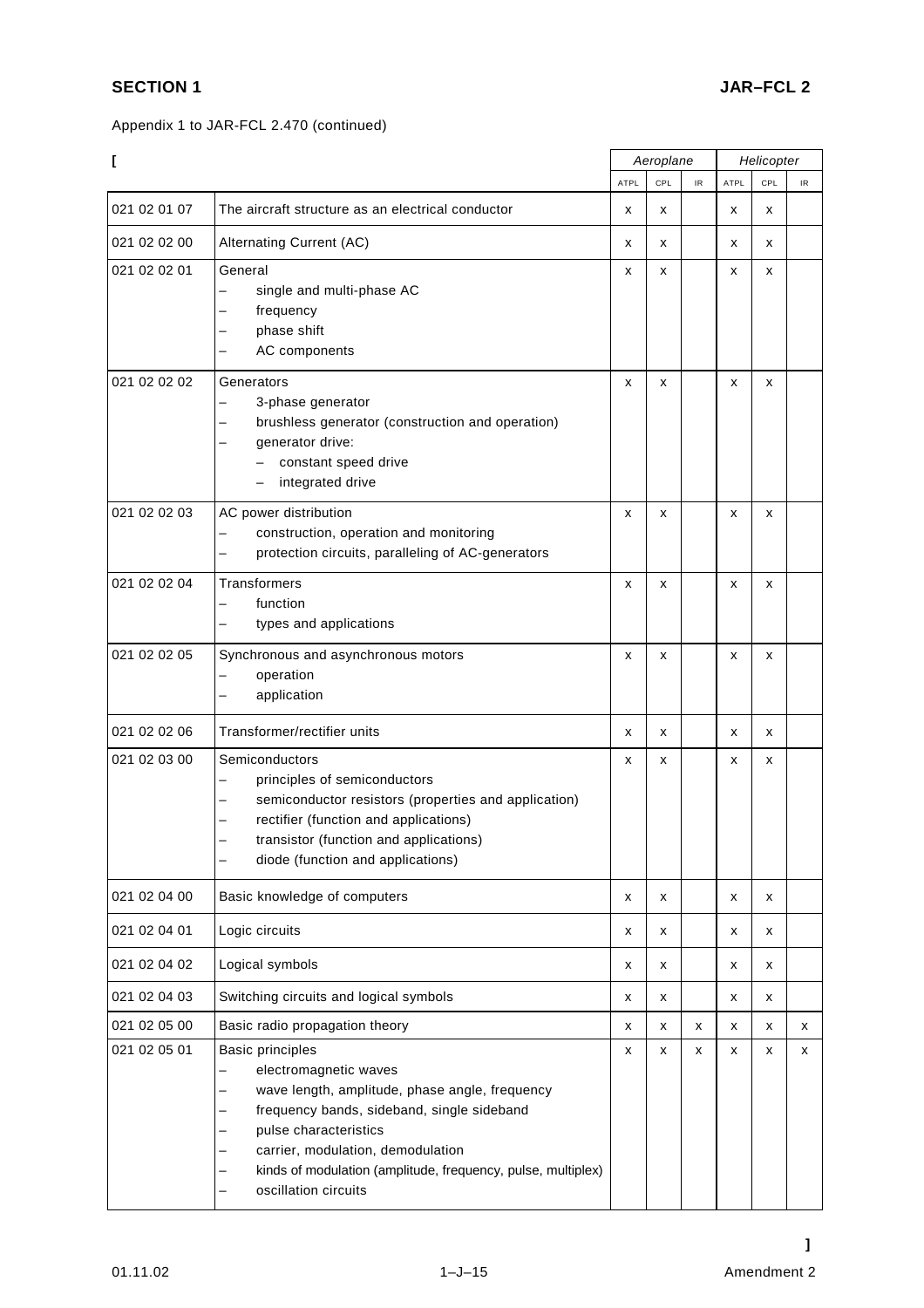| I            |                                                                                                                                                                                                                                                                                   |             | Aeroplane |     |      | Helicopter |     |  |
|--------------|-----------------------------------------------------------------------------------------------------------------------------------------------------------------------------------------------------------------------------------------------------------------------------------|-------------|-----------|-----|------|------------|-----|--|
|              |                                                                                                                                                                                                                                                                                   | <b>ATPL</b> | CPL       | IR. | ATPL | CPL        | IR. |  |
| 021 02 05 02 | Antennas<br>characteristics<br>polarisation<br>-<br>types of antennas<br>—                                                                                                                                                                                                        | x           | x         | x   | x    | X          | X   |  |
| 021 02 05 03 | Wave propagation<br>ground waves<br>space waves<br>propagation with the frequency bands<br>frequency prognosis (MUF)<br>fading<br>$\overline{\phantom{0}}$<br>factors affecting propagation (reflection, absorption,<br>—<br>interference, twilight, shoreline, mountain, static) | X           | x         | X   | x    | X          | X   |  |
| 021 03 00 00 | <b>POWERPLANT</b>                                                                                                                                                                                                                                                                 | X           | x         |     | x    | x          |     |  |
| 021 03 01 00 | Piston engine                                                                                                                                                                                                                                                                     | X           | x         |     | x    | X          |     |  |
| 021 03 01 01 | General<br>design types<br>—<br>principles of the 4-stroke internal combustion engine<br>mechanical components                                                                                                                                                                    | x           | x         |     | x    | X          |     |  |
| 021 03 01 02 | Lubrication system<br>function<br>—<br>schematic construction<br>-<br>monitoring instruments and indicators<br><b>lubricants</b>                                                                                                                                                  | x           | x         |     | x    | x          |     |  |
| 021 03 01 03 | Air cooling<br>system monitoring<br>—<br>cylinder head temperature<br>—<br>cowl flaps<br>—                                                                                                                                                                                        | x           | х         |     | x    | x          |     |  |
| 021 03 01 04 | Ignition<br>schematic construction and function<br>-<br>types of ignition<br>÷<br>magneto check                                                                                                                                                                                   | X           | x         |     | x    | X          |     |  |
| 021 03 01 05 | Engine fuel supply<br>carburettor (construction and mode of operation,<br>carburettor icing)<br>fuel injection (construction and mode of operation)<br>—<br>alternate air<br>$\overline{\phantom{0}}$                                                                             | x           | x         |     | X    | X          |     |  |
| 021 03 01 06 | Engine performance<br>pressure/density altitude<br>-<br>performance as a function of pressure and temperature<br>-                                                                                                                                                                | x           | x         |     | x    | X          |     |  |
| 021 03 01 07 | Power augmentation devices<br>turbocharger, supercharger (construction and effect on<br>engine performance)                                                                                                                                                                       | X           | x         |     | X    | X          |     |  |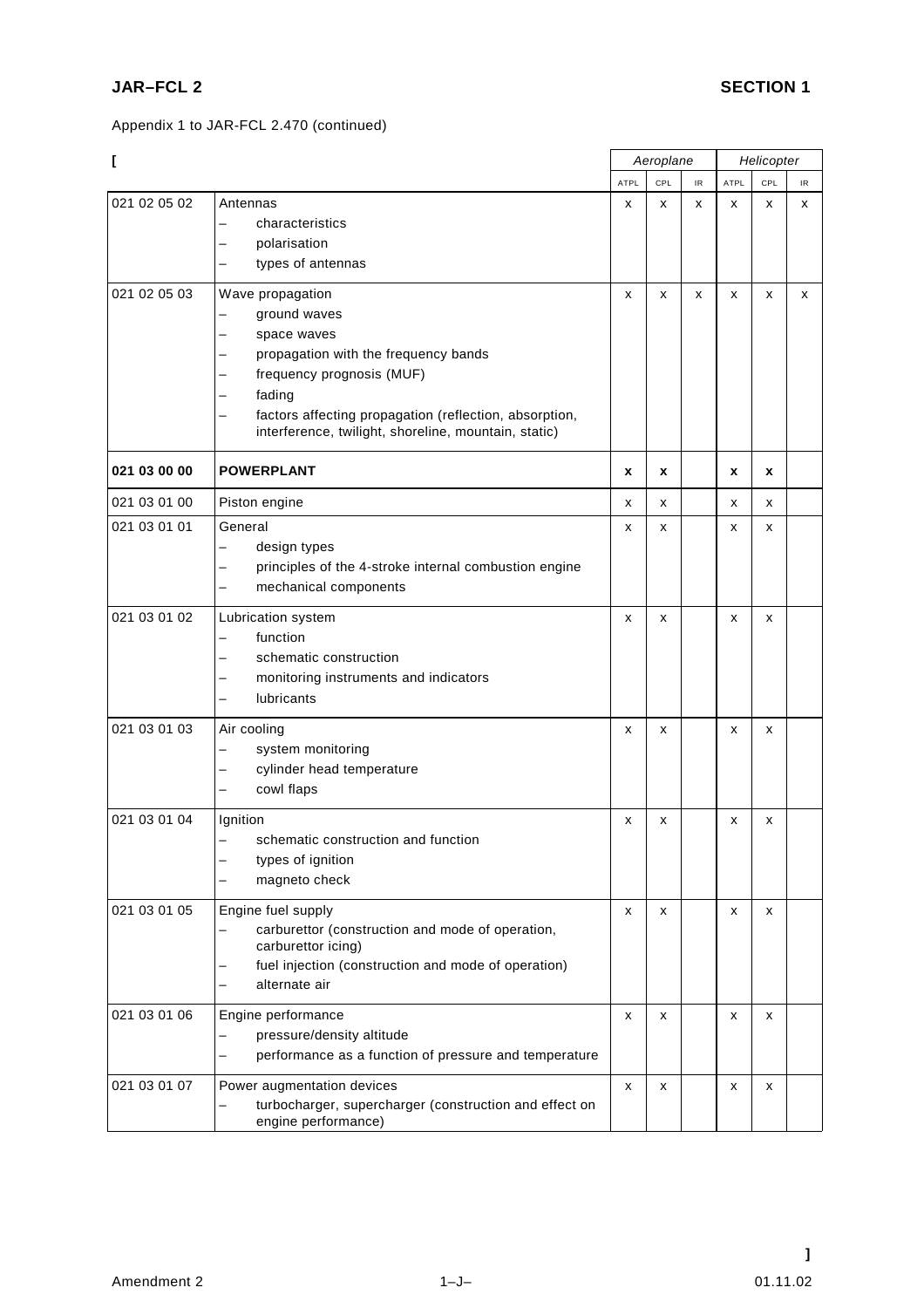| I            |                                                                                  | Aeroplane |     | Helicopter                        |      |     |     |
|--------------|----------------------------------------------------------------------------------|-----------|-----|-----------------------------------|------|-----|-----|
|              |                                                                                  | ATPL      | CPL | $\ensuremath{\mathsf{IR}}\xspace$ | ATPL | CPL | IR. |
| 021 03 01 08 | Fuel                                                                             | X         | x   |                                   | X    | X   |     |
|              | types, grades<br>—                                                               |           |     |                                   |      |     |     |
|              | detonation characteristics, octane rating<br>—                                   |           |     |                                   |      |     |     |
|              | colour coding                                                                    |           |     |                                   |      |     |     |
|              | additives                                                                        |           |     |                                   |      |     |     |
|              | water content, ice formation<br>-                                                |           |     |                                   |      |     |     |
|              | fuel density<br>-                                                                |           |     |                                   |      |     |     |
|              | alternate fuels, differences in specifications, limitations<br>-                 |           |     |                                   |      |     |     |
| 021 03 01 09 | Mixture                                                                          | x         | x   |                                   | X    | x   |     |
|              | rich and lean mixture<br>$\overline{\phantom{0}}$                                |           |     |                                   |      |     |     |
|              | maximum power and fuel economy mixture setting<br>-                              |           |     |                                   |      |     |     |
| 021 03 01 10 | Propeller                                                                        | X         | x   |                                   |      |     |     |
|              | fixed pitch and constant speed propeller<br>—                                    |           |     |                                   |      |     |     |
|              | principles and operation of propellers on single and<br>$\overline{\phantom{0}}$ |           |     |                                   |      |     |     |
|              | multi-engine aircraft                                                            |           |     |                                   |      |     |     |
|              | propeller check                                                                  |           |     |                                   |      |     |     |
|              | propeller efficiency as a function of airspeed                                   |           |     |                                   |      |     |     |
|              | aircraft and engine protection (propeller operation:                             |           |     |                                   |      |     |     |
|              | ground/air, coarse/fine pitch limitations)                                       |           |     |                                   |      |     |     |
| 021 03 01 11 | Engine handling and manipulation                                                 | X         | x   |                                   | X    | X   |     |
|              | power setting, power range<br>—                                                  |           |     |                                   |      |     |     |
|              | mixture setting<br>$\overline{\phantom{0}}$                                      |           |     |                                   |      |     |     |
|              | operational limitations<br>-                                                     |           |     |                                   |      |     |     |
| 021 03 01 12 | Operational criteria                                                             | x         | x   |                                   | X    | x   |     |
|              | maximum and minimum RPM                                                          |           |     |                                   |      |     |     |
|              | (induced) engine vibration and critical RPM                                      |           |     |                                   |      |     |     |
|              | remedial action by abnormal engine start, run-up and in-<br>—                    |           |     |                                   |      |     |     |
|              | flight                                                                           |           |     |                                   |      |     |     |
| 021 03 02 00 | Turbine engine                                                                   | x         | x   |                                   | x    | x   |     |
| 021 03 02 01 | Principles of operation                                                          | x         | x   |                                   | x    | x   |     |
| 021 03 02 02 | Types of construction                                                            | x         | x   |                                   | X    | x   |     |
|              | centrifugal<br>-                                                                 |           |     |                                   |      |     |     |
|              | axial flow<br>—                                                                  |           |     |                                   |      |     |     |
|              | free turbine                                                                     | $\bullet$ |     |                                   |      |     |     |
|              | single shaft turbine                                                             |           |     |                                   |      |     |     |
|              | turboprop                                                                        |           |     |                                   |      |     |     |
|              | turbojet                                                                         |           |     |                                   |      |     |     |
|              | turbofan<br>$\overline{\phantom{0}}$                                             |           |     |                                   |      |     |     |
| 021 03 03 00 | Engine construction                                                              | x         | x   |                                   | x    | X   |     |
| 021 03 03 01 | Air inlet                                                                        | X         | x   |                                   | x    | x   |     |
|              | function<br>-                                                                    |           |     |                                   |      |     |     |
|              |                                                                                  |           |     |                                   |      |     |     |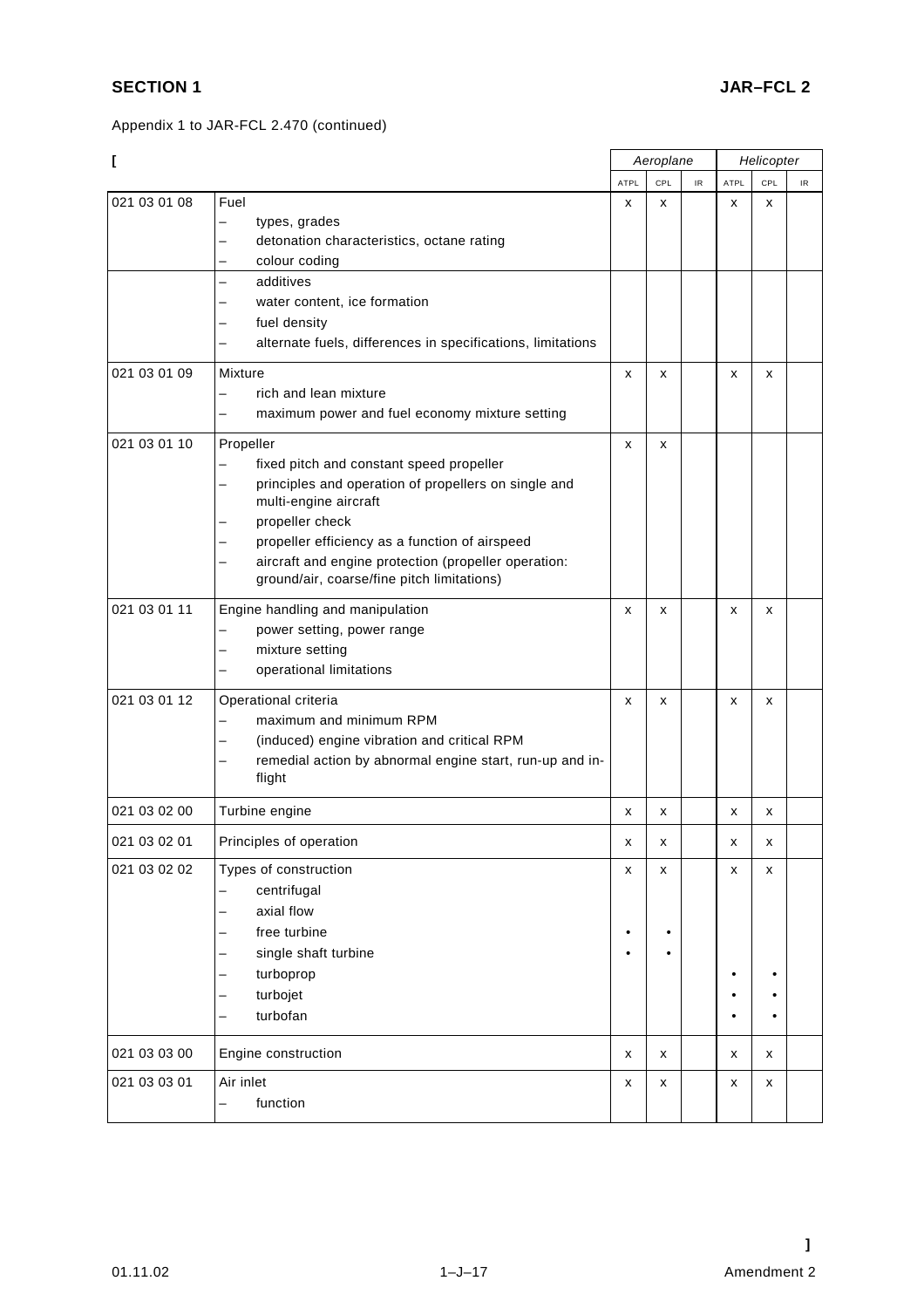| I            |                                                                                                                                                                             | Aeroplane |     | Helicopter |      |     |    |
|--------------|-----------------------------------------------------------------------------------------------------------------------------------------------------------------------------|-----------|-----|------------|------|-----|----|
|              |                                                                                                                                                                             | ATPL      | CPL | IR         | ATPL | CPL | IR |
| 021 03 03 02 | Compressor<br>function<br>construction and mode of operation<br>effects of damage<br>compressor stall and surge (cause and avoidance)<br>compressor characteristics<br>-    | x         | x   |            | x    | x   |    |
| 021 03 03 03 | Diffusor<br>function<br>$\overline{\phantom{0}}$                                                                                                                            | x         | x   |            | x    | x   |    |
| 021 03 03 04 | Combustion chamber<br>function, types and working principles<br>mixing ratios<br>—<br>fuel injectors<br>—<br>thermal load                                                   | x         | X   |            | x    | x   |    |
| 021 03 03 05 | Turbine<br>function, construction and working principles<br>-<br>thermal and mechanical stress<br>╾<br>effects of damage<br>-<br>monitoring of exhaust gas temperature<br>- | x         | x   |            | х    | x   |    |
| 021 03 03 06 | Jet pipe<br>function<br>—<br>different types<br>—<br>noise silencing devices<br>—                                                                                           | x         | x   |            |      |     |    |
| 021 03 03 07 | Pressure, temperature and airflow in a turbine engine                                                                                                                       | x         | x   |            | x    | x   |    |
| 021 03 03 08 | Reverse thrust<br>function, types and principles of operation<br>—<br>degree of efficiency<br>-<br>use and monitoring                                                       | x         | x   |            |      |     |    |
| 021 03 03 09 | Performance and thrust augmentation<br>water injection, principles of operation<br>use and system monitoring<br>—                                                           | х         | х   |            |      |     |    |
| 021 03 03 10 | <b>Bleed</b> air<br>effect of use of bleed air on thrust, exhaust temperature,<br>RPM and pressure ratio<br>effect of use of bleed air on performance<br>-                  | X         | X   |            | х    | x   |    |
| 021 03 03 11 | Auxiliary gearbox<br>function<br>-                                                                                                                                          | x         | x   |            | x    | x   |    |
| 021 03 04 00 | Engine systems                                                                                                                                                              | x         | x   |            | x    | x   |    |
| 021 03 04 01 | Ignition<br>function, types, components, operation, safety aspects                                                                                                          | x         | x   |            | х    | x   |    |
| 021 03 04 02 | Starter<br>function, type, construction and mode of operation<br>—<br>control and monitoring<br>-<br>self sustaining and idle speeds<br>-                                   | x         | x   |            | x    | x   |    |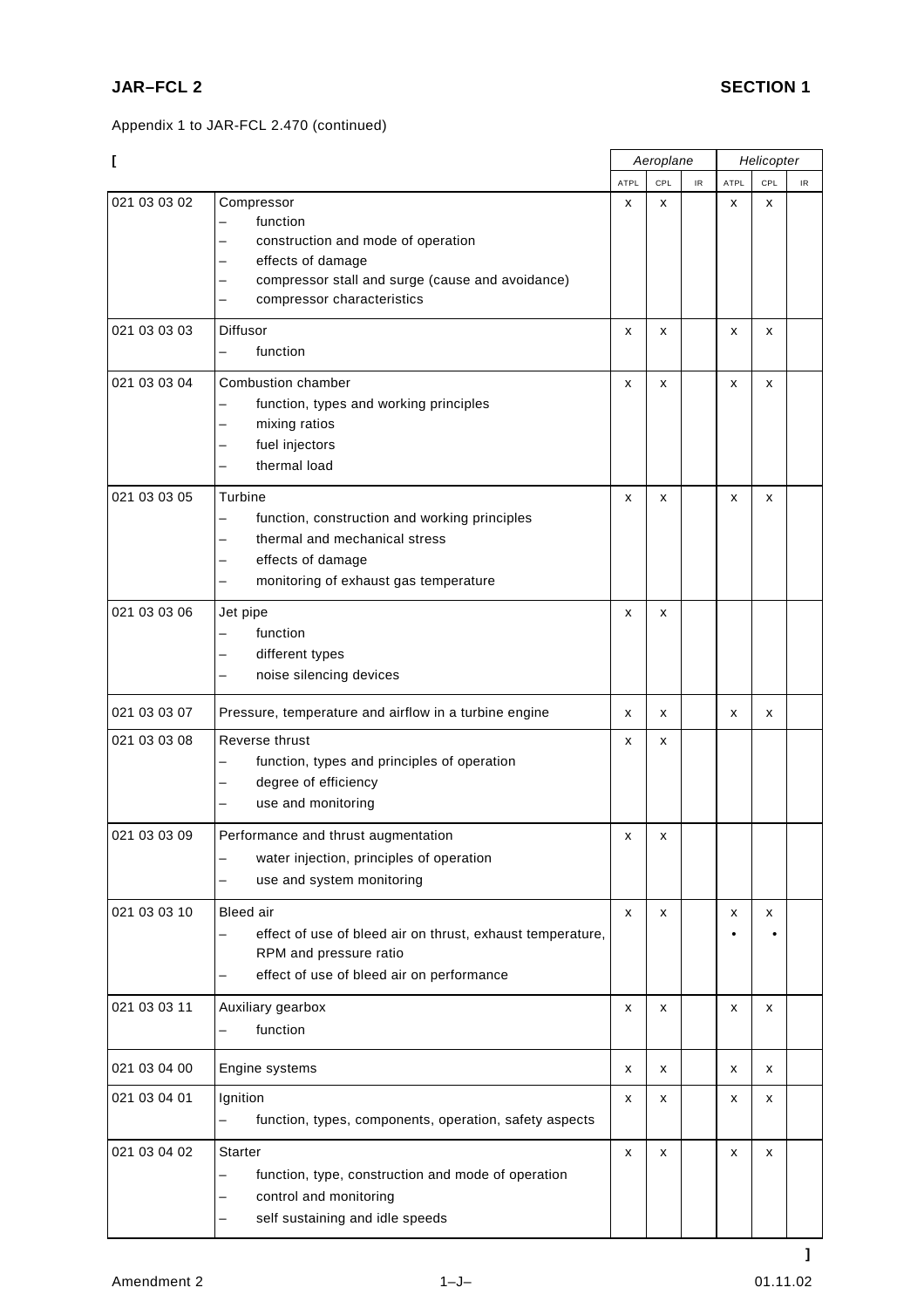$\blacksquare$ 

| I            |                                                                                  | Aeroplane |     | Helicopter                        |      |     |    |
|--------------|----------------------------------------------------------------------------------|-----------|-----|-----------------------------------|------|-----|----|
|              |                                                                                  | ATPL      | CPL | $\ensuremath{\mathsf{IR}}\xspace$ | ATPL | CPL | IR |
| 021 03 04 03 | Engine start malfunctions                                                        | x         | x   |                                   | x    | x   |    |
|              | cause and avoidance                                                              |           |     |                                   |      |     |    |
| 021 03 04 04 | Fuel system                                                                      | x         | x   |                                   | X    | X   |    |
|              | construction, components                                                         |           |     |                                   |      |     |    |
|              | operation and monitoring                                                         |           |     |                                   |      |     |    |
|              | malfunctions                                                                     |           |     |                                   |      |     |    |
| 021 03 04 05 | Lubrication                                                                      | X         | x   |                                   | X    | X   |    |
|              | construction, components                                                         |           |     |                                   |      |     |    |
|              | operation and monitoring<br>—                                                    |           |     |                                   |      |     |    |
|              | malfunctions<br>$\overline{\phantom{0}}$                                         |           |     |                                   |      |     |    |
| 021 03 04 06 | Fuel                                                                             | x         | x   |                                   | X    | x   |    |
|              | effects of temperature<br>$\overline{\phantom{0}}$                               |           |     |                                   |      |     |    |
|              | impurities<br>—                                                                  |           |     |                                   |      |     |    |
|              | additives<br>-                                                                   |           |     |                                   |      |     |    |
| 021 03 04 07 | Thrust                                                                           | X         | x   |                                   |      |     |    |
|              | thrust formula<br>—                                                              |           |     |                                   |      |     |    |
|              | flat rated engine                                                                |           |     |                                   |      |     |    |
|              | thrust as a function of airspeed, air density, pressure,                         |           |     |                                   |      |     |    |
|              | temperature and RPM                                                              |           |     |                                   |      |     |    |
| 021 03 04 08 | Powerplant operation and monitoring                                              | x         | x   |                                   | x    | X   |    |
| 021 03 04 09 | Power                                                                            |           |     |                                   | X    | X   |    |
|              | power sharing engines<br>—                                                       |           |     |                                   |      |     |    |
|              | function of density<br>—                                                         |           |     |                                   |      |     |    |
|              | flat rated engine<br>-                                                           |           |     |                                   |      |     |    |
| 021 03 05 00 | Auxiliary Power Unit (APU)                                                       | X         | X   |                                   | X    | X   |    |
| 021 03 05 01 | General                                                                          | х         | x   |                                   | х    | x   |    |
|              | function, types                                                                  |           |     |                                   |      |     |    |
|              | location                                                                         |           |     |                                   |      |     |    |
|              | operation and monitoring<br>—                                                    |           |     |                                   |      |     |    |
| 021 03 05 02 | Ram air turbine                                                                  | x         | x   |                                   |      |     |    |
|              | function<br>$\overline{\phantom{0}}$                                             |           |     |                                   |      |     |    |
| 021 04 00 00 | <b>EMERGENCY EQUIPMENT</b>                                                       | x         | X   |                                   | x    | x   |    |
| 021 04 01 00 | Doors and emergency exits                                                        | x         | x   |                                   | x    | x   |    |
|              | accessibility                                                                    |           |     |                                   |      |     |    |
|              | normal and emergency operation<br>—                                              |           |     |                                   |      |     |    |
|              | markings<br>-                                                                    |           |     |                                   |      |     |    |
|              | floor exit markings<br>—                                                         |           |     |                                   |      |     |    |
|              | crew emergency exits<br>passenger emergency exits                                |           |     |                                   |      |     |    |
|              | evacuation slides, general usage or as life rafts or<br>$\overline{\phantom{0}}$ |           |     |                                   | ٠    | ٠   |    |
|              | flotation devices                                                                |           |     |                                   |      |     |    |
| 021 04 02 00 | Smoke detection                                                                  | х         | x   |                                   | х    | X   |    |
|              | location, indicators, function test                                              |           |     |                                   |      |     |    |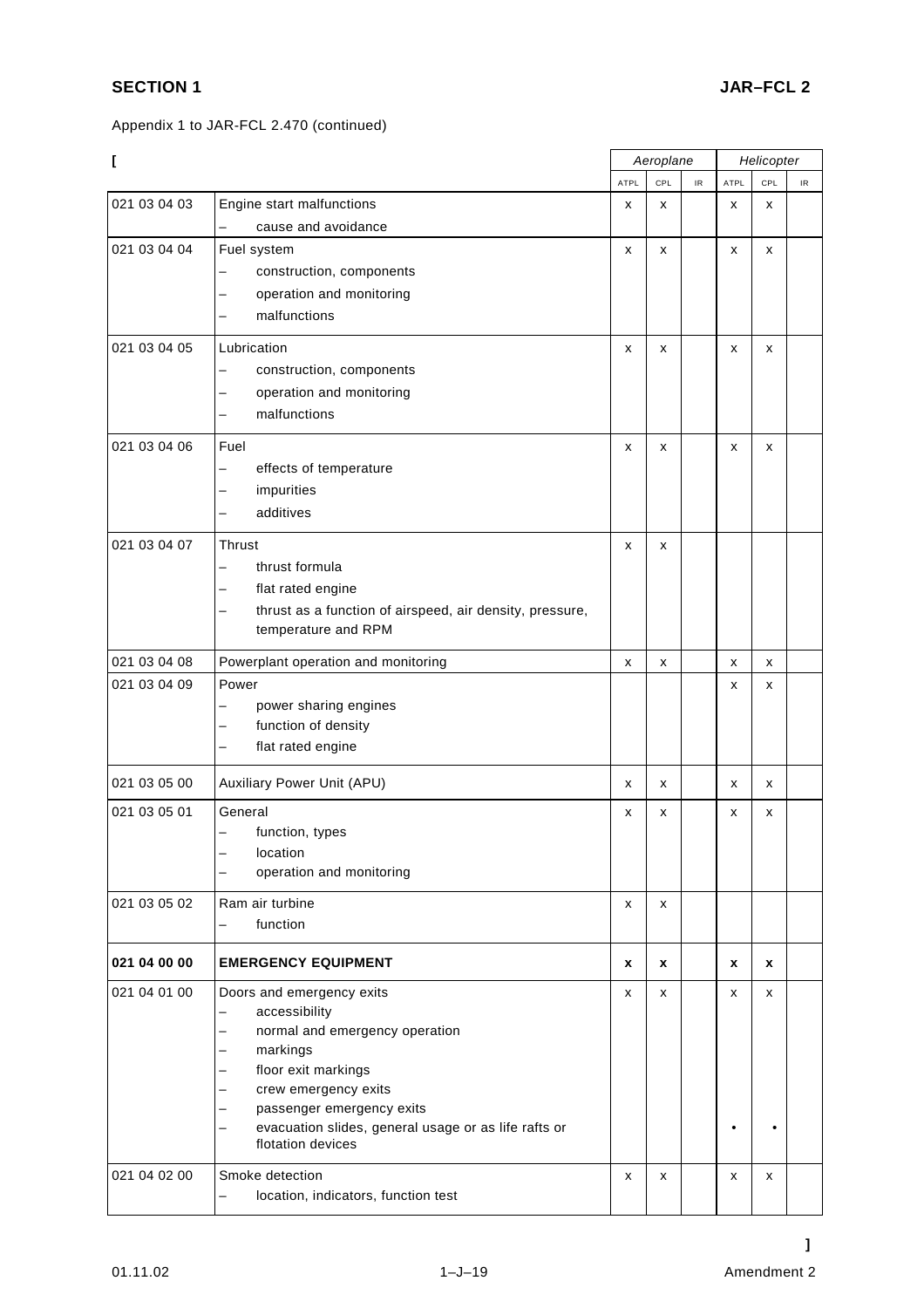| I            |                                                                                                                                                                                                                                                                                                                                                                                            |      | Aeroplane |                                   |      | Helicopter |                                   |  |
|--------------|--------------------------------------------------------------------------------------------------------------------------------------------------------------------------------------------------------------------------------------------------------------------------------------------------------------------------------------------------------------------------------------------|------|-----------|-----------------------------------|------|------------|-----------------------------------|--|
|              |                                                                                                                                                                                                                                                                                                                                                                                            | ATPL | CPL       | $\ensuremath{\mathsf{IR}}\xspace$ | ATPL | CPL        | $\ensuremath{\mathsf{IR}}\xspace$ |  |
| 021 04 03 00 | Fire detection<br>location, warning mode, function test                                                                                                                                                                                                                                                                                                                                    | x    | X         |                                   | x    | x          |                                   |  |
| 021 04 04 00 | Fire fighting equipment<br>location, operation, contents, gauge, function test                                                                                                                                                                                                                                                                                                             | x    | x         |                                   | х    | x          |                                   |  |
| 021 04 05 00 | Aircraft oxygen equipment<br>principles of operation                                                                                                                                                                                                                                                                                                                                       | x    | x         |                                   | х    | x          |                                   |  |
|              | protection and surveillance devices<br>drill, use of equipment in case of rapid decompression<br>$\overline{\phantom{0}}$<br>comparison of constant flow and demand outlet masks                                                                                                                                                                                                           |      |           |                                   |      |            |                                   |  |
|              | oxygen generators<br>dangers of oxygen use, safety measures<br>$\overline{\phantom{0}}$                                                                                                                                                                                                                                                                                                    |      |           |                                   |      |            |                                   |  |
| 021 04 06 00 | Emergency equipment<br>portable, hand-held fire extinguisher<br>$\qquad \qquad -$<br>smoke mask, smoke protection hood<br>portable oxygen system<br>emergency locator beacon, transmitter<br>$\overline{\phantom{0}}$<br>life jacket, life raft<br>$\overline{\phantom{0}}$<br>pocket lamp, emergency lighting<br>megaphone<br>crash axe<br>fireproof gloves<br>emergency flotation system | x    | X         |                                   | x    | x          |                                   |  |
| 021 05 00 00 | <b>AIRFRAME AND SYSTEMS - HELICOPTERS</b>                                                                                                                                                                                                                                                                                                                                                  |      |           |                                   | x    | x          |                                   |  |
| 021 05 01 00 | Helicopter configurations<br>single rotor<br>$\overline{\phantom{0}}$<br>tandem rotor<br>coaxial rotor<br>side by side rotor                                                                                                                                                                                                                                                               |      |           |                                   | x    | x          |                                   |  |
| 021 05 02 00 | Controls and rotors                                                                                                                                                                                                                                                                                                                                                                        |      |           |                                   | x    | x          |                                   |  |
| 021 05 02 01 | Control systems<br>types<br>$\overline{\phantom{0}}$<br>components<br>adjustments<br>primary controls (cyclic, collective, directional)                                                                                                                                                                                                                                                    |      |           |                                   | x    | x          |                                   |  |
| 021 05 02 02 | Rotorheads<br>types<br>—<br>components<br>material                                                                                                                                                                                                                                                                                                                                         |      |           |                                   | x    | X          |                                   |  |
| 021 05 02 03 | Tailrotors/Notar<br>types<br>—<br>components<br>$\qquad \qquad -$<br>material                                                                                                                                                                                                                                                                                                              |      |           |                                   | x    | X          |                                   |  |
| 021 05 02 04 | <b>Blades</b><br>types<br>section<br>construction                                                                                                                                                                                                                                                                                                                                          |      |           |                                   | x    | x          |                                   |  |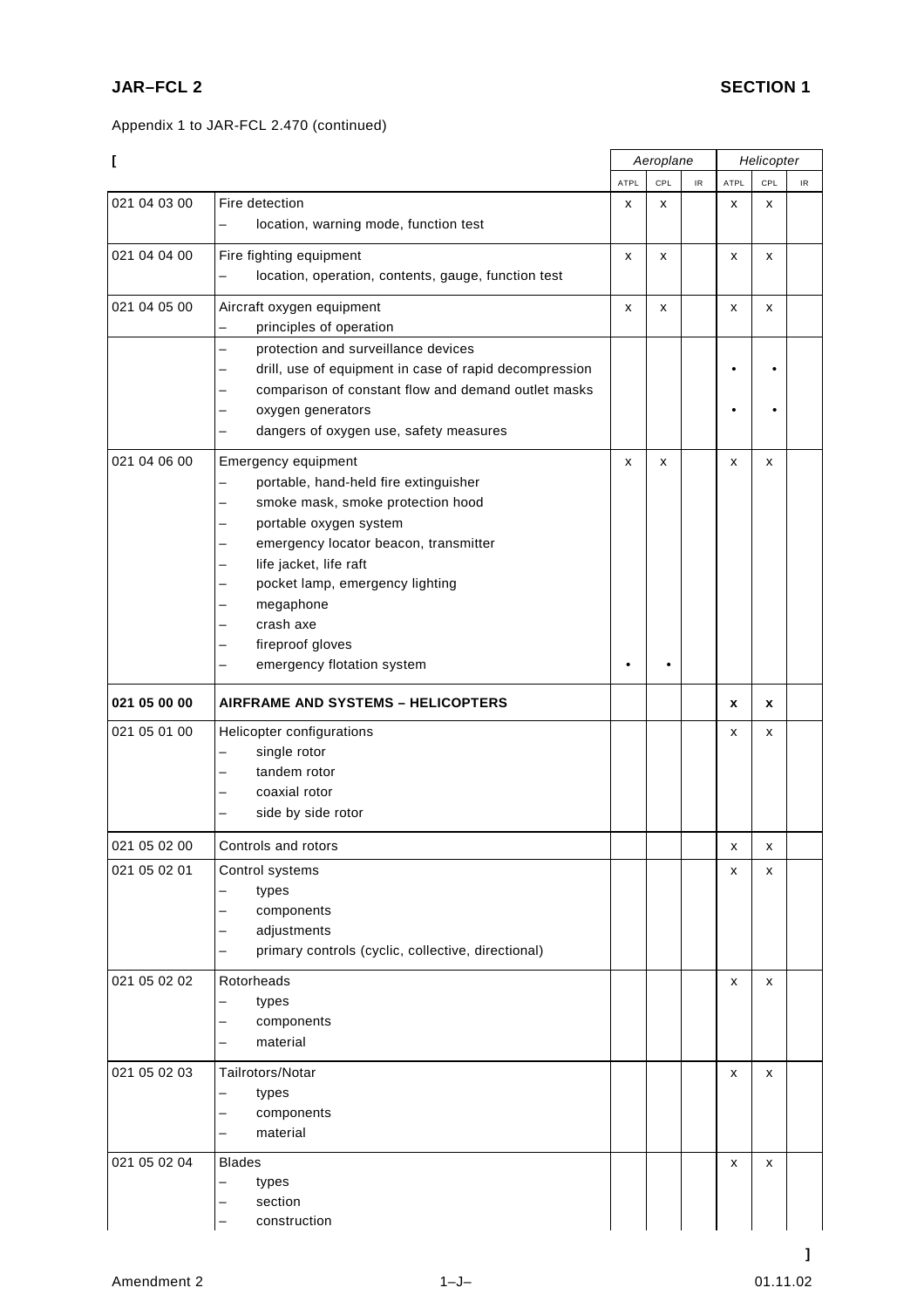|              |                                                                                                                                                                                                                                                                                                                                                           |             | Aeroplane |                                   |      | Helicopter |     |  |
|--------------|-----------------------------------------------------------------------------------------------------------------------------------------------------------------------------------------------------------------------------------------------------------------------------------------------------------------------------------------------------------|-------------|-----------|-----------------------------------|------|------------|-----|--|
|              |                                                                                                                                                                                                                                                                                                                                                           | <b>ATPL</b> | CPL       | $\ensuremath{\mathsf{IR}}\xspace$ | ATPL | CPL        | IR. |  |
|              | material<br>—<br>adjustment                                                                                                                                                                                                                                                                                                                               |             |           |                                   |      |            |     |  |
| 021 05 02 05 | Control surfaces<br>vertical horizontal<br>$\overline{\phantom{0}}$<br>construction<br>—<br>material<br>-                                                                                                                                                                                                                                                 |             |           |                                   | X    | x          |     |  |
| 021 05 03 00 | Fuselage<br>types of construction<br>—<br>structural components, materials, limitations                                                                                                                                                                                                                                                                   |             |           |                                   | X    | x          |     |  |
| 021 05 04 00 | Cockpit and cabin<br>construction<br>structural limitations                                                                                                                                                                                                                                                                                               |             |           |                                   | X    | x          |     |  |
| 021 05 05 00 | Landing gear<br>types e,g floats, skids, wheels, etc,,,<br>—<br>construction<br>locking devices and emergency extension systems<br>accidental retraction prevention devices<br>position, movement lights and indicators<br>wheels and tyres<br>-<br>braking systems :<br>—<br>construction<br>parking brake<br>operation, indications and warning systems |             |           |                                   | X    | x          |     |  |
| 021 05 06 00 | Transmission systems                                                                                                                                                                                                                                                                                                                                      |             |           |                                   | X    | x          |     |  |
| 021 05 06 01 | Drive shafts<br>types<br>-<br>components<br>material                                                                                                                                                                                                                                                                                                      |             |           |                                   | x    | x          |     |  |
| 021 05 06 02 | Gearboxes<br>types<br>construction<br>material<br>═<br>lubrication<br>-<br>indications                                                                                                                                                                                                                                                                    |             |           |                                   | х    | x          |     |  |
| 021 05 06 03 | Clutches<br>types<br>$\overline{\phantom{0}}$<br>components                                                                                                                                                                                                                                                                                               |             |           |                                   | X    | X          |     |  |
| 021 05 06 04 | Freewheeling<br>types<br>-<br>components                                                                                                                                                                                                                                                                                                                  |             |           |                                   | X    | x          |     |  |
| 021 05 07 00 | Rotorbrake<br>components<br>-<br>construction<br>$\overline{\phantom{0}}$                                                                                                                                                                                                                                                                                 |             |           |                                   | X    | X          |     |  |
| 021 05 08 00 | Inspection<br>vibration<br>—<br>balancing<br>-                                                                                                                                                                                                                                                                                                            |             |           |                                   | X    | x          |     |  |

**]**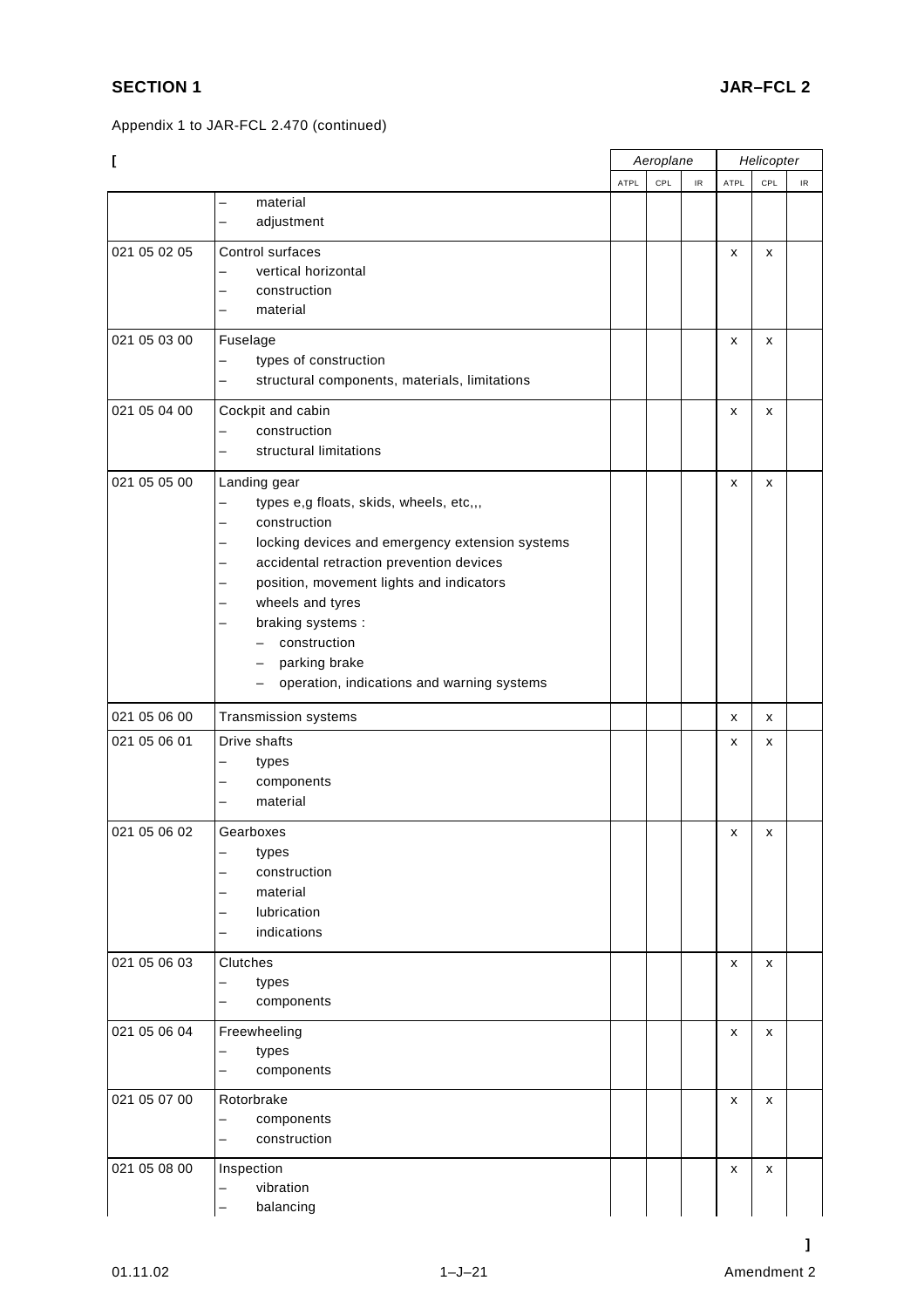| Т            |                                                                                     | Aeroplane   |     |     | Helicopter |     |     |
|--------------|-------------------------------------------------------------------------------------|-------------|-----|-----|------------|-----|-----|
|              |                                                                                     | <b>ATPL</b> | CPL | IR. | ATPL       | CPL | IR. |
|              | tracking<br>$\overline{\phantom{0}}$                                                |             |     |     |            |     |     |
| 021 05 09 00 | Hydraulics                                                                          |             |     |     | x          | X   |     |
| 021 05 09 01 | Basic principles of hydromechanics                                                  |             |     |     | x          | x   |     |
|              | hydraulic fluids                                                                    |             |     |     |            |     |     |
|              | schematic construction and functioning of hydraulic                                 |             |     |     |            |     |     |
|              | systems                                                                             |             |     |     |            |     |     |
| 021 05 09 02 | Hydraulic systems                                                                   |             |     |     | x          | X   |     |
|              | main, standby and emergency systems                                                 |             |     |     |            |     |     |
|              | operation, indicators, warning systems                                              |             |     |     |            |     |     |
|              | ancillary systems                                                                   |             |     |     |            |     |     |
|              | auxiliary systems                                                                   |             |     |     |            |     |     |
| 021 05 10 00 | Air driven systems                                                                  |             |     |     | x          | x   |     |
| 021 05 10 01 | Pneumatic systems                                                                   |             |     |     | x          | x   |     |
|              | power sources                                                                       |             |     |     |            |     |     |
|              | schematic construction                                                              |             |     |     |            |     |     |
|              | potential failures, safety devices                                                  |             |     |     |            |     |     |
|              | operation, indicators, warning systems<br>pneumatic operated systems                |             |     |     |            |     |     |
|              |                                                                                     |             |     |     |            |     |     |
| 021 05 10 02 | Air conditioning system                                                             |             |     |     | x          | x   |     |
|              | construction, functioning, operation, indicators and                                |             |     |     |            |     |     |
|              | warning devices<br>heating and cooling                                              |             |     |     |            |     |     |
|              | temperature regulation - automatic and manual                                       |             |     |     |            |     |     |
|              | ram air ventilation                                                                 |             |     |     |            |     |     |
| 021 05 11 00 |                                                                                     |             |     |     |            |     |     |
|              | De ice and anti-ice systems<br>schematic construction, functioning and operation of |             |     |     | X          | X   |     |
|              | air intake                                                                          |             |     |     |            |     |     |
|              | rotors (main tailrotor)                                                             |             |     |     |            |     |     |
|              | pitot, static pressure sensor                                                       |             |     |     |            |     |     |
|              | windshield                                                                          |             |     |     |            |     |     |
|              | control surfaces (horizontal stabiliser)                                            |             |     |     |            |     |     |
|              | rain repellent system                                                               |             |     |     |            |     |     |
|              | ice warning systems                                                                 |             |     |     |            |     |     |
| 021 05 12 00 | Fuel system                                                                         |             |     |     | x          | x   |     |
| 021 05 12 01 | Fuel tanks (main and auxiliary)                                                     |             |     |     | X          | x   |     |
|              | structural components and types                                                     |             |     |     |            |     |     |
|              | location of tanks on single and multi-engine helicopter                             |             |     |     |            |     |     |
|              | sequence and types of refuelling                                                    |             |     |     |            |     |     |
|              | unusable fuel                                                                       |             |     |     |            |     |     |
|              | crashworthiness                                                                     |             |     |     |            |     |     |
| 021 05 12 02 | Fuel feed                                                                           |             |     |     | x          | X   |     |
|              | gravity and pressure feed                                                           |             |     |     |            |     |     |
|              | crossfeed<br>-                                                                      |             |     |     |            |     |     |
|              | schematic construction                                                              |             |     |     |            |     |     |
| 021 05 12 03 | Fuel dumping system                                                                 |             |     |     | x          | x   |     |
| 021 05 12 04 | Fuel system monitoring                                                              |             |     |     | x          | x   |     |
|              | operation, indicators, warning systems                                              |             |     |     |            |     |     |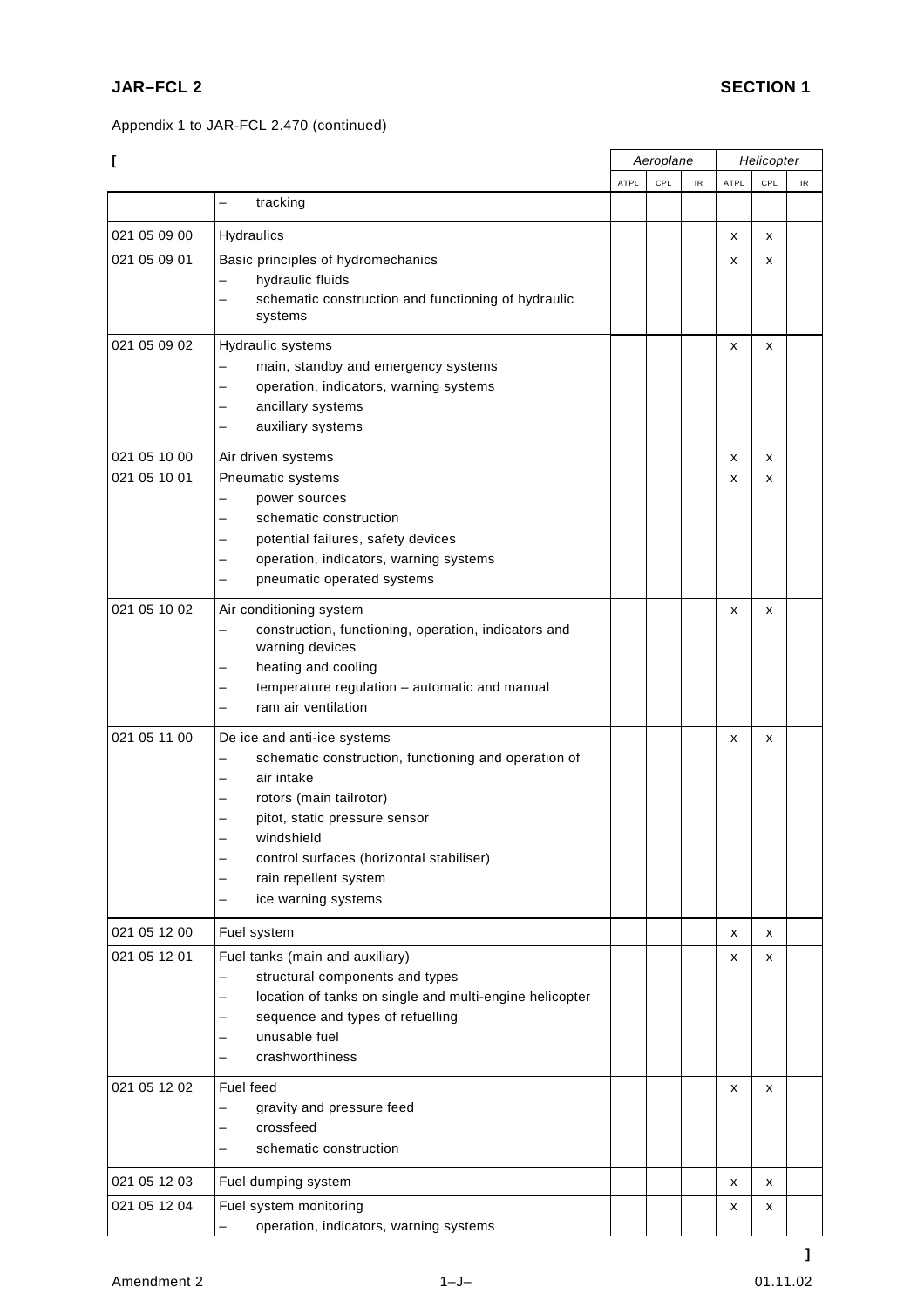|                          |                                                     | Aeroplane |     |           | Helicopter  |     |    |  |
|--------------------------|-----------------------------------------------------|-----------|-----|-----------|-------------|-----|----|--|
|                          |                                                     | ATPL      | CPL | <b>IR</b> | <b>ATPL</b> | CPL | IR |  |
| -                        | fuel management (sequencing of fuel tank switching) |           |     |           |             |     |    |  |
| $\overline{\phantom{0}}$ | dip stick                                           |           |     |           |             |     |    |  |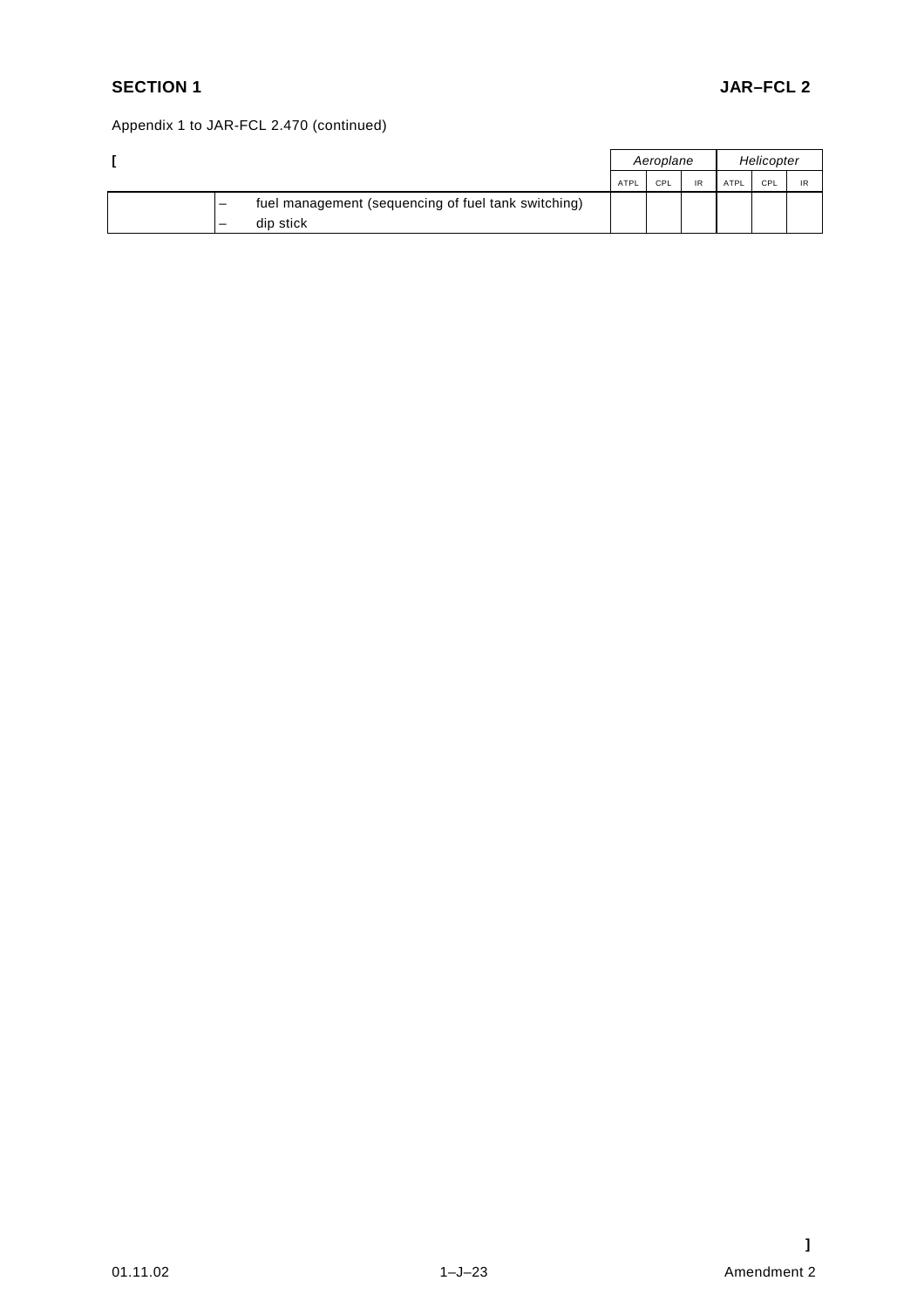٦

 $\blacksquare$ 

| L            |                                                                                                                                                                                               |      | Aeroplane |    |      | Helicopter |    |
|--------------|-----------------------------------------------------------------------------------------------------------------------------------------------------------------------------------------------|------|-----------|----|------|------------|----|
|              |                                                                                                                                                                                               | ATPL | CPL       | IR | ATPL | CPL        | IR |
| 022 00 00 00 | <b>INSTRUMENTATION - AEROPLANES</b>                                                                                                                                                           | x    | X         |    |      |            |    |
| 022 00 00 00 | <b>INSTRUMENTATION – AIRCRAFT</b>                                                                                                                                                             |      |           | x  |      |            | x  |
| 022 00 00 00 | <b>INSTRUMENTATION – HELICOPTERS</b>                                                                                                                                                          |      |           |    | x    | x          |    |
| 022 01 00 00 | <b>FLIGHT INSTRUMENTS</b>                                                                                                                                                                     | x    | x         | x  | X    | x          | x  |
| 022 01 01 00 | Air data instruments                                                                                                                                                                          | x    | x         | x  | x    | x          | x  |
| 022 01 01 01 | Pitot and static system<br>pitot tube, construction and principles of operation<br>static source<br>-<br>malfunction<br>—<br>heating<br>alternate static source                               | x    | X         | x  | X    | x          | x  |
| 022 01 01 02 | Altimeter<br>construction and principles of operation<br>-<br>display and setting<br>-<br>errors<br>correction tables<br>tolerances                                                           | x    | x         | x  | x    | x          | х  |
| 022 01 01 03 | Airspeed indicator<br>construction and principles of operation<br>-<br>speed indications (IAS)<br>-<br>meaning of coloured sectors<br>—<br>maximum speed indicator, Vmo/Mmo pointer<br>errors | x    | x         | x  | X    | x          | x  |
| 022 01 01 04 | Mach meter<br>mach number formula<br>-<br>construction and principles of operation<br>display<br>construction types<br>errors                                                                 | x    |           |    |      |            |    |
| 022 01 01 05 | Vertical Speed Indicator (VSI)<br>aneroid and instantaneous VSI (IVSI)<br>construction and principles of operation<br>display                                                                 | x    | x         | X  | X    | x          | x  |
| 022 01 01 06 | Air Data Computer (ADC)<br>principles of operation<br>input and output data, signals<br>uses of output data<br>block diagram<br>system monitoring                                             | X    |           |    | X    | x          |    |
| 022 01 02 00 | Gyroscopic instruments                                                                                                                                                                        | x    | x         | x  | x    | x          | x. |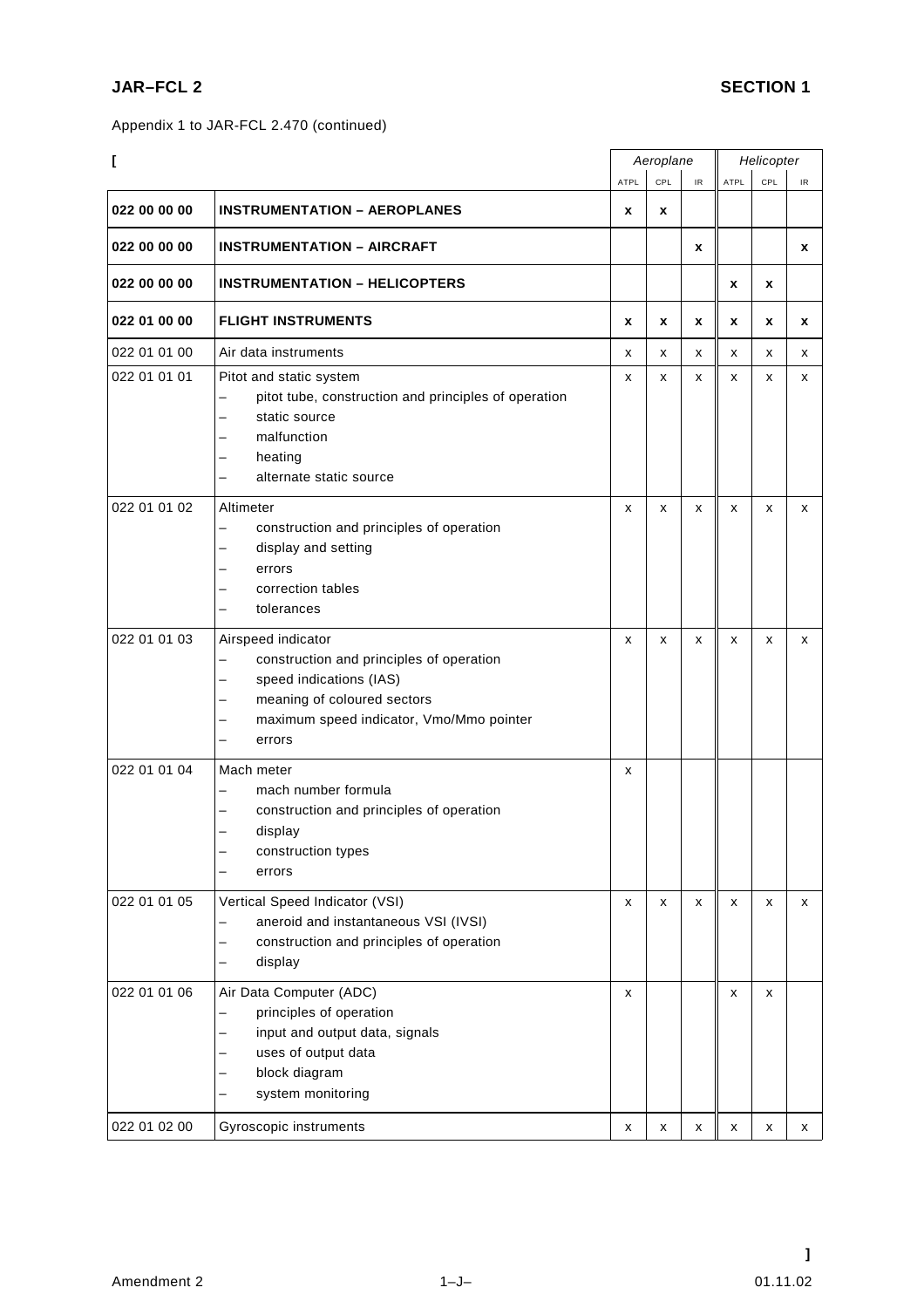| I                            |                                                                                                                                                                                                                                                                                                                                                                                                |      | Aeroplane |    |      | Helicopter |    |
|------------------------------|------------------------------------------------------------------------------------------------------------------------------------------------------------------------------------------------------------------------------------------------------------------------------------------------------------------------------------------------------------------------------------------------|------|-----------|----|------|------------|----|
|                              |                                                                                                                                                                                                                                                                                                                                                                                                | ATPL | CPL       | IR | ATPL | CPL        | IR |
| 022 01 02 01<br>022 01 02 02 | Gyro fundamentals<br>theory of gyroscopic forces (stability, precession)<br>types, construction and principles of operation:<br>—<br>vertical gyro<br>directional gyro<br>rate gyro<br>—<br>rate integrating gyro<br>$\qquad \qquad -$<br>single degree-of-freedom gyro<br>$\qquad \qquad -$<br>ring laser gyro<br>—<br>apparent drift<br>random drift<br>mountings<br>drive types, monitoring | х    | x         | x  | x    | x          | х  |
|                              | Directional gyro<br>construction and principles of operation<br>$\qquad \qquad -$                                                                                                                                                                                                                                                                                                              | X    | x         | x  | x    | X          | x  |
| 022 01 02 03                 | Slaved gyro compass<br>construction and principles of operation<br>components<br>mounting and modes of operation<br>-<br>turn and acceleration errors<br>—<br>application, uses of output data                                                                                                                                                                                                 | x    | X         | x  | x    | x          | x  |
| 022 01 02 04                 | Attitude indicator (vertical gyro)<br>construction and principles of operation<br>-<br>display types<br>-<br>turn and acceleration errors<br>application, uses of output data                                                                                                                                                                                                                  | X    | x         | x  | x    | x          | X  |
| 022 01 02 05                 | Turn and bank indicator (rate gyro)<br>construction and principles of operation<br>display types<br>application errors<br>application, uses of output data<br>turn co-ordinator                                                                                                                                                                                                                | x    | x         | x  | x    | x          | X  |
| 022 01 02 06                 | Gyro stabilised platform (gimballed platform)<br>types in use<br>accelerometer, measurement systems<br>construction and principles of operation<br>platform alignment<br>applications, uses of output data                                                                                                                                                                                     | x    |           |    | X    | x          |    |
| 022 01 02 07                 | Fixed installations (strap down systems)<br>construction and principles of operation<br>types in use<br>-<br>input signals<br>application, uses of output data                                                                                                                                                                                                                                 | X    |           |    | x    | x          |    |
| 022 01 03 00                 | Magnetic compass<br>construction and principles of operation<br>errors (deviation, effect of inclination)<br>-                                                                                                                                                                                                                                                                                 | x    | X         | x  | X    | x          | x  |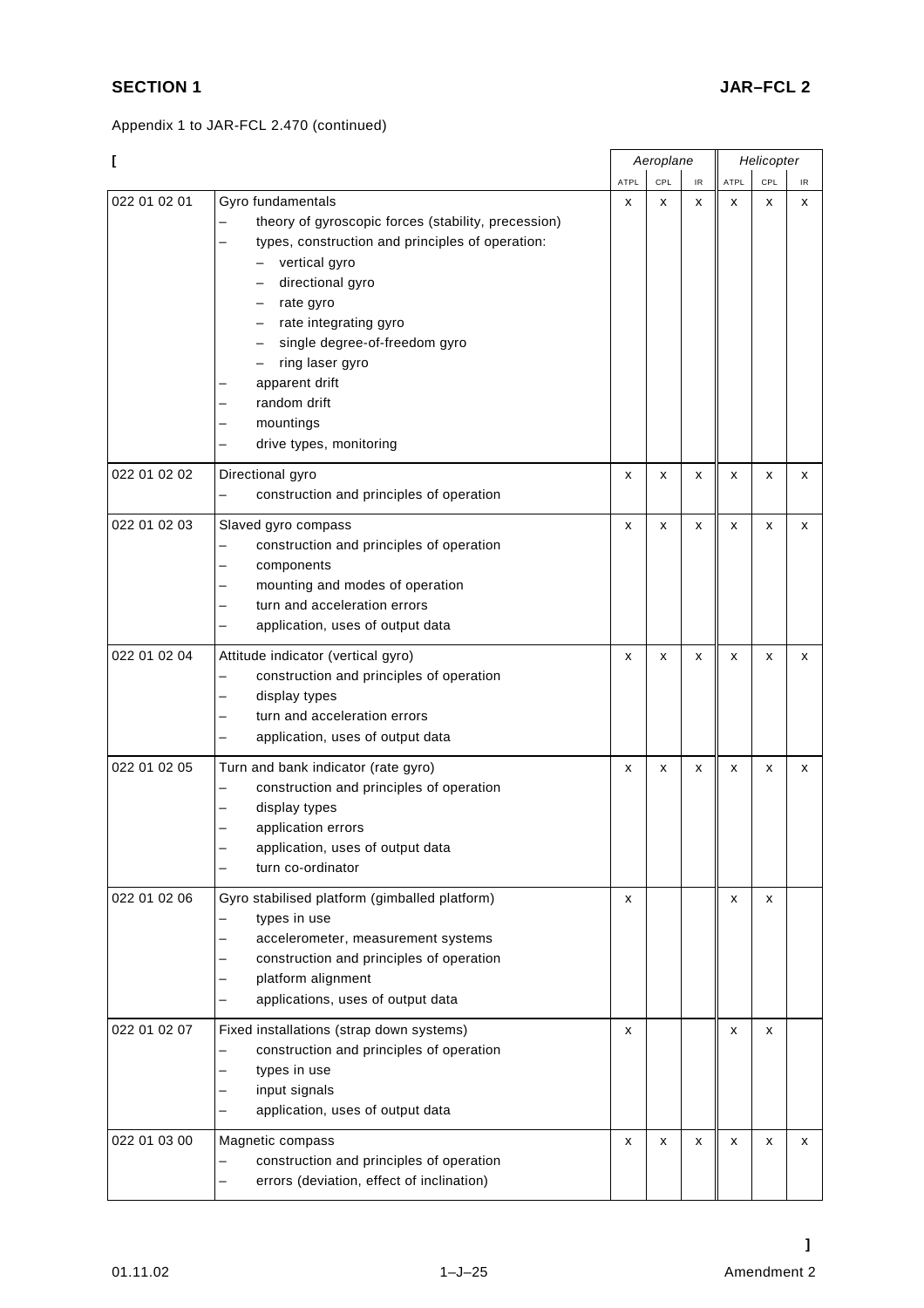| I            |                                                                                                                                                                                                                                                                                                                                                                                                                                                                                                               |      | Aeroplane<br>Helicopter |                                   |      |     |    |
|--------------|---------------------------------------------------------------------------------------------------------------------------------------------------------------------------------------------------------------------------------------------------------------------------------------------------------------------------------------------------------------------------------------------------------------------------------------------------------------------------------------------------------------|------|-------------------------|-----------------------------------|------|-----|----|
|              |                                                                                                                                                                                                                                                                                                                                                                                                                                                                                                               | ATPL | CPL                     | $\ensuremath{\mathsf{IR}}\xspace$ | ATPL | CPL | IR |
| 022 01 04 00 | Radio Altimeter<br>components<br>-<br>frequency band<br>-<br>principle of operation<br>-<br>display<br>-<br>errors<br>-                                                                                                                                                                                                                                                                                                                                                                                       | x    | x                       | x                                 | x    | x   | x  |
| 022 01 05 00 | Electronic Flight Instrument System (EFIS)<br>information display types<br>—<br>data input<br>—<br>control panel, display unit<br>—<br>example of a typical aircraft installation<br>-                                                                                                                                                                                                                                                                                                                        | x    | x                       | x                                 | x    | x   | х  |
| 022 01 06 00 | Flight Management System (FMS)<br>general principles<br>-<br>inputs and outputs of data<br>—                                                                                                                                                                                                                                                                                                                                                                                                                  | X    |                         |                                   | x    | x   |    |
| 022 02 00 00 | <b>AUTOMATIC FLIGHT CONTROL SYSTEMS</b>                                                                                                                                                                                                                                                                                                                                                                                                                                                                       | x    | X                       | x                                 | X    | x   | X  |
| 022 02 01 00 | <b>Flight Director</b><br>function and application<br>-<br>block diagram, components<br>—<br>mode of operation<br>-<br>operation set-up for various flight phases<br>-<br>command modes (bars)<br>-<br>mode indicator<br>system monitoring<br>-<br>limitations, operational restrictions<br>-                                                                                                                                                                                                                 | x    | x                       | x                                 | x    | x   | x  |
| 022 02 02 00 | Autopilot<br>function and application<br>-<br>types (different axes)<br>-<br>block diagram, components<br>-<br>lateral modes<br>longitudinal modes<br>common modes<br>autoland, sequence of operation<br>-<br>system concepts for autoland, go around, take-off, fail<br>-<br>passive, fail operational (redundant)<br>control modes<br>-<br>signal interfacing to control surfaces<br>operation and programming for various flight phases<br>system monitoring<br>-<br>limitations, operational restrictions | x    | x                       | x                                 | X    | x   | x  |
| 022 02 03 00 | Flight envelope protection<br>function<br>—<br>input data, signals<br>-                                                                                                                                                                                                                                                                                                                                                                                                                                       | x    |                         |                                   | x    | x   |    |
|              | output data, signals<br>-<br>system monitoring<br>-                                                                                                                                                                                                                                                                                                                                                                                                                                                           |      |                         |                                   |      |     |    |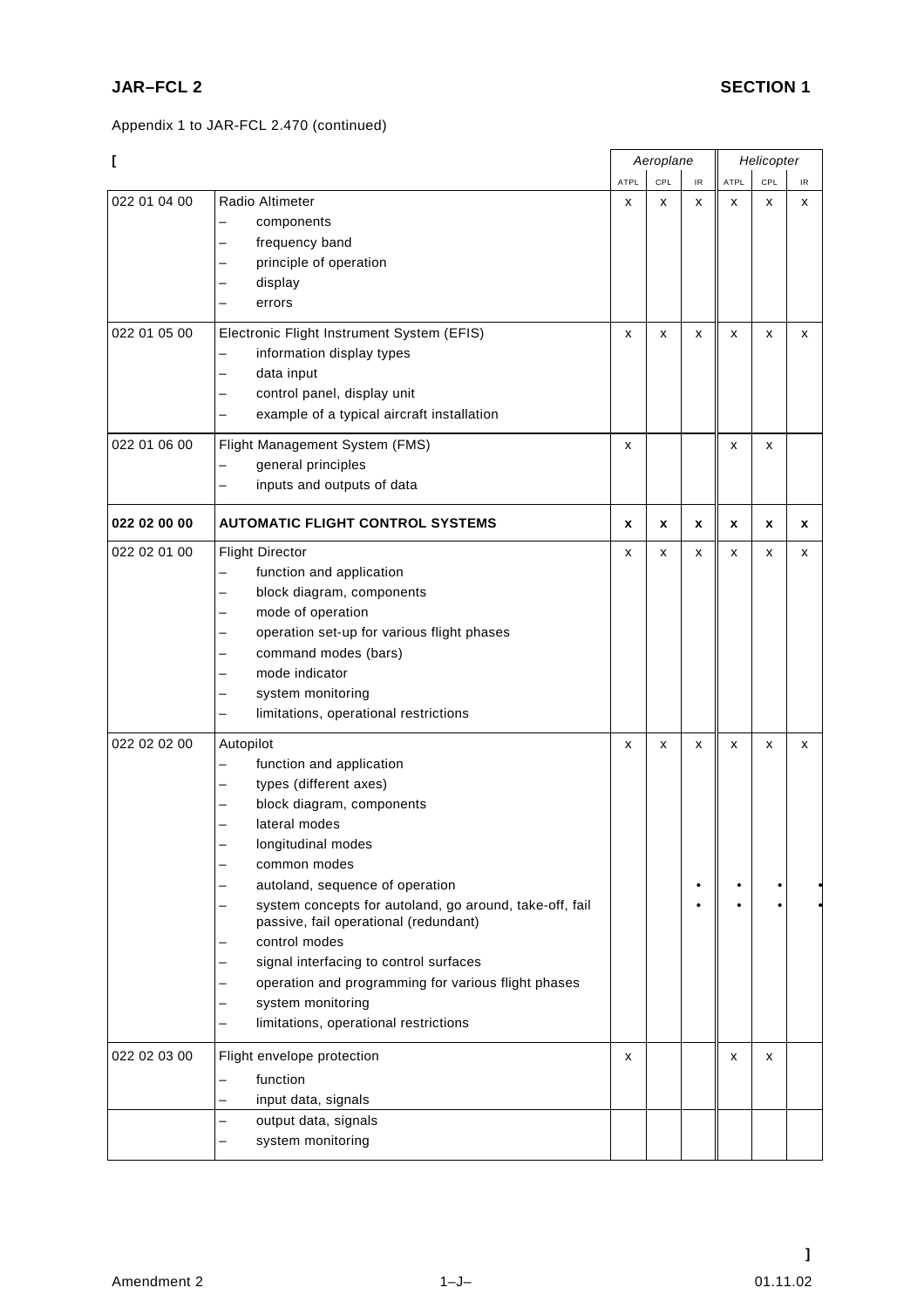| I            |                                                                                                                                                                                                                                                                                                               |      | Aeroplane |                                   |      | Helicopter |     |
|--------------|---------------------------------------------------------------------------------------------------------------------------------------------------------------------------------------------------------------------------------------------------------------------------------------------------------------|------|-----------|-----------------------------------|------|------------|-----|
|              |                                                                                                                                                                                                                                                                                                               | ATPL | CPL       | $\ensuremath{\mathsf{IR}}\xspace$ | ATPL | CPL        | IR. |
| 022 02 04 00 | Yaw Damper / Stability augmentation system<br>function<br>—<br>block diagram, components<br>—<br>signal interfacing to vertical stabiliser                                                                                                                                                                    | x    | x         | x                                 | x    | x          | x   |
| 022 02 05 00 | Automatic pitch trim<br>function<br>input data, signals<br>mode of operation<br>horizontal stabiliser, trim tab actuator<br>system monitoring, safety of operation                                                                                                                                            | x    |           |                                   |      |            |     |
| 022 02 06 00 | Thrust computation<br>function<br>components<br>input data, signals<br>output data, signals<br>system monitoring                                                                                                                                                                                              | x    |           |                                   |      |            |     |
| 022 02 07 00 | Auto-thrust<br>function and applications<br>—<br>block diagrams, components<br>mode of operation<br>automatic operation mode selection<br>signal interfacing to throttle level mechanism<br>operation and programming for various flight phases<br>system monitoring<br>limitations, operational restrictions | X    |           |                                   |      |            |     |
| 022 03 00 00 | <b>WARNING AND RECORDING EQUIPMENT</b>                                                                                                                                                                                                                                                                        | X    | x         |                                   | x    | x          |     |
| 022 03 01 00 | Warnings general<br>classification of warning<br>display, indicator systems                                                                                                                                                                                                                                   | x    | x         |                                   | x    | x          |     |
| 022 03 02 00 | Altitude alert system<br>function<br>block diagram, components<br>-<br>operation and system monitoring<br>$\overline{\phantom{0}}$                                                                                                                                                                            | x    |           |                                   | x    | x          |     |
| 022 03 03 00 | Ground proximity warning system (GPWS)<br>function<br>block diagram, components<br>input data, signals<br>warning modes<br>system integrity test                                                                                                                                                              | x    |           |                                   | x    | x          |     |
| 022 03 04 00 | Traffic collision avoidance system (TCAS)<br>function<br>warning modes<br>-                                                                                                                                                                                                                                   | x    |           |                                   | x    | X          |     |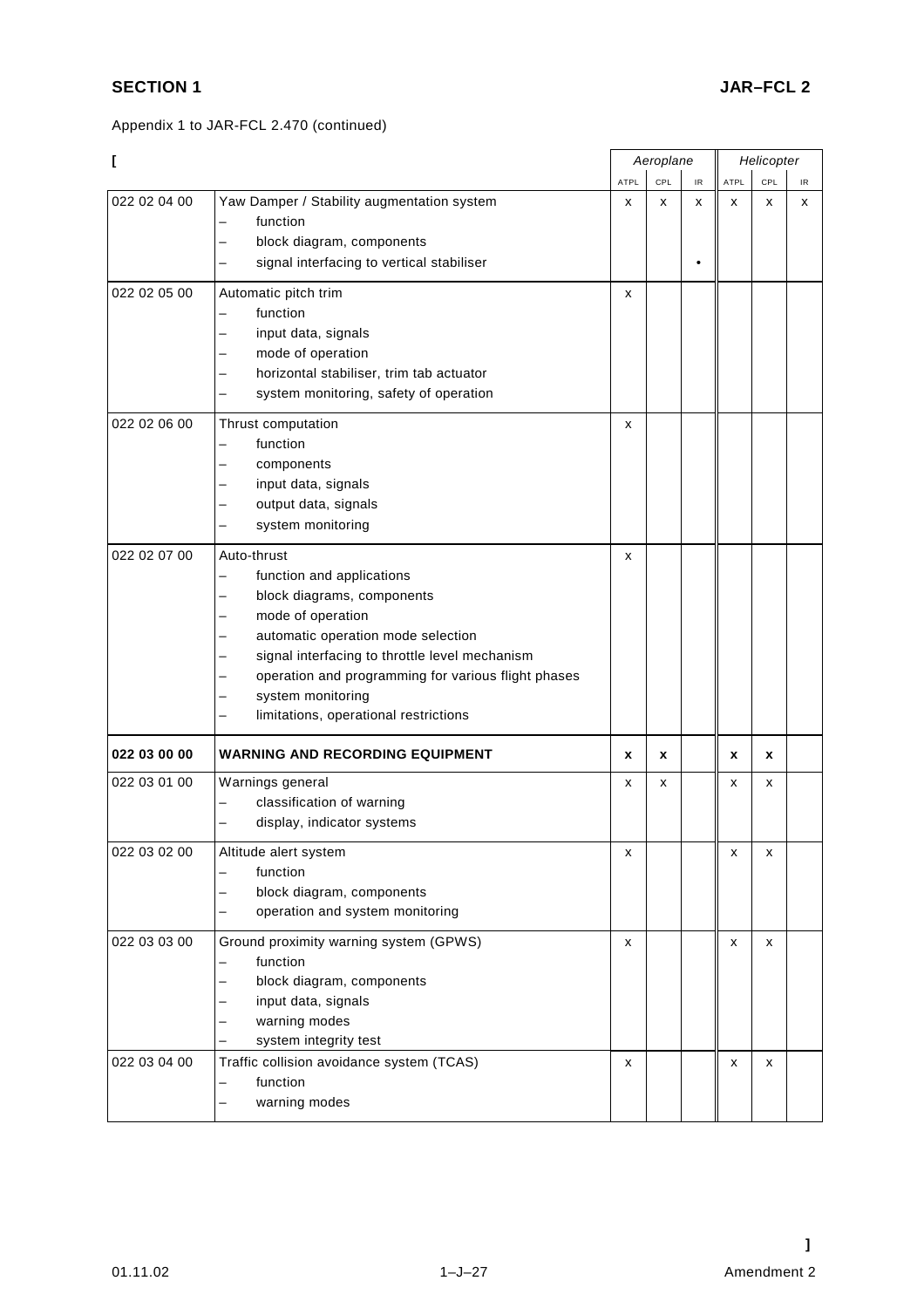|              |                                                           | Aeroplane |     |                                   | Helicopter |     |           |
|--------------|-----------------------------------------------------------|-----------|-----|-----------------------------------|------------|-----|-----------|
|              |                                                           | ATPL      | CPL | $\ensuremath{\mathsf{IR}}\xspace$ | ATPL       | CPL | <b>IR</b> |
| 022 03 05 00 | Overspeed warning                                         | x         |     |                                   |            |     |           |
|              | function                                                  |           |     |                                   |            |     |           |
|              | input data, signals                                       |           |     |                                   |            |     |           |
|              | display, indicators                                       |           |     |                                   |            |     |           |
|              | function test                                             |           |     |                                   |            |     |           |
|              | effects on operation in case of failure                   |           |     |                                   |            |     |           |
| 022 03 06 00 | Stall warning                                             | X         | x   |                                   |            |     |           |
|              | function                                                  |           |     |                                   |            |     |           |
|              | constituent components of a simplified system             |           |     |                                   |            |     |           |
|              | block diagram, components of a system with angle-of-      |           |     |                                   |            |     |           |
|              | attack indicator                                          |           |     |                                   |            |     |           |
|              | operation                                                 |           |     |                                   |            |     |           |
| 022 03 07 00 | Flight data recorder                                      | X         |     |                                   | X          | x   |           |
|              | function                                                  |           |     |                                   |            |     |           |
|              | block diagram, components                                 |           |     |                                   |            |     |           |
|              | operation                                                 |           |     |                                   |            |     |           |
|              | system monitoring                                         |           |     |                                   |            |     |           |
| 022 03 08 00 | Cockpit voice recorder                                    | x         |     |                                   | x          | x   |           |
|              | function                                                  |           |     |                                   |            |     |           |
|              | block diagram, components                                 |           |     |                                   |            |     |           |
|              | operation                                                 |           |     |                                   |            |     |           |
| 022 03 09 00 | Rotors and engine over/underspeed warning                 |           |     |                                   | x          | x   |           |
|              | function                                                  |           |     |                                   |            |     |           |
|              | input data, signals                                       |           |     |                                   |            |     |           |
|              | display, indicators                                       |           |     |                                   |            |     |           |
|              | function test                                             |           |     |                                   |            |     |           |
|              | effects on operation in case of failure                   |           |     |                                   |            |     |           |
| 022 04 00 00 | POWERPLANT AND SYSTEM MONITORING<br><b>INSTRUMENTS</b>    | X         | x   |                                   | X          | x   |           |
| 022 04 01 00 | Pressure gauge                                            | х         | x   |                                   | x          | x   |           |
|              | sensors                                                   |           |     |                                   |            |     |           |
|              | pressure indicators                                       |           |     |                                   |            |     |           |
|              | meaning of coloured sectors                               |           |     |                                   |            |     |           |
|              |                                                           |           |     |                                   |            |     |           |
| 022 04 02 00 | Temperature gauge                                         | x         | x   |                                   | x          | X   |           |
|              | sensors                                                   |           |     |                                   |            |     |           |
|              | ram rise, recovery factor                                 |           |     |                                   |            |     |           |
|              | temperature indicators                                    |           |     |                                   |            |     |           |
|              | meaning of coloured sectors                               |           |     |                                   |            |     |           |
| 022 04 03 00 | RPM indicator                                             | x         | x   |                                   | X          | x   |           |
|              | interfacing of signal pick-up to RPM gauge                |           |     |                                   |            |     |           |
|              | RPM indicators, piston and turbine engines                |           |     |                                   |            |     |           |
|              | meaning of coloured sectors                               |           |     |                                   |            |     |           |
| 022 04 04 00 | Consumption gauge                                         | x         | x   |                                   | x          | x   |           |
|              | fuel flowmeter (function, indicators)                     |           |     |                                   |            |     |           |
|              | high pressure line fuel flowmeter (function, indications, |           |     |                                   |            |     |           |
|              | failure warnings)                                         |           |     |                                   |            |     |           |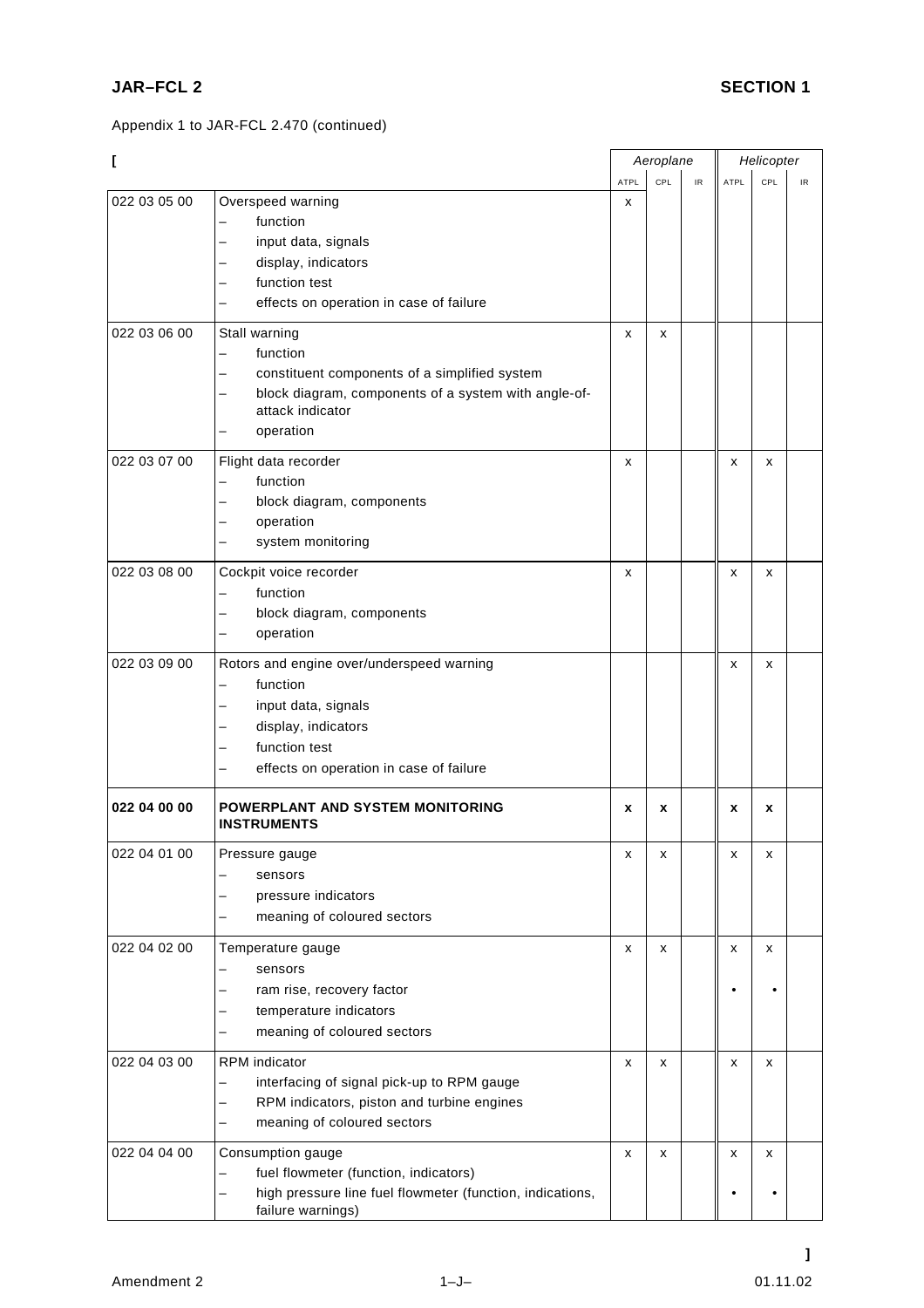|              |                                                                                                                                           |              |              | Aeroplane                         |              |     | Helicopter |
|--------------|-------------------------------------------------------------------------------------------------------------------------------------------|--------------|--------------|-----------------------------------|--------------|-----|------------|
|              |                                                                                                                                           | ATPL         | CPL          | $\ensuremath{\mathsf{IR}}\xspace$ | ATPL         | CPL | IR.        |
| 022 04 05 00 | Fuel gauge<br>measurement of volume/mass, units<br>measuring sensors<br>content, quantity indicators<br>reasons for incorrect indications | X            | X            |                                   | x            | X   |            |
| 022 04 06 00 | Torque meter<br>indicators, units<br>—<br>meaning of coloured sectors<br>$\overline{\phantom{0}}$                                         | $\mathsf{x}$ | X            |                                   | X            | x   |            |
| 022 04 07 00 | Flight hour meter<br>drive source<br>indicators<br>—                                                                                      | X            | x            |                                   | x            | X   |            |
| 022 04 08 00 | Vibration monitoring<br>indicators, units<br>interfacing to bypass turbofan engines<br>—<br>warning system<br>-                           | $\mathbf{x}$ | $\mathsf{x}$ |                                   |              |     |            |
| 022 04 09 00 | Remote (signal) transmission system<br>mechanical<br>-<br>electrical                                                                      | X            | x            |                                   | x            | X   |            |
| 022 04 10 00 | <b>Electronic Displays</b><br><b>EFIS</b><br>-<br><b>EICAS</b><br><b>ECAM</b>                                                             | X            | X            |                                   | $\mathsf{x}$ | X   |            |
| 022 04 11 00 | Chip detection<br>indicators<br>-<br>principles                                                                                           |              |              |                                   | X            | X   |            |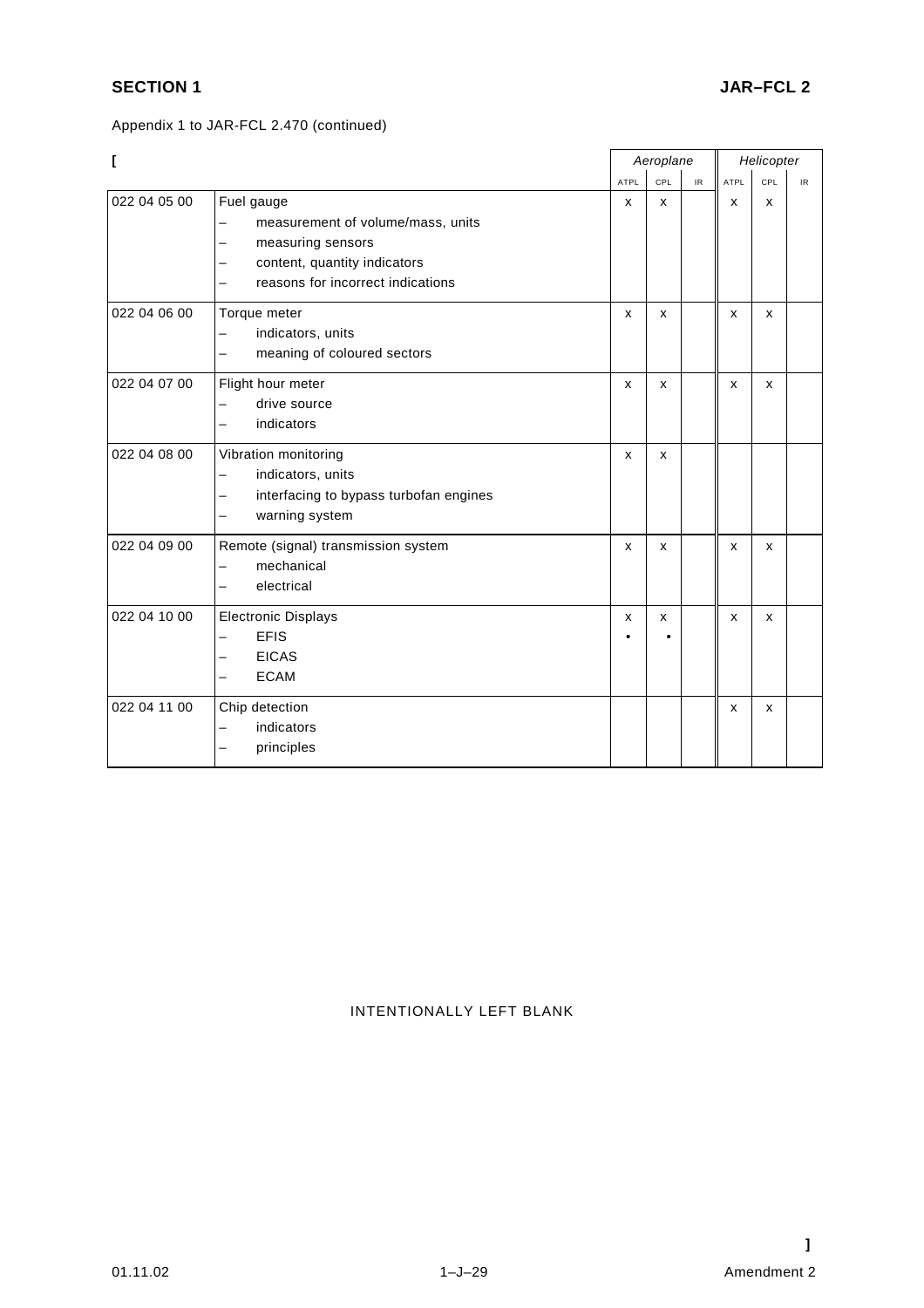|                              |                                                                                                                                                                                                                                                                                                                                                                                                                                                                                                                                               | ATPL   | CPL    | $\ensuremath{\mathsf{IR}}\xspace$ | ATPL   | CPL    | IR |
|------------------------------|-----------------------------------------------------------------------------------------------------------------------------------------------------------------------------------------------------------------------------------------------------------------------------------------------------------------------------------------------------------------------------------------------------------------------------------------------------------------------------------------------------------------------------------------------|--------|--------|-----------------------------------|--------|--------|----|
| 030 00 00 00                 | <b>FLIGHT PERFORMANCE AND PLANNING</b>                                                                                                                                                                                                                                                                                                                                                                                                                                                                                                        | X      | x      | x                                 | x      | x      | x  |
| 031 00 00 00                 | <b>MASS AND BALANCE – AEROPLANES</b>                                                                                                                                                                                                                                                                                                                                                                                                                                                                                                          | X      | X      |                                   |        |        |    |
| 031 00 00 00                 | <b>MASS AND BALANCE – HELICOPTERS</b>                                                                                                                                                                                                                                                                                                                                                                                                                                                                                                         |        |        |                                   | x      | x      |    |
| 031 01 00 00                 | <b>INTRODUCTION TO MASS AND BALANCE</b>                                                                                                                                                                                                                                                                                                                                                                                                                                                                                                       | X      | X      |                                   | x      | x      |    |
| 031 01 01 00                 | Centre of gravity (cg)                                                                                                                                                                                                                                                                                                                                                                                                                                                                                                                        | x      | x      |                                   | x      | x      |    |
| 031 01 01 01                 | Definition                                                                                                                                                                                                                                                                                                                                                                                                                                                                                                                                    | x      | x      |                                   | X      | X      |    |
| 031 01 01 02                 | Importance in regard to aircraft stability (Aeroplane);<br>Importance in regard to helicopter stability (cyclic stick -<br>travel/limitations) (Helicopter)                                                                                                                                                                                                                                                                                                                                                                                   | x      | x      |                                   | x      | x      |    |
| 031 01 02 00                 | Mass and balance limits                                                                                                                                                                                                                                                                                                                                                                                                                                                                                                                       | x      | x      |                                   | x      | x      |    |
| 031 01 02 01                 | Consult aeroplane/helicopter flight manual for:<br>cg limits for take-off, landing, cruise configurations                                                                                                                                                                                                                                                                                                                                                                                                                                     | x      | x      |                                   | х      | x      |    |
| 031 01 02 02                 | Maximum floor load                                                                                                                                                                                                                                                                                                                                                                                                                                                                                                                            | х      | x      |                                   | x      | x      |    |
| 031 01 02 03                 | Maximum ramp and taxi mass (Aeroplane); Maximum taxi<br>mass (Helicopter)                                                                                                                                                                                                                                                                                                                                                                                                                                                                     | x      | x      |                                   | X      | x      |    |
| 031 01 02 04<br>031 01 02 05 | Factors determining maximum permissible mass:<br>structural limitations<br>performance limitations such as: runway available for<br>take-off and landing<br>weather conditions (temperature, pressure, wind,<br>precipitation); rate-of-climb and altitude requirements<br>for obstacle clearance; engine-out performance<br>requirements<br>Factors determining cg limits:<br>aircraft stability, helicopter stability; ability of flight<br>controls and surfaces to overcome mass and lift pitching<br>moments under all flight conditions | X<br>X | x<br>x |                                   | X<br>x | X<br>x |    |
|                              | changes in cg location during flight due to consumption<br>of fuel, raising and lowering of undercarriage, and<br>intentional relocation of passengers or cargo, transfer of<br>fuel<br>movement of centre of lift because of changes in<br>position of wing flaps (Aeroplane); Influence of hoist and<br>external load operation (Helicopter)                                                                                                                                                                                                |        |        |                                   |        |        |    |
| 031 02 00 00                 | <b>LOADING</b>                                                                                                                                                                                                                                                                                                                                                                                                                                                                                                                                | X      | X      |                                   | x      | x      |    |
| 031 02 01 00                 | Terminology                                                                                                                                                                                                                                                                                                                                                                                                                                                                                                                                   | х      | x      |                                   | х      | х      |    |
| 031 02 01 01                 | Empty mass                                                                                                                                                                                                                                                                                                                                                                                                                                                                                                                                    | x      | x      |                                   | x      | X      |    |
| 031 02 01 02                 | Dry Operating Mass (empty mass + crew + operating items +<br>unusable fuel)                                                                                                                                                                                                                                                                                                                                                                                                                                                                   | х      | x      |                                   | х      | х      |    |
| 031 02 01 03                 | Zero Fuel Mass                                                                                                                                                                                                                                                                                                                                                                                                                                                                                                                                | x      | x      |                                   | X      | X      |    |
| 031 02 01 04<br>031 02 01 05 | Standard mass<br>crew, passengers and baggage<br>-<br>fuel, oil, water (volume/mass conversion factors)<br>-<br>carry-on luggage                                                                                                                                                                                                                                                                                                                                                                                                              | x      | x      |                                   | x      | х      |    |
|                              | Useful load (traffic load + usable fuel)                                                                                                                                                                                                                                                                                                                                                                                                                                                                                                      | X      | х      |                                   | x      | x      |    |

**[** *Aeroplane Helicopter*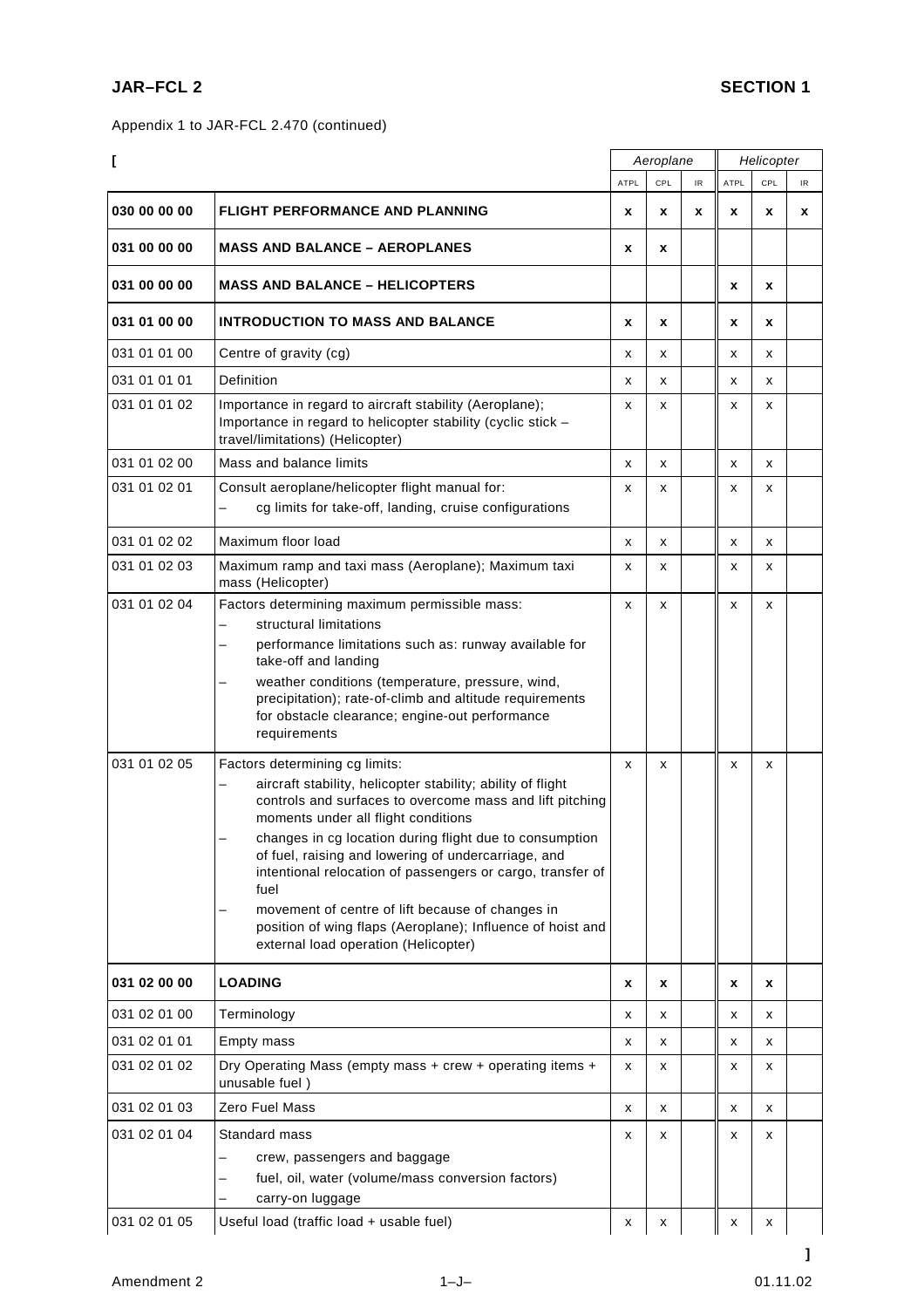|              |                                                                                                                                                                                                                            | Aeroplane |              |     | Helicopter |     |     |
|--------------|----------------------------------------------------------------------------------------------------------------------------------------------------------------------------------------------------------------------------|-----------|--------------|-----|------------|-----|-----|
|              |                                                                                                                                                                                                                            | ATPL      | CPL          | IR. | ATPL       | CPL | IR. |
| 031 02 02 00 | Aircraft mass checks                                                                                                                                                                                                       | x         | x            |     | x          | x   |     |
| 031 02 02 01 | Procedure (in general terms, details not necessary)                                                                                                                                                                        | x         | X            |     | x          | X   |     |
| 031 02 02 02 | Requirements for re-weighing of aircraft                                                                                                                                                                                   | x         | x            |     | x          | x   |     |
| 031 02 02 03 | <b>Equipment lists</b>                                                                                                                                                                                                     | x         | x            |     | X          | X   |     |
| 031 02 03 00 | Procedures for determining aeroplane mass and balance<br>documentation; Procedures for determining helicopter mass<br>and balance documentation                                                                            | x         | x            |     | x          | x   |     |
| 031 02 03 01 | Determine Dry Operating Mass (crew, equipment, etc.)                                                                                                                                                                       | X         | X            |     | x          | X   |     |
| 031 02 03 02 | Intentionally left blank                                                                                                                                                                                                   | x         | х            |     | x          | х   |     |
| 031 02 03 03 | Add mass of passengers and cargo (including passengers<br>baggage) (standard mass)                                                                                                                                         | X         | x            |     | x          | X   |     |
| 031 02 03 04 | Add mass of fuel                                                                                                                                                                                                           | x         | x            |     | x          | x   |     |
| 031 02 03 05 | Check that applicable maximum gross mass limits are not<br>exceeded (mass within legal limits)                                                                                                                             | x         | x            |     | x          | x   |     |
| 031 02 04 00 | Effects of overloading                                                                                                                                                                                                     | X         | X            |     | x          | X   |     |
| 031 02 04 01 | Higher take-off and safety speeds                                                                                                                                                                                          | x         | x            |     | x          | x   |     |
| 031 02 04 02 | Longer take-off and landing distances                                                                                                                                                                                      | x         | x            |     | x          | x   |     |
| 031 02 04 03 | Lower rate-of-climb                                                                                                                                                                                                        | x         | x            |     | x          | x   |     |
| 031 02 04 04 | Influence on range and endurance (Aeroplane); Decreased<br>range and endurance (Helicopter)                                                                                                                                | x         | x            |     | x          | X   |     |
| 031 02 04 05 | Decreased engine-out performance                                                                                                                                                                                           | x         | x            |     | x          | X   |     |
| 031 02 04 06 | Possible structural damage in extreme cases                                                                                                                                                                                | x         | X            |     | x          | X   |     |
| 031 03 00 00 | <b>CENTRE OF GRAVITY (cg)</b>                                                                                                                                                                                              | x         | $\mathbf{x}$ |     | x          | x   |     |
| 031 03 01 00 | Basis of cg calculations (load and balance documentation)                                                                                                                                                                  | x         | x            |     | X          | x   |     |
| 031 03 01 01 | Datum<br>explanation of term<br>location<br>use in cg calculation                                                                                                                                                          | x         | x            |     | X          | X   |     |
| 031 03 01 02 | Moment arm<br>explanation of term<br>determination of algebraic signs<br>use                                                                                                                                               | x         | X            |     | X          | X   |     |
| 031 03 01 03 | Moment<br>explanation<br>moment = $mass \times moment$ arm                                                                                                                                                                 | x         | x            |     | x          | X   |     |
| 031 03 01 04 | Expression in percentage of mean aerodynamic chord (%<br>MAC)                                                                                                                                                              | x         | x            |     |            |     |     |
| 031 03 01 05 | Expression of distance from Datumline                                                                                                                                                                                      |           |              |     | х          | x   |     |
| 031 03 02 00 | Calculation of cg (Aeroplane); Calculation of cg longitudinal<br>and lateral (including computer calculations) (Helicopter)                                                                                                | x         | x            |     | x          | X   |     |
| 031 03 02 01 | Cg at empty mass<br>determined when aircraft is weighed; determined when<br>—<br>helicopter is weighed<br>recorded in aircraft documentation cg at Dry Operating<br>Mass (Aeroplane); recorded in helicopter documentation | x         | x            |     | X          | x   |     |

**]**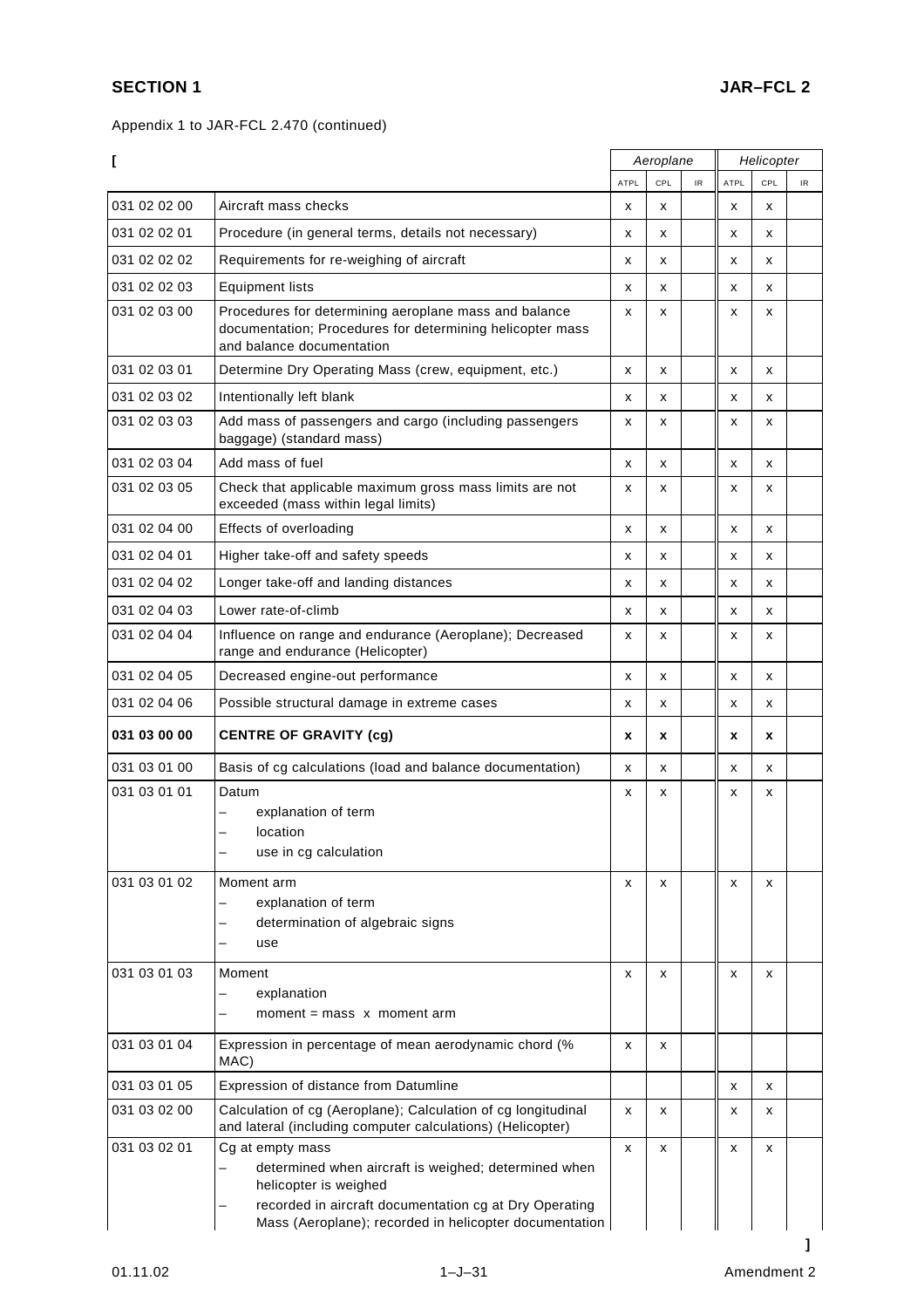### Appendix 1 to JAR-FCL 2.470 (continued)

|              |                                                                                                                                                                        | Aeroplane    |     |     | Helicopter   |     |     |  |
|--------------|------------------------------------------------------------------------------------------------------------------------------------------------------------------------|--------------|-----|-----|--------------|-----|-----|--|
|              |                                                                                                                                                                        | <b>ATPL</b>  | CPL | IR. | <b>ATPL</b>  | CPL | IR. |  |
|              | cg at Dry Operating Mass                                                                                                                                               |              |     |     |              |     |     |  |
| 031 03 02 02 | Movement of cg with addition of fuel, load and ballast                                                                                                                 | X            | X   |     | X            | x   |     |  |
| 031 03 02 03 | Practical methods of calculation<br>computation method using either mathematical<br>computations or specially designed slide rule<br>graph method<br>table method<br>- | X            | x   |     | X            | x   |     |  |
| 031 03 02 04 | Intentional relocation of passengers or cargo to remain within<br>cg limits                                                                                            |              |     |     | X            | x   |     |  |
| 031 03 03 00 | Securing of load                                                                                                                                                       | $\mathbf{x}$ | X   |     | $\mathbf{x}$ | x   |     |  |
| 031 03 03 01 | Importance of adequate tie-down<br>equipments for cargo compartment and cargo aircraft<br>container<br>pallet                                                          | x            | x   |     | x            | x   |     |  |
| 031 03 03 02 | Effect of loadshift<br>movement of cg, possible out of limits<br>possible damage due to inertia of a moving load<br>effect of acceleration of the aircraft load        | X            | X   |     | X            | X   |     |  |
| 031 03 04 00 | Area Load, Running Load, Supporting                                                                                                                                    | X            | X   |     | X            | X   |     |  |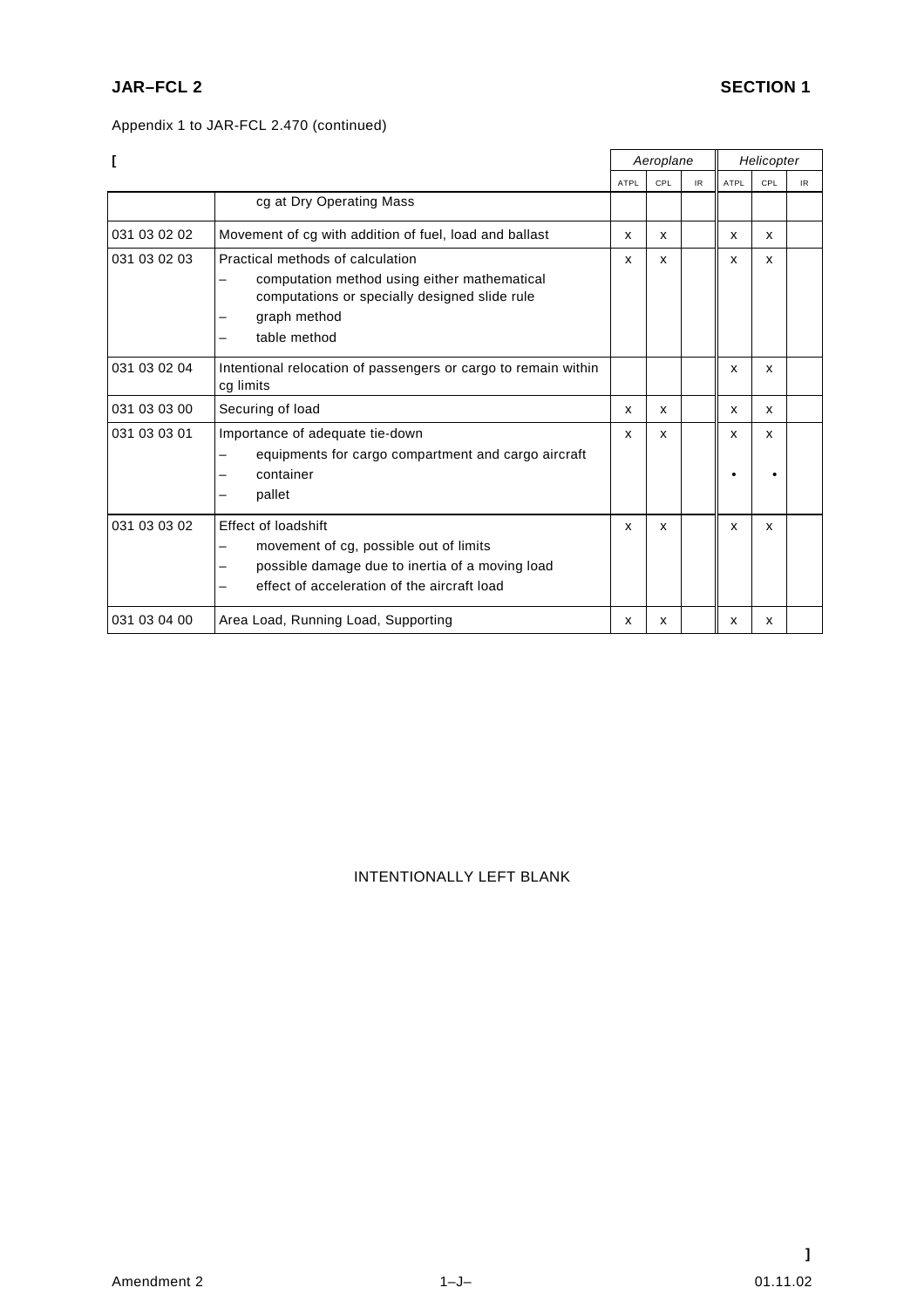| I            |                                                                                                                          | Aeroplane |     |     | Helicopter |     |    |
|--------------|--------------------------------------------------------------------------------------------------------------------------|-----------|-----|-----|------------|-----|----|
|              |                                                                                                                          | ATPL      | CPL | IR. | ATPL       | CPL | IR |
| 032 00 00 00 | <b>PERFORMANCE – AEROPLANES</b>                                                                                          | x         | x   |     |            |     |    |
| 032 01 00 00 | PERFORMANCE OF SINGLE-ENGINE AEROPLANES NOT<br><b>CERTIFIED UNDER JAR/FAR 25 - PERFORMANCE</b><br><b>CLASS B</b>         | x         | X   |     |            |     |    |
| 032 01 01 00 | Definitions of terms and speeds used                                                                                     | x         | x   |     |            |     |    |
| 032 01 02 00 | Take-off and landing performance                                                                                         | X         | x   |     |            |     |    |
| 032 01 02 01 | Effect of aeroplane mass, wind, density, altitude, runway<br>slope, runway conditions                                    | x         | x   |     |            |     |    |
| 032 01 02 02 | Use of aeroplane flight manual data                                                                                      | X         | x   |     |            |     |    |
| 032 01 03 00 | Climb and cruise performance                                                                                             | x         | x   |     |            |     |    |
| 032 01 03 01 | Use of aeroplane flight data                                                                                             | x         | x   |     |            |     |    |
| 032 01 03 02 | Effect of density altitude and aeroplane mass                                                                            | x         | x   |     |            |     |    |
| 032 01 03 03 | Endurance and the effects of the different recommended<br>power settings                                                 | X         | x   |     |            |     |    |
| 032 01 03 04 | Still air range with various power settings                                                                              | x         | x   |     |            |     |    |
| 032 02 00 00 | PERFORMANCE OF MULTI-ENGINE AEROPLANES NOT<br><b>CERTIFIED UNDER JAR/FAR 25 - PERFORMANCE</b><br><b>CLASS B</b>          | x         | x   |     |            |     |    |
| 032 02 01 00 | Definitions of terms and speeds                                                                                          | x         | x   |     |            |     |    |
| 032 02 01 01 | Any new terms used for multi-engine aeroplane performance (032<br>01 01 00)                                              | x         | x   |     |            |     |    |
| 032 02 02 00 | Importance of performance calculations                                                                                   | x         | x   |     |            |     |    |
| 032 02 02 01 | Determination of performance under normal conditions                                                                     | x         | x   |     |            |     |    |
| 032 02 02 02 | Consideration of effects of pressure altitude, temperature,<br>wind, aeroplane mass, runway slope, and runway conditions | x         | x   |     |            |     |    |
| 032 02 03 00 | Elements of performance                                                                                                  | x         | х   |     |            |     |    |
| 032 02 03 01 | Take-off and landing distances<br>obstacle clearance at Take-off                                                         | х         | x   |     |            |     |    |
| 032 02 03 02 | Rate of climb and descent<br>effects of selected power settings, speeds, and aircraft<br>configuration                   | X         | X   |     |            |     |    |
| 032 02 03 03 | Cruise altitudes and altitude ceiling<br>en-route requirements                                                           | x         | x   |     |            |     |    |
| 032 02 03 04 | Payload/range trade-offs                                                                                                 | x         | x   |     |            |     |    |
| 032 02 03 05 | Speed/economy trade-offs                                                                                                 | x         | х   |     |            |     |    |
| 032 02 04 00 | Use of performance graphs and tabulated data                                                                             | х         | х   |     |            |     |    |
| 032 02 04 01 | Performance section of flight manual                                                                                     | х         | x   |     |            |     |    |
| 032 03 00 00 | PERFORMANCE OF AEROPLANES CERTIFIED UNDER<br><b>JAR/FAR 25 - PERFORMANCE CLASS A</b>                                     | x         |     |     |            |     |    |
| 032 03 01 00 | Take-off                                                                                                                 | x         |     |     |            |     |    |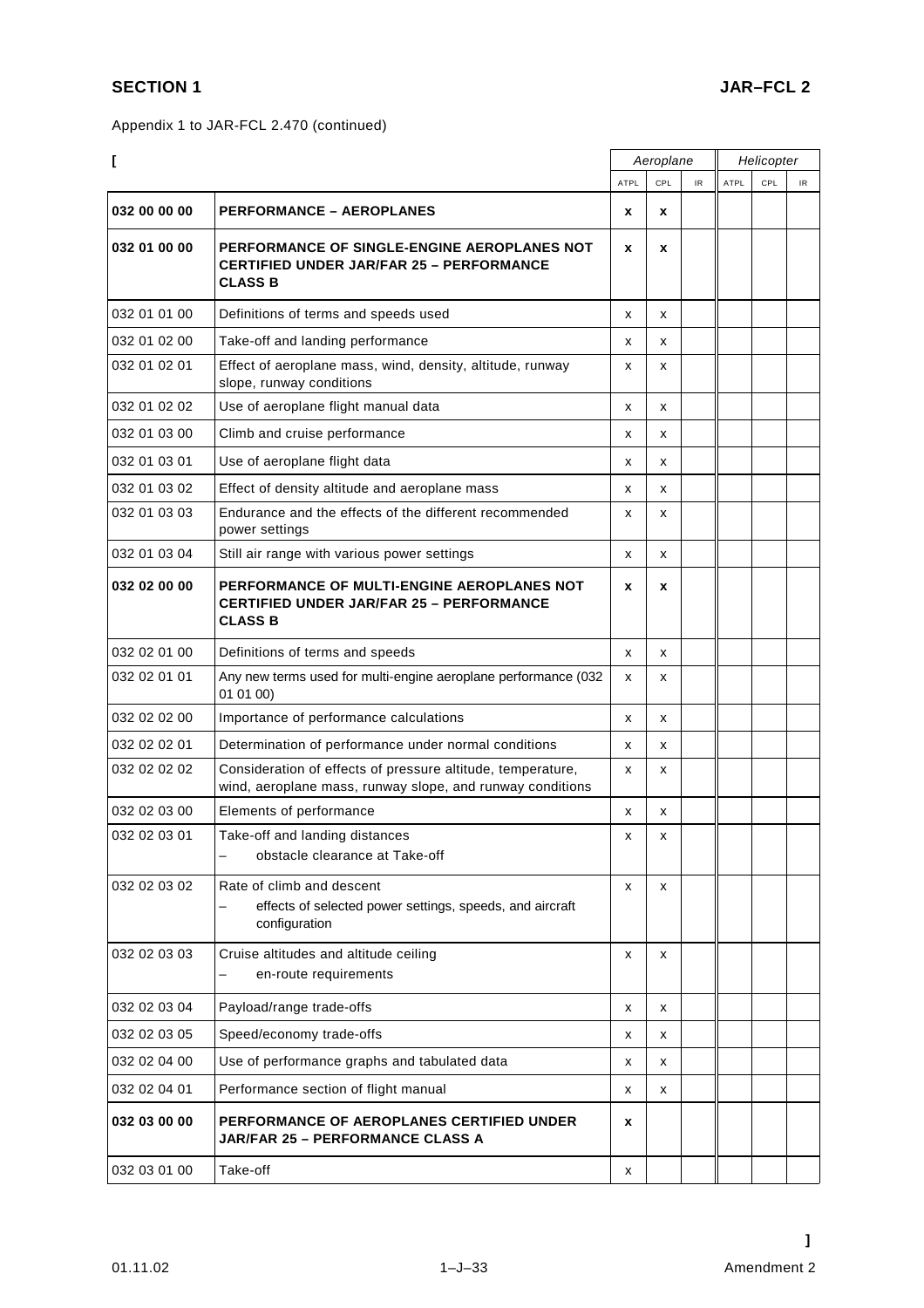| L            |                                                                                                                                                                                                                                                                                                                                                                                                                                  | Aeroplane |     |                                   | Helicopter |     |    |
|--------------|----------------------------------------------------------------------------------------------------------------------------------------------------------------------------------------------------------------------------------------------------------------------------------------------------------------------------------------------------------------------------------------------------------------------------------|-----------|-----|-----------------------------------|------------|-----|----|
|              |                                                                                                                                                                                                                                                                                                                                                                                                                                  | ATPL      | CPL | $\ensuremath{\mathsf{IR}}\xspace$ | ATPL       | CPL | IR |
| 032 03 01 01 | Definitions of terms and speeds used<br>appropriate speed definitions associated with take-off<br>performance, with emphasis on:<br>V <sub>1</sub> : decision speed in event of engine failure on<br>take-off<br>$-$ V <sub>R</sub> : rotation speed                                                                                                                                                                             | x         |     |                                   |            |     |    |
|              | V <sub>2</sub> : take-off safety speed<br>$-$<br>appropriate distance definitions associated with take-off:<br>balanced field length<br>take-off run available (TORA)<br>take-off distance available (TODA)<br>accelerate stop distance available (ASDA)<br>clearways, stopways<br>mass/altitude/temperature limits<br>other appropriate speeds:<br>$V_{MCG}$<br><b>V</b> <sub>MCA</sub><br>$V_{MU}$<br><b>VLOF</b><br>$V_{MBE}$ |           |     |                                   |            |     |    |
| 032 03 01 02 | Runway variables<br>length, slope, surface<br>strength of runway (load classification number, single<br>isolated wheel loading)                                                                                                                                                                                                                                                                                                  | X         |     |                                   |            |     |    |
| 032 03 01 03 | Aeroplane variables<br>mass<br>flap angle<br>reduced power settings<br>increased $V_2$<br>use of anti-ice and de-ice<br>use of bleed air (ECS)                                                                                                                                                                                                                                                                                   | x         |     |                                   |            |     |    |
| 032 03 01 04 | Meteorological variables<br>pressure altitude and temperature (density altitude),<br>wind gust factor, surface conditions (standing water,<br>snow, ice etc.)                                                                                                                                                                                                                                                                    | x         |     |                                   |            |     |    |
| 032 03 01 05 | Take-off speeds<br>computation of $V_1$ , $V_R$ and $V_2$ ; initial climb speed,<br>landing gear and flap retraction speeds                                                                                                                                                                                                                                                                                                      | x         |     |                                   |            |     |    |
| 032 03 01 06 | Take-off distance<br>computations of take-off distance<br>include consideration of aeroplane, runway, and<br>meteorological variables when computing take-off<br>distance and take-off speed<br>effects of early or late rotation on take-off distance;<br>possibility of ground stall with early rotation                                                                                                                       | x         |     |                                   |            |     |    |
| 032 03 02 00 | Accelerate-stop distance                                                                                                                                                                                                                                                                                                                                                                                                         | х         |     |                                   |            |     |    |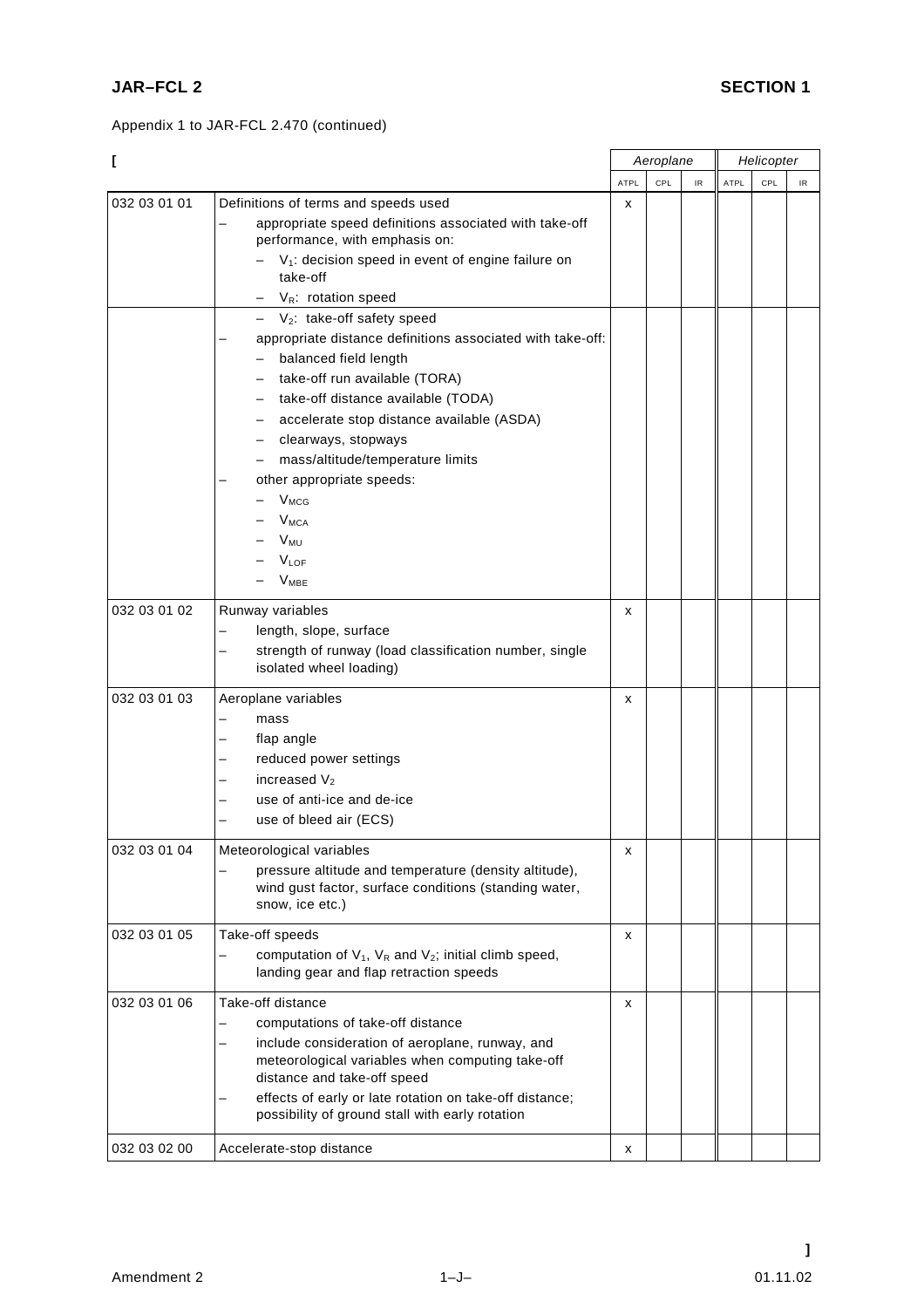$\overline{\phantom{0}}$ 

 $\mathbf{r}$ 

| I            |                                                              |      | Aeroplane |    |      | Helicopter |    |
|--------------|--------------------------------------------------------------|------|-----------|----|------|------------|----|
|              |                                                              | ATPL | CPL       | IR | ATPL | CPL        | IR |
| 032 03 02 01 | Concept of balanced field length                             | x    |           |    |      |            |    |
|              | review of definitions (032 03 00 00)                         |      |           |    |      |            |    |
|              | relationship between balanced/unbalanced field length        |      |           |    |      |            |    |
|              | and $V_1$                                                    |      |           |    |      |            |    |
| 032 03 02 02 | Use of flight manual charts                                  | x    |           |    |      |            |    |
|              | computing accelerate-stop distances                          |      |           |    |      |            |    |
|              | decision time and deceleration procedure<br>assumptions:     |      |           |    |      |            |    |
|              | time-to-decide allowance                                     |      |           |    |      |            |    |
|              | use of brakes                                                |      |           |    |      |            |    |
|              | use of reverse thrust                                        |      |           |    |      |            |    |
|              | brake energy absorption limits:<br>$\overline{\phantom{0}}$  |      |           |    |      |            |    |
|              | delayed temperature rise                                     |      |           |    |      |            |    |
|              | tyre limitations                                             |      |           |    |      |            |    |
|              |                                                              |      |           |    |      |            |    |
| 032 03 03 00 | Initial climb                                                | x    |           |    |      |            |    |
| 032 03 03 01 | Climb segments                                               | х    |           |    |      |            |    |
|              | undercarriage and flap retraction                            |      |           |    |      |            |    |
|              | take-off mass limitation with regard to climb                |      |           |    |      |            |    |
|              | requirements                                                 |      |           |    |      |            |    |
| 032 03 03 02 | All engines operating                                        | x    |           |    |      |            |    |
|              | climb speed                                                  |      |           |    |      |            |    |
|              | rate of climb                                                |      |           |    |      |            |    |
|              | noise abatement procedure                                    |      |           |    |      |            |    |
|              |                                                              |      |           |    |      |            |    |
| 032 03 03 03 | Engine inoperative operation                                 | x    |           |    |      |            |    |
|              | best angle-of-climb speed                                    |      |           |    |      |            |    |
|              | best rate-of-climb speed                                     |      |           |    |      |            |    |
|              | rates of climb:                                              |      |           |    |      |            |    |
|              | effect of density altitude on climb performance              |      |           |    |      |            |    |
| 032 03 03 04 | Obstacle clearance requirements                              | x    |           |    |      |            |    |
|              | climb to clear obstacles                                     |      |           |    |      |            |    |
|              | turning to avoid obstacles:                                  |      |           |    |      |            |    |
|              | effect turns have on climb performance                       |      |           |    |      |            |    |
| 032 03 04 00 | Climb                                                        | х    |           |    |      |            |    |
| 032 03 04 01 | Use of flight manual performance charts                      |      |           |    |      |            |    |
|              | effect of aeroplane mass                                     | x    |           |    |      |            |    |
|              | effect of density altitude change<br>-                       |      |           |    |      |            |    |
|              | time-to-climb calculations for reaching cruise altitude<br>- |      |           |    |      |            |    |
|              |                                                              |      |           |    |      |            |    |
| 032 03 04 02 | Significant airspeeds for climb                              | x    |           |    |      |            |    |
|              | flap retraction speeds                                       |      |           |    |      |            |    |
|              | normal (all engines operating) climb speeds:                 |      |           |    |      |            |    |
|              | best angle-of-climb                                          |      |           |    |      |            |    |
|              | best rate-of-climb                                           |      |           |    |      |            |    |
| 032 03 04 03 | One engine inoperative climb                                 | x    |           |    |      |            |    |
|              | climb airspeeds:                                             |      |           |    |      |            |    |
|              | best rate-of-climb                                           |      |           |    |      |            |    |
|              | best angle-of-climb                                          |      |           |    |      |            |    |
|              | maximum cruise height                                        |      |           |    |      |            |    |
|              |                                                              |      |           |    |      |            |    |

**]**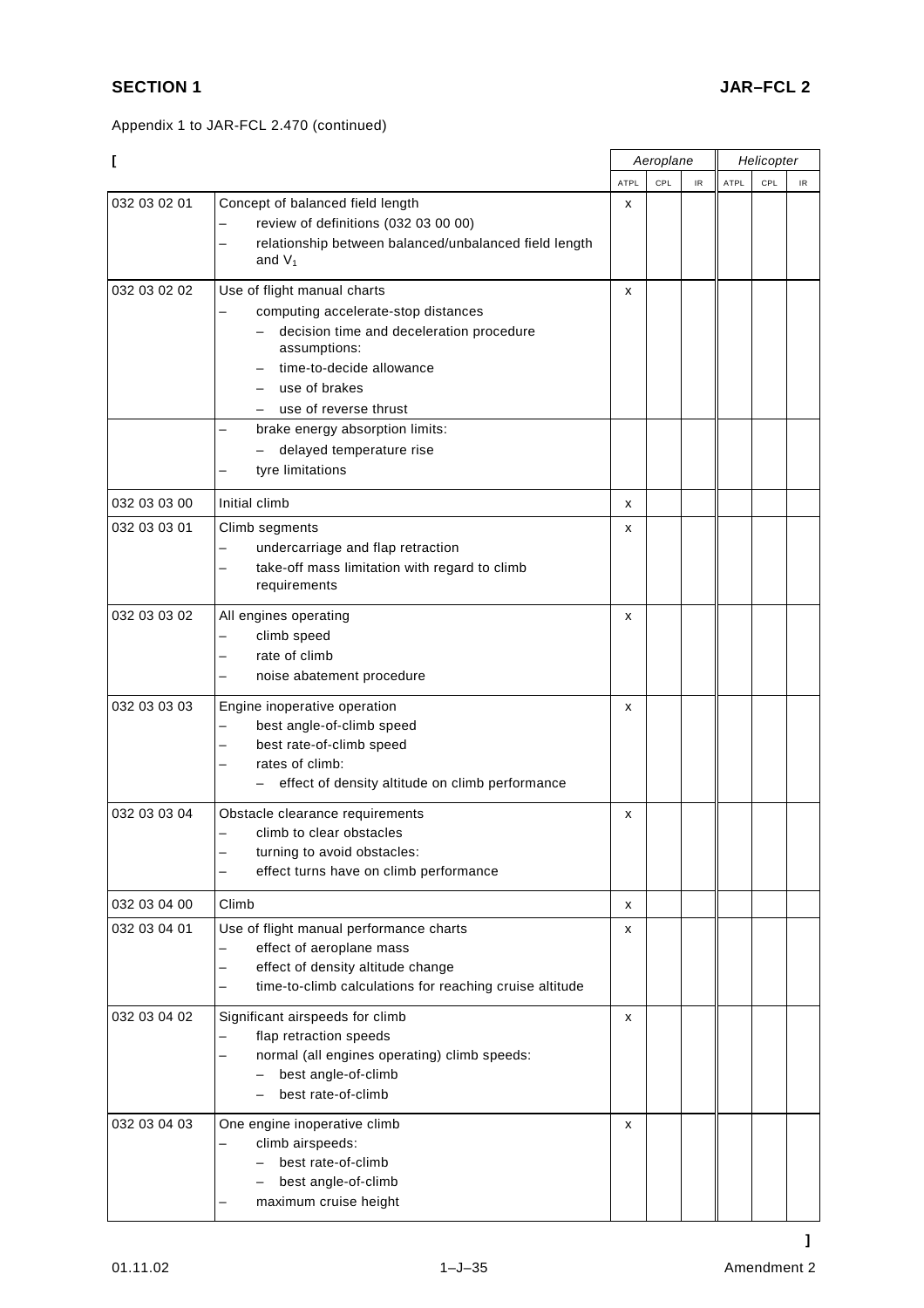| Т            |                                                                                                                                                                                                                                                                             |      | Aeroplane |    |      | Helicopter |     |
|--------------|-----------------------------------------------------------------------------------------------------------------------------------------------------------------------------------------------------------------------------------------------------------------------------|------|-----------|----|------|------------|-----|
|              |                                                                                                                                                                                                                                                                             | ATPL | CPL       | IR | ATPL | CPL        | IR. |
| 032 03 05 00 | Cruise                                                                                                                                                                                                                                                                      | X    |           |    |      |            |     |
| 032 03 05 01 | Use of cruise charts<br>determination of cruise heights<br>maximum attainable cruise height<br>increase of maximum cruise speeds and power settings                                                                                                                         | X    |           |    |      |            |     |
| 032 03 05 02 | Cruise control<br>maximum range: power settings, speeds, fuel<br>consumption<br>maximum endurance: power settings, speeds, fuel<br>consumption<br>speed/range trade-offs, for cruise power settings<br>maximum cruise power settings: resultant speeds, fuel<br>consumption | X    |           |    |      |            |     |
| 032 03 05 03 | En-route One Engine Inoperative<br>engine inoperative charts<br>—<br>range and endurance<br>One-engine Out Service Ceiling:<br>maximum continuous power settings<br><b>ETOPS</b> operations                                                                                 | X    |           |    |      |            |     |
| 032 03 05 04 | Obstacle clearance en-route<br>net flight path<br>vertical and horizontal<br>overhead mass limitations<br>drift-down procedures                                                                                                                                             | X    |           |    |      |            |     |
| 032 03 05 05 | Enroute - Aeroplanes with Three or More Engines, two<br>engines inoperative<br>requirements and limitations                                                                                                                                                                 | x    |           |    |      |            |     |
| 032 03 06 00 | Descent and landing                                                                                                                                                                                                                                                         | x    |           |    |      |            |     |
| 032 03 06 01 | Use of descent charts<br>time to start descent<br>fuel consumption in descent<br>limiting speed, e.g.<br>normal operating airspeed<br>maximum operating airspeed<br>-<br>speed for max glide ratio<br>maximum rate of descent speed (cabin pressure<br>rate of descent)     | х    |           |    |      |            |     |
| 032 03 06 02 | Maximum permitted landing mass<br>structural limit specified by aircraft manufacturer and<br>the State airworthiness authorities                                                                                                                                            | X    |           |    |      |            |     |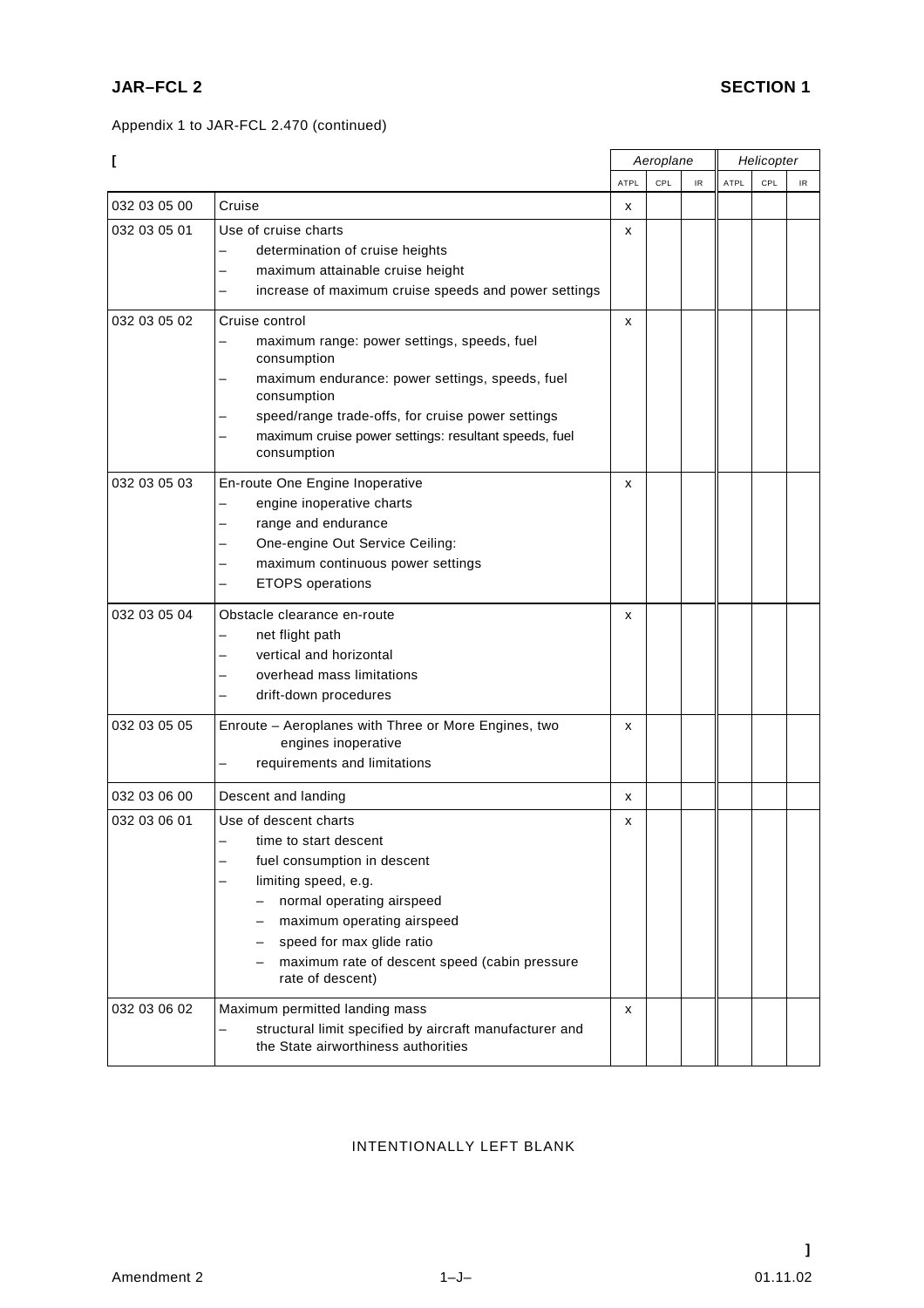| I            |                                                                                                                                                                                                                                                                                                                                                                                                                                                                                                                                                                                                                                                                                                                                                                                                                                                                    | Aeroplane   |     | Helicopter                        |      |     |    |
|--------------|--------------------------------------------------------------------------------------------------------------------------------------------------------------------------------------------------------------------------------------------------------------------------------------------------------------------------------------------------------------------------------------------------------------------------------------------------------------------------------------------------------------------------------------------------------------------------------------------------------------------------------------------------------------------------------------------------------------------------------------------------------------------------------------------------------------------------------------------------------------------|-------------|-----|-----------------------------------|------|-----|----|
|              |                                                                                                                                                                                                                                                                                                                                                                                                                                                                                                                                                                                                                                                                                                                                                                                                                                                                    | <b>ATPL</b> | CPL | $\ensuremath{\mathsf{IR}}\xspace$ | ATPL | CPL | IR |
| 032 03 06 03 | Approach and Landing data calculations<br>suitability of selected landing runway:<br>landing distance available<br>computation of maximum landing mass for the given<br>runway conditions<br>computation of minimum runway length for the given<br>other factors: runway slope, surface conditions, wind<br>temperature, density altitude<br>computation of expected actual landing mass<br>computations of approach and landing speeds<br>computations should be completed for alternate<br>aerodromes as well<br>definitions of terms and speed used:<br>VTH, Threshold speed<br>Discontinued Approach Climb<br>Landing climb<br>Landing distance, Dry, Wet and Contaminated<br>runways<br>Landing Distance required<br>Destination airport<br>Alternate airport<br>Landing $-$<br>Landing configuration (all engine)<br>Approach configuration (one engine out) | x           |     |                                   |      |     |    |
| 032 03 07 00 | Practical application of an airplane performance manual                                                                                                                                                                                                                                                                                                                                                                                                                                                                                                                                                                                                                                                                                                                                                                                                            | x           |     |                                   |      |     |    |
| 032 03 07 01 | Use of typical turbojet or turboprop aeroplane performance<br>manual<br>take-off and landing mass calculations<br>take-off data computations:<br>effects of runway variables, aeroplane variables and<br>meteorological variables<br>computation of the various 'V' speeds for take-off<br>and initial climb<br>computation of runway distance factors<br>rate and gradient of initial climb<br>obstacle clearance<br>appropriate engine-out calculations<br>climb computations:<br>climb rates and gradients<br>time-to-climb<br>fuel used<br>engine-out calculations                                                                                                                                                                                                                                                                                             | x           |     |                                   |      |     |    |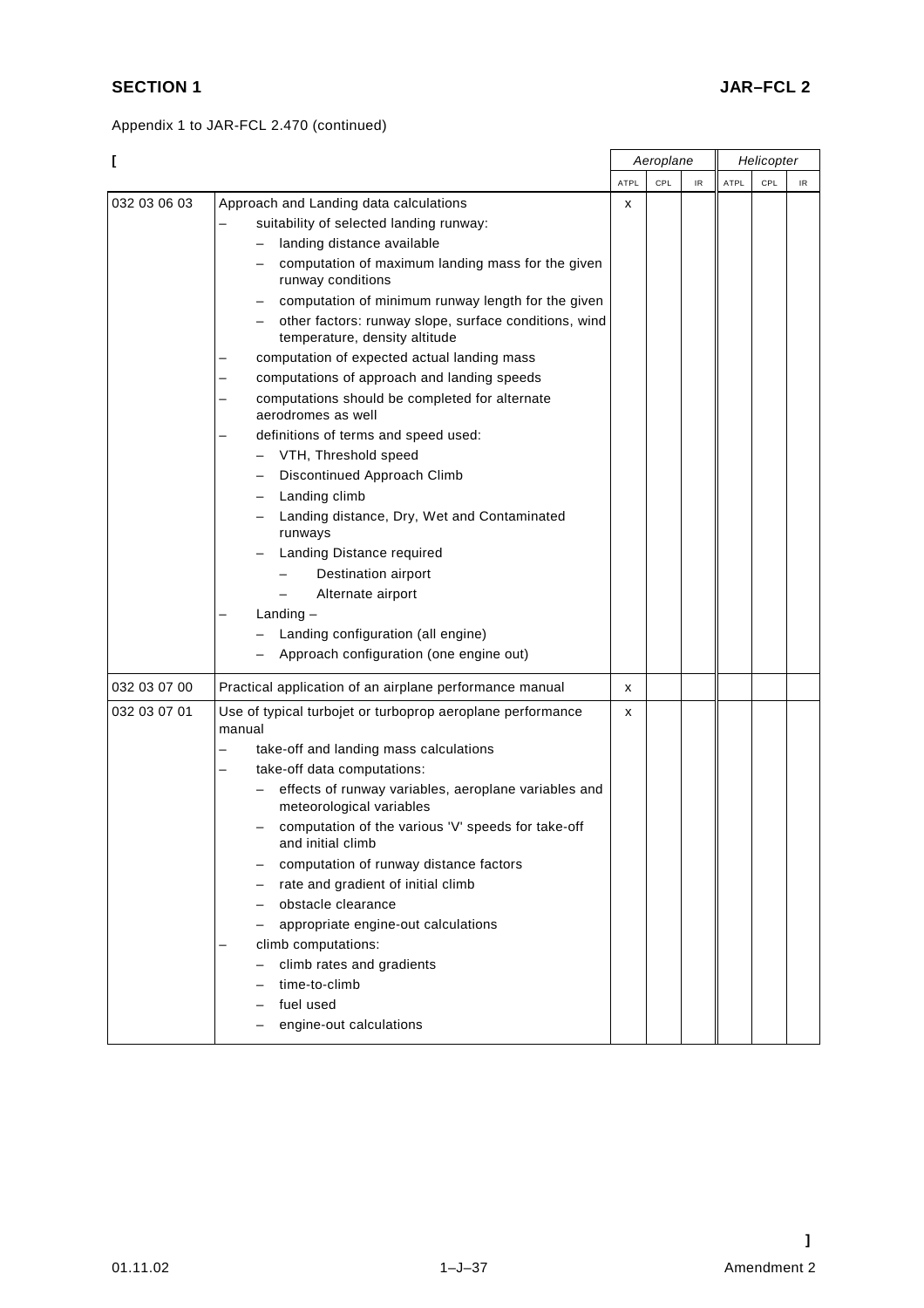|                                                                                                                                                                                                                                                                                                                                                                                                                                                                                                                            |             | Aeroplane | Helicopter |      |     |     |
|----------------------------------------------------------------------------------------------------------------------------------------------------------------------------------------------------------------------------------------------------------------------------------------------------------------------------------------------------------------------------------------------------------------------------------------------------------------------------------------------------------------------------|-------------|-----------|------------|------|-----|-----|
|                                                                                                                                                                                                                                                                                                                                                                                                                                                                                                                            | <b>ATPL</b> | CPL       | IR.        | ATPL | CPL | IR. |
| 032 03 07 02<br>Cruise computations<br>power settings and speeds for maximum range,<br>maximum endurance and normal cruise<br>fuel consumption<br>engine-out operation; pressurisation failure, effect of<br>lower altitude on range and endurance<br><b>ETOPS flight</b><br>additional considerations concerning fuel consumption:<br>effects of altitude and aircraft mass<br>fuel for holding, approach and cruise to alternate<br>in normal and abnormal conditions<br>after jet engine failure<br>after decompression | X           |           |            |      |     |     |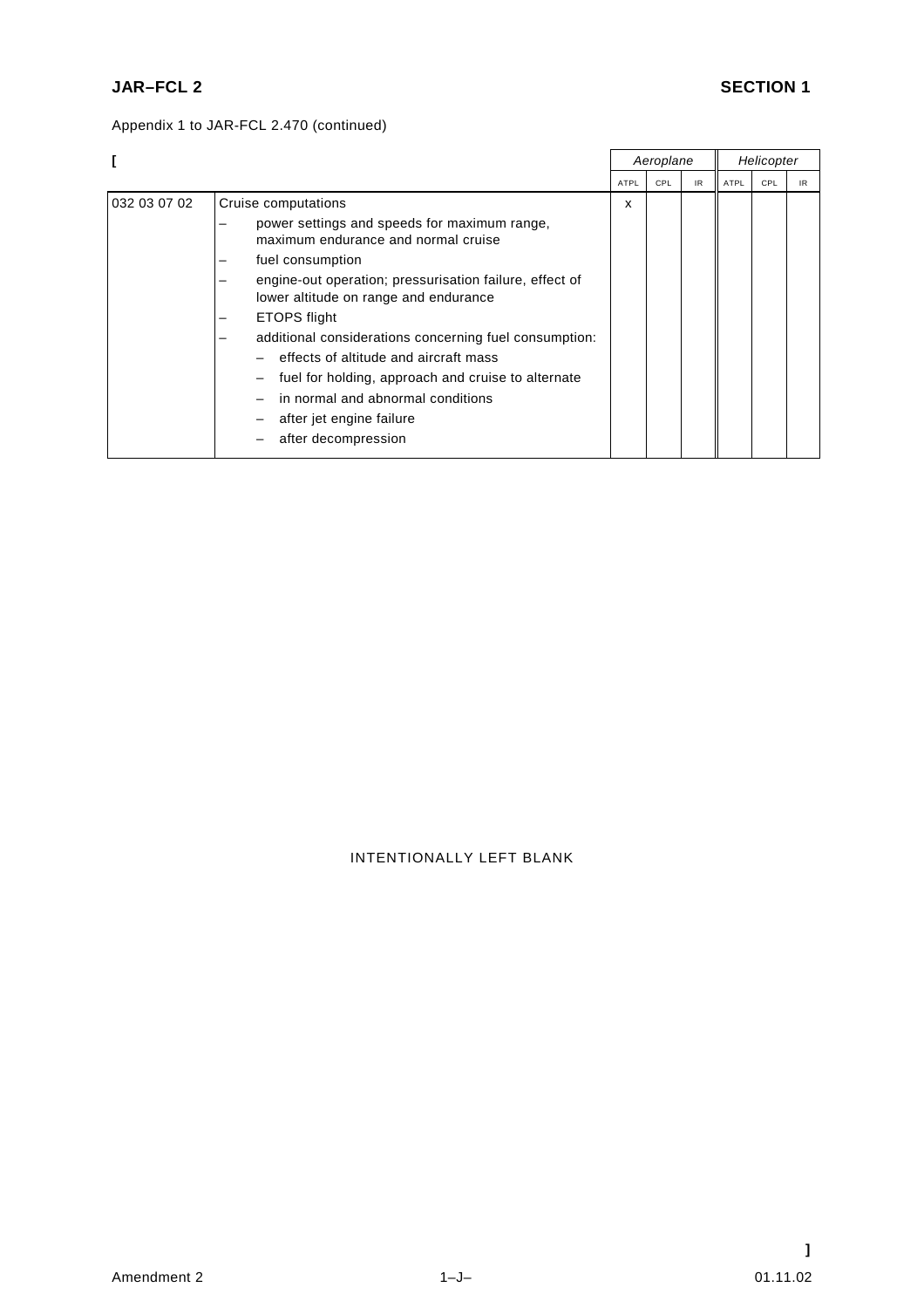| I            |                                                                                                                                                                                                                                    |              | Aeroplane |     |      | Helicopter |     |
|--------------|------------------------------------------------------------------------------------------------------------------------------------------------------------------------------------------------------------------------------------|--------------|-----------|-----|------|------------|-----|
|              |                                                                                                                                                                                                                                    | ATPL         | CPL       | IR. | ATPL | CPL        | IR. |
| 033 00 00 00 | <b>FLIGHT PLANNING AND FLIGHT MONITORING -</b><br><b>AEROPLANES</b>                                                                                                                                                                | X            | X         |     |      |            |     |
| 033 00 00 00 | FLIGHT PLANNING AND FLIGHT MONITORING -<br><b>HELICOPTERS</b>                                                                                                                                                                      |              |           |     | X    | x          |     |
| 033 00 00 00 | <b>FLIGHT PLANNING AND FLIGHT MONITORING -</b><br><b>AIRCRAFT</b>                                                                                                                                                                  |              |           | x   |      |            | x   |
| 033 01 00 00 | <b>FLIGHT PLANS FOR CROSS-COUNTRY FLIGHTS</b>                                                                                                                                                                                      | $\mathbf{x}$ | X         | X   | x    | x          | x   |
| 033 01 01 00 | Navigation plan                                                                                                                                                                                                                    | X            | x         | X   | x    | x          | x   |
| 033 01 01 01 | Selection of routes, speeds, heights (altitudes) and alternate<br>airfield/landing sites<br>terrain and obstacle clearance<br>cruising levels appropriate for direction of flight<br>—<br>navigation check points, visual or radio | X            | X         | x   | x    | x          | x   |
| 033 01 01 02 | Measurement of tracks and distances                                                                                                                                                                                                | x            | x         | x   | X    | X          | X   |
| 033 01 01 03 | Obtaining wind velocity forecast for each leg                                                                                                                                                                                      | x            | x         | x   | x    | x          | x   |
| 033 01 01 04 | Computations of headings, ground speeds, and time en-route<br>from tracks, true airspeed and wind velocities                                                                                                                       | x            | x         | x   | x    | X          | x   |
| 033 01 01 05 | Completion of pre-flight portion of navigation flight log                                                                                                                                                                          | x            | x         | x   | x    | x          | x   |
| 033 01 02 00 | Fuel plan                                                                                                                                                                                                                          | x            | x         | x   | x    | x          | x   |
| 033 01 02 01 | Computation of planned fuel usage for each leg and total fuel<br>usage for the flight<br>flight manual figures for fuel flow during climb, en-route<br>and during descent<br>navigation plan for times en-route                    | x            | x         | x   | x    | X          | x   |
| 033 01 02 02 | Fuel for holding and diversion to alternate airfield                                                                                                                                                                               | x            | x         | x   | x    | x          | х   |
| 033 01 02 03 | Reserves                                                                                                                                                                                                                           | x            | x         | x   | x    | x          | x   |
| 033 01 02 04 | Total fuel requirements for flight                                                                                                                                                                                                 | x            | х         | х   | х    | x          | х   |
| 033 01 02 05 | Completion of pre-flight portion of fuel log                                                                                                                                                                                       | x            | x         | x   | x    | x          | x   |
| 033 01 03 00 | Flight monitoring and in-flight replanning                                                                                                                                                                                         | x            | x         | x   | x    | x          | х   |
| 033 01 03 01 | In-flight fuel computations<br>recording of fuel quantities remaining at navigational<br>checkpoints                                                                                                                               | x            | x         | x   | x    | X          | x   |
| 033 01 03 02 | Calculation of actual consumption rate<br>comparison of actual and planned fuel consumption and<br>fuel state                                                                                                                      | x            | x         | x   | x    | x          | х   |
| 033 01 03 03 | Revision of fuel reserve estimates                                                                                                                                                                                                 | X            | x         | x   | x    | x          | х   |
| 033 01 03 04 | In-flight replanning in case of problems<br>selection of cruise altitude and power settings for new<br>destination<br>time to new destination<br>—<br>fuel state, fuel requirements, fuel reserves<br>-                            | x            | x         | x   | x    | x          | х   |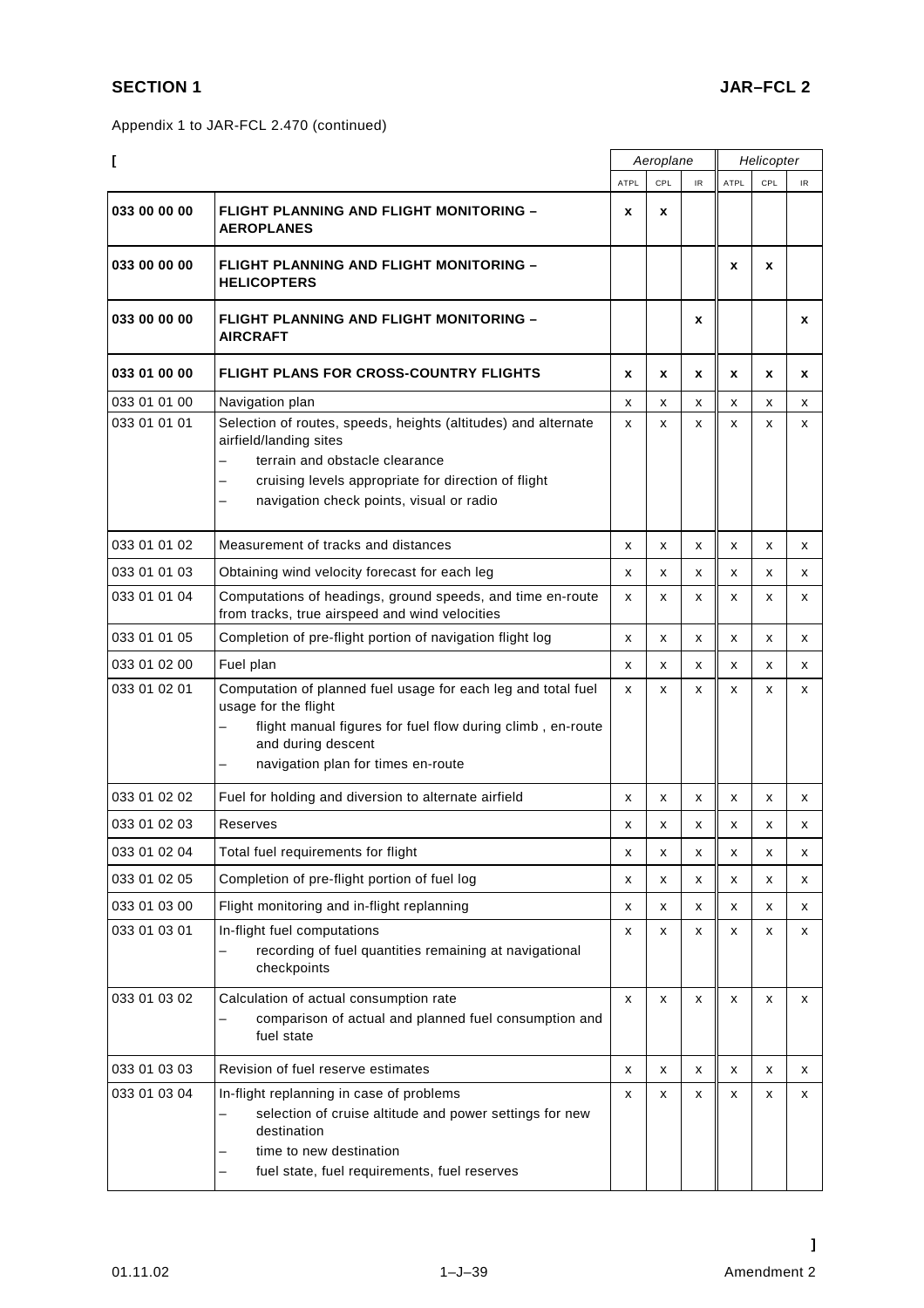$\overline{\phantom{0}}$ 

| I.           |                                                                                                                                                                                                              |      | Aeroplane |    |      | Helicopter |    |
|--------------|--------------------------------------------------------------------------------------------------------------------------------------------------------------------------------------------------------------|------|-----------|----|------|------------|----|
|              |                                                                                                                                                                                                              | ATPL | CPL       | IR | ATPL | CPL        | IR |
| 033 01 04 00 | Radio communication and navigation aids                                                                                                                                                                      | х    | x         | x  | х    | x          | x  |
| 033 01 04 01 | Communication frequencies and call signs for appropriate<br>control agencies and in-flight service facilities such as<br>weather stations                                                                    | x    | x         | x  | x    | x          | x  |
| 033 01 04 02 | Radio navigation and approach aids, if appropriate<br>type<br>frequencies<br>—<br>identification                                                                                                             | x    | x         | x  | x    | x          | X  |
| 033 02 00 00 | <b>ICAO ATC FLIGHT PLAN</b>                                                                                                                                                                                  | x    | X         | x  | X    | x          | x  |
| 033 02 01 00 | Types of flight plan                                                                                                                                                                                         | x    | x         | x  | x    | x          | x  |
| 033 02 01 01 | ICAO flight plan<br>format<br>information included in completed plan<br>repetitive flight plan                                                                                                               | x    | x         | x  | x    | x          | х  |
| 033 02 02 00 | Completing the flight plan                                                                                                                                                                                   | x    | x         | x  | x    | x          | x  |
| 033 02 02 01 | Information for flight plan obtained from<br>navigation flight plan<br>fuel plan<br>operator's records for basic aircraft information<br>mass and balance records                                            | x    | x         | x  | x    | x          | x  |
| 033 02 03 00 | Filing the flight plan                                                                                                                                                                                       | x    | x         | X  | x    | x          | x  |
| 033 02 03 01 | Procedures for filing                                                                                                                                                                                        | x    | x         | x  | x    | x          | x  |
| 033 02 03 02 | Agency responsible for processing the flight plan                                                                                                                                                            | х    | x         | x  | х    | x          | x  |
| 033 02 03 03 | Requirements of the State concerning when a flight plan must<br>be filed                                                                                                                                     | х    | x         | x  | х    | x          | x  |
| 033 02 04 00 | Closing the flight plan                                                                                                                                                                                      | x    | x         | x  | x    | x          | x  |
| 033 02 04 01 | Responsibilities and procedures                                                                                                                                                                              | x    | х         | х  | х    | x          | x  |
| 033 02 04 02 | Processing agency                                                                                                                                                                                            | х    | x         | x  | x    | x          | х  |
| 033 02 04 03 | Checking slot time                                                                                                                                                                                           | х    | x         | x  | х    | x          | x  |
| 033 02 05 00 | Adherence to flight plan                                                                                                                                                                                     | x    | x         | x  | X    | x          | х  |
| 033 02 05 01 | Tolerances allowed by the State for various types of flight<br>plans                                                                                                                                         | x    | x         | x  | x    | x          | x  |
| 033 02 05 02 | In-flight amendment of flight plan<br>conditions under which a flight plan must be amended<br>pilot's responsibilities and procedures for filing an<br>amendment<br>agency to which amendments are submitted | x    | x         | x  | x    | x          | x  |
| 033 03 00 00 | PRACTICAL FLIGHT PLANNING                                                                                                                                                                                    | X    | X         | x  | X    | x          | x  |
| 033 03 01 00 | Chart preparation                                                                                                                                                                                            | x    | x         | х  | х    | х          | х  |
| 033 03 01 01 | Plot tracks and measure directions and distances                                                                                                                                                             | x    | x         | x  | x    | x          | x  |
| 033 03 02 00 | Navigation plans                                                                                                                                                                                             | х    | x         | x  | x    | x          | х  |
| 033 03 02 01 | Completing the navigation plan using:<br>tracks and distances from prepared charts<br>wind velocities as provided<br>—                                                                                       | x    | х         | X  | х    | x          | х  |
|              |                                                                                                                                                                                                              |      |           |    |      |            |    |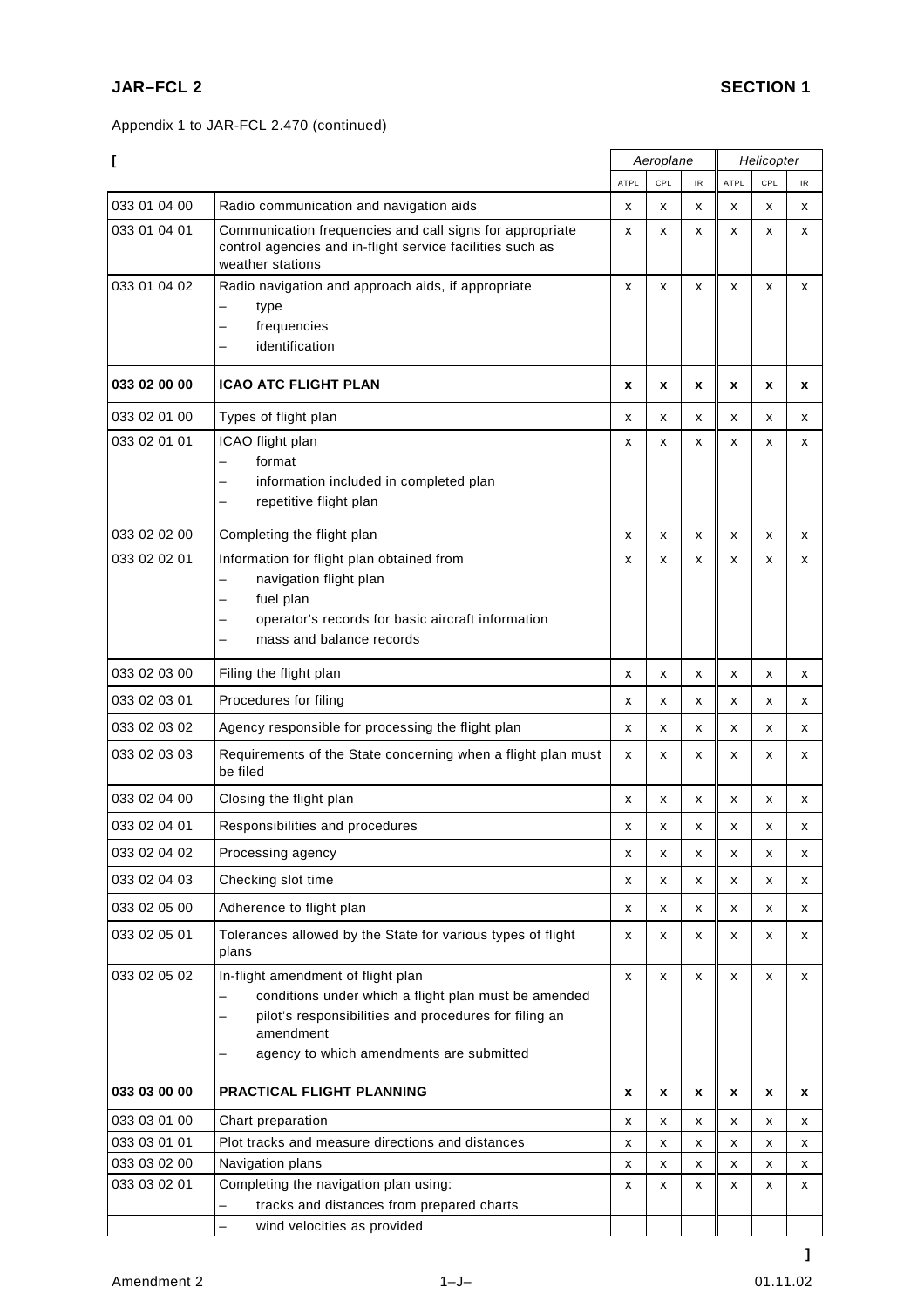m

| I             |                                                                                                                                                                                                              |      | Aeroplane |     |      | Helicopter |     |
|---------------|--------------------------------------------------------------------------------------------------------------------------------------------------------------------------------------------------------------|------|-----------|-----|------|------------|-----|
|               |                                                                                                                                                                                                              | ATPL | CPL       | IR. | ATPL | CPL        | IR. |
|               | true airspeeds as appropriate                                                                                                                                                                                |      |           |     |      |            |     |
| 033 03 03 00  | Simple fuel plans                                                                                                                                                                                            | x    | X         | x   | x    | X          | x   |
| 033 03 03 01  | Preparation of fuel logs showing planned values for:<br>fuel used on each leg<br>fuel remaining at end of each leg<br>endurance, based on fuel remaining and planned<br>consumption rate, at end of each leg | X    | X         | x   | X    | X          | X   |
| 033 03 04 00  | Radio planning practice                                                                                                                                                                                      | x    | X         | x   | X    | X          | x   |
| 033 03 04 01  | Communications<br>frequencies and call signs of air traffic control agencies<br>and facilities and for in-flight services such as weather<br>information                                                     | X    | x         | x   | X    | X          | X   |
| 033 03 04 02  | Navigation aids<br>frequencies and identifiers of en-route terminal facilities,<br>if appropriate                                                                                                            | x    |           | x   | x    | X          | x   |
| 033 04 00 00  | IFR (AIRWAYS) FLIGHT PLANNING                                                                                                                                                                                | x    |           | x   | x    |            | x   |
| 033 04 01 00  | Meteorological considerations                                                                                                                                                                                | x    |           | x   | X    |            | x   |
| 033 04 01 01  | Analysis of existing weather patterns along possible routes                                                                                                                                                  | x    |           | x   | x    |            | x   |
| 033 04 01 02  | Analysis of winds aloft along prospective routes                                                                                                                                                             | x    |           | x   | X    |            | х   |
| 033 04 01 03  | Analysis of existing and forecast weather conditions at<br>destination and possible alternates                                                                                                               | x    |           | x   | x    |            | x   |
| 033 04 02 00  | Selection of routes to destination and alternates                                                                                                                                                            | x    |           | x   | X    |            | x   |
| 033 04 02 01  | Preferred airways routings                                                                                                                                                                                   | x    |           | x   | X    |            | x   |
| 033 04 02 02. | Extraction of tracks and distances from RAD/NAV chart                                                                                                                                                        | X    |           | x   | X    |            | x   |
| 033 04 02 03  | Frequencies and identifiers of en-route radio navigation aids                                                                                                                                                | x    |           | x   | x    |            | x   |
| 033 04 02 04  | Minimum en-route altitudes, minimum crossing and reception<br>altitudes                                                                                                                                      | x    |           | x   | х    |            | x   |
| 033 04 02 05  | Standard Instrument Departures (SIDs) and Standard Arrival<br>Routes (STARs)                                                                                                                                 | x    |           | x   | x    |            | x   |
| 033 04 03 00  | General flight planning tasks                                                                                                                                                                                | x    |           | x   | x    |            | х   |
| 033 04 03 01  | Checking of AIP and NOTAM for latest airfield and en-route<br>status information                                                                                                                             | x    |           | x   | x    |            | x   |
| 033 04 03 02  | Selection of altitudes or flight levels for each leg of the flight                                                                                                                                           | x    |           | x   | x    |            | x   |
| 033 04 03 03  | Application of wind velocity on each leg to obtain heading and<br>ground speeds                                                                                                                              | X    |           | х   | х    |            | х   |
| 033 04 03 04  | Calculation of en-route times for each leg to the destination<br>and to the alternate and determination of total time en-route                                                                               | x    |           | x   | X    |            | x   |
| 033 04 03 05  | Completion of fuel plan                                                                                                                                                                                      | х    |           | x   | х    |            | х   |
| 033 04 03 06  | Preliminary study of instrument approach procedures and<br>minima at destination and alternate                                                                                                               | x    |           | x   | х    |            | х   |
| 033 04 03 07  | Filling out and filing air traffic flight plan                                                                                                                                                               | x    |           | x   | x    |            | x   |
| 033 05 00 00  | JET AEROPLANES FLIGHT PLANNING (Additional                                                                                                                                                                   | x    |           |     |      |            |     |

**]**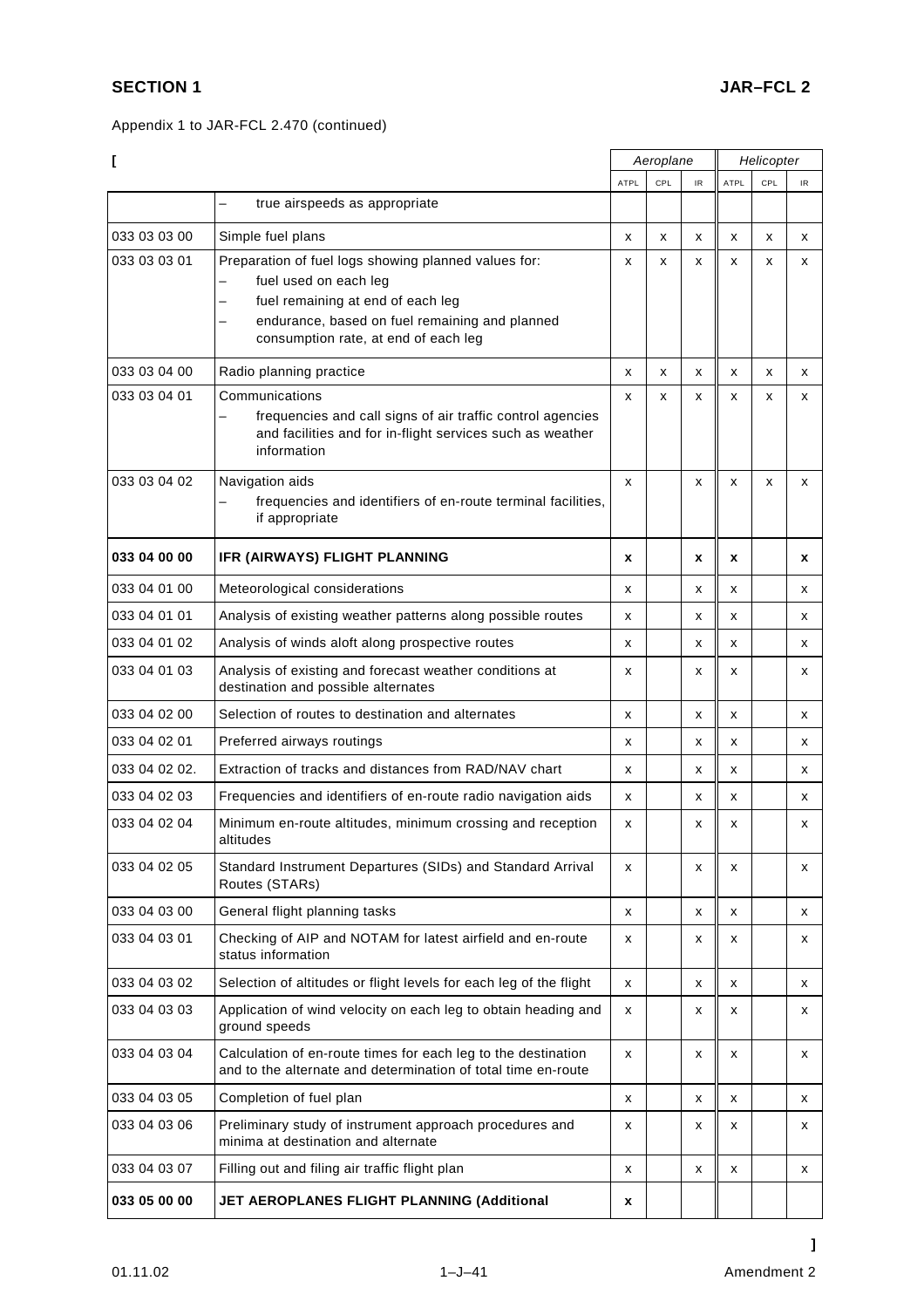| I             |                                                                                                                       |      | Aeroplane |                                   |      | Helicopter |    |
|---------------|-----------------------------------------------------------------------------------------------------------------------|------|-----------|-----------------------------------|------|------------|----|
|               |                                                                                                                       | ATPL | CPL       | $\ensuremath{\mathsf{IR}}\xspace$ | ATPL | CPL        | IR |
|               | considerations) - JAR-OPS 1                                                                                           |      |           |                                   |      |            |    |
| 033 05 01 00  | Additional flight planning aspects for jet aeroplanes (advanced<br>flight planning)                                   | x    |           |                                   |      |            |    |
| 033 05 01 01  | Fuel planning                                                                                                         | X    |           |                                   |      |            |    |
|               | en-route contingency fuel                                                                                             |      |           |                                   |      |            |    |
|               | destination, holding and diversion fuel                                                                               |      |           |                                   |      |            |    |
|               | island reserves                                                                                                       |      |           |                                   |      |            |    |
|               | importance of altitude selection when planning for<br>diversion to alternate                                          |      |           |                                   |      |            |    |
|               | use of performance chart to plan fuel usage and<br>requirements based on planned climb, en-route cruise               |      |           |                                   |      |            |    |
|               | and descent<br>reserve fuel requirements                                                                              |      |           |                                   |      |            |    |
|               | influence of centre of gravity on fuel consumption                                                                    |      |           |                                   |      |            |    |
|               |                                                                                                                       |      |           |                                   |      |            |    |
| 033 05 01 02  | Computation of point-of-equal-time (PET) and point-of-safe-<br>return (PSR)                                           | x    |           |                                   |      |            |    |
| 033 05 02 00  | Computerised flight planning                                                                                          | X    |           |                                   |      |            |    |
| 033 05 02 01  | General principles of present systems                                                                                 | x    |           |                                   |      |            |    |
|               | advantages                                                                                                            |      |           |                                   |      |            |    |
|               | shortcomings and limitations                                                                                          |      |           |                                   |      |            |    |
| 033 06 00 00  | PRACTICAL COMPLETION OF A 'FLIGHT PLAN' (flight<br>plan, flight log, nav log ATC plan, etc.)                          | x    | x         | x                                 | x    | x          | x  |
| 033 06 01 00  | Extraction of data                                                                                                    | x    | x         | x                                 | x    | x          | х  |
| 033 06 01 01  | Extraction of navigational data                                                                                       | x    | x         | x                                 | x    | x          | х  |
| 033 06 01 02  | Extraction of meteorological data                                                                                     | x    | x         | x                                 | x    | х          | х  |
| 033 06 01 03  | Extraction of performance data                                                                                        | x    | x         | x                                 | х    | х          | x  |
| 033 06 01 04  | Completion of navigation flight plan                                                                                  | х    | x         | x                                 | х    | x          | x  |
| 033 06 01 05  | Completion of fuel plan                                                                                               | x    | x         | x                                 | х    | x          | x  |
|               | time and fuel to top-of-climb                                                                                         |      |           |                                   |      |            |    |
|               | cruise sector times and fuel used                                                                                     |      |           |                                   |      |            |    |
|               | total time and fuel required to destination                                                                           |      |           |                                   |      |            |    |
|               | fuel required for missed approach, climb en-route<br>altitude, and cruise alternate                                   |      |           |                                   |      |            |    |
|               | reserve fuel                                                                                                          |      |           |                                   |      |            |    |
|               |                                                                                                                       |      |           |                                   |      |            |    |
| 033 06 01 06. | Computation of PET (point-of-equal-time), including equi-fuel<br>and equi-time points, and PSR (point-of-safe-return) | x    |           |                                   | х    | x          |    |
| 033 06 01 07  | Completion of air traffic flight plan                                                                                 | x    | x         | x                                 | x    | x          | х  |
| 033 07 00 00  | <b>OFFSHORE OR REMOTE AREA OPERATION</b>                                                                              |      |           |                                   | x    | x          |    |
| 033 07 01 00  | Additional flight planning aspects for offshore or remote area<br>operation                                           |      |           |                                   | х    | x          |    |
| 033 07 01 01  | Fuel planning                                                                                                         |      |           |                                   | х    | x          |    |
|               | en route contingency fuel                                                                                             |      |           |                                   |      |            |    |
|               | destination holding and diversion fuel                                                                                |      |           |                                   |      |            |    |
|               | destination onshore reserve<br>$\overline{\phantom{0}}$                                                               |      |           |                                   |      |            |    |
|               | use of performance chart to plan fuel usage and<br>requirements based on planned climb en-route cruise                |      |           |                                   |      |            |    |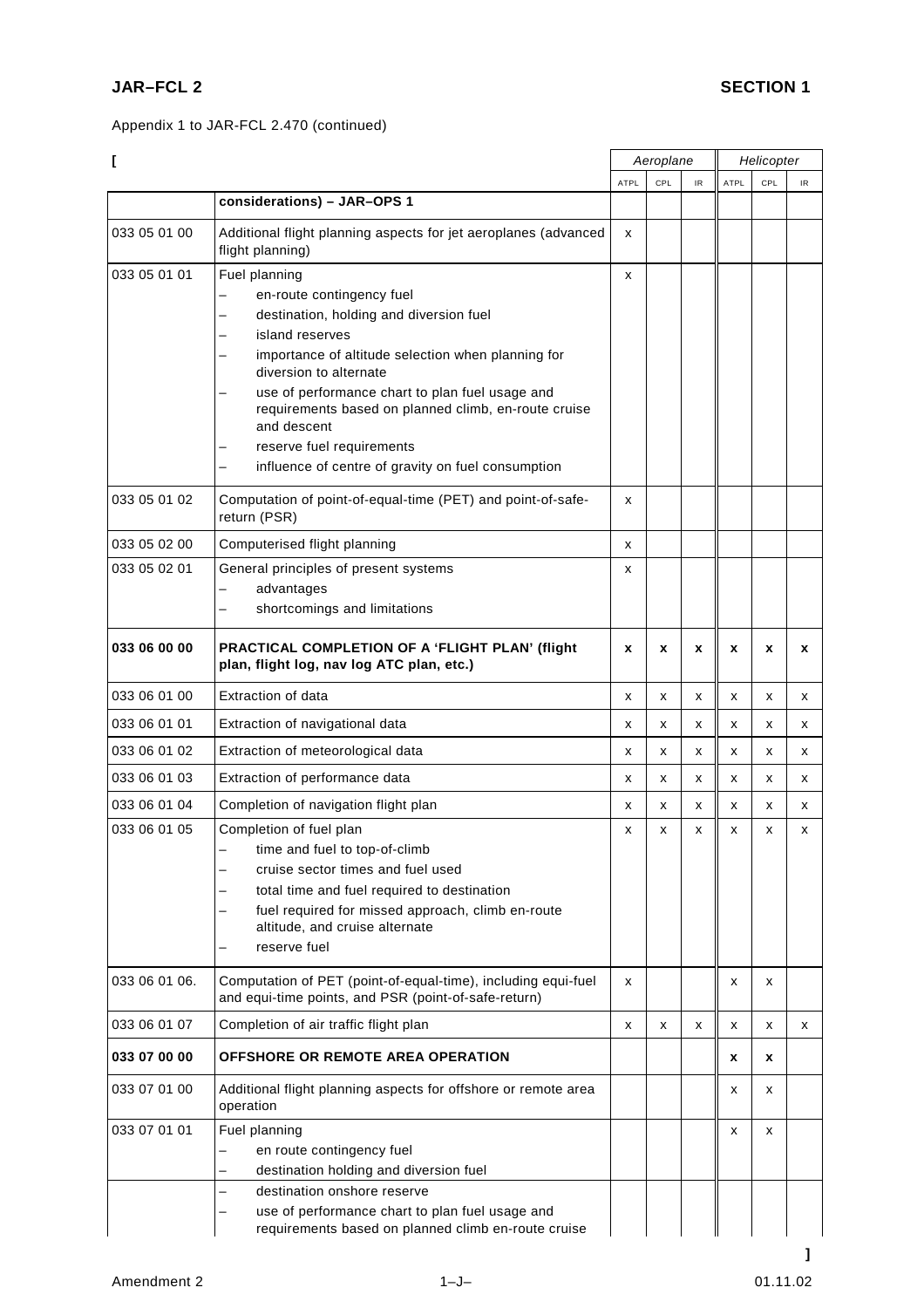|              |                                                                             | Aeroplane   |     | Helicopter |      |     |     |
|--------------|-----------------------------------------------------------------------------|-------------|-----|------------|------|-----|-----|
|              |                                                                             | <b>ATPL</b> | CPL | IR.        | ATPL | CPL | IR. |
|              | and descent                                                                 |             |     |            |      |     |     |
|              | reserve fuel requirements                                                   |             |     |            |      |     |     |
|              | one engine out (OEI) considerations                                         |             |     |            |      |     |     |
| 033 07 01 02 | Computation of point-of-equal-time (PET) and point-of-safe-<br>return (PSR) |             |     |            | x    | x   |     |
| 033 07 02 00 | Computerised flight planning                                                |             |     |            | x    | x   |     |
| 033 07 02 01 | General principles of present systems                                       |             |     |            | x    | x   |     |
|              | advantages                                                                  |             |     |            |      |     |     |
|              | shortcomings and limitations                                                |             |     |            |      |     |     |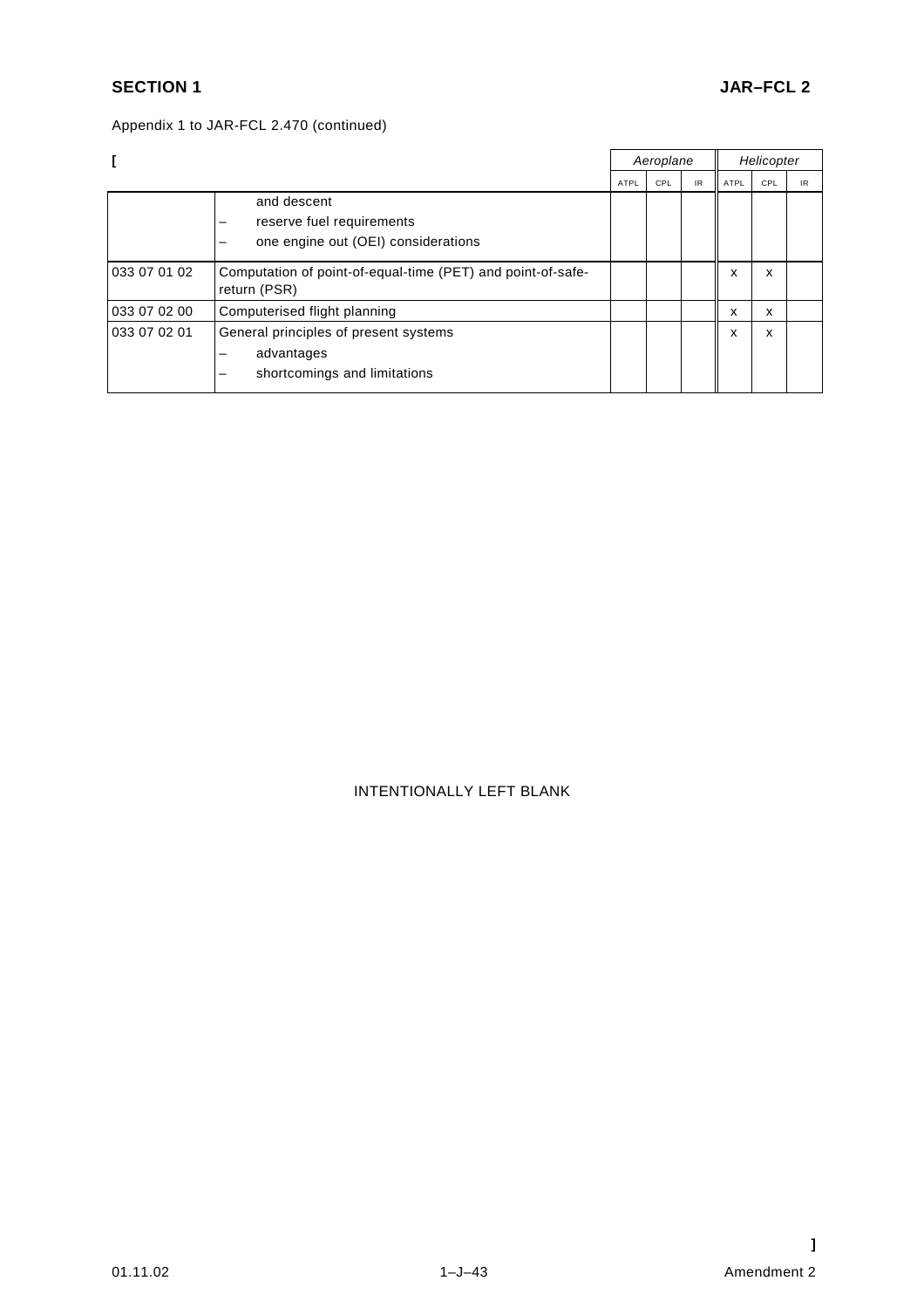|              |                                                                                                                                                                                                                                                                                                                                                       | ATPL | CPL | IR. | ATPL | CPL | IR. |
|--------------|-------------------------------------------------------------------------------------------------------------------------------------------------------------------------------------------------------------------------------------------------------------------------------------------------------------------------------------------------------|------|-----|-----|------|-----|-----|
| 034 00 00 00 | <b>PERFORMANCE – HELICOPTERS</b>                                                                                                                                                                                                                                                                                                                      |      |     |     | x    | x   |     |
| 034 01 00 00 | <b>AIRWORTHINESS – REQUIREMENTS</b>                                                                                                                                                                                                                                                                                                                   |      |     |     | x    | x   |     |
| 034 01 01 00 | Definitions of terms and speeds used in:<br>JAR/FAR part 27 & 27.1 applicability<br>JAR/FAR part 29 & 29.1 applicability                                                                                                                                                                                                                              |      |     |     | x    | X   |     |
| 034 02 00 00 | <b>DEFINITIONS OF TERMS</b><br>masses<br>velocities : $V_{LE}$ , $V_{LO}$ , $V_x$ , $V_y$ , $V_{loss}$ : $(V_1)$ $V_{NE}$ $V_{NO}$ $V_{mini}$<br>velocity of best range and of maximum endurance<br>power limitations AEO OEI<br>altitudes<br>performance class 1, 2, 3 operations (see ICAO Annex<br>6 Part III and JAR OPS 3 Subpart F, G, H and I) |      |     |     | x    | x   |     |
| 034 03 00 00 | <b>TAKE OFF - CRUISE - LANDING PERFORMANCE</b><br>Use and interpretation of diagrams and tables<br>associated with CAT A, CAT B, procedures in order to<br>select and develop class 1, 2, 3 performance profiles<br>according to available heliport size and location (surface<br>or elevated). See JAR-OPS 3 Subpart F, G, H, I                      |      |     |     | x    | x   |     |
| 034 04 00 00 | PERFORMANCE OF HELICOPTERS JAR OPS 3,<br>SUBPARTS F, G, H, I                                                                                                                                                                                                                                                                                          |      |     |     | x    | x   |     |
| 034 04 01 00 | Applicability - Performance Class 1, 2 and 3                                                                                                                                                                                                                                                                                                          |      |     |     | X    | x   |     |
| 034 04 02 00 | General<br>helicopter mass<br>approved performance data in Helicopter Flight Manual                                                                                                                                                                                                                                                                   |      |     |     | x    | x   |     |
| 034 04 03 00 | Terminology<br>terms used in Subpart F, G, H and I and not defined in<br>$JAR-1$                                                                                                                                                                                                                                                                      |      |     |     | x    | x   |     |
| 034 05 00 00 | <b>PERFORMANCE CLASS 1 SUBPART G</b>                                                                                                                                                                                                                                                                                                                  |      |     |     | x    | x   |     |
| 034 05 01 00 | <b>General and Applicability</b><br>take off from surface level heliports<br>take-off from elevated heliports/helidecks<br>—<br>critical power unit failure prior to TDP and after TDP                                                                                                                                                                |      |     |     | X    | x   |     |
| 034 05 02 01 | Account of:<br>take-off mass<br>pressure altitude<br>ambient temperature<br>take-off technique<br>head-wind component<br>tail-wind component                                                                                                                                                                                                          |      |     |     | X    | x   |     |

**[** *Aeroplane Helicopter*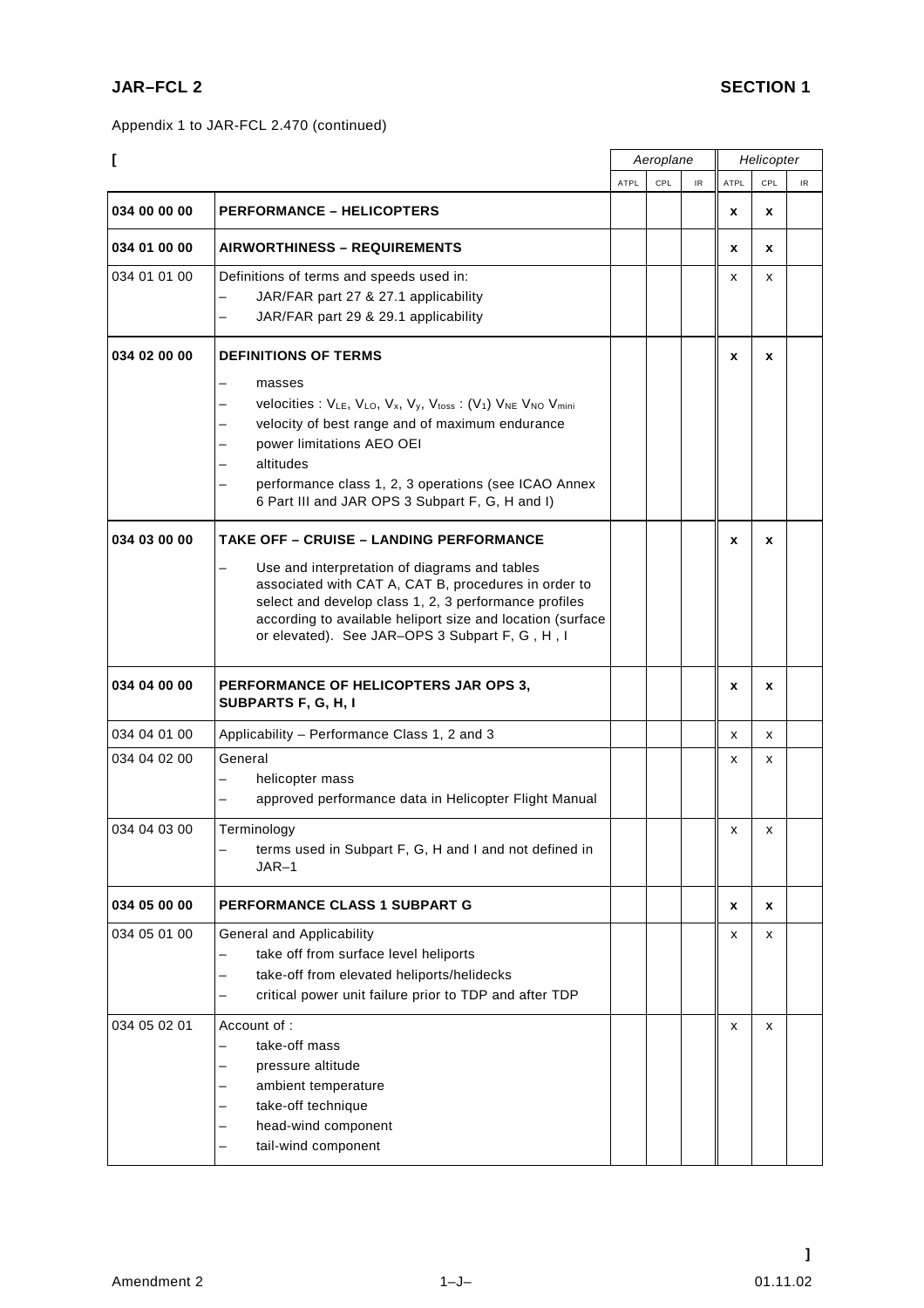|              |                                                                                                                                                                                                                                                                            |      | Aeroplane |     | Helicopter |     |     |
|--------------|----------------------------------------------------------------------------------------------------------------------------------------------------------------------------------------------------------------------------------------------------------------------------|------|-----------|-----|------------|-----|-----|
|              |                                                                                                                                                                                                                                                                            | ATPL | CPL       | IR. | ATPL       | CPL | IR. |
| 034 05 02 02 | Take-off flight path<br>Critical power unit inoperative take-off flight path<br>Obstacle vertical and lateral margins and change of<br>direction clearance margins                                                                                                         |      |           |     | x          | x   |     |
| 034 05 03 00 | En route critical power unit inoperative                                                                                                                                                                                                                                   |      |           |     | x          | x   |     |
| 034 05 03 01 | En route flight path<br>out of sight of the surface<br>areas of mountainous terrain<br>Visual meteorological conditions and, in sight of surface<br>flight path altitudes<br>effects of winds on the flight path<br>fuel jettisons<br>width margins flight path reductions |      |           |     | x          | x   |     |
| 034 05 04 00 | Landing: to surface level heliports; to elevated<br>heliports/helidecks; with critical power failure prior LDP and<br>after LDP                                                                                                                                            |      |           |     | x          | x   |     |
| 034 05 04 01 | Account of :<br>landing mass<br>—<br>pressure altitude<br>ambient temperature<br>landing technique<br>head-wind component<br>tail-wind component                                                                                                                           |      |           |     | X          | x   |     |
| 034 06 00 00 | <b>SUBPART H - PERFORMANCE CLASS 2</b>                                                                                                                                                                                                                                     |      |           |     | x          | x   |     |
| 034 06 01 00 | General and Applicability                                                                                                                                                                                                                                                  |      |           |     | x          | x   |     |
| 034 06 02 00 | Take-off<br>surface level heliports<br>-<br>elevated heliports/helidecks<br>—                                                                                                                                                                                              |      |           |     | x          | X   |     |
| 034 06 02 01 | Take-off flight path<br>critical power unit failure prior and/or after DPATO                                                                                                                                                                                               |      |           |     | x          | x   |     |
| 034 06 03 00 | En route - critical power unit inoperative                                                                                                                                                                                                                                 |      |           |     | x          | x   |     |
| 034 06 04 00 | Landing<br>critical power unit failure prior to/or after DPBL<br>$\overline{\phantom{0}}$                                                                                                                                                                                  |      |           |     | x          | х   |     |
| 034 06 04 01 | Landing mass<br>surface level heliports<br>-<br>elevated heliports and helidecks<br>-                                                                                                                                                                                      |      |           |     | x          | x   |     |
| 034 07 00 00 | <b>SUBPART 1 PERFORMANCE CLASS 3</b>                                                                                                                                                                                                                                       |      |           |     | x          | x   |     |
| 034 07 01 00 | General applicability aircraft certificated in either Category A<br>or B<br>operation conducted only from aerodromes<br>-<br>heliports and route areas and diversions that permit a<br>-<br>safe forced landing in the event of a power unit failure                       |      |           |     | x          | X   |     |
| 034 07 01 01 | Operations - ceiling and visibility limits<br>overwater in a hostile environment limits                                                                                                                                                                                    |      |           |     | x          | X   |     |
| 034 07 01 02 | Operations with exposure time                                                                                                                                                                                                                                              |      |           |     | х          | x   |     |

**]**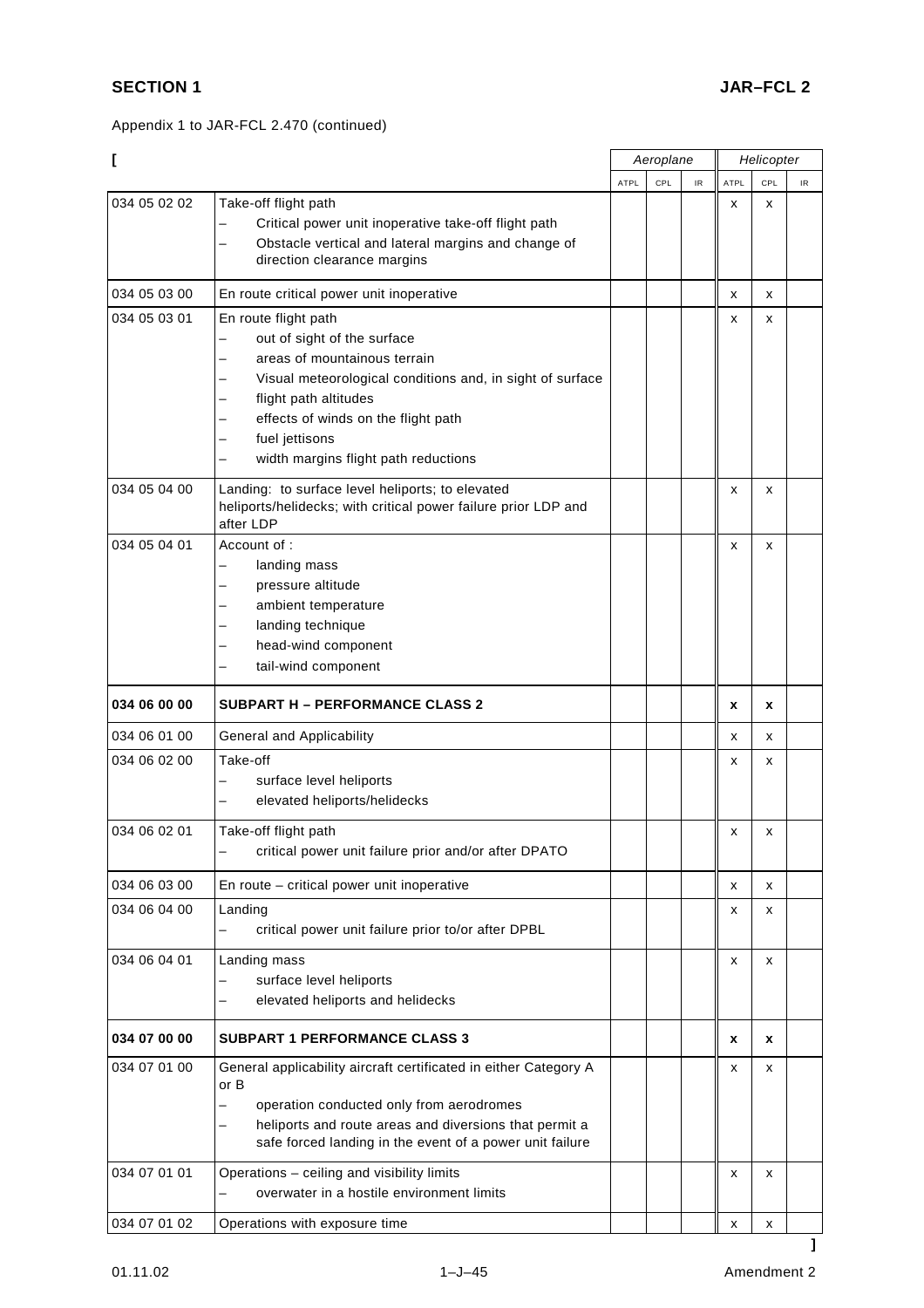|              |          |      | Aeroplane |           | Helicopter |                               |    |  |
|--------------|----------|------|-----------|-----------|------------|-------------------------------|----|--|
|              |          | ATPL | CPL       | <b>IR</b> | ATPL       | CPL                           | IR |  |
| 034 07 02 00 | Take-off |      |           |           | x          | x                             |    |  |
| 034 07 03 00 | En route |      |           |           | x          | $\overline{\phantom{a}}$<br>ᄉ |    |  |
| 034 07 04 00 | Landing  |      |           |           | x          | х                             |    |  |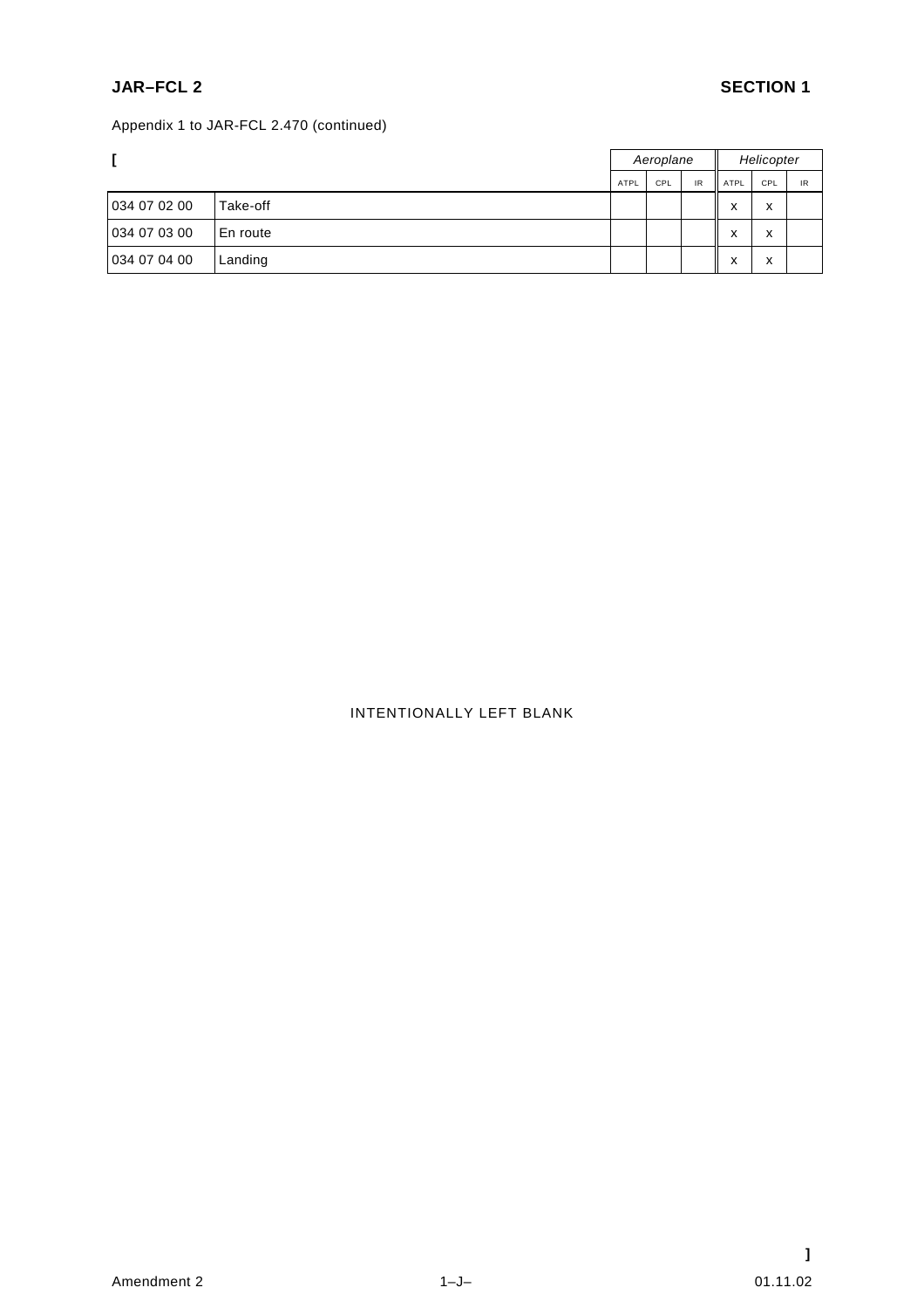| I            |                                                                                                                                                                                                                                                                                         | Aeroplane |              | Helicopter |      |     |     |
|--------------|-----------------------------------------------------------------------------------------------------------------------------------------------------------------------------------------------------------------------------------------------------------------------------------------|-----------|--------------|------------|------|-----|-----|
|              |                                                                                                                                                                                                                                                                                         | ATPL      | CPL          | IR.        | ATPL | CPL | IR. |
| 040 00 00 00 | <b>HUMAN PERFORMANCE AND LIMITATIONS</b>                                                                                                                                                                                                                                                | x         | x            | x          | x    | x   | x   |
| 040 01 00 00 | Human Factors: basic concepts                                                                                                                                                                                                                                                           | x         | x            | x          | x    | x   | x   |
| 040 01 01 00 | Human Factors in aviation                                                                                                                                                                                                                                                               | x         | x            | x          | x    | х   | х   |
| 040 01 01 01 | Competence and limitations                                                                                                                                                                                                                                                              | x         | X            | x          | X    | X   | x   |
| 040 01 01 02 | Becoming a competent pilot<br>the traditional approach towards 'proficiency'<br>$\overline{\phantom{0}}$<br>the human factors approach towards 'professionalism'<br>$\overline{\phantom{0}}$                                                                                            | x         | x            | x          | x    | x   | x   |
| 040 01 02 00 | <b>Accident statistics</b>                                                                                                                                                                                                                                                              | x         | x            | x          | x    | x   | х   |
| 040 01 03 00 | Flight safety concepts                                                                                                                                                                                                                                                                  | x         | x            | х          | x    | X   | х   |
| 040 02 00 00 | Basic aviation physiology and health maintenance                                                                                                                                                                                                                                        | x         | $\mathbf{x}$ | x          | x    | x   | x   |
| 040 02 01 00 | Basics of flight physiology                                                                                                                                                                                                                                                             | x         | х            | х          | x    | х   | х   |
| 040 02 01 01 | The atmosphere<br>composition<br>gas Laws<br>—<br>oxygen requirement of tissues<br>—                                                                                                                                                                                                    | x         | x            | x          | X    | X   | x   |
| 040 02 01 02 | Respiratory and circulatory systems<br>functional anatomy<br>hypobaric environment<br>pressurisation, decompression<br>rapid decompression<br>entrapped gases, barotrauma<br>counter measures, hypoxia<br>symptoms<br>time of useful consciousness<br>hyperventilation<br>accelerations | x         | X            | x          | x    | X   | x   |
| 040 02 01 03 | High altitude environment<br>ozone<br>-<br>radiation<br>humidity<br>—                                                                                                                                                                                                                   | х         |              |            | х    |     |     |
| 040 02 02 00 | Man and Environment: the sensory system                                                                                                                                                                                                                                                 | x         | x            | x          | x    | X   | x   |
| 040 02 02 01 | Central and peripheral nervous system<br>sensory threshold, sensitivity, adaptation<br>-<br>habituation<br>$\overline{\phantom{0}}$<br>reflexes and biological control systems<br>$\overline{\phantom{0}}$                                                                              | x         | x            | x          | X    | X   | x   |
| 040 02 02 02 | Vision<br>functional anatomy<br>—<br>visual field, foveal and peripheral vision<br>—<br>binocular and monocular vision<br>$\overline{\phantom{0}}$<br>monocular vision cues<br>night vision                                                                                             | X         | X            | x          | X    | X   | x   |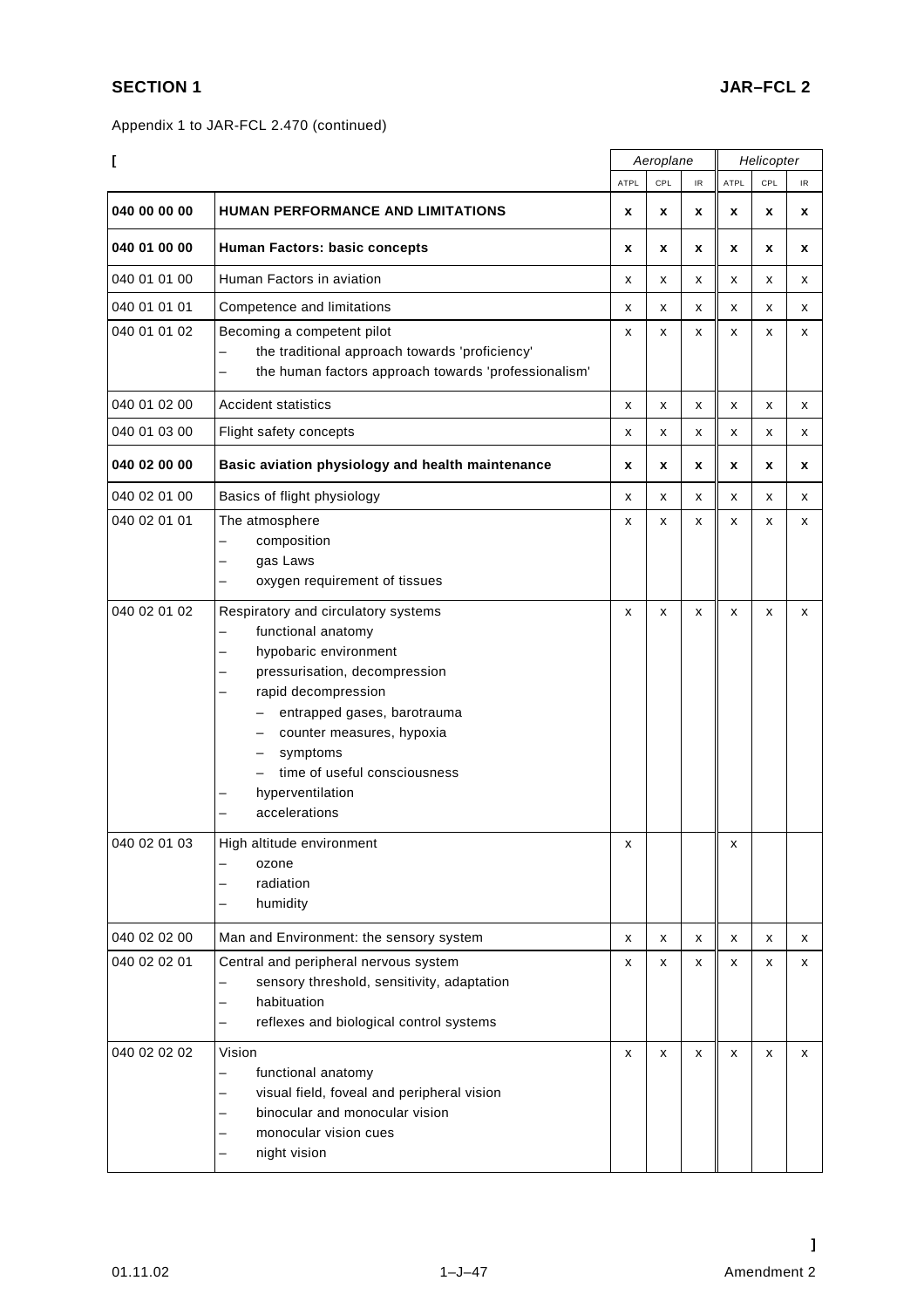| I            |                                                                                                                                                                                        |      | Aeroplane |                                   |      | Helicopter |    |
|--------------|----------------------------------------------------------------------------------------------------------------------------------------------------------------------------------------|------|-----------|-----------------------------------|------|------------|----|
|              |                                                                                                                                                                                        | ATPL | CPL       | $\ensuremath{\mathsf{IR}}\xspace$ | ATPL | CPL        | IR |
| 040 02 02 03 | Hearing<br>functional anatomy<br>flight related hazards to hearing                                                                                                                     | x    | x         | x                                 | X    | x          | x  |
| 040 02 02 04 | Equilibrium<br>functional anatomy<br>motion, acceleration, verticality<br>motion sickness                                                                                              | x    | x         | X                                 | x    | x          | x  |
| 040 02 02 05 | Integration of sensory inputs<br>spatial disorientation<br>illusions<br>physical origin<br>physiological origin<br>psychological origin<br>approach and landing problems               | x    | X         | x                                 | X    | x          | x  |
| 040 02 03 00 | Health and hygiene                                                                                                                                                                     | x    | x         | x                                 | x    | x          | x  |
| 040 02 03 01 | Personal hygiene                                                                                                                                                                       | x    | x         | x                                 | x    | x          | х  |
| 040 02 03 02 | Common minor ailments<br>cold<br>influenza<br>gastro-intestinal upset                                                                                                                  | x    | x         | x                                 | x    | x          | x  |
| 040 02 03 03 | Problem areas for pilots<br>hearing loss<br>defective vision<br>hypotension, hypertension, coronaric disease<br>obesity<br>nutrition hygiene<br>tropical climates<br>epidemic diseases | X    | X         | X                                 | x    | X          | x  |
| 040 02 03 04 | Intoxication<br>tobacco<br>alcohol<br>—<br>drugs and self-medication<br>-<br>various toxic materials                                                                                   | x    | x         | x                                 | x    | x          | x  |
| 040 02 03 05 | Incapacitation<br>symptoms and causes<br>recognition<br>$\overline{\phantom{0}}$<br>operating coping procedures<br>-                                                                   | x    | X         | X                                 | X    | x          | X  |
| 040 03 00 00 | <b>BASIC AVIATION PSYCHOLOGY</b>                                                                                                                                                       | x    | X         | x                                 | X    | x          | x  |
| 040 03 01 00 | Human information processing                                                                                                                                                           | x    | x         | X                                 | x    | x          | x  |
| 040 03 01 01 | Attention and vigilance<br>selectivity of attention<br>divided attention<br>-                                                                                                          | x    | x         | x                                 | X    | X          | x  |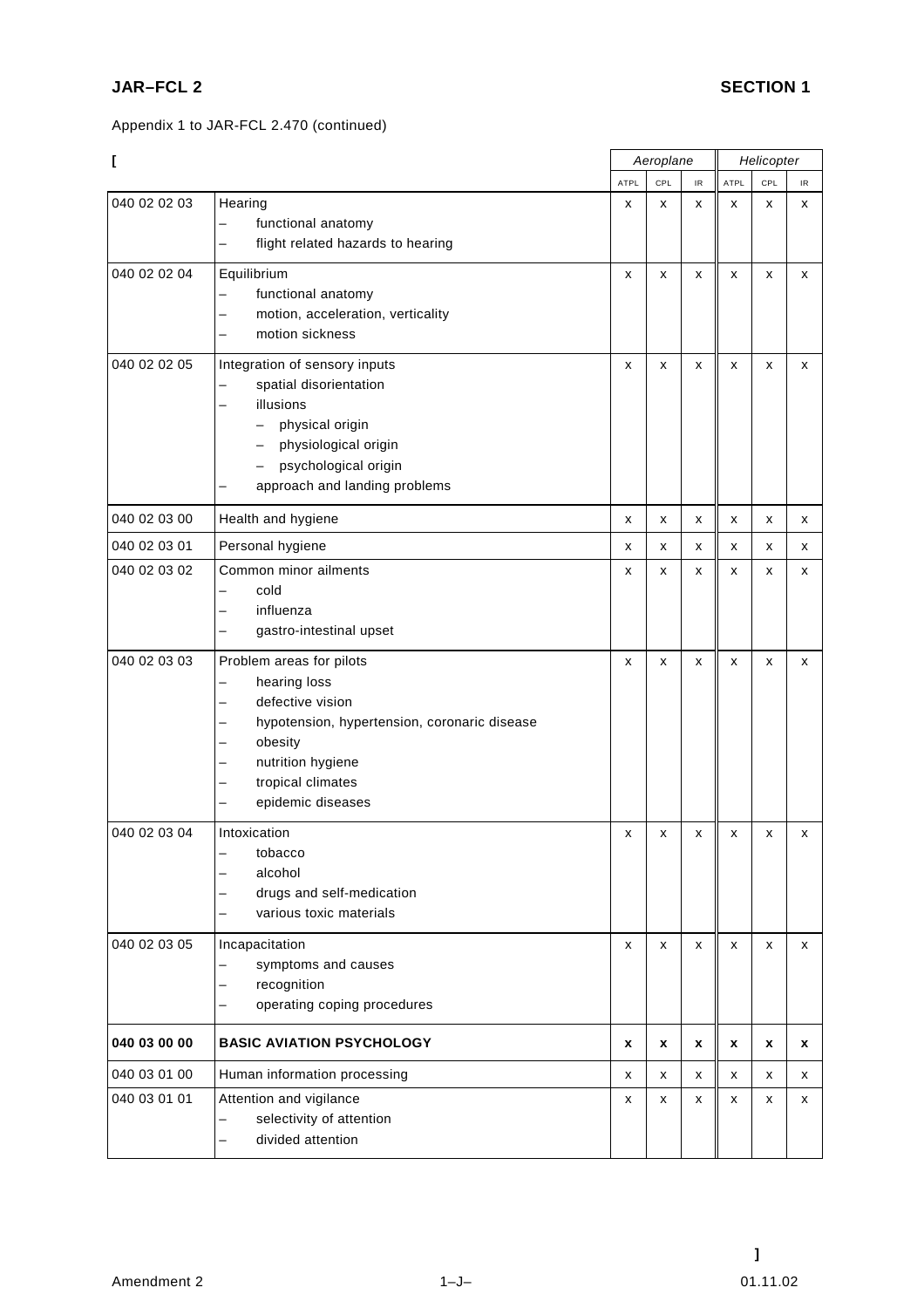| I            |                                                             | Aeroplane |     |                                   | Helicopter |     |     |
|--------------|-------------------------------------------------------------|-----------|-----|-----------------------------------|------------|-----|-----|
|              |                                                             | ATPL      | CPL | $\ensuremath{\mathsf{IR}}\xspace$ | ATPL       | CPL | IR. |
| 040 03 01 02 | Perception                                                  | x         | X   | x                                 | X          | X   | x   |
|              | perceptual illusions                                        |           |     |                                   |            |     |     |
|              | subjectivity of perception<br>$\overline{\phantom{0}}$      |           |     |                                   |            |     |     |
|              | 'bottom-up'/'top-down' processing<br>-                      |           |     |                                   |            |     |     |
| 040 03 01 03 | Memory                                                      | x         | x   | x                                 | X          | X   | x   |
|              | sensory memory                                              |           |     |                                   |            |     |     |
|              | working memory                                              |           |     |                                   |            |     |     |
|              | long term memory<br>۰                                       |           |     |                                   |            |     |     |
|              | motor memory (skills)                                       |           |     |                                   |            |     |     |
| 040 03 01 04 | Response selection                                          | x         | X   | x                                 | X          | X   | x   |
|              | learning principles and techniques                          |           |     |                                   |            |     |     |
|              | drives                                                      |           |     |                                   |            |     |     |
|              | motivation and performance<br><b>-</b>                      |           |     |                                   |            |     |     |
| 040 03 02 00 | Human error and reliability                                 | X         | x   | x                                 | x          | х   | х   |
| 040 03 02 01 | Reliability of human behaviour                              | x         | x   | x                                 | x          | х   | x   |
| 040 03 02 02 | Hypotheses on reality                                       | x         | x   | x                                 | X          | X   | x   |
|              | similarity, frequency                                       |           |     |                                   |            |     |     |
|              | completion causality                                        |           |     |                                   |            |     |     |
|              |                                                             |           |     |                                   |            |     |     |
| 040 03 02 03 | Theory and model of human error                             | X         | x   | x                                 | X          | X   | X   |
| 040 03 02 04 | Error generation                                            | x         | X   | x                                 | X          | X   | x   |
|              | internal factors (cognitive styles)<br>external factors     |           |     |                                   |            |     |     |
|              | ergonomics                                                  |           |     |                                   |            |     |     |
|              | economics                                                   |           |     |                                   |            |     |     |
|              | social environment (group, organisation)                    |           |     |                                   |            |     |     |
|              |                                                             |           |     |                                   |            |     |     |
| 040 03 03 00 | Decision making                                             | х         | x   | x                                 | X          | X   | х   |
| 040 03 03 01 | Decision-making concepts                                    | x         | x   | х                                 | X          | X   | x   |
|              | structure (phases)                                          |           |     |                                   |            |     |     |
|              | limits                                                      |           |     |                                   |            |     |     |
|              | risk assessment                                             |           |     |                                   |            |     |     |
|              | practical application                                       |           |     |                                   |            |     |     |
| 040 03 04 00 | Avoiding and managing errors: cockpit management            | x         | X   | x                                 | x          | X   | x   |
| 040 03 04 01 | Safety awareness                                            | X         | X   | x                                 | x          | x   | X   |
|              | risk area awareness                                         |           |     |                                   |            |     |     |
|              | identification of error proneness (oneself)<br><sup>-</sup> |           |     |                                   |            |     |     |
|              | identification of error sources (others)<br><sup>-</sup>    |           |     |                                   |            |     |     |
|              | situational awareness<br>-                                  |           |     |                                   |            |     |     |
| 040 03 04 02 | Co-ordination (multi-crew concepts)                         | x         |     |                                   | x          |     |     |
| 040 03 04 03 | Co-operation                                                | x         |     |                                   | x          |     |     |
|              | small group dynamics<br>-                                   |           |     |                                   |            |     |     |
|              | leadership, management styles<br><sup>-</sup>               |           |     |                                   |            |     |     |
|              | duty and role<br>-                                          |           |     |                                   |            |     |     |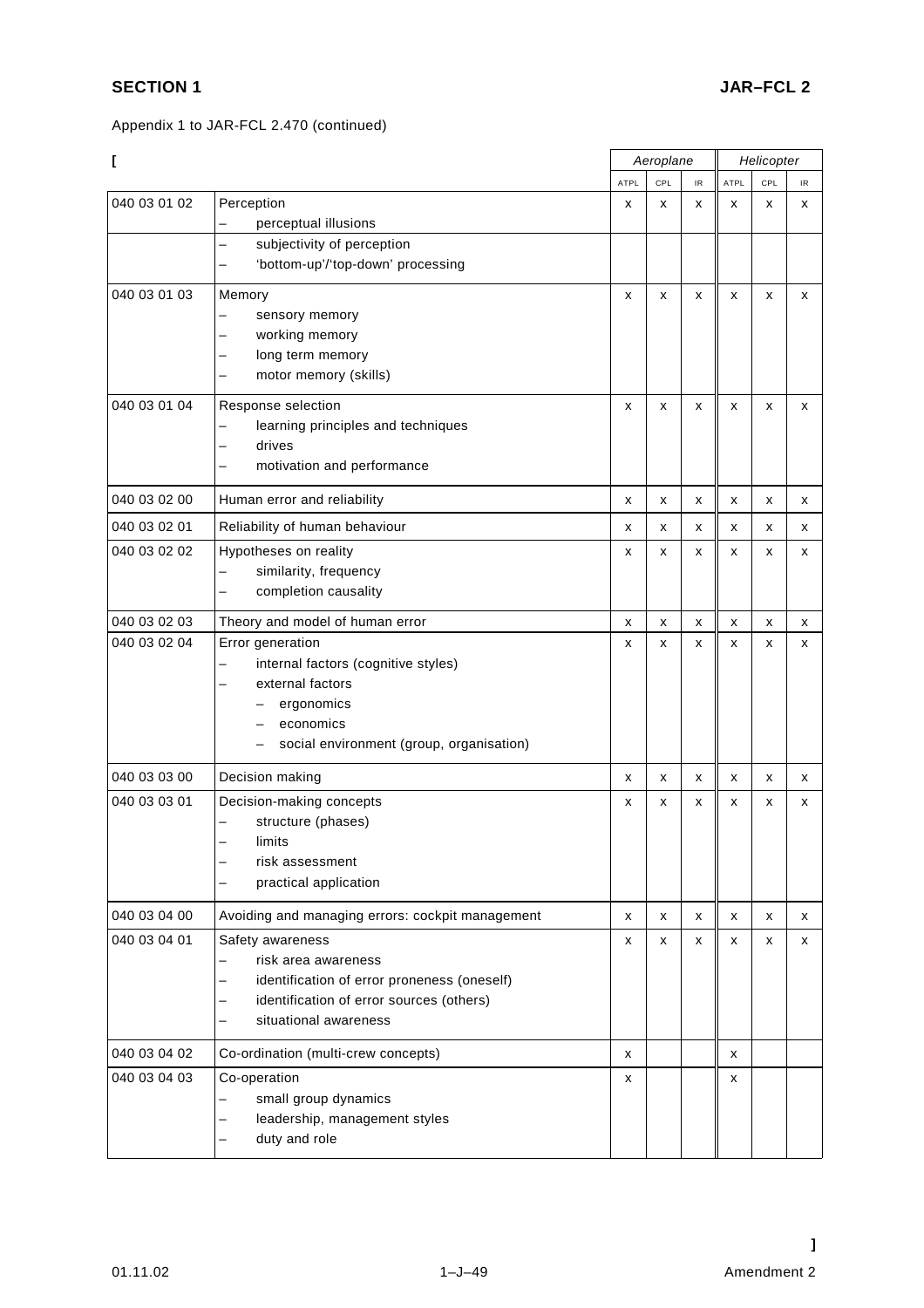### Appendix 1 to JAR-FCL 2.470 (continued)

| I            |                                                                    |      | Aeroplane |     |      | Helicopter |     |  |
|--------------|--------------------------------------------------------------------|------|-----------|-----|------|------------|-----|--|
|              |                                                                    | ATPL | CPL       | IR. | ATPL | CPL        | IR. |  |
| 040 03 04 04 | Communication                                                      | X    | x         | X   | X    | X          | x   |  |
|              | communication model(s)                                             |      |           |     |      |            |     |  |
|              | verbal and non-verbal communication<br>-<br>communication barriers |      |           |     |      |            |     |  |
|              | conflict management                                                |      |           |     |      |            |     |  |
| 040 03 05 00 | Personality                                                        | X    | x         | X   | x    | X          | x   |  |
| 040 03 05 01 | Personality and attitudes                                          |      |           |     |      |            |     |  |
|              | development                                                        | x    | x         | x   | x    | x          | x   |  |
|              | environmental influences<br>$\overline{\phantom{0}}$               |      |           |     |      |            |     |  |
|              |                                                                    |      |           |     |      |            |     |  |
| 040 03 05 02 | Individual differences in personality                              | X    | x         | X   | X    | X          | X   |  |
|              | self-concepts (e.g., action vs. state-orientation)<br>—            |      |           |     |      |            |     |  |
| 040 03 05 03 | Identification of hazardous attitudes (error proneness)            | x    |           |     | x    |            |     |  |
| 040 03 06 00 | Human overload and underload                                       | x    | x         | x   | X    | X          | x   |  |
| 040 03 06 01 | Arousal                                                            | x    | x         | x   | x    | x          | x   |  |
| 040 03 06 02 | <b>Stress</b>                                                      | X    | X         | X   | X    | X          | x   |  |
|              | definition(s), concept(s), model(s)<br>$\overline{\phantom{0}}$    |      |           |     |      |            |     |  |
|              | anxiety and stress<br>$\overline{\phantom{0}}$                     |      |           |     |      |            |     |  |
|              | effects of stress<br>$\overline{\phantom{0}}$                      |      |           |     |      |            |     |  |
| 040 03 06 03 | Fatigue                                                            | x    | x         | X   | X    | X          | X   |  |
|              | types, causes, symptoms<br>—                                       |      |           |     |      |            |     |  |
|              | effects of fatigue<br>$\overline{\phantom{0}}$                     |      |           |     |      |            |     |  |
| 040 03 06 04 | Body rhythm and sleep                                              | X    | x         | X   | x    | X          | x   |  |
|              | rhythm disturbances<br>—                                           |      |           |     |      |            |     |  |
|              | symptoms, effects, management<br>-                                 |      |           |     |      |            |     |  |
| 040 03 06 05 | Fatigue and stress management                                      | x    | x         | x   | x    | X          | X   |  |
|              | coping strategies                                                  |      |           |     |      |            |     |  |
|              | management techniques                                              |      |           |     |      |            |     |  |
|              | health and fitness programmes                                      |      |           |     |      |            |     |  |
|              | relaxation techniques                                              |      |           |     |      |            |     |  |
|              | religious practices                                                |      |           |     |      |            |     |  |
|              | counselling techniques<br>-                                        |      |           |     |      |            |     |  |
| 040 03 07 00 | Advanced cockpit automation                                        | х    | x         | x   | х    | x          | x   |  |
| 040 03 07 01 | Advantages and disadvantages (criticalities)                       | x    | x         | х   | x    | x          | x   |  |
| 040 03 07 02 | Automation complacency                                             | х    | x         | x   | x    | x          | x   |  |
| 040 03 07 03 | Working concepts                                                   | x    |           |     | x    |            |     |  |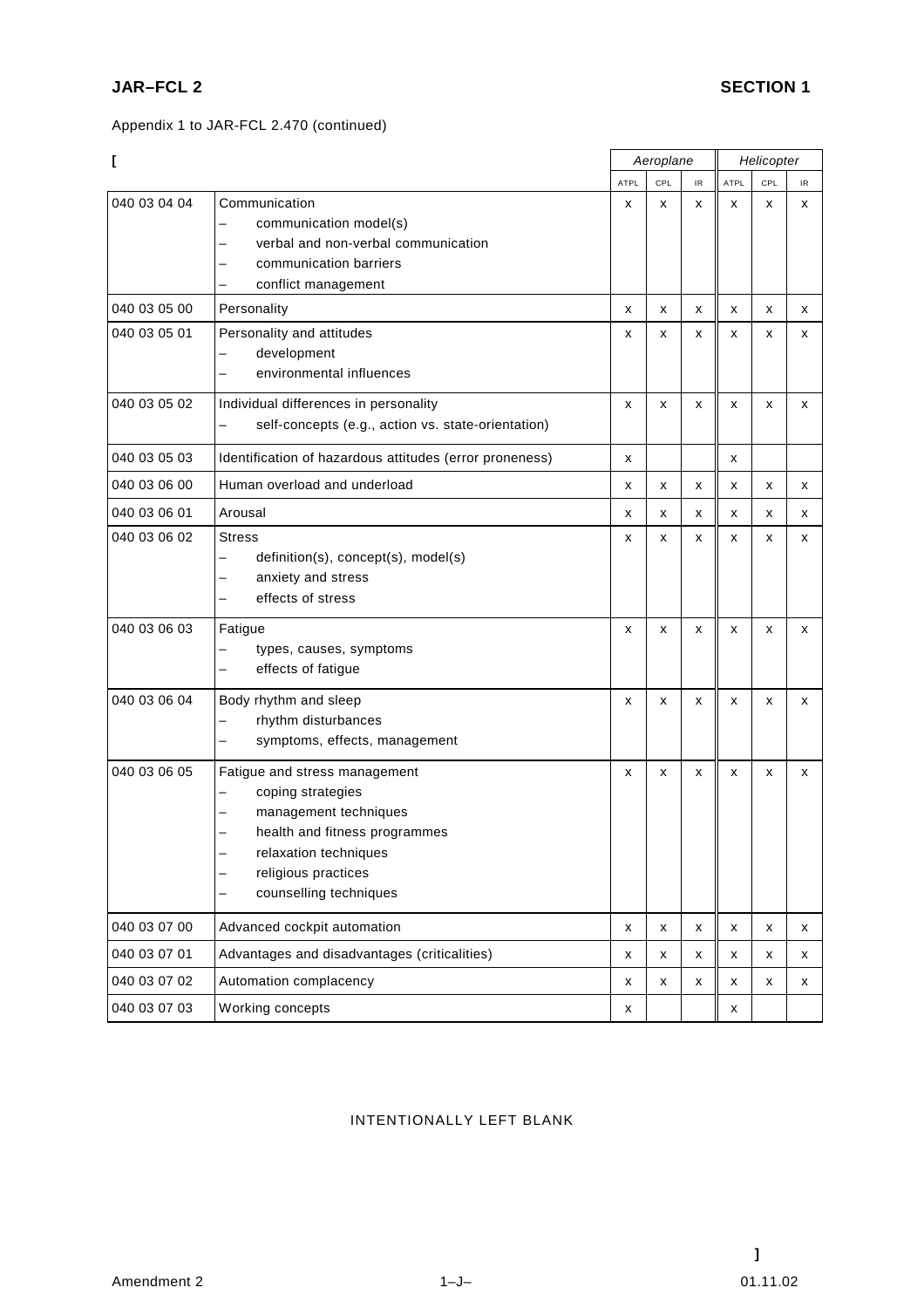|              |                                                                                                                        |      | Aeroplane |     |      | Helicopter |    |
|--------------|------------------------------------------------------------------------------------------------------------------------|------|-----------|-----|------|------------|----|
|              |                                                                                                                        | ATPL | CPL       | IR. | ATPL | CPL        | IR |
| 050 00 00 00 | <b>METEOROLOGY</b>                                                                                                     | x    | x         | x   | x    | x          | х  |
| 050 01 00 00 | <b>THE ATMOSPHERE</b>                                                                                                  | X    | x         | x   | x    | x          | х  |
| 050 01 01 00 | Composition, extent, vertical division                                                                                 | x    | x         | x   | x    | x          | x  |
| 050 01 01 01 | Composition, extent, vertical division                                                                                 | x    | x         | x   | x    | x          | x  |
| 050 01 02 00 | Temperature                                                                                                            | x    | x         | X   | x    | x          | x  |
| 050 01 02 01 | Vertical distribution of temperature                                                                                   | x    | x         | x   | x    | x          | x  |
| 050 01 02 02 | Transfer of heat<br>solar and terrestrial radiation<br>conduction<br>convection<br>advection and turbulence            | x    | x         | X   | x    | x          | x  |
| 050 01 02 03 | Lapse rate, stability and instability                                                                                  | x    | x         | x   | x    | x          | х  |
| 050 01 02 04 | Development of inversions, types of inversions                                                                         | x    | x         | x   | x    | x          | x  |
| 050 01 02 05 | Temperature near the earth's surface, surface effects, diurnal<br>variation, effect of clouds, effect of wind          | x    | x         | x   | x    | x          | х  |
| 050 01 03 00 | Atmospheric pressure                                                                                                   | x    | x         | x   | x    | x          | х  |
| 050 01 03 01 | Barometric pressure, isobars                                                                                           | x    | X         | X   | x    | x          | x  |
| 050 01 03 02 | Pressure variation with height, contours (isohypses)                                                                   | x    | x         | x   | x    | x          | x  |
| 050 01 03 03 | Reduction of pressure to mean sea level, QFF                                                                           | x    | x         | x   | x    | x          | x  |
| 050 01 03 04 | Surface low/upper-air low, surface high/upper-air high                                                                 | x    | x         | X   | x    | x          | x  |
| 050 01 04 00 | Atmospheric density                                                                                                    | x    | x         | x   | x    | x          | х  |
| 050 01 04 01 | Interrelationship of pressure, temperature and density                                                                 | x    | x         | x   | x    | x          | х  |
| 050 01 05 00 | International Standard Atmosphere (ISA)                                                                                | х    | х         | x   | x    | x          | х  |
| 050 01 05 01 | International Standard Atmosphere                                                                                      | x    | x         | х   | x    | x          | х  |
| 050 01 06 00 | Altimetry                                                                                                              | х    | x         | х   | х    | x          | х  |
| 050 01 06 01 | Pressure altitude, true altitude                                                                                       | x    | x         | x   | x    | x          | х  |
| 050 01 06 02 | Height, altitude, flight level                                                                                         | x    | x         | x   | x    | x          | х  |
| 050 01 06 03 | Altimeter settings: QNH, QFE, 1013.25 hPa                                                                              | x    | x         | x   | x    | X          | x  |
| 050 01 06 04 | Calculation of terrain clearance, lowest usable flight level, rule<br>of thumb for temperature and pressure influences | х    |           | х   | х    |            | х  |
| 050 01 06 05 | Effect of accelerated airflow due to topography                                                                        | x    | x         | x   | x    | x          | x  |
| 050 02 00 00 | <b>WIND</b>                                                                                                            | x    | X         | x   | x    | x          | x  |
| 050 02 01 00 | Definition and measurement                                                                                             | x    | x         | x   | x    | x          | x  |
| 050 02 01 01 | Definition and measurement                                                                                             | x    | x         | x   | x    | х          | x  |
| 050 02 02 00 | Primary cause of wind                                                                                                  | х    | х         | x   | x    | x          | x  |
| 050 02 02 01 | Primary cause of wind, pressure gradient, coriolis force,<br>gradient wind                                             | x    | x         | x   | x    | x          | x  |
| 050 02 02 02 | Relationship between isobars and wind                                                                                  | x    | x         | x   | x    | x          | x  |
| 050 02 02 03 | Effects of convergence and divergence                                                                                  | х    |           |     | х    | x          |    |

**]**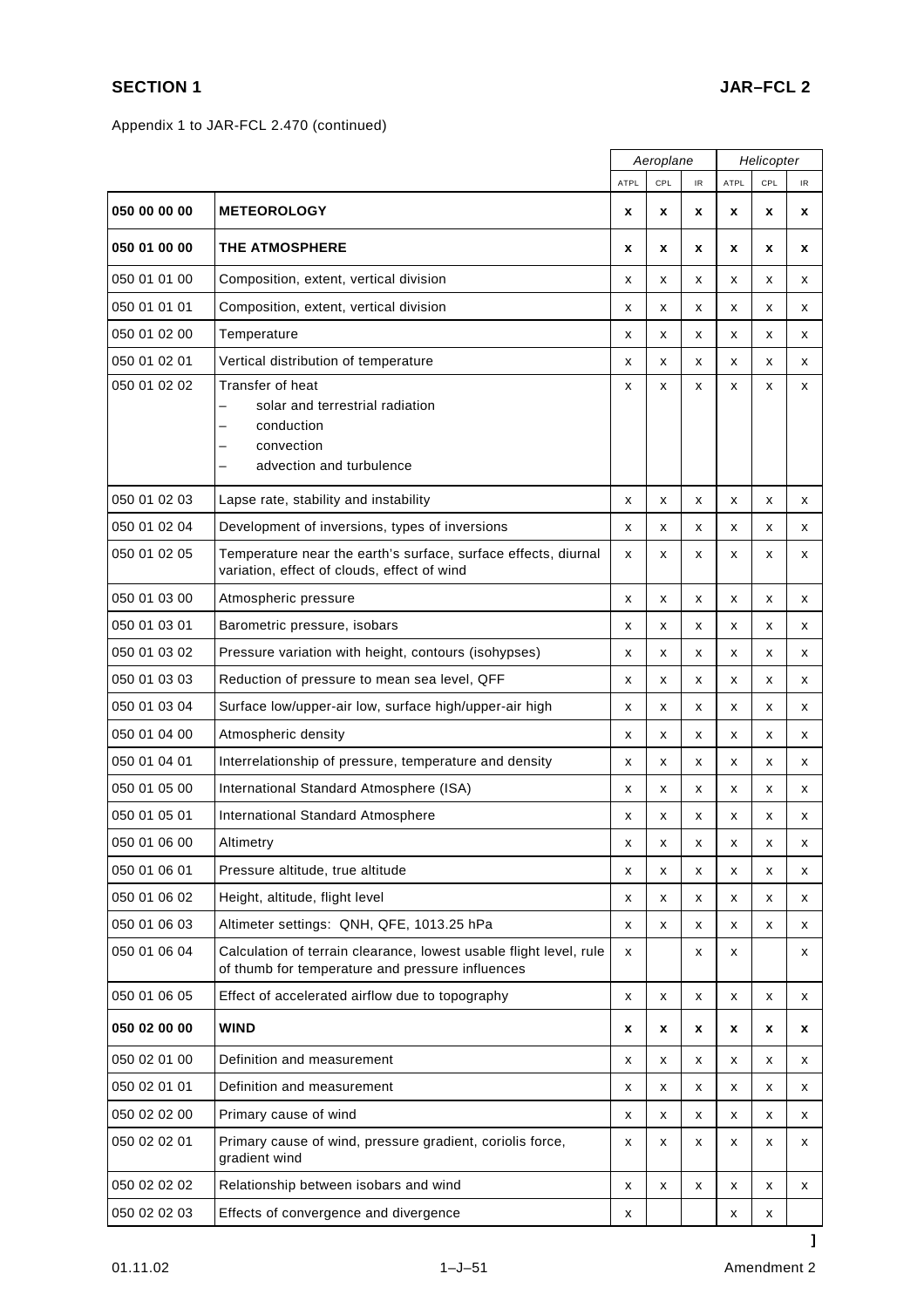|              |                                                                              |      | Aeroplane |     |      | Helicopter |     |
|--------------|------------------------------------------------------------------------------|------|-----------|-----|------|------------|-----|
|              |                                                                              | ATPL | CPL       | IR. | ATPL | CPL        | IR. |
| 050 02 03 00 | General circulation                                                          | x    | x         | x   | x    | x          | x   |
| 050 02 03 01 | General circulation around the globe                                         | X    | x         | x   | x    | x          | x   |
| 050 02 04 00 | <b>Turbulence</b>                                                            | x    | x         | x   | x    | x          | x   |
| 050 02 04 01 | Turbulence and gustiness, types of turbulence                                | x    | х         | x   | x    | x          | х   |
| 050 02 04 02 | Origin and location of turbulence                                            | X    | x         | x   | x    | x          | x   |
| 050 02 05 00 | Variation of wind with height                                                | x    | x         | x   | x    | x          | х   |
| 050 02 05 01 | Variation of wind in the friction layer                                      | x    | x         | x   | x    | x          | х   |
| 050 02 05 02 | Variation of the wind caused by fronts                                       | x    |           |     | x    | x          |     |
| 050 02 06 00 | Local winds                                                                  | x    | x         | x   | x    | x          | x   |
| 050 02 06 01 | Anabatic and catabatic winds, land and sea breezes, venturi<br>effects       | х    | x         | x   | x    | х          | х   |
| 050 02 07 00 | Jet streams                                                                  | x    |           |     | x    |            |     |
| 050 02 07 01 | Origin of jet streams                                                        | X    |           |     | x    |            |     |
| 050 02 07 02 | Description and location of jet streams                                      | x    |           |     | x    |            |     |
| 050 02 07 03 | Names, heights and seasonal occurrence of jet streams                        | х    |           |     | x    |            |     |
| 050 02 07 04 | Jet stream recognition                                                       | x    |           |     | x    |            |     |
| 050 02 07 05 | CAT: cause, location and forecasting                                         | x    |           |     | x    |            |     |
| 050 02 08 00 | Standing waves                                                               | x    | x         | x   | x    | x          | х   |
| 050 02 08 01 | Origin of standing waves                                                     | x    | x         | x   | x    | x          | х   |
| 050 03 00 00 | <b>THERMODYNAMICS</b>                                                        | X    | X         | x   | x    | x          | x   |
| 050 03 01 00 | Humidity                                                                     | x    | x         | x   | x    | x          | х   |
| 050 03 01 01 | Water vapour in the atmosphere                                               | х    | х         | x   | x    | x          | x   |
| 050 03 01 02 | Temperature/dewpoint, mixing ratio, relative humidity                        | x    | x         | x   | x    | x          | x   |
| 050 03 02 00 | Change of state of aggregation                                               | х    |           | х   | x    | x          | х   |
| 050 03 02 01 | Condensation, evaporation, sublimation, freezing and melting,<br>latent heat | x    |           | x   | x    | x          | x   |
| 050 03 03 00 | Adiabatic processes                                                          | X    |           | x   | x    | x          | x   |
| 050 03 03 01 | Adiabatic processes                                                          | x    |           | x   | x    | x          | х   |
| 050 04 00 00 | <b>CLOUDS AND FOG</b>                                                        | X    | x         | x   | x    | x          | х   |
| 050 04 01 00 | Cloud formation and description                                              | х    | x         | x   | x    | x          | x   |
| 050 04 01 01 | Cooling by adiabatic expansion and by advection                              | х    |           | x   | x    | х          | х   |
| 050 04 01 02 | Cloud types, cloud classification                                            | х    | x         | х   | x    | x          | x   |
| 050 04 01 03 | Influence of inversions on cloud development                                 | х    | х         | x   | x    | x          | x   |
| 050 04 01 04 | Flying conditions in each cloud type                                         | X    |           | х   | x    |            | x   |
| 050 04 02 00 | Fog, mist, haze                                                              | х    | x         | x   | x    | x          | x   |
| 050 04 02 01 | Radiation fog                                                                | х    | х         | х   | х    | x          | х   |
| 050 04 02 02 | Advection fog                                                                | x    | x         | x   | x    | x          | x   |
| 050 04 02 03 | Steaming fog                                                                 | x    | x         | x   | x    | x          | X.  |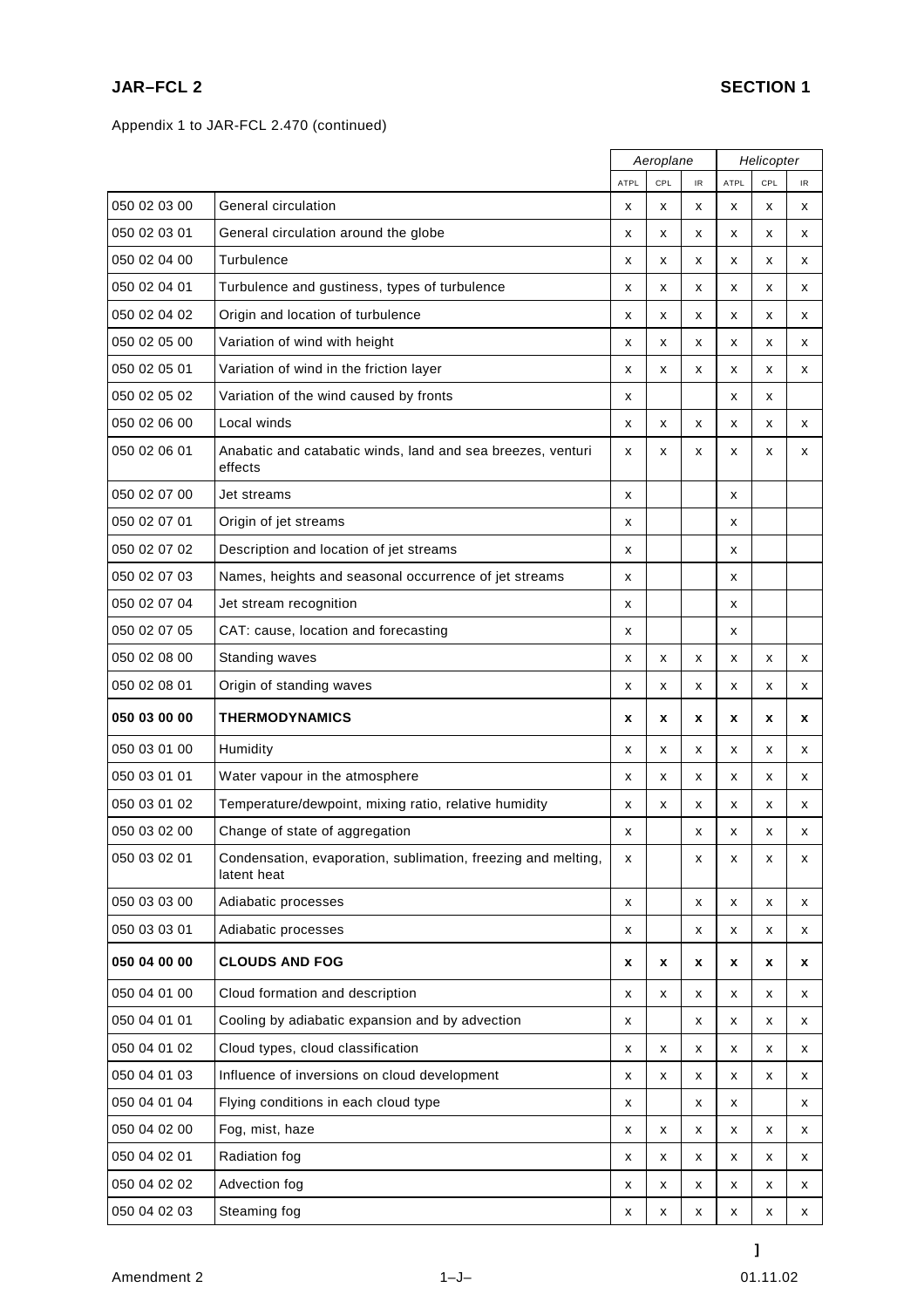$\blacksquare$ 

 $\blacksquare$ 

|              |                                                                                                       | Aeroplane |     |     | Helicopter |     |    |
|--------------|-------------------------------------------------------------------------------------------------------|-----------|-----|-----|------------|-----|----|
|              |                                                                                                       | ATPL      | CPL | IR. | ATPL       | CPL | IR |
| 050 04 02 04 | Frontal fog                                                                                           | x         | X   | x   | X          | x   | x  |
| 050 04 02 05 | Orographic fog                                                                                        | x         | x   | x   | x          | x   | х  |
| 050 05 00 00 | <b>PRECIPITATION</b>                                                                                  | X         | X   | x   | X          | x   | x  |
| 050 05 01 00 | Development of precipitation                                                                          | x         | x   | х   | x          | x   | х  |
| 050 05 01 01 | Development of precipitation                                                                          | x         | х   | х   | x          | x   | х  |
| 050 05 02 00 | Types of precipitation                                                                                | x         | x   | x   | x          | x   | x  |
| 050 05 02 01 | Types of precipitation, relationship with cloud types                                                 | x         | х   | х   | x          | x   | х  |
| 050 06 00 00 | <b>AIRMASSES AND FRONTS</b>                                                                           | x         | X   | x   | X          | x   | x  |
| 050 06 01 00 | Types of airmasses                                                                                    | x         | x   | x   | x          | x   | х  |
| 050 06 01 01 | Description, factors affecting the properties of an airmass                                           | х         | x   | x   | х          | x   | х  |
| 050 06 01 02 | Classification of airmasses, modifications of airmasses, areas<br>of origin                           | x         | х   | x   | x          | x   | х  |
| 050 06 02 00 | <b>Fronts</b>                                                                                         | x         | x   | X   | x          | X   | x  |
| 050 06 02 01 | Boundaries between airmasses (fronts), general situation,<br>geographic differentiation               | x         | x   | x   | x          | x   | х  |
| 050 06 02 02 | Warm front, associated clouds and weather                                                             | x         | x   | x   | x          | x   | х  |
| 050 06 02 03 | Cold front, associated clouds and weather                                                             | x         | х   | x   | x          | x   | x  |
| 050 06 02 04 | Warm sector, associated clouds and weather                                                            | x         | x   | x   | x          | x   | x  |
| 050 06 02 05 | Weather behind the cold front                                                                         | x         | х   | х   | x          | x   | х  |
| 050 06 02 06 | Occlusions, associated clouds and weather                                                             | x         | x   | х   | х          | x   | х  |
| 050 06 02 07 | Stationary front, associated clouds and weather                                                       | x         | X   | X   | x          | x   | x  |
| 050 06 02 08 | Movement of fronts and pressure systems, life cycle                                                   | x         | x   | x   | x          | x   | х  |
| 050 07 00 00 | <b>PRESSURE SYSTEMS</b>                                                                               | x         | x   | x   | X          | x   | x  |
| 050 07 01 00 | Location of the principal pressure areas                                                              | x         | х   | х   | x          | x   | х  |
| 050 07 01 01 | Location of the principal pressure areas                                                              | x         | x   | x   | x          | x   | x  |
| 050 07 02 00 | Anticyclone                                                                                           | x         | x   | x   | x          | x   | x  |
| 050 07 02 01 | Anticyclones, types, general properties, cold and warm<br>anticyclones, ridges and wedges, subsidence | x         | x   | x   | x          | x   | x  |
| 050 07 03 00 | Non frontal depressions                                                                               | x         | x   | x   | x          | X   | х  |
| 050 07 03 01 | Thermal-, orographic- and secondary depressions, cold air<br>pools, troughs                           | x         | x   | x   | x          | x   | x  |
| 050 07 04 00 | Tropical revolving storms                                                                             | x         |     |     | x          | x   |    |
| 050 07 04 01 | Development of tropical revolving storms                                                              | x         |     |     | х          | x   |    |
| 050 07 04 02 | Origin and local names, location and period of occurrence                                             | x         |     |     | x          | x   |    |
| 050 08 00 00 | <b>CLIMATOLOGY</b>                                                                                    | x         | X   | x   | x          | x   | x  |
| 050 08 01 00 | Climatic zones                                                                                        | x         |     |     | x          | x   |    |
| 050 08 01 01 | General seasonal circulation in the troposphere and lower<br>stratosphere                             | x         |     |     | х          | x   |    |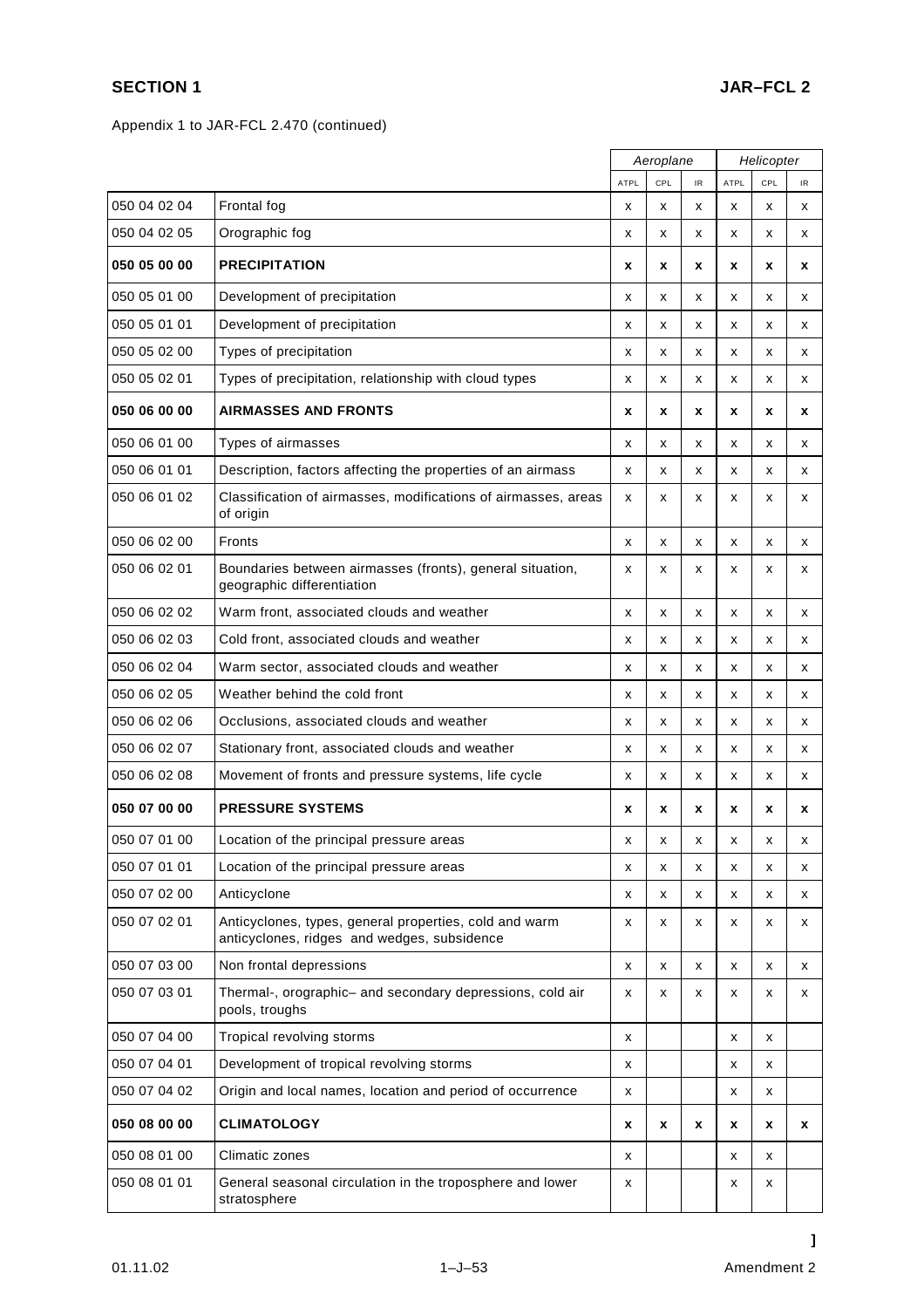### Appendix 1 to JAR-FCL 2.470 (continued)

|              |                                                                                                                       |      | Aeroplane |           | Helicopter |     |     |
|--------------|-----------------------------------------------------------------------------------------------------------------------|------|-----------|-----------|------------|-----|-----|
|              |                                                                                                                       | ATPL | CPL       | IR.       | ATPL       | CPL | IR. |
| 050 08 01 02 | Tropical rain climate, dry climate, mid-latitude climate, sub-<br>arctical climate with cold winter, snowclimate      | x    |           |           | x          | x   |     |
| 050 08 02 00 | Tropical climatology                                                                                                  | x    |           |           | x          | x   |     |
| 050 08 02 01 | Cause and development of tropical showers: humidity,<br>temperature, tropopause                                       | x    |           |           | x          | x   |     |
| 050 08 02 02 | Seasonal variations of weather and wind, typical synoptic<br>situations                                               | x    |           |           | x          | x   |     |
| 050 08 02 03 | Intertropical convergence zone (ITCZ), weather in the ITCZ,<br>general seasonal movement                              | x    |           |           | x          | x   |     |
| 050 08 02 04 | Climatic elements relative to the area (monsoon, tradewinds,<br>sandstorms, cold air outbreaks)                       | x    |           |           | X          | x   |     |
| 050 08 02 05 | Easterly waves                                                                                                        | х    |           |           | x          | x   |     |
| 050 08 03 00 | Typical weather situations in mid-latitudes                                                                           | x    | x         | х         | х          | x   | х   |
| 050 08 03 01 | Westerly waves                                                                                                        | x    | x         | x         | X          | x   | х   |
| 050 08 03 02 | High pressure area                                                                                                    | x    | x         | х         | x          | x   | х   |
| 050 08 03 03 | Uniform pressure pattern                                                                                              | X    | x         | x         | x          | x   | x   |
| 050 08 03 04 | Cold pool                                                                                                             | x    | x         | х         | х          | x   | x   |
| 050 08 04 00 | Local seasonal weather and wind                                                                                       | x    | x         | x         | x          | x   | x   |
| 050 08 04 01 | Local seasonal weather and wind                                                                                       | x    | x         | x         | X          | x   | x   |
|              | Foehn, Mistral, Bora, Scirocco<br>$\overline{\phantom{0}}$<br>Khamsin, Harmattan, Ghibbli and Pampero                 |      | $\bullet$ | $\bullet$ |            |     |     |
| 050 09 00 00 | <b>FLIGHT HAZARDS</b>                                                                                                 | x    | x         | x         | X          | x   | x   |
| 050 09 01 00 | Icing                                                                                                                 | x    | x         | x         | x          | x   | x   |
| 050 09 01 01 | Weather conditions for ice accretion, topographical effects                                                           | x    | x         | х         | х          | x   | x   |
| 050 09 01 02 | Types of ice accretion                                                                                                | x    |           | х         | x          | x   | х   |
| 050 09 01 03 | Hazards of ice accretion, avoidance                                                                                   | х    |           | х         | х          | x   | х   |
| 050 09 02 00 | Turbulence                                                                                                            | x    | x         | X         | x          | x   | x   |
| 050 09 02 01 | Effects on flight, avoidance                                                                                          | x    | x         | x         | x          | x   | x   |
| 050 09 02 02 | CAT: effects on flight                                                                                                | x    |           |           | х          | x   |     |
| 050 09 03 00 | Windshear                                                                                                             | x    | x         | x         | X          | x   | х   |
| 050 09 03 01 | Definition of windshear                                                                                               | x    | x         | х         | х          | x   | х   |
| 050 09 03 02 | Weather conditions for windshear                                                                                      | x    | x         | x         | x          | x   | x   |
| 050 09 03 03 | Effects on flight                                                                                                     | x    | x         | x         | х          | x   | х   |
| 050 09 04 00 | Thunderstorms                                                                                                         | x    | x         | x         | x          | x   | x   |
| 050 09 04 01 | Structure of thunderstorms, squall lines, life history, storm<br>cells, electricity in the atmosphere, static charges | x    | x         | x         | х          | x   | х   |
| 050 09 04 02 | Conditions for and process of development, forecast, location,<br>type specification                                  | x    | x         | x         | x          | x   | x   |
| 050 09 04 03 | Thunderstorm avoidance, ground/airborne radar, stormscope                                                             | x    | x         | x         | X          | x   | x   |
| 050 09 04 04 | Development and effect of downbursts                                                                                  | x    | x         | х         | х          | x   | х   |
| 050 09 04 05 | Development of lightning discharges and effect of lightning                                                           | x    | x         | X         | x          | x   | x   |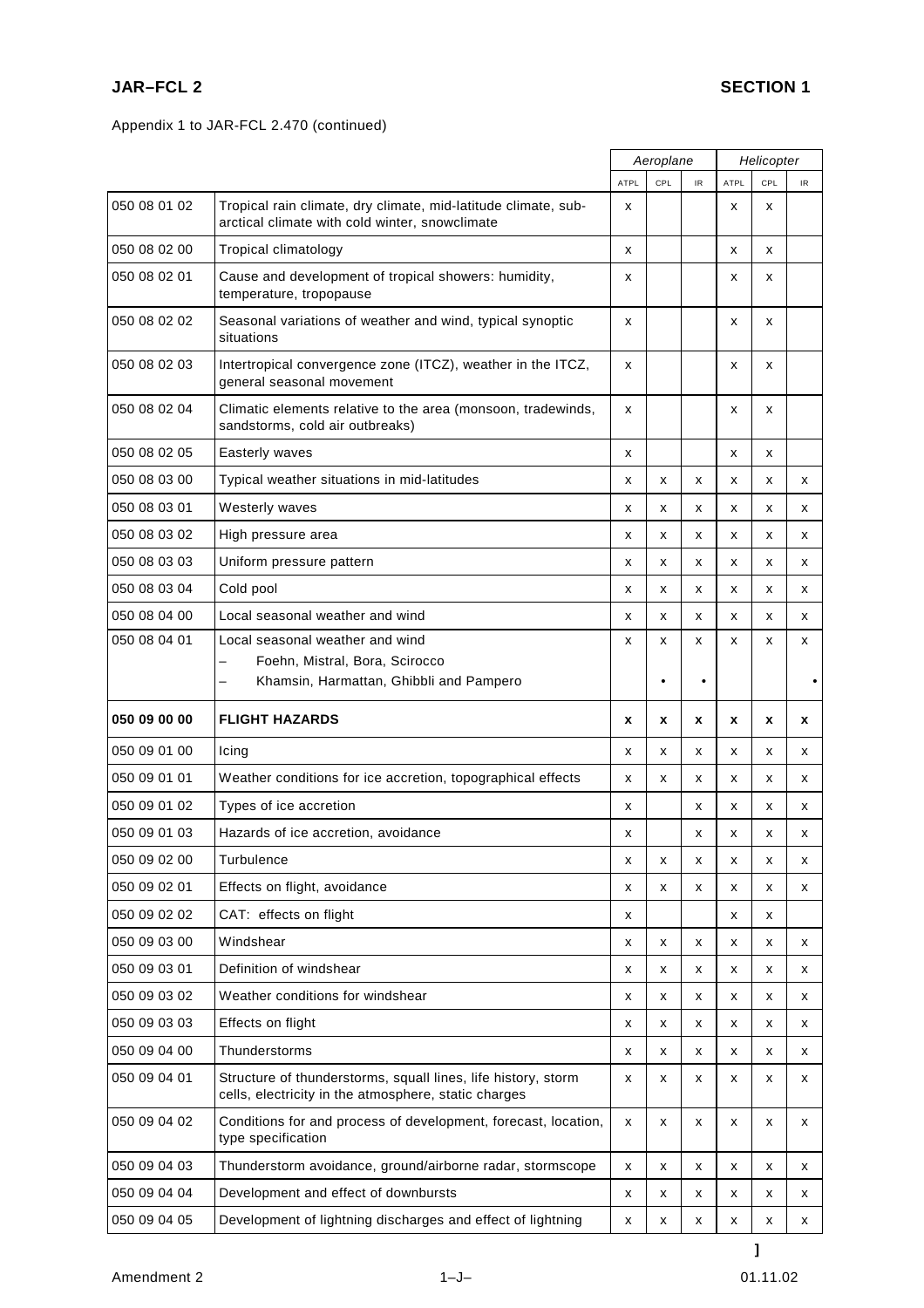|              |                                                                                                                                                                                                                                                                              |      | Aeroplane |     |      | Helicopter |    |
|--------------|------------------------------------------------------------------------------------------------------------------------------------------------------------------------------------------------------------------------------------------------------------------------------|------|-----------|-----|------|------------|----|
|              |                                                                                                                                                                                                                                                                              | ATPL | CPL       | IR. | ATPL | CPL        | IR |
|              | strike on aircraft and flight execution                                                                                                                                                                                                                                      |      |           |     |      |            |    |
| 050 09 05 00 | Tornadoes                                                                                                                                                                                                                                                                    | х    |           |     | x    | x          |    |
| 050 09 05 01 | Occurrence                                                                                                                                                                                                                                                                   | X    |           |     | x    | x          |    |
| 050 09 06 00 | Low and high level inversions                                                                                                                                                                                                                                                | x    | x         | x   | x    | x          | х  |
| 050 09 06 01 | Influence on aircraft performance                                                                                                                                                                                                                                            | x    | x         | х   | x    | x          | x  |
| 050 09 07 00 | Stratospheric conditions                                                                                                                                                                                                                                                     | x    |           |     | x    | x          |    |
| 050 09 07 01 | Tropopause influence on aircraft performance                                                                                                                                                                                                                                 | x    |           |     | x    | x          |    |
| 050 09 07 02 | Effect of ozone, radioactivity                                                                                                                                                                                                                                               |      |           |     | x    |            |    |
| 050 09 08 00 | Hazards in mountainous areas                                                                                                                                                                                                                                                 | x    | X         | x   | x    | x          | x  |
| 050 09 08 01 | Influence of terrain on clouds and precipitation, frontal<br>passage                                                                                                                                                                                                         | x    | x         | x   | x    | x          | х  |
| 050 09 08 02 | Vertical movements, mountain waves, windshear, turbulence,<br>ice accretion                                                                                                                                                                                                  | x    | x         | x   | x    | x          | х  |
| 050 09 08 03 | Development and effect of valley inversions                                                                                                                                                                                                                                  | x    | x         | x   | х    | x          | х  |
| 050 09 09 00 | Visibility reducing phenomena                                                                                                                                                                                                                                                | x    | x         | x   | x    | x          | x  |
| 050 09 09 01 | Reduction of visibility caused by mist, smoke, dust, sand and<br>precipitation                                                                                                                                                                                               | x    | x         | x   | x    | x          | x  |
| 050 09 09 02 | Reduction of visibility caused by low drifting and blowing snow                                                                                                                                                                                                              | x    | x         | x   | x    | x          | x  |
| 050 09 09 03 | Micro meteorology                                                                                                                                                                                                                                                            |      |           |     | x    | x          |    |
| 050 10 00 00 | <b>METEOROLOGICAL INFORMATION</b>                                                                                                                                                                                                                                            | X    | X         | x   | x    | x          | x  |
| 050 10 01 00 | Observation                                                                                                                                                                                                                                                                  | х    | x         | х   | x    | x          | x  |
| 050 10 01 01 | On the ground - surface wind, visibility and runway visual<br>range, transmissometers; Clouds - type, amount, height of<br>base and tops, movement; Weather - including all types of<br>precipitation, air temperature, relative humidity, dewpoint,<br>atmospheric pressure | x    | x         | x   | x    | x          | х  |
| 050 10 01 02 | Upper air observations                                                                                                                                                                                                                                                       | x    |           | х   | х    | x          | х  |
| 050 10 01 03 | Satellite observations, interpretation                                                                                                                                                                                                                                       | x    |           | x   | x    | x          | x  |
| 050 10 01 04 | Weather radar observations ground and airborne,<br>interpretation                                                                                                                                                                                                            | х    |           | x   | х    | x          | x  |
| 050 10 01 05 | Aircraft observations and reporting, data link systems,<br><b>PIREPS</b>                                                                                                                                                                                                     | x    | x         | x   | х    | x          | х  |
| 050 10 02 00 | Weather charts                                                                                                                                                                                                                                                               | x    | x         | x   | x    | x          | х  |
| 050 10 02 01 | Significant weather charts                                                                                                                                                                                                                                                   | X    | x         | x   | x    | x          | x  |
| 050 10 02 02 | Surface charts                                                                                                                                                                                                                                                               | x    | x         | x   | x    | x          | х  |
| 050 10 02 03 | Upper air charts                                                                                                                                                                                                                                                             | x    | x         | x   | x    | x          | х  |
| 050 10 02 04 | Symbols and signs on analysed and prognostic charts                                                                                                                                                                                                                          | х    | х         | х   | х    | x          | x  |
| 050 10 03 00 | Information for flight planning                                                                                                                                                                                                                                              | x    | x         | x   | x    | x          | x  |
| 050 10 03 01 | Aeronautical codes: METAR, TAF, SPECI, SIGMET,<br>SNOWTAM, runway report                                                                                                                                                                                                     | x    | х         | х   | х    | x          | x  |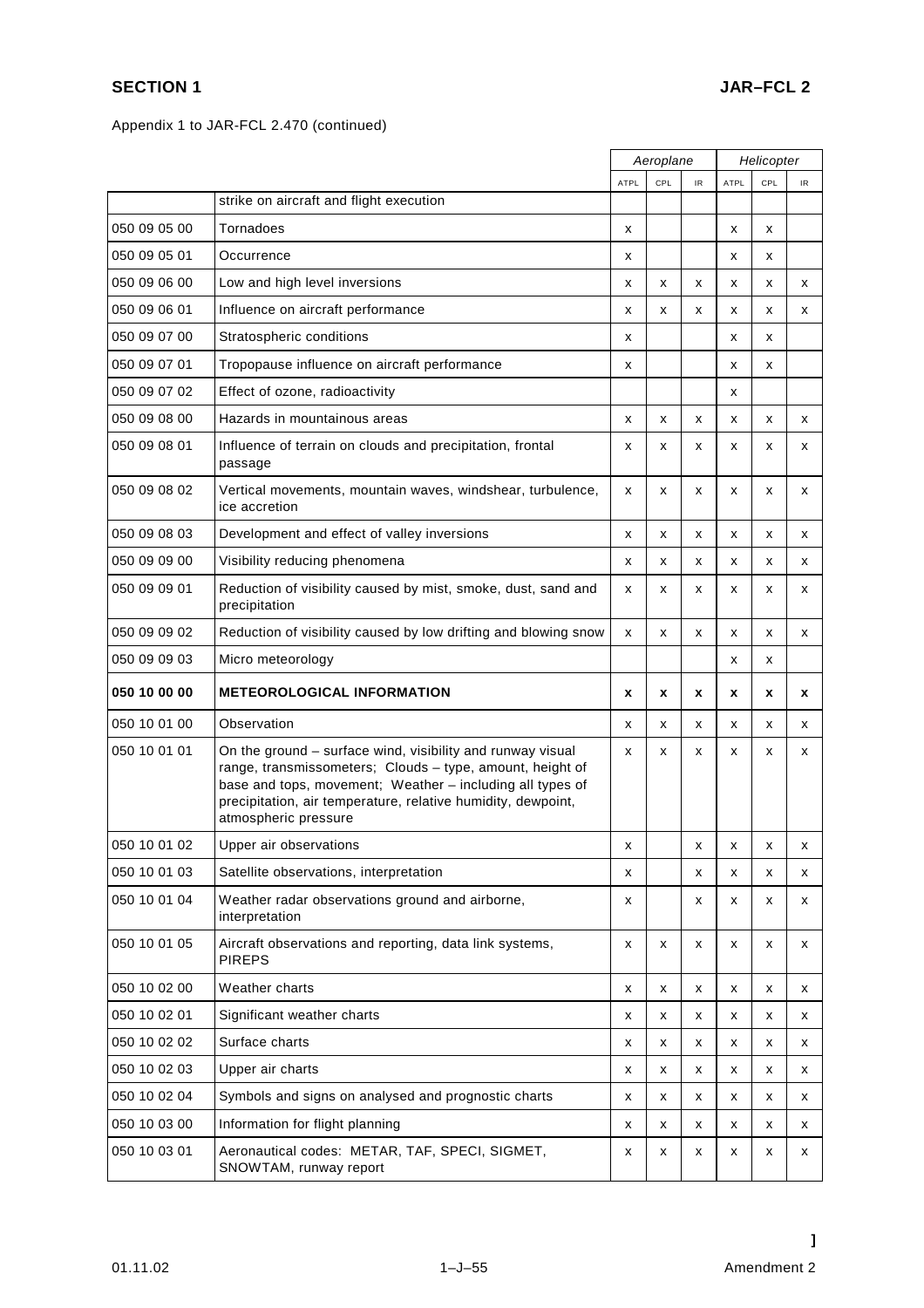|              |                                                                                   | Aeroplane |     |     |      | Helicopter |     |
|--------------|-----------------------------------------------------------------------------------|-----------|-----|-----|------|------------|-----|
|              |                                                                                   | ATPL      | CPL | IR. | ATPL | CPL        | IR. |
| 050 10 03 02 | Meteorological broadcasts for aviation: VOLMET, ATIS, HF-<br><b>VOLMET, ACARS</b> | X         | x   | x   | x    | x          | x   |
| 050 10 03 03 | Content and use of pre-flight meteorological documents                            | x         | x   | x   | x    | x          | x   |
| 050 10 03 04 | Meteorological briefing and advice                                                | X         | x   | x   | x    | x          | x   |
| 050 10 03 05 | Measuring and warning systems for low level windshear,<br>inversion               | x         | x   | x   | x    | x          | x   |
| 050 10 03 06 | Special meteorological warnings                                                   | X         | x   | x   | x    | x          | x   |
| 050 10 03 07 | Information for computer flight planning                                          | x         |     |     | x    | X          |     |

## INTENTIONALLY LEFT BLANK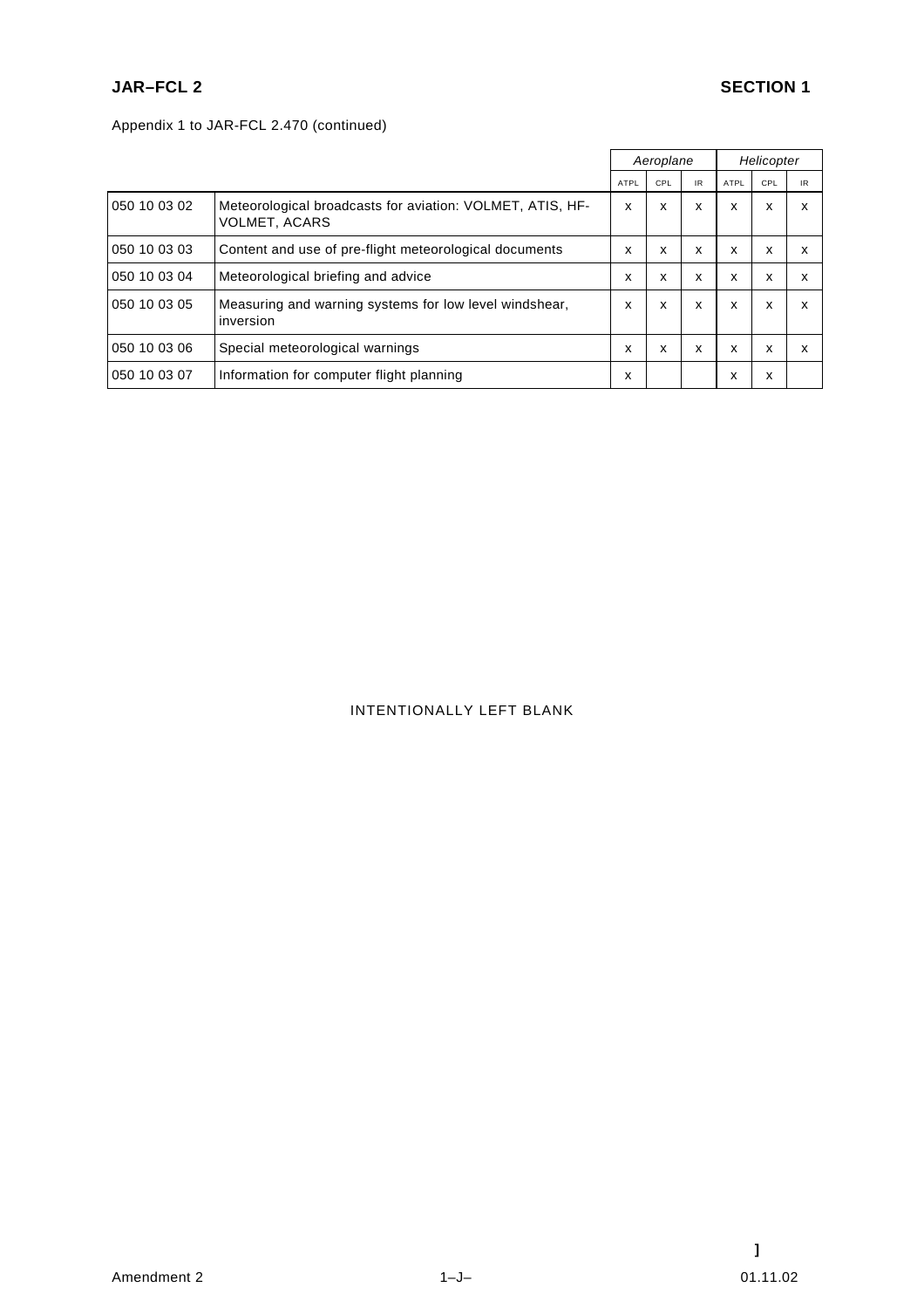| I            |                                                                                                                                                                                                                                                                   |      | Aeroplane |     | Helicopter |              |     |
|--------------|-------------------------------------------------------------------------------------------------------------------------------------------------------------------------------------------------------------------------------------------------------------------|------|-----------|-----|------------|--------------|-----|
|              |                                                                                                                                                                                                                                                                   | ATPL | CPL       | IR. | ATPL       | CPL          | IR. |
| 060 00 00 00 | <b>NAVIGATION</b>                                                                                                                                                                                                                                                 | x    | X         | x   | x          | X            | x   |
| 061 00 00 00 | <b>GENERAL NAVIGATION</b>                                                                                                                                                                                                                                         | x    | X         | x   | x          | X            | x   |
| 061 01 00 00 | <b>BASICS OF NAVIGATION</b>                                                                                                                                                                                                                                       | x    | x         |     | x          | x            |     |
| 061 01 01 00 | The solar system<br>seasonal and apparent movements of the sun                                                                                                                                                                                                    | x    | X         |     | x          | x            |     |
| 061 01 02 00 | The earth<br>great circle, small circle, rhumb line<br>convergency, conversion angle<br>-<br>latitude, difference of latitude<br>-<br>longitude, difference of longitude<br>use of latitude and longitude co-ordinates to locate any<br>specific position         | x    | X         |     | X          | X            |     |
| 061 01 03 00 | Time and time conversions<br>apparent time<br><b>UTC</b><br><b>LMT</b><br>standard times<br>dateline<br>determination of sunrise, sunset and civil twilight                                                                                                       | x    | X         |     | X          | X            |     |
| 061 01 04 00 | <b>Directions</b><br>terrestrial magnetism: declination, deviation and<br>compass variations<br>magnetic poles, isogonals, relationship between true<br>and magnetic<br>gridlines, isogrives                                                                      | x    | X         |     | x          | X            |     |
| 061 01 05 00 | <b>Distance</b><br>units of distance and height used in navigation: nautical<br>miles, statute miles, kilometres, metres, yards and feet<br>conversion from one unit to another<br>relationship between nautical miles and minutes of<br>latitude                 | X    | x         |     | x          | X            |     |
| 061 02 00 00 | <b>MAGNETISM AND COMPASSES</b>                                                                                                                                                                                                                                    | x    | x         |     | x          | $\mathbf{x}$ |     |
| 061 02 01 00 | General principles<br>terrestrial magnetism<br>resolution of the earth's total magnetic force into vertical<br>-<br>and horizontal components<br>the effects of change of latitude on these components<br>-<br>directive force<br>magnetic dip<br>variation<br>Ξ. | x    | x         |     | x          | x            |     |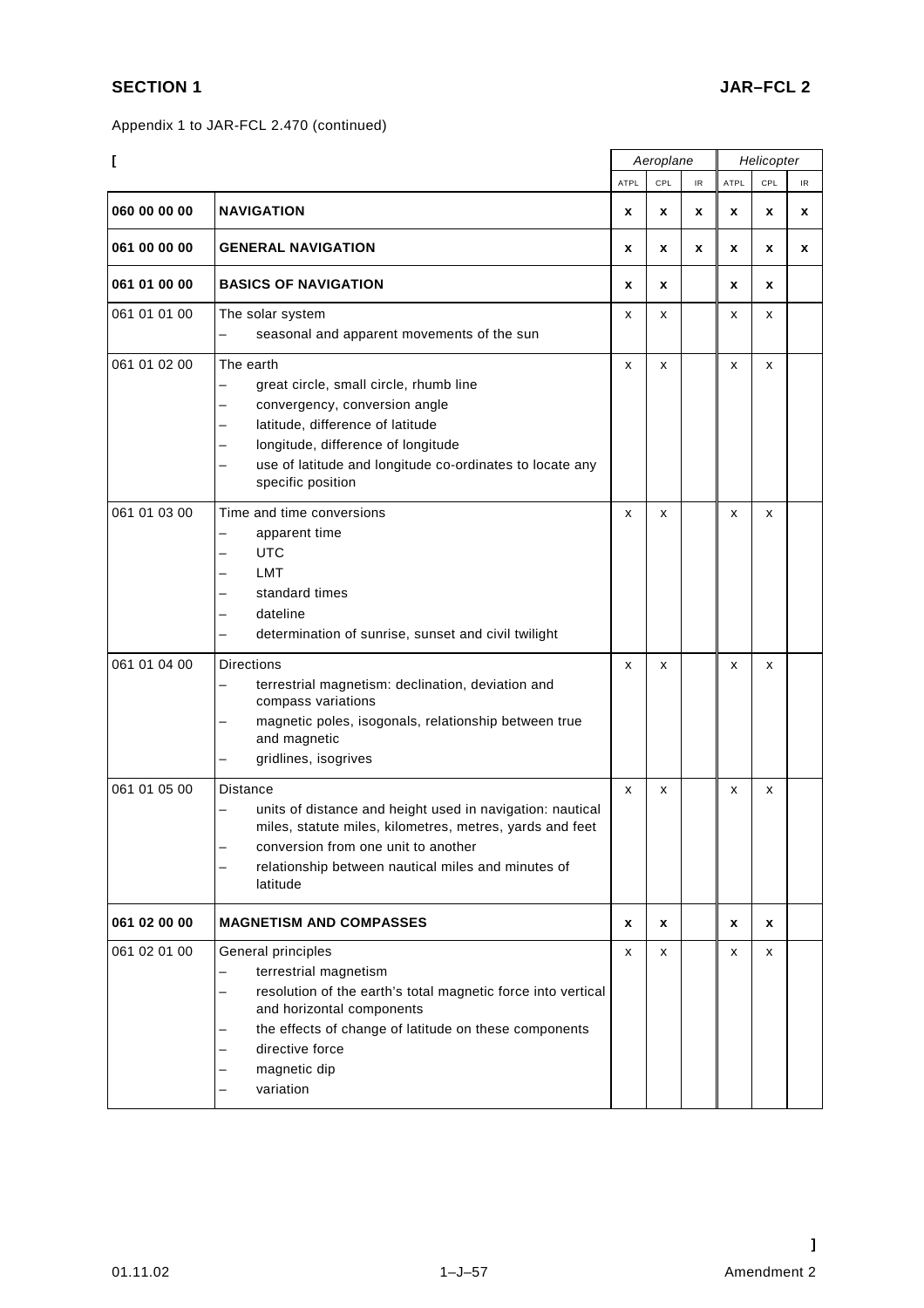| Т            |                                                                                                                                                                                                                                  | Aeroplane |     |    | Helicopter |     |              |
|--------------|----------------------------------------------------------------------------------------------------------------------------------------------------------------------------------------------------------------------------------|-----------|-----|----|------------|-----|--------------|
|              |                                                                                                                                                                                                                                  | ATPL      | CPL | IR | ATPL       | CPL | IR           |
| 061 02 02 00 | Aircraft magnetism                                                                                                                                                                                                               | X         | x   |    | x          | X   |              |
|              | hard iron and vertical soft iron                                                                                                                                                                                                 |           |     |    |            |     |              |
|              | the resulting magnetic fields                                                                                                                                                                                                    |           |     |    |            |     |              |
|              | the variation in directive force<br>$\overline{\phantom{0}}$                                                                                                                                                                     |           |     |    |            |     |              |
|              | change of deviation with change of latitude and with<br>change in the aircraft's heading                                                                                                                                         |           |     |    |            |     |              |
|              | turning and acceleration errors                                                                                                                                                                                                  |           |     |    |            |     |              |
|              | keeping magnetic materials clear of the compass<br>-                                                                                                                                                                             |           |     |    |            |     |              |
| 061 02 03 00 | Knowledge of the principles, standby and landing or main<br>compasses and remote reading compasses<br>detailed knowledge of the use of these compasses<br>serviceability tests                                                   | X         | x   |    | X          | x   |              |
|              | advantages and disadvantages of the remote indicating<br>compass                                                                                                                                                                 |           |     |    |            |     |              |
|              | adjustment and compensation of direct reading<br>magnetic compass                                                                                                                                                                |           |     |    |            |     |              |
| 061 03 00 00 | <b>CHARTS</b>                                                                                                                                                                                                                    | X         | X   | x  | X          | X   | $\mathbf{x}$ |
| 061 03 01 00 | General properties of miscellaneous types of projections<br>Mercator                                                                                                                                                             | X         | x   |    | x          | х   |              |
|              | Lambert conformal conic                                                                                                                                                                                                          |           |     |    |            |     |              |
|              | polar stereographic                                                                                                                                                                                                              |           |     |    |            |     |              |
|              | transverse mercator                                                                                                                                                                                                              |           |     |    |            |     |              |
|              | oblique mercator                                                                                                                                                                                                                 |           |     |    |            |     |              |
| 061 03 02 00 | The representation of meridians, parallels, great circles and<br>rhumb lines                                                                                                                                                     | X         | x   |    | X          | x   |              |
|              | direct Mercator                                                                                                                                                                                                                  |           |     |    |            |     |              |
|              | Lambert conformal conic                                                                                                                                                                                                          |           |     |    |            |     |              |
|              | polar stereographic<br>-                                                                                                                                                                                                         |           |     |    |            |     |              |
| 061 03 03 00 | The use of current aeronautical charts<br>plotting positions<br>methods of indicating scale and relief<br>conventional signs<br>measuring tracks and distances<br>-<br>plotting bearings                                         | X         | x   | x  | x          | x   | x            |
| 061 04 00 00 | <b>DEAD RECKONING NAVIGATION (DR)</b>                                                                                                                                                                                            | x         | x   |    | x          | x   |              |
| 061 04 01 00 | Basics of dead reckoning<br>track<br>-<br>heading (compass, magnetic, true, grid)<br>-<br>wind velocity<br>airspeed (IAS, CAS, TAS, Machnumber)<br>groundspeed<br><b>ETA</b><br>drift, wind correction angle<br>DR-position, fix | X         | x   |    | X          | X   |              |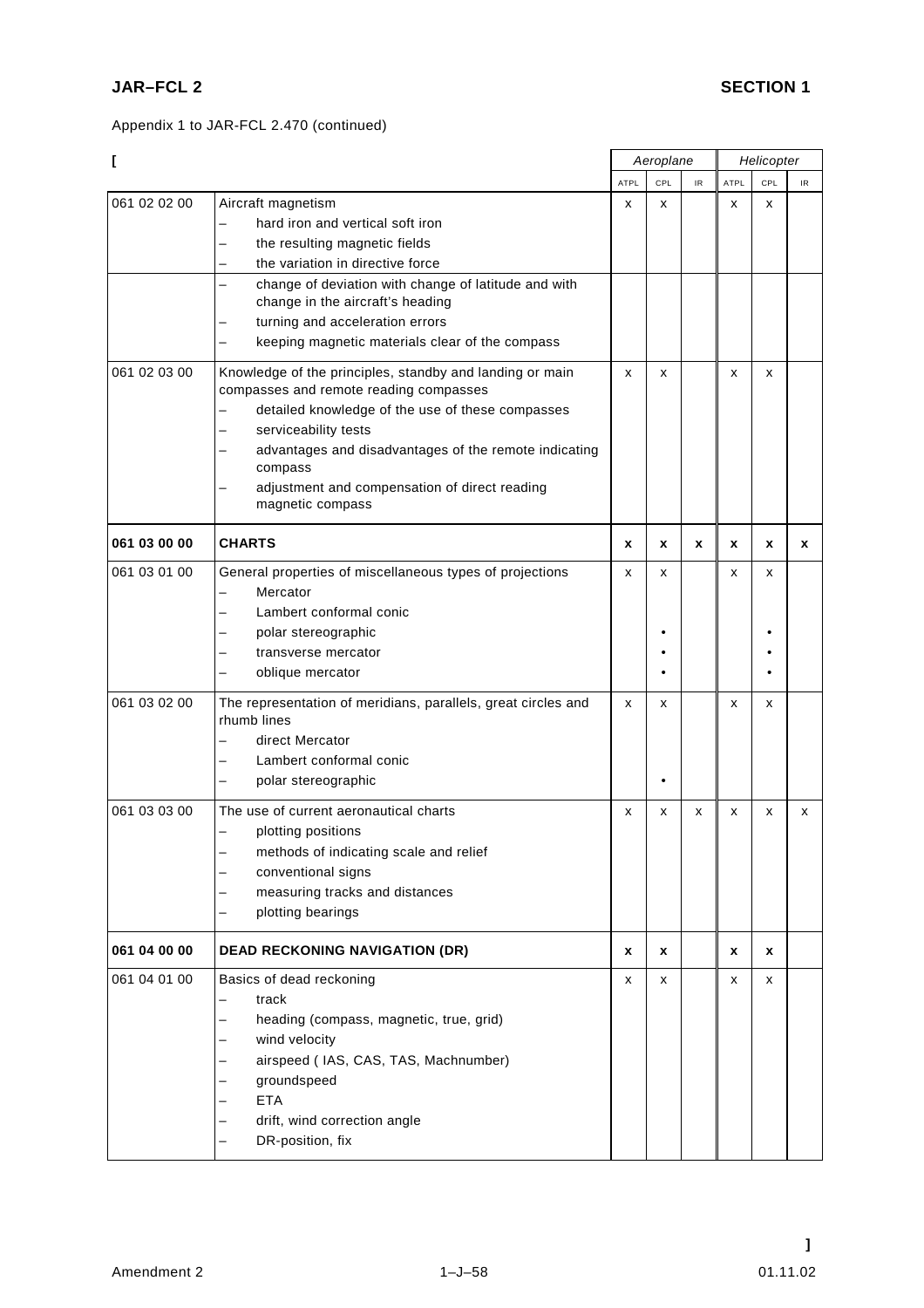÷,

| I            |                                                                       |      | Aeroplane |     |      | Helicopter |     |
|--------------|-----------------------------------------------------------------------|------|-----------|-----|------|------------|-----|
|              |                                                                       | ATPL | CPL       | IR. | ATPL | CPL        | IR. |
| 061 04 02 00 | Use of the navigational computer                                      | x    | x         |     | x    | x          |     |
|              | speed                                                                 |      |           |     |      |            |     |
|              | time                                                                  |      |           |     |      |            |     |
|              | distance                                                              |      |           |     |      |            |     |
|              | fuel consumption                                                      |      |           |     |      |            |     |
|              | conversions                                                           |      |           |     |      |            |     |
|              | heading                                                               |      |           |     |      |            |     |
|              | airspeed<br>$\overline{\phantom{0}}$                                  |      |           |     |      |            |     |
|              | wind velocity                                                         |      |           |     |      |            |     |
| 061 04 03 00 | The triangle of velocities, methods of solution for the               | x    | х         |     | x    | x          |     |
|              | determination of                                                      |      |           |     |      |            |     |
|              | heading                                                               |      |           |     |      |            |     |
|              | ground speed                                                          |      |           |     |      |            |     |
|              | wind velocity                                                         |      |           |     |      |            |     |
|              | track and drift angle, track error                                    |      |           |     |      |            |     |
|              | time and distance problems                                            |      |           |     |      |            |     |
| 061 04 04 00 | Determination of DR position                                          | x    | X         |     | x    | x          |     |
|              | need for DR                                                           |      |           |     |      |            |     |
|              | confirmation of flight progress (mental DR)                           |      |           |     |      |            |     |
|              | lost procedures                                                       |      |           |     |      |            |     |
|              | heading and TAS vector since last confirmed position                  |      |           |     |      |            |     |
|              | application of wind velocity vector                                   |      |           |     |      |            |     |
|              | last known track and ground speed vector                              |      |           |     |      |            |     |
|              | assessment of accuracy of DR position                                 |      |           |     |      |            |     |
| 061 04 05 00 | Measurement of DR elements                                            | x    | X         |     | x    | x          |     |
|              | calculation of altitude, adjustments, corrections, errors<br>-        |      |           |     |      |            |     |
|              | determination of temperature<br>—                                     |      |           |     |      |            |     |
|              | determination of appropriate speed                                    |      |           |     |      |            |     |
|              | determination of mach number                                          |      |           |     | ٠    |            |     |
|              |                                                                       |      |           |     |      |            |     |
| 061 04 06 00 | Resolution of current DR problems by means of                         | x    | х         |     |      |            |     |
|              | Mercator charts                                                       |      |           |     |      |            |     |
|              | Lambert charts                                                        |      |           |     |      |            |     |
|              | polar stereographic projections                                       |      | ٠         |     |      |            |     |
| 061 04 07 00 | Measurements of                                                       | x    | х         |     | x    | X          |     |
|              | maximum range<br>-                                                    |      |           |     |      |            |     |
|              | radius of action<br>—                                                 |      |           |     |      |            |     |
|              | point-of-safe-return and point-of-equal-time                          |      |           |     |      |            |     |
| 061 04 08 00 | Miscellaneous DR uncertainties and practical means of<br>correction   | x    | X         |     | x    | x          |     |
| 061 05 00 00 | <b>IN-FLIGHT NAVIGATION</b>                                           | x    | X         |     | x    | x          |     |
| 061 05 01 00 | Use of visual observations and application to in-flight<br>navigation | x    | X         |     | x    | x          |     |
| 061 05 02 00 | Navigation in climb and descent                                       | x    | x         |     | x    | x          |     |
|              | average airspeed<br>-                                                 |      |           |     |      |            |     |
|              | average wind velocity                                                 |      |           |     |      |            |     |
|              | ground speed/distance covered during climb or descent                 |      |           |     |      |            |     |
|              |                                                                       |      |           |     |      |            |     |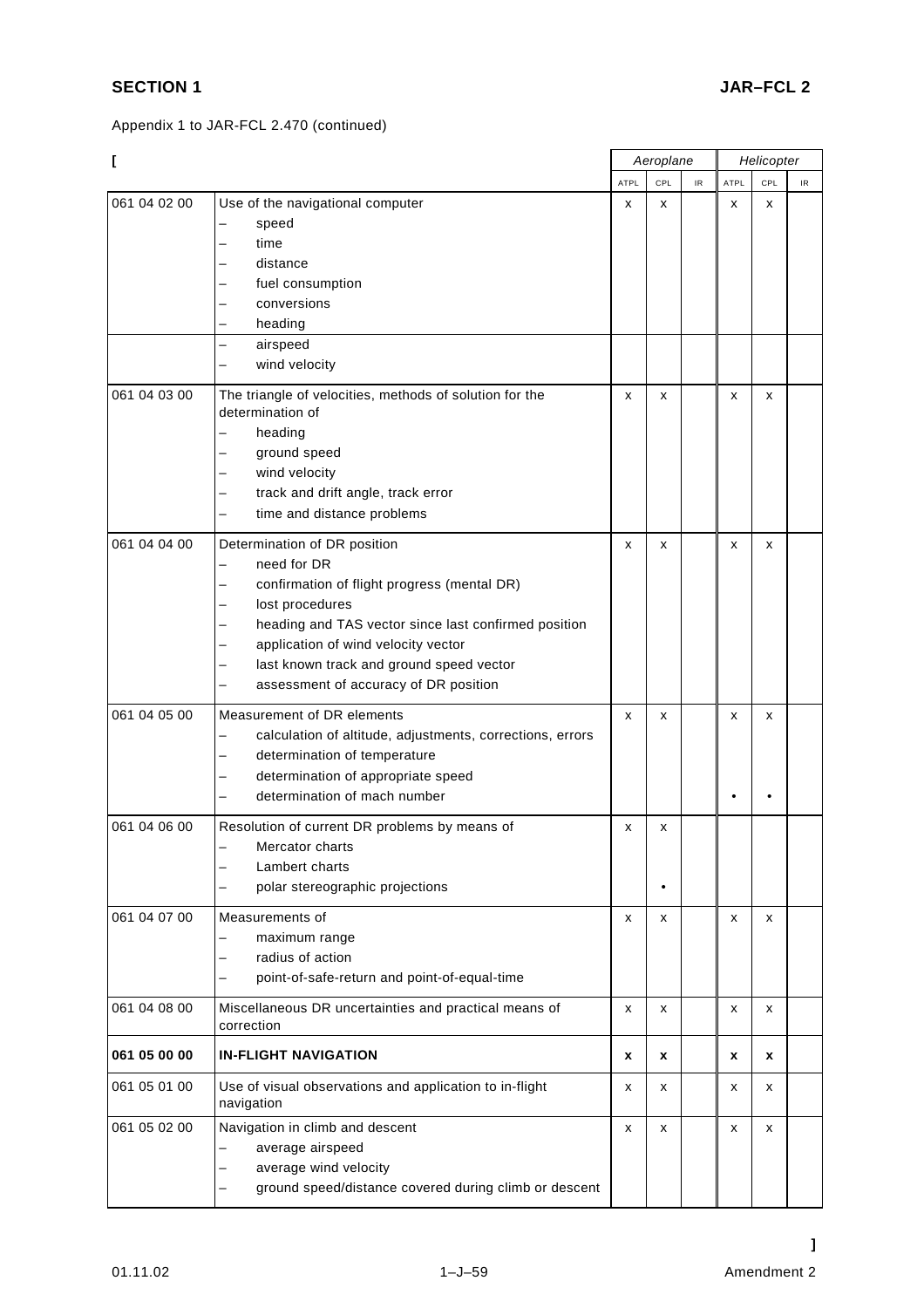| I                            |                                                                                                                                                                                                                                                                                                                              | Aeroplane   |     |     | Helicopter  |     |     |
|------------------------------|------------------------------------------------------------------------------------------------------------------------------------------------------------------------------------------------------------------------------------------------------------------------------------------------------------------------------|-------------|-----|-----|-------------|-----|-----|
|                              |                                                                                                                                                                                                                                                                                                                              | <b>ATPL</b> | CPL | IR. | <b>ATPL</b> | CPL | IR. |
| 061 05 03 00                 | Navigation in cruising flight, use of fixes to revise navigation<br>data as<br>ground speed revision<br>off-track corrections                                                                                                                                                                                                | x           | x   |     | x           | x   |     |
|                              | calculation of wind speed and direction<br><b>ETA</b> revisions                                                                                                                                                                                                                                                              |             |     |     |             |     |     |
| 061 05 04 00                 | Flight log (including navigation records)                                                                                                                                                                                                                                                                                    | x           | x   |     | x           | x   |     |
| 061 05 05 00                 | Purposes of FMS (flight management systems)                                                                                                                                                                                                                                                                                  | x           |     |     | x           | x   |     |
| 061 06 00 00                 | <b>INERTIAL NAVIGATION SYSTEMS (INS)</b>                                                                                                                                                                                                                                                                                     | x           |     |     |             |     |     |
| 061 06 01 00<br>061 06 02 00 | Principles and practical application<br>gyroscopic principles<br>platform mounting<br>accelerometer principles<br>integrator principles<br>Shuler-tuned platform<br>navigation computer<br>strapdown systems<br>Alignment procedures<br>gyroscompassing<br>$\overline{\phantom{0}}$<br>levelling<br>$\overline{\phantom{0}}$ | X<br>x      |     |     |             |     |     |
|                              |                                                                                                                                                                                                                                                                                                                              |             |     |     |             |     |     |
| 061 06 03 00<br>061 06 04 00 | Accuracy, reliability, errors and coverage<br>Flight deck equipment and operation<br>mode selector unit (MSU)<br>$\overline{\phantom{0}}$<br>control display unit (CDU)<br>horizontal situation indicator (HSI)<br>$\equiv$                                                                                                  | x<br>x      |     |     |             |     |     |
| 061 06 05 00                 | <b>INS</b> operation<br>normal flight, postion and waypoint entries<br>flight plan changes<br>bypassing waypoint<br>change of waypoint data<br>system check and updating                                                                                                                                                     | x           |     |     |             |     |     |

### INTENTIONALLY LEFT BLANK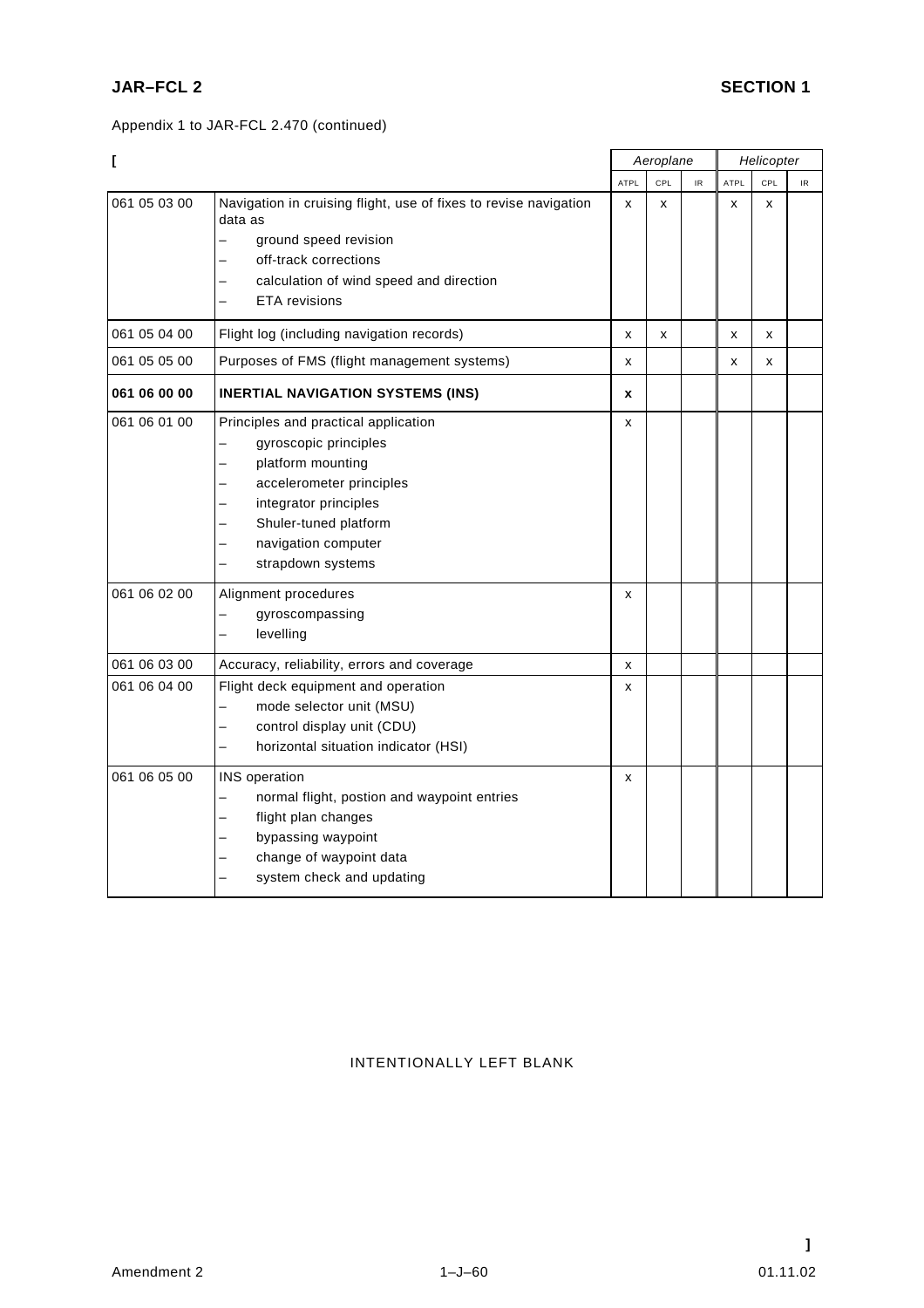| I            |                                                                                                                                                                                                                                     |      | Aeroplane |    |      | Helicopter |    |
|--------------|-------------------------------------------------------------------------------------------------------------------------------------------------------------------------------------------------------------------------------------|------|-----------|----|------|------------|----|
|              |                                                                                                                                                                                                                                     | ATPL | CPL       | IR | ATPL | CPL        | IR |
| 062 00 00 00 | <b>RADIO NAVIGATION</b>                                                                                                                                                                                                             | x    | x         | X  | X    | x          | х  |
| 062 01 00 00 | <b>RADIO AIDS</b>                                                                                                                                                                                                                   | x    | x         | x  | x    | x          | x  |
| 062 01 01 00 | Ground D/F (including classification of bearings)<br>principles<br>—<br>presentation and interpretation<br>—<br>coverage<br>range<br>errors and accuracy<br>—<br>factors affecting range and accuracy<br>-                          | x    | x         | X  | x    | x          | x  |
| 062 01 02 00 | ADF (including associated beacons and use of the radio<br>magnetic indicator)<br>principles<br>presentation and interpretation<br>coverage<br>range<br>-<br>errors and accuracy<br>-<br>factors affecting range and accuracy<br>-   | x    | x         | X  | x    | x          | x  |
| 062 01 03 00 | VOR and Doppler-VOR (including the use of the radio<br>magnetic indicator)<br>principles<br>presentation and interpretation<br>-<br>coverage<br>range<br>-<br>errors and accuracy<br>-<br>factors affecting range and accuracy<br>- | x    | x         | X  | x    | x          | X  |
| 062 01 04 00 | DME (distance measuring equipment)<br>principles<br>-<br>presentation and interpretation<br>coverage<br>range<br>errors and accuracy<br>factors affecting range and accuracy                                                        | X    | x         | x  | x    | x          | x  |
| 062 01 05 00 | ILS (instrument landing system)<br>principles<br>presentation and interpretation<br>-<br>coverage<br>range<br>errors and accuracy<br>-<br>factors affecting range and accuracy<br>—                                                 | x    |           | х  | x    |            | x  |
| 062 01 06 00 | MLS (microwave landing systems)<br>principles<br>presentation and interpretation<br>coverage<br>range<br>errors and accuracy<br>factors affecting range and accuracy                                                                | x    |           | x  | x    |            | x  |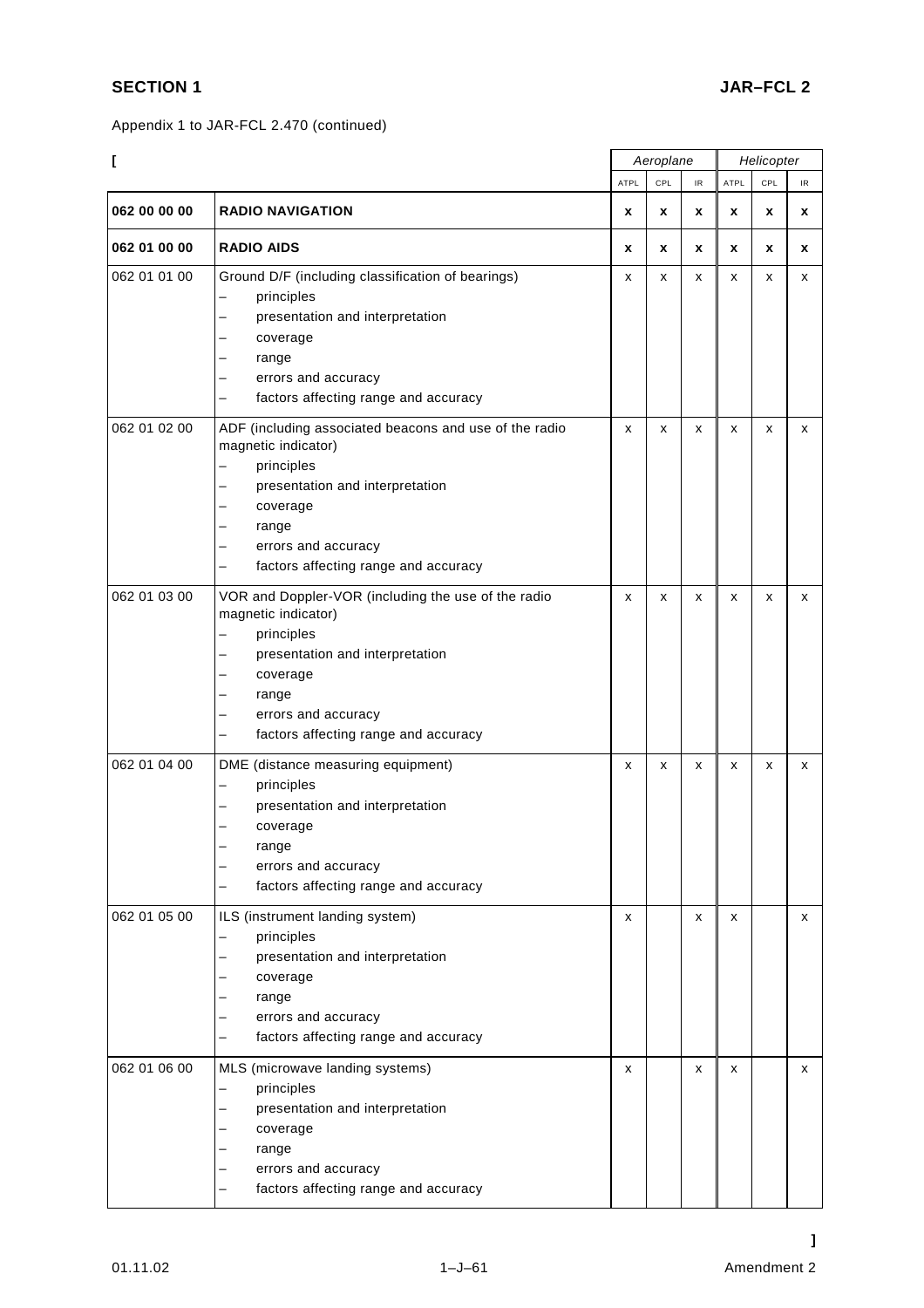### Appendix 1 to JAR-FCL 2.470 (continued)

| L            |                                                                                                                                                                                                                                                                                                                                                                                                                                                                            |             | Aeroplane |     |      | Helicopter |    |
|--------------|----------------------------------------------------------------------------------------------------------------------------------------------------------------------------------------------------------------------------------------------------------------------------------------------------------------------------------------------------------------------------------------------------------------------------------------------------------------------------|-------------|-----------|-----|------|------------|----|
|              |                                                                                                                                                                                                                                                                                                                                                                                                                                                                            | <b>ATPL</b> | CPL       | IR. | ATPL | CPL        | IR |
| 062 02 00 00 | <b>BASIC RADAR PRINCIPLES</b>                                                                                                                                                                                                                                                                                                                                                                                                                                              | x           | X         | X   | x    | X          | x  |
| 062 02 01 00 | Pulse techniques and associated terms                                                                                                                                                                                                                                                                                                                                                                                                                                      | x           |           | X   | x    | x          | х  |
| 062 02 02 00 | Ground radar<br>principles<br>presentation and interpretation<br>coverage<br>range<br>errors and accuracy                                                                                                                                                                                                                                                                                                                                                                  | x           |           | X   | x    | x          | x  |
|              | factors affecting range and accuracy                                                                                                                                                                                                                                                                                                                                                                                                                                       |             |           |     |      |            |    |
| 062 02 03 00 | Airborne weather radar<br>principles<br>presentation and interpretation<br>coverage<br>range<br>errors and accuracy<br>factors affecting range and accuracy<br>application for navigation                                                                                                                                                                                                                                                                                  | x           |           | X   | x    |            | x  |
| 062 02 04 00 | SSR secondary surveillance radar and transponder<br>principles<br>presentation and interpretation<br>modes and codes, including mode S                                                                                                                                                                                                                                                                                                                                     | x           | x         | X   | x    | x          | X  |
| 062 02 05 00 | Use of radar observations and application to in-flight<br>navigation                                                                                                                                                                                                                                                                                                                                                                                                       | x           |           |     | X    | X          |    |
| 062 05 00 00 | <b>AREA NAVIGATION SYSTEMS</b>                                                                                                                                                                                                                                                                                                                                                                                                                                             | X           |           | X   | X    | X          | x  |
| 062 05 01 00 | General philosophy<br>use of radio navigation systems or an inertial navigation<br>system                                                                                                                                                                                                                                                                                                                                                                                  | x           |           | x   | x    |            | x  |
| 062 05 02 00 | Typical flight deck equipment and operation<br>means of entering and selecting waypoints and desired<br>course information (keyboard entry system)<br>means of selecting, tuning and identifying ground stations<br>instrumentation for en-route course guidance<br>for some types of systems, instrumentation for<br>presenting distance travelled, distance to go and, if<br>necessary, ground speed information<br>instrumentation for presenting current position data | x           |           | x   | x    |            | x  |
| 062 05 03 00 | Instrument indications                                                                                                                                                                                                                                                                                                                                                                                                                                                     | x           |           | x   | x    |            | x  |
| 062 05 04 00 | Types of area navigation system inputs<br>self-contained on-board systems (inertial navigation<br>-<br>systems, doppler)<br>external sensor systems (VOR/DME, LORAN-C, Decca)<br>—<br>air data inputs (true airspeed, altitude, magnetic heading)                                                                                                                                                                                                                          | x           |           | x   | x    |            | x  |
| 062 05 05 00 | VOR/DME area navigation (RNAV)<br>principle of operation<br>advantages and disadvantages<br>accuracy, reliability, coverage<br>flight deck equipment                                                                                                                                                                                                                                                                                                                       | x           |           | х   | x    |            | x  |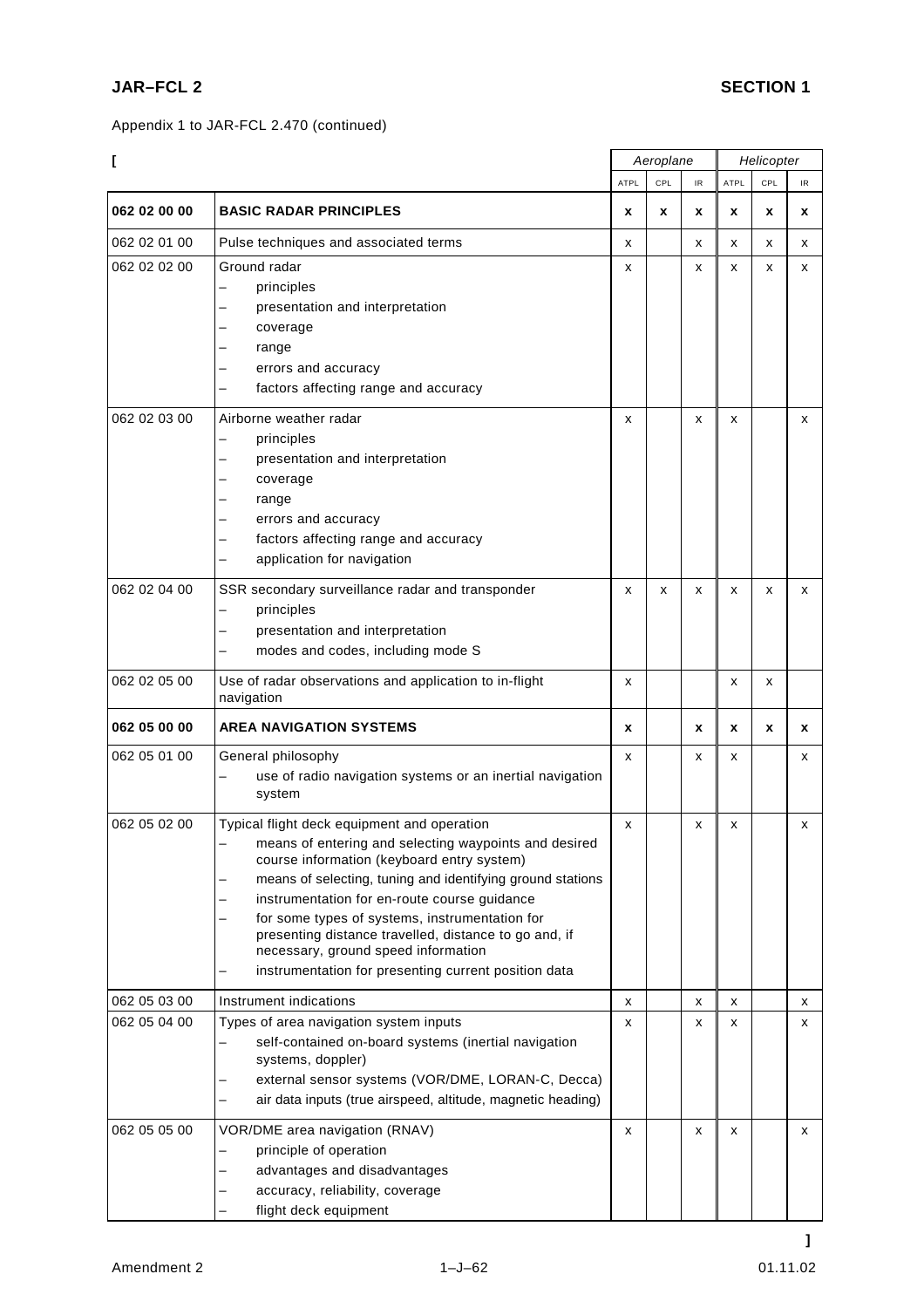|              |                                                                                                                                                                                      |      | Aeroplane |             |              | Helicopter |              |  |  |
|--------------|--------------------------------------------------------------------------------------------------------------------------------------------------------------------------------------|------|-----------|-------------|--------------|------------|--------------|--|--|
|              |                                                                                                                                                                                      | ATPL | CPL       | IR.         | ATPL         | CPL        | IR           |  |  |
| 062 05 06 00 | Flight director and autopilot coupling                                                                                                                                               | X    |           |             | x            | x          |              |  |  |
| 062 06 00 00 | <b>SELF-CONTAINED AND EXTERNAL-REFERENCED</b><br><b>NAVIGATION SYSTEMS</b>                                                                                                           | X    | X         | $\mathbf x$ | $\mathbf{x}$ | x          | x            |  |  |
| 062 06 01 00 | Doppler<br>principles of operation (airborne system)<br>ground speed and drift calculation<br>-<br>advantages and disadvantages<br>accuracy and reliability<br>flight deck equipment | x    |           |             | X            |            |              |  |  |
| 062 06 03 00 | Loran-C<br>principle of operation                                                                                                                                                    | x    |           |             | x            | x          |              |  |  |
| 062 06 04 00 | Decca navigation system<br>principle of operation                                                                                                                                    | X    |           |             | X            | X          |              |  |  |
| 062 06 05 00 | Satellite assisted navigation: GPS/GLONASS/DGPS<br>principle of operation<br>advantages and disadvantages                                                                            | X    | X         | x           | x            | x          | $\mathsf{x}$ |  |  |

### INTENTIONALLY LEFT BLANK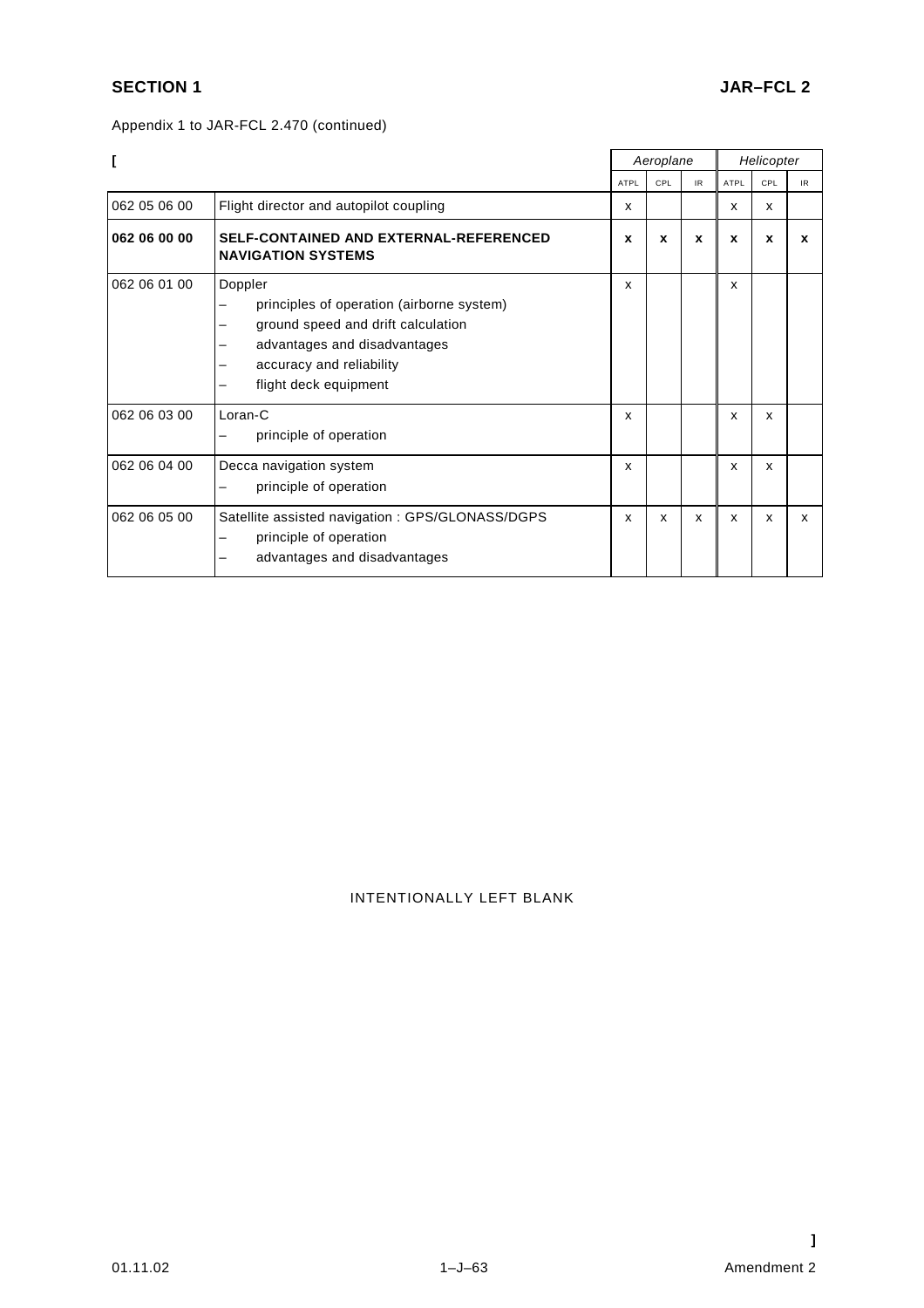|              |                                                                                                                                                                                                                                                                                                                                                                                                                                                                                                                                   | ATPL | CPL | IR | ATPL | <b>CPL</b> | IR |
|--------------|-----------------------------------------------------------------------------------------------------------------------------------------------------------------------------------------------------------------------------------------------------------------------------------------------------------------------------------------------------------------------------------------------------------------------------------------------------------------------------------------------------------------------------------|------|-----|----|------|------------|----|
| 070 00 00 00 | <b>OPERATIONAL PROCEDURES</b>                                                                                                                                                                                                                                                                                                                                                                                                                                                                                                     | x    | x   | x  | x    | x          | x  |
| 071 00 00 00 | <b>OPERATIONAL PROCEDURES - AEROPLANE</b>                                                                                                                                                                                                                                                                                                                                                                                                                                                                                         | X    | x   |    |      |            |    |
| 071 00 00 00 | <b>OPERATIONAL PROCEDURES - SPECIAL AND</b><br><b>EMERGENCY PROCEDURES -</b>                                                                                                                                                                                                                                                                                                                                                                                                                                                      |      |     |    | x    | x          |    |
| 071 00 00 00 | <b>OPERATIONAL PROCEDURES - AIRCRAFT</b>                                                                                                                                                                                                                                                                                                                                                                                                                                                                                          |      |     | x  |      |            | x  |
| 071 01 00 00 | <b>GENERAL</b>                                                                                                                                                                                                                                                                                                                                                                                                                                                                                                                    | x    | x   | x  | x    | x          | x  |
| 071 01 01 00 | ICAO Annex 6, Parts I, II and III (as applicable -<br>definitions<br>applicability<br>$\qquad \qquad -$<br>general framework and contents<br>$\overline{\phantom{0}}$                                                                                                                                                                                                                                                                                                                                                             | x    | x   |    | x    | X          |    |
| 071 01 02 00 | JAR-OPS - Requirements                                                                                                                                                                                                                                                                                                                                                                                                                                                                                                            | x    | x   | X  | x    | X          | x  |
| 071 01 02 01 | General requirements about :<br>quality system<br>additional crew members<br>method of carriage of persons<br>-<br>admission to flight deck<br>unauthorised carriage<br>portable electronic devices<br>endangering safety<br>additional informations and forms to be carried<br>informations retained on ground<br>power to inspect<br>production of documentation and records<br>preservation of documentation<br>leasing                                                                                                        | x    | x   |    | x    | X          |    |
| 071 01 02 02 | Operator certification and supervision requirements :<br>general rules for Air Operator Certification<br>$\overline{\phantom{0}}$<br>issue<br>variation and continued validity of an AOC<br>administrative requirements                                                                                                                                                                                                                                                                                                           | x    | x   |    | х    | х          |    |
| 071 01 02 03 | Operational procedures requirements :<br>operational control and supervision<br>—<br>use of Air Traffic Services<br>$\overline{\phantom{0}}$<br>instrument departure and approach procedures<br>carriage of person with reduced mobility<br>carriage of inadmissible passengers, deportees or<br>persons in custody<br>stowage of baggages and cargo<br>passengers seating<br>securing of passenger cabin and galley(s)<br>smoking on board<br>$\overline{\phantom{0}}$<br>take-off conditions<br>application of take-off minimas | x    | x   |    | x    | x          |    |

**[** *Aeroplane Helicopter*

Г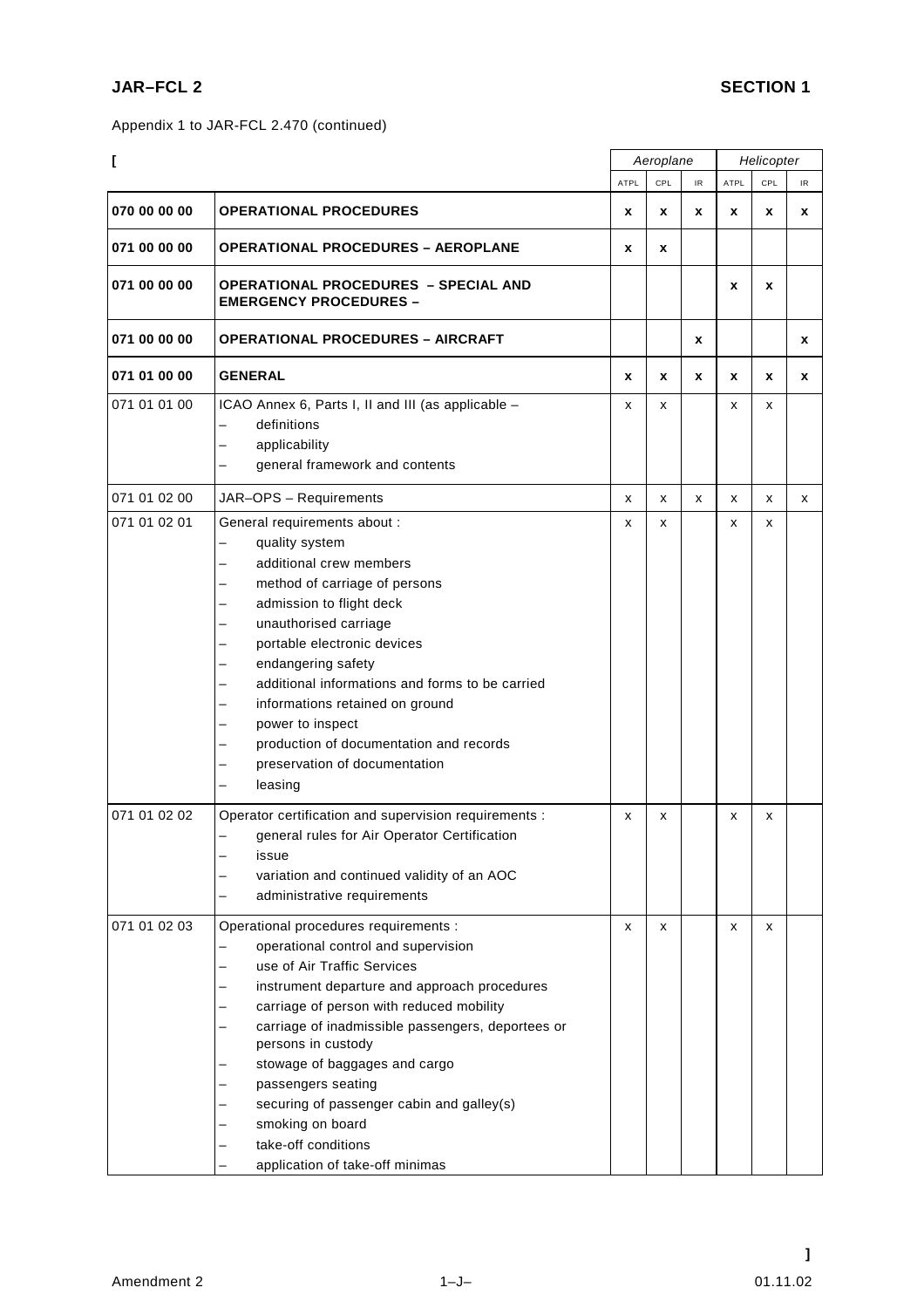$\blacksquare$ 

| I            |                                                                                          | Aeroplane   |     | Helicopter |      |     |    |
|--------------|------------------------------------------------------------------------------------------|-------------|-----|------------|------|-----|----|
|              |                                                                                          | <b>ATPL</b> | CPL | IR.        | ATPL | CPL | IR |
| 071 01 02 04 | All weather operations requirements: low visibility operations                           | x           | x   | x          | x    | x   | X  |
|              | Aerodrome Operating Minimas - General<br>-                                               |             |     |            |      |     |    |
|              | Terminology<br>—                                                                         |             |     |            |      |     |    |
|              | Low visibility operations - General operating rules<br>—                                 |             |     |            |      |     |    |
|              | Low visibility operations - Aerodrome considerations                                     |             |     |            |      |     |    |
|              | Low visibility operations - Training and qualifications<br>-                             |             |     |            |      |     |    |
|              | Low visibility operations - Operating procedures<br>-                                    |             |     |            |      |     |    |
|              | Low visibility operations - Minimum equipment<br>—                                       |             |     |            |      |     |    |
|              | VFR Operating minima                                                                     |             |     |            |      |     |    |
| 071 01 02 05 | Instrument and safety equipment requirements:                                            | x           | X   |            | X    | x   |    |
|              | general introduction                                                                     |             |     |            |      |     |    |
|              | circuit protection devices                                                               |             |     |            |      |     |    |
|              | windshield wipers                                                                        |             |     |            |      |     |    |
|              | airborne weather radar equipment                                                         |             |     |            |      |     |    |
|              | flight crew interphone system                                                            |             |     |            |      |     |    |
|              | public address system                                                                    |             |     |            |      |     |    |
|              | internal doors and curtains                                                              |             |     |            |      |     |    |
|              | first aid kits                                                                           |             |     |            |      |     |    |
|              | emergency medical kit                                                                    |             |     |            |      |     |    |
|              | first aid oxygen                                                                         |             |     |            |      |     |    |
|              | supplemental oxygen - pressurised aeroplanes                                             |             |     |            |      |     |    |
|              | supplemental oxygen - non-pressurised aeroplanes                                         |             |     |            |      |     |    |
|              | crew protective breathing equipment                                                      |             |     |            |      |     |    |
|              | hand fire extinguishers                                                                  |             |     |            |      |     |    |
|              | crash axes and crowbars                                                                  |             |     |            |      |     |    |
|              | marking of break-in points                                                               |             |     |            |      |     |    |
|              | means for emergency evacuation                                                           |             |     |            |      |     |    |
|              | megaphones                                                                               |             |     |            |      |     |    |
|              | emergency lightings                                                                      |             |     |            |      |     |    |
|              | automatic emergency locator transmitter                                                  |             |     |            |      |     |    |
|              |                                                                                          |             |     |            |      |     |    |
|              | life jackets<br>life rafts and survival ELTs for extended overwater flights              |             |     |            |      |     |    |
|              |                                                                                          |             |     |            |      |     |    |
|              | survival equipment                                                                       |             |     |            |      |     |    |
| 071 01 02 06 | Communication and navigation equipment requirements:                                     | X           | x   |            | X    | x   |    |
|              | radio equipment<br>-                                                                     |             |     |            |      |     |    |
|              | audio selector panel<br>-                                                                |             |     |            |      |     |    |
|              | radio equipment VFR<br>—                                                                 |             |     |            |      |     |    |
|              | communication and navigation IFR and VFR                                                 |             |     |            |      |     |    |
| 071 01 02 07 | Aircraft maintenance:                                                                    | x           | x   |            | x    | x   |    |
|              | terminology                                                                              |             |     |            |      |     |    |
|              | application for and approval of the operator's                                           |             |     |            |      |     |    |
|              | maintenance system                                                                       |             |     |            |      |     |    |
|              | maintenance management                                                                   |             |     |            |      |     |    |
|              | quality system                                                                           |             |     |            |      |     |    |
|              | operator's maintenance management exposition                                             |             |     |            |      |     |    |
|              | operator's aircraft maintenance program                                                  |             |     |            |      |     |    |
|              | continued validity of the Air Operator's certificate in<br>respect of maintenance system |             |     |            |      |     |    |
|              | equivalent safety case                                                                   |             |     |            |      |     |    |
|              |                                                                                          |             |     |            |      |     |    |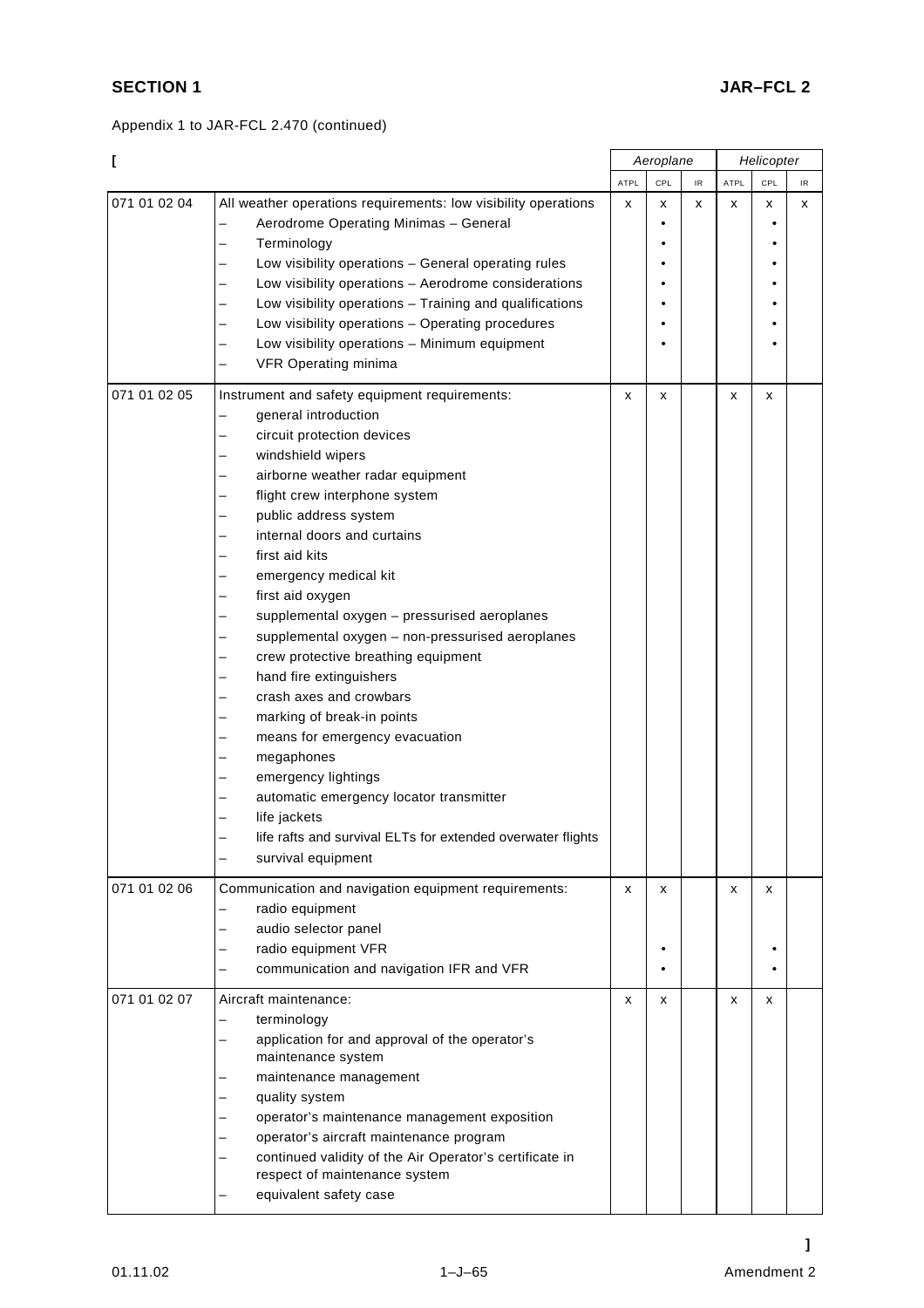|              |                                                                                                                                                                                                                                                                                                                                                             |      | Aeroplane |     |           | Helicopter |     |
|--------------|-------------------------------------------------------------------------------------------------------------------------------------------------------------------------------------------------------------------------------------------------------------------------------------------------------------------------------------------------------------|------|-----------|-----|-----------|------------|-----|
|              |                                                                                                                                                                                                                                                                                                                                                             | ATPL | CPL       | IR. | ATPL      | CPL        | IR. |
| 071 01 02 08 | Flight crew                                                                                                                                                                                                                                                                                                                                                 | x    | x         |     | x         | X          |     |
| 071 01 02 09 | Flight and Duty Time limitations and rest requirements<br>(Reserved)                                                                                                                                                                                                                                                                                        | х    | х         |     | x         | x          |     |
| 071 01 02 10 | Cabin crew                                                                                                                                                                                                                                                                                                                                                  | X    | x         |     | x         | x          |     |
| 071 01 03 00 | Navigation requirements for long-range flights                                                                                                                                                                                                                                                                                                              | x    |           |     |           |            |     |
| 071 01 03 01 | Flight management<br>navigation planning procedures<br>—<br>completion of flight plans<br>choice of route, speed, altitude<br>selection of alternate aerodrome<br>minimal time routes, definition                                                                                                                                                           | x    |           |     |           |            |     |
| 071 01 03 02 | Transoceanic and polar flight (ICAO Doc. 7030 - Regional<br><b>Supplementary Procedures)</b><br>choice of the emergency means for the determination of<br>course and INS cross-checks<br>cross-checks<br>determination of tracks and course<br>polar tracks<br>terrestrial magnetism characteristic in polar zones<br>specific problems of polar navigation | x    |           |     |           |            |     |
| 071 01 03 03 | MNPS Airspace (ICAO Doc. 7030 - Regional Supplementary<br>Procedures, NAT Doc. 001, T 13 5N/5 - Guidance and<br>Information material concerning air navigation in the NAT<br>Region, North Atlantic MNPS Airspace Operations Manual,<br>and RVSM)<br>definition<br>geographical limits<br>regulations and procedures<br>notices                             | X    |           |     |           |            |     |
| 071 02 00 00 | <b>SPECIAL OPERATIONAL PROCEDURES AND HAZARDS</b><br>(GENERAL ASPECTS)                                                                                                                                                                                                                                                                                      | x    | x         | x   | X         | x          | x   |
| 071 02 01 00 | Minimum equipment list<br><b>AFM</b><br>$\overline{\phantom{0}}$                                                                                                                                                                                                                                                                                            | x    | x         |     | x         | x          |     |
| 071 02 02 00 | Ground de-icing<br>icing conditions<br>definition and recognition, on ground/in flight<br>—<br>de-icing, anti-icing, types of de-icing fluids<br>performance deterioration, on ground/in flight<br>—                                                                                                                                                        | X    | x         |     | x         | x          |     |
| 071 02 03 00 | Bird strike risk and avoidance                                                                                                                                                                                                                                                                                                                              | x    | X         |     | x         | X          |     |
| 071 02 04 00 | Noise abatement<br>influence of the flight procedure (departure, cruise,<br>approach)                                                                                                                                                                                                                                                                       | x    | x         |     | x         | x          |     |
|              | influence by the pilot (power setting, low drag, low<br>power)<br>influence by the pilot (power setting, track of helicopter)                                                                                                                                                                                                                               |      |           |     | $\bullet$ |            |     |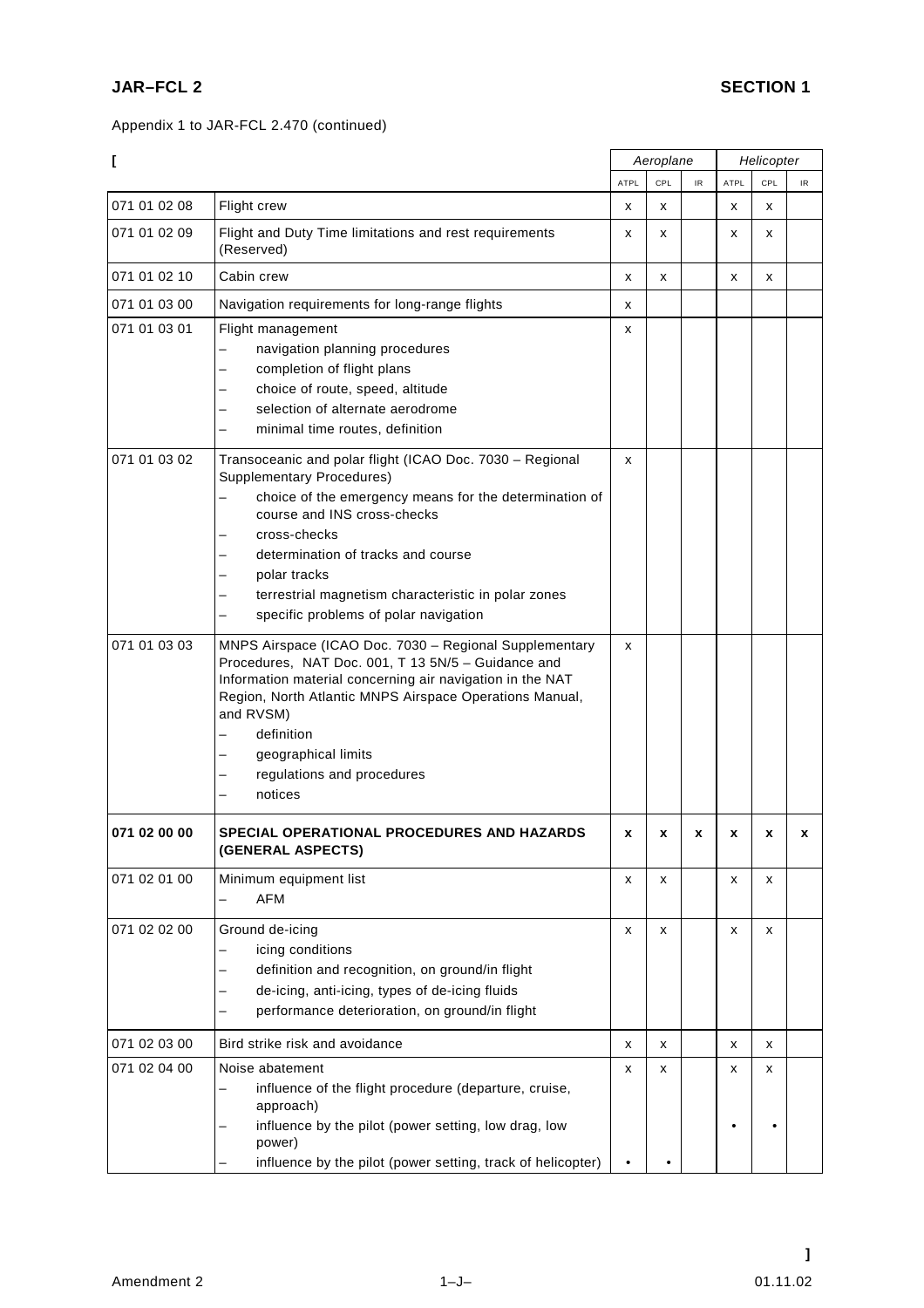$\blacksquare$ 

 $\mathbf{r}$ 

| I            |                                                                             | Aeroplane |     |     | Helicopter |           |     |
|--------------|-----------------------------------------------------------------------------|-----------|-----|-----|------------|-----------|-----|
|              |                                                                             | ATPL      | CPL | IR. | ATPL       | CPL       | IR. |
| 071 02 05 00 | Fire/smoke                                                                  | x         | x   |     | X          | x         |     |
|              | carburettor fire                                                            |           |     |     |            |           |     |
|              | engine fire<br>-                                                            |           |     |     |            |           |     |
|              | fire in the cabin, cockpit, freight compartment (choice of                  |           |     |     |            |           |     |
|              | appropriate fire extinguishing agents according to fire                     |           |     |     |            |           |     |
|              | classification and use of the extinguishers)                                |           |     |     |            |           |     |
|              | actions in case of overheated brakes after aborted take-<br>off and landing |           |     |     |            | $\bullet$ |     |
|              | smoke in the cockpit and cabin (effects and actions<br>taken)               |           |     |     |            |           |     |
| 071 02 06 00 | Decompression of pressurised cabin                                          | x         | X   |     |            |           |     |
|              | slow decompression                                                          |           |     |     |            |           |     |
|              | rapid or explosive decompression                                            |           |     |     |            |           |     |
|              | dangers and action taken                                                    |           |     |     |            |           |     |
| 071 02 07 00 | Windshear, microburst                                                       | x         | x   |     | x          | x         |     |
|              | definition and description<br>—                                             |           |     |     |            |           |     |
|              | effects and recognition during departure and approach                       |           |     |     |            |           |     |
|              | actions to avoid and actions taken during encounter                         |           |     |     |            |           |     |
|              |                                                                             |           |     |     |            |           |     |
| 071 02 08 00 | Wake turbulence                                                             | x         | x   | x   | x          | x         | x   |
|              | cause                                                                       |           |     |     |            |           |     |
|              | influence of speed and mass, wind<br>—                                      |           |     |     |            |           |     |
|              | actions taken when crossing traffic, during take-off and<br>landing         |           |     |     |            |           |     |
| 071 02 09 00 | Security                                                                    | x         | x   |     | x          | x         |     |
|              | unlawful events<br>$\overline{\phantom{0}}$                                 |           |     |     |            |           |     |
| 071 02 10 00 | Emergency and precautionary landings                                        | x         | x   |     | x          | x         |     |
|              | Operations in various terrain - water (i.e. slopes, mountains,              | ٠         |     |     |            |           |     |
|              | jungle, offshore)                                                           |           |     |     |            |           |     |
|              | definition                                                                  |           |     |     |            |           |     |
|              | cause                                                                       |           |     |     |            |           |     |
|              | factors to be considered (wind, terrain, preparation,                       |           |     |     |            |           |     |
|              | flight tactics, landing in various terrain and water)                       |           |     |     |            |           |     |
|              | passenger information                                                       |           |     |     |            |           |     |
|              | evacuation                                                                  |           |     |     |            |           |     |
|              | action after landing                                                        |           |     |     |            |           |     |
| 071 02 11 00 | Fuel jettisoning                                                            | x         | x   |     | x          | x         |     |
|              | safety aspects<br>-                                                         |           |     |     |            |           |     |
|              | legal aspects<br>$\overline{\phantom{0}}$                                   |           |     |     |            |           |     |
| 071 02 12 00 | Transport of dangerous goods                                                | x         | x   |     | x          | x         |     |
|              | Annex 18<br>-                                                               |           |     |     |            |           |     |
|              | practical aspects<br>—                                                      |           |     |     |            |           |     |
|              |                                                                             |           |     |     |            |           |     |
| 071 02 13 00 | Contaminated runways                                                        | x         | x   |     | x          | x         |     |
|              | kinds of contamination<br>—                                                 |           |     |     |            |           |     |
|              | braking action, brake coefficient<br>—                                      |           |     |     |            |           |     |
|              | performance corrections and calculations<br>-                               |           |     |     |            | $\bullet$ |     |
| 071 02 14 00 | Rotor downwash                                                              |           |     |     | x          | X         |     |
|              |                                                                             |           |     |     |            |           |     |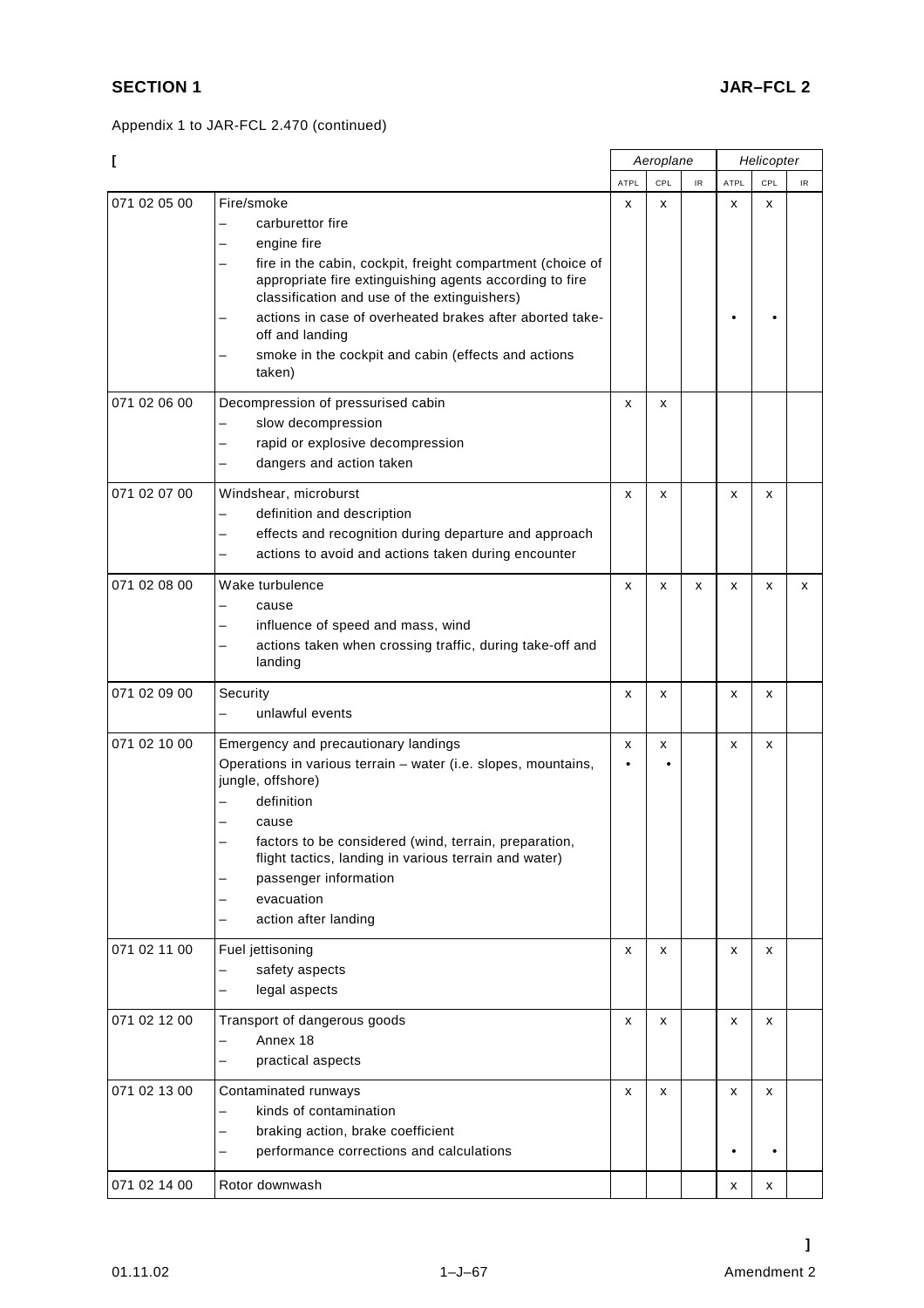|              |                                               | Aeroplane |     |     | Helicopter       |     |     |
|--------------|-----------------------------------------------|-----------|-----|-----|------------------|-----|-----|
|              |                                               | ATPL      | CPL | IR. | ATPL             | CPL | IR. |
| 071 02 15 00 | Operation                                     |           |     |     | X                | X   |     |
|              | influence by meteorological conditions i.e. : |           |     |     |                  |     |     |
|              | icing                                         |           |     |     |                  |     |     |
|              | white out                                     |           |     |     |                  |     |     |
|              | strong winds                                  |           |     |     |                  |     |     |
|              | windshear, microburst                         |           |     |     |                  |     |     |
| 071 03 00 00 | <b>EMERGENCY PROCEDURES</b>                   |           |     |     | $\boldsymbol{x}$ | X   |     |
|              | influence by technical problems i.e.          |           |     |     |                  |     |     |
|              | engine failure                                |           |     |     |                  |     |     |
|              | fire in cabin cockpit engine<br>—             |           |     |     |                  |     |     |
|              | tail/rotor/directional control failure        |           |     |     |                  |     |     |
|              | ground/resonance                              |           |     |     |                  |     |     |
|              | blade/stall                                   |           |     |     |                  |     |     |
|              | settling with power (vortex ring)             |           |     |     |                  |     |     |
|              | overpitch                                     |           |     |     |                  |     |     |
|              | overspeed                                     |           |     |     |                  |     |     |
|              | sudden stoppage                               |           |     |     |                  |     |     |
|              | dynamic rollover/mast bumping                 |           |     |     |                  |     |     |

### INTENTIONALLY LEFT BLANK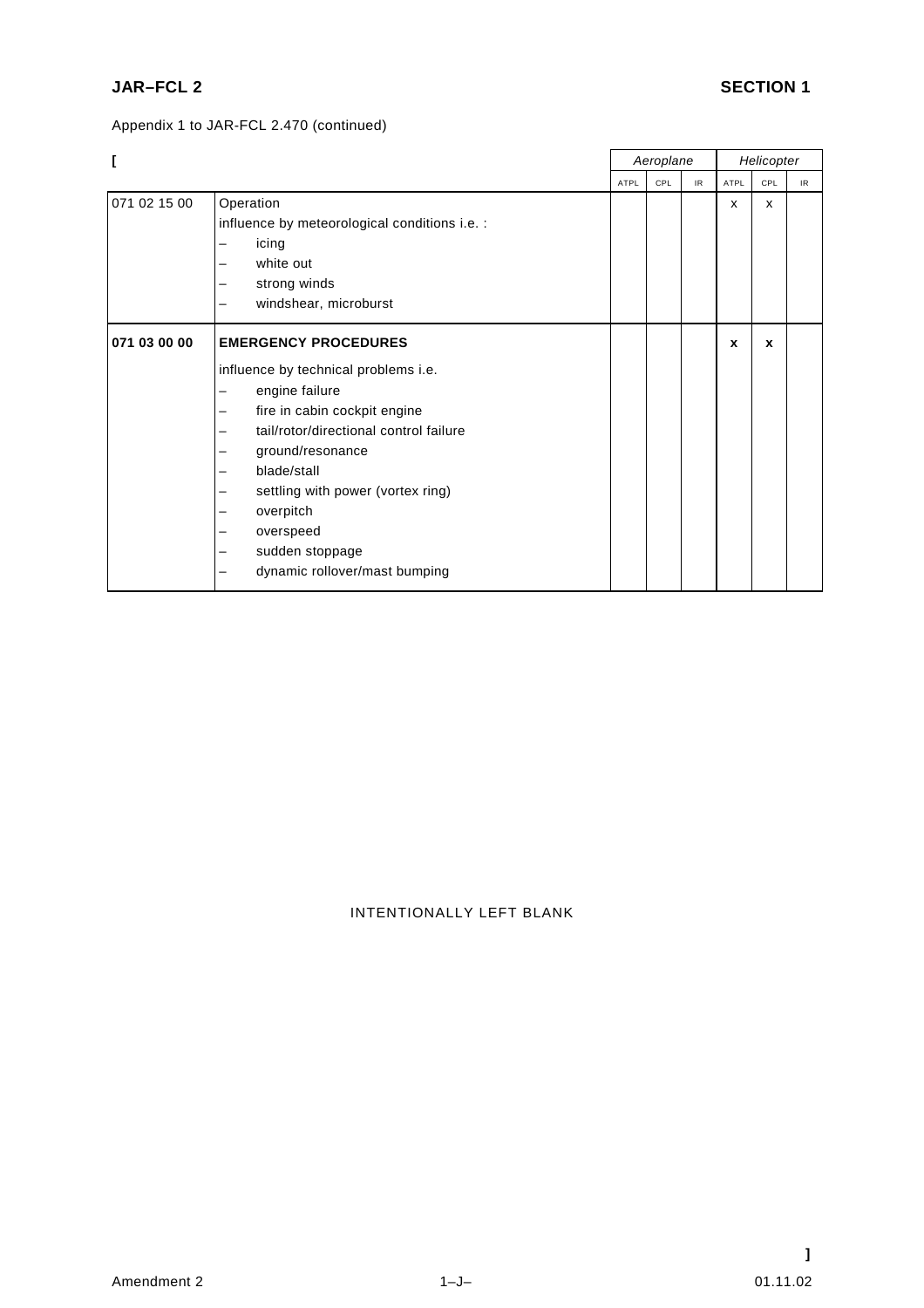$\mathbf{r}$ 

Appendix 1 to JAR-FCL 2.470 (continued)

| I            |                                                                                                                                                                                                          |      | Aeroplane |    |      | Helicopter |    |  |
|--------------|----------------------------------------------------------------------------------------------------------------------------------------------------------------------------------------------------------|------|-----------|----|------|------------|----|--|
|              |                                                                                                                                                                                                          | ATPL | CPL       | IR | ATPL | CPL        | IR |  |
| 080 00 00 00 | <b>PRINCIPLES OF FLIGHT</b>                                                                                                                                                                              | x    | x         |    | x    | x          |    |  |
| 081 00 00 00 | <b>PRINCIPLES OF FLIGHT - AEROPLANE</b>                                                                                                                                                                  | x    | x         |    |      |            |    |  |
| 081 01 00 00 | <b>SUBSONIC AERODYNAMICS</b>                                                                                                                                                                             | x    | x         |    |      |            |    |  |
| 081 01 01 00 | Basics, laws and definitions                                                                                                                                                                             | x    | x         |    |      |            |    |  |
| 081 01 01 01 | Laws and definitions<br>units<br>-<br>laws of Newton<br>—<br>ideal gas equation<br>-<br>equation of impulse<br>—<br>equation of continuity<br>Bernoulli's theorem<br>static pressure<br>dynamic pressure | X    | x         |    |      |            |    |  |
|              | viscosity<br>density<br>-<br>IAS, CAS, EAS, TAS<br>-                                                                                                                                                     |      |           |    |      |            |    |  |
| 081 01 01 02 | Basics about airflow<br>stationary airflow<br>not stationary airflow<br>—<br>streamline<br>-<br>streamtube<br>-<br>two-dimensional airflow<br>three-dimensional airflow<br>-                             | x    | x         |    |      |            |    |  |
| 081 01 01 03 | Aerodynamic forces on surfaces<br>resulting airforce<br>-<br>lift<br>—<br>drag<br>—<br>angle of attack<br>forces and equilibrium of forces during climb, level,<br>-<br>descent and turn                 | x    | x         |    |      |            |    |  |
| 081 01 01 04 | Shape of an aerofoil<br>thickness to chord ratio<br>—<br>chordline<br>-<br>camberline<br>nose radius<br>camber<br>angle of attack<br>angle of incidence                                                  | x    | x         |    |      |            |    |  |
| 081 01 01 05 | The wing shape<br>aspect ratio<br>—<br>root chord<br>tip chord<br>tapered wings<br>shape of wing surface<br>mean aerodynamic chord (MAC)                                                                 | x    | x         |    |      |            |    |  |
| 081 01 02 00 | The two-dimensional airflow about an aerofoil                                                                                                                                                            | x    | x         |    |      |            |    |  |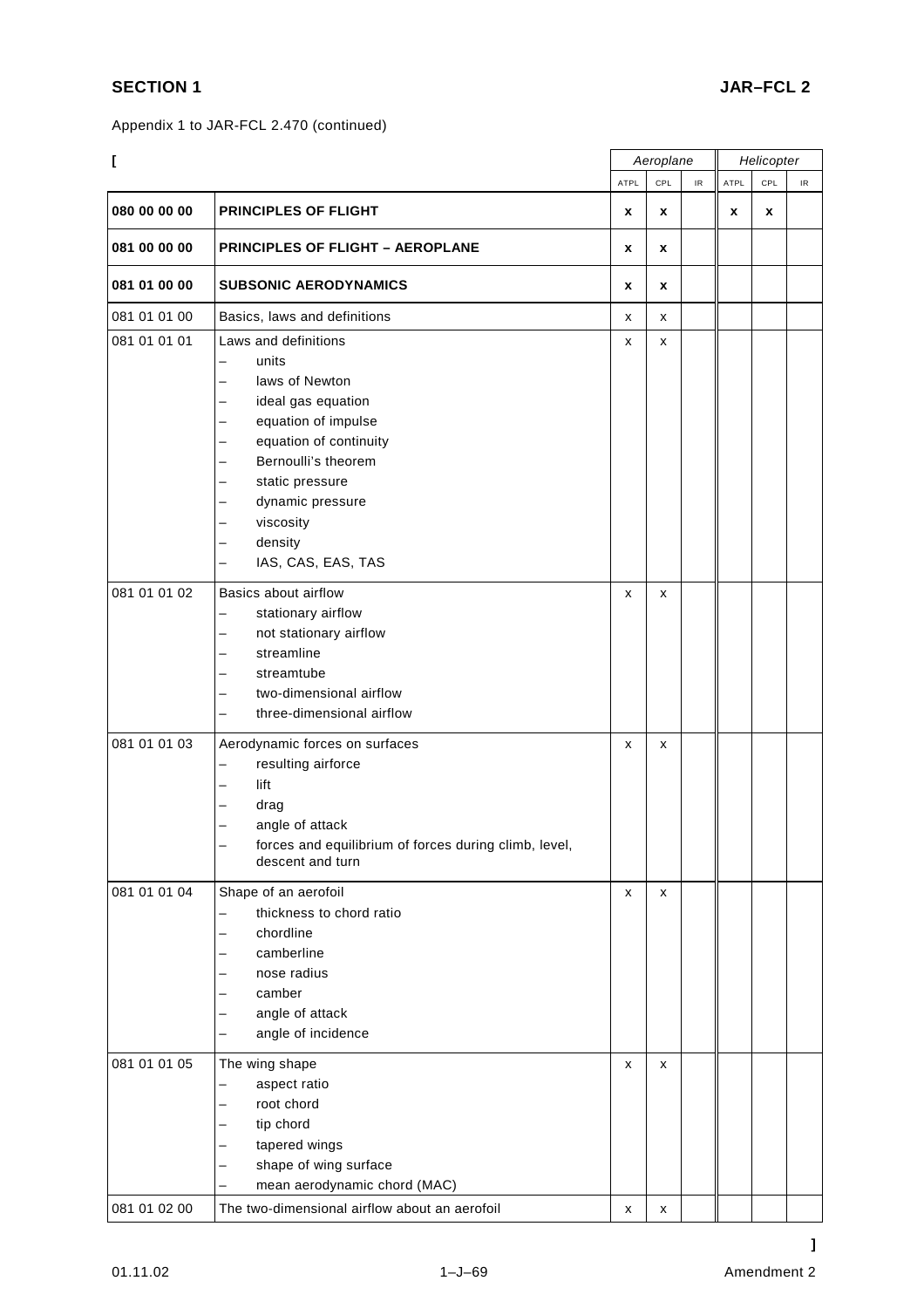$\mathbf{r}$ 

 $\blacksquare$ 

| I                            |                                                                                                                                                                                                                                                                                                                                                                                                                                                 |        | Aeroplane |    |      | Helicopter |                                   |
|------------------------------|-------------------------------------------------------------------------------------------------------------------------------------------------------------------------------------------------------------------------------------------------------------------------------------------------------------------------------------------------------------------------------------------------------------------------------------------------|--------|-----------|----|------|------------|-----------------------------------|
|                              |                                                                                                                                                                                                                                                                                                                                                                                                                                                 | ATPL   | CPL       | IR | ATPL | CPL        | $\ensuremath{\mathsf{IR}}\xspace$ |
| 081 01 02 01                 | Streamline pattern                                                                                                                                                                                                                                                                                                                                                                                                                              | X      | x         |    |      |            |                                   |
| 081 01 02 02                 | <b>Stagnation point</b>                                                                                                                                                                                                                                                                                                                                                                                                                         | X      | x         |    |      |            |                                   |
| 081 01 02 03                 | Pressure distribution                                                                                                                                                                                                                                                                                                                                                                                                                           | x      | х         |    |      |            |                                   |
| 081 01 02 04                 | Centre of pressure/Cma.c.                                                                                                                                                                                                                                                                                                                                                                                                                       | x      | x         |    |      |            |                                   |
| 081 01 02 05                 | Lift and downwash                                                                                                                                                                                                                                                                                                                                                                                                                               | x      | x         |    |      |            |                                   |
| 081 01 02 06                 | Drag and wake (loss of impulse)                                                                                                                                                                                                                                                                                                                                                                                                                 | X      | x         |    |      |            |                                   |
| 081 01 02 07                 | Influence of angle of attack                                                                                                                                                                                                                                                                                                                                                                                                                    | X      | x         |    |      |            |                                   |
| 081 01 02 08                 | Flow separation at high angles of attack                                                                                                                                                                                                                                                                                                                                                                                                        | x      | x         |    |      |            |                                   |
| 081 01 02 09                 | The Lift $-\alpha$ graph                                                                                                                                                                                                                                                                                                                                                                                                                        | x      | x         |    |      |            |                                   |
| 081 01 03 00                 | The coefficients                                                                                                                                                                                                                                                                                                                                                                                                                                | x      | x         |    |      |            |                                   |
| 081 01 03 01<br>081 01 03 02 | The lift coefficient C<br>the lift formula<br>$C_1 - \alpha$ graph<br>$C_{lmax}$ and $\alpha$<br>Normal Values of $Clmax, \alphacrit, \alphastall$ , and the slope of the<br>$C_I/A.o.A$ curve<br>The drag coefficient C <sub>d</sub><br>the drag formula:<br>zero lift drag<br>lift induced drag<br>$C_d - \alpha$ graph<br>C <sub>I</sub> -C <sub>d</sub> graph, profile polar<br>$C_1 - C_d$ ratio<br>normal values of the $C_1 - C_d$ ratio | x<br>X | x<br>x    |    |      |            |                                   |
| 081 01 04 00                 | The three-dimensional airflow about an aeroplane                                                                                                                                                                                                                                                                                                                                                                                                | x      | X         |    |      |            |                                   |
| 081 01 04 01                 | Streamline pattern<br>span-wise flow and causes<br>tip vortices and local $\alpha$<br>tip vortices and angle of attack<br>up-wash and down-wash die to tip vortices<br>span-wise lift distribution<br>wake turbulence behind an aircraft (causes, distribution,<br>duration of the phenomenon)                                                                                                                                                  | X      | x         |    |      |            |                                   |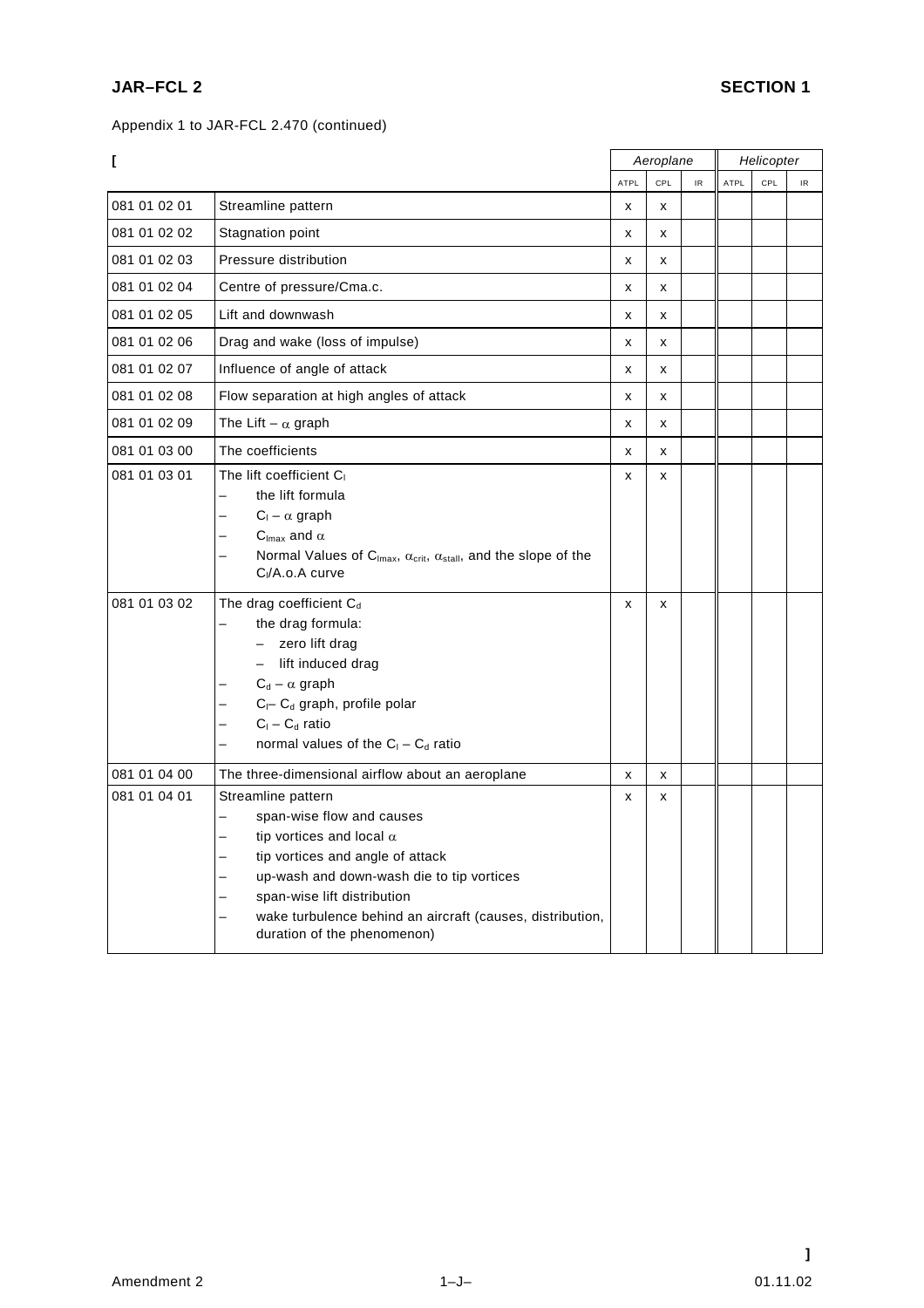| I            |                                                                                                                             |      | Aeroplane |                                   |      | Helicopter |    |
|--------------|-----------------------------------------------------------------------------------------------------------------------------|------|-----------|-----------------------------------|------|------------|----|
|              |                                                                                                                             | ATPL | CPL       | $\ensuremath{\mathsf{IR}}\xspace$ | ATPL | CPL        | IR |
| 081 01 04 02 | Induced drag                                                                                                                | x    | x         |                                   |      |            |    |
|              | influence of tip vortices on the angle of attack<br>$\overline{\phantom{0}}$                                                |      |           |                                   |      |            |    |
|              | the induced local $\alpha$                                                                                                  |      |           |                                   |      |            |    |
|              | influence of induced angle of attack on the direction of<br>the lift vector                                                 |      |           |                                   |      |            |    |
|              | induced drag and angle of attack<br>-                                                                                       |      |           |                                   |      |            |    |
|              | induced drag and speed<br>—                                                                                                 |      |           |                                   |      |            |    |
|              | induced drag and wing aspect ratio                                                                                          |      |           |                                   |      |            |    |
|              | induced drag and wing planform<br>-                                                                                         |      |           |                                   |      |            |    |
|              | induced drag coefficient                                                                                                    |      |           |                                   |      |            |    |
|              | induced drag coefficient and angle of attack                                                                                |      |           |                                   |      |            |    |
|              | influence of the induced drag on the $C_L$ - $\alpha$ graph<br>-<br>influence of the induced drag on the $C_L - C_D$ graph, |      |           |                                   |      |            |    |
|              | airplane polar, lift drag ratio                                                                                             |      |           |                                   |      |            |    |
|              | parabolic airplane polar in a graph and as a formula                                                                        |      |           |                                   |      |            |    |
|              | influence of plan of section<br>-                                                                                           |      |           |                                   |      |            |    |
|              | winglets                                                                                                                    |      |           |                                   |      |            |    |
|              | tip-tanks                                                                                                                   |      |           |                                   |      |            |    |
|              | wing span loading<br>influence of wing twist<br>—                                                                           |      |           |                                   |      |            |    |
|              | influence of change of camber<br>-                                                                                          |      |           |                                   |      |            |    |
|              |                                                                                                                             |      |           |                                   |      |            |    |
| 081 01 05 00 | The total drag                                                                                                              | x    | x         |                                   |      |            |    |
| 081 01 05 01 | The parasite drag                                                                                                           | x    | x         |                                   |      |            |    |
|              | profile drag<br><u>.</u><br>interference drag                                                                               |      |           |                                   |      |            |    |
|              | friction drag                                                                                                               |      |           |                                   |      |            |    |
|              |                                                                                                                             |      |           |                                   |      |            |    |
| 081 01 05 02 | The profile drag and speed                                                                                                  | x    | x         |                                   |      |            |    |
| 081 01 05 03 | The induced drag and speed                                                                                                  | x    | x         |                                   |      |            |    |
| 081 01 05 04 | The total drag                                                                                                              | х    | x         |                                   |      |            |    |
| 081 01 05 05 | The total drag and speed                                                                                                    | x    | x         |                                   |      |            |    |
| 081 01 05 06 | Minimum drag                                                                                                                | x    | x         |                                   |      |            |    |
| 081 01 05 07 | The drag $-$ speed graph                                                                                                    | x    | x         |                                   |      |            |    |
| 081 01 06 00 | The ground effect                                                                                                           | x    | x         |                                   |      |            |    |
| 081 01 06 01 | Effect on C <sub>Di</sub>                                                                                                   | x    | x         |                                   |      |            |    |
| 081 01 06 02 | Effect on $\alpha_{\text{crit}}$                                                                                            | x    | x         |                                   |      |            |    |
| 081 01 06 03 | Effect on CL                                                                                                                | x    | x         |                                   |      |            |    |
| 081 01 06 04 | Effect on take-off and landing characteristics of an aircraft                                                               | x    | x         |                                   |      |            |    |
| 081 01 07 00 | The relation between the lift coefficient and the speed for<br>constant lift                                                | x    | x         |                                   |      |            |    |
| 081 01 07 01 | As a formula                                                                                                                | x    | x         |                                   |      |            |    |
| 081 01 07 02 | In a graph                                                                                                                  | x    | x         |                                   |      |            |    |
| 081 01 08 00 | The stall                                                                                                                   | х    | x         |                                   |      |            |    |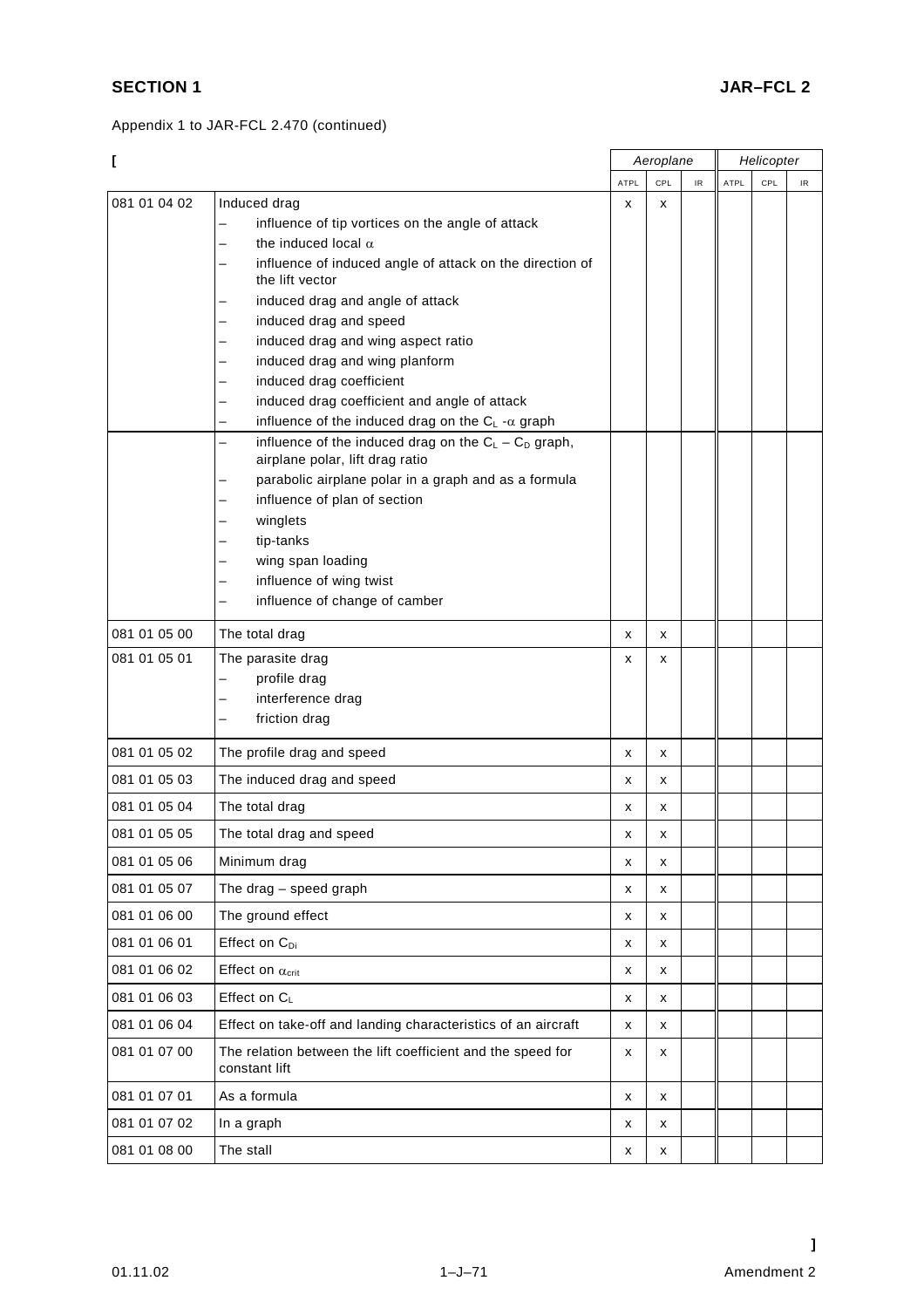| I            |                                                                                                                                                                                                                                                                                | Aeroplane |     |                                   | Helicopter |     |    |
|--------------|--------------------------------------------------------------------------------------------------------------------------------------------------------------------------------------------------------------------------------------------------------------------------------|-----------|-----|-----------------------------------|------------|-----|----|
|              |                                                                                                                                                                                                                                                                                | ATPL      | CPL | $\ensuremath{\mathsf{IR}}\xspace$ | ATPL       | CPL | IR |
| 081 01 08 01 | Flow separation at increasing angles of attack<br>the boundary layer:<br>laminar layer<br>turbulent layer<br>transition<br>separation point<br>influence of angle of attack<br>influence on:<br>pressure distribution<br>location of centre of pressure<br>$C_L$               | x         | X   |                                   |            |     |    |
|              | $C_D$<br>pitch moments<br>down-wash at horizontal stabiliser                                                                                                                                                                                                                   |           |     |                                   |            |     |    |
|              | buffet<br>use of controls                                                                                                                                                                                                                                                      |           |     |                                   |            |     |    |
| 081 01 08 02 | The stall speed<br>in the lift formula<br>—<br>1g stall speed<br>FAA stall speed<br>—<br>influence of:<br>the centre of gravity<br>power setting<br>altitude (IAS)<br>$\overline{\phantom{m}}$<br>wing loading, W/S<br>load factor n:<br>$-$ definition<br>- turns<br>- forces | x         | X   |                                   |            |     |    |
| 081 01 08 03 | The initial stall in span-wise direction<br>influence of plan form<br>aerodynamic twist (wash out)<br>geometric twist<br>use of ailerons<br><sup>-</sup><br>influence of fences, vortilons, saw teeth and vortex<br>generators                                                 | x         | x   |                                   |            |     |    |
| 081 01 08 04 | Stall warning<br>importance of stall warning<br>$\overline{\phantom{0}}$<br>speed margin<br><sup>-</sup><br>buffet<br>stall strip<br>flapper switch<br>—<br>AOA vane<br>AOA probe<br>—<br>stick shaker<br>recovery from stall                                                  | x         | X   |                                   |            |     |    |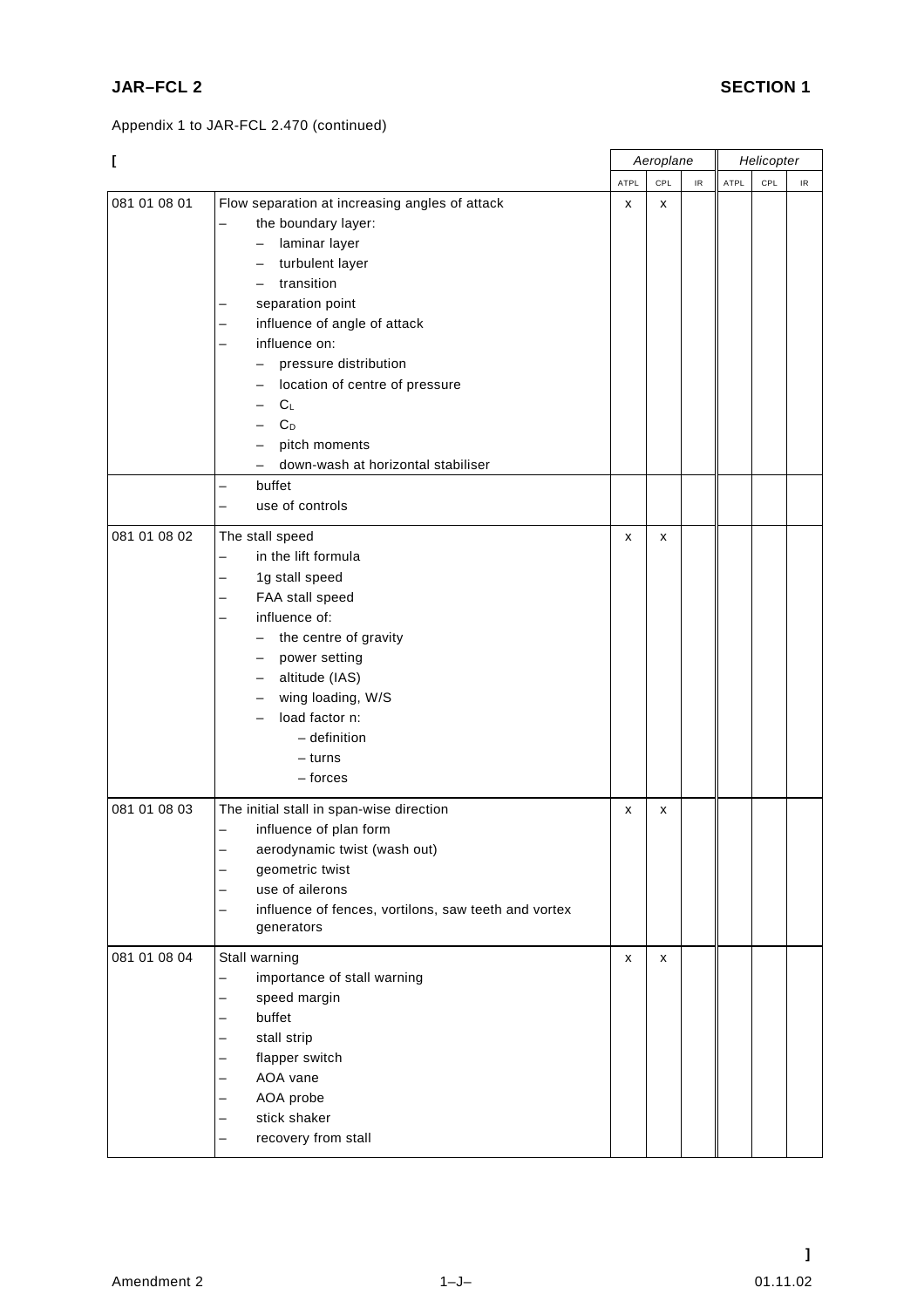Ŧ.

 $\blacksquare$ 

| I                            |                                                                                                                                                                                                                                                                                                                                                                                             | Aeroplane |        |    | Helicopter |     |    |
|------------------------------|---------------------------------------------------------------------------------------------------------------------------------------------------------------------------------------------------------------------------------------------------------------------------------------------------------------------------------------------------------------------------------------------|-----------|--------|----|------------|-----|----|
|                              |                                                                                                                                                                                                                                                                                                                                                                                             | ATPL      | CPL    | IR | ATPL       | CPL | IR |
| 081 01 08 05                 | Special phenomena of stall<br>the power-on stall<br>climbing and descending turns<br>swept back wings<br>super- or deep-stall, stick pusher<br>canards<br>T-tailed aircraft<br>avoidance of spins:<br>spin development<br>spin recognition<br>spin recovery<br>ice (in stagnation point and on surface):<br>absence of stall warning<br>abnormal behaviour of the stall<br>stabiliser stall | x         | x      |    |            |     |    |
| 081 01 09 00                 | C <sub>Lmax</sub> augmentation                                                                                                                                                                                                                                                                                                                                                              | x         | x      |    |            |     |    |
| 081 01 09 01                 | Trailing edge flaps and the reasons for use in take-off and<br>landing<br>different types of flaps:<br>split flap<br>plain flap<br>slotted flap<br>fowler flap<br>$\qquad \qquad -$<br>their influence on the $C_L - \alpha$ graph<br>their influence on the $C_L - C_D$ graph<br>flap asymmetry<br>influence on pitch movement                                                             | x         | x      |    |            |     |    |
| 081 01 09 02<br>081 01 09 03 | Leading edge devices and the reasons for use in take-off and<br>landing<br>different types:<br>krueger flaps<br>variable camber flaps<br>slats<br>their influence on the $C_L - \alpha$ graph<br>their influence on the $C_L - C_D$ graph<br>slat asymmetry<br>normal/automatic operation<br>Vortex generators                                                                              | x<br>x    | x<br>x |    |            |     |    |
|                              | aerodynamic principles<br>advantages<br>-<br>disadvantages                                                                                                                                                                                                                                                                                                                                  |           |        |    |            |     |    |
| 081 01 10 00                 | Means to decrease the $C_L - C_D$ ratio, increasing drag                                                                                                                                                                                                                                                                                                                                    | X         | X      |    |            |     |    |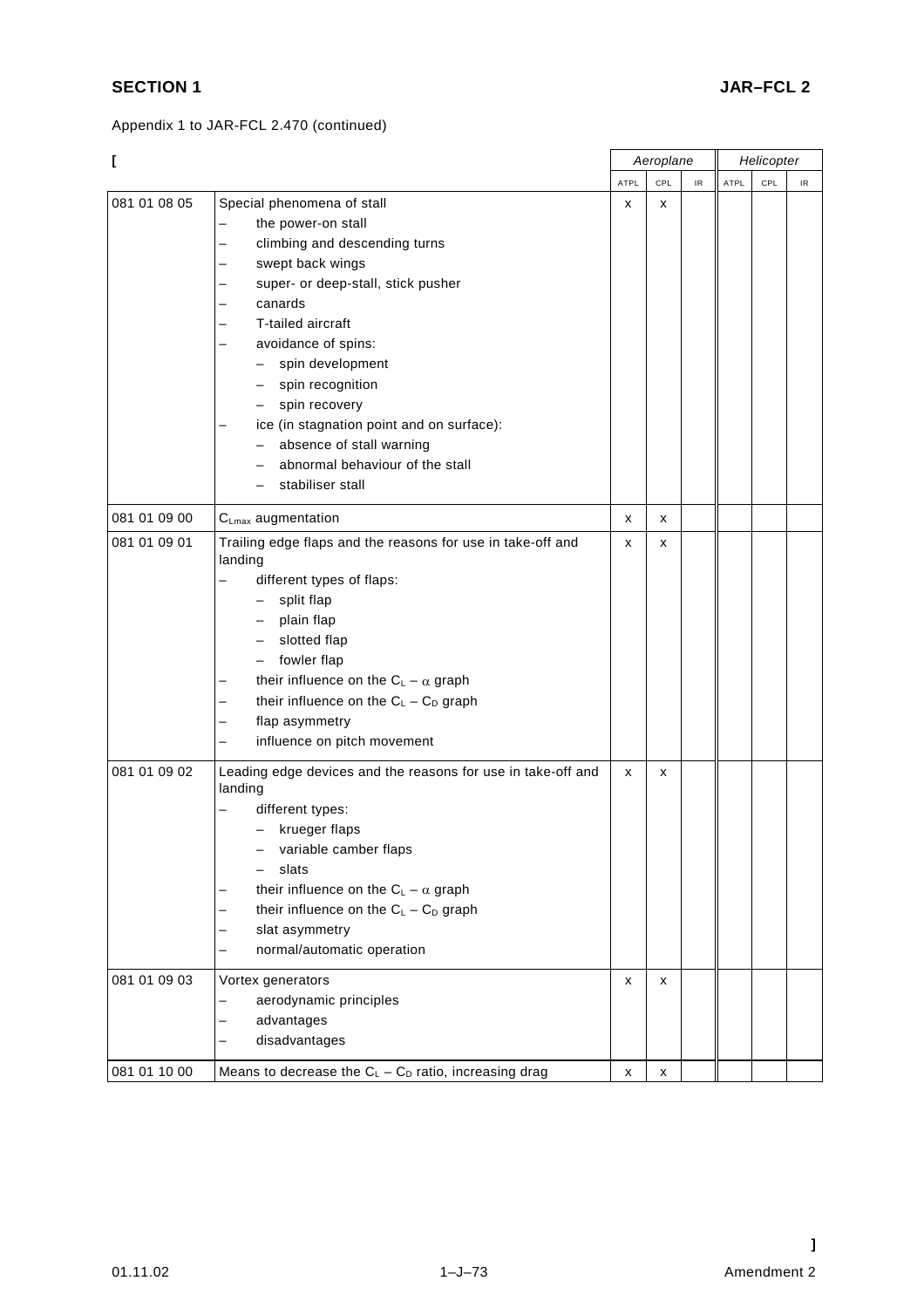### Appendix 1 to JAR-FCL 2.470 (continued)

|              |                                                                                                                                                                                                                                                                                                                                                                                              | Aeroplane |     |                                   | Helicopter |     |    |
|--------------|----------------------------------------------------------------------------------------------------------------------------------------------------------------------------------------------------------------------------------------------------------------------------------------------------------------------------------------------------------------------------------------------|-----------|-----|-----------------------------------|------------|-----|----|
|              |                                                                                                                                                                                                                                                                                                                                                                                              | ATPL      | CPL | $\ensuremath{\mathsf{IR}}\xspace$ | ATPL       | CPL | IR |
| 081 01 10 01 | Spoilers and the reasons for use in the different phases of<br>flight<br>different functions:<br>flight spoilers (speedbrakes)<br>ground spoilers (lift dumpers)<br>roll spoilers<br>spoiler-mixer<br>their influence on the $C_L - \alpha$ graph<br>their influence on the $C_L - C_D$ graph and ratio                                                                                      | x         | X   |                                   |            |     |    |
| 081 01 10 02 | Speedbrakes as a means of increasing drag and the reasons<br>for use in the different phases of flight<br>the influence on the $C_L - C_D$ graph and ratio                                                                                                                                                                                                                                   | x         | x   |                                   |            |     |    |
| 081 01 11 00 | The boundary layer                                                                                                                                                                                                                                                                                                                                                                           | x         | x   |                                   |            |     |    |
| 081 01 11 01 | Different types<br>laminar<br>turbulent<br>$\overline{\phantom{0}}$                                                                                                                                                                                                                                                                                                                          | x         | x   |                                   |            |     |    |
| 081 01 11 02 | Their advantages and disadvantages on pressure drag and<br>friction drag                                                                                                                                                                                                                                                                                                                     | x         | X   |                                   |            |     |    |
| 081 01 12 00 | Special circumstances                                                                                                                                                                                                                                                                                                                                                                        | x         | x   |                                   |            |     |    |
| 081 01 12 01 | Ice and other contamination<br>ice in stagnation point<br>—<br>ice on the surface (frost, snow, clear ice)<br>rain<br>$\overline{\phantom{0}}$<br>contamination of the leading edge<br>effects on stall<br>effects on loss of controllability<br>effects on control surface moment<br>influence on high lift devices during take-off, landing<br>and low speeds<br>affect on lift/drag ratio | x         | x   |                                   |            |     |    |
| 081 01 12 02 | Deformation and modification of airframe, ageing aircraft                                                                                                                                                                                                                                                                                                                                    | х         | х   |                                   |            |     |    |
| 081 02 00 00 | <b>TRANSONIC AERODYNAMICS</b>                                                                                                                                                                                                                                                                                                                                                                | x         |     |                                   |            |     |    |
| 081 02 01 00 | The Mach number definition                                                                                                                                                                                                                                                                                                                                                                   | x         |     |                                   |            |     |    |
| 081 02 01 01 | Speed of sound                                                                                                                                                                                                                                                                                                                                                                               | x         |     |                                   |            |     |    |
| 081 02 01 02 | Influence of temperature and altitude                                                                                                                                                                                                                                                                                                                                                        | x         |     |                                   |            |     |    |
| 081 02 01 03 | Compressibility                                                                                                                                                                                                                                                                                                                                                                              | х         |     |                                   |            |     |    |
| 081 02 02 00 | Normal shockwaves                                                                                                                                                                                                                                                                                                                                                                            | x         |     |                                   |            |     |    |
| 081 02 02 01 | M <sub>crit</sub> and exceeding M <sub>crit</sub>                                                                                                                                                                                                                                                                                                                                            | x         |     |                                   |            |     |    |
| 081 02 02 02 | Influence of:<br>Mach number<br>$\overline{\phantom{0}}$<br>control deflection<br>angle of attack<br>aerofoil thickness<br>angle of sweep<br>area ruling                                                                                                                                                                                                                                     | x         |     |                                   |            |     |    |
| 081 02 02 03 | Influence on :                                                                                                                                                                                                                                                                                                                                                                               | X         |     |                                   |            |     |    |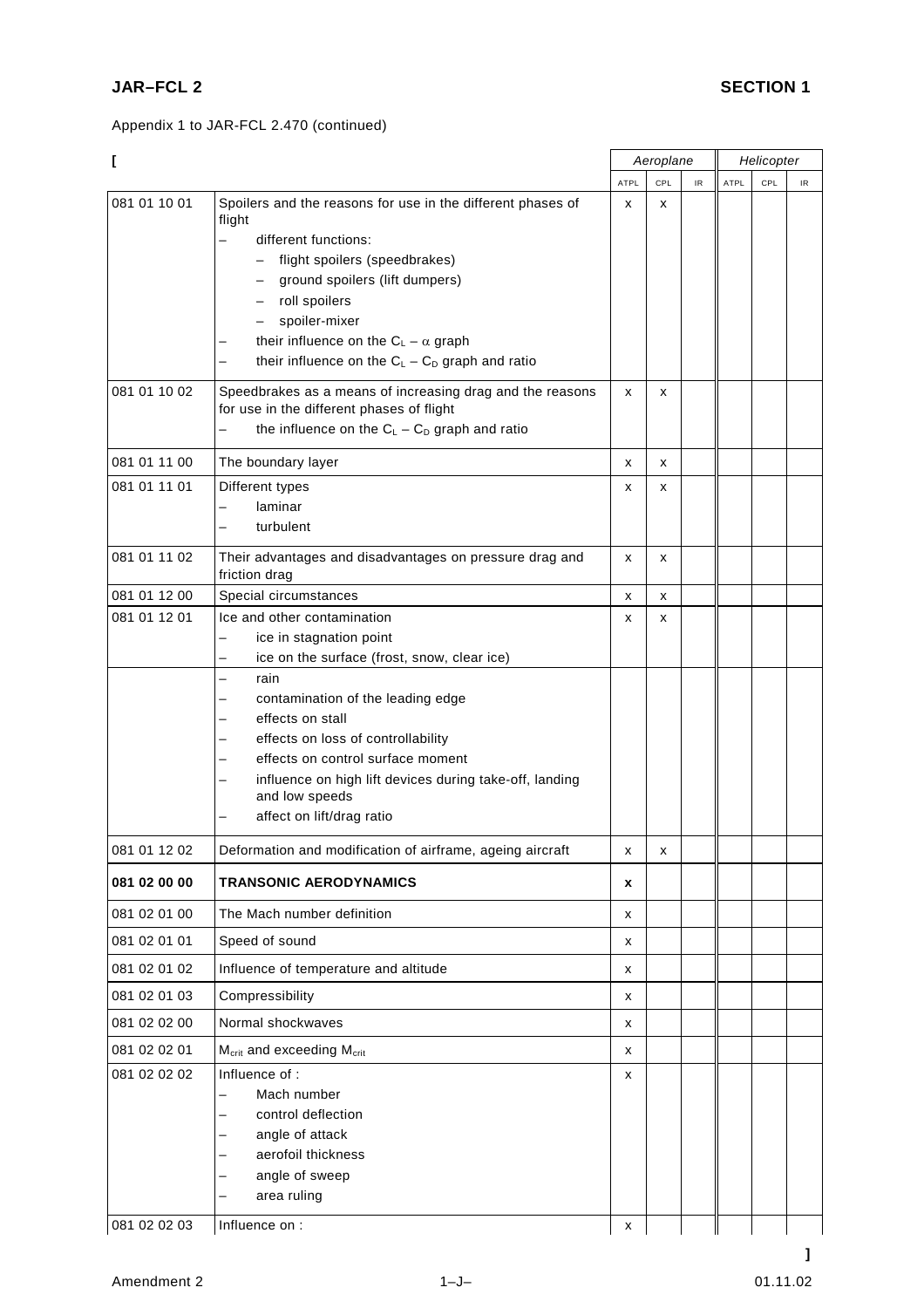|              |                                                                                                                                                                        |      | Aeroplane |     |      | Helicopter |     |  |
|--------------|------------------------------------------------------------------------------------------------------------------------------------------------------------------------|------|-----------|-----|------|------------|-----|--|
|              |                                                                                                                                                                        | ATPL | CPL       | IR. | ATPL | CPL        | IR. |  |
|              | $C_L - \alpha$ graph<br>$C_{Lmax}$<br>$C_D$<br>$C_L - C_D$                                                                                                             |      |           |     |      |            |     |  |
| 081 02 02 04 | Aerodynamic heating                                                                                                                                                    | x    |           |     |      |            |     |  |
| 081 02 02 05 | Shock stall/Mach buffet                                                                                                                                                | x    |           |     |      |            |     |  |
| 081 02 02 06 | Influence on:<br>drag<br>pitch (Mach trim):<br>—<br>contribution of:<br>movement of the centre of pressure<br>angle of sweep<br>down-wash                              | x    |           |     |      |            |     |  |
| 081 02 02 07 | Buffet margin, aerodynamic ceiling                                                                                                                                     | x    |           |     |      |            |     |  |
| 081 02 03 00 | Means to avoid the effects of exceeding Mcrit                                                                                                                          | x    |           |     |      |            |     |  |
| 081 02 03 01 | Vortex generators                                                                                                                                                      | x    |           |     |      |            |     |  |
| 081 02 03 02 | Supercritical profile<br>shape<br>—<br>influence of aerofoil shape on shockwaves<br>$\overline{\phantom{0}}$<br>advantages and disadvantages of supercritical aerofoil | x    |           |     |      |            |     |  |
| 081 03 00 00 | <b>SUPERSONIC AERODYNAMICS</b>                                                                                                                                         | x    |           |     |      |            |     |  |
| 081 03 01 00 | Oblique shockwaves                                                                                                                                                     | x    |           |     |      |            |     |  |
| 081 03 01 01 | Mach cone                                                                                                                                                              | x    |           |     |      |            |     |  |
| 081 03 01 02 | Influence of aircraft weight                                                                                                                                           | x    |           |     |      |            |     |  |
| 081 03 01 03 | Expansion waves                                                                                                                                                        | x    |           |     |      |            |     |  |
| 081 03 01 04 | Centre of pressure                                                                                                                                                     | х    |           |     |      |            |     |  |
| 081 03 01 05 | Wave drag<br>control surface hinge moment<br>—<br>control surface efficiency                                                                                           | х    |           |     |      |            |     |  |
| 081 04 00 00 | <b>STABILITY</b>                                                                                                                                                       | x    | X         |     |      |            |     |  |
| 081 04 01 00 | Condition of equilibrium in stable horizontal flight                                                                                                                   | х    | x         |     |      |            |     |  |
| 081 04 01 01 | Precondition for static stability                                                                                                                                      | x    | x         |     |      |            |     |  |
| 081 04 01 02 | Sum of moments<br>lift and weight<br>drag and thrust<br>-                                                                                                              | x    | x         |     |      |            |     |  |
| 081 04 01 03 | Sum of forces<br>in horizontal plane<br>in vertical plane<br>—                                                                                                         | x    | x         |     |      |            |     |  |
| 081 04 02 00 | Methods of achieving balance                                                                                                                                           | x    | X         |     |      |            |     |  |
| 081 04 02 01 | Wing and empennage (tail and canard)                                                                                                                                   | x    | x         |     |      |            |     |  |
| 081 04 02 02 | Control surfaces                                                                                                                                                       | x    | x         |     |      |            |     |  |
| 081 04 02 03 | Ballast or weight trim                                                                                                                                                 | x    | x         |     |      |            |     |  |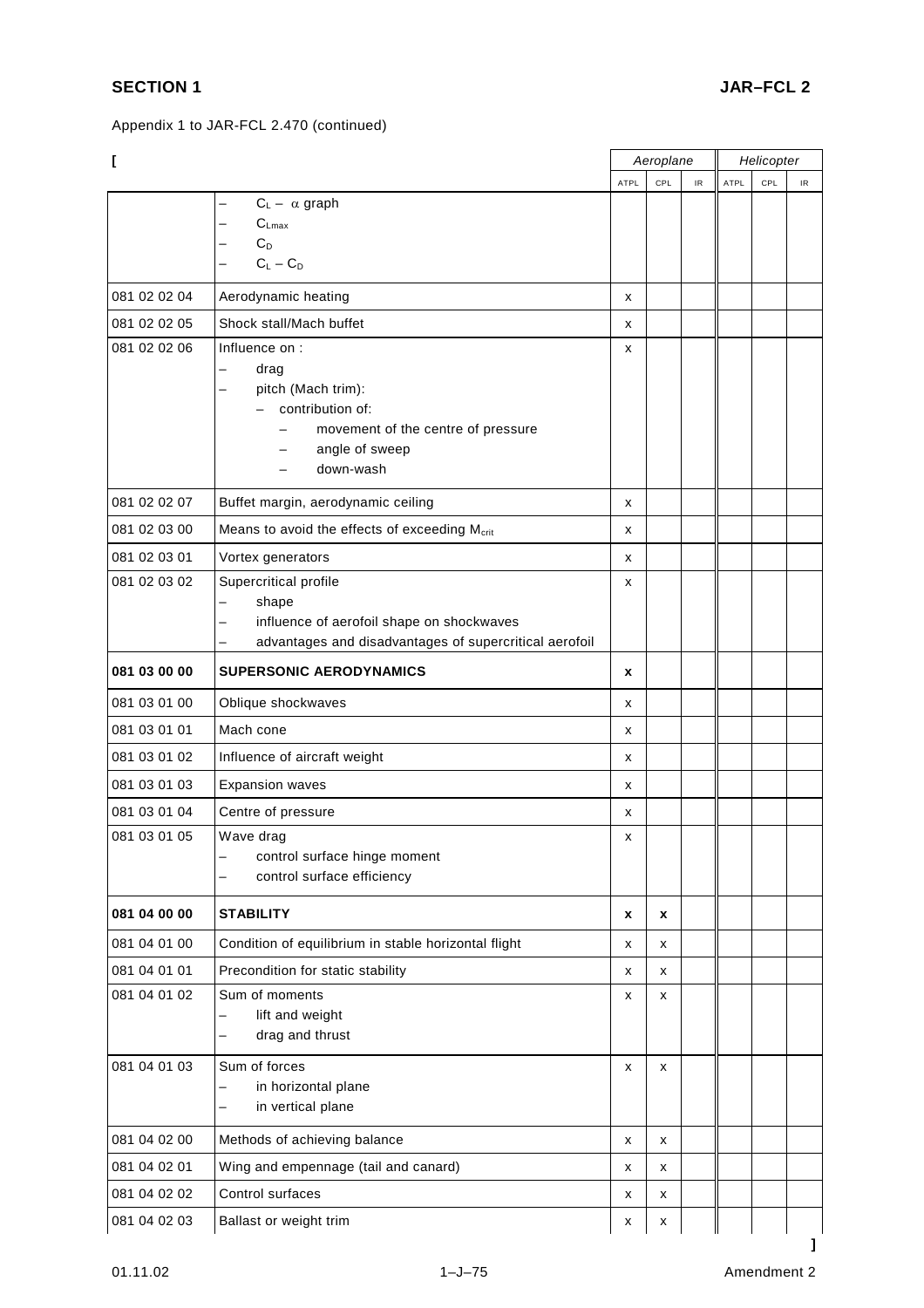$\mathbf{r}$ 

 $\blacksquare$ 

| I            |                                                                                                                                                                                                                                                                             | Aeroplane |     |    | Helicopter |     |    |
|--------------|-----------------------------------------------------------------------------------------------------------------------------------------------------------------------------------------------------------------------------------------------------------------------------|-----------|-----|----|------------|-----|----|
|              |                                                                                                                                                                                                                                                                             | ATPL      | CPL | IR | ATPL       | CPL | IR |
| 081 04 03 00 | Longitudinal stability                                                                                                                                                                                                                                                      | x         | x   |    |            |     |    |
| 081 04 03 01 | Basics and definitions<br>static stability, positive, neutral and negative<br>-<br>precondition for dynamic stability<br>-<br>dynamic stability, positive, neutral and negative<br>damping:<br>—<br>phugoid<br>short period<br>effect of high altitude on dynamic stability | X         | X   |    |            |     |    |
| 081 04 03 02 | Static stability                                                                                                                                                                                                                                                            | x         | х   |    |            |     |    |
| 081 04 03 03 | Neutral point/location of neutral point<br>definition<br>$\overline{\phantom{0}}$                                                                                                                                                                                           | x         | х   |    |            |     |    |
| 081 04 03 04 | Contribution of :<br>aircraft geometry<br>down-wash:<br>a.c. of the wing                                                                                                                                                                                                    | X         | X   |    |            |     |    |
| 081 04 03 05 | Location of centre of gravity<br>aft limit, minimum stability margin<br>forward position<br>effects on static and dynamic stability                                                                                                                                         | x         | x   |    |            |     |    |
| 081 04 03 06 | The $C_M - \alpha$ graph                                                                                                                                                                                                                                                    | X         | X   |    |            |     |    |
| 081 04 03 07 | Contribution of:<br>location of centre of gravity<br>$\overline{\phantom{0}}$<br>control deflection<br>—<br>major aircraft parts (wings, fuselage, tail)<br>configuration:<br>flap deflection<br>gear extension                                                             | x         | x   |    |            |     |    |
| 081 04 03 08 | The elevator position - speed graph (IAS)                                                                                                                                                                                                                                   | х         | х   |    |            |     |    |
| 081 04 03 09 | Contribution of:<br>location of centre of gravity<br>—<br>trim (trim tab)<br>-<br>trim (stabiliser trim)                                                                                                                                                                    | x         | x   |    |            |     |    |
| 081 04 03 10 | The stick force speed graph (IAS)                                                                                                                                                                                                                                           | x         | x   |    |            |     |    |
| 081 04 03 11 | Contribution of:<br>location of centre of gravity<br>-<br>trim (trim tab)<br>-<br>trim (stabiliser trim)<br>-<br>Mach number/Mach trim<br>friction in the system<br>-<br>downspring<br>-<br><b>Bob Weight</b><br>-                                                          | x         | x   |    |            |     |    |
| 081 04 03 12 | The manoeuvring/stick force per g                                                                                                                                                                                                                                           | x         | х   |    |            |     |    |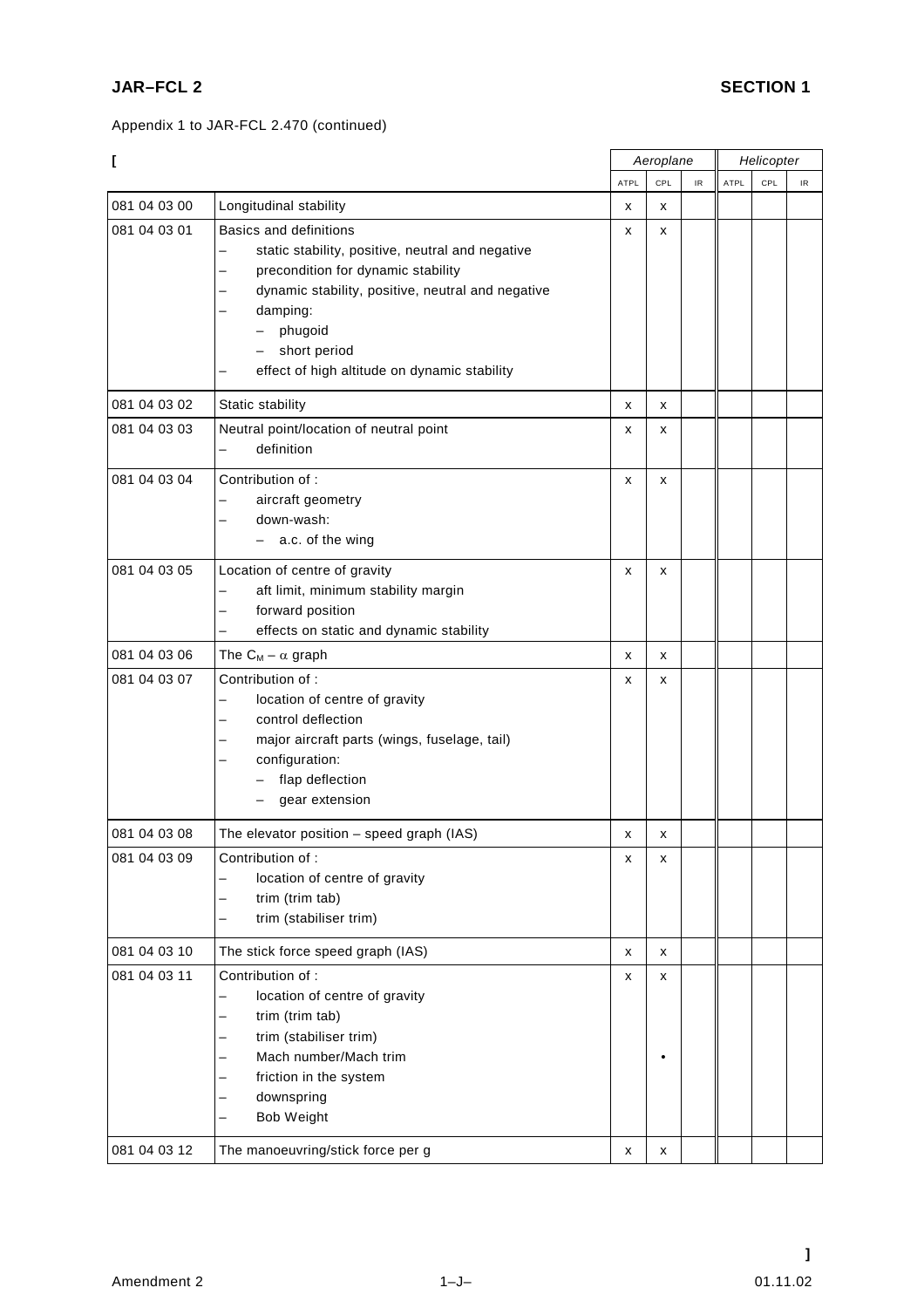| I             |                                                                                                                                |             | Aeroplane |                                   |      | Helicopter |    |
|---------------|--------------------------------------------------------------------------------------------------------------------------------|-------------|-----------|-----------------------------------|------|------------|----|
|               |                                                                                                                                | <b>ATPL</b> | CPL       | $\ensuremath{\mathsf{IR}}\xspace$ | ATPL | CPL        | IR |
| 081 04 03 14  | Contribution of :<br>location of centre of gravity<br>trim<br>spring<br><b>Bob Weight</b>                                      | X           | x         |                                   |      |            |    |
| 081 04 03 15  | Stick force per g and the limit load factor<br>category of certification                                                       | x           | X         |                                   |      |            |    |
| 081 04 03 16  | Special circumstances<br>ice:<br>effects of flap extension<br>effects of stabiliser ice<br>rain<br>deformation of airframe     | x           | x         |                                   |      |            |    |
| 081 04 04 00  | Static directional stability                                                                                                   | x           | х         |                                   |      |            |    |
| 081 04 04 01  | Slip angle ß                                                                                                                   | x           | x         |                                   |      |            |    |
| 081 04 04 02  | Yaw moment coefficient C <sub>N</sub>                                                                                          | x           | x         |                                   |      |            |    |
| 081 04 04 03  | $C_N -$ ß graph                                                                                                                | X           | X         |                                   |      |            |    |
| 081 04 04 04  | Contribution of<br>location of centre of gravity<br>angle of sweep of the wing<br>fuselage at high angles of attack<br>strakes | x           | x         |                                   |      |            |    |
|               | dorsal fin and angle of sweep of fin<br>major aircraft parts                                                                   |             |           |                                   |      |            |    |
| 081 04 05 00  | Static lateral stability                                                                                                       | x           | х         |                                   |      |            |    |
| 081 04 05 01  | Bank angle ø                                                                                                                   | x           | х         |                                   |      |            |    |
| 081 04 05 02  | The roll moment coefficient C <sub>1</sub>                                                                                     | x           | x         |                                   |      |            |    |
| 081 04 05 03  | Contribution of angle of slip ß                                                                                                | х           | х         |                                   |      |            |    |
| 081 04 05 04  | The $C_1 - B$ graph                                                                                                            | x           | x         |                                   |      |            |    |
| 081 04 05 05  | Contribution of<br>angle of sweep of wing<br>ventral fin<br>location of the wing<br>dihedral/anhedral                          | x           | X         |                                   |      |            |    |
| 081 04 05 06  | Effective lateral stability                                                                                                    | x           | x         |                                   |      |            |    |
| 081 04 06 00  | Dynamic lateral stability                                                                                                      | x           | x         |                                   |      |            |    |
| 081 04 06 01  | Effects of asymmetric propeller slipstream                                                                                     | x           | x         |                                   |      |            |    |
| 081 04 06 02. | Tendency to spiral dive                                                                                                        | x           | X         |                                   |      |            |    |
| 081 04 06 03  | Dutch roll<br>causes<br>Mach<br>yaw damper                                                                                     | x           | x<br>٠    |                                   |      |            |    |
| 081 04 06 04  | Effects of altitude on dynamic stability                                                                                       | x           | x         |                                   |      |            |    |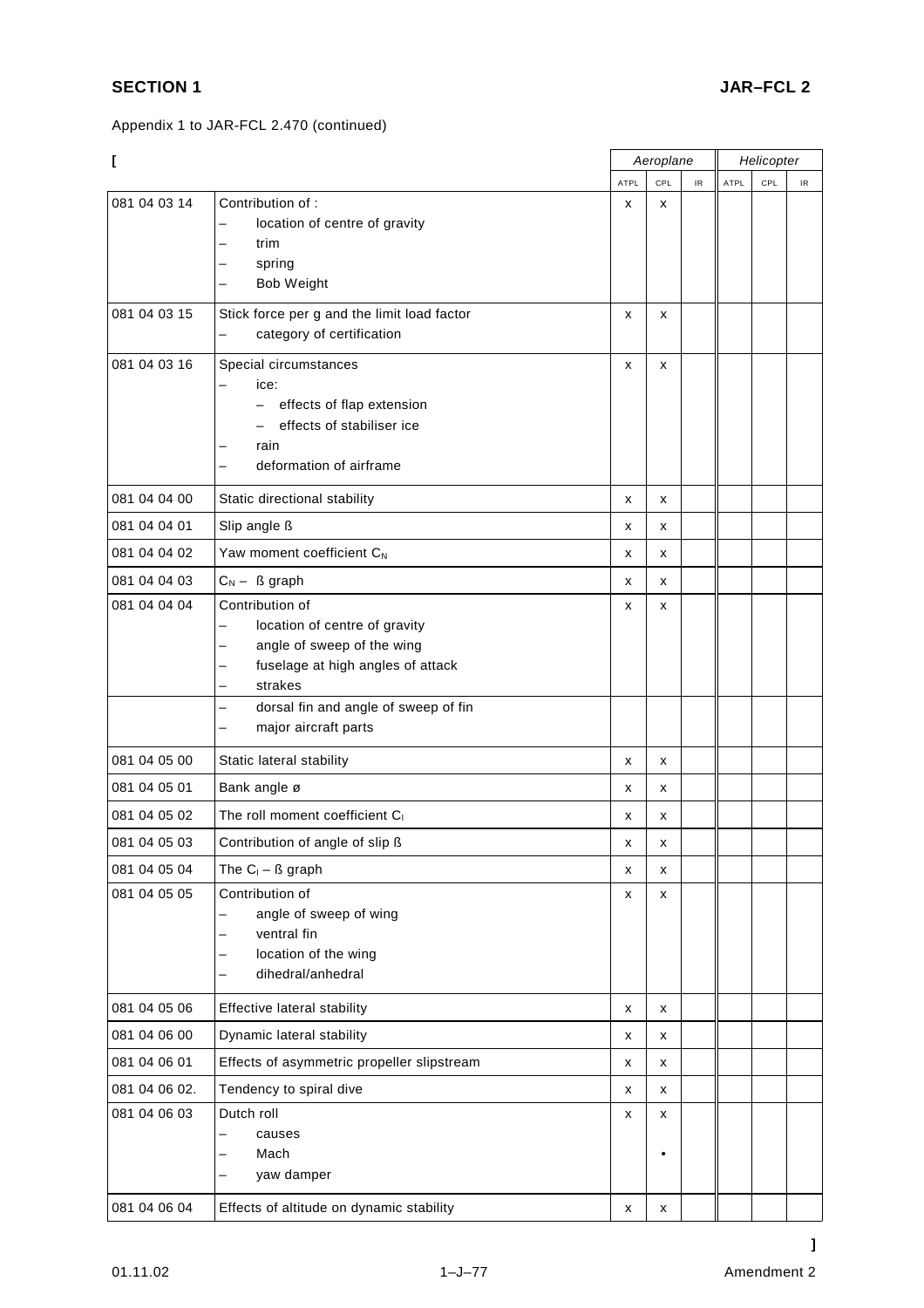m

| I            |                                                                                                |      | Aeroplane |                                   |      | Helicopter |     |  |
|--------------|------------------------------------------------------------------------------------------------|------|-----------|-----------------------------------|------|------------|-----|--|
|              |                                                                                                | ATPL | CPL       | $\ensuremath{\mathsf{IR}}\xspace$ | ATPL | CPL        | IR. |  |
| 081 05 00 00 | <b>CONTROL</b>                                                                                 | X    | X         |                                   |      |            |     |  |
| 081 05 01 00 | General                                                                                        | x    | x         |                                   |      |            |     |  |
| 081 05 01 01 | Basics, the Three Planes and Three Axis                                                        | x    | X         |                                   |      |            |     |  |
| 081 05 01 02 | Camber change                                                                                  | x    | X         |                                   |      |            |     |  |
| 081 05 01 03 | Angle of attack change                                                                         | x    | х         |                                   |      |            |     |  |
| 081 05 02 00 | Pitch control                                                                                  | x    | x         |                                   |      |            |     |  |
| 081 05 02 01 | Elevator                                                                                       | x    | х         |                                   |      |            |     |  |
| 081 05 02 02 | Down-wash effects                                                                              | x    | x         |                                   |      |            |     |  |
| 081 05 02 03 | Ice on tail                                                                                    | X    | X         |                                   |      |            |     |  |
| 081 05 02 04 | Location of centre of gravity                                                                  | x    | x         |                                   |      |            |     |  |
| 081 05 03 00 | Yaw control                                                                                    | x    | х         |                                   |      |            |     |  |
| 081 05 03 01 | Pedal/Rudder ratio changer                                                                     | x    | X         |                                   |      |            |     |  |
| 081 05 03 02 | Moments due to engine thrust                                                                   | x    | X         |                                   |      |            |     |  |
|              | direct<br>—                                                                                    |      |           |                                   |      |            |     |  |
|              | induced<br>$\overline{\phantom{0}}$                                                            |      |           |                                   |      |            |     |  |
| 081 05 03 03 | Engine failure $(n - 1)$                                                                       | X    | x         |                                   |      |            |     |  |
|              | rudder limitations at asymmetric thrust<br>meaning of V <sub>MCA</sub> , V <sub>MCG</sub><br>— |      |           |                                   |      |            |     |  |
|              |                                                                                                |      |           |                                   |      |            |     |  |
| 081 05 04 00 | Roll control                                                                                   | x    | x         |                                   |      |            |     |  |
| 081 05 04 01 | Ailerons<br>inboard ailerons<br>$\overline{\phantom{0}}$                                       | x    | х         |                                   |      |            |     |  |
|              | outboard ailerons                                                                              |      |           |                                   |      |            |     |  |
|              | function in different phases of flight<br>—                                                    |      |           |                                   |      |            |     |  |
| 081 05 04 03 | Spoilers                                                                                       | x    | x         |                                   |      |            |     |  |
| 081 05 04 04 | Adverse yaw                                                                                    | x    | х         |                                   |      |            |     |  |
| 081 05 04 05 | Means to avoid adverse yaw                                                                     | х    | х         |                                   |      |            |     |  |
|              | frise ailerons                                                                                 |      |           |                                   |      |            |     |  |
|              | differential aileron deflection<br>—                                                           |      |           |                                   |      |            |     |  |
|              | coupling ailerons to rudder by spring                                                          |      |           |                                   |      |            |     |  |
|              | roll spoilers<br>effects of asymmetric propeller slip stream                                   |      |           |                                   |      |            |     |  |
| 081 05 05 00 | Interaction in different planes (yaw/roll)                                                     | x    | x         |                                   |      |            |     |  |
| 081 05 05 01 | Limitations of asymmetric power                                                                | x    | х         |                                   |      |            |     |  |
| 081 05 06 00 | Means to reduce control forces                                                                 | x    | x         |                                   |      |            |     |  |
| 081 05 06 01 | Aerodynamic balance                                                                            | x    | x         |                                   |      |            |     |  |
|              | nose balance                                                                                   |      |           |                                   |      |            |     |  |
|              | hornbalances<br>$\overline{\phantom{0}}$                                                       |      |           |                                   |      |            |     |  |
|              | internal balances                                                                              |      |           |                                   |      |            |     |  |
|              | balance tab, antibalance tab                                                                   |      |           |                                   |      |            |     |  |
|              | servo tab                                                                                      |      |           |                                   |      |            |     |  |
|              | spring tab                                                                                     |      |           |                                   |      |            |     |  |
| 081 05 06 02 | Artificial                                                                                     | x    | x         |                                   |      |            |     |  |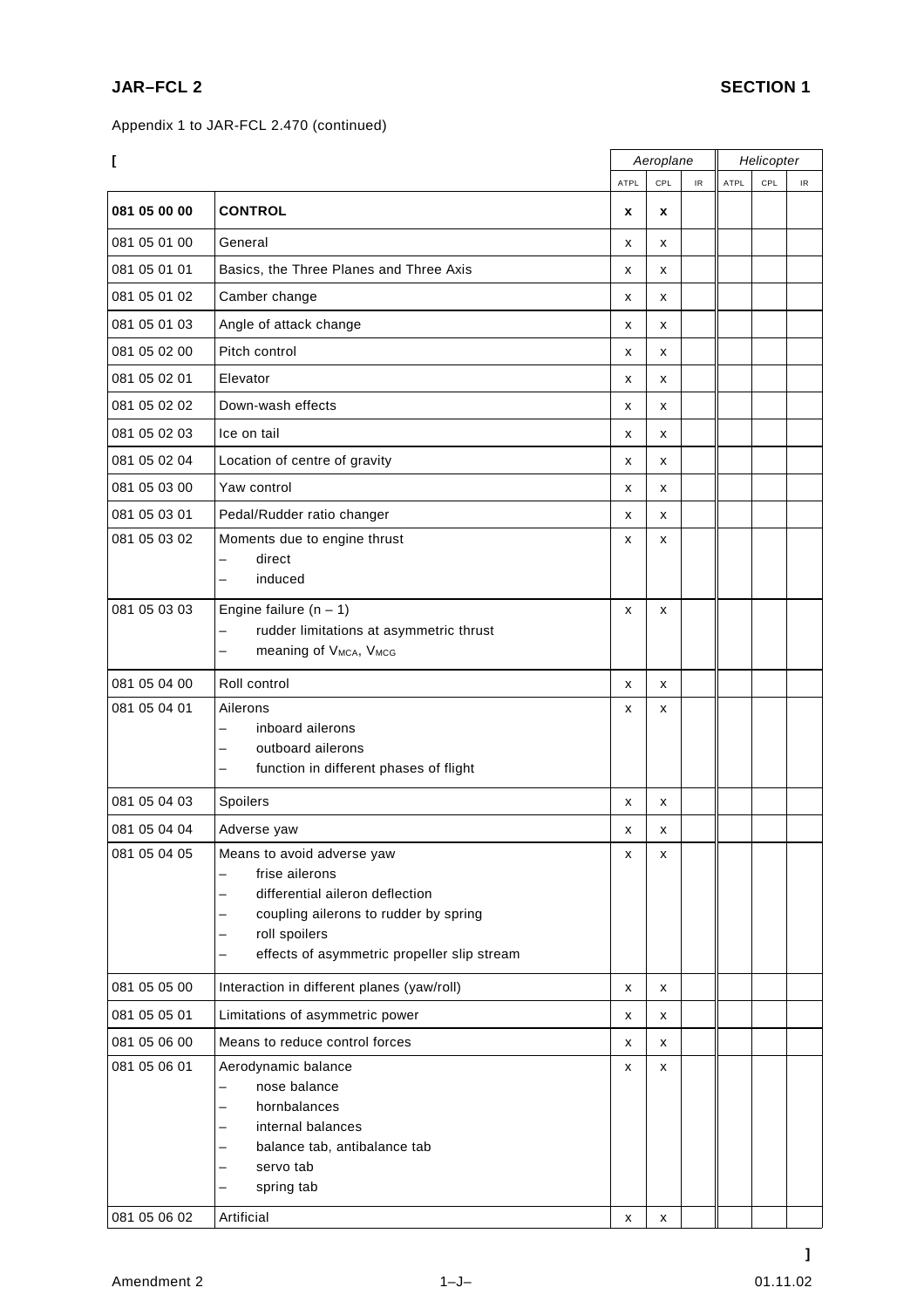| I            |                                                            | Aeroplane |     |     | Helicopter |     |                                   |
|--------------|------------------------------------------------------------|-----------|-----|-----|------------|-----|-----------------------------------|
|              |                                                            | ATPL      | CPL | IR. | ATPL       | CPL | $\ensuremath{\mathsf{IR}}\xspace$ |
|              | power assisted controls<br>$\overline{\phantom{0}}$        |           |     |     |            |     |                                   |
|              | fully powered controls<br>—                                |           |     |     |            |     |                                   |
|              | artificial feel:<br>$\overline{\phantom{0}}$               |           |     |     |            |     |                                   |
|              | inputs:                                                    |           |     |     |            |     |                                   |
|              | dynamic pressure q<br>$\overline{\phantom{0}}$             |           |     |     |            |     |                                   |
|              | stabiliser setting                                         |           |     |     |            |     |                                   |
| 081 05 07 00 | Mass balance                                               | x         | x   |     |            |     |                                   |
| 081 05 07 01 | Reasons to balance                                         | x         | x   |     |            |     |                                   |
|              | $\overline{\phantom{0}}$<br>means                          |           |     |     |            |     |                                   |
| 081 05 08 00 | Trimming                                                   | x         | x   |     |            |     |                                   |
| 081 05 08 01 | Reasons to trim                                            | x         | X   |     |            |     |                                   |
| 081 05 08 02 | Trim tabs                                                  | x         | X   |     |            |     |                                   |
| 081 05 08 03 | Stabiliser trim/Trim rate versus IAS                       | Х         | X   |     |            |     |                                   |
|              | position of Centre of Gravity influence on trim/stabiliser |           |     |     |            |     |                                   |
|              | setting for take-off                                       |           |     |     |            |     |                                   |
| 081 06 00 00 | <b>LIMITATIONS</b>                                         | X         | x   |     |            |     |                                   |
| 081 06 01 00 | <b>Operating limitations</b>                               | x         | x   |     |            |     |                                   |
|              | flutter<br>—                                               |           |     |     |            |     |                                   |
|              | aileron reversal<br>—                                      |           |     |     |            |     |                                   |
|              | gear/flap operating<br>-                                   |           |     |     |            |     |                                   |
| 081 06 01 01 | $V_{MO}$ , $V_{NO}$ , $V_{NE}$                             | x         | X   |     |            |     |                                   |
| 081 06 01 02 | $M_{MO}$                                                   | X         |     |     |            |     |                                   |
| 081 06 02 00 | Manoeuvring envelope                                       | x         | X   |     |            |     |                                   |
| 081 06 02 01 | Manoeuvring load diagram                                   | x         | X   |     |            |     |                                   |
|              | load factor<br>—                                           |           |     |     |            |     |                                   |
|              | accelerated stall speed                                    |           |     |     |            |     |                                   |
|              | $V_A$ , $V_C$ , $V_D$ .                                    |           |     |     |            |     |                                   |
|              | manoeuvring limit load factor/certification category       |           |     |     |            |     |                                   |
| 081 06 02 02 | Contribution of:                                           | X         | X   |     |            |     |                                   |
|              | mass<br>—                                                  |           |     |     |            |     |                                   |
|              | altitude<br>$\overline{\phantom{0}}$                       |           |     |     |            |     |                                   |
|              | Mach number<br>$\overline{\phantom{0}}$                    |           |     |     |            |     |                                   |
| 081 06 03 00 | Gust envelope                                              | X         | X   |     |            |     |                                   |
| 081 06 03 01 | Gust load diagram                                          | x         | X   |     |            |     |                                   |
|              | vertical gust speeds<br>-                                  |           |     |     |            |     |                                   |
|              | accelerated stall speed<br>—                               |           |     |     |            |     |                                   |
|              | $V_B$ , $V_C$ , $V_D$                                      |           |     |     |            |     |                                   |
|              | gust limit load factor                                     |           |     |     |            |     |                                   |
|              | $V_{RA}$<br>—                                              |           |     |     |            |     |                                   |
| 081 06 03 02 | Contribution of :                                          | x         | x   |     |            |     |                                   |
|              | mass<br>-                                                  |           |     |     |            |     |                                   |
|              | altitude<br>$\overline{\phantom{0}}$                       |           |     |     |            |     |                                   |
|              | Mach number<br>-                                           |           |     |     |            |     |                                   |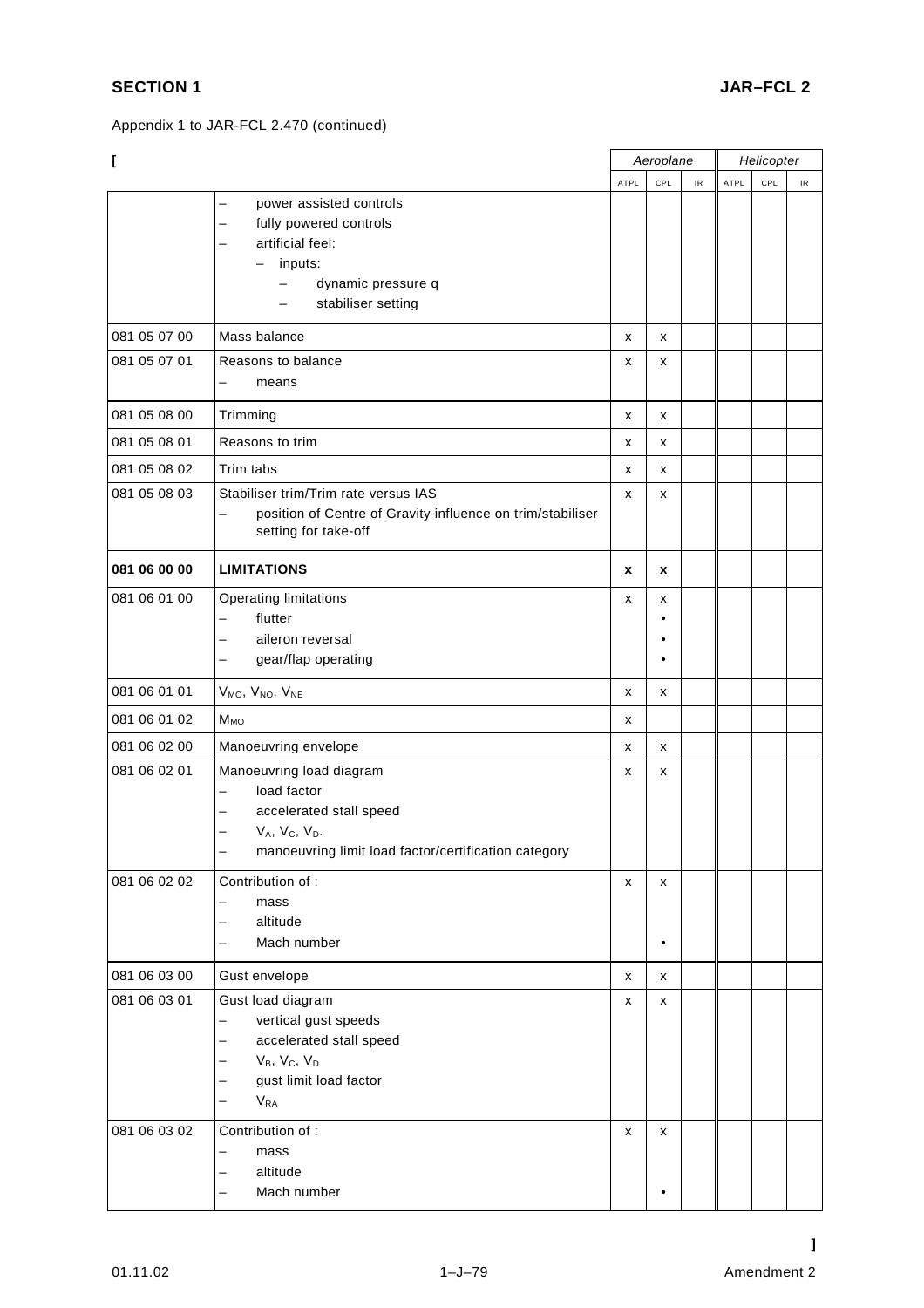$\blacksquare$ 

 $\blacksquare$ 

Appendix 1 to JAR-FCL 2.470 (continued)

| I             |                                                                                                          | Aeroplane |     |                                   | Helicopter |     |    |
|---------------|----------------------------------------------------------------------------------------------------------|-----------|-----|-----------------------------------|------------|-----|----|
|               |                                                                                                          | ATPL      | CPL | $\ensuremath{\mathsf{IR}}\xspace$ | ATPL       | CPL | IR |
| 081 07 00 00  | <b>PROPELLERS</b>                                                                                        | x         | x   |                                   |            |     |    |
| 081 07 01 00  | Conversion of engine torque to thrust                                                                    | x         | x   |                                   |            |     |    |
| 081 07 01 01  | Meaning of pitch                                                                                         | x         | x   |                                   |            |     |    |
| 081 07 01 02  | <b>Blade twist</b>                                                                                       | x         | х   |                                   |            |     |    |
| 081 07 01 03  | Fixed pitch and variable pitch/constant speed                                                            | X         | x   |                                   |            |     |    |
| 081 07 01 04  | Propeller efficiency versus speed                                                                        | x         | x   |                                   |            |     |    |
| 081 07 01 05  | Effects of ice on propeller                                                                              | x         | х   |                                   |            |     |    |
| 081 07 02 00  | Engine failure or engine stop                                                                            | X         | x   |                                   |            |     |    |
| 081 07 02 01  | Windmilling drag<br>influence on yaw moment when asymmetric power                                        | x         | x   |                                   |            |     |    |
| 081 07 02 02  | Feathering<br>influence on glide performance<br>influence on yaw moment when asymmetric power            | X         | X   |                                   |            |     |    |
| 081 07 03 00  | Design feature for power absorption                                                                      | x         | x   |                                   |            |     |    |
| 081 07 03 01  | Aspect ratio of blade                                                                                    | x         | x   |                                   |            |     |    |
| 081 07 03 02  | Diameter of propeller                                                                                    | x         | х   |                                   |            |     |    |
| 081 07 03 03  | Number of blades                                                                                         | x         | x   |                                   |            |     |    |
| 081 07 03 04  | Propeller noise                                                                                          | x         | x   |                                   |            |     |    |
| 081 07 04 00  | Moments and couples due to propeller operation                                                           | X         | x   |                                   |            |     |    |
| 081 07 04 01  | Torque reaction                                                                                          | x         | x   |                                   |            |     |    |
| 081 07 04 02  | Gyroscopic precession                                                                                    | x         | х   |                                   |            |     |    |
| 081 07 04 03  | Asymmetric slipstream effect                                                                             | x         | х   |                                   |            |     |    |
| 081 07 04 04  | Asymmetric blade effect                                                                                  | x         | x   |                                   |            |     |    |
| 081 08 00 00  | <b>FLIGHT MECHANICS</b>                                                                                  | X         | X   |                                   |            |     |    |
| 081 08 01 00  | Forces acting on an airplane                                                                             | x         | x   |                                   |            |     |    |
| 081 08 01 01  | Straight horizontal steady flight                                                                        | x         | x   |                                   |            |     |    |
| 081 08 01 02  | Straight steady climb                                                                                    | x         | x   |                                   |            |     |    |
| 081 08 01 03  | Straight steady descent                                                                                  | x         | x   |                                   |            |     |    |
| 081 08 01 04. | Straight steady glide                                                                                    | x         | x   |                                   |            |     |    |
| 081 08 01 05  | Steady coordinated turn<br>bank angle<br>load factor<br>turn radius<br>angular velocity<br>rate one turn | X         | x   |                                   |            |     |    |
| 081 08 02 00  | Asymmetric thrust                                                                                        | x         | x   |                                   |            |     |    |
| 081 08 02 01  | Moments about the vertical axis                                                                          | x         | x   |                                   |            |     |    |
| 081 08 02 02  | Forces on vertical fin                                                                                   | X         | x   |                                   |            |     |    |
| 081 08 02 03  | Influence of bank angle                                                                                  | x         | x   |                                   |            |     |    |
|               | overbanking<br>$\overline{\phantom{0}}$                                                                  |           |     |                                   |            |     |    |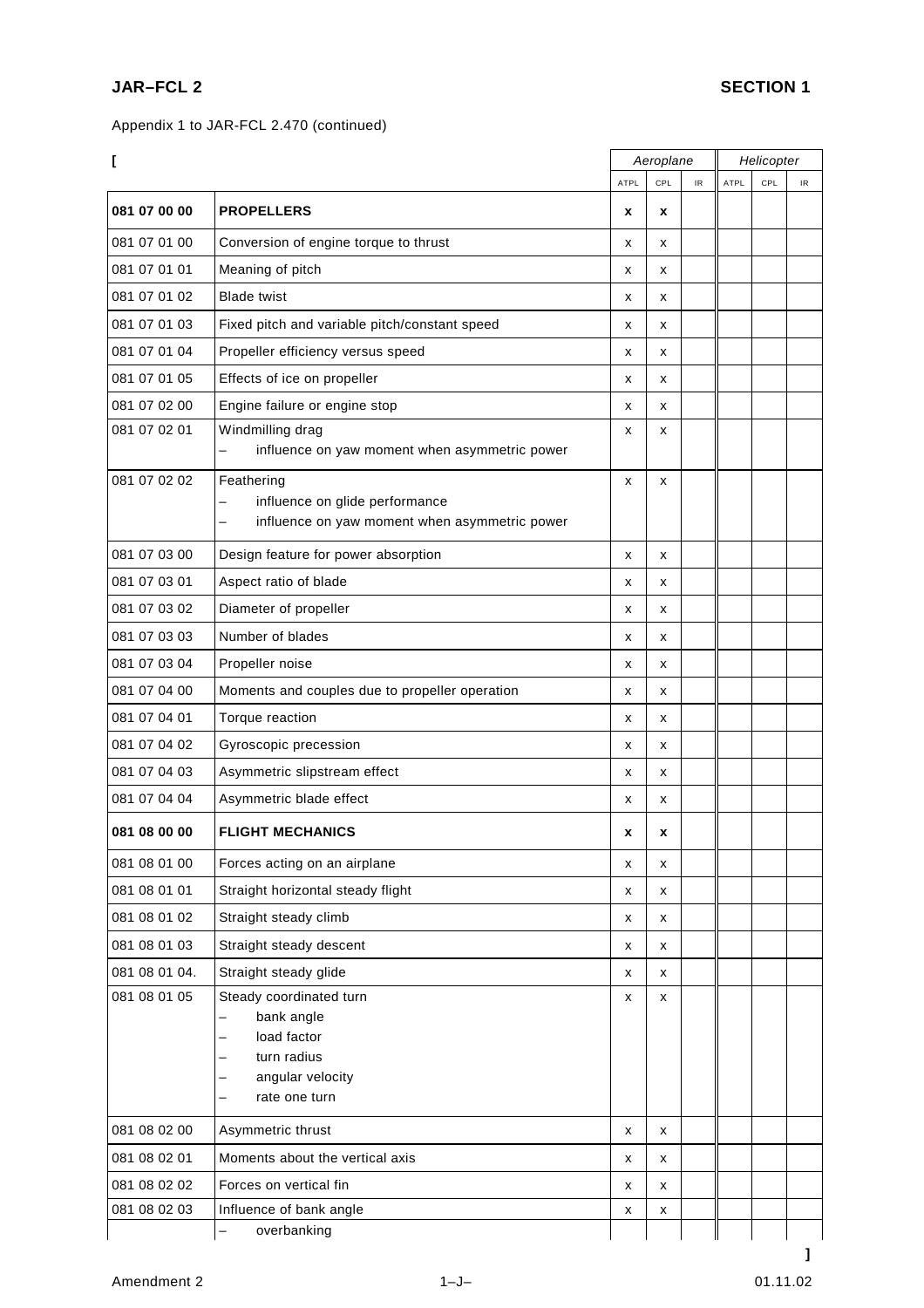|              |                                                                                                            | Aeroplane   |     |     | Helicopter  |     |     |  |
|--------------|------------------------------------------------------------------------------------------------------------|-------------|-----|-----|-------------|-----|-----|--|
|              |                                                                                                            | <b>ATPL</b> | CPL | IR. | <b>ATPL</b> | CPL | IR. |  |
|              | finstall<br>-                                                                                              |             |     |     |             |     |     |  |
| 081 08 02 04 | Influence of aircraft weight                                                                               | X           | x   |     |             |     |     |  |
| 081 08 02 05 | Influence of use of ailerons                                                                               | X           | X   |     |             |     |     |  |
| 081 08 02 06 | Influence of special propeller effects on roll moments<br>propeller torque<br>propeller wash on flaps<br>- | X           | X   |     |             |     |     |  |
| 081 08 02 07 | Influence of slipangle on roll moments                                                                     | x           | X   |     |             |     |     |  |
| 081 08 02 08 | <b>V</b> <sub>MCA</sub>                                                                                    | X           | x   |     |             |     |     |  |
| 081 08 02 09 | $V_{ML}$                                                                                                   | X           | X   |     |             |     |     |  |
| 081 08 02 10 | $V_{MCG}$                                                                                                  | X           | x   |     |             |     |     |  |
| 081 08 02 11 | Influence of altitude                                                                                      | x           | x   |     |             |     |     |  |
| 081 08 03 00 | Emergency descent                                                                                          | X           | X   |     |             |     |     |  |
| 081 08 03 01 | Influence of configuration                                                                                 | X           | X   |     |             |     |     |  |
| 081 08 03 02 | Influence of chosen mach number and IAS                                                                    | X           | x   |     |             |     |     |  |
| 081 08 03 03 | Typical points on polar curve                                                                              | X           | x   |     |             |     |     |  |
| 081 08 04 00 | Windshear                                                                                                  | X           | x   |     |             |     |     |  |

### INTENTIONALLY LEFT BLANK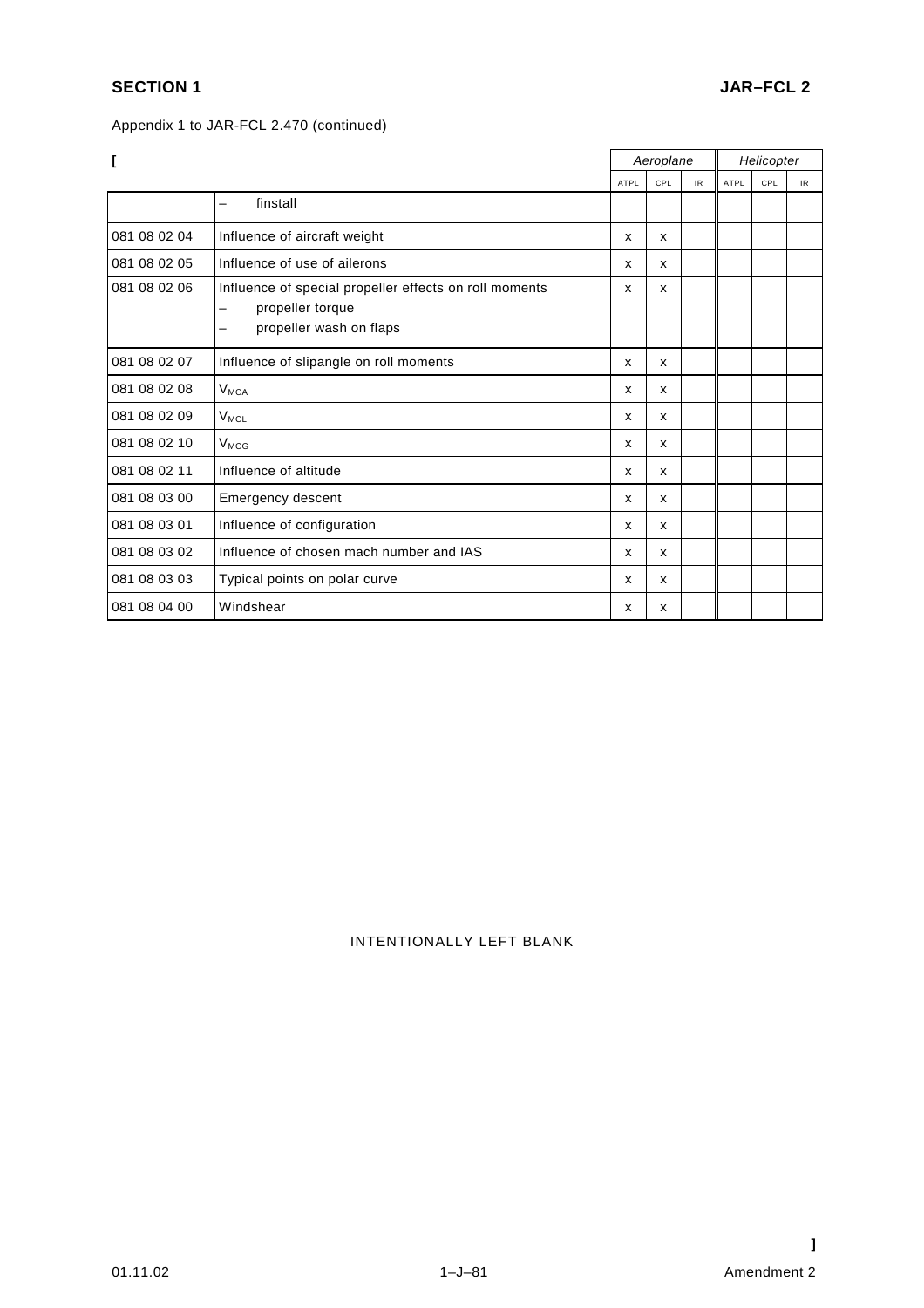$\blacksquare$ 

| I            |                                                                     |             | Aeroplane |                                   |              | Helicopter |     |
|--------------|---------------------------------------------------------------------|-------------|-----------|-----------------------------------|--------------|------------|-----|
|              |                                                                     | <b>ATPL</b> | CPL       | $\ensuremath{\mathsf{IR}}\xspace$ | ATPL         | CPL        | IR. |
| 082 00 00 00 | <b>PRINCIPLES OF FLIGHT - HELICOPTER</b>                            |             |           |                                   | $\mathbf{x}$ | x          |     |
| 082 01 00 00 | <b>SUBSONIC AERODYNAMICS</b>                                        |             |           |                                   | x            | x          |     |
| 082 01 01 00 | Basics laws and definitions                                         |             |           |                                   | x            | x          |     |
| 082 01 01 01 | Components of aircraft                                              |             |           |                                   | x            | x          |     |
| 082 01 01 02 | Aircraft configuration                                              |             |           |                                   | х            | X          |     |
| 082 01 01 03 | Units of measurement of                                             |             |           |                                   | x            | X          |     |
|              | length                                                              |             |           |                                   |              |            |     |
|              | area<br>volume                                                      |             |           |                                   |              |            |     |
|              | velocity                                                            |             |           |                                   |              |            |     |
|              | mass                                                                |             |           |                                   |              |            |     |
|              | pressure                                                            |             |           |                                   |              |            |     |
|              | temperature                                                         |             |           |                                   |              |            |     |
|              | density<br>force                                                    |             |           |                                   |              |            |     |
|              | power                                                               |             |           |                                   |              |            |     |
|              | energy                                                              |             |           |                                   |              |            |     |
| 082 01 01 04 | Terms used to describe aerodynamic phenomena                        |             |           |                                   | X            | x          |     |
| 082 01 01 05 | Reference speeds                                                    |             |           |                                   | x            | x          |     |
| 082 01 01 06 | Abbreviations                                                       |             |           |                                   | x            | x          |     |
| 082 01 02 00 | Derivation of lift                                                  |             |           |                                   | x            | x          |     |
| 082 01 02 01 | Equation of continuity                                              |             |           |                                   | x            | х          |     |
| 082 01 02 02 | Bernoulli's theorem                                                 |             |           |                                   | x            | x          |     |
| 082 01 02 03 | Streamline flow                                                     |             |           |                                   | x            | X          |     |
| 082 01 02 04 | Angle of attack                                                     |             |           |                                   | x            | x          |     |
| 082 01 02 05 | Pressure distribution about a wing (transverse and<br>longitudinal) |             |           |                                   | x            | x          |     |
| 082 01 02 06 | Centre of pressure                                                  |             |           |                                   | х            | x          |     |
| 082 01 02 07 | Aerofoil shape (plan and section) and its effect on lift            |             |           |                                   | X            | X          |     |
| 082 01 02 08 | Lift formula                                                        |             |           |                                   | х            | x          |     |
| 082 01 02 09 | Lift/drag ratio                                                     |             |           |                                   | x            | x          |     |
| 082 01 03 00 | Drag                                                                |             |           |                                   | х            | x          |     |
| 082 01 03 01 | Profile drag                                                        |             |           |                                   | х            | x          |     |
|              | causes<br>variation with speed                                      |             |           |                                   |              |            |     |
|              | methods of minimising it                                            |             |           |                                   |              |            |     |
| 082 01 03 02 | Induced drag                                                        |             |           |                                   |              |            |     |
|              | causes                                                              |             |           |                                   | x            | x          |     |
|              | vortices                                                            |             |           |                                   |              |            |     |
|              | variation with speed                                                |             |           |                                   |              |            |     |
|              | design factors affecting it                                         |             |           |                                   |              |            |     |
| 082 01 03 03 | Total effect of the combination of profile and induced drag         |             |           |                                   | X            | X          |     |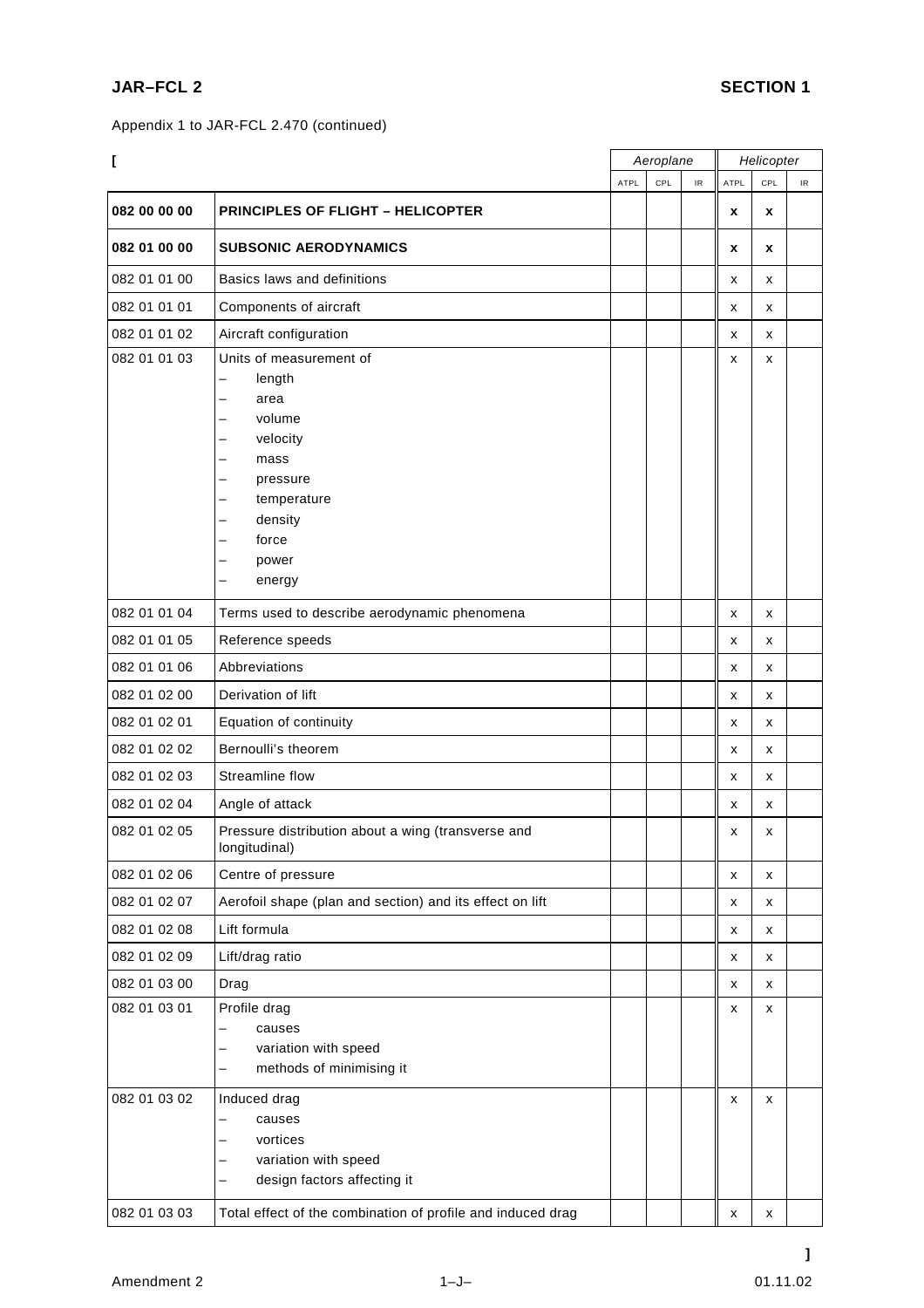| I            |                                                                                                                                                                 | Aeroplane |     |     | Helicopter |     |     |
|--------------|-----------------------------------------------------------------------------------------------------------------------------------------------------------------|-----------|-----|-----|------------|-----|-----|
|              |                                                                                                                                                                 | ATPL      | CPL | IR. | ATPL       | CPL | IR. |
| 082 01 04 00 | Distribution of forces -                                                                                                                                        |           |     |     | x          | X   |     |
| 082 01 04 01 | Lift/weight and thrust/drag couples                                                                                                                             |           |     |     | x          | x   |     |
| 082 01 04 02 | Necessity to achieve balance                                                                                                                                    |           |     |     | x          | X   |     |
| 082 01 04 03 | Methods of achieving balance                                                                                                                                    |           |     |     | x          | X   |     |
| 082 01 05 00 | Stability                                                                                                                                                       |           |     |     | x          | x   |     |
| 082 01 05 01 | Aircraft axes and planes of rotation                                                                                                                            |           |     |     | x          | x   |     |
| 082 01 05 02 | Static stability                                                                                                                                                |           |     |     | x          | x   |     |
| 082 01 05 03 | Dynamic stability                                                                                                                                               |           |     |     | x          | x   |     |
| 082 01 05 04 | Effects of design features on stability                                                                                                                         |           |     |     | x          | X   |     |
| 082 01 05 05 | Inter-action between stability in different planes                                                                                                              |           |     |     | x          | x   |     |
| 082 01 05 06 | Effect of altitude/speed on stability                                                                                                                           |           |     |     | x          | x   |     |
| 082 01 05 07 | Roll and yaw dampers                                                                                                                                            |           |     |     | x          | X   |     |
| 082 01 06 00 | <b>Blade-stall</b>                                                                                                                                              |           |     |     | x          | X   |     |
| 082 01 06 01 | Angle of Attack                                                                                                                                                 |           |     |     | x          | X   |     |
| 082 01 06 02 | Boundary layer and reasons for stalling                                                                                                                         |           |     |     | x          | X   |     |
| 082 01 06 03 | Variation of lift and drag in the stall                                                                                                                         |           |     |     | x          | X   |     |
| 082 01 06 04 | Movement of the centre of pressure                                                                                                                              |           |     |     | x          | X   |     |
| 082 01 07 00 | Transonic effects on blades                                                                                                                                     |           |     |     | х          | х   |     |
| 082 01 07 01 | Shock waves<br>the reasons for their formation at subsonic speed<br>their effect on the handling and operation of the<br>$\overline{\phantom{0}}$<br>helicopter |           |     |     | x          | X   |     |
| 082 01 08 00 | Limitations                                                                                                                                                     |           |     |     | x          | X   |     |
| 082 01 08 01 | Manoeuvring and gust envelope                                                                                                                                   |           |     |     | X          | х   |     |
| 082 01 09 00 | Performance degradation                                                                                                                                         |           |     |     | x          | х   |     |
| 082 01 09 01 | Adverse on performance due to profile contamination<br>icing<br>rain<br>modification to and condition of the airframe                                           |           |     |     | X          | X   |     |
| 082 02 00 00 | <b>HELICOPTER AERODYNAMICS</b>                                                                                                                                  |           |     |     | x          | x   |     |
| 082 02 01 00 | The helicopter and associated terminology                                                                                                                       |           |     |     | x          | x   |     |
| 082 02 01 01 | Comparison with fixed wing and autogyro                                                                                                                         |           |     |     | x          | x   |     |
| 082 02 01 02 | Plane of rotation                                                                                                                                               |           |     |     | x          | x   |     |
| 082 02 01 03 | Axes of rotation                                                                                                                                                |           |     |     | х          | x   |     |
| 082 02 01 04 | Rotor shaft axis                                                                                                                                                |           |     |     | х          | x   |     |
| 082 02 01 05 | Tip path plane                                                                                                                                                  |           |     |     | x          | x   |     |
| 082 02 01 06 | Rotor disc                                                                                                                                                      |           |     |     | x          | x   |     |
| 082 02 01 07 | Disc loading                                                                                                                                                    |           |     |     | x          | х   |     |
| 082 02 01 08 | <b>Blade loading</b>                                                                                                                                            |           |     |     | x          | X   |     |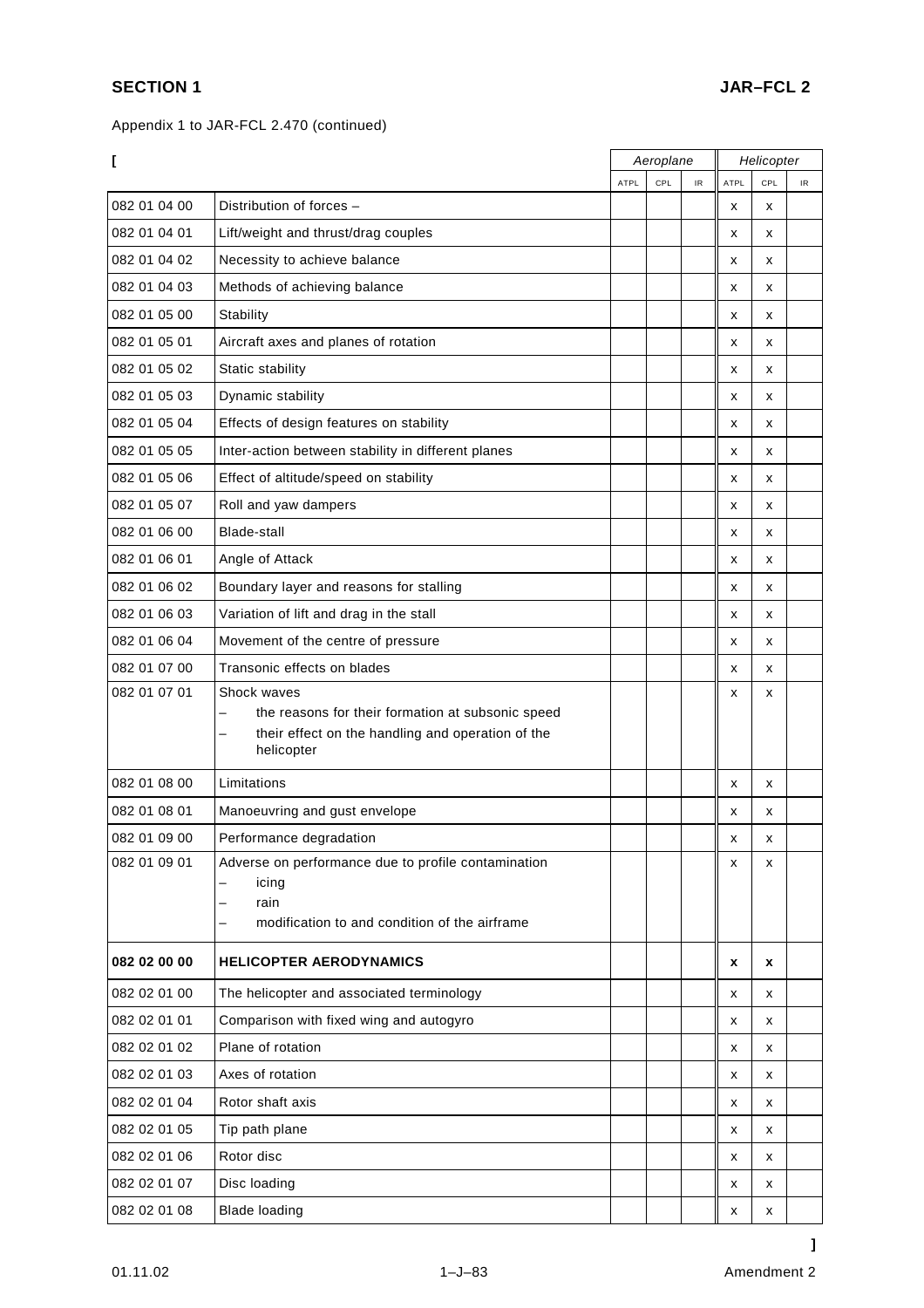| I            |                                                    |      | Aeroplane |                                   |      | Helicopter |    |
|--------------|----------------------------------------------------|------|-----------|-----------------------------------|------|------------|----|
|              |                                                    | ATPL | CPL       | $\ensuremath{\mathsf{IR}}\xspace$ | ATPL | CPL        | IR |
| 082 02 02 00 | The forces diagram and associated terminology      |      |           |                                   | x    | x          |    |
| 082 02 02 01 | Pitch angle                                        |      |           |                                   | x    | x          |    |
| 082 02 02 02 | Rotational airflow                                 |      |           |                                   | x    | x          |    |
| 082 02 02 03 | Induced airflow                                    |      |           |                                   | x    | x          |    |
| 082 02 02 04 | Relative airflow to the blade                      |      |           |                                   | x    | x          |    |
| 082 02 02 05 | Angle of attack                                    |      |           |                                   | x    | x          |    |
| 082 02 02 06 | Lift-blade                                         |      |           |                                   | х    | x          |    |
| 082 02 02 07 | Drag-blade                                         |      |           |                                   | x    | x          |    |
| 082 02 02 08 | Total reaction - blade                             |      |           |                                   | х    | x          |    |
| 082 02 02 09 | Rotor thrust                                       |      |           |                                   | x    | x          |    |
| 082 02 02 10 | Rotor drag                                         |      |           |                                   | x    | x          |    |
| 082 02 02 11 | Torque                                             |      |           |                                   | x    | x          |    |
| 082 02 02 12 | Weight                                             |      |           |                                   | х    | x          |    |
| 082 02 03 00 | Uniformity of rotor thrust along blade span        |      |           |                                   | x    | x          |    |
| 082 02 03 01 | <b>Blade twist</b>                                 |      |           |                                   | x    | x          |    |
| 082 02 03 02 | Taper                                              |      |           |                                   | x    | X          |    |
| 082 02 03 03 | Coning angle                                       |      |           |                                   | x    | x          |    |
| 082 02 03 04 | Centrifugal force                                  |      |           |                                   | x    | x          |    |
| 082 02 03 05 | Limits of rotor RPM                                |      |           |                                   | х    | x          |    |
| 082 02 03 06 | Centrifugal turning moments                        |      |           |                                   | x    | x          |    |
| 082 02 04 00 | <b>Helicopter Controls</b>                         |      |           |                                   | x    | x          |    |
| 082 02 04 01 | Collective lever                                   |      |           |                                   | x    | x          |    |
|              | collective pitch changes                           |      |           |                                   |      |            |    |
|              | relationship with rotor thrust and rotor drag<br>- |      |           |                                   |      |            |    |
| 082 02 04 02 | Cyclic stick                                       |      |           |                                   | х    | х          |    |
|              | cyclic pitch changes<br>-<br>rotor disc attitude   |      |           |                                   |      |            |    |
|              | rotor thrust tilt<br>—                             |      |           |                                   |      |            |    |
| 082 02 04 03 | Yaw pedals                                         |      |           |                                   | x    | x          |    |
|              | fuselage torque<br>—                               |      |           |                                   |      |            |    |
|              | tail rotor drift<br>—                              |      |           |                                   |      |            |    |
|              | tail rotor roll<br>—                               |      |           |                                   |      |            |    |
|              | fenestron tail<br>tandem rotors                    |      |           |                                   |      |            |    |
|              | co axial rotors                                    |      |           |                                   |      |            |    |
|              | notar                                              |      |           |                                   |      |            |    |
| 082 02 05 00 | Rotor blade freedom of movement                    |      |           |                                   | X    | x          |    |
| 082 02 05 01 | Feathering                                         |      |           |                                   | x    | x          |    |
|              | the feathering hinge<br>-                          |      |           |                                   |      |            |    |
|              | pitch angle<br>-                                   |      |           |                                   |      |            |    |
|              |                                                    |      |           |                                   |      |            |    |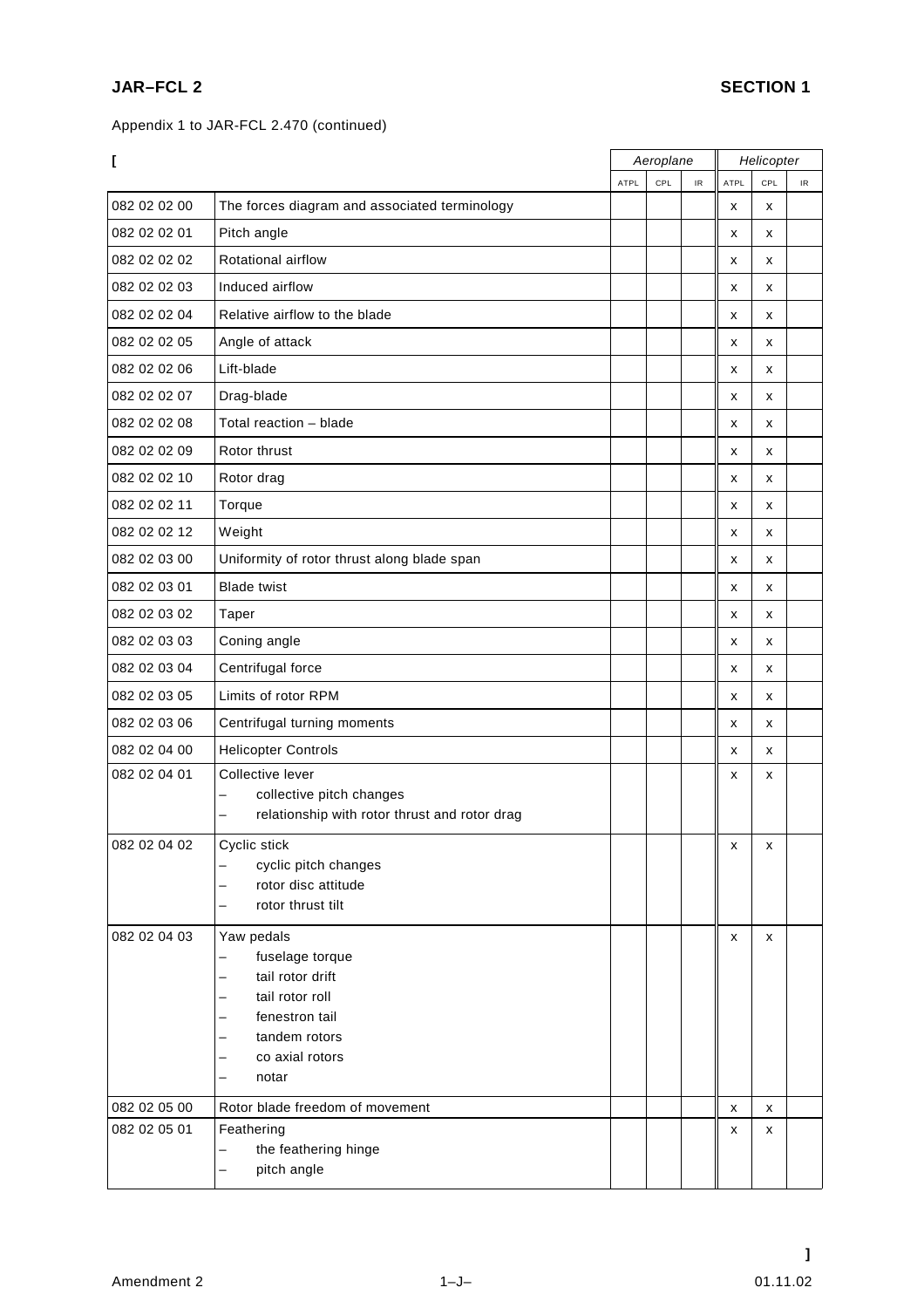| I            |                                                                                                                                                              | Aeroplane   |     |    | Helicopter |     |    |
|--------------|--------------------------------------------------------------------------------------------------------------------------------------------------------------|-------------|-----|----|------------|-----|----|
|              |                                                                                                                                                              | <b>ATPL</b> | CPL | IR | ATPL       | CPL | IR |
| 082 02 05 02 | Flapping<br>the flapping hinge<br>alleviation of bending stresses<br>$\overline{\phantom{0}}$<br>flapping to equality<br>$\overline{\phantom{0}}$            |             |     |    | x          | x   |    |
| 082 02 05 03 | Dragging<br>the drag hinge<br>drag dampers<br>leading/lagging<br>periodic drag changes<br>blade cg (conservation of angular momentum)<br>hookes joint effect |             |     |    | x          | x   |    |
| 082 02 06 00 | Phase lag and advance angle                                                                                                                                  |             |     |    | x          | x   |    |
| 082 02 06 01 | The control orbit                                                                                                                                            |             |     |    | х          | x   |    |
| 082 02 06 02 | Pitch operating arm movement                                                                                                                                 |             |     |    | х          | x   |    |
| 082 02 06 03 | Rate of pitch change                                                                                                                                         |             |     |    | х          | x   |    |
| 082 02 06 04 | Rate of blade flapping                                                                                                                                       |             |     |    | x          | x   |    |
| 082 02 06 05 | Resulting disc attitude                                                                                                                                      |             |     |    | x          | x   |    |
| 082 02 06 06 | Phase lag definition                                                                                                                                         |             |     |    | х          | x   |    |
| 082 02 06 07 | Advantage angle - definition                                                                                                                                 |             |     |    | x          | x   |    |
| 082 02 07 00 | Vertical flight                                                                                                                                              |             |     |    | х          | x   |    |
| 082 02 07 01 | Take off                                                                                                                                                     |             |     |    | х          | x   |    |
| 082 02 07 02 | Vertical climb                                                                                                                                               |             |     |    | x          | x   |    |
| 082 02 07 03 | Vertical descent                                                                                                                                             |             |     |    | x          | x   |    |
| 082 02 07 04 | Hover outside ground effect                                                                                                                                  |             |     |    | x          | x   |    |
| 082 02 07 05 | Ground effect                                                                                                                                                |             |     |    | x          | x   |    |
| 082 02 07 06 | Factors affecting ground cushion                                                                                                                             |             |     |    | х          | x   |    |
| 082 02 07 08 | Dynamic roll-over avoidance of                                                                                                                               |             |     |    | х          | x   |    |
| 082 02 08 00 | Forces in balance                                                                                                                                            |             |     |    | x          | x   |    |
| 082 02 08 01 | At the hover                                                                                                                                                 |             |     |    | x          | x   |    |
| 082 02 08 02 | In forward flight                                                                                                                                            |             |     |    | х          | x   |    |
| 082 02 08 03 | Influence of cg                                                                                                                                              |             |     |    | x          | x   |    |
| 082 02 08 04 | Influence of rotor shaft tilt                                                                                                                                |             |     |    | x          | x   |    |
| 082 02 09 00 | <b>Translational lift</b>                                                                                                                                    |             |     |    | x          | x   |    |
| 082 02 09 01 | Effect of horizontal airflow on induced flow                                                                                                                 |             |     |    | x          | x   |    |
| 082 02 09 02 | Variation of total flow through the disc with forward flight                                                                                                 |             |     |    | x          | x   |    |
| 082 02 09 03 | The relationship between pitch angle and angle of attack                                                                                                     |             |     |    | x          | x   |    |
| 082 02 10 00 | <b>Power Requirements</b>                                                                                                                                    |             |     |    | x          | x   |    |
| 082 02 10 01 | Rotor profile power                                                                                                                                          |             |     |    | x          | x   |    |
| 082 02 10 02 | Power absorption - tail rotor and ancillary equipment                                                                                                        |             |     |    | x          | x   |    |
| 082 02 10 03 | Rotor profile power variation with forward speed                                                                                                             |             |     |    | x          | x   |    |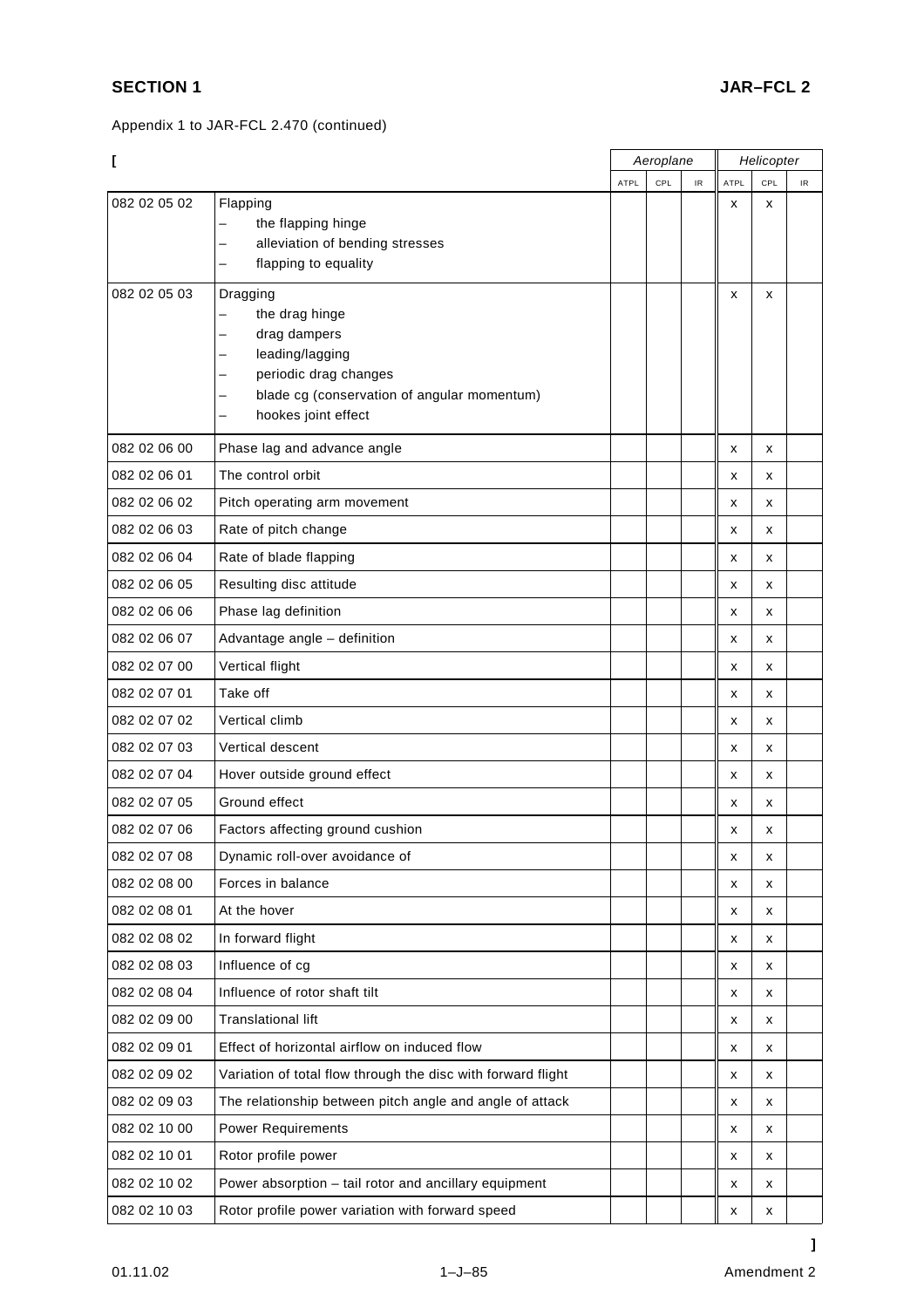m

| I            |                                                                                                                                                                                                                           | Aeroplane |     |    | Helicopter |     |    |
|--------------|---------------------------------------------------------------------------------------------------------------------------------------------------------------------------------------------------------------------------|-----------|-----|----|------------|-----|----|
|              |                                                                                                                                                                                                                           | ATPL      | CPL | IR | ATPL       | CPL | IR |
| 082 02 10 04 | Induced drag                                                                                                                                                                                                              |           |     |    | x          | x   |    |
| 082 02 10 05 | Parasite drag                                                                                                                                                                                                             |           |     |    | x          | x   |    |
| 082 02 10 06 | Total power required                                                                                                                                                                                                      |           |     |    | x          | x   |    |
| 082 02 10 07 | Power available                                                                                                                                                                                                           |           |     |    | x          | x   |    |
| 082 02 11 00 | Further aerodynamics of forward flight                                                                                                                                                                                    |           |     |    | x          | x   |    |
| 082 02 11 01 | Transition from and to the hover                                                                                                                                                                                          |           |     |    | x          | x   |    |
| 082 02 11 02 | Symmetry and asymmetry of rotor thrust                                                                                                                                                                                    |           |     |    | х          | x   |    |
| 082 02 11 03 | Main rotor flapback                                                                                                                                                                                                       |           |     |    | x          | x   |    |
| 082 02 11 04 | Tail rotor flapback and methods of removal                                                                                                                                                                                |           |     |    | х          | x   |    |
| 082 02 11 05 | Factors affecting maximum forward speed<br>design limits of cyclic stick<br>airflow reversal<br>retreating blade stall<br>symptoms and recovery actions<br>compressibility<br>flow separation<br>shock stall<br>'G' stall |           |     |    | x          | x   |    |
| 082 02 11 06 | Inflow roll                                                                                                                                                                                                               |           |     |    | x          | x   |    |
| 082 02 12 00 | Factors affecting cyclic stick limits                                                                                                                                                                                     |           |     |    | х          | x   |    |
| 082 02 12 01 | All up mass (AUM)                                                                                                                                                                                                         |           |     |    | x          | x   |    |
| 082 02 12 02 | Density altitude                                                                                                                                                                                                          |           |     |    | x          | x   |    |
| 082 02 12 03 | Cg position                                                                                                                                                                                                               |           |     |    | х          | x   |    |
| 082 02 13 00 | The flare - power flight                                                                                                                                                                                                  |           |     |    | х          | x   |    |
| 082 02 13 01 | Thrust reversal                                                                                                                                                                                                           |           |     |    | х          | x   |    |
| 082 02 13 02 | Effect on aircraft attitude                                                                                                                                                                                               |           |     |    | х          | x   |    |
| 082 02 13 03 | Increase in rotor thrust                                                                                                                                                                                                  |           |     |    | x          | x   |    |
| 082 02 13 04 | Decrease in rotor drag                                                                                                                                                                                                    |           |     |    | x          | x   |    |
| 082 02 13 05 | Increase in rotor RPM                                                                                                                                                                                                     |           |     |    | х          | x   |    |
| 082 02 13 06 | Effect of deceleration                                                                                                                                                                                                    |           |     |    | x          | x   |    |
| 082 02 14 00 | Settling with power (vortex ring)                                                                                                                                                                                         |           |     |    | x          | x   |    |
| 082 02 14 01 | Tip vortices                                                                                                                                                                                                              |           |     |    | x          | x   |    |
| 082 02 14 02 | Comparison induced flow and external flow                                                                                                                                                                                 |           |     |    | х          | x   |    |
| 082 02 14 03 | Development                                                                                                                                                                                                               |           |     |    | x          | x   |    |
| 082 02 14 04 | Change in relative airflow along blade span<br>root stall and turbulence                                                                                                                                                  |           |     |    | x          | x   |    |
| 082 02 15 00 | <b>Blade sailing</b>                                                                                                                                                                                                      |           |     |    | x          | x   |    |
| 082 02 15 01 | Rotor RPM and blade rigidity                                                                                                                                                                                              |           |     |    | x          | x   |    |
| 082 02 15 02 | Effect of adverse wind                                                                                                                                                                                                    |           |     |    | x          | x   |    |
| 082 02 15 03 | Minimising the danger                                                                                                                                                                                                     |           |     |    | x          | x   |    |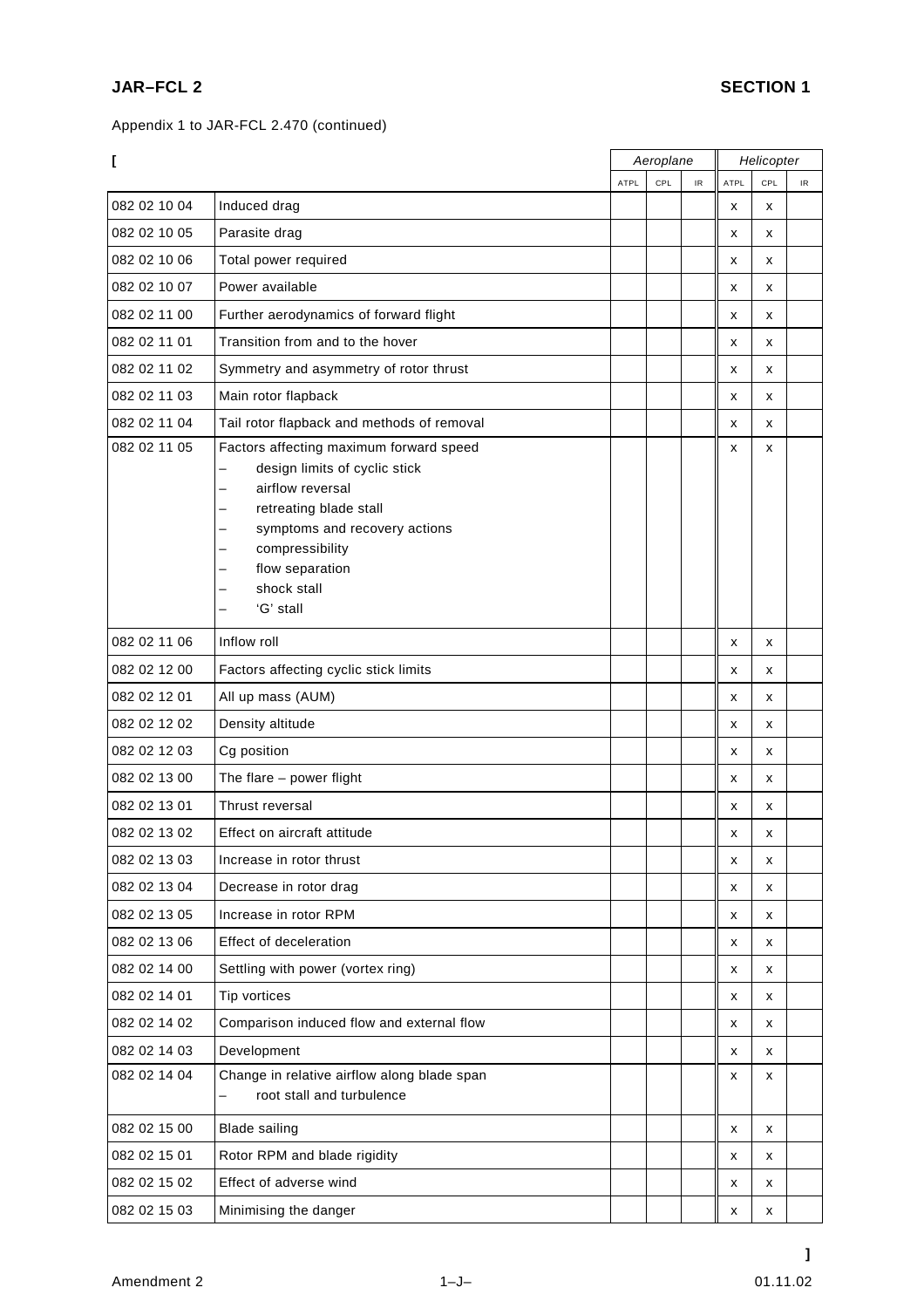Ŧ.

 $\blacksquare$ 

### Appendix 1 to JAR-FCL 2.470 (continued)

| I            |                                                                                                                                              |      | Aeroplane |    |      | Helicopter |    |
|--------------|----------------------------------------------------------------------------------------------------------------------------------------------|------|-----------|----|------|------------|----|
|              |                                                                                                                                              | ATPL | CPL       | IR | ATPL | CPL        | IR |
| 082 02 16 00 | Autorotation - vertical                                                                                                                      |      |           |    | x    | X          |    |
| 082 02 16 01 | Rate of decent airflow                                                                                                                       |      |           |    | x    | x          |    |
| 082 02 16 02 | <b>Effective airflow</b>                                                                                                                     |      |           |    | х    | х          |    |
| 082 02 16 03 | Relative airflow                                                                                                                             |      |           |    | x    | x          |    |
| 082 02 16 04 | Inflow and Inflow angle                                                                                                                      |      |           |    | х    | x          |    |
| 082 02 16 05 | Autorotative force                                                                                                                           |      |           |    | x    | x          |    |
| 082 02 16 06 | Rotor drag                                                                                                                                   |      |           |    | х    | x          |    |
| 082 02 16 07 | Effect of mass and altitude                                                                                                                  |      |           |    | x    | x          |    |
| 082 02 16 08 | Control of rotor RPM with lever                                                                                                              |      |           |    | х    | x          |    |
| 082 02 16 09 | Rotor RPM stability                                                                                                                          |      |           |    | x    | x          |    |
| 082 02 17 00 | Autorotation - forward flight                                                                                                                |      |           |    | х    | x          |    |
| 082 02 17 01 | Factors affecting inflow angle                                                                                                               |      |           |    | x    | x          |    |
| 082 02 17 02 | Effect of forward speed on rate of descent                                                                                                   |      |           |    | х    | x          |    |
| 082 02 17 03 | Asymmetry of autorotative disc area in forward flight                                                                                        |      |           |    | x    | x          |    |
| 082 02 17 04 | Turning                                                                                                                                      |      |           |    | x    | x          |    |
| 082 02 17 05 | The flare<br>rotor RPM increase from movment of autorotative<br>section<br>increase in rotor thrust<br>reduction in rate of descent          |      |           |    | X    | x          |    |
| 082 02 17 06 | Range and endurance                                                                                                                          |      |           |    | x    | x          |    |
| 082 02 17 07 | Autorotative landing                                                                                                                         |      |           |    | x    | x          |    |
| 082 02 17 08 | Height/velocity avoidance graph                                                                                                              |      |           |    | x    | x          |    |
| 082 02 18 00 | Stability                                                                                                                                    |      |           |    | х    | x          |    |
| 082 02 18 01 | Hover                                                                                                                                        |      |           |    | х    | x          |    |
| 082 02 18 02 | <b>Forward Flight</b>                                                                                                                        |      |           |    | X    | x          |    |
| 082 02 18 03 | <b>Rearward Flight</b>                                                                                                                       |      |           |    | x    | x          |    |
| 082 02 18 04 | Stability aids<br>stabilisers and effects of centre of gravity<br>gyro controlled stabiliser system<br>stabiliser bars<br>delta hinge effect |      |           |    | x    | x          |    |
| 082 02 18 05 | Effect of lever application on attitude in translational flight                                                                              |      |           |    | x    | x          |    |
| 082 02 19 00 | Control power                                                                                                                                |      |           |    | x    | x          |    |
| 082 02 19 01 | The teetering head                                                                                                                           |      |           |    | х    | x          |    |
| 082 02 19 02 | Fully articulated head                                                                                                                       |      |           |    | x    | x          |    |
| 082 02 19 03 | The rigid rotor                                                                                                                              |      |           |    | x    | x          |    |
| 082 02 19 04 | Effect on stability                                                                                                                          |      |           |    | x    | x          |    |
| 082 02 19 05 | Effect on dynamic/static rollover                                                                                                            |      |           |    | x    | x          |    |
| 082 02 20 00 | Power requirements - graphs                                                                                                                  |      |           |    | x    | X          |    |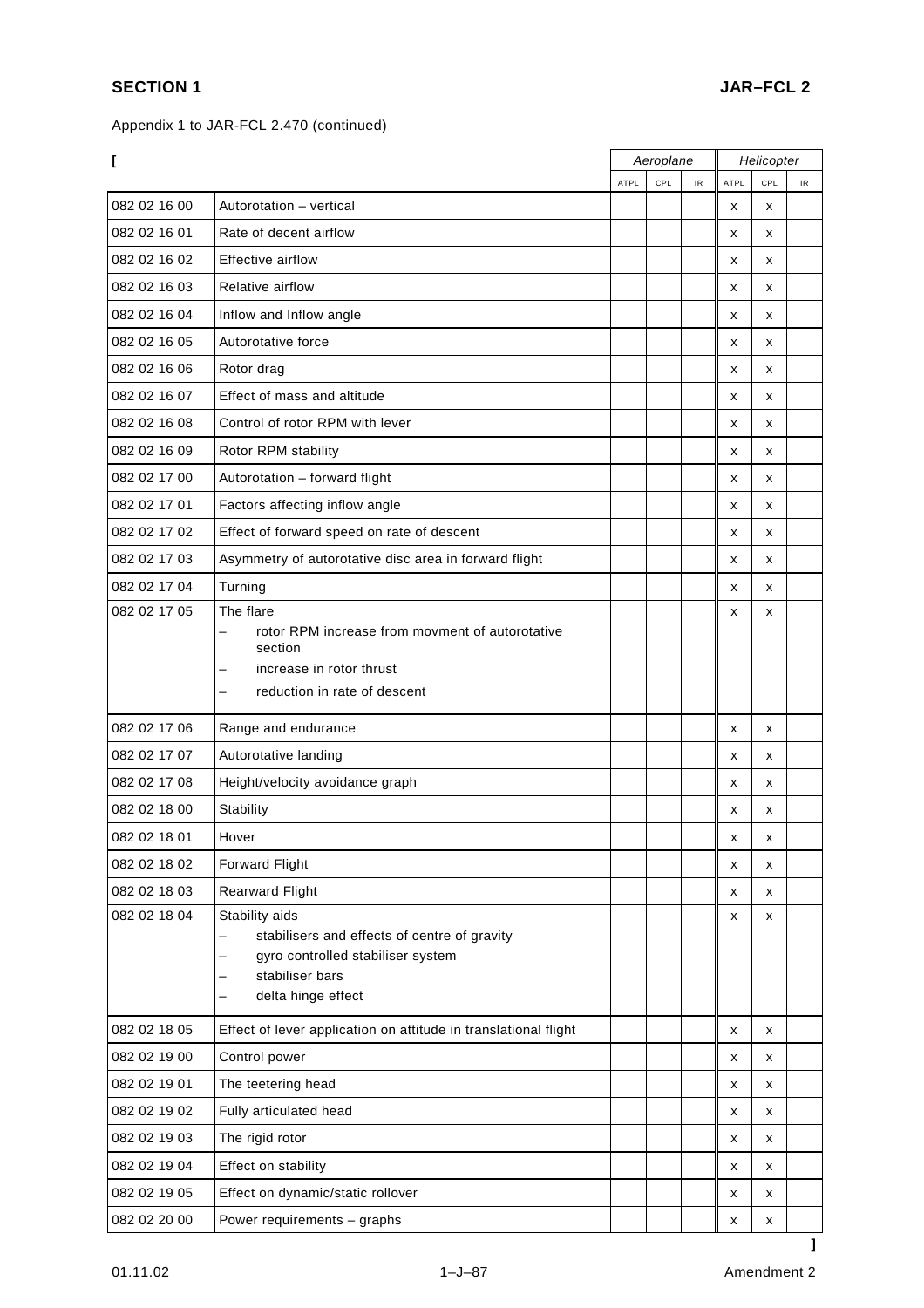|              |                                                                                                                                             | Aeroplane |     |           | Helicopter |     |    |
|--------------|---------------------------------------------------------------------------------------------------------------------------------------------|-----------|-----|-----------|------------|-----|----|
|              |                                                                                                                                             | ATPL      | CPL | <b>IR</b> | ATPL       | CPL | IR |
| 082 02 20 01 | Power required/power available graph                                                                                                        |           |     |           | X          | X   |    |
| 082 02 20 02 | Maximum rate of climb speed                                                                                                                 |           |     |           | X          | X   |    |
| 082 02 20 03 | Operating with limited power                                                                                                                |           |     |           | x          | X   |    |
| 082 02 20 04 | Best angle of climb speed                                                                                                                   |           |     |           | X          | X   |    |
| 082 02 20 05 | Maximum speed                                                                                                                               |           |     |           | x          | x   |    |
| 082 02 20 06 | Range and endurance                                                                                                                         |           |     |           | x          | X   |    |
| 082 02 20 07 | Overpitch                                                                                                                                   |           |     |           | X          | x   |    |
| 082 02 20 08 | Overtorque                                                                                                                                  |           |     |           | X          | X   |    |
| 082 02 20 09 | Turning                                                                                                                                     |           |     |           | x          | X   |    |
| 082 02 20 10 | Comparison of piston and turbine engined helicopters<br>range and endurance<br>effect of density altitude<br>-<br>effect of aircraft weight |           |     |           | x          | X   |    |

### INTENTIONALLY LEFT BLANK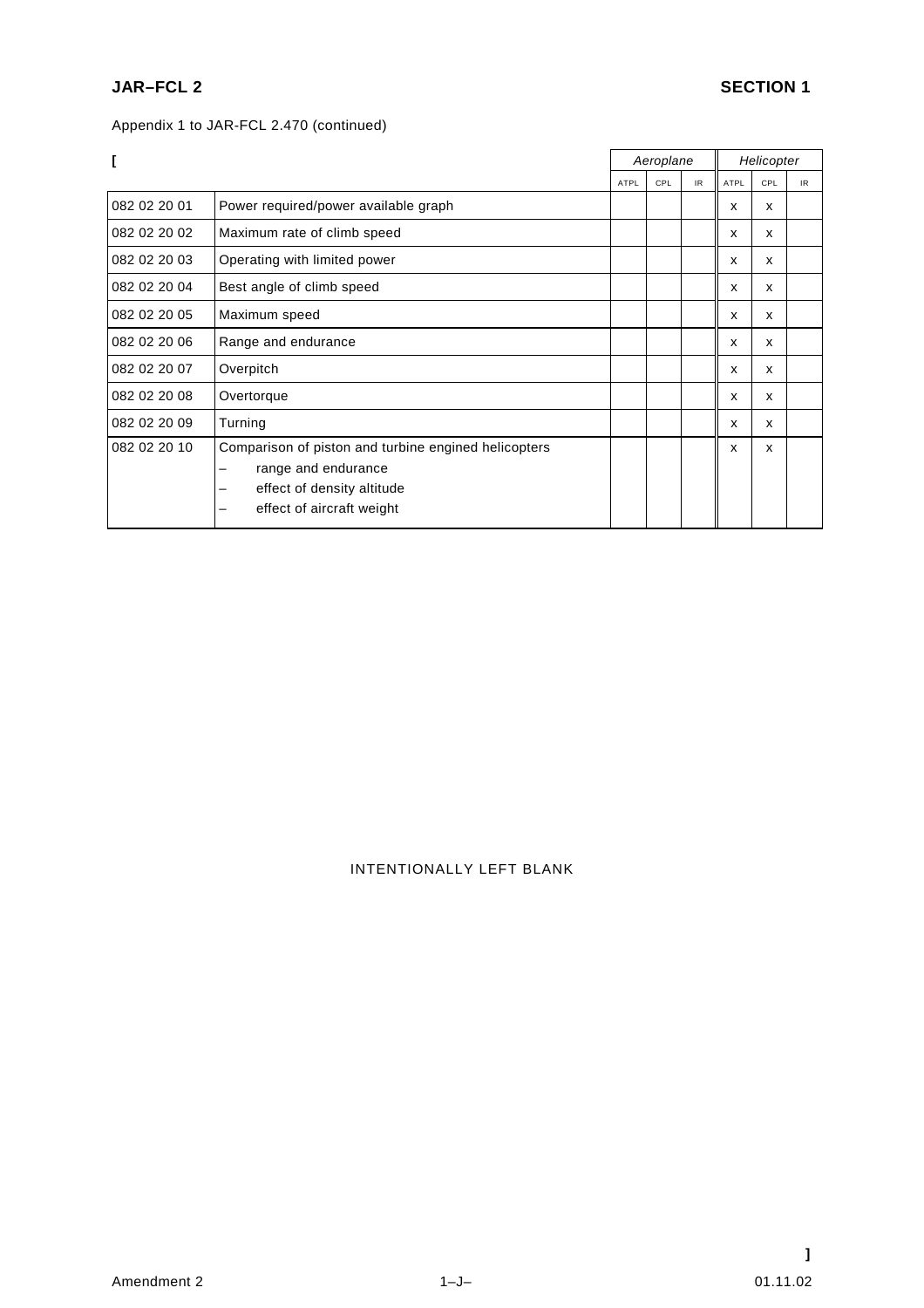| I            |                                                                                                             |      | Aeroplane |     |              | Helicopter |              |  |
|--------------|-------------------------------------------------------------------------------------------------------------|------|-----------|-----|--------------|------------|--------------|--|
|              |                                                                                                             | ATPL | CPL       | IR. | ATPL         | CPL        | IR.          |  |
| 090 00 00 00 | <b>COMMUNICATIONS</b>                                                                                       | x    | X         | x   | x            | x          | x            |  |
| 091 00 00 00 | <b>VFR COMMUNICATIONS</b>                                                                                   | x    | x         |     | X            | x          |              |  |
| 091 01 00 00 | <b>DEFINITIONS</b>                                                                                          | x    | X         |     | X            | x          |              |  |
| 091 01 01 00 | Meanings and significance of associated terms                                                               | x    | x         |     | X            | X          |              |  |
| 091 01 02 00 | Air Traffic Services abbreviations                                                                          | X    | x         |     | X            | X          |              |  |
| 091 01 03 00 | Q-code groups commonly used in RTF air-ground<br>communications                                             | x    | x         |     | X            | x          |              |  |
| 091 01 04 00 | Categories of messages                                                                                      | x    | x         |     | X            | x          |              |  |
| 091 02 00 00 | <b>GENERAL OPERATING PROCEDURES</b>                                                                         | x    | X         |     | X            | x          |              |  |
| 091 02 01 00 | Transmission of letters                                                                                     | X    | X         |     | X            | X          |              |  |
| 091 02 02 00 | Transmission of numbers (including level information)                                                       | x    | x         |     | x            | X          |              |  |
| 091 02 03 00 | Transmission of time                                                                                        | x    | x         |     | х            | X          |              |  |
| 091 02 04 00 | Transmission technique                                                                                      | x    | X         |     | х            | X          |              |  |
| 091 02 05 00 | Standard words and phrases (relevant RTF phraseology<br>included)                                           | x    | x         |     | x            | x          |              |  |
| 091 02 06 00 | Radiotelephony call signs for aeronautical stations including<br>use of abbreviated call signs              | x    | x         |     | x            | x          |              |  |
| 091 02 07 00 | Radiotelephony call signs for aircraft including use of<br>abbreviated call signs                           | x    | x         |     | X            | x          |              |  |
| 091 02 08 00 | Transfer of communication                                                                                   | x    | x         |     | X            | X          |              |  |
| 091 02 09 00 | Test procedures including readability scale                                                                 | x    | x         |     | х            | X          |              |  |
| 091 02 10 00 | Read back and acknowledgement requirements                                                                  | x    | x         |     | X            | X          |              |  |
| 091 02 11 00 | Radar procedural phraseology                                                                                | x    | x         |     | X            | x          |              |  |
| 091 03 00 00 | <b>RELEVANT WEATHER INFORMATION TERMS (VFR)</b>                                                             | x    | x         |     | X            | x          |              |  |
| 091 03 01 00 | Aerodrome weather                                                                                           | X    | X         |     | x            | X          |              |  |
| 091 03 02 00 | Weather broadcast                                                                                           | x    | x         |     | x            | x          |              |  |
| 091 04 00 00 | <b>ACTION REQUIRED TO BE TAKEN IN CASE OF</b><br><b>COMMUNICATION FAILURE</b>                               | X    | x         |     | x            | x          |              |  |
| 091 05 00 00 | <b>DISTRESS AND URGENCY PROCEDURES</b>                                                                      | X    | X         |     | x            | x          |              |  |
| 091 05 01 00 | Distress (definition – frequencies – watch of distress<br>frequencies - distress signal - distress message) | X    | x         |     | X            | x          |              |  |
| 091 05 02 00 | Urgency (definition – frequencies – urgency signal – urgency<br>message)                                    | x    | X         |     | х            | x          |              |  |
| 091 06 00 00 | <b>GENERAL PRINCIPLES OF VHF PROPAGATION AND</b><br><b>ALLOCATION OF FREQUENCIES</b>                        | X    | X         |     | $\mathbf{x}$ | x          |              |  |
| 092 00 00 00 | <b>IFR COMMUNICATIONS</b>                                                                                   | x    |           | x   | $\mathbf{x}$ |            | $\mathbf{x}$ |  |
| 092 01 00 00 | <b>DEFINITIONS</b>                                                                                          | x    |           | x   | x            |            | x            |  |

**]**